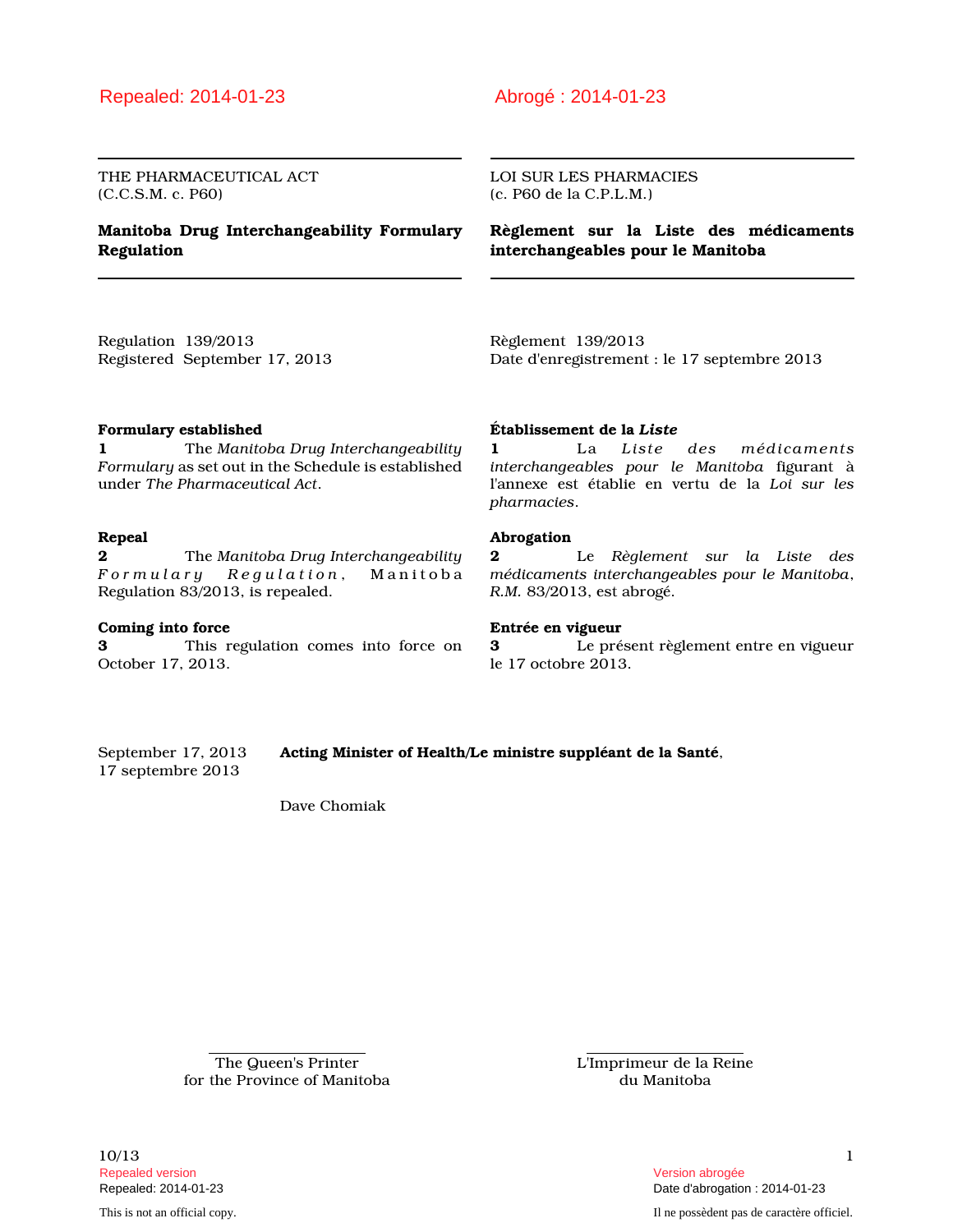# **LISTE DES MÉDICAMENTS INTERCHANGEABLES POUR LE MANITOBA**

|                                                                                  | <b>MANITOBA DRUG INTERCHANGEABILITY FORMULARY</b>                                                                             |                                                                                         |                                                                    |                                                                    |  |
|----------------------------------------------------------------------------------|-------------------------------------------------------------------------------------------------------------------------------|-----------------------------------------------------------------------------------------|--------------------------------------------------------------------|--------------------------------------------------------------------|--|
| <b>LISTE DES MÉDICAMENTS INTERCHANGEABLES</b><br><b>POUR LE MANITOBA</b>         |                                                                                                                               |                                                                                         |                                                                    |                                                                    |  |
| $\overline{D}$ IN<br><b>NIM</b>                                                  | <b>Product Name</b><br><b>Produit</b>                                                                                         | <b>Manufacturer</b><br>Fabricant                                                        | Price (\$)                                                         | Prix(\$)                                                           |  |
|                                                                                  | ACEBUTOLOL HCI - 100 mg - Tablets<br>ACÉBUTOLOL (CHLORHYDRATE D') - 100 mg - comprimés                                        |                                                                                         | Per<br>Tablet                                                      | Par<br>comprimé                                                    |  |
| 01926543<br>02147602<br>02237721<br>02237885<br>02204517<br>01910140<br>02257599 | Sectral<br>Apo-Acebutolol<br>Mylan-Acebutolol<br>Mylan-Acebutolol (Type S)<br>Novo-Acebutolol<br>Rhotral<br>Sandoz Acebutolol | <b>SAA</b><br><b>APX</b><br><b>MYL</b><br><b>MYL</b><br><b>TEV</b><br><b>SAA</b><br>SDZ | 0.3692<br>0.1793<br>0.1793<br>0.1793<br>0.1793<br>0.1793<br>0.1793 | 0.3692<br>0,1793<br>0,1793<br>0,1793<br>0,1793<br>0,1793<br>0,1793 |  |
|                                                                                  | ACEBUTOLOL HCI-200 mg-Tablets<br>ACÉBUTOLOL (CHLORHYDRATE D') - 200 mg - comprimés                                            |                                                                                         | Per<br>Tablet                                                      | Par<br>comprimé                                                    |  |
| 01926551<br>02147610<br>02237722<br>02237886<br>02204525<br>01910159<br>02257602 | Sectral<br>Apo-Acebutolol<br>Mylan-Acebutolol<br>Mylan-Acebutolol (Type S)<br>Novo-Acebutolol<br>Rhotral<br>Sandoz Acebutolol | <b>SAA</b><br><b>APX</b><br><b>MYL</b><br><b>MYL</b><br><b>TEV</b><br><b>SAA</b><br>SDZ | 0.5539<br>0.2684<br>0.2684<br>0.2684<br>0.2684<br>0.2684<br>0.2684 | 0,5539<br>0,2684<br>0,2684<br>0,2684<br>0,2684<br>0,2684<br>0,2684 |  |
|                                                                                  | ACEBUTOLOL HCI - 400 mg - Tablets<br>ACÉBUTOLOL (CHLORHYDRATE D') - 400 mg - comprimés                                        |                                                                                         | Per<br>Tablet                                                      | Par<br>comprimé                                                    |  |
| 01926578<br>02147629<br>02237723<br>02237887<br>02204533<br>01910167<br>02257610 | Sectral<br>Apo-Acebutolol<br>Mylan-Acebutolol<br>Mylan-Acebutolol (Type S)<br>Novo-Acebutolol<br>Rhotral<br>Sandoz Acebutolol | <b>SAA</b><br><b>APX</b><br><b>MYL</b><br><b>MYL</b><br><b>TEV</b><br>SAA<br><b>SDZ</b> | 1.1021<br>0.5333<br>0.5333<br>0.5333<br>0.5333<br>0.5333<br>0.5333 | 1,1021<br>0,5333<br>0,5333<br>0,5333<br>0,5333<br>0,5333<br>0,5333 |  |
|                                                                                  | <b>ACETAMINOPHEN COMPOUND WITH CODEINE - 8 mg - Tablets</b><br>COMPOSÉ ACÉTAMINOPHÈNE ET CODÉINE - 8 mg - comprimés           |                                                                                         | Per<br>Tablet                                                      | Par<br>comprimé                                                    |  |
| 02181061<br>00293490<br>00653233                                                 | Tylenol with Codeine No. 1/Tylenol n° 1 avec codéine<br>Atasol-8<br>ratio-Lenoltec #1/ratio-Lenoltec n° 1                     | <b>MCL</b><br>CDC<br>RPH                                                                | 0.1365<br>0.0814<br>0.0303                                         | 0.1365<br>0,0814<br>0,0303                                         |  |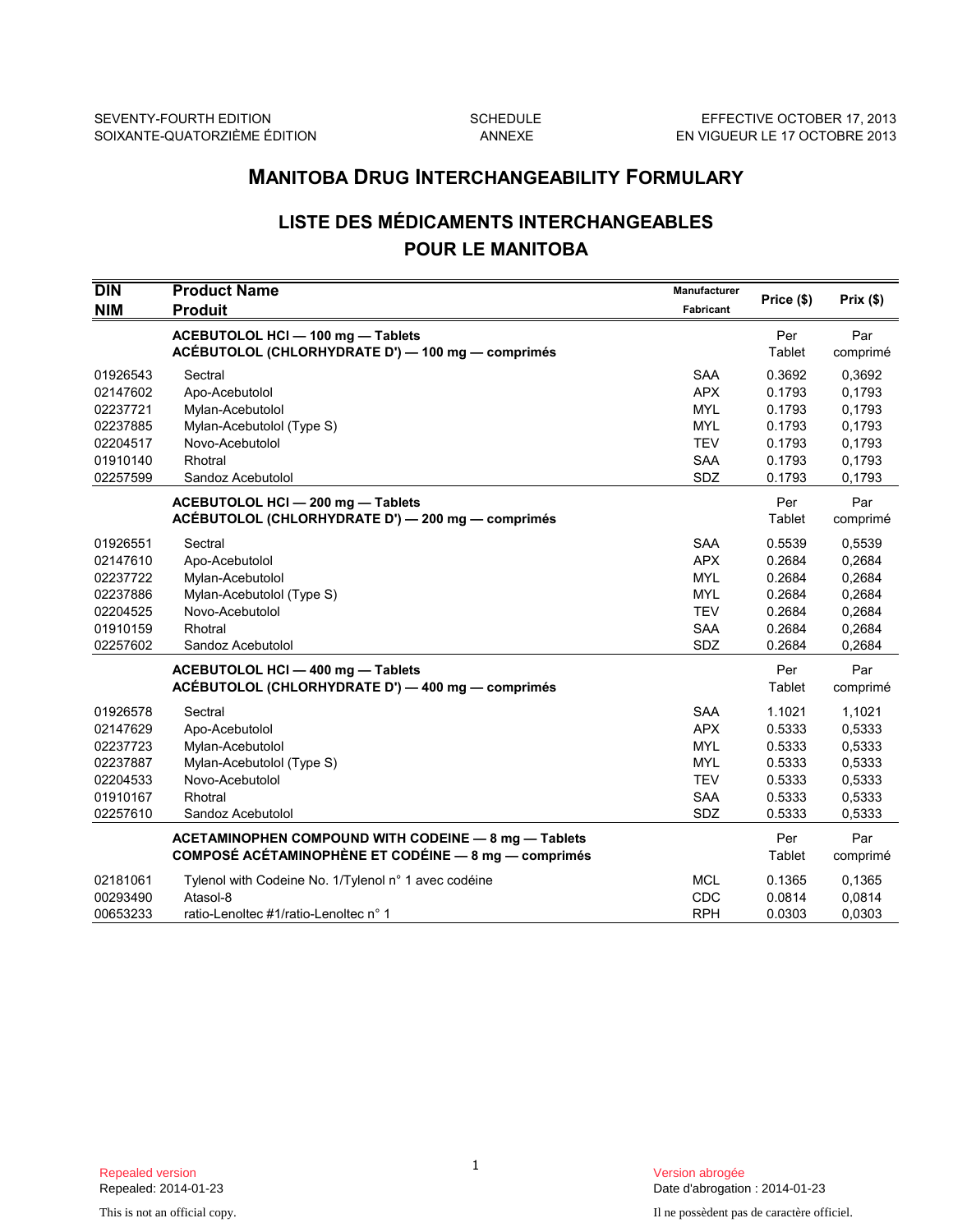| <b>DIN</b><br><b>NIM</b>                                 | <b>Product Name</b><br><b>Produit</b>                                                                                       | Manufacturer<br>Fabricant                                          | Price (\$)                                     | Prix(\$)                                       |
|----------------------------------------------------------|-----------------------------------------------------------------------------------------------------------------------------|--------------------------------------------------------------------|------------------------------------------------|------------------------------------------------|
|                                                          | ACETAMINOPHEN COMPOUND WITH CODEINE - 15 mg - Tablets<br>COMPOSÉ ACÉTAMINOPHÈNE ET CODÉINE - 15 mg - comprimés              |                                                                    | Per<br>Tablet                                  | Par<br>comprimé                                |
| 00293504<br>02163934<br>02232388<br>00653241             | Atasol-15<br>Tylenol with Codeine No. 2/Tylenol n° 2 avec codéine<br>Exdol-15<br>ratio-Lenoltec No. 2/ratio-Lenoltec n° 2   | CDC<br><b>JAN</b><br>PPI<br><b>RPH</b>                             | 0.1001<br>0.0976<br>0.0837<br>0.0807           | 0,1001<br>0.0976<br>0,0837<br>0,0807           |
|                                                          | ACETAMINOPHEN COMPOUND WITH CODEINE - 30 mg - Tablets<br>COMPOSÉ ACÉTAMINOPHÈNE ET CODÉINE - 30 mg - comprimés              |                                                                    | Per<br>Tablet                                  | Par<br>comprimé                                |
| 02232389<br>00293512<br>02163926<br>00653276             | Exdol-30<br>Atasol-30<br>Tylenol with Codeine No. 3/Tylenol n° 3 avec codéine<br>ratio-Lenoltec No. 3/ratio-Lenoltec n° 3   | PPI<br>CDC<br><b>JAN</b><br><b>RPH</b>                             | 0.1753<br>0.1425<br>0.1075<br>0.0798           | 0,1753<br>0,1425<br>0,1075<br>0,0798           |
|                                                          | ACETAMINOPHEN WITH CODEINE - 300 mg - 60 mg - Tablets<br>ACÉTAMINOPHÈNE AVEC CODÉINE - 300 mg - 60 mg - comprimés           |                                                                    | Per<br>Tablet                                  | Par<br>comprimé                                |
| 02163918<br>00621463                                     | Tylenol with Codeine No. 4/Tylenol n° 4 avec codéine<br>ratio-Lenoltec #4/ratio-Lenoltec n° 4                               | <b>JAN</b><br><b>RPH</b>                                           | 0.2272<br>0.1605                               | 0,2272<br>0.1605                               |
|                                                          | ACETYLSALICYLIC ACID - 325 mg - Enteric Tablets<br>ACIDE ACETYLSALICYLIQUE - 325 mg - comprimés à enrobage<br>entérosoluble |                                                                    | Per<br>Tablet                                  | Par<br>comprimé                                |
| 00010332<br>02284529                                     | Entrophen<br>pms-ASA EC                                                                                                     | PPI<br><b>PMS</b>                                                  | 0.0308<br>0.0280                               | 0,0308<br>0,0280                               |
|                                                          | ACYCLOVIR - 200 mg - Tablets<br>ACYCLOVIR - 200 mg - comprimés                                                              |                                                                    | Per<br>Tablet                                  | Par<br>comprimé                                |
| 00634506<br>02242784<br>02285959<br>02078627<br>02207621 | Zovirax<br>Mylan-Acyclovir<br>Novo-Acyclovir<br>ratio-Acyclovir<br>Apo-Acyclovir                                            | <b>GSK</b><br><b>MYL</b><br><b>TEV</b><br><b>RPH</b><br><b>APX</b> | 1.4585<br>0.9662<br>0.9661<br>0.9661<br>0.9660 | 1,4585<br>0,9662<br>0,9661<br>0,9661<br>0,9660 |
|                                                          | ACYCLOVIR - 400 mg - Tablets<br>ACYCLOVIR - 400 mg - comprimés                                                              |                                                                    | Per<br>Tablet                                  | Par<br>comprimé                                |
| 01911627<br>02242463<br>02078635<br>02285967<br>02207648 | Zovirax<br>Mylan-Acyclovir<br>ratio-Acyclovir<br>Novo-Acyclovir<br>Apo-Acyclovir                                            | <b>GSK</b><br><b>MYL</b><br><b>RPH</b><br>TEV<br><b>APX</b>        | 2.9387<br>1.9017<br>1.9017<br>1.9016<br>1.9015 | 2,9387<br>1,9017<br>1,9017<br>1,9016<br>1,9015 |
|                                                          | ACYCLOVIR - 800 mg - Tablets<br>ACYCLOVIR - 800 mg - comprimés                                                              |                                                                    | Per<br>Tablet                                  | Par<br>comprimé                                |
| 01911635<br>02207656<br>02242464<br>02078651<br>02285975 | Zovirax<br>Apo-Acyclovir<br>Mylan-Acyclovir<br>ratio-Acyclovir<br>Novo-Acyclovir                                            | <b>GSK</b><br><b>APX</b><br><b>MYL</b><br><b>RPH</b><br><b>TEV</b> | 5.5762<br>3.1415<br>3.1413<br>3.1413<br>3.1412 | 5,5762<br>3,1415<br>3,1413<br>3,1413<br>3,1412 |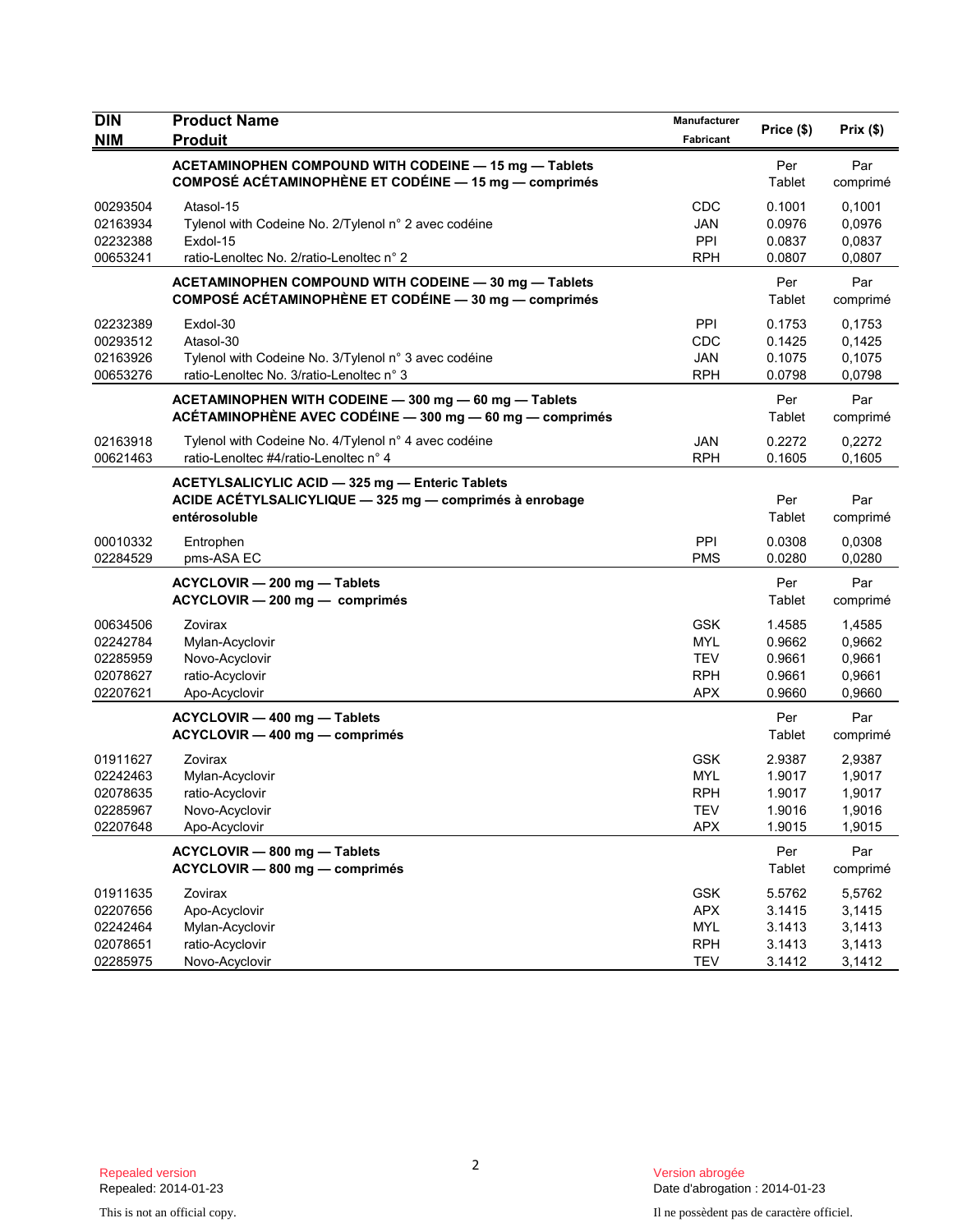| <b>DIN</b><br><b>NIM</b>                                                                                                                     | <b>Product Name</b><br><b>Produit</b>                                                                                                                                                                                                 | Manufacturer<br>Fabricant                                                                                                                       | Price (\$)                                                                                                            | Prix(\$)                                                                                                              |
|----------------------------------------------------------------------------------------------------------------------------------------------|---------------------------------------------------------------------------------------------------------------------------------------------------------------------------------------------------------------------------------------|-------------------------------------------------------------------------------------------------------------------------------------------------|-----------------------------------------------------------------------------------------------------------------------|-----------------------------------------------------------------------------------------------------------------------|
|                                                                                                                                              | ALENDRONATE - 5 mg - Tablets<br>ALENDRONATE - 5 mg - comprimés                                                                                                                                                                        |                                                                                                                                                 | Per<br>Tablet                                                                                                         | Par<br>comprimé                                                                                                       |
| 02248727<br>02384698<br>02288079                                                                                                             | Apo-Alendronate<br>Ran-Alendronate<br>Sandoz Alendronate                                                                                                                                                                              | <b>APX</b><br><b>RAN</b><br>SDZ                                                                                                                 | 1.1407<br>1.1407<br>1.1407                                                                                            | 1,1407<br>1,1407<br>1,1407                                                                                            |
|                                                                                                                                              | ALENDRONATE - 10 mg - Tablets<br>ALENDRONATE - 10 mg - comprimés                                                                                                                                                                      |                                                                                                                                                 | Per<br>Tablet                                                                                                         | Par<br>comprimé                                                                                                       |
| 02247373<br>02248728<br>02394863<br>02270129<br>02384701<br>02288087                                                                         | Teva-Alendronate<br>Apo-Alendronate<br>Mint-Alendronate<br>Mylan-Alendronate<br>Ran-Alendronate<br>Sandoz Alendronate                                                                                                                 | <b>TEV</b><br><b>APX</b><br><b>MPH</b><br><b>MYL</b><br><b>RAN</b><br>SDZ                                                                       | 1.3513<br>1.2163<br>0.4987<br>0.4987<br>0.4987<br>0.4987                                                              | 1,3513<br>1,2163<br>0,4987<br>0,4987<br>0,4987<br>0,4987                                                              |
|                                                                                                                                              | ALENDRONATE - 40 mg - Tablets<br>ALENDRONATE - 40 mg - comprimés                                                                                                                                                                      |                                                                                                                                                 | Per<br>Tablet                                                                                                         | Par<br>comprimé                                                                                                       |
| 02201038<br>02258102                                                                                                                         | Fosamax<br>CO Alendronate                                                                                                                                                                                                             | <b>MFX</b><br>COB                                                                                                                               | 4.4818<br>3.0557                                                                                                      | 4,4818<br>3,0557                                                                                                      |
|                                                                                                                                              | ALENDRONATE - 70 mg - Tablets<br>ALENDRONATE - 70 mg - comprimés                                                                                                                                                                      |                                                                                                                                                 | Per<br>Tablet                                                                                                         | Par<br>comprimé                                                                                                       |
| 02245329<br>02258110<br>02248730<br>02273179<br>02284006<br>02385031<br>02275279<br>02261715<br>02394871<br>02286335<br>02384728<br>02288109 | Fosamax<br>CO Alendronate<br>Apo-Alendronate<br>pms-Alendronate<br>pms-Alendronate FC<br>Jamp-Alendronate<br>ratio-Alendronate<br>Novo-Alendronate<br>Mint-Alendronate<br>Mylan-Alenedronate<br>Ran-Alendronate<br>Sandoz Alendronate | <b>MFX</b><br>COB<br><b>APX</b><br><b>PMS</b><br><b>PMS</b><br><b>JPC</b><br>RPH<br><b>TEV</b><br><b>MPH</b><br><b>MYL</b><br><b>RAN</b><br>SDZ | 11.2624<br>6.1331<br>6.1325<br>6.1325<br>6.1325<br>3.5201<br>3.5200<br>3.5200<br>2.5144<br>2.5144<br>2.5144<br>2.5144 | 11,2624<br>6,1331<br>6,1325<br>6,1325<br>6,1325<br>3,5201<br>3,5200<br>3,5200<br>2,5144<br>2,5144<br>2,5144<br>2,5144 |
|                                                                                                                                              | ALFUZOSIN - 10 mg - Tablets<br>ALFUZOSIN - 10 mg - comprimés                                                                                                                                                                          |                                                                                                                                                 | Per<br>Tablet                                                                                                         | Par<br>comprimé                                                                                                       |
| 02245565<br>02315866<br>02304678<br>02314282                                                                                                 | Xatral<br>Apo-Alfuzosin<br>Sandoz Alfuzosin<br>Teva-Alfuzosin PR                                                                                                                                                                      | <b>SAA</b><br>APX<br>SDZ<br><b>TEV</b>                                                                                                          | 1.1101<br>0.7450<br>0.4966<br>0.4966                                                                                  | 1,1101<br>0,7450<br>0,4966<br>0,4966                                                                                  |
|                                                                                                                                              | ALLOPURINOL - 100 mg - Tablets<br>ALLOPURINOL - 100 mg - comprimés                                                                                                                                                                    |                                                                                                                                                 | Per<br>Tablet                                                                                                         | Par<br>comprimé                                                                                                       |
| 00402818<br>02396327<br>02402769                                                                                                             | Zyloprim<br>Mar-Allopurinol<br>Apo-Allopurinol                                                                                                                                                                                        | AAA<br><b>MAR</b><br><b>APX</b>                                                                                                                 | 0.0858<br>0.0780<br>0.0780                                                                                            | 0,0858<br>0,0780<br>0,0780                                                                                            |
|                                                                                                                                              | ALLOPURINOL - 200 mg - Tablets<br>ALLOPURINOL - 200 mg - comprimés                                                                                                                                                                    |                                                                                                                                                 | Per<br>Tablet                                                                                                         | Par<br>comprimé                                                                                                       |
| 00479799<br>02396335<br>02402777                                                                                                             | Zyloprim<br>Mar-Allopurinol<br>Apo-Allopurinol                                                                                                                                                                                        | AAA<br><b>MAR</b><br><b>APX</b>                                                                                                                 | 0.1502<br>0.1300<br>0.1300                                                                                            | 0,1502<br>0,1300<br>0,1300                                                                                            |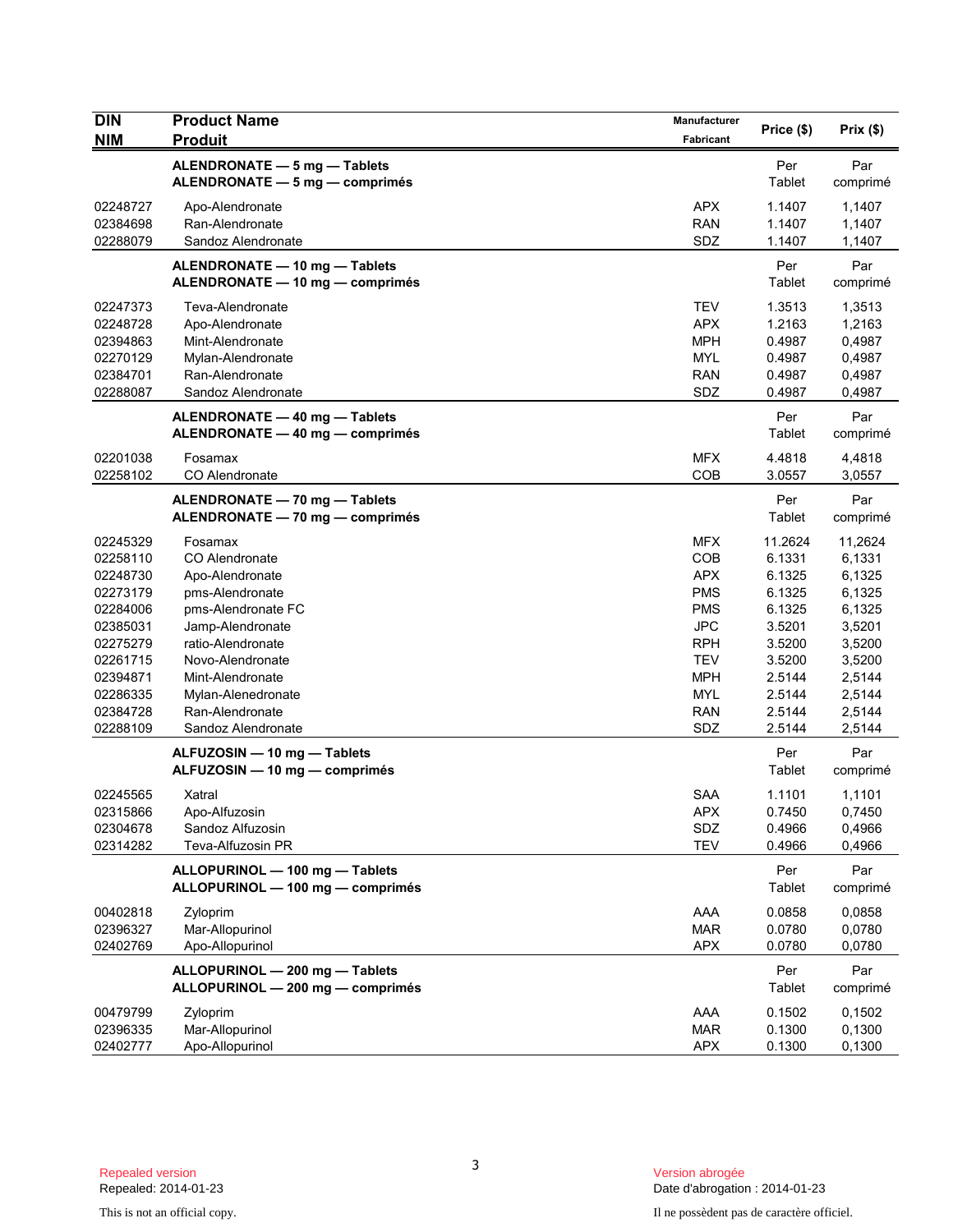| <b>DIN</b><br><b>NIM</b>                                 | <b>Product Name</b><br><b>Produit</b>                                                  | Manufacturer<br><b>Fabricant</b>                                   | Price (\$)                                     | Prix(\$)                                       |
|----------------------------------------------------------|----------------------------------------------------------------------------------------|--------------------------------------------------------------------|------------------------------------------------|------------------------------------------------|
|                                                          | ALLOPURINOL - 300 mg - Tablets<br>ALLOPURINOL - 300 mg - comprimés                     |                                                                    | Per<br>Tablet                                  | Par<br>comprimé                                |
| 00402796<br>02396343<br>02402785                         | Zyloprim<br>Mar-Allopurinol<br>Apo-Allopurinol                                         | AAA<br><b>MAR</b><br><b>APX</b>                                    | 0.2125<br>0.2125<br>0.2125                     | 0,2125<br>0,2125<br>0,2125                     |
|                                                          | ALPRAZOLAM - 0.25 mg - Tablets<br>ALPRAZOLAM - 0,25 mg - comprimés                     |                                                                    | Per<br>Tablet                                  | Par<br>comprimé                                |
| 00548359<br>00865397<br>02137534<br>01913484<br>02400111 | Xanax<br>Apo-Alpraz<br>Mylan-Alprazolam<br>Teva-Alprazol<br>Jamp-Alprazolam            | PFI<br><b>APX</b><br><b>MYL</b><br><b>TEV</b><br><b>JPC</b>        | 0.2735<br>0.0836<br>0.0836<br>0.0836<br>0.0609 | 0,2735<br>0,0836<br>0,0836<br>0,0836<br>0,0609 |
|                                                          | ALPRAZOLAM - 0.5 mg - Tablets<br>ALPRAZOLAM - 0,5 mg - comprimés                       |                                                                    | Per<br>Tablet                                  | Par<br>comprimé                                |
| 00548367<br>02137542<br>00865400<br>01913492<br>02400138 | Xanax<br>Mylan-Alprazolam<br>Apo-Alpraz<br>Teva-Alprazol<br>Jamp-Alprazolam            | <b>PFI</b><br><b>MYL</b><br><b>APX</b><br><b>TEV</b><br><b>JPC</b> | 0.3271<br>0.1015<br>0.1012<br>0.1012<br>0.0728 | 0,3271<br>0,1015<br>0,1012<br>0,1012<br>0,0728 |
|                                                          | ALPRAZOLAM - 1 mg - Tablets<br>ALPRAZOLAM - 1 mg - comprimés                           |                                                                    | Per<br>Tablet                                  | Par<br>comprimé                                |
| 00723770<br>02243611<br>02229813<br>02400146             | Xanax<br>Apo-Alpraz<br>Mylan-Alprazolam<br>Jamp-Alprazolam                             | PFI<br><b>APX</b><br><b>MYL</b><br><b>JPC</b>                      | 0.5944<br>0.3409<br>0.3409<br>0.2092           | 0,5944<br>0,3409<br>0,3409<br>0,2092           |
|                                                          | ALPRAZOLAM — 2 mg — Tablets<br>ALPRAZOLAM - 2 mg - comprimés                           |                                                                    | Per<br>Tablet                                  | Par<br>comprimé                                |
| 00813958<br>02243612<br>02229814<br>02400154             | Xanax<br>Apo-Alpraz<br>Mylan-Alprazolam<br>Jamp-Alprazolam                             | <b>PFI</b><br><b>APX</b><br><b>MYL</b><br><b>JPC</b>               | 1.0564<br>0.6059<br>0.6059<br>0.3718           | 1,0564<br>0,6059<br>0,6059<br>0,3718           |
|                                                          | AMANTADINE HCI - 100 mg - Capsules<br>AMANTADINE (CHLORHYDRATE D') — 100 mg — capsules |                                                                    | Per<br>Capsule                                 | Par<br>capsule                                 |
| 01990403<br>02139200                                     | pms-Amantadine<br>Mylan-Amantadine                                                     | <b>PMS</b><br><b>MYL</b>                                           | 0.5868<br>0.5697                               | 0,5868<br>0,5697                               |
|                                                          | AMCINONIDE - 0.1% - Topical Cream<br>AMCINONIDE - 0,1 % - crème topique                |                                                                    | Per<br>Gram                                    | Par<br>gramme                                  |
| 02192284<br>02246714<br>02247098                         | Cyclocort<br>Taro-Amcinonide<br>ratio-Amcinonide                                       | <b>GSK</b><br><b>TAR</b><br><b>RPH</b>                             | 0.6124<br>0.3011<br>0.3011                     | 0,6124<br>0,3011<br>0,3011                     |
|                                                          | AMCINONIDE - 0.1% - Topical Lotion<br>AMCINONIDE $- 0.1 %$ - lotion topique            |                                                                    | Per mL                                         | Par ml                                         |
| 02192276<br>02247097                                     | Cyclocort<br>ratio-Amcinonide                                                          | <b>GSK</b><br><b>RPH</b>                                           | 0.5148<br>0.3990                               | 0,5148<br>0,3990                               |
|                                                          | AMCINONIDE - 0.1% - Topical Ointment<br>AMCINONIDE $-$ 0,1 % $-$ pommade topique       |                                                                    | Per<br>Gram                                    | Par<br>gramme                                  |
| 02192268<br>02247096                                     | Cyclocort<br>ratio-Amcinonide                                                          | <b>GSK</b><br><b>RPH</b>                                           | 0.6124<br>0.4740                               | 0,6124<br>0,4740                               |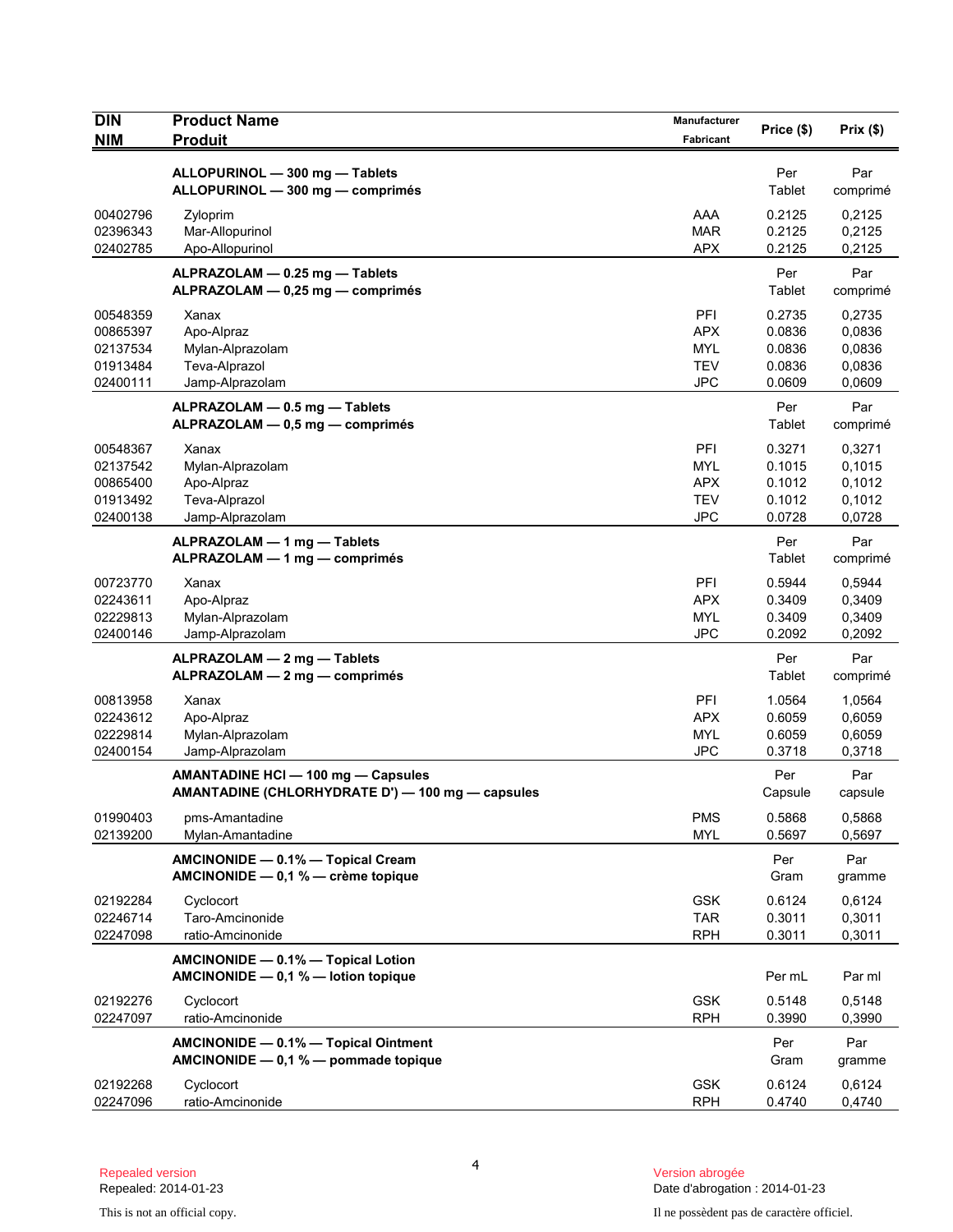| <b>DIN</b>                                                                       | <b>Product Name</b>                                                                                                                     | Manufacturer                                                                     |                                                                    |                                                                    |
|----------------------------------------------------------------------------------|-----------------------------------------------------------------------------------------------------------------------------------------|----------------------------------------------------------------------------------|--------------------------------------------------------------------|--------------------------------------------------------------------|
| <b>NIM</b>                                                                       | <b>Produit</b>                                                                                                                          | Fabricant                                                                        | Price (\$)                                                         | Prix(\$)                                                           |
|                                                                                  | AMILORIDE HCI/HYDROCHLOROTHIAZIDE - 5 mg/50 mg - Tablets<br>AMILORIDE (CHLORHYDRATE D')/HYDROCHLOROTHIAZIDE - 5 mg/50 mg -<br>comprimés |                                                                                  | Per<br>Tablet                                                      | Par<br>comprimé                                                    |
| 00784400<br>01937219                                                             | Apo-Amilzide<br>Novamilor                                                                                                               | <b>APX</b><br><b>TEV</b>                                                         | 0.2109<br>0.2109                                                   | 0,2109<br>0,2109                                                   |
|                                                                                  | AMIODARONE HCI - 200 mg - Tablets<br>AMIODARONE (CHLORHYDRATE D') - 200 mg - comprimés                                                  |                                                                                  | Per<br>Tablet                                                      | Par<br>comprimé                                                    |
| 02036282<br>02242472<br>02246194<br>02240604<br>02243836<br>02239835<br>02240071 | Cordarone<br>pms-Amiodarone<br>Apo-Amiodarone<br>Mylan-Amiodarone<br>Sandoz Amiodarone<br>Teva-Amiodarone<br>ratio-Amiodarone           | PFI<br><b>PMS</b><br><b>APX</b><br><b>MYL</b><br>SDZ<br><b>TEV</b><br><b>RPH</b> | 2.3056<br>1.4269<br>1.4268<br>1.4268<br>1.4268<br>1.4268<br>1.4268 | 2,3056<br>1,4269<br>1,4268<br>1,4268<br>1,4268<br>1,4268<br>1,4268 |
|                                                                                  | AMITRIPTYLINE - 10 mg - Tablets<br>AMITRIPTYLINE - 10 mg - comprimés                                                                    |                                                                                  | Per<br>Tablet                                                      | Par<br>comprimé                                                    |
| 00335053<br>02403137                                                             | Elavil<br>Apo-Amitriptyline                                                                                                             | AAA<br><b>APX</b>                                                                | 0.0731<br>0.0664                                                   | 0,0731<br>0,0664                                                   |
|                                                                                  | AMITRIPTYLINE - 25 mg - Tablets<br>AMITRIPTYLINE - 25 mg - comprimés                                                                    |                                                                                  | Per<br>Tablet                                                      | Par<br>comprimé                                                    |
| 00335061<br>02403145                                                             | Elavil<br>Apo-Amitriptyline                                                                                                             | AAA<br><b>APX</b>                                                                | 0.1330<br>0.1211                                                   | 0,1330<br>0,1211                                                   |
|                                                                                  | AMITRIPTYLINE - 50 mg - Tablets<br>AMITRIPTYLINE - 50 mg - comprimés                                                                    |                                                                                  | Per<br>Tablet                                                      | Par<br>comprimé                                                    |
| 00335088<br>02403153                                                             | Elavil<br>Apo-Amitriptyline                                                                                                             | AAA<br><b>APX</b>                                                                | 0.2582<br>0.2347                                                   | 0,2582<br>0,2347                                                   |
|                                                                                  | AMITRIPTYLINE - 75 mg - Tablets<br>AMITRIPTYLINE - 75 mg - comprimés                                                                    |                                                                                  | Per<br>Tablet                                                      | Par<br>comprimé                                                    |
| 00754129<br>02403161                                                             | Elavil<br>Apo-Amitriptyline                                                                                                             | AAA<br><b>APX</b>                                                                | 0.3998<br>0.3634                                                   | 0,3998<br>0,3634                                                   |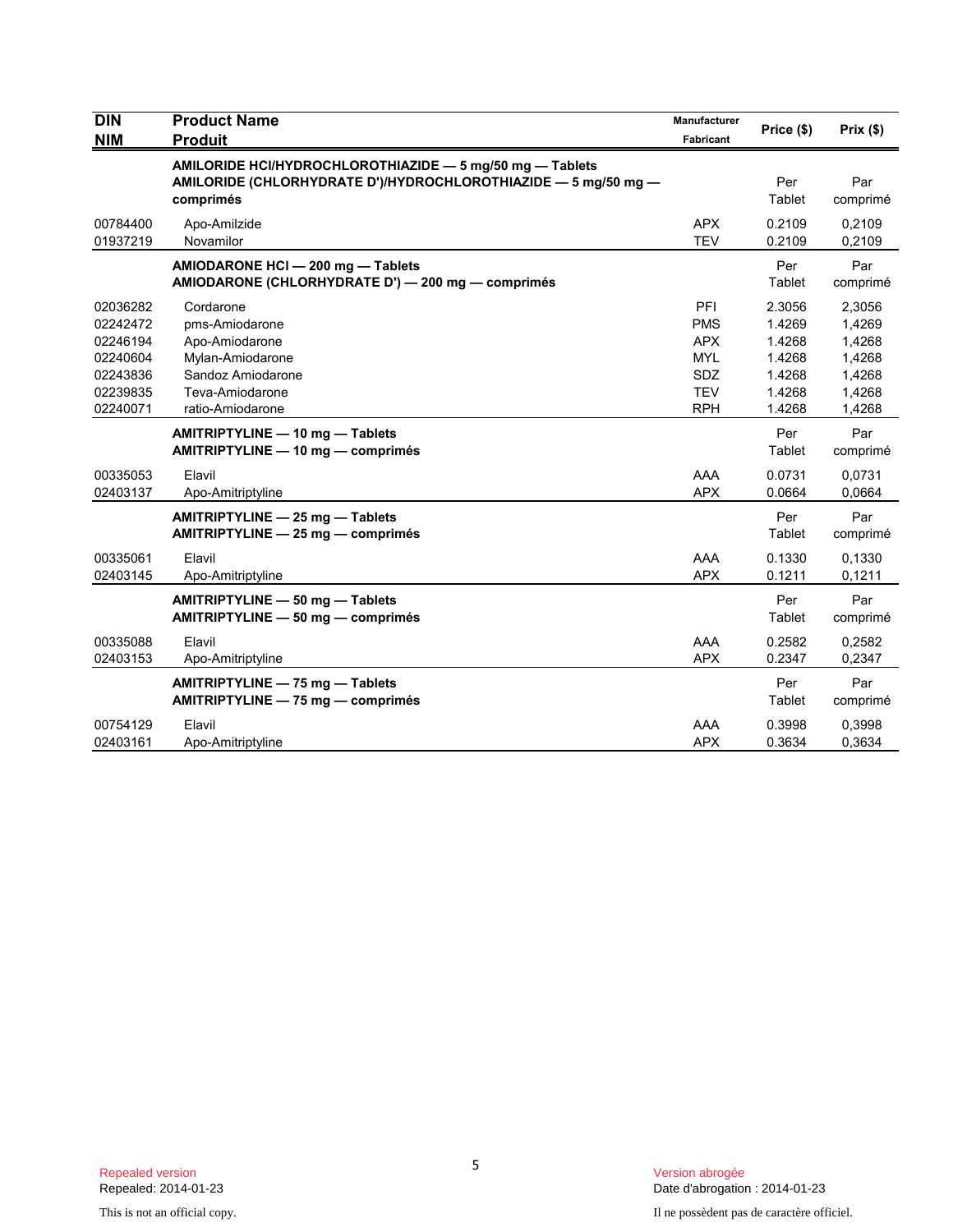| <b>DIN</b>           | <b>Product Name</b>                                                                                | Manufacturer      |                  |                  |
|----------------------|----------------------------------------------------------------------------------------------------|-------------------|------------------|------------------|
| <b>NIM</b>           | <b>Produit</b>                                                                                     | Fabricant         | Price (\$)       | Prix(\$)         |
|                      | AMLODIPINE - 5 mg - Tablets                                                                        |                   | Per              | Par              |
|                      | $AMLODIPINE - 5 mg - comprimés$                                                                    |                   | Tablet           | comprimé         |
|                      |                                                                                                    |                   |                  |                  |
| 00878928             | Norvasc                                                                                            | PFI               | 1.4769           | 1,4769           |
| 02341093             | Accel-Amlodipine                                                                                   | <b>ACC</b>        | 0.2417           | 0,2417           |
| 02331934             | Amlodipine                                                                                         | <b>RBX</b>        | 0.2417           | 0,2417           |
| 02331284<br>02378760 | Amlodipine                                                                                         | SAH<br><b>ODN</b> | 0.2417<br>0.2417 | 0,2417<br>0,2417 |
| 02273373             | Amlodipine-Odan<br>Apo-Amlodipine                                                                  | <b>APX</b>        | 0.2417           | 0,2417           |
| 02297485             | CO Amlodipine                                                                                      | COB               | 0.2417           | 0,2417           |
| 02280132             | GD-Amlodipine                                                                                      | <b>GEM</b>        | 0.2417           | 0,2417           |
| 02357194             | Jamp-Amlodipine                                                                                    | <b>JPC</b>        | 0.2417           | 0,2417           |
| 02331071             | Jamp-Amlodipine                                                                                    | <b>JPC</b>        | 0.2417           | 0,2417           |
| 02371715             | Mar-Amlodipine                                                                                     | <b>MAR</b>        | 0.2417           | 0,2417           |
| 02362651             | Mint-Amlodipine                                                                                    | <b>MPH</b>        | 0.2417           | 0,2417           |
| 02272113             | Mylan-Amlodipine                                                                                   | <b>MYL</b>        | 0.2417           | 0,2417           |
| 02326779             | PHL-Amlodipine                                                                                     | <b>PHL</b>        | 0.2417           | 0,2417           |
| 02284065             | pms-Amlodipine                                                                                     | <b>PMS</b>        | 0.2417           | 0,2417           |
| 02321858             | Ran-Amlodipine                                                                                     | <b>RAN</b>        | 0.2417           | 0,2417           |
| 02259605             | ratio-Amlodipine                                                                                   | <b>RPH</b>        | 0.2417           | 0,2417           |
| 02284383             | Sandoz Amlodipine                                                                                  | SDZ               | 0.2417           | 0,2417           |
| 02357712             | Septa-Amlodipine                                                                                   | <b>STP</b>        | 0.2417           | 0,2417           |
| 02250497             | Teva-Amlodipine                                                                                    | <b>TEV</b>        | 0.2417           | 0,2417           |
|                      |                                                                                                    |                   |                  |                  |
|                      | AMLODIPINE - 10 mg - Tablets                                                                       |                   | Per              | Par              |
|                      | AMLODIPINE - 10 mg - comprimés                                                                     |                   | Tablet           | comprimé         |
| 00878936             | Norvasc                                                                                            | PFI               | 2.1923           | 2,1923           |
| 02341107             | Accel-Amlodipine                                                                                   | <b>ACC</b>        | 0.3587           | 0,3587           |
| 02331942             | Amlodipine                                                                                         | <b>RBX</b>        | 0.3587           | 0,3587           |
| 02331292             | Amlodipine                                                                                         | <b>SAH</b>        | 0.3587           | 0,3587           |
| 02378779             | Amlodipine-Odan                                                                                    | <b>ODN</b>        | 0.3587           | 0,3587           |
| 02273381             | Apo-Amlodipine                                                                                     | <b>APX</b>        | 0.3587           | 0,3587           |
| 02297493             | CO Amlodipine                                                                                      | COB               | 0.3587           | 0,3587           |
| 02280140             | GD-Amlodipine                                                                                      | <b>GEM</b>        | 0.3587           | 0,3587           |
| 02357208             | Jamp-Amlodipine                                                                                    | <b>JPC</b>        | 0.3587           | 0,3587           |
| 02331098             | Jamp-Amlodipine                                                                                    | <b>JPC</b>        | 0.3587           | 0,3587           |
| 02371723             | Mar-Amlodipine                                                                                     | <b>MAR</b>        | 0.3587           | 0,3587           |
| 02362678             | Mint-Amlodipine                                                                                    | <b>MPH</b>        | 0.3587           | 0,3587           |
| 02272121             | Mylan-Amlodipine                                                                                   | <b>MYL</b>        | 0.3587           | 0,3587           |
| 02326787             | PHL-Amlodipine                                                                                     | <b>PHL</b>        | 0.3587           | 0,3587           |
| 02284073             | pms-Amlodipine                                                                                     | <b>PMS</b>        | 0.3587           | 0,3587           |
| 02321866             | Ran-Amlodipine                                                                                     | <b>RAN</b>        | 0.3587           | 0,3587           |
| 02259613             | ratio-Amlodipine                                                                                   | <b>RPH</b>        | 0.3587           | 0,3587           |
| 02284391             | Sandoz Amlodipine                                                                                  | SDZ               | 0.3587           | 0,3587           |
| 02357720             | Septa-Amlodipine                                                                                   | <b>STP</b>        | 0.3587           | 0,3587           |
| 02250500             | Teva-Amlodipine                                                                                    | <b>TEV</b>        | 0.3587           | 0,3587           |
|                      | AMLODIPINE/ATORVASTATIN - 5 mg/10 mg - Tablets                                                     |                   | Per              | Par              |
|                      | AMLODIPINE/ATORVASTATIN - 5 mg/10 mg - comprimés                                                   |                   | Tablet           | comprimé         |
| 02273233             | Caduet                                                                                             | PFI               | 2.5527           | 2,5527           |
| 02404222             | pms-Amlodipine/Atorvastatin                                                                        | <b>PMS</b>        | 0.7551           | 0,7551           |
|                      | AMLODIPINE/ATORVASTATIN - 5 mg/20 mg - Tablets<br>AMLODIPINE/ATORVASTATIN - 5 mg/20 mg - comprimés |                   | Per<br>Tablet    | Par<br>comprimé  |
| 02273241             | Caduet                                                                                             | PFI               | 3.0130           | 3,0130           |
| 02404230             | pms-Amlodipine/Atorvastatin                                                                        | <b>PMS</b>        | 0.8591           | 0,8591           |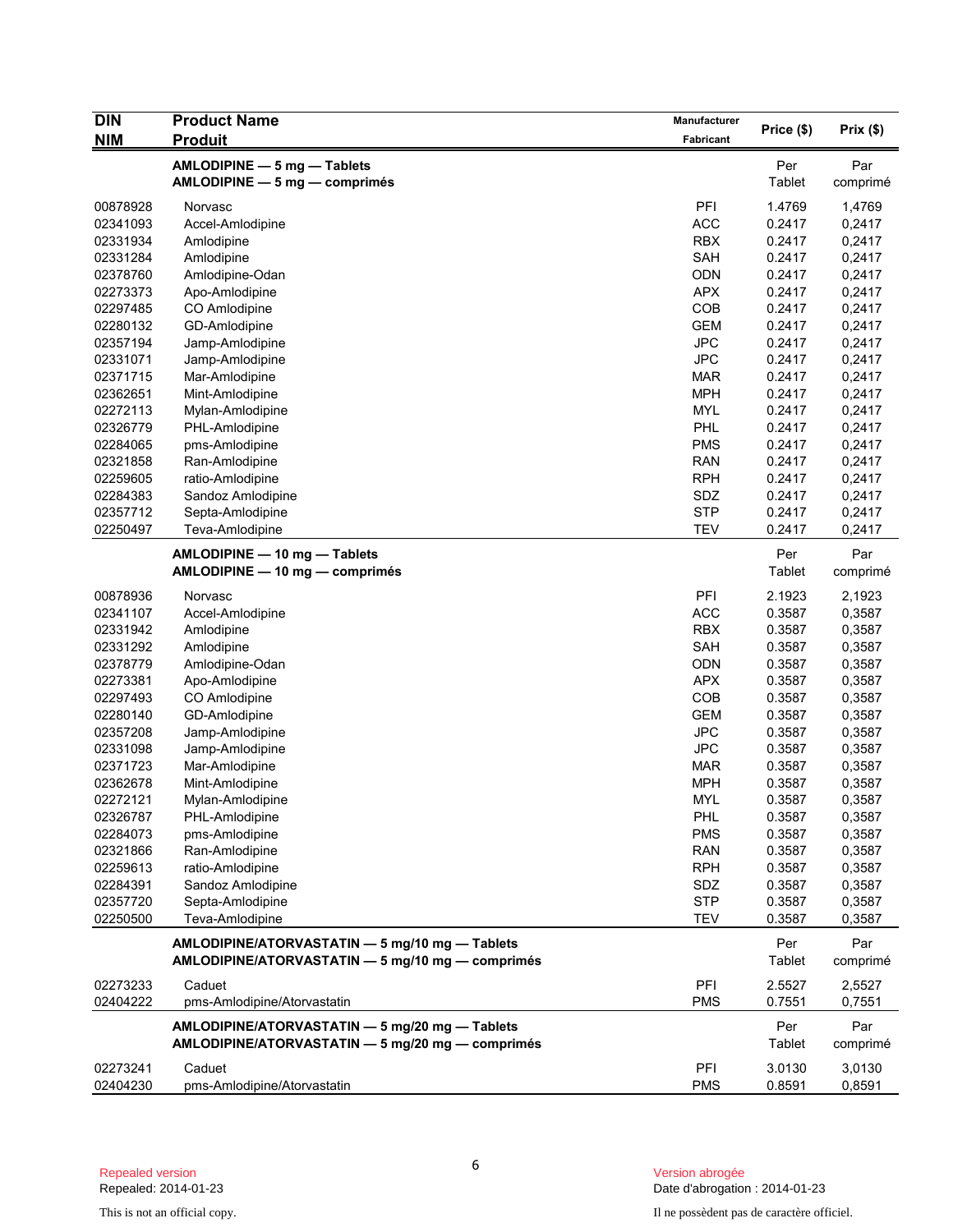| <b>DIN</b><br><b>NIM</b>                                 | <b>Product Name</b><br><b>Produit</b>                                                                                                                 | Manufacturer<br>Fabricant                                          | Price (\$)                                     | Prix(\$)                                       |
|----------------------------------------------------------|-------------------------------------------------------------------------------------------------------------------------------------------------------|--------------------------------------------------------------------|------------------------------------------------|------------------------------------------------|
|                                                          | AMLODIPINE/ATORVASTATIN - 10 mg/10 mg - Tablets<br>AMLODIPINE/ATORVASTATIN - 10 mg/10 mg - comprimés                                                  |                                                                    | Per<br>Tablet                                  | Par<br>comprimé                                |
| 02273284<br>02404249                                     | Caduet<br>pms-Amlodipine/Atorvastatin                                                                                                                 | PFI<br><b>PMS</b>                                                  | 2.6950<br>0.8575                               | 2.6950<br>08575                                |
|                                                          | AMLODIPINE/ATORVASTATIN - 10 mg/20 mg - Tablets<br>AMLODIPINE/ATORVASTATIN - 10 mg/20 mg - comprimés                                                  |                                                                    | Per<br>Tablet                                  | Par<br>comprimé                                |
| 02273292<br>02404257                                     | Caduet<br>pms-Amlodipine/Atorvastatin                                                                                                                 | PFI<br><b>PMS</b>                                                  | 3.3599<br>1.0234                               | 3,3599<br>1,0234                               |
|                                                          | AMOXICILLIN - 250 mg - Capsules<br>AMOXICILLINE - 250 mg - capsules                                                                                   |                                                                    | Per<br>Capsule                                 | Par<br>capsule                                 |
| 00406724<br>00628115<br>02238171<br>02230243             | Novamoxin<br>Apo-Amoxi<br>Mylan-Amoxicillin<br>pms-Amoxicillin                                                                                        | <b>TEV</b><br><b>APX</b><br><b>MYL</b><br><b>PMS</b>               | 0.1754<br>0.1750<br>0.1750<br>0.1750           | 0,1754<br>0,1750<br>0,1750<br>0,1750           |
|                                                          | AMOXICILLIN - 500 mg - Capsules<br>AMOXICILLINE - 500 mg - capsules                                                                                   |                                                                    | Per<br>Capsule                                 | Par<br>capsule                                 |
| 00628123<br>02238172<br>00406716<br>02230244             | Apo-Amoxi<br>Mylan-Amoxicillin<br>Novamoxin<br>pms-Amoxicillin                                                                                        | <b>APX</b><br><b>MYL</b><br><b>TEV</b><br><b>PMS</b>               | 0.3417<br>0.3417<br>0.3417<br>0.3417           | 0,3417<br>0,3417<br>0,3417<br>0,3417           |
|                                                          | AMOXICILLIN - 125 mg/5 mL - Oral Liquid<br>AMOXICILLINE - 125 mg/5 ml - liquide oral                                                                  |                                                                    | Per mL                                         | Par ml                                         |
| 01934171<br>00452149<br>00628131<br>00628131<br>02230245 | Novamoxin Sugar Reduced/Novamoxin à teneur réduite en sucre<br>Novamoxin<br>Apo-Amoxi<br>Apo-Amoxi Sugar Free/Apo-Amoxi sans sucre<br>pms-Amoxicillin | TEV<br><b>TEV</b><br><b>APX</b><br><b>APX</b><br><b>PMS</b>        | 0.0360<br>0.0360<br>0.0353<br>0.0353<br>0.0353 | 0,0360<br>0,0360<br>0,0353<br>0,0353<br>0,0353 |
|                                                          | AMOXICILLIN - 250 mg/5 mL - Oral Liquid<br>AMOXICILLINE - 250 mg/5 ml - liquide oral                                                                  |                                                                    | Per mL                                         | Par ml                                         |
| 00628158<br>00628158<br>01934163<br>00452130<br>02230246 | Apo-Amoxi<br>Apo-Amoxi Sugar Free/Apo-Amoxi sans sucre<br>Novamoxin Sugar Reduced/Novamoxin à teneur réduite en sucre<br>Novamoxin<br>pms-Amoxicillin | <b>APX</b><br><b>APX</b><br><b>TEV</b><br><b>TEV</b><br><b>PMS</b> | 0.0540<br>0.0540<br>0.0540<br>0.0540<br>0.0540 | 0,0540<br>0,0540<br>0,0540<br>0,0540<br>0,0540 |
|                                                          | AMOXICILLIN/CLAVULANIC ACID - 25 mg/6.25 mg/mL<br>- Oral Suspension<br>AMOXICILLINE/ACIDE CLAVULANIQUE - 25 mg/6,25 mg/ml -<br>suspension orale       |                                                                    | Per mL                                         | Par ml                                         |
| 01916882<br>02244646<br>02243986                         | Clavulin 125 F<br>ratio-ACLAVULANATE<br>Apo-Amoxi Clav                                                                                                | <b>GSK</b><br><b>RPH</b><br><b>APX</b>                             | 0.1287<br>0.0796<br>0.0795                     | 0,1287<br>0,0796<br>0,0795                     |
|                                                          | AMOXICILLIN/CLAVULANIC ACID - 50 mg/12.5 mg/mL<br>- Oral Suspension<br>AMOXICILLINE/ACIDE CLAVULANIQUE - 50 mg/12,5 mg/ml -<br>suspension orale       |                                                                    | Per mL                                         | Par ml                                         |
| 01916874<br>02243987<br>02244647                         | Clavulin 250 F<br>Apo-Amoxi Clav<br>ratio-ACLAVULANATE                                                                                                | <b>GSK</b><br><b>APX</b><br><b>RPH</b>                             | 0.2213<br>0.1830<br>0.1830                     | 0,2213<br>0,1830<br>0,1830                     |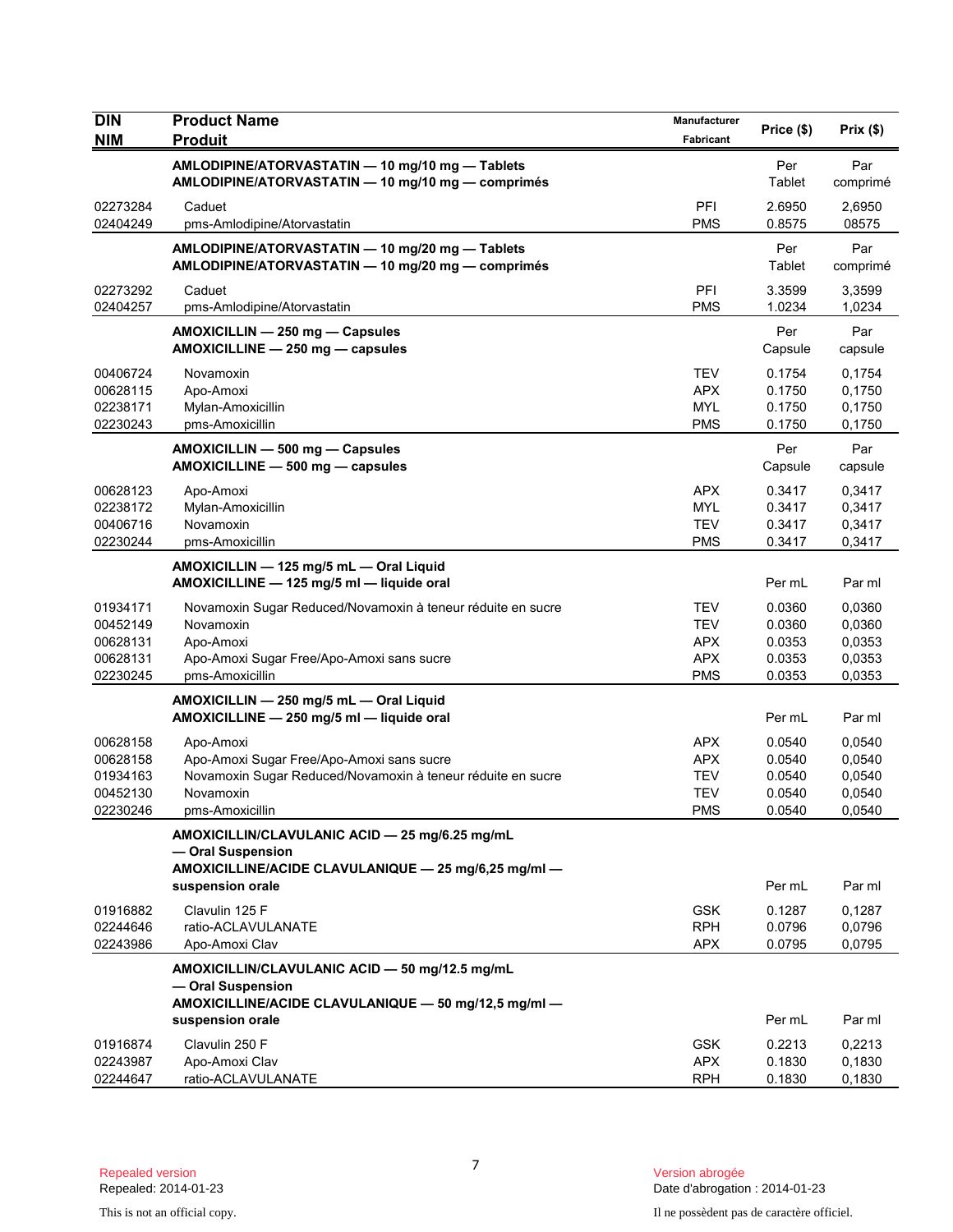| <b>DIN</b><br><b>NIM</b> | <b>Product Name</b><br><b>Produit</b>                                                                                | <b>Manufacturer</b><br>Fabricant | Price (\$)     | Prix(\$)        |
|--------------------------|----------------------------------------------------------------------------------------------------------------------|----------------------------------|----------------|-----------------|
|                          | AMOXICILLIN/CLAVULANIC ACID - 500 mg/125 mg - Tablets<br>AMOXICILLINE/ACIDE CLAVULANIQUE - 500 mg/125 mg - comprimés |                                  | Per<br>Tablet  | Par<br>comprimé |
| 01916858                 | Clavulin-500 F                                                                                                       | <b>GSK</b>                       | 1.6280         | 1,6280          |
| 02243771                 | ratio-ACLAVULANATE                                                                                                   | <b>RPH</b>                       | 1.0276         | 1,0276          |
| 02243351                 | Apo-Amoxi Clav                                                                                                       | APX                              | 1.0275         | 1,0275          |
|                          | AMOXICILLIN/CLAVULANIC ACID - 875 mg/125 mg - Tablets<br>AMOXICILLINE/ACIDE CLAVULANIQUE - 875 mg/125 mg - comprimés |                                  | Per<br>Tablet  | Par<br>comprimé |
| 02238829                 | Clavulin-875                                                                                                         | <b>GSK</b>                       | 2.4426         | 2,4426          |
| 02248138                 | Novo-Clavamoxin                                                                                                      | <b>TEV</b>                       | 1.4013         | 1,4013          |
| 02245623                 | Apo-Amoxi Clav                                                                                                       | <b>APX</b>                       | 1.3872         | 1,3872          |
| 02247021                 | ratio-ACLAVULANATE                                                                                                   | <b>RPH</b>                       | 1.3871         | 1,3871          |
|                          | ANAGRELIDE HCI - 0.5 mg - Capsules<br>ANAGRÉLIDE (CHLORHYDRATE D') - 0,5 mg - capsules                               |                                  | Per<br>Capsule | Par<br>capsule  |
| 02236859                 | Agrylin                                                                                                              | <b>SHI</b>                       | 6.2299         | 6,2299          |
| 02274949                 | pms-Anagrelide                                                                                                       | <b>PMS</b>                       | 3.6841         | 3,6841          |
| 02253054                 | Mylan-Anagrelide                                                                                                     | MYL                              | 3.6840         | 3,6840          |
| 02260107                 | Sandoz Anagrelide                                                                                                    | SDZ                              | 3.6840         | 3,6840          |
|                          | ANASTROZOLE - 1 mg - Tablets<br>ANASTROZOLE - 1 mg - comprimés                                                       |                                  | Per<br>Tablet  | Par<br>comprimé |
| 02224135                 | Arimidex                                                                                                             | <b>AZC</b>                       | 5.6009         | 5,6009          |
| 02374420                 | Apo-Anastrozole                                                                                                      | <b>APX</b>                       | 1.2729         | 1,2729          |
| 02394898                 | CO Anastrozole                                                                                                       | COB                              | 1.2729         | 1,2729          |
| 02339080                 | Jamp-Anastrozole                                                                                                     | <b>JPC</b>                       | 1.2729         | 1,2729          |
| 02361418                 | Mylan-Anastrozole                                                                                                    | <b>MYL</b>                       | 1.2729         | 1,2729          |
| 02328690                 | Ran-Anastrozole                                                                                                      | <b>RAN</b>                       | 1.2729         | 1,2729          |
| 02338467                 | Sandoz Anastrozole                                                                                                   | SDZ                              | 1.2729         | 1,2729          |
|                          | ATENOLOL - 25 mg - Tablets<br>$ATÉNOLOL - 25 mg - comprimés$                                                         |                                  | Per<br>Tablet  | Par<br>comprimé |
| 02266660                 | Teva-Atenol                                                                                                          | TEV                              | 0.1758         | 0,1758          |
| 02367556                 | Jamp-Atenolol                                                                                                        | <b>JPC</b>                       | 0.0946         | 0,0946          |
| 02303647                 | Mylan-Atenolol                                                                                                       | <b>MYL</b>                       | 0.0946         | 0,0946          |
| 02246581                 | pms-Atenolol                                                                                                         | <b>PMS</b>                       | 0.0946         | 0,0946          |
| 02373963                 | Ran-Atenolol                                                                                                         | <b>RAN</b>                       | 0.0730         | 0,0730          |
| 02368013                 | Mint-Atenolol                                                                                                        | <b>MPH</b>                       | 0.0676         | 0,0676          |
|                          | ATENOLOL - 50 mg - Tablets<br>ATÉNOLOL - 50 mg - comprimés                                                           |                                  | Per<br>Tablet  | Par<br>comprimé |
| 02039532                 | Tenormin                                                                                                             | <b>AZC</b>                       | 0.6637         | 0,6637          |
| 02255545                 | CO Atenolol                                                                                                          | COB                              | 0.3867         | 0,3867          |
| 00773689                 | Apo-Atenol                                                                                                           | <b>APX</b>                       | 0.3865         | 0,3865          |
| 02229467                 | Dom-Atenolol                                                                                                         | <b>DOM</b>                       | 0.3865         | 0,3865          |
| 02267985                 | Ran-Atenolol                                                                                                         | <b>RAN</b>                       | 0.3864         | 0,3864          |
| 02237600                 | pms-Atenolol                                                                                                         | <b>PMS</b>                       | 0.2011         | 0,2011          |
| 02231731                 | Sandoz Atenolol                                                                                                      | SDZ                              | 0.2011         | 0,2011          |
| 02367564                 | Jamp-Atenolol                                                                                                        | <b>JPC</b>                       | 0.1911         | 0,1911          |
| 02146894                 | Mylan-Atenolol                                                                                                       | <b>MYL</b>                       | 0.1910         | 0,1910          |
| 02171791                 | ratio-Atenolol                                                                                                       | <b>RPH</b>                       | 0.1910         | 0,1910          |
| 01912062                 | Teva-Atenol                                                                                                          | <b>TEV</b>                       | 0.1910         | 0,1910          |
| 02368021                 | Mint-Atenolol                                                                                                        | <b>MPH</b>                       | 0.1437         | 0,1437          |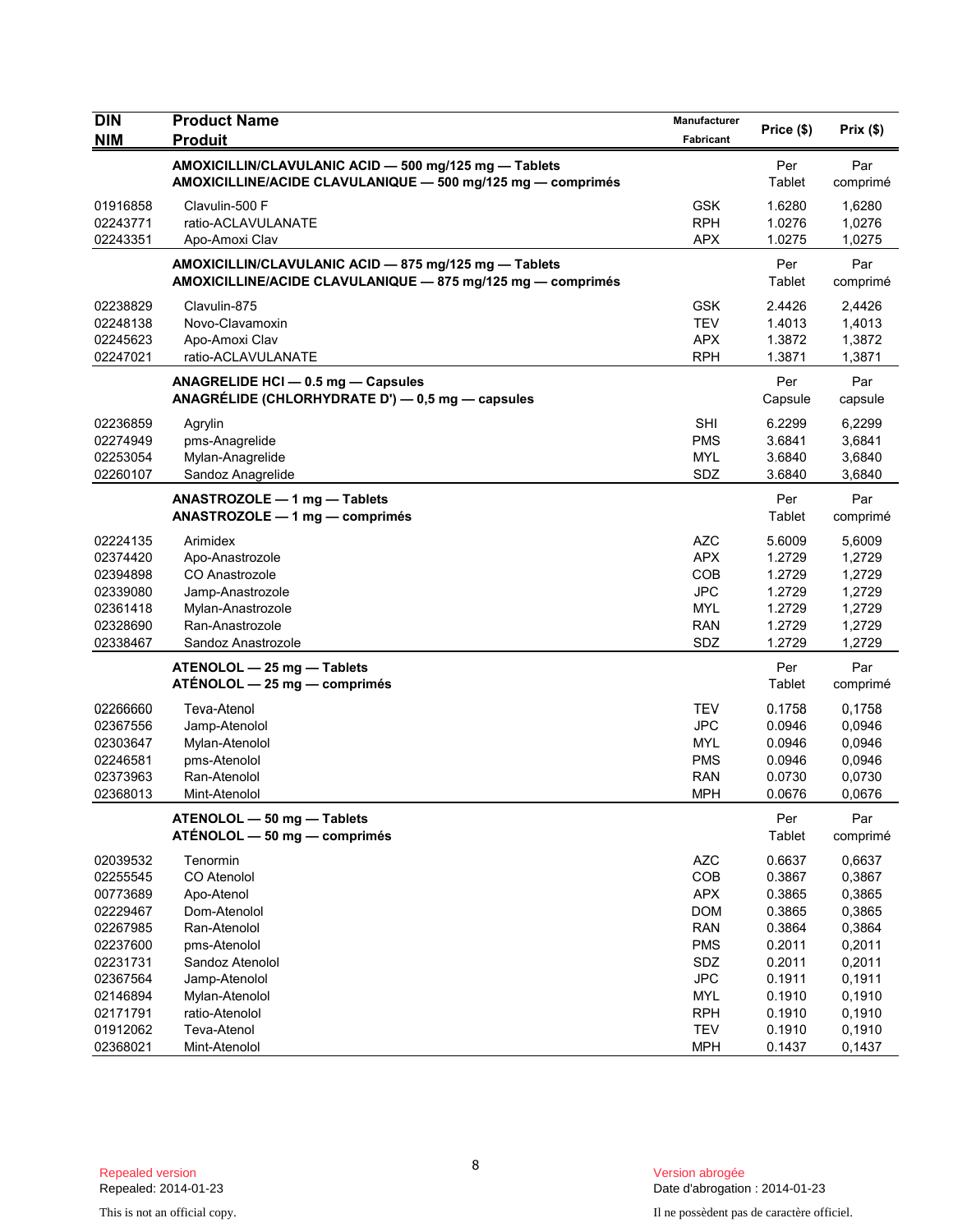| <b>DIN</b> | <b>Product Name</b>                                                                                    | Manufacturer     | Price (\$)    | $Prix($ \$)     |
|------------|--------------------------------------------------------------------------------------------------------|------------------|---------------|-----------------|
| <b>NIM</b> | <b>Produit</b>                                                                                         | <b>Fabricant</b> |               |                 |
|            | ATENOLOL - 100 mg - Tablets<br>ATÉNOLOL — 100 mg — comprimés                                           |                  | Per<br>Tablet | Par<br>comprimé |
| 02039540   | Tenormin                                                                                               | <b>AZC</b>       | 1.0912        | 1,0912          |
| 02267993   | Ran-Atenolol                                                                                           | <b>RAN</b>       | 0.6367        | 0,6367          |
| 00773697   | Apo-Atenol                                                                                             | <b>APX</b>       | 0.6355        | 0,6355          |
| 02255553   | CO Atenolol                                                                                            | COB              | 0.6355        | 0,6355          |
| 02229468   | Dom-Atenolol                                                                                           | <b>DOM</b>       | 0.6355        | 0,6355          |
| 02237601   | pms-Atenolol                                                                                           | <b>PMS</b>       | 0.3306        | 0,3306          |
| 02231733   | Sandoz Atenolol                                                                                        | SDZ              | 0.3306        | 0,3306          |
| 02367572   | Jamp-Atenolol                                                                                          | <b>JPC</b>       | 0.3141        | 0,3141          |
| 02147432   | Mylan-Atenolol                                                                                         | <b>MYL</b>       | 0.3140        | 0,3140          |
| 02171805   | ratio-Atenolol                                                                                         | <b>RPH</b>       | 0.3140        | 0,3140          |
| 01912054   | Teva-Atenol                                                                                            | <b>TEV</b>       | 0.3140        | 0,3140          |
| 02368048   | Mint-Atenolol                                                                                          | <b>MPH</b>       | 0.2362        | 0,2362          |
|            | ATENOLOL/CHLORTHALIDONE - 50 mg/25 mg - Tablets                                                        |                  | Per           | Par             |
|            | ATÉNOLOL/CHLORTHALIDONE - 50 mg/25 mg - comprimés                                                      |                  | Tablet        | comprimé        |
| 02049961   | Tenoretic                                                                                              | <b>AZC</b>       | 0.7385        | 0,7385          |
| 02248763   | Apo-Atenidone                                                                                          | <b>APX</b>       | 0.4777        | 0,4777          |
| 02302918   | Teva-Atenolthalidone                                                                                   | <b>TEV</b>       | 0.4343        | 0,4343          |
|            | ATENOLOL/CHLORTHALIDONE - 100 mg/25 mg - Tablets<br>ATÉNOLOL/CHLORTHALIDONE — 100 mg/25 mg — comprimés |                  | Per<br>Tablet | Par<br>comprimé |
| 02049988   | Tenoretic                                                                                              | <b>AZC</b>       | 1.2100        | 1,2100          |
| 02248764   | Apo-Atenidone                                                                                          | <b>APX</b>       | 0.7830        | 0,7830          |
| 02302926   | Teva-Atenolthalidone                                                                                   | <b>TEV</b>       | 0.7118        | 0,7118          |
|            | ATORVASTATIN - 10 mg - Tablets                                                                         |                  | Per           | Par             |
|            | ATORVASTATIN - 10 mg - comprimés                                                                       |                  | Tablet        | comprimé        |
| 02230711   | Lipitor                                                                                                | PFI              | 1.9462        | 1,9462          |
| 02396424   | Atorvastatin                                                                                           | <b>APX</b>       | 0.3138        | 0,3138          |
| 02348705   | Atorvastatin                                                                                           | <b>SAH</b>       | 0.3138        | 0,3138          |
| 02295261   | Apo-Atorvastatin                                                                                       | <b>APX</b>       | 0.3138        | 0,3138          |
| 02310899   | CO Atorvastatin                                                                                        | COB              | 0.3138        | 0,3138          |
| 02288346   | GD-Atorvastatin                                                                                        | <b>GEM</b>       | 0.3138        | 0,3138          |
| 02391058   | Jamp-Atorvastatin                                                                                      | <b>JPC</b>       | 0.3138        | 0,3138          |
| 02373203   | Mylan-Atorvastatin                                                                                     | <b>MYL</b>       | 0.3138        | 0,3138          |
| 02302675   | Novo-Atorvastatin                                                                                      | <b>TEV</b>       | 0.3138        | 0,3138          |
| 02313448   | pms-Atorvastatin                                                                                       | <b>PMS</b>       | 0.3138        | 0,3138          |
| 02399377   | pms-Atorvastatin                                                                                       | <b>PMS</b>       | 0.3138        | 0,3138          |
| 02313707   | Ran-Atorvastatin                                                                                       | <b>RAN</b>       | 0.3138        | 0,3138          |
| 02350297   | ratio-Atorvastatin                                                                                     | <b>RPH</b>       | 0.3138        | 0,3138          |
| 02324946   | Sandoz Atorvastatin                                                                                    | SDZ              | 0.3138        | 0,3138          |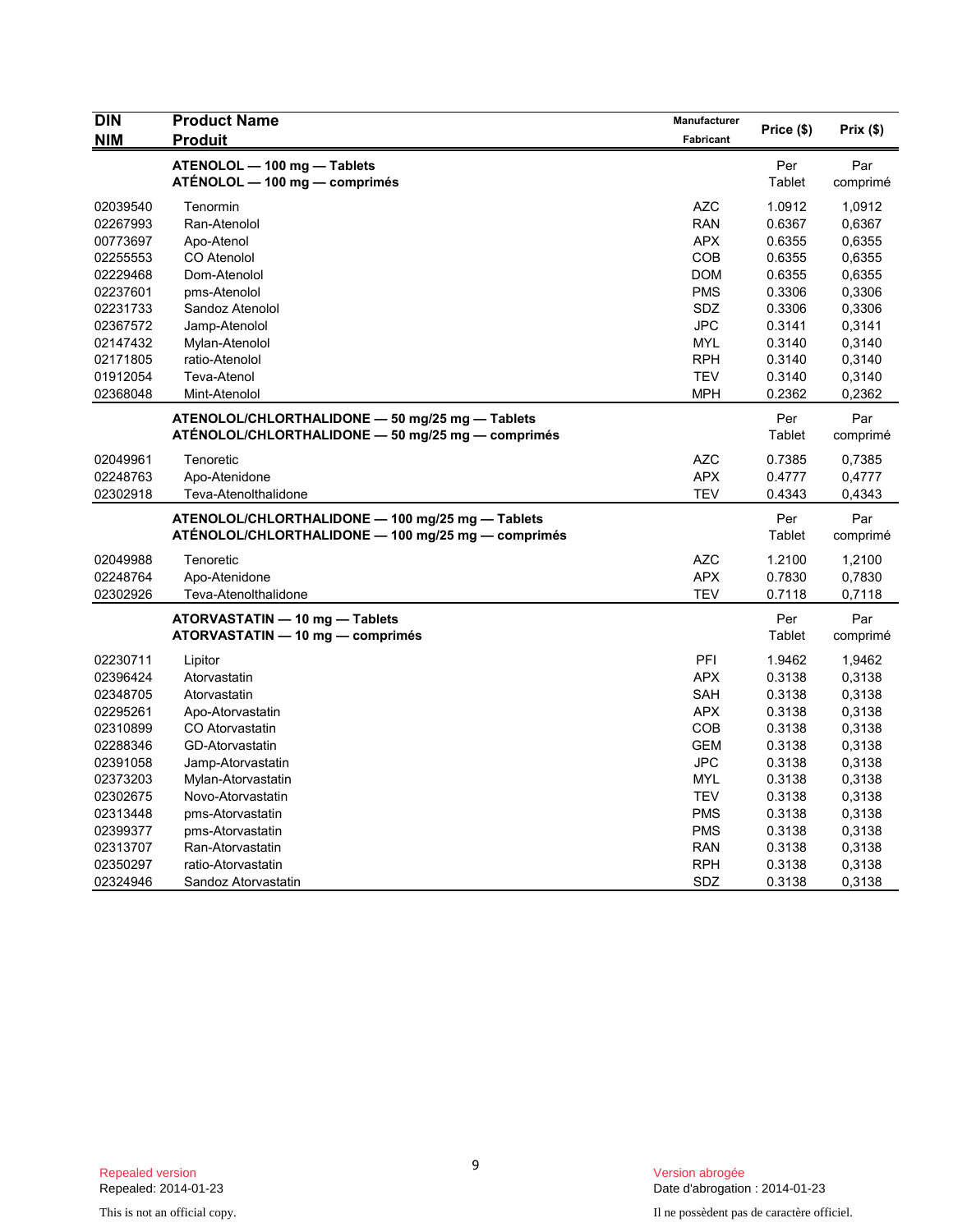| <b>DIN</b> | <b>Product Name</b>                                                | Manufacturer |               |                 |
|------------|--------------------------------------------------------------------|--------------|---------------|-----------------|
| <b>NIM</b> | <b>Produit</b>                                                     | Fabricant    | Price (\$)    | Prix(\$)        |
|            | ATORVASTATIN - 20 mg - Tablets                                     |              | Per           | Par             |
|            | ATORVASTATIN - 20 mg - comprimés                                   |              | Tablet        | comprimé        |
| 02230713   | Lipitor                                                            | PFI          | 2.4327        | 2,4327          |
| 02396432   | Atorvastatin                                                       | <b>APX</b>   | 0.3922        | 0,3922          |
| 02348713   | Atorvastatin                                                       | SAH          | 0.3922        | 0,3922          |
| 02295288   | Apo-Atorvastatin                                                   | <b>APX</b>   | 0.3922        | 0,3922          |
| 02310902   | CO Atorvastatin                                                    | COB          | 0.3922        | 0,3922          |
| 02288354   | GD-Atorvastatin                                                    | <b>GEM</b>   | 0.3922        | 0,3922          |
| 02391066   | Jamp-Atorvastatin                                                  | <b>JPC</b>   | 0.3922        | 0,3922          |
| 02373211   | Mylan-Atorvastatin                                                 | <b>MYL</b>   | 0.3922        | 0,3922          |
| 02302683   | Novo-Atorvastatin                                                  | <b>TEV</b>   | 0.3922        | 0,3922          |
| 02313456   | pms-Atorvastatin                                                   | <b>PMS</b>   | 0.3922        | 0,3922          |
| 02399385   | pms-Atorvastatin                                                   | <b>PMS</b>   | 0.3922        | 0,3922          |
| 02350319   | ratio-Atorvastatin                                                 | <b>RPH</b>   | 0.3922        | 0,3922          |
| 02313715   | Ran-Atorvastatin                                                   | <b>RAN</b>   | 0.3922        | 0,3922          |
| 02324954   | Sandoz Atorvastatin                                                | SDZ          | 0.3922        | 0,3922          |
|            | ATORVASTATIN - 40 mg - Tablets                                     |              | Per           | Par             |
|            | ATORVASTATIN - 40 mg - comprimés                                   |              | Tablet        | comprimé        |
| 02230714   | Lipitor                                                            | PFI          | 2.6147        | 2,6147          |
| 02396440   | Atorvastatin                                                       | <b>APX</b>   | 0.4216        | 0,4216          |
| 02348721   | Atorvastatin                                                       | <b>SAH</b>   | 0.4216        | 0,4216          |
| 02295296   | Apo-Atorvastatin                                                   | <b>APX</b>   | 0.4216        | 0,4216          |
| 02310910   | CO Atorvastatin                                                    | COB          | 0.4216        | 0,4216          |
| 02288362   | GD-Atorvastatin                                                    | <b>GEM</b>   | 0.4216        | 0,4216          |
| 02391074   | Jamp-Atorvastatin                                                  | <b>JPC</b>   | 0.4216        | 0,4216          |
| 02373238   | Mylan-Atorvastatin                                                 | <b>MYL</b>   | 0.4216        | 0,4216          |
| 02302691   | Novo-Atorvastatin                                                  | <b>TEV</b>   | 0.4216        | 0,4216          |
| 02313464   | pms-Atorvastatin                                                   | <b>PMS</b>   | 0.4216        | 0,4216          |
| 02399393   | pms-Atorvastatin                                                   | <b>PMS</b>   | 0.4216        | 0,4216          |
| 02313723   | Ran-Atorvastatin                                                   | <b>RAN</b>   | 0.4216        |                 |
|            |                                                                    |              |               | 0,4216          |
| 02350327   | ratio-Atorvastatin                                                 | <b>RPH</b>   | 0.4216        | 0,4216          |
| 02324962   | Sandoz Atorvastatin                                                | SDZ          | 0.4216        | 0,4216          |
|            | ATORVASTATIN - 80 mg - Tablets<br>ATORVASTATIN - 80 mg - comprimés |              | Per<br>Tablet | Par<br>comprimé |
|            |                                                                    |              |               |                 |
| 02243097   | Lipitor                                                            | PFI          | 2.5762        | 2,5762          |
| 02396459   | Atorvastatin                                                       | <b>APX</b>   | 0.4216        | 0,4216          |
| 02348748   | Atorvastatin                                                       | SAH          | 0.4216        | 0,4216          |
| 02295318   | Apo-Atorvastatin                                                   | <b>APX</b>   | 0.4216        | 0,4216          |
| 02310929   | CO Atorvastsatin                                                   | COB          | 0.4216        | 0,4216          |
| 02288370   | GD-Atorvastatin                                                    | <b>GEM</b>   | 0.4216        | 0,4216          |
| 02391082   | Jamp-Atorvastatin                                                  | <b>JPC</b>   | 0.4216        | 0,4216          |
| 02373246   | Mylan-Atorvastatin                                                 | MYL          | 0.4216        | 0,4216          |
| 02302713   | Novo-Atorvastatin                                                  | <b>TEV</b>   | 0.4216        | 0,4216          |
| 02313472   | pms-Atorvastatin                                                   | <b>PMS</b>   | 0.4216        | 0,4216          |
| 02399407   | pms-Atorvastatin                                                   | <b>PMS</b>   | 0.4216        | 0,4216          |
| 02313758   | Ran-Atorvastatin                                                   | <b>RAN</b>   | 0.4216        | 0,4216          |
| 02350335   | ratio-Atorvastatin                                                 | <b>RPH</b>   | 0.4216        | 0,4216          |
| 02324970   | Sandoz Atorvastatin                                                | SDZ          | 0.4216        | 0,4216          |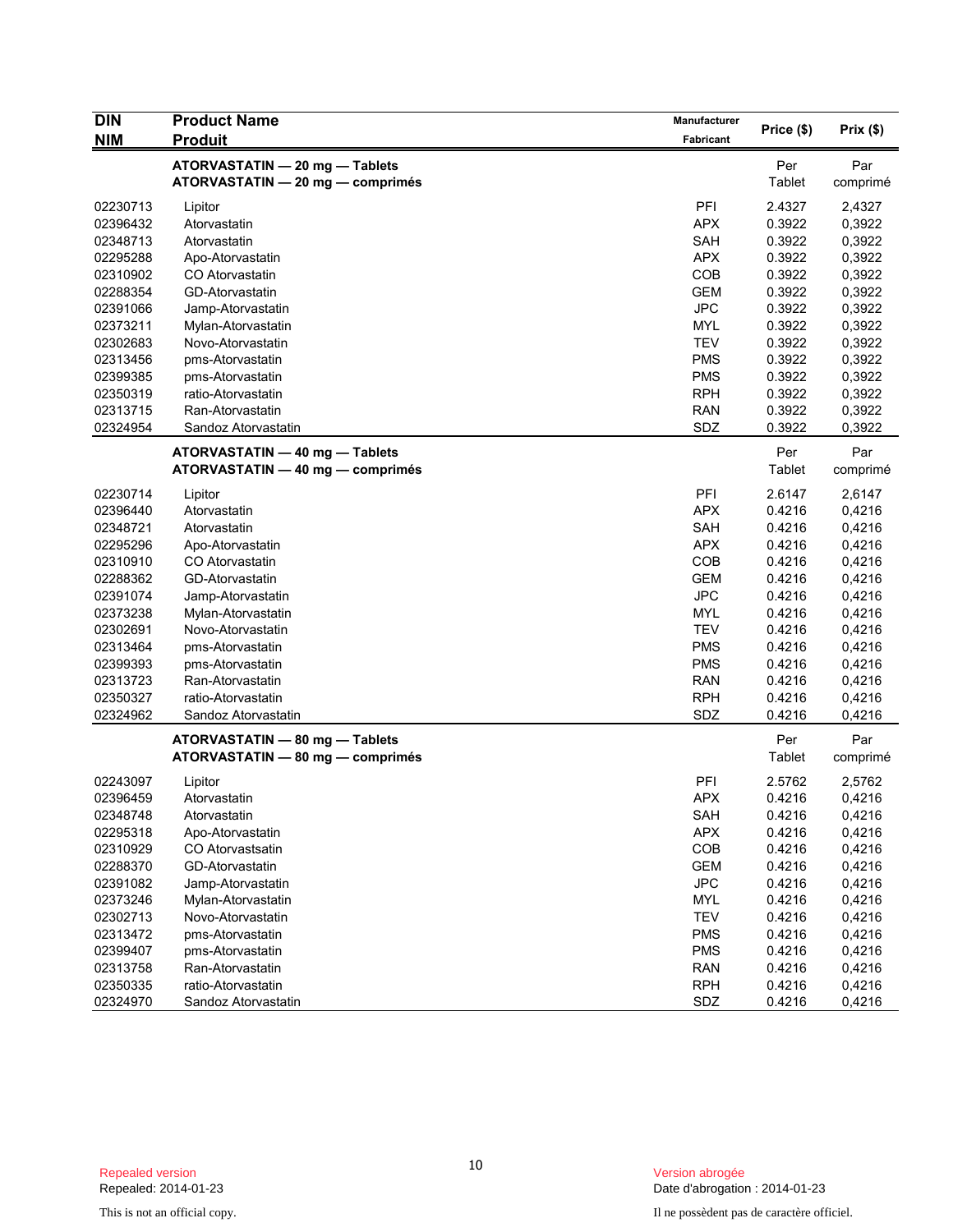| <b>DIN</b><br><b>NIM</b> | <b>Product Name</b><br><b>Produit</b>                                                   | Manufacturer<br>Fabricant | Price (\$)       | Prix(\$)         |
|--------------------------|-----------------------------------------------------------------------------------------|---------------------------|------------------|------------------|
|                          |                                                                                         |                           | Per              |                  |
|                          | AZATHIOPRINE - 50 mg - Tablets<br>AZATHIOPRINE - 50 mg - comprimés                      |                           | Tablet           | Par<br>comprimé  |
| 00004596                 | Imuran                                                                                  | <b>TRI</b>                | 1.1000           | 1,1000           |
| 02236799                 | ratio-Azathioprine                                                                      | <b>RPH</b>                | 0.7095           | 0,7095           |
| 02242907                 | Apo-Azathioprine                                                                        | <b>APX</b>                | 0.5960           | 0,5960           |
| 02231491                 | Mylan-Azathioprine                                                                      | <b>MYL</b>                | 0.5960           | 0,5960           |
| 02236819                 | Teva-Azathioprine                                                                       | <b>TEV</b>                | 0.5960           | 0,5960           |
|                          | AZITHROMYCIN - 20 mg/mL - Oral Suspension<br>AZITHROMYCIN - 20 mg/ml - suspension orale |                           | Per mL           | Par ml           |
| 02223716                 | Zithromax                                                                               | PFI                       | 1.1961           | 1,1961           |
| 02315157                 | Novo-Azithromycin                                                                       | <b>TEV</b>                | 0.7467           | 0,7467           |
| 02274388                 | pms-Azithromycin                                                                        | <b>PMS</b>                | 0.7467           | 0,7467           |
| 02332388                 | Sandoz Azithromycin                                                                     | SDZ                       | 0.7467           | 0,7467           |
|                          | AZITHROMYCIN - 40 mg/mL - Oral Suspension<br>AZITHROMYCIN - 40 mg/ml - suspension orale |                           | Per mL           | Par ml           |
| 02223724                 | Zithromax                                                                               | PFI                       | 1.6948           | 1,6948           |
| 02315165                 | Novo-Azithromycin                                                                       | <b>TEV</b>                | 1.0580           | 1,0580           |
| 02274396                 | pms-Azithromycin                                                                        | <b>PMS</b>                | 1.0580           | 1,0580           |
| 02332396                 | Sandoz Azithromycin                                                                     | SDZ                       | 1.0580           | 1,0580           |
|                          | AZITHROMYCIN - 250 mg - Tablets<br>AZITHROMYCIN - 250 mg - comprimés                    |                           | Per<br>Tablet    | Par<br>comprimé  |
| 02212021                 | Zithromax                                                                               | <b>PFI</b>                | 5.5319           | 5,5319           |
| 02255340                 | CO Azithromycin                                                                         | COB                       | 3.4188           | 3,4188           |
| 02275287                 | ratio-Azithromycin                                                                      | <b>RPH</b>                | 3.4188           | 3,4188           |
| 02247423                 | Apo-Azithromycin                                                                        | <b>APX</b>                | 3.1084           | 3,1084           |
| 02267845                 | Novo-Azithromycin                                                                       | <b>TEV</b>                | 3.1084           | 3,1084           |
| 02274531                 | GD-Azithromycin                                                                         | <b>GEM</b>                | 2.5346           | 2,5346           |
| 02278359<br>02261634     | Mylan-Azithromycin<br>pms-Azithromycin                                                  | <b>MYL</b><br><b>PMS</b>  | 2.5346<br>2.5346 | 2,5346<br>2,5346 |
| 02265826                 | Sandoz Azithromycin                                                                     | SDZ                       | 2.5346           | 2,5346           |
|                          | AZITHROMYCIN - 600 mg - Tablets                                                         |                           | Per              | Par              |
|                          | AZITHROMYCIN - 600 mg - comprimés                                                       |                           | Tablet           | comprimé         |
| 02231143                 | Zithromax                                                                               | PFI                       | 13.2763          | 13,2763          |
| 02256088                 | Co Azithromycin                                                                         | COB                       | 8.3873           | 8.3873           |
| 02261642                 | pms-Azithromycin                                                                        | <b>PMS</b>                | 8.3873           | 8,3873           |
|                          | BACLOFEN - 10 mg - Tablets<br>BACLOFÈNE - 10 mg - comprimés                             |                           | Per<br>Tablet    | Par<br>comprimé  |
| 00455881                 | Lioresal                                                                                | <b>NVT</b>                | 0.7929           | 0,7929           |
| 02139332                 | Apo-Baclofen                                                                            | <b>APX</b>                | 0.3203           | 0,3203           |
| 02138271                 | Dom-Baclofen                                                                            | <b>DOM</b>                | 0.3203           | 0,3203           |
| 02088398                 | Mylan-Baclofen                                                                          | <b>MYL</b>                | 0.3203           | 0,3203           |
| 02063735                 | pms-Baclofen                                                                            | <b>PMS</b>                | 0.3203           | 0,3203           |
| 02236507                 | ratio-Baclofen                                                                          | <b>RPH</b>                | 0.3203           | 0,3203           |
|                          | BACLOFEN - 20 mg - Tablets<br>BACLOFÈNE - 20 mg - comprimés                             |                           | Per<br>Tablet    | Par<br>comprimé  |
| 00636576                 | Lioresal D.S.                                                                           | <b>NVT</b>                | 1.5432           | 1,5432           |
| 02236508                 | ratio-Baclofen                                                                          | <b>RPH</b>                | 0.6364           | 0,6364           |
| 02139391                 | Apo-Baclofen                                                                            | <b>APX</b>                | 0.6234           | 0,6234           |
| 02138298                 | Dom-Baclofen                                                                            | <b>DOM</b>                | 0.6234           | 0,6234           |
| 02088401                 | Mylan-Baclofen                                                                          | <b>MYL</b>                | 0.6234           | 0,6234           |
| 02063743                 | pms-Baclofen                                                                            | <b>PMS</b>                | 0.6234           | 0,6234           |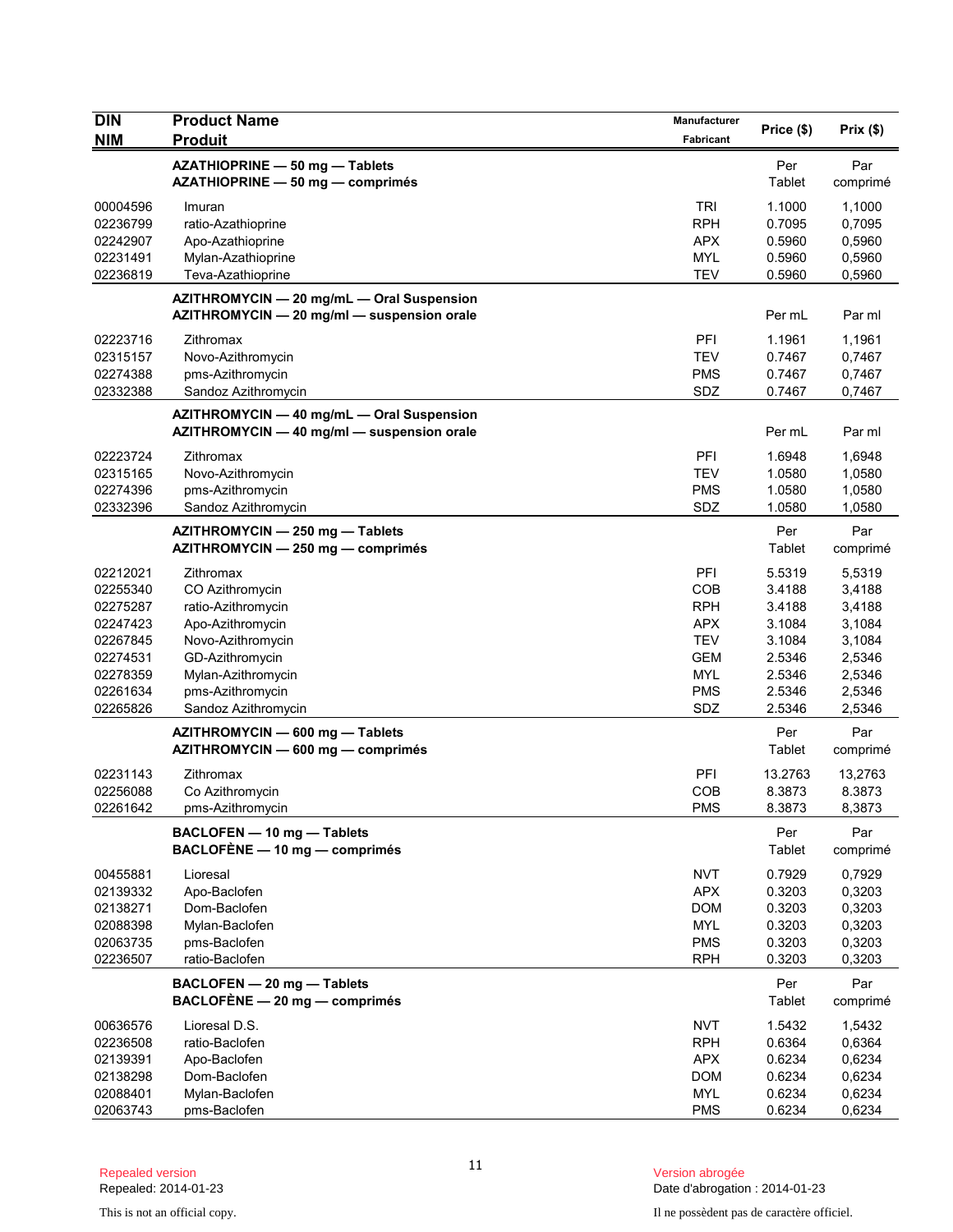| <b>DIN</b><br><b>NIM</b>                                             | <b>Product Name</b><br><b>Produit</b>                                                                                                          | Manufacturer<br><b>Fabricant</b>                                                 | Price (\$)                                               | Prix(\$)                                                 |
|----------------------------------------------------------------------|------------------------------------------------------------------------------------------------------------------------------------------------|----------------------------------------------------------------------------------|----------------------------------------------------------|----------------------------------------------------------|
|                                                                      |                                                                                                                                                |                                                                                  |                                                          |                                                          |
|                                                                      | BECLOMETHASONE DIPROPIONATE - 200 Dose - 50 mcg/dose<br>- Aqueous Nasal Spray                                                                  |                                                                                  |                                                          |                                                          |
|                                                                      | BÉCLOMÉTHASONE (DIPROPIONATE DE) - 200 doses - 50 mcg/dose -<br>vaporisateur nasal pour solution aqueuse                                       |                                                                                  | Per<br>Dose                                              | Par<br>dose                                              |
| 02238796<br>02172712                                                 | Apo-Beclomethasone<br>Mylan-Beclo AQ                                                                                                           | <b>APX</b><br><b>MYL</b>                                                         | 0.0675<br>0.0674                                         | 0,0675<br>0,0674                                         |
|                                                                      | BENZYDAMINE HCI - 0.15% - Oral Rinse<br>BENZYDAMINE (CHLORHYDRATE DE) - 0,15 % - gargarisme                                                    |                                                                                  | Per mL                                                   | Par ml                                                   |
| 01966065<br>02239044<br>02239537<br>02229799<br>02230170<br>02229777 | Tantum<br>Apo-Benzydamine<br>Dom-Benzydamine<br>Novo-Benzydamine<br>ratio-Benzydamine<br>pms-Benzydamine                                       | <b>XXX</b><br><b>APX</b><br><b>DOM</b><br><b>TEV</b><br><b>RPH</b><br><b>PMS</b> | 0.0734<br>0.0320<br>0.0319<br>0.0319<br>0.0319<br>0.0299 | 0,0734<br>0,0320<br>0,0319<br>0,0319<br>0,0319<br>0,0299 |
|                                                                      | <b>BETAHISTINE - 16 mg - Tablets</b><br><b>BETAHISTINE - 16 mg - comprimés</b>                                                                 |                                                                                  | Per<br>Tablet                                            | Par<br>comprimé                                          |
| 02243878<br>02374757<br>02280191                                     | Serc<br>CO Betahistine<br>Teva-Betahistine                                                                                                     | <b>ABB</b><br>COB<br><b>TEV</b>                                                  | 0.5151<br>0.1770<br>0.1770                               | 0,5151<br>0,1770<br>0,1770                               |
|                                                                      | BETAHISTINE - 24 mg - Tablets<br>BETAHISTINE - 24 mg - comprimés                                                                               |                                                                                  | Per<br>Tablet                                            | Par<br>comprimé                                          |
| 02247998<br>02374765<br>02280205                                     | Serc<br><b>CO Betahistine</b><br>Teva-Betahistine                                                                                              | ABB<br>COB<br><b>TEV</b>                                                         | 0.7724<br>0.3933<br>0.3933                               | 0,7724<br>0,3933<br>0,3933                               |
|                                                                      | BETAMETHASONE DIPROPIONATE - 0.05% - Topical Cream<br>BÉTAMÉTHASONE (DIPROPIONATE DE) — 0,05 % — crème topique                                 |                                                                                  | Per<br>Gram                                              | Par<br>gramme                                            |
| 01925350<br>00804991<br>00323071                                     | Taro-Sone<br>ratio-Topisone<br>Diprosone                                                                                                       | <b>TAR</b><br><b>RPH</b><br><b>SCH</b>                                           | 0.2369<br>0.2254<br>0.2253                               | 0,2369<br>0,2254<br>0,2253                               |
|                                                                      | BETAMETHASONE DIPROPIONATE - 0.05% - Topical Glycol Cream<br>BÉTAMÉTHASONE (DIPROPIONATE DE) - 0,05 % - crème topique<br>à base de glycol      |                                                                                  | Per<br>Gram                                              | Par<br>gramme                                            |
| 00849650<br>00688622                                                 | ratio-Topilene<br>Diprolene                                                                                                                    | <b>RPH</b><br><b>SCH</b>                                                         | 0.5706<br>0.5705                                         | 0,5706<br>0,5705                                         |
|                                                                      | BETAMETHASONE DIPROPIONATE - 0.05% - Topical Glycol Lotion<br>BÉTAMÉTHASONE (DIPROPIONATE DE) - 0,05 % - lotion topique                        |                                                                                  |                                                          |                                                          |
| 01927914<br>00862975                                                 | à base de glycol<br>ratio-Topilene<br>Diprolene                                                                                                | <b>RPH</b><br><b>SCH</b>                                                         | Per mL<br>0.5152<br>0.2967                               | Par ml<br>0,5152<br>0,2967                               |
|                                                                      | BETAMETHASONE DIPROPIONATE - 0.05% - Topical Glycol Ointment<br>BÉTAMÉTHASONE (DIPROPIONATE DE) — 0,05 % — pommade topique à<br>base de glycol |                                                                                  | Per<br>Gram                                              | Par<br>gramme                                            |
| 00629367<br>00849669                                                 | Diprolene<br>ratio-Topilene                                                                                                                    | <b>SCH</b><br><b>RPH</b>                                                         | 0.5706<br>0.5706                                         | 0,5706<br>0,5706                                         |
|                                                                      | BETAMETHASONE DIPROPIONATE - 0.05% - Topical Lotion<br>BÉTAMÉTHASONE (DIPROPIONATE DE) - 0,05 % - lotion topique                               |                                                                                  | Per mL                                                   | Par ml                                                   |
| 00417246<br>00809187                                                 | Diprosone<br>ratio-Topisone                                                                                                                    | <b>SCH</b><br><b>RPH</b>                                                         | 0.2178<br>0.2178                                         | 0,2178<br>0,2178                                         |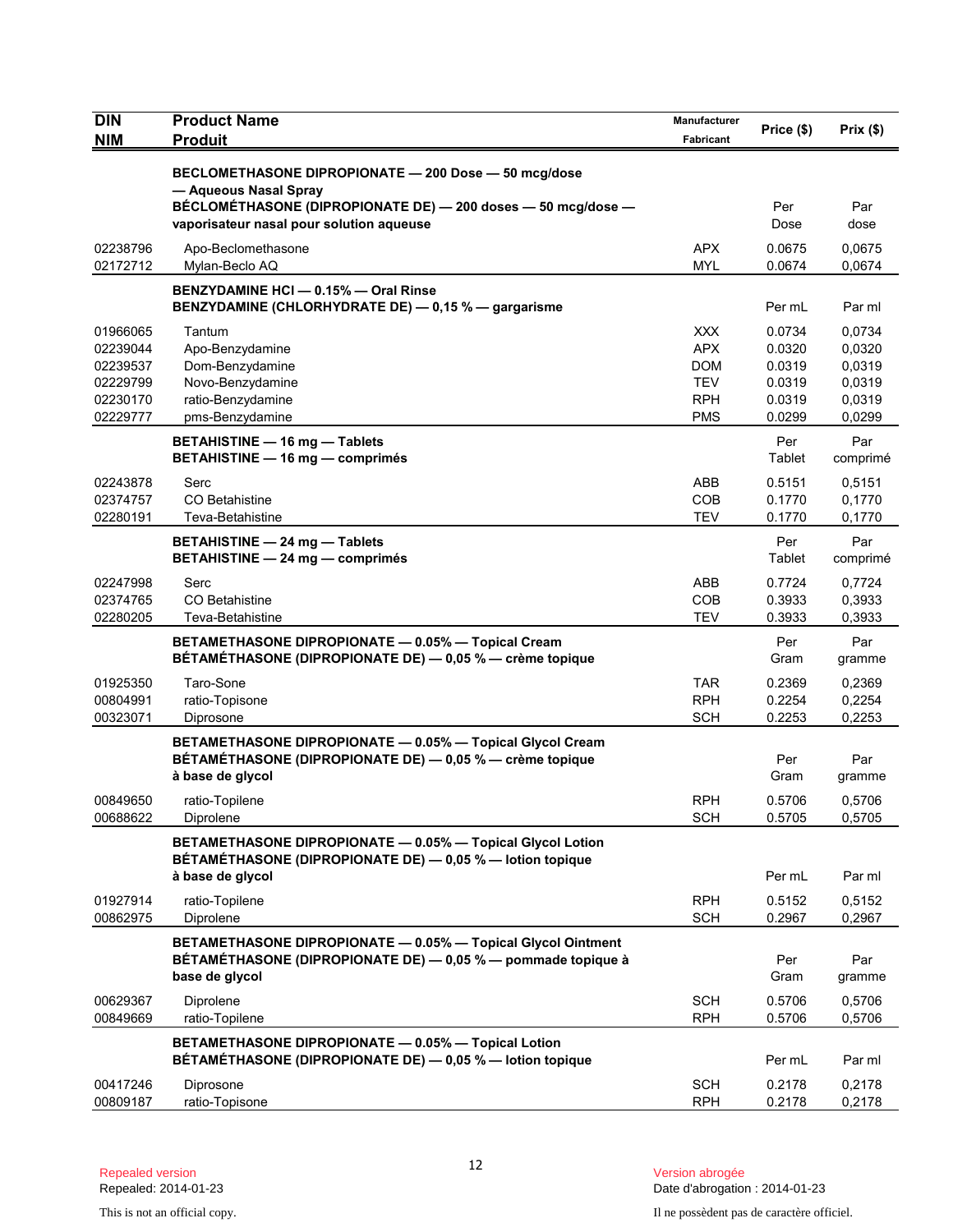| <b>DIN</b><br><b>NIM</b>         | <b>Product Name</b><br><b>Produit</b>                                                                                                                                                                                  | Manufacturer<br><b>Fabricant</b>       | Price (\$)                 | Prix(\$)                   |
|----------------------------------|------------------------------------------------------------------------------------------------------------------------------------------------------------------------------------------------------------------------|----------------------------------------|----------------------------|----------------------------|
|                                  | BETAMETHASONE DIPROPIONATE - 0.05% - Topical Ointment<br>BÉTAMÉTHASONE (DIPROPIONATE DE) — 0,05 % — pommade topique                                                                                                    |                                        | Per<br>Gram                | Par<br>gramme              |
| 00344923<br>00805009             | Diprosone<br>ratio-Topisone                                                                                                                                                                                            | <b>SCH</b><br><b>RPH</b>               | 0.2369<br>0.2369           | 0,2369<br>0,2369           |
|                                  | BETAMETHASONE DIPROPIONATE - 0.5 mg/g and<br>Salicylic Acid 20 mg/g - 0.05% - Lotion<br>BÉTAMÉTHASONE (DIPROPIONATE DE) - 0,5 mg/g et<br>acide salicylique 20 mg/g - 0,05 % - lotion                                   |                                        | Per mL                     | Par ml                     |
| 00578428<br>02245688             | Diprosalic<br>ratio-Topisalic                                                                                                                                                                                          | <b>SCH</b><br><b>RPH</b>               | 0.5423<br>0.4227           | 0,5423<br>0,4227           |
|                                  | <b>BETAMETHASONE DISODIUM PHOSPHATE/BETAMETHASONE</b><br>ACETATE - 3 mg/3 mg/mL - Injectable Suspension<br>BÉTAMÉTHASONE (PHOSPHATE DISODIQUE DE)/BÉTAMÉTHASONE<br>(ACÉTATE DE) - 3 mg/3 mg/ml - suspension injectable |                                        | Per mL                     | Par ml                     |
| 00028096<br>02237835             | Celestone Soluspan<br><b>Betaject</b>                                                                                                                                                                                  | <b>SCH</b><br>SDZ                      | 12.4568<br>10.4830         | 12.4568<br>10,4830         |
|                                  | BETAMETHASONE-17-VALERATE - 0.05% - Cream<br>BÉTAMÉTHASONE-17 - (VALÉRATE DE) - 0,05 % - crème                                                                                                                         |                                        | Per<br>Gram                | Par<br>gramme              |
| 00535427<br>00716618<br>02357860 | ratio-Ectosone<br><b>Betaderm</b><br>Celestoderm V/2                                                                                                                                                                   | <b>RPH</b><br><b>TAR</b><br><b>VPI</b> | 0.0612<br>0.0596<br>0.0596 | 0,0612<br>0,0596<br>0.0596 |
|                                  | BETAMETHASONE-17-VALERATE - 0.1% - Cream<br>BÉTAMÉTHASONE-17 - (VALÉRATE DE) - 0,1 % - crème                                                                                                                           |                                        | Per<br>Gram                | Par<br>gramme              |
| 00535435<br>00716626<br>02357844 | ratio-Ectosone<br>Betaderm<br>Celestoderm V                                                                                                                                                                            | <b>RPH</b><br><b>TAR</b><br><b>VPI</b> | 0.1002<br>0.0889<br>0.0889 | 0,1002<br>0,0889<br>0.0889 |
|                                  | BETAMETHASONE-17-VALERATE - 0.05% - Ointment<br>BÉTAMÉTHASONE—17 — (VALÉRATE DE) — 0,05 % — pommade                                                                                                                    |                                        | Per<br>Gram                | Par<br>gramme              |
| 00716642<br>02357879             | <b>Betaderm</b><br>Celestoderm V/2                                                                                                                                                                                     | <b>TAR</b><br><b>VPI</b>               | 0.0596<br>0.0596           | 0,0596<br>0,0596           |
|                                  | BETAMETHASONE-17-VALERATE - 0.1% - Ointment<br>BÉTAMÉTHASONE-17 - (VALÉRATE DE) - 0,1 % - pommade                                                                                                                      |                                        | Per<br>Gram                | Par<br>gramme              |
| 00716650<br>02357852             | Betaderm<br>Celestoderm V                                                                                                                                                                                              | TAR<br><b>VPI</b>                      | 0.0889<br>0.0889           | 0,0889<br>0,0889           |
|                                  | BETAMETHASONE-17-VALERATE - 0.1% - Scalp Lotion<br>BÉTAMÉTHASONE-17 - (VALÉRATE DE) - 0,1 % - lotion capillaire                                                                                                        |                                        | Per mL                     | Par ml                     |
| 00716634<br>00653217<br>00027944 | Betaderm<br>ratio-Ectosone<br>Valisone                                                                                                                                                                                 | <b>TAR</b><br><b>RPH</b><br><b>VPI</b> | 0.0954<br>0.0939<br>0.0939 | 0,0954<br>0,0939<br>0,0939 |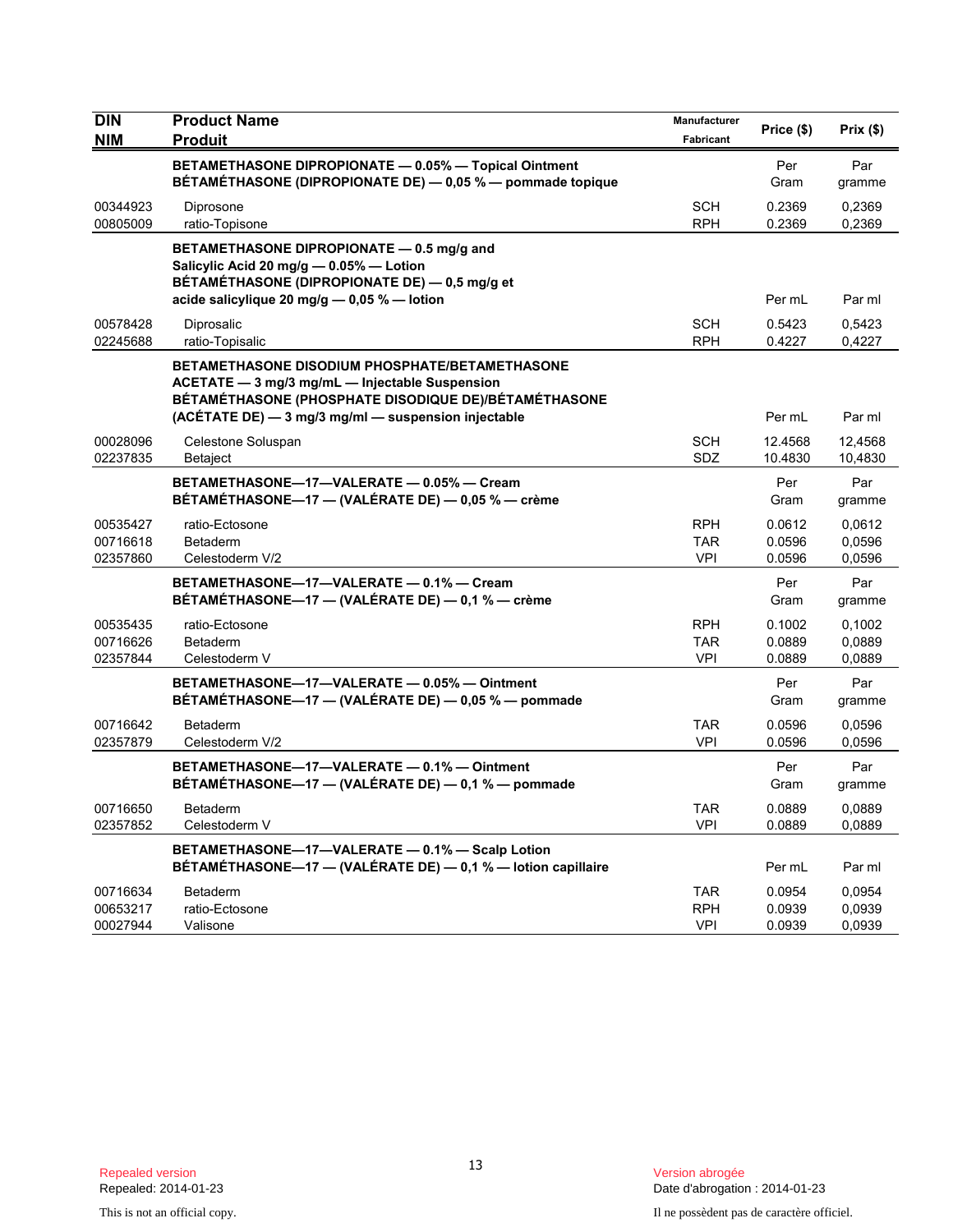| <b>DIN</b><br><b>NIM</b> | <b>Product Name</b><br><b>Produit</b>                 | Manufacturer<br>Fabricant | Price (\$) | Prix(\$)                 |
|--------------------------|-------------------------------------------------------|---------------------------|------------|--------------------------|
|                          |                                                       |                           |            |                          |
|                          | BICALUTAMIDE - 50 mg - Tablets                        |                           | Per        | Par                      |
|                          | BICALUTAMIDE - 50 mg - comprimés                      |                           | Tablet     | comprimé                 |
| 02184478                 | Casodex                                               | <b>AZC</b>                | 7.4470     | 7,4470                   |
| 02274337                 | CO Bicalutamide                                       | <b>COB</b>                | 4.4630     | 4,4630                   |
| 02296063                 | Apo-Bicalutamide                                      | <b>APX</b>                | 4.0074     | 4,0074                   |
| 02325985                 | Bicalutamide                                          | <b>ACH</b>                | 4.0072     | 4,0072                   |
| 02275589                 | pms-Bicalutamide                                      | <b>PMS</b>                | 4.0072     | 4,0072                   |
| 02276089                 | Sandoz Bicalutamide                                   | SDZ                       | 4.0072     | 4,0072                   |
| 02357216                 | Jamp-Bicalutamide                                     | <b>JPC</b>                | 3.8870     | 3,8870                   |
| 02302403                 | Mylan-Bicalutamide                                    | <b>MYL</b>                | 3.8870     | 3,8870                   |
| 02277700                 | ratio-Bicalutamide                                    | <b>RPH</b>                | 3.8870     | 3,8870                   |
| 02270226                 | Novo-Bicalutamide                                     | <b>TEV</b>                | 3.8870     | 3,8870                   |
| 02371324                 | Ran-Bicalutamide                                      | <b>RAN</b>                | 3.8870     | 3,8870                   |
|                          | BISACODYL - 5 mg - Enteric Tablets                    |                           | Per        | Par                      |
|                          | BISACODYL - 5 mg - comprimés à enrobage entérosoluble |                           | Tablet     | comprimé                 |
| 00254142                 | Dulcolax                                              | <b>BOE</b>                | 0.2112     | 0,2112                   |
| 00545023                 | Apo-Bisacodyl                                         | <b>APX</b>                | 0.0594     | 0,0594                   |
|                          | BISACODYL - 10 mg - Suppositories                     |                           | Per        | Par                      |
|                          | BISACODYL - 10 mg - suppositoires                     |                           |            | Suppository suppositoire |
| 00003875                 | <b>Dulcolax</b>                                       | <b>BOE</b>                | 1.2284     | 1,2284                   |
| 00582883                 | pms-Bisacodyl                                         | <b>PMS</b>                | 0.5149     | 0,5149                   |
| 00404802                 | ratio-Bisacodyl                                       | <b>RPH</b>                | 0.5149     | 0,5149                   |
|                          | <b>BISOPROLOL FUMARATE - 5 mg - Tablets</b>           |                           | Per        | Par                      |
|                          | BISOPROLOL (FUMARATE DE) - 5 mg - comprimés           |                           | Tablet     | comprimé                 |
| 02256134                 | Apo-Bisoprolol                                        | <b>APX</b>                | 0.2426     | 0,2426                   |
| 02267470                 | Novo-Bisoprolol                                       | <b>TEV</b>                | 0.2426     | 0,2426                   |
| 02302632                 | pms-Bisoprolol                                        | <b>PMS</b>                | 0.1391     | 0,1391                   |
| 02247439                 | Sandoz Bisoprolol                                     | SDZ                       | 0.1391     | 0,1391                   |
| 02384418                 | Mylan-Bisoprolol                                      | <b>MYL</b>                | 0.0994     | 0,0994                   |
|                          | BISOPROLOL FUMARATE - 10 mg - Tablets                 |                           | Per        | Par                      |
|                          | BISOPROLOL (FUMARATE DE) - 10 mg - comprimés          |                           | Tablet     | comprimé                 |
| 02256177                 | Apo-Bisoprolol                                        | APX                       | 0.4019     | 0,4019                   |
| 02267489                 | Novo-Bisoprolol                                       | <b>TEV</b>                | 0.4019     | 0,4019                   |
| 02302640                 | pms-Bisoprolol                                        | <b>PMS</b>                | 0.2030     | 0,2030                   |
| 02247440                 | Sandoz Bisoprolol                                     | SDZ                       | 0.2030     | 0,2030                   |
| 02384426                 | Mylan-Bisoprolol                                      | <b>MYL</b>                | 0.1450     | 0,1450                   |
|                          | BOSENTAN - 62.5 mg - Tablets                          |                           | Per        | Par                      |
|                          | BOSENTAN - 62.5 mg - comprimés                        |                           | Tablet     | comprimé                 |
| 02244981                 | Tracleer                                              | ACT                       | 70.5965    | 70,5965                  |
| 02386194                 | CO Bosentan                                           | COB                       | 22.4625    | 22,4625                  |
| 02383497                 | Mylan Bosentan                                        | <b>MYL</b>                | 22.4625    | 22,4625                  |
| 02383012                 | pms-Bosentan                                          | <b>PMS</b>                | 22.4625    | 22,4625                  |
| 02386275                 | Sandoz Bosentan                                       | SDZ                       | 22.4625    | 22,4625                  |
| 02398400                 | Teva-Bosentan                                         | <b>TEV</b>                | 22.4500    | 22,4500                  |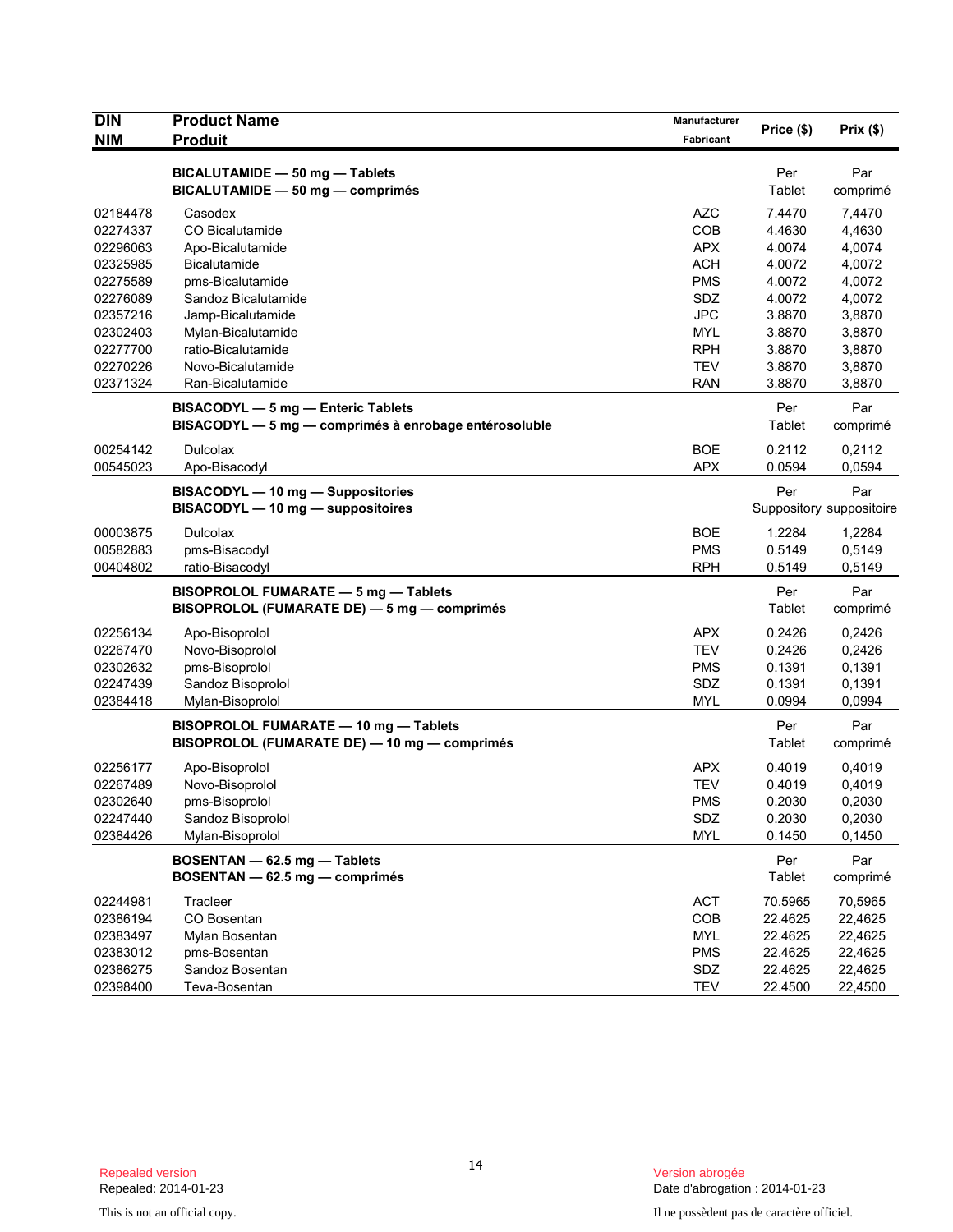| <b>DIN</b><br><b>NIM</b>                                             | <b>Product Name</b><br><b>Produit</b>                                                                                                        | Manufacturer<br>Fabricant                                          | Price (\$)                                                     | Prix(\$)                                                       |
|----------------------------------------------------------------------|----------------------------------------------------------------------------------------------------------------------------------------------|--------------------------------------------------------------------|----------------------------------------------------------------|----------------------------------------------------------------|
|                                                                      | BOSENTAN - 125 mg - Tablets<br>BOSENTAN - 125 mg - comprimés                                                                                 |                                                                    | Per<br>Tablet                                                  | Par<br>comprimé                                                |
| 02244982<br>02386208<br>02383500<br>02383020<br>02386283<br>02398419 | Tracleer<br>CO Bosentan<br>Mylan Bosentan<br>pms-Bosentan<br>Sandoz Bosentan<br>Teva-Bosentan                                                | <b>ACT</b><br>COB<br><b>MYL</b><br><b>PMS</b><br>SDZ<br><b>TEV</b> | 70.5965<br>22.4625<br>22.4625<br>22.4625<br>22.4625<br>22.4500 | 70,5965<br>22,4625<br>22,4625<br>22,4625<br>22,4625<br>22,4500 |
|                                                                      | <b>BRIMONIDINE TARTRATE - 0.2% - Ophthalmic Solution</b><br>BRIMONIDINE (TARTRATE DE) - 0,2 % - solution ophtalmique                         |                                                                    | Per mL                                                         | Par ml                                                         |
| 02236876<br>02243026<br>02260077<br>02246284<br>02305429             | Alphagan<br>ratio-Brimonidine<br>Apo-Brimonidine<br>pms-Brimonidine<br>Sandoz Brimonidine                                                    | <b>ALL</b><br><b>RPH</b><br><b>APX</b><br><b>PMS</b><br>SDZ        | 3.7356<br>2.2880<br>2.2870<br>2.0800<br>2.0800                 | 3,7356<br>2,2880<br>2,2870<br>2,0800<br>2,0800                 |
|                                                                      | BROMAZEPAM - 3 mg - Tablets<br>BROMAZÉPAM - 3 mg - comprimés                                                                                 |                                                                    | Per<br>Tablet                                                  | Par<br>comprimé                                                |
| 00518123<br>02177161<br>02230584                                     | Lectopam<br>Apo-Bromazepam<br>Novo-Bromazepam                                                                                                | <b>HLR</b><br><b>APX</b><br><b>TEV</b>                             | 0.1682<br>0.0970<br>0.0970                                     | 0.1682<br>0,0970<br>0,0970                                     |
|                                                                      | <b>BROMAZEPAM - 6 mg - Tablets</b><br>BROMAZÉPAM - 6 mg - comprimés                                                                          |                                                                    | Per<br>Tablet                                                  | Par<br>comprimé                                                |
| 00518131<br>02177188<br>02230585                                     | Lectopam<br>Apo-Bromazepam<br>Novo-Bromazepam                                                                                                | <b>HLR</b><br><b>APX</b><br><b>TEV</b>                             | 0.2458<br>0.1417<br>0.1417                                     | 0,2458<br>0,1417<br>0,1417                                     |
|                                                                      | BUDESONIDE - 120 Dose - 64 mcg - Aqueous Nasal Spray<br>BUDÉSONIDE - 120 doses - 64 mcg - vaporisateur nasal pour<br>solution aqueuse        |                                                                    | Per<br>Dose                                                    | Par<br>dose                                                    |
| 02231923<br>02241003                                                 | Rhinocort Aqua<br>Mylan-Budesonide AQ                                                                                                        | <b>AZC</b><br><b>MYL</b>                                           | 0.0983<br>0.0843                                               | 0,0983<br>0,0843                                               |
|                                                                      | <b>BUPROPION HCI-100 mg-Sustained Release Tablets</b><br><b>BUPROPION (CHLORHYDRATE DE) - 100 mg</b><br>- comprimés à libération progressive |                                                                    | Per<br>Tablet                                                  | Par<br>comprimé                                                |
| 02285657<br>02275074                                                 | ratio-Bupropion SR<br>Sandoz Bupropion SR                                                                                                    | <b>RPH</b><br>SDZ                                                  | 0.4106<br>0.4106                                               | 0,4106<br>0,4106                                               |
|                                                                      | <b>BUPROPION HCI-150 mg-Sustained Release Tablets</b><br><b>BUPROPION (CHLORHYDRATE DE) - 150 mg</b><br>- comprimés à libération progressive |                                                                    | Per<br>Tablet                                                  | Par<br>comprimé                                                |
| 02237825<br>02285665<br>02260239<br>02275082                         | <b>Wellbutrin SR</b><br>ratio-Bupropion SR<br>Novo-Bupropion SR<br>Sandoz Bupropion SR                                                       | <b>BPC</b><br><b>RPH</b><br><b>TEV</b><br>SDZ                      | 1.0383<br>0.5544<br>0.5040<br>0.5040                           | 1,0383<br>0,5544<br>0,5040<br>0,5040                           |
|                                                                      | <b>BUSPIRONE - 10 mg - Tablets</b><br>BUSPIRONE - 10 mg - comprimés                                                                          |                                                                    | Per<br>Tablet                                                  | Par<br>comprimé                                                |
| 02232564<br>02237858<br>02211076<br>02231492<br>02230942             | Dom-Buspirone<br>ratio-Buspirone<br>Apo-Buspirone<br>Novo-Buspirone<br>pms-Buspirone                                                         | <b>DOM</b><br><b>RPH</b><br><b>APX</b><br><b>TEV</b>               | 0.7174<br>0.7174<br>0.7173<br>0.7173<br>0.7173                 | 0,7174<br>0,7174<br>0,7173<br>0,7173<br>0,7173                 |
|                                                                      |                                                                                                                                              | <b>PMS</b>                                                         |                                                                |                                                                |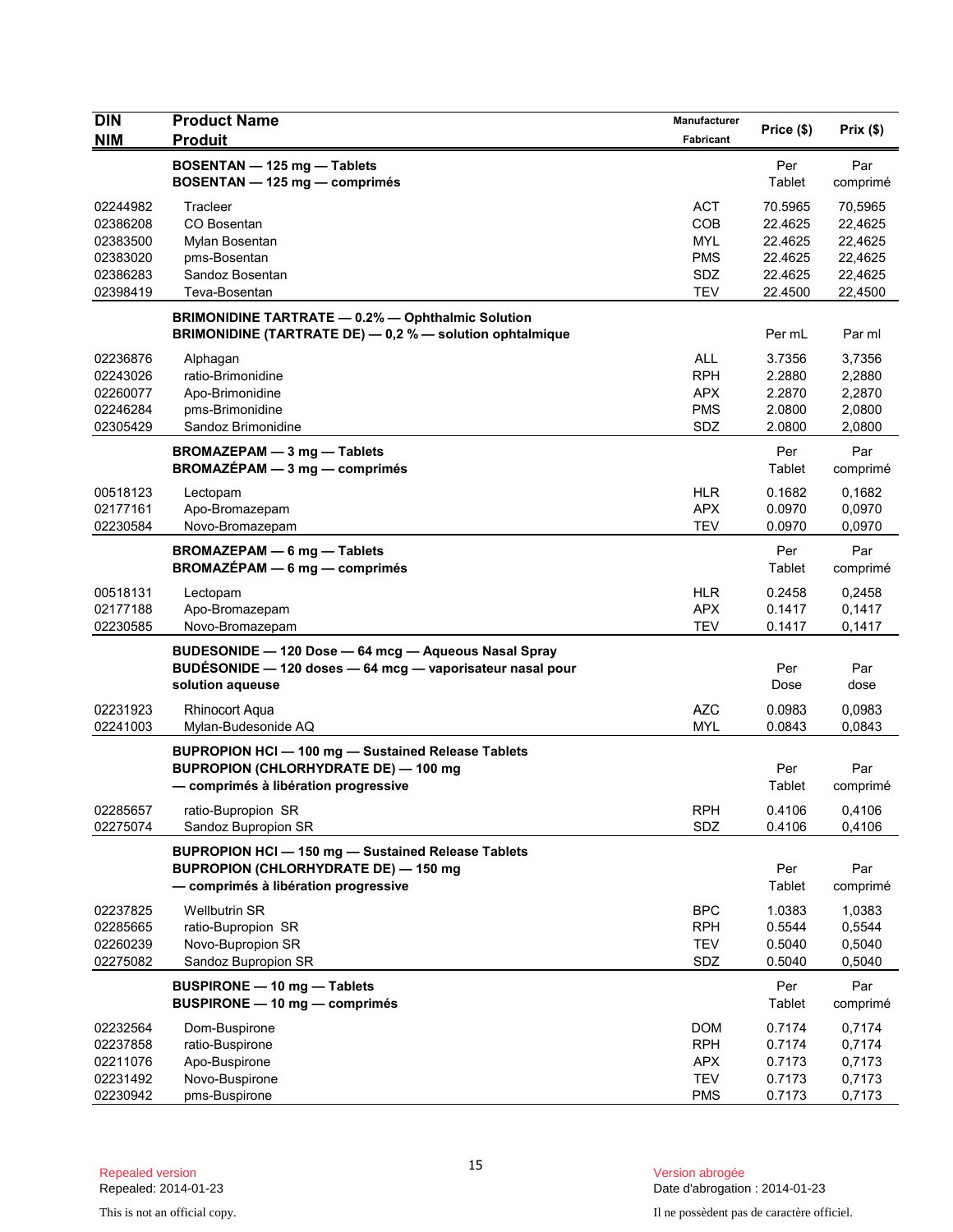| <b>DIN</b>                                                                                   | <b>Product Name</b>                                                                                                                                | Manufacturer                                                                            | Price (\$)                                                                   | Prix(\$)                                                                     |
|----------------------------------------------------------------------------------------------|----------------------------------------------------------------------------------------------------------------------------------------------------|-----------------------------------------------------------------------------------------|------------------------------------------------------------------------------|------------------------------------------------------------------------------|
| <b>NIM</b>                                                                                   | <b>Produit</b>                                                                                                                                     | <b>Fabricant</b>                                                                        |                                                                              |                                                                              |
|                                                                                              | CABERGOLINE - 0.5 mg - Tablets<br>CABERGOLINE - 0.5 mg - comprimés                                                                                 |                                                                                         | Per<br>Tablet                                                                | Par<br>comprimé                                                              |
| 02242471<br>02301407                                                                         | <b>Dostinex</b><br>CO Cabergoline                                                                                                                  | PFI<br>COB                                                                              | 14.3330<br>10.5235                                                           | 14,3330<br>10,5235                                                           |
|                                                                                              | CALCITONIN (Salmon Synthetic) - 200 IU - Nasal Spray<br>CALCITONINE DE SAUMON SYNTHETIQUE - 200 UI - vaporisateur nasal                            |                                                                                         | Per<br>Spray                                                                 | Par<br>vaporisation                                                          |
| 02240775<br>02247585<br>02261766                                                             | Miacalcin<br>Apo-Calcitonin<br>Sandoz Calcitonin                                                                                                   | <b>NVT</b><br><b>APX</b><br>SDZ                                                         | 2.5952<br>1.8979<br>1.8979                                                   | 2,5952<br>1,8979<br>1,8979                                                   |
|                                                                                              | CANDESARTAN - 4 mg - Tablets<br>CANDESARTAN — 4 mg — comprimés                                                                                     |                                                                                         | Per<br>Tablet                                                                | Par<br>comprimé                                                              |
| 02239090<br>02365340<br>02376520<br>02326957<br>02386496<br>02379120<br>02380684             | Atacand<br>Apo-Candesartan<br>CO Candesartan<br>Sandoz Candesartan<br>Jamp-Candesartan<br>Mylan-Candesartan<br>Ran-Candesartan                     | <b>AZC</b><br><b>APX</b><br>COB<br><b>SDZ</b><br><b>JPC</b><br><b>MYL</b><br><b>RAN</b> | 0.7920<br>0.2800<br>0.2380<br>0.2380<br>0.2308<br>0.2308<br>0.2308           | 0,7920<br>0,2800<br>0,2380<br>0,2380<br>0,2308<br>0,2308<br>0,2308           |
|                                                                                              | CANDESARTAN - 8 mg - Tablets<br>CANDESARTAN - 8 mg - comprimés                                                                                     |                                                                                         | Per<br>Tablet                                                                | Par<br>comprimé                                                              |
| 02239091<br>02365359<br>02376539<br>02386518<br>02366312<br>02379139<br>02380692<br>02326965 | Atacand<br>Apo-Candesartan<br>CO Candesartan<br>Jamp-Candesartan<br>Teva-Candesartan<br>Mylan-Candesartan<br>Ran-Candesartan<br>Sandoz Candesartan | <b>AZC</b><br><b>APX</b><br>COB<br><b>JPC</b><br>TEV<br><b>MYL</b><br>RAN<br>SDZ        | 1.3178<br>0.4691<br>0.3990<br>0.3870<br>0.3870<br>0.2932<br>0.2932<br>0.2932 | 1,3178<br>0,4691<br>0,3990<br>0,3870<br>0,3870<br>0,2932<br>0,2932<br>0,2932 |
|                                                                                              | CANDESARTAN - 16 mg - Tablets<br>CANDESARTAN — 16 mg — comprimés                                                                                   |                                                                                         | Per<br>Tablet                                                                | Par<br>comprimé                                                              |
| 02239092<br>02365367<br>02376547<br>02386526<br>02366320<br>02379147<br>02380706             | Atacand<br>Apo-Candesartan<br>CO Candesartan<br>Jamp-Candesartan<br>Teva-Candesartan<br>Mylan-Candesartan<br>Ran-Candesartan                       | AZC<br><b>APX</b><br>COB<br><b>JPC</b><br><b>TEV</b><br><b>MYL</b><br><b>RAN</b>        | 1.3178<br>0.4691<br>0.3990<br>0.3870<br>0.3870<br>0.2932<br>0.2932           | 1,3178<br>0,4691<br>0,3990<br>0,3870<br>0,3870<br>0,2932<br>0,2932           |
| 02326973                                                                                     | Sandoz Candesartan                                                                                                                                 | SDZ                                                                                     | 0.2932                                                                       | 0,2932                                                                       |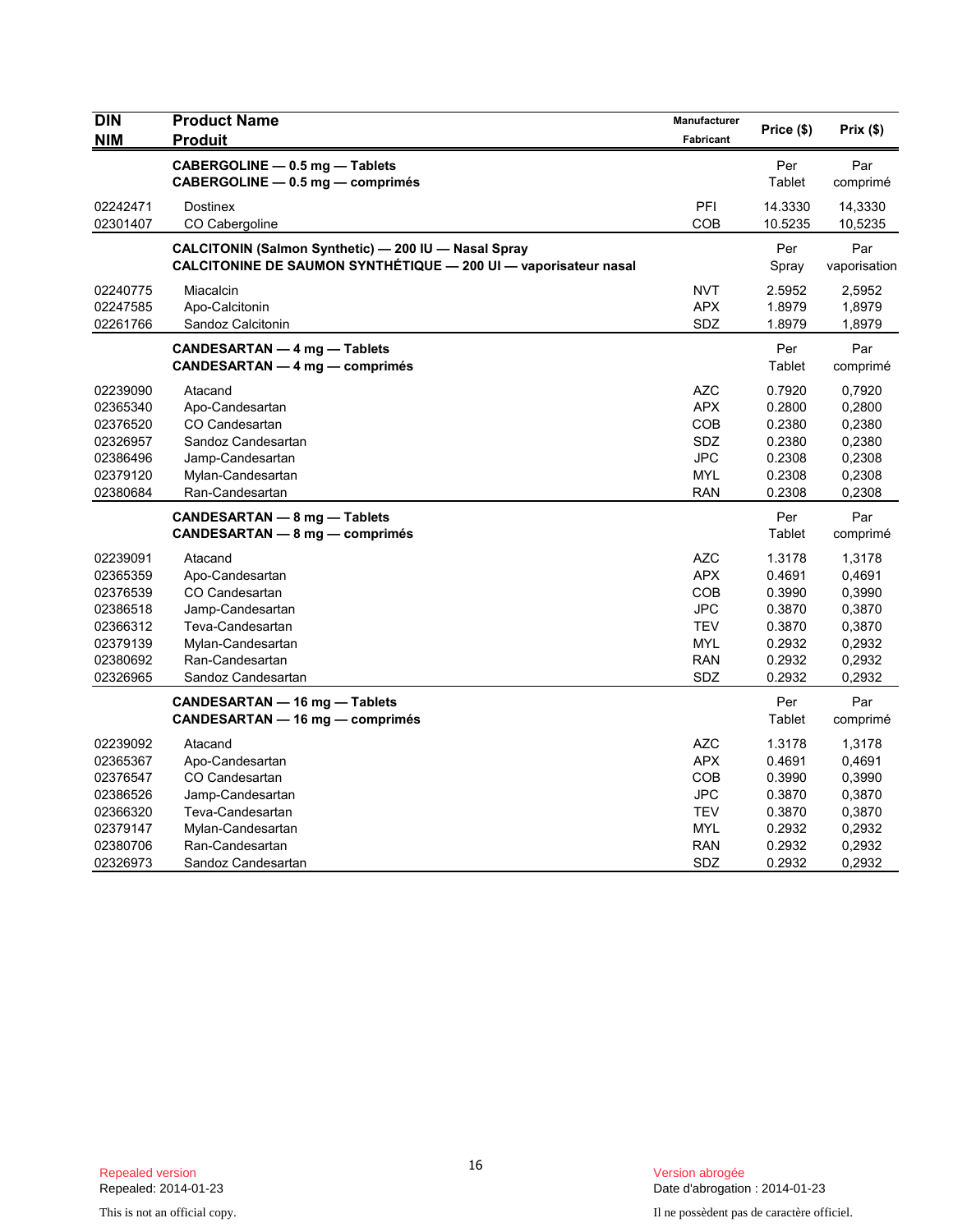| <b>DIN</b>                                                                       | <b>Product Name</b>                                                                                                                                                     | Manufacturer                                                              | Price (\$)                                                         | Prix(\$)                                                           |
|----------------------------------------------------------------------------------|-------------------------------------------------------------------------------------------------------------------------------------------------------------------------|---------------------------------------------------------------------------|--------------------------------------------------------------------|--------------------------------------------------------------------|
| <b>NIM</b>                                                                       | <b>Produit</b>                                                                                                                                                          | Fabricant                                                                 |                                                                    |                                                                    |
|                                                                                  | CANDESARTAN - 32 mg - Tablets<br><b>CANDESARTAN - 32 mg - comprimés</b>                                                                                                 |                                                                           | Per<br>Tablet                                                      | Par<br>comprimé                                                    |
| 02311658<br>02376555<br>02386534<br>02366339<br>02379155                         | Atacand<br>CO Candesartan<br>Jamp-Candesartan<br>Teva-Candesartan<br>Mylan-Candesartan                                                                                  | <b>AZC</b><br>COB<br><b>JPC</b><br><b>TEV</b><br><b>MYL</b>               | 1.3178<br>0.3990<br>0.3870<br>0.3870<br>0.2995                     | 1,3178<br>0,3990<br>0,3870<br>0,3870<br>0,2995                     |
| 02380714<br>02399105<br>02392267                                                 | Ran-Candesartan<br>Apo-Candesartan<br>Sandoz Candesartan                                                                                                                | <b>RAN</b><br><b>APX</b><br>SDZ                                           | 0.2995<br>0.2850<br>0.2850                                         | 0,2995<br>0,2850<br>0,2850                                         |
|                                                                                  | CANDESARTAN/HYDROCHLOROTHIAZIDE - 16 mg/12.5 mg - Tablets<br>CANDESARTAN/HYDROCHLOROTHIAZIDE - 16 mg/12.5 mg - comprimés                                                |                                                                           | Per<br>Tablet                                                      | Par<br>comprimé                                                    |
| 02244021<br>02367866<br>02388650<br>02374897<br>02391295<br>02327902<br>02395541 | <b>Atacand Plus</b><br>Apo-Candesartan/HCTZ<br>CO Candesartan/HCT<br>Mylan-Candesartan HCTZ<br>pms-Candesartan-HCTZ<br>Sandoz Candesartan Plus<br>Teva-Candesartan/HCTZ | AZC<br><b>APX</b><br>COB<br><b>MYL</b><br><b>MYL</b><br>SDZ<br><b>TEV</b> | 1.3180<br>0.3990<br>0.3990<br>0.3990<br>0.3990<br>0.3990<br>0.3990 | 1,3180<br>0.3990<br>0,3990<br>0,3990<br>0,3990<br>0,3990<br>0,3990 |
|                                                                                  | CAPTOPRIL - 12.5 mg - Tablets<br>CAPTOPRIL - 12,5 mg - comprimés                                                                                                        |                                                                           | Per<br>Tablet                                                      | Par<br>comprimé                                                    |
| 00893595<br>02238551<br>02163551<br>01942964                                     | Apo-Capto<br>Dom-Captopril<br>Mylan-Captopril<br>Novo-Captopril                                                                                                         | <b>APX</b><br><b>DOM</b><br><b>MYL</b><br><b>TEV</b>                      | 0.2332<br>0.2332<br>0.2332<br>0.2332                               | 0,2332<br>0,2332<br>0,2332<br>0,2332                               |
|                                                                                  | CAPTOPRIL - 25 mg - Tablets<br>CAPTOPRIL - 25 mg - comprimés                                                                                                            |                                                                           | Per<br>Tablet                                                      | Par<br>comprimé                                                    |
| 00893609<br>02238552<br>02163578<br>01942972                                     | Apo-Capto<br>Dom-Captopril<br>Mylan-Captopril<br>Novo-Captopril                                                                                                         | <b>APX</b><br><b>DOM</b><br><b>MYL</b><br><b>TEV</b>                      | 0.3300<br>0.3300<br>0.3300<br>0.3300                               | 0,3300<br>0,3300<br>0,3300<br>0,3300                               |
|                                                                                  | CAPTOPRIL - 50 mg - Tablets<br>CAPTOPRIL - 50 mg - comprimés                                                                                                            |                                                                           | Per<br>Tablet                                                      | Par<br>comprimé                                                    |
| 00893617<br>02238553<br>02163586<br>01942980                                     | Apo-Capto<br>Dom-Captopril<br>Mylan-Captopril<br>Novo-Captopril                                                                                                         | <b>APX</b><br><b>DOM</b><br><b>MYL</b><br><b>TEV</b>                      | 0.6149<br>0.6149<br>0.6149<br>0.6149                               | 0,6149<br>0,6149<br>0,6149<br>0,6149                               |
|                                                                                  | CAPTOPRIL - 100 mg - Tablets<br>CAPTOPRIL - 100 mg - comprimés                                                                                                          |                                                                           | Per<br>Tablet                                                      | Par<br>comprimé                                                    |
| 00893625<br>02238554<br>02163594<br>01942999                                     | Apo-Capto<br>Dom-Captopril<br>Mylan-Captopril<br>Novo-Captopril                                                                                                         | <b>APX</b><br><b>DOM</b><br><b>MYL</b><br><b>TEV</b>                      | 1.1435<br>1.1435<br>1.1435<br>1.1435                               | 1,1435<br>1,1435<br>1,1435<br>1,1435                               |
|                                                                                  | CARBAMAZEPINE - 100 mg - Chewable Tablets<br>CARBAMAZÉPINE - 100 mg - comprimés masticables                                                                             |                                                                           | Per<br>Tablet                                                      | Par<br>comprimé                                                    |
| 00369810<br>02244403<br>02231542<br>02261855                                     | Tegretol<br>Taro-Carbamazepine<br>pms-Carbamazepine<br>Sandoz Carbamazepine                                                                                             | <b>NVT</b><br><b>TAR</b><br><b>PMS</b><br>SDZ                             | 0.1888<br>0.0942<br>0.0847<br>0.0847                               | 0,1888<br>0,0942<br>0,0847<br>0,0847                               |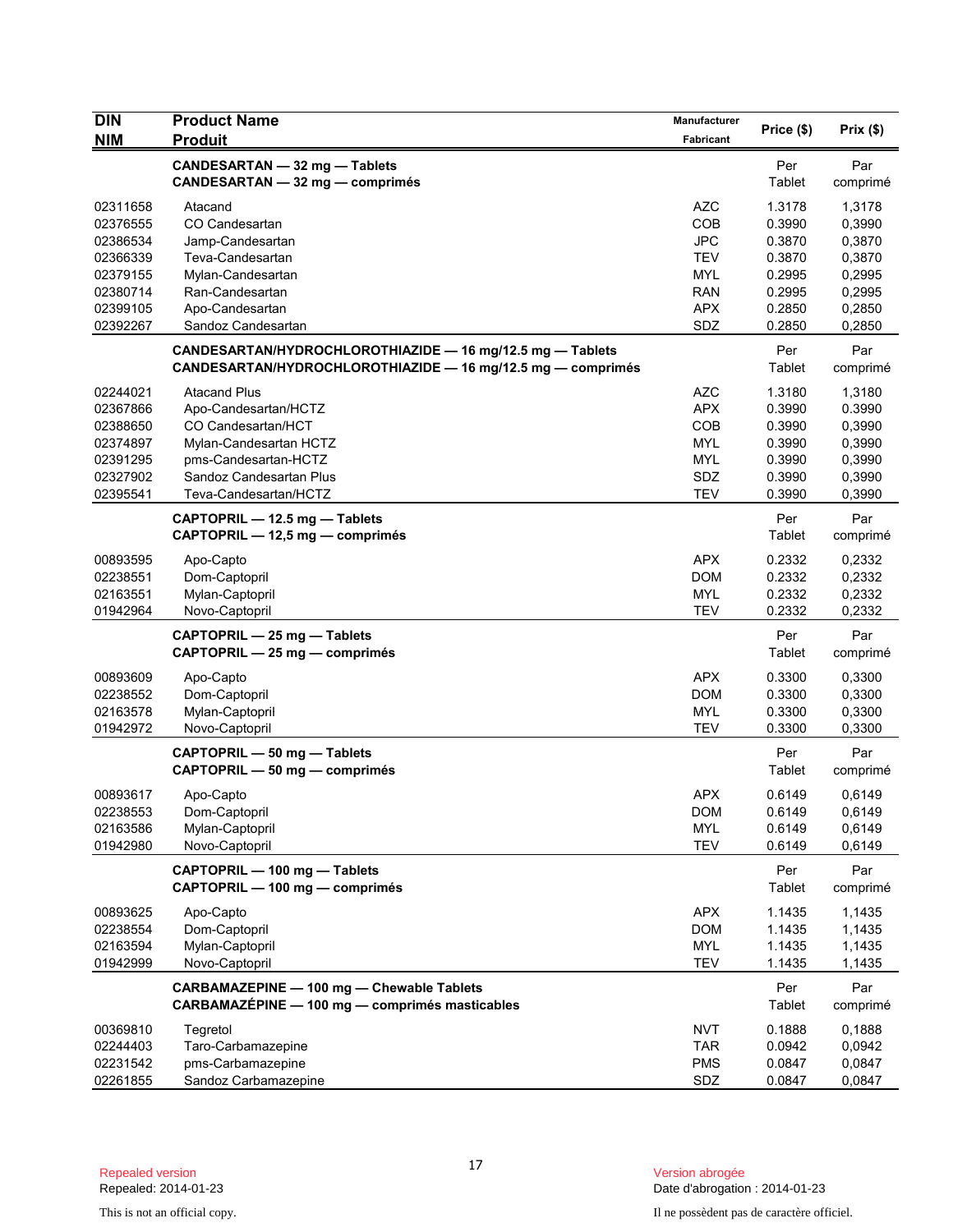| <b>DIN</b> | <b>Product Name</b>                                                                                                      | Manufacturer | Price (\$)    | Prix(\$)        |
|------------|--------------------------------------------------------------------------------------------------------------------------|--------------|---------------|-----------------|
| <b>NIM</b> | <b>Produit</b>                                                                                                           | Fabricant    |               |                 |
|            | CARBAMAZEPINE - 200 mg - Chewable Tablets<br>CARBAMAZÉPINE - 200 mg - comprimés masticables                              |              | Per<br>Tablet | Par<br>comprimé |
| 00665088   | Tegretol                                                                                                                 | NVT          | 0.3724        | 0,3724          |
| 02244404   | Taro-Carbamazepine                                                                                                       | <b>TAR</b>   | 0.1858        | 0,1858          |
| 02231540   | pms-Carbamazepine                                                                                                        | <b>PMS</b>   | 0.1672        | 0,1672          |
| 02261863   | Sandoz Carbamazepine                                                                                                     | SDZ          | 0.1672        | 0,1672          |
|            | CARBAMAZEPINE - 100 mg/5 mL - Oral Suspension<br>CARBAMAZÉPINE - 100 mg/5 mL - suspension orale                          |              | Per mL        | Par mL          |
| 02194333   | Tegretol                                                                                                                 | <b>NVT</b>   | 0.0892        | 0.0892          |
| 02367394   | Taro-Carbamazepine                                                                                                       | <b>TAR</b>   | 0.0540        | 0,0540          |
|            | <b>CARBAMAZEPINE - 200 mg - Sustained Release Tablets</b><br>CARBAMAZÉPINE - 200 mg - comprimés à libération progressive |              | Per<br>Tablet | Par<br>comprimé |
| 00773611   | Tegretol CR/Tégrétol CR                                                                                                  | <b>NVT</b>   | 0.4623        | 0,4623          |
| 02241882   | Mylan-Carbamazepine CR                                                                                                   | <b>MYL</b>   | 0.2075        | 0,2075          |
| 02231543   | pms-Carbamazepine CR                                                                                                     | <b>PMS</b>   | 0.2075        | 0,2075          |
| 02261839   | Sandoz Carbamazepine CR                                                                                                  | SDZ          | 0.2075        | 0,2075          |
|            | <b>CARBAMAZEPINE - 400 mg - Sustained Release Tablets</b><br>CARBAMAZÉPINE - 400 mg - comprimés à libération progressive |              | Per<br>Tablet | Par<br>comprimé |
| 00755583   | <b>Tegretol CR</b>                                                                                                       | <b>NVT</b>   | 0.9243        | 0,9243          |
| 02241883   | Mylan-Carbamazepine CR                                                                                                   | <b>MYL</b>   | 0.4152        | 0,4152          |
| 02231544   | pms-Carbamazepine CR                                                                                                     | <b>PMS</b>   | 0.4152        | 0,4152          |
| 02261847   | Sandoz Carbamazepine CR                                                                                                  | SDZ          | 0.4152        | 0,4152          |
|            | CARBAMAZEPINE - 200 mg - Tablets<br>CARBAMAZÉPINE - 200 mg - comprimés                                                   |              | Per<br>Tablet | Par<br>comprimé |
| 00010405   | Tegretol                                                                                                                 | <b>NVT</b>   | 0.4584        | 0,4584          |
| 00782718   | Teva-Carbamaz                                                                                                            | <b>TEV</b>   | 0.2075        | 0,2075          |
|            | CARVEDILOL - 3.125 mg - Tablets<br>CARVEDILOL - 3,125 mg - comprimés                                                     |              | Per<br>Tablet | Par<br>comprimé |
| 02247933   | Apo-Carvedilol                                                                                                           | <b>APX</b>   | 0.8801        | 0,8801          |
| 02245914   | pms-Carvedilol                                                                                                           | <b>PMS</b>   | 0.8801        | 0,8801          |
| 02252309   | ratio-Carvedilol                                                                                                         | <b>RPH</b>   | 0.8801        | 0,8801          |
| 02268027   | Ran-Carvedilol                                                                                                           | <b>RAN</b>   | 0.8001        | 0,8001          |
| 02368897   | Jamp-Carvedilol                                                                                                          | <b>JPC</b>   | 0.4728        | 0,4728          |
| 02347512   | Mylan-Carvedilol                                                                                                         | MYL          | 0.4728        | 0,4728          |
|            | CARVEDILOL - 6.25 mg - Tablets<br>CARVEDILOL - 6,25 mg - comprimés                                                       |              | Per<br>Tablet | Par<br>comprimé |
| 02247934   | Apo-Carvedilol                                                                                                           | <b>APX</b>   | 0.8801        | 0,8801          |
| 02245915   | pms-Carvedilol                                                                                                           | <b>PMS</b>   | 0.8801        | 0,8801          |
| 02252317   | ratio-Carvedilol                                                                                                         | <b>RPH</b>   | 0.8801        | 0,8801          |
| 02268035   | Ran-Carvedilol                                                                                                           | <b>RAN</b>   | 0.8001        | 0,8001          |
| 02368900   | Jamp-Carvedilol                                                                                                          | <b>JPC</b>   | 0.4728        | 0,4728          |
| 02347520   | Mylan-Carvedilol                                                                                                         | <b>MYL</b>   | 0.4728        | 0,4728          |
|            | CARVEDILOL - 12.5 mg - Tablets<br>CARVEDILOL - 12,5 mg - comprimés                                                       |              | Per<br>Tablet | Par<br>comprimé |
| 02247935   | Apo-Carvedilol                                                                                                           | <b>APX</b>   | 0.8801        | 0,8801          |
| 02245916   | pms-Carvedilol                                                                                                           | <b>PMS</b>   | 0.8801        | 0,8801          |
| 02252325   | ratio-Carvedilol                                                                                                         | <b>RPH</b>   | 0.8801        | 0,8801          |
| 02268043   | Ran-Carvedilol                                                                                                           | <b>RAN</b>   | 0.8001        | 0,8001          |
| 02368919   | Jamp-Carvedilol                                                                                                          | <b>JPC</b>   | 0.4728        | 0,4728          |
| 02347555   | Mylan-Carvedilol                                                                                                         | MYL          | 0.4728        | 0,4728          |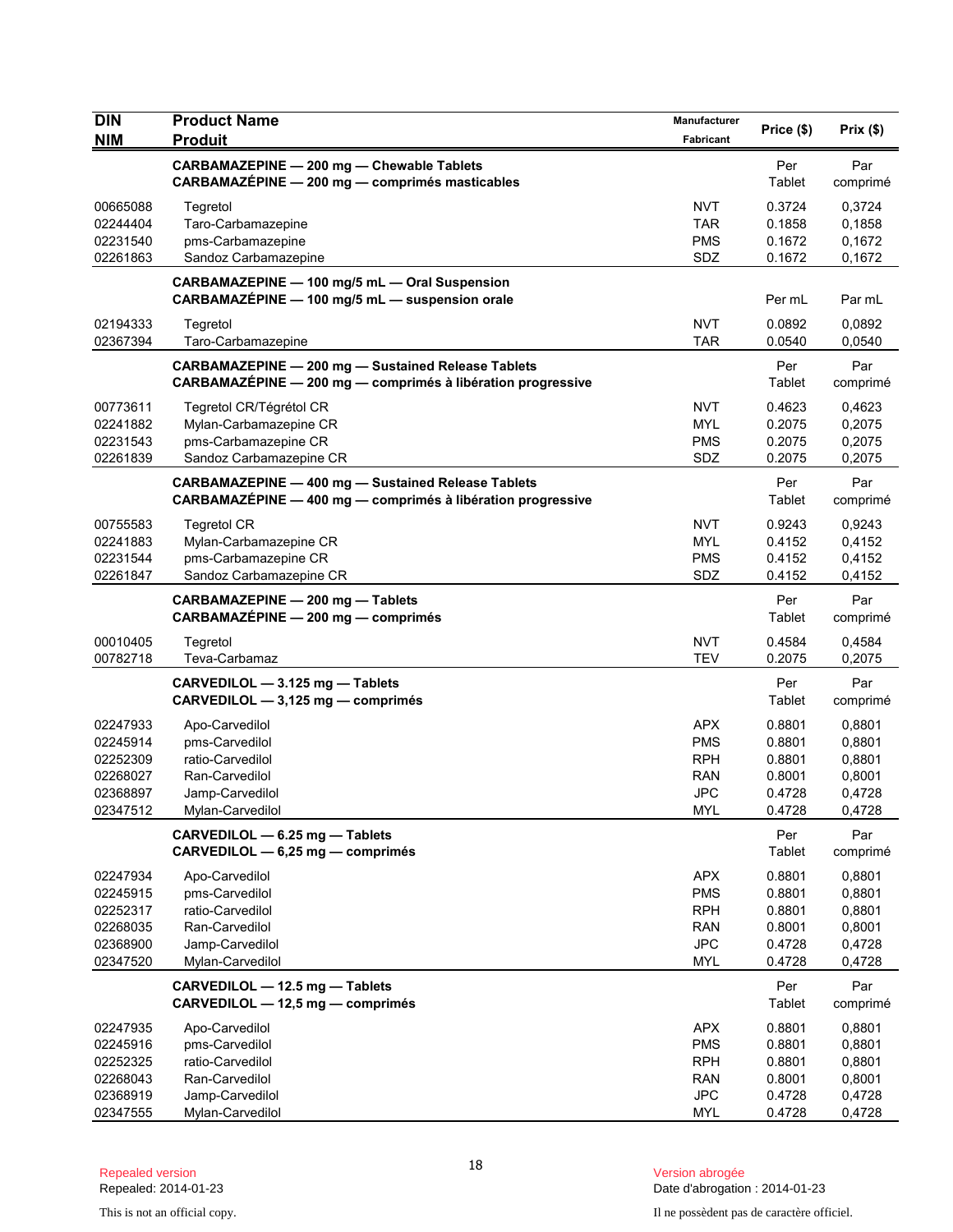| <b>DIN</b>           | <b>Product Name</b>                                                           | Manufacturer             | Price (\$)       | Prix(\$)         |
|----------------------|-------------------------------------------------------------------------------|--------------------------|------------------|------------------|
| <b>NIM</b>           | <b>Produit</b>                                                                | Fabricant                |                  |                  |
|                      | CARVEDILOL - 25 mg - Tablets                                                  |                          | Per              | Par              |
|                      | CARVEDILOL - 25 mg - comprimés                                                |                          | Tablet           | comprimé         |
| 02247936             | Apo-Carvedilol                                                                | <b>APX</b>               | 0.8801           | 0,8801           |
| 02245917             | pms-Carvedilol                                                                | <b>PMS</b>               | 0.8801           | 0,8801           |
| 02252333             | ratio-Carvedilol                                                              | <b>RPH</b>               | 0.8801           | 0,8801           |
| 02268051             | Ran-Carvedilol                                                                | <b>RAN</b>               | 0.8001           | 0,8001           |
| 02368927<br>02347571 | Jamp-Carvedilol<br>Mylan-Carvedilol                                           | <b>JPC</b><br><b>MYL</b> | 0.4728<br>0.4728 | 0,4728<br>0,4728 |
|                      |                                                                               |                          |                  |                  |
|                      | CEFAZOLIN - 1 g - Powder for Injection<br>CEFAZOLIN - 1 g - poudre injectable |                          | Per<br>Vial      | Par<br>ampoule   |
| 02108127             | Cefazolin for Injection                                                       | <b>TEV</b>               | 6.3000           | 6,3000           |
| 02297205             | Cefazolin for Injection                                                       | <b>APX</b>               | 6.0000           | 6,0000           |
| 02308959             | Cefazolin for Injection                                                       | SDZ                      | 6.0000           | 6,0000           |
|                      | CEFPROZIL - 125 mg/5 mL - Suspension<br>CEFPROZIL - 125 mg/5 mL - suspension  |                          | Per mL           | Par ml           |
| 02163675             | Cefzil                                                                        | SQU                      | 0.1953           | 0,1953           |
| 02293943             | Apo-Cefprozil                                                                 | <b>APX</b>               | 0.1107           | 0,1107           |
| 02329204             | Ran-Cefprozil                                                                 | <b>RAN</b>               | 0.1006           | 0,1006           |
| 02303426             | Sandoz Cefprozil                                                              | SDZ                      | 0.1006           | 0,1006           |
|                      | CEFPROZIL - 250 mg/5 mL - Suspension                                          |                          |                  |                  |
|                      | CEFPROZIL - 250 mg/5 mL - suspension                                          |                          | Per mL           | Par ml           |
| 02163683             | Cefzil                                                                        | SQU                      | 0.3902           | 0,3902           |
| 02293579             | Ran-Cefprozil                                                                 | <b>RAN</b>               | 0.2214           | 0,2214           |
| 02293951             | Apo-Cefprozil                                                                 | <b>APX</b>               | 0.2213           | 0,2213           |
| 02303434             | Sandoz Cefprozil                                                              | SDZ                      | 0.2213           | 0,2213           |
|                      | CEFPROZIL - 250 mg - Tablets                                                  |                          | Per              | Par              |
|                      | CEFPROZIL - 250 mg - comprimés                                                |                          | Tablet           | comprimé         |
| 02163659             | Cefzil                                                                        | SQU                      | 1.9975           | 1,9975           |
| 02292998<br>02293528 | Apo-Cefprozil<br>Ran-Cefprozil                                                | <b>APX</b><br><b>RAN</b> | 1.1329<br>1.1329 | 1,1329<br>1,1329 |
| 02302179             | Sandoz Cefprozil                                                              | SDZ                      | 1.1329           | 1,1329           |
|                      | CEFPROZIL - 500 mg - Tablets                                                  |                          | Per              | Par              |
|                      | CEFPROZIL - 500 mg - comprimés                                                |                          | Tablet           | comprimé         |
| 02163667             | Cefzil                                                                        | SQU                      | 3.9165           | 3,9165           |
| 02293005             | Apo-Cefprozil                                                                 | <b>APX</b>               | 2.2214           | 2,2214           |
| 02293536<br>02302187 | Ran-Cefprozil<br>Sandoz Cefprozil                                             | <b>RAN</b><br>SDZ        | 2.2214<br>2.2214 | 2,2214<br>2,2214 |
|                      |                                                                               |                          |                  |                  |
|                      | CEFTRIAXONE - 1 g - Injection<br>CEFTRIAXONE - 1 g - injection                |                          | Per mL           | Par ml           |
| 00657417             | Rocephin                                                                      | <b>HLR</b>               | 47.3080          | 47,3080          |
| 02292874             | Ceftriaxone                                                                   | <b>APX</b>               | 23.8000          | 23,8000          |
| 02292270             | Sandoz Ceftriaxone                                                            | SDZ                      | 23.8000          | 23,8000          |
|                      | CEFTRIAXONE - 2 g - Injection<br>CEFTRIAXONE - 2 g - injection                |                          | Per mL           | Par ml           |
| 00657409             | Rocephin                                                                      | <b>HLR</b>               | 72.4369          | 72,4369          |
| 02292882             | Ceftriaxone                                                                   | <b>APX</b>               | 46.9000          | 46,9000          |
| 02292289             | Sandoz Ceftriaxone                                                            | SDZ                      | 46.9000          | 46,9000          |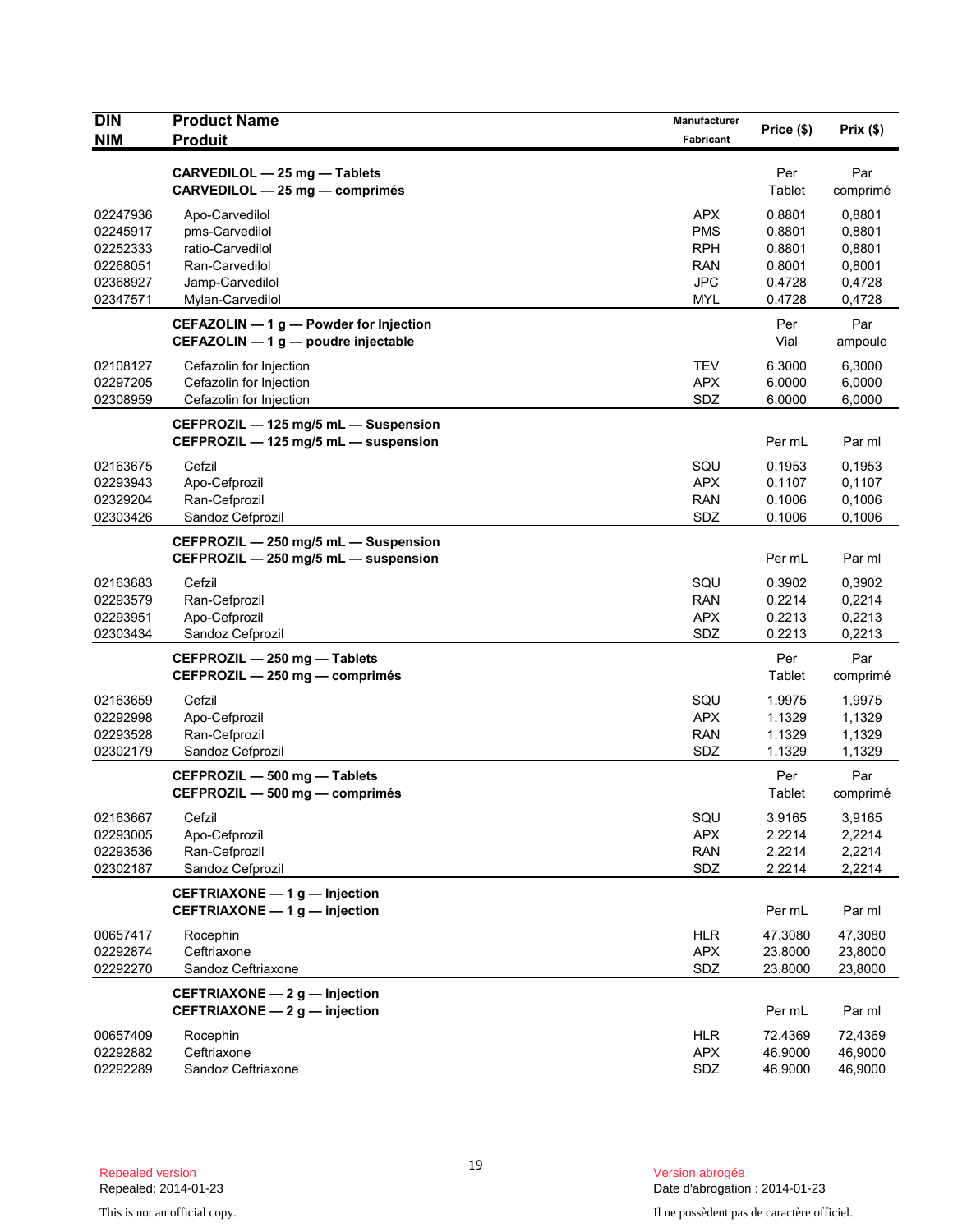| <b>DIN</b><br><b>NIM</b>                                             | <b>Product Name</b><br><b>Produit</b>                                                                | Manufacturer<br>Fabricant                                                 | Price (\$)                                               | Prix(\$)                                                 |
|----------------------------------------------------------------------|------------------------------------------------------------------------------------------------------|---------------------------------------------------------------------------|----------------------------------------------------------|----------------------------------------------------------|
|                                                                      | CEPHALEXIN - 250 mg - Tablets<br>CÉPHALEXINE - 250 mg - comprimés                                    |                                                                           | Per<br>Tablet                                            | Par<br>comprimé                                          |
| 00403628<br>00768723<br>00583413                                     | Keflex<br>Apo-Cephalex<br>Novo-Lexin                                                                 | <b>MMT</b><br><b>APX</b><br><b>TEV</b>                                    | 0.3516<br>0.2250<br>0.2250                               | 0,3516<br>0,2250<br>0,2250                               |
|                                                                      | CEPHALEXIN - 500 mg - Tablets<br>CÉPHALEXINE - 500 mg - comprimés                                    |                                                                           | Per<br>Tablet                                            | Par<br>comprimé                                          |
| 00244392<br>00768715<br>00583421                                     | Keflex<br>Apo-Cephalex<br>Novo-Lexin                                                                 | <b>MMT</b><br><b>APX</b><br><b>TEV</b>                                    | 0.7050<br>0.4500<br>0.4500                               | 0,7050<br>0,4500<br>0,4500                               |
|                                                                      | CILAZAPRIL MONOHYDRATE - 1 mg - Tablets<br>CILAZAPRIL MONOHYDRATE DE - 1 mg - comprimés              |                                                                           | Per<br>Tablet                                            | Par<br>comprimé                                          |
| 01911465<br>02291134<br>02283778<br>02266350<br>02280442             | Inhibace<br>Apo-Cilazapril<br>Mylan-Cilazapril<br>Novo-Cilazapril<br>pms-Cilazapril                  | <b>HLR</b><br><b>APX</b><br><b>MYL</b><br><b>TEV</b><br><b>PMS</b>        | 0.7054<br>0.3717<br>0.3717<br>0.3717<br>0.3717           | 0,7054<br>0,3717<br>0,3717<br>0,3717<br>0,3717           |
|                                                                      | CILAZAPRIL MONOHYDRATE - 2.5 mg - Tablets<br>CILAZAPRIL MONOHYDRATE DE - 2,5 mg - comprimés          |                                                                           | Per<br>Tablet                                            | Par<br>comprimé                                          |
| 01911473<br>02291142<br>02285215<br>02283786<br>02266369<br>02280450 | Inhibace<br>Apo-Cilazapril<br>CO Cilazapril<br>Mylan-Cilazapril<br>Novo-Cilazapril<br>pms-Cilazapril | <b>HLR</b><br><b>APX</b><br>COB<br><b>MYL</b><br><b>TEV</b><br><b>PMS</b> | 0.8180<br>0.4284<br>0.4284<br>0.4284<br>0.4284<br>0.4284 | 0,8180<br>0,4284<br>0,4284<br>0,4284<br>0,4284<br>0,4284 |
|                                                                      | CILAZAPRIL MONOHYDRATE - 5 mg - Tablets<br>CILAZAPRIL MONOHYDRATE DE - 5 mg - comprimés              |                                                                           | Per<br>Tablet                                            | Par<br>comprimé                                          |
| 01911481<br>02291150<br>02285223<br>02283794<br>02266377<br>02280469 | Inhibace<br>Apo-Cilazapril<br>CO Cilazapril<br>Mylan-Cilazapril<br>Novo-Cilazapril<br>pms-Cilazapril | <b>HLR</b><br><b>APX</b><br>COB<br><b>MYL</b><br><b>TEV</b><br><b>PMS</b> | 0.9503<br>0.4977<br>0.4977<br>0.4977<br>0.4977<br>0.4977 | 0,9503<br>0,4977<br>0,4977<br>0,4977<br>0,4977<br>0,4977 |
|                                                                      | CIMETIDINE - 300 mg - Tablets<br>CIMÉTIDINE - 300 mg - comprimés                                     |                                                                           | Per<br>Tablet                                            | Par<br>comprimé                                          |
| 01916815<br>00487872<br>02227444<br>00582417                         | Tagamet<br>Apo-Cimetidine<br>Mylan-Cimetidine<br>Novo-Cimetidine                                     | <b>GSK</b><br><b>APX</b><br><b>MYL</b><br><b>TEV</b>                      | 0.3689<br>0.0946<br>0.0946<br>0.0946                     | 0,3689<br>0,0946<br>0,0946<br>0,0946                     |
|                                                                      | CIMETIDINE - 400 mg - Tablets<br>CIMÉTIDINE - 400 mg - comprimés                                     |                                                                           | Per<br>Tablet                                            | Par<br>comprimé                                          |
| 01916785<br>00600059<br>02227452<br>00603678                         | Tagamet<br>Apo-Cimetidine<br>Mylan-Cimetidine<br>Novo-Cimetidine                                     | <b>GSK</b><br><b>APX</b><br><b>MYL</b><br><b>TEV</b>                      | 0.6035<br>0.1485<br>0.1485<br>0.1485                     | 0,6035<br>0,1485<br>0,1485<br>0,1485                     |
|                                                                      | CIMETIDINE - 600 mg - Tablets<br>$CIMÉTIDINE - 600 mg - comprimés$                                   |                                                                           | Per<br>Tablet                                            | Par<br>comprimé                                          |
| 00600067<br>02227460<br>00603686                                     | Apo-Cimetidine<br>Mylan-Cimetidine<br>Novo-Cimetidine                                                | <b>APX</b><br><b>MYL</b><br><b>TEV</b>                                    | 0.1892<br>0.1892<br>0.1892                               | 0,1892<br>0,1892<br>0,1892                               |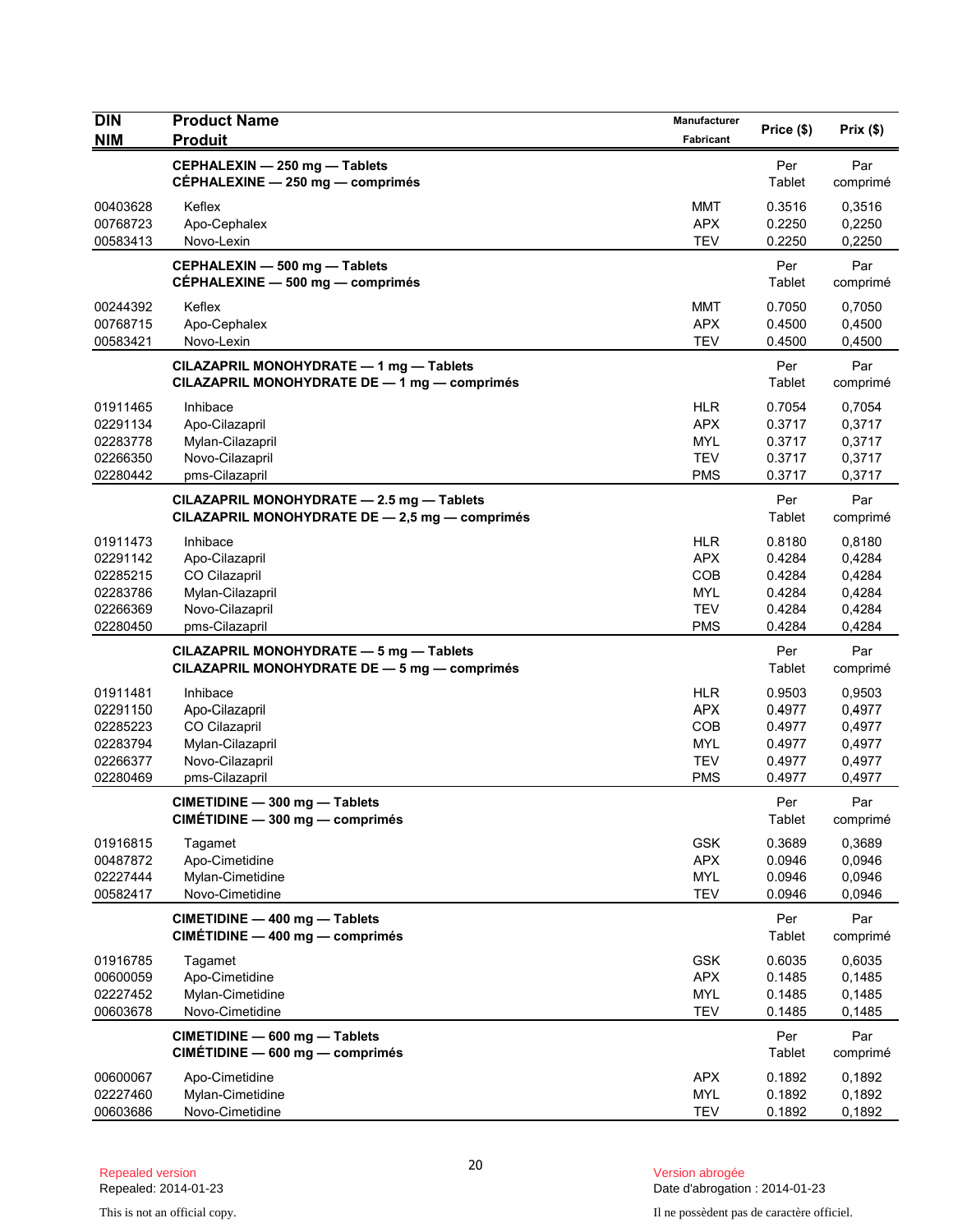| <b>DIN</b><br><b>NIM</b> | <b>Product Name</b><br><b>Produit</b>                                                       | Manufacturer<br>Fabricant | Price (\$)       | Prix(\$)         |
|--------------------------|---------------------------------------------------------------------------------------------|---------------------------|------------------|------------------|
|                          | CIMETIDINE - 800 mg - Tablets                                                               |                           | Per              | Par              |
|                          | CIMÉTIDINE - 800 mg - comprimés                                                             |                           | Tablet           | comprimé         |
| 00749494                 | Apo-Cimetidine                                                                              | <b>APX</b>                | 0.2783           | 0,2783           |
| 02227479                 | Mylan-Cimetidine                                                                            | <b>MYL</b>                | 0.2783           | 0,2783           |
| 00663727                 | Novo-Cimetidine                                                                             | <b>TEV</b>                | 0.2783           | 0,2783           |
|                          | CIPROFLOXACIN - 0.3% - Ophthalmic Solution<br>CIPROFLOXACINE - 0,3 % - solution ophtalmique |                           | Per<br>mL        | Par<br>ml        |
|                          |                                                                                             |                           |                  |                  |
| 01945270<br>02263130     | Ciloxan<br>Apo-Ciproflox                                                                    | <b>ALC</b><br><b>APX</b>  | 2.2880<br>1.2408 | 2,2880<br>1,2408 |
| 02253933                 | pms-Ciprofloxacin                                                                           | <b>PMS</b>                | 1.2408           | 1,2408           |
| 02387131                 | Sandoz Ciprofloxacin                                                                        | SDZ                       | 0.7620           | 0,7620           |
|                          |                                                                                             |                           |                  |                  |
|                          | CIPROFLOXACIN - 250 mg - Tablets<br>CIPROFLOXACINE - 250 mg - comprimés                     |                           | Per<br>Tablet    | Par<br>comprimé  |
| 02155958                 | Cipro                                                                                       | BAY                       | 2.7217           | 2,7217           |
| 02247339                 | CO Ciprofloxacin                                                                            | COB                       | 1.5392           | 1,5392           |
| 02266962                 | Taro-Ciprofloxacin                                                                          | <b>TAR</b>                | 1.5392           | 1,5392           |
| 02229521                 | Apo-Ciproflox                                                                               | <b>APX</b>                | 1.5391           | 1,5391           |
| 02303728                 | Ran-Ciproflox                                                                               | <b>RAN</b>                | 1.3992           | 1,3992           |
| 02248437                 | pms-Ciprofloxacin                                                                           | <b>PMS</b>                | 0.8660           | 0,8660           |
| 02248756                 | Sandoz Ciprofloxacin                                                                        | SDZ                       | 0.8660           | 0,8660           |
| 02380358                 | Jamp-Ciprofloxacin                                                                          | <b>JPC</b>                | 0.8400           | 0,8400           |
| 02245647                 | Mylan-Ciprofloxacin                                                                         | MYL                       | 0.8400           | 0,8400           |
| 02161737                 | Novo-Ciprofloxacin                                                                          | <b>TEV</b>                | 0.8400           | 0,8400           |
| 02246825                 | ratio-Ciprofloxacin                                                                         | <b>RPH</b>                | 0.8400           | 0,8400           |
| 02317427                 | Mint-Ciprofloxacin                                                                          | <b>MPH</b>                | 0.6186           | 0,6186           |
|                          | CIPROFLOXACIN - 500 mg - Tablets                                                            |                           | Per              | Par              |
|                          | CIPROFLOXACINE - 500 mg - comprimés                                                         |                           | Tablet           | comprimé         |
| 02155966                 | Cipro                                                                                       | <b>BAY</b>                | 3.0707           | 3,0707           |
| 02266970                 | Taro-Ciprofloxacin                                                                          | <b>TAR</b>                | 1.7366           | 1,7366           |
| 02229522                 | Apo-Ciproflox                                                                               | <b>APX</b>                | 1.7365           | 1,7365           |
| 02247340                 | CO Ciprofloxacin                                                                            | COB                       | 1.7365           | 1,7365           |
| 02248438                 | pms-Ciprofloxacin                                                                           | <b>PMS</b>                | 1.7365           | 1,7365           |
| 02303736                 | Ran-Ciproflox                                                                               | <b>RAN</b>                | 1.5786           | 1,5786           |
| 02248757                 | Sandoz Ciprofloxacin                                                                        | SDZ                       | 0.9770           | 0,9770           |
| 02380366                 | Jamp-Ciprofloxacin                                                                          | JPC                       | 0.9477           | 0,9477           |
| 02245648                 | Mylan-Ciprofloxacin                                                                         | <b>MYL</b>                | 0.9477           | 0,9477           |
| 02161745                 | Novo-Ciprofloxacin                                                                          | <b>TEV</b>                | 0.9477           | 0,9477           |
| 02246826                 | ratio-Ciprofloxacin                                                                         | <b>RPH</b>                | 0.9477           | 0,9477           |
| 02317435                 | Mint-Ciprofloxacin                                                                          | <b>MPH</b>                | 0.6979           | 0,6979           |
|                          | CIPROFLOXACIN - 750 mg - Tablets                                                            |                           | Per              | Par              |
|                          | CIPROFLOXACINE - 750 mg - comprimés                                                         |                           | Tablet           | comprimé         |
| 02155974                 | Cipro                                                                                       | BAY                       | 5.4068           | 5,4068           |
| 02247341                 | CO Ciprofloxacin                                                                            | COB                       | 3.2752           | 3,2752           |
| 02248439                 | pms-Ciprofloxacin                                                                           | <b>PMS</b>                | 3.2752           | 3,2752           |
| 02229523                 | Apo-Ciproflox                                                                               | <b>APX</b>                | 3.2751           | 3,2751           |
| 02303744                 | Ran-Ciproflox                                                                               | <b>RAN</b>                | 2.9774           | 2,9774           |
| 02248758                 | Sandoz Ciprofloxacin                                                                        | SDZ                       | 1.7891           | 1,7891           |
| 02380374                 | Jamp-Ciprofloxacin                                                                          | <b>JPC</b>                | 1.7354           | 1,7354           |
| 02245649                 | Mylan-Ciprofloxacin                                                                         | <b>MYL</b>                | 1.7354           | 1,7354           |
| 02161753                 | Novo-Ciprofloxacin                                                                          | <b>TEV</b>                | 1.7354           | 1,7354           |
| 02246827                 | ratio-Ciprofloxacin                                                                         | <b>RPH</b>                | 1.7354           | 1,7354           |
| 02317443                 | Mint-Ciprofloxacin                                                                          | <b>MPH</b>                | 1.2780           | 1,2780           |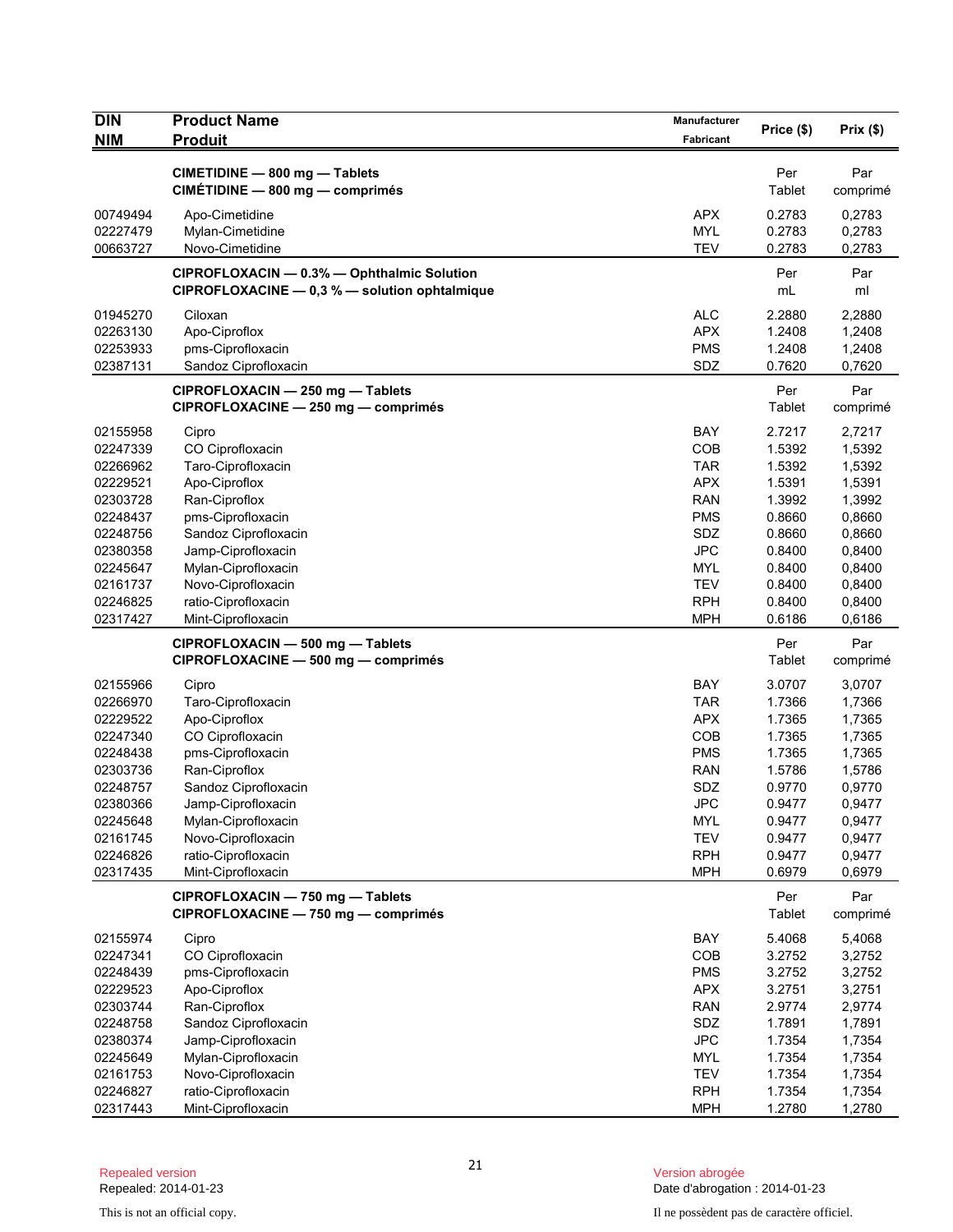| <b>DIN</b>           | <b>Product Name</b>                             | Manufacturer      | Price (\$)       | Prix(\$)         |
|----------------------|-------------------------------------------------|-------------------|------------------|------------------|
| <b>NIM</b>           | <b>Produit</b>                                  | <b>Fabricant</b>  |                  |                  |
|                      | CITALOPRAM - 10 mg - Tablets                    |                   | Per              | Par              |
|                      | CITALOPRAM - 10 mg - comprimés                  |                   | Tablet           | comprimé         |
| 02270609             | pms-Citalopram                                  | <b>PMS</b>        | 0.4464           | 0,4464           |
| 02370085             | Jamp-Citalopram                                 | <b>JPC</b>        | 0.2493           | 0,2493           |
|                      | CITALOPRAM - 20 mg - Tablets                    |                   | Per              | Par              |
|                      | CITALOPRAM - 20 mg - comprimés                  |                   | Tablet           | comprimé         |
|                      |                                                 |                   |                  |                  |
| 02239607<br>02248050 | Celexa<br>CO Citalopram                         | <b>LUD</b><br>COB | 1.4649<br>0.9625 | 1,4649           |
| 02252112             | ratio-Citalopram                                | <b>RPH</b>        | 0.9625           | 0,9625<br>0,9625 |
| 02306239             | Citalopram-Odan                                 | <b>ODN</b>        | 0.8750           | 0,8750           |
| 02293218             | Novo-Citalopram                                 | <b>TEV</b>        | 0.8250           | 0,8250           |
| 02285622             | Ran-Citalopram                                  | <b>RAN</b>        | 0.8250           | 0,8250           |
| 02246056             | Apo-Citalopram                                  | <b>APX</b>        | 0.5754           | 0,5754           |
| 02313405             | Jamp-Citalopram                                 | <b>JPC</b>        | 0.5753           | 0,5753           |
| 02304686             | Mint-Citalopram                                 | <b>MPH</b>        | 0.5753           | 0,5753           |
| 02246594             | Mylan-Citalopram                                | <b>MYL</b>        | 0.5753           | 0,5753           |
| 02248010             | pms-Citalopram                                  | <b>PMS</b>        | 0.5753           | 0,5753           |
| 02248170             | Sandoz Citalopram                               | SDZ               | 0.5753           | 0,5753           |
|                      | CITALOPRAM - 40 mg - Tablets                    |                   | Per              | Par              |
|                      | CITALOPRAM - 40 mg - comprimés                  |                   | Tablet           | comprimé         |
| 02239608             | Celexa                                          | <b>LUD</b>        | 1.4649           | 1,4649           |
| 02248051             | CO Citalopram                                   | COB               | 0.9625           | 0,9625           |
| 02252120             | ratio-Citalopram                                | <b>RPH</b>        | 0.9625           | 0,9625           |
| 02306247             | Citalopram-Odan                                 | <b>ODN</b>        | 0.8750           | 0,8750           |
| 02293226             | Novo-Citalopram                                 | <b>TEV</b>        | 0.8250           | 0,8250           |
| 02285630             | Ran-Citalopram                                  | <b>RAN</b>        | 0.8250           | 0,8250           |
| 02246057             | Apo-Citalopram                                  | <b>APX</b>        | 0.5754           | 0,5754           |
| 02313413             | Jamp-Citalopram                                 | <b>JPC</b>        | 0.5753           | 0,5753           |
| 02304694             | Mint-Citalopram                                 | <b>MPH</b>        | 0.5753           | 0,5753           |
| 02246595             | Mylan-Citalopram                                | MYL               | 0.5753           | 0,5753           |
| 02248011             | pms-Citalopram                                  | <b>PMS</b>        | 0.5753           | 0,5753           |
| 02248171             | Sandoz Citalopram                               | SDZ               | 0.5753           | 0,5753           |
|                      | CLARITHROMYCIN - 125 mg/5 mL - Oral Suspension  |                   |                  |                  |
|                      | CLARITHROMYCIN - 125 mg/5 mL - suspension orale |                   | Per mL           | Par ml           |
| 02146908             | Biaxin                                          | ABB               | 0.3280           | 0,3280           |
| 02390442             | Accel-Clarithromycin                            | <b>ACC</b>        | 0.2047           | 0,2047           |
|                      | CLARITHROMYCIN - 250 mg/5 mL - Oral Suspension  |                   |                  |                  |
|                      | CLARITHROMYCIN - 250 mg/5 mL - suspension orale |                   | Per mL           | Par ml           |
| 02244641             | Biaxin                                          | ABB               | 0.6347           | 0,6347           |
| 02390450             | Accel-Clarithromycin                            | <b>ACC</b>        | 0.3998           | 0,3998           |
|                      | <b>CLARITHROMYCIN - 250 mg - Tablets</b>        |                   | Per              | Par              |
|                      | <b>CLARITHROMYCIN - 250 mg - comprimés</b>      |                   | Tablet           | comprimé         |
| 01984853             | Biaxin                                          | ABB               | 1.8517           | 1.8517           |
| 02274744             | Apo-Clarithromycin                              | <b>APX</b>        | 1.0905           | 1.0905           |
| 02247818             | ratio-Clarithromycin                            | <b>RPH</b>        | 1.1005           | 1,1005           |
| 02361426             | Ran-Clarithromycin                              | <b>RAN</b>        | 1.1005           | 1,1005           |
| 02248856             | Mylan-Clarithromycin                            | <b>MYL</b>        | 1.0905           | 1,0905           |
| 02247573             | pms-Clarithromycin                              | <b>PMS</b>        | 1.0905           | 1,0905           |
| 02266539             | Sandoz Clarithromycin                           | SDZ               | 1.0905           | 1,0905           |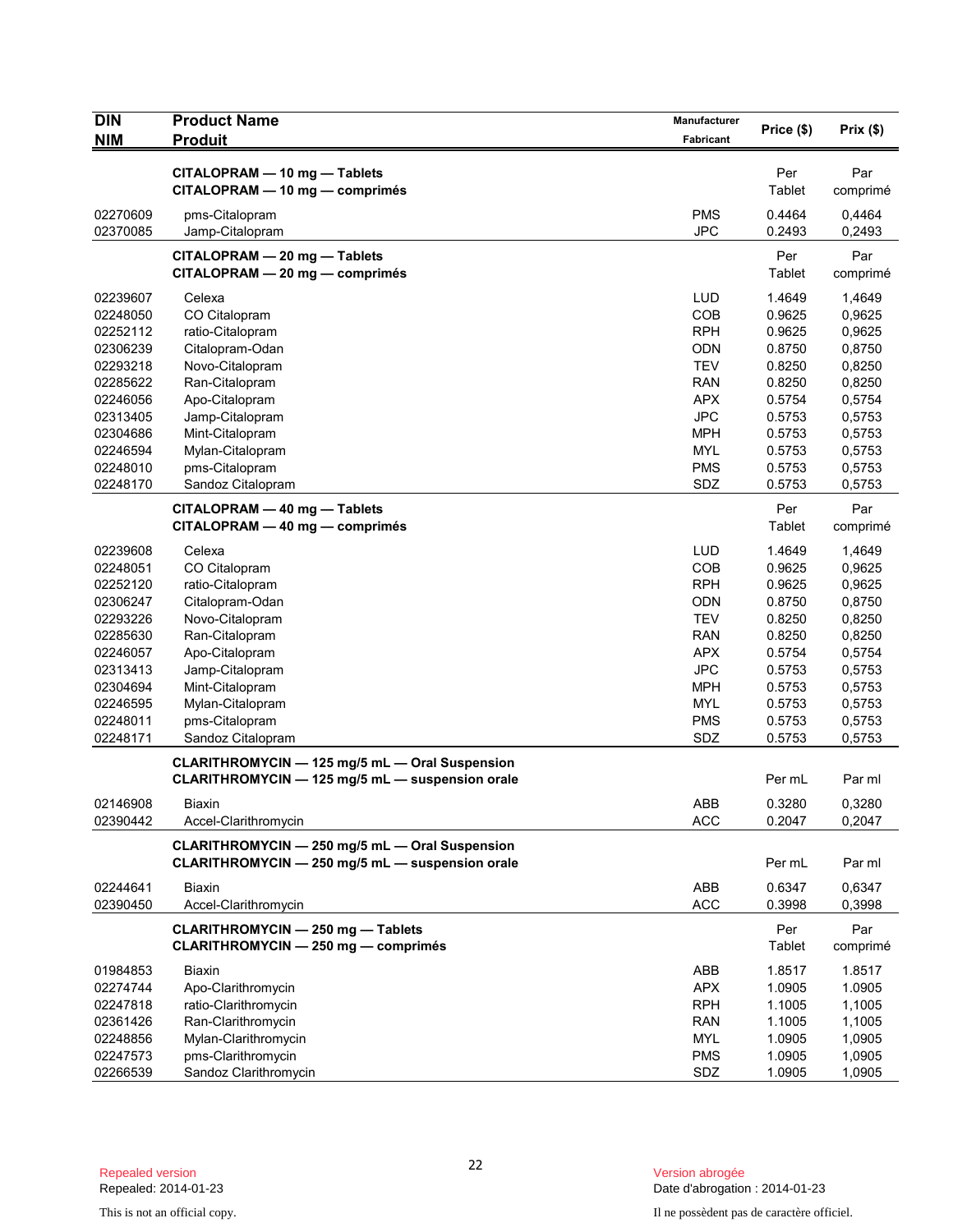| <b>CLARITHROMYCIN - 500 mg - Tablets</b><br>Per<br>Par<br><b>CLARITHROMYCIN - 500 mg - comprimés</b><br>Tablet<br>comprimé<br>ABB<br>3.6599<br>02126710<br><b>Biaxin</b><br>3,6599<br>ratio-Clarithromycin<br><b>RPH</b><br>2.2009<br>2.2009<br>02247819<br>Ran-Clarithromycin<br><b>RAN</b><br>2.2009<br>2,2009<br>02361434<br>Apo-Clarithromycin<br><b>APX</b><br>2.1909<br>02274752<br>2,1909<br>Mylan-Clarithromycin<br><b>MYL</b><br>2.1909<br>2,1909<br>02248857<br>02247574<br>pms-Clarithromycin<br><b>PMS</b><br>2.1909<br>2,1909<br>02266547<br>Sandoz Clarithromycin<br>SDZ<br>2.1909<br>2,1909<br><b>CLINDAMYCIN - 1% - Topical Solution</b><br><b>CLINDAMYCINE - 1% - solution d'actualité</b><br>Per mL<br>Par ml<br>00582301<br>Dalacin T<br>PFI<br>0,3630<br>0.3630<br>02266938<br><b>TAR</b><br>Taro-Clindamycin<br>0.2486<br>0,2486<br><b>CLINDAMYCIN HCI - 150 mg - Capsules</b><br>Per<br>Par<br>CLINDAMYCINE (CHLORHYDRATE DE) - 150 mg - capsules<br>Capsule<br>capsule<br>Dalacin C<br>PFI<br>1.0354<br>1,0354<br>00030570<br>02241709<br>Teva-Clindamycin<br><b>TEV</b><br>0.5976<br>0,5976<br>02245232<br>Apo-Clindamycin<br><b>APX</b><br>0.5380<br>0,5380<br>02258331<br><b>MYL</b><br>0.4890<br>0,4890<br>Mylan-Clindamycin<br>Per<br>Par<br><b>CLINDAMYCIN HCI - 300 mg - Capsules</b><br>CLINDAMYCINE (CHLORHYDRATE DE) — 300 mg — capsules<br>Capsule<br>capsule<br>02182866<br>Dalacin C<br>PFI<br>2.0706<br>2,0706<br>Novo-Clindamycin<br><b>TEV</b><br>1.1954<br>1,1954<br>02241710<br>02245233<br>Apo-Clindamycin<br><b>APX</b><br>1.0759<br>1,0759<br>02258358<br>Mylan-Clindamycin<br>0.9780<br>MYL<br>0,9780<br>Per<br>Par<br>CLOBAZAM - 10 mg - Tablets<br>CLOBAZAM - 10 mg - comprimés<br>Tablet<br>comprimé<br><b>LUD</b><br>0.4833<br>02221799<br>Frisium<br>0,4833<br><b>TEV</b><br>02238334<br>Novo-Clobazam<br>0.2633<br>0,2633<br>02244638<br>Apo-Clobazam<br><b>APX</b><br>0.2369<br>0,2369<br>02244474<br><b>PMS</b><br>0.2369<br>0,2369<br>pms-Clobazam<br>CLOBETASOL-17-PROPIONATE - 0.05% - Cream<br>Per<br>Par<br>CLOBÉTASOL—17 — (PROPIONATE DE) — $0,05$ % — crème<br>Gram<br>gramme<br>02213265<br><b>TPT</b><br>0.8243<br>0,8243<br>Dermovate<br>02093162<br>Novo-Clobetasol<br><b>TEV</b><br>0.4475<br>0,4475<br>01910272<br><b>RPH</b><br>0.4475<br>0,4475<br>ratio-Clobetasol<br>02245523<br>Taro-Clobetasol<br><b>TAR</b><br>0.4474<br>0,4474<br>Mylan-Clobetasol<br>0.4473<br>02024187<br>MYL<br>0,4473<br><b>PMS</b><br>02309521<br>pms-Clobetasol<br>0.4473<br>0,4473<br>CLOBETASOL-17-PROPIONATE - 0.05% - Ointment<br>Par<br>Per<br>CLOBÉTASOL-17 - (PROPIONATE DE) - 0,05 % - pommade<br>Gram<br>gramme<br>Dermovate<br><b>TPT</b><br>0.8243<br>02213273<br>0,8243<br><b>TEV</b><br>02126192<br>Novo-Clobetasol<br>0.4475<br>0,4475<br>01910280<br>ratio-Clobetasol<br><b>RPH</b><br>0.4475<br>0,4475<br>02245524<br>Taro-Clobetasol<br><b>TAR</b><br>0.4474<br>0,4474<br>02232193<br>pms-Clobetasol<br><b>PMS</b><br>0.4474<br>0,4474<br>0.4068<br>02026767<br>Mylan-Clobetasol<br>MYL<br>0,4068<br>02309548<br>pms-Clobetasol<br><b>PMS</b><br>0.4068<br>0,4068 | <b>DIN</b> | <b>Product Name</b> | Manufacturer | Price (\$) | Prix(\$) |
|-------------------------------------------------------------------------------------------------------------------------------------------------------------------------------------------------------------------------------------------------------------------------------------------------------------------------------------------------------------------------------------------------------------------------------------------------------------------------------------------------------------------------------------------------------------------------------------------------------------------------------------------------------------------------------------------------------------------------------------------------------------------------------------------------------------------------------------------------------------------------------------------------------------------------------------------------------------------------------------------------------------------------------------------------------------------------------------------------------------------------------------------------------------------------------------------------------------------------------------------------------------------------------------------------------------------------------------------------------------------------------------------------------------------------------------------------------------------------------------------------------------------------------------------------------------------------------------------------------------------------------------------------------------------------------------------------------------------------------------------------------------------------------------------------------------------------------------------------------------------------------------------------------------------------------------------------------------------------------------------------------------------------------------------------------------------------------------------------------------------------------------------------------------------------------------------------------------------------------------------------------------------------------------------------------------------------------------------------------------------------------------------------------------------------------------------------------------------------------------------------------------------------------------------------------------------------------------------------------------------------------------------------------------------------------------------------------------------------------------------------------------------------------------------------------------------------------------------------------------------------------------------------------------------------------------------------------------------------------------------------------------------------------------------------------------------------------------------------------------------------------------|------------|---------------------|--------------|------------|----------|
|                                                                                                                                                                                                                                                                                                                                                                                                                                                                                                                                                                                                                                                                                                                                                                                                                                                                                                                                                                                                                                                                                                                                                                                                                                                                                                                                                                                                                                                                                                                                                                                                                                                                                                                                                                                                                                                                                                                                                                                                                                                                                                                                                                                                                                                                                                                                                                                                                                                                                                                                                                                                                                                                                                                                                                                                                                                                                                                                                                                                                                                                                                                                     | <b>NIM</b> | <b>Produit</b>      | Fabricant    |            |          |
|                                                                                                                                                                                                                                                                                                                                                                                                                                                                                                                                                                                                                                                                                                                                                                                                                                                                                                                                                                                                                                                                                                                                                                                                                                                                                                                                                                                                                                                                                                                                                                                                                                                                                                                                                                                                                                                                                                                                                                                                                                                                                                                                                                                                                                                                                                                                                                                                                                                                                                                                                                                                                                                                                                                                                                                                                                                                                                                                                                                                                                                                                                                                     |            |                     |              |            |          |
|                                                                                                                                                                                                                                                                                                                                                                                                                                                                                                                                                                                                                                                                                                                                                                                                                                                                                                                                                                                                                                                                                                                                                                                                                                                                                                                                                                                                                                                                                                                                                                                                                                                                                                                                                                                                                                                                                                                                                                                                                                                                                                                                                                                                                                                                                                                                                                                                                                                                                                                                                                                                                                                                                                                                                                                                                                                                                                                                                                                                                                                                                                                                     |            |                     |              |            |          |
|                                                                                                                                                                                                                                                                                                                                                                                                                                                                                                                                                                                                                                                                                                                                                                                                                                                                                                                                                                                                                                                                                                                                                                                                                                                                                                                                                                                                                                                                                                                                                                                                                                                                                                                                                                                                                                                                                                                                                                                                                                                                                                                                                                                                                                                                                                                                                                                                                                                                                                                                                                                                                                                                                                                                                                                                                                                                                                                                                                                                                                                                                                                                     |            |                     |              |            |          |
|                                                                                                                                                                                                                                                                                                                                                                                                                                                                                                                                                                                                                                                                                                                                                                                                                                                                                                                                                                                                                                                                                                                                                                                                                                                                                                                                                                                                                                                                                                                                                                                                                                                                                                                                                                                                                                                                                                                                                                                                                                                                                                                                                                                                                                                                                                                                                                                                                                                                                                                                                                                                                                                                                                                                                                                                                                                                                                                                                                                                                                                                                                                                     |            |                     |              |            |          |
|                                                                                                                                                                                                                                                                                                                                                                                                                                                                                                                                                                                                                                                                                                                                                                                                                                                                                                                                                                                                                                                                                                                                                                                                                                                                                                                                                                                                                                                                                                                                                                                                                                                                                                                                                                                                                                                                                                                                                                                                                                                                                                                                                                                                                                                                                                                                                                                                                                                                                                                                                                                                                                                                                                                                                                                                                                                                                                                                                                                                                                                                                                                                     |            |                     |              |            |          |
|                                                                                                                                                                                                                                                                                                                                                                                                                                                                                                                                                                                                                                                                                                                                                                                                                                                                                                                                                                                                                                                                                                                                                                                                                                                                                                                                                                                                                                                                                                                                                                                                                                                                                                                                                                                                                                                                                                                                                                                                                                                                                                                                                                                                                                                                                                                                                                                                                                                                                                                                                                                                                                                                                                                                                                                                                                                                                                                                                                                                                                                                                                                                     |            |                     |              |            |          |
|                                                                                                                                                                                                                                                                                                                                                                                                                                                                                                                                                                                                                                                                                                                                                                                                                                                                                                                                                                                                                                                                                                                                                                                                                                                                                                                                                                                                                                                                                                                                                                                                                                                                                                                                                                                                                                                                                                                                                                                                                                                                                                                                                                                                                                                                                                                                                                                                                                                                                                                                                                                                                                                                                                                                                                                                                                                                                                                                                                                                                                                                                                                                     |            |                     |              |            |          |
|                                                                                                                                                                                                                                                                                                                                                                                                                                                                                                                                                                                                                                                                                                                                                                                                                                                                                                                                                                                                                                                                                                                                                                                                                                                                                                                                                                                                                                                                                                                                                                                                                                                                                                                                                                                                                                                                                                                                                                                                                                                                                                                                                                                                                                                                                                                                                                                                                                                                                                                                                                                                                                                                                                                                                                                                                                                                                                                                                                                                                                                                                                                                     |            |                     |              |            |          |
|                                                                                                                                                                                                                                                                                                                                                                                                                                                                                                                                                                                                                                                                                                                                                                                                                                                                                                                                                                                                                                                                                                                                                                                                                                                                                                                                                                                                                                                                                                                                                                                                                                                                                                                                                                                                                                                                                                                                                                                                                                                                                                                                                                                                                                                                                                                                                                                                                                                                                                                                                                                                                                                                                                                                                                                                                                                                                                                                                                                                                                                                                                                                     |            |                     |              |            |          |
|                                                                                                                                                                                                                                                                                                                                                                                                                                                                                                                                                                                                                                                                                                                                                                                                                                                                                                                                                                                                                                                                                                                                                                                                                                                                                                                                                                                                                                                                                                                                                                                                                                                                                                                                                                                                                                                                                                                                                                                                                                                                                                                                                                                                                                                                                                                                                                                                                                                                                                                                                                                                                                                                                                                                                                                                                                                                                                                                                                                                                                                                                                                                     |            |                     |              |            |          |
|                                                                                                                                                                                                                                                                                                                                                                                                                                                                                                                                                                                                                                                                                                                                                                                                                                                                                                                                                                                                                                                                                                                                                                                                                                                                                                                                                                                                                                                                                                                                                                                                                                                                                                                                                                                                                                                                                                                                                                                                                                                                                                                                                                                                                                                                                                                                                                                                                                                                                                                                                                                                                                                                                                                                                                                                                                                                                                                                                                                                                                                                                                                                     |            |                     |              |            |          |
|                                                                                                                                                                                                                                                                                                                                                                                                                                                                                                                                                                                                                                                                                                                                                                                                                                                                                                                                                                                                                                                                                                                                                                                                                                                                                                                                                                                                                                                                                                                                                                                                                                                                                                                                                                                                                                                                                                                                                                                                                                                                                                                                                                                                                                                                                                                                                                                                                                                                                                                                                                                                                                                                                                                                                                                                                                                                                                                                                                                                                                                                                                                                     |            |                     |              |            |          |
|                                                                                                                                                                                                                                                                                                                                                                                                                                                                                                                                                                                                                                                                                                                                                                                                                                                                                                                                                                                                                                                                                                                                                                                                                                                                                                                                                                                                                                                                                                                                                                                                                                                                                                                                                                                                                                                                                                                                                                                                                                                                                                                                                                                                                                                                                                                                                                                                                                                                                                                                                                                                                                                                                                                                                                                                                                                                                                                                                                                                                                                                                                                                     |            |                     |              |            |          |
|                                                                                                                                                                                                                                                                                                                                                                                                                                                                                                                                                                                                                                                                                                                                                                                                                                                                                                                                                                                                                                                                                                                                                                                                                                                                                                                                                                                                                                                                                                                                                                                                                                                                                                                                                                                                                                                                                                                                                                                                                                                                                                                                                                                                                                                                                                                                                                                                                                                                                                                                                                                                                                                                                                                                                                                                                                                                                                                                                                                                                                                                                                                                     |            |                     |              |            |          |
|                                                                                                                                                                                                                                                                                                                                                                                                                                                                                                                                                                                                                                                                                                                                                                                                                                                                                                                                                                                                                                                                                                                                                                                                                                                                                                                                                                                                                                                                                                                                                                                                                                                                                                                                                                                                                                                                                                                                                                                                                                                                                                                                                                                                                                                                                                                                                                                                                                                                                                                                                                                                                                                                                                                                                                                                                                                                                                                                                                                                                                                                                                                                     |            |                     |              |            |          |
|                                                                                                                                                                                                                                                                                                                                                                                                                                                                                                                                                                                                                                                                                                                                                                                                                                                                                                                                                                                                                                                                                                                                                                                                                                                                                                                                                                                                                                                                                                                                                                                                                                                                                                                                                                                                                                                                                                                                                                                                                                                                                                                                                                                                                                                                                                                                                                                                                                                                                                                                                                                                                                                                                                                                                                                                                                                                                                                                                                                                                                                                                                                                     |            |                     |              |            |          |
|                                                                                                                                                                                                                                                                                                                                                                                                                                                                                                                                                                                                                                                                                                                                                                                                                                                                                                                                                                                                                                                                                                                                                                                                                                                                                                                                                                                                                                                                                                                                                                                                                                                                                                                                                                                                                                                                                                                                                                                                                                                                                                                                                                                                                                                                                                                                                                                                                                                                                                                                                                                                                                                                                                                                                                                                                                                                                                                                                                                                                                                                                                                                     |            |                     |              |            |          |
|                                                                                                                                                                                                                                                                                                                                                                                                                                                                                                                                                                                                                                                                                                                                                                                                                                                                                                                                                                                                                                                                                                                                                                                                                                                                                                                                                                                                                                                                                                                                                                                                                                                                                                                                                                                                                                                                                                                                                                                                                                                                                                                                                                                                                                                                                                                                                                                                                                                                                                                                                                                                                                                                                                                                                                                                                                                                                                                                                                                                                                                                                                                                     |            |                     |              |            |          |
|                                                                                                                                                                                                                                                                                                                                                                                                                                                                                                                                                                                                                                                                                                                                                                                                                                                                                                                                                                                                                                                                                                                                                                                                                                                                                                                                                                                                                                                                                                                                                                                                                                                                                                                                                                                                                                                                                                                                                                                                                                                                                                                                                                                                                                                                                                                                                                                                                                                                                                                                                                                                                                                                                                                                                                                                                                                                                                                                                                                                                                                                                                                                     |            |                     |              |            |          |
|                                                                                                                                                                                                                                                                                                                                                                                                                                                                                                                                                                                                                                                                                                                                                                                                                                                                                                                                                                                                                                                                                                                                                                                                                                                                                                                                                                                                                                                                                                                                                                                                                                                                                                                                                                                                                                                                                                                                                                                                                                                                                                                                                                                                                                                                                                                                                                                                                                                                                                                                                                                                                                                                                                                                                                                                                                                                                                                                                                                                                                                                                                                                     |            |                     |              |            |          |
|                                                                                                                                                                                                                                                                                                                                                                                                                                                                                                                                                                                                                                                                                                                                                                                                                                                                                                                                                                                                                                                                                                                                                                                                                                                                                                                                                                                                                                                                                                                                                                                                                                                                                                                                                                                                                                                                                                                                                                                                                                                                                                                                                                                                                                                                                                                                                                                                                                                                                                                                                                                                                                                                                                                                                                                                                                                                                                                                                                                                                                                                                                                                     |            |                     |              |            |          |
|                                                                                                                                                                                                                                                                                                                                                                                                                                                                                                                                                                                                                                                                                                                                                                                                                                                                                                                                                                                                                                                                                                                                                                                                                                                                                                                                                                                                                                                                                                                                                                                                                                                                                                                                                                                                                                                                                                                                                                                                                                                                                                                                                                                                                                                                                                                                                                                                                                                                                                                                                                                                                                                                                                                                                                                                                                                                                                                                                                                                                                                                                                                                     |            |                     |              |            |          |
|                                                                                                                                                                                                                                                                                                                                                                                                                                                                                                                                                                                                                                                                                                                                                                                                                                                                                                                                                                                                                                                                                                                                                                                                                                                                                                                                                                                                                                                                                                                                                                                                                                                                                                                                                                                                                                                                                                                                                                                                                                                                                                                                                                                                                                                                                                                                                                                                                                                                                                                                                                                                                                                                                                                                                                                                                                                                                                                                                                                                                                                                                                                                     |            |                     |              |            |          |
|                                                                                                                                                                                                                                                                                                                                                                                                                                                                                                                                                                                                                                                                                                                                                                                                                                                                                                                                                                                                                                                                                                                                                                                                                                                                                                                                                                                                                                                                                                                                                                                                                                                                                                                                                                                                                                                                                                                                                                                                                                                                                                                                                                                                                                                                                                                                                                                                                                                                                                                                                                                                                                                                                                                                                                                                                                                                                                                                                                                                                                                                                                                                     |            |                     |              |            |          |
|                                                                                                                                                                                                                                                                                                                                                                                                                                                                                                                                                                                                                                                                                                                                                                                                                                                                                                                                                                                                                                                                                                                                                                                                                                                                                                                                                                                                                                                                                                                                                                                                                                                                                                                                                                                                                                                                                                                                                                                                                                                                                                                                                                                                                                                                                                                                                                                                                                                                                                                                                                                                                                                                                                                                                                                                                                                                                                                                                                                                                                                                                                                                     |            |                     |              |            |          |
|                                                                                                                                                                                                                                                                                                                                                                                                                                                                                                                                                                                                                                                                                                                                                                                                                                                                                                                                                                                                                                                                                                                                                                                                                                                                                                                                                                                                                                                                                                                                                                                                                                                                                                                                                                                                                                                                                                                                                                                                                                                                                                                                                                                                                                                                                                                                                                                                                                                                                                                                                                                                                                                                                                                                                                                                                                                                                                                                                                                                                                                                                                                                     |            |                     |              |            |          |
|                                                                                                                                                                                                                                                                                                                                                                                                                                                                                                                                                                                                                                                                                                                                                                                                                                                                                                                                                                                                                                                                                                                                                                                                                                                                                                                                                                                                                                                                                                                                                                                                                                                                                                                                                                                                                                                                                                                                                                                                                                                                                                                                                                                                                                                                                                                                                                                                                                                                                                                                                                                                                                                                                                                                                                                                                                                                                                                                                                                                                                                                                                                                     |            |                     |              |            |          |
|                                                                                                                                                                                                                                                                                                                                                                                                                                                                                                                                                                                                                                                                                                                                                                                                                                                                                                                                                                                                                                                                                                                                                                                                                                                                                                                                                                                                                                                                                                                                                                                                                                                                                                                                                                                                                                                                                                                                                                                                                                                                                                                                                                                                                                                                                                                                                                                                                                                                                                                                                                                                                                                                                                                                                                                                                                                                                                                                                                                                                                                                                                                                     |            |                     |              |            |          |
|                                                                                                                                                                                                                                                                                                                                                                                                                                                                                                                                                                                                                                                                                                                                                                                                                                                                                                                                                                                                                                                                                                                                                                                                                                                                                                                                                                                                                                                                                                                                                                                                                                                                                                                                                                                                                                                                                                                                                                                                                                                                                                                                                                                                                                                                                                                                                                                                                                                                                                                                                                                                                                                                                                                                                                                                                                                                                                                                                                                                                                                                                                                                     |            |                     |              |            |          |
|                                                                                                                                                                                                                                                                                                                                                                                                                                                                                                                                                                                                                                                                                                                                                                                                                                                                                                                                                                                                                                                                                                                                                                                                                                                                                                                                                                                                                                                                                                                                                                                                                                                                                                                                                                                                                                                                                                                                                                                                                                                                                                                                                                                                                                                                                                                                                                                                                                                                                                                                                                                                                                                                                                                                                                                                                                                                                                                                                                                                                                                                                                                                     |            |                     |              |            |          |
|                                                                                                                                                                                                                                                                                                                                                                                                                                                                                                                                                                                                                                                                                                                                                                                                                                                                                                                                                                                                                                                                                                                                                                                                                                                                                                                                                                                                                                                                                                                                                                                                                                                                                                                                                                                                                                                                                                                                                                                                                                                                                                                                                                                                                                                                                                                                                                                                                                                                                                                                                                                                                                                                                                                                                                                                                                                                                                                                                                                                                                                                                                                                     |            |                     |              |            |          |
|                                                                                                                                                                                                                                                                                                                                                                                                                                                                                                                                                                                                                                                                                                                                                                                                                                                                                                                                                                                                                                                                                                                                                                                                                                                                                                                                                                                                                                                                                                                                                                                                                                                                                                                                                                                                                                                                                                                                                                                                                                                                                                                                                                                                                                                                                                                                                                                                                                                                                                                                                                                                                                                                                                                                                                                                                                                                                                                                                                                                                                                                                                                                     |            |                     |              |            |          |
|                                                                                                                                                                                                                                                                                                                                                                                                                                                                                                                                                                                                                                                                                                                                                                                                                                                                                                                                                                                                                                                                                                                                                                                                                                                                                                                                                                                                                                                                                                                                                                                                                                                                                                                                                                                                                                                                                                                                                                                                                                                                                                                                                                                                                                                                                                                                                                                                                                                                                                                                                                                                                                                                                                                                                                                                                                                                                                                                                                                                                                                                                                                                     |            |                     |              |            |          |
|                                                                                                                                                                                                                                                                                                                                                                                                                                                                                                                                                                                                                                                                                                                                                                                                                                                                                                                                                                                                                                                                                                                                                                                                                                                                                                                                                                                                                                                                                                                                                                                                                                                                                                                                                                                                                                                                                                                                                                                                                                                                                                                                                                                                                                                                                                                                                                                                                                                                                                                                                                                                                                                                                                                                                                                                                                                                                                                                                                                                                                                                                                                                     |            |                     |              |            |          |
|                                                                                                                                                                                                                                                                                                                                                                                                                                                                                                                                                                                                                                                                                                                                                                                                                                                                                                                                                                                                                                                                                                                                                                                                                                                                                                                                                                                                                                                                                                                                                                                                                                                                                                                                                                                                                                                                                                                                                                                                                                                                                                                                                                                                                                                                                                                                                                                                                                                                                                                                                                                                                                                                                                                                                                                                                                                                                                                                                                                                                                                                                                                                     |            |                     |              |            |          |
|                                                                                                                                                                                                                                                                                                                                                                                                                                                                                                                                                                                                                                                                                                                                                                                                                                                                                                                                                                                                                                                                                                                                                                                                                                                                                                                                                                                                                                                                                                                                                                                                                                                                                                                                                                                                                                                                                                                                                                                                                                                                                                                                                                                                                                                                                                                                                                                                                                                                                                                                                                                                                                                                                                                                                                                                                                                                                                                                                                                                                                                                                                                                     |            |                     |              |            |          |
|                                                                                                                                                                                                                                                                                                                                                                                                                                                                                                                                                                                                                                                                                                                                                                                                                                                                                                                                                                                                                                                                                                                                                                                                                                                                                                                                                                                                                                                                                                                                                                                                                                                                                                                                                                                                                                                                                                                                                                                                                                                                                                                                                                                                                                                                                                                                                                                                                                                                                                                                                                                                                                                                                                                                                                                                                                                                                                                                                                                                                                                                                                                                     |            |                     |              |            |          |
|                                                                                                                                                                                                                                                                                                                                                                                                                                                                                                                                                                                                                                                                                                                                                                                                                                                                                                                                                                                                                                                                                                                                                                                                                                                                                                                                                                                                                                                                                                                                                                                                                                                                                                                                                                                                                                                                                                                                                                                                                                                                                                                                                                                                                                                                                                                                                                                                                                                                                                                                                                                                                                                                                                                                                                                                                                                                                                                                                                                                                                                                                                                                     |            |                     |              |            |          |
|                                                                                                                                                                                                                                                                                                                                                                                                                                                                                                                                                                                                                                                                                                                                                                                                                                                                                                                                                                                                                                                                                                                                                                                                                                                                                                                                                                                                                                                                                                                                                                                                                                                                                                                                                                                                                                                                                                                                                                                                                                                                                                                                                                                                                                                                                                                                                                                                                                                                                                                                                                                                                                                                                                                                                                                                                                                                                                                                                                                                                                                                                                                                     |            |                     |              |            |          |
|                                                                                                                                                                                                                                                                                                                                                                                                                                                                                                                                                                                                                                                                                                                                                                                                                                                                                                                                                                                                                                                                                                                                                                                                                                                                                                                                                                                                                                                                                                                                                                                                                                                                                                                                                                                                                                                                                                                                                                                                                                                                                                                                                                                                                                                                                                                                                                                                                                                                                                                                                                                                                                                                                                                                                                                                                                                                                                                                                                                                                                                                                                                                     |            |                     |              |            |          |
|                                                                                                                                                                                                                                                                                                                                                                                                                                                                                                                                                                                                                                                                                                                                                                                                                                                                                                                                                                                                                                                                                                                                                                                                                                                                                                                                                                                                                                                                                                                                                                                                                                                                                                                                                                                                                                                                                                                                                                                                                                                                                                                                                                                                                                                                                                                                                                                                                                                                                                                                                                                                                                                                                                                                                                                                                                                                                                                                                                                                                                                                                                                                     |            |                     |              |            |          |
|                                                                                                                                                                                                                                                                                                                                                                                                                                                                                                                                                                                                                                                                                                                                                                                                                                                                                                                                                                                                                                                                                                                                                                                                                                                                                                                                                                                                                                                                                                                                                                                                                                                                                                                                                                                                                                                                                                                                                                                                                                                                                                                                                                                                                                                                                                                                                                                                                                                                                                                                                                                                                                                                                                                                                                                                                                                                                                                                                                                                                                                                                                                                     |            |                     |              |            |          |
|                                                                                                                                                                                                                                                                                                                                                                                                                                                                                                                                                                                                                                                                                                                                                                                                                                                                                                                                                                                                                                                                                                                                                                                                                                                                                                                                                                                                                                                                                                                                                                                                                                                                                                                                                                                                                                                                                                                                                                                                                                                                                                                                                                                                                                                                                                                                                                                                                                                                                                                                                                                                                                                                                                                                                                                                                                                                                                                                                                                                                                                                                                                                     |            |                     |              |            |          |
|                                                                                                                                                                                                                                                                                                                                                                                                                                                                                                                                                                                                                                                                                                                                                                                                                                                                                                                                                                                                                                                                                                                                                                                                                                                                                                                                                                                                                                                                                                                                                                                                                                                                                                                                                                                                                                                                                                                                                                                                                                                                                                                                                                                                                                                                                                                                                                                                                                                                                                                                                                                                                                                                                                                                                                                                                                                                                                                                                                                                                                                                                                                                     |            |                     |              |            |          |
|                                                                                                                                                                                                                                                                                                                                                                                                                                                                                                                                                                                                                                                                                                                                                                                                                                                                                                                                                                                                                                                                                                                                                                                                                                                                                                                                                                                                                                                                                                                                                                                                                                                                                                                                                                                                                                                                                                                                                                                                                                                                                                                                                                                                                                                                                                                                                                                                                                                                                                                                                                                                                                                                                                                                                                                                                                                                                                                                                                                                                                                                                                                                     |            |                     |              |            |          |
|                                                                                                                                                                                                                                                                                                                                                                                                                                                                                                                                                                                                                                                                                                                                                                                                                                                                                                                                                                                                                                                                                                                                                                                                                                                                                                                                                                                                                                                                                                                                                                                                                                                                                                                                                                                                                                                                                                                                                                                                                                                                                                                                                                                                                                                                                                                                                                                                                                                                                                                                                                                                                                                                                                                                                                                                                                                                                                                                                                                                                                                                                                                                     |            |                     |              |            |          |
|                                                                                                                                                                                                                                                                                                                                                                                                                                                                                                                                                                                                                                                                                                                                                                                                                                                                                                                                                                                                                                                                                                                                                                                                                                                                                                                                                                                                                                                                                                                                                                                                                                                                                                                                                                                                                                                                                                                                                                                                                                                                                                                                                                                                                                                                                                                                                                                                                                                                                                                                                                                                                                                                                                                                                                                                                                                                                                                                                                                                                                                                                                                                     |            |                     |              |            |          |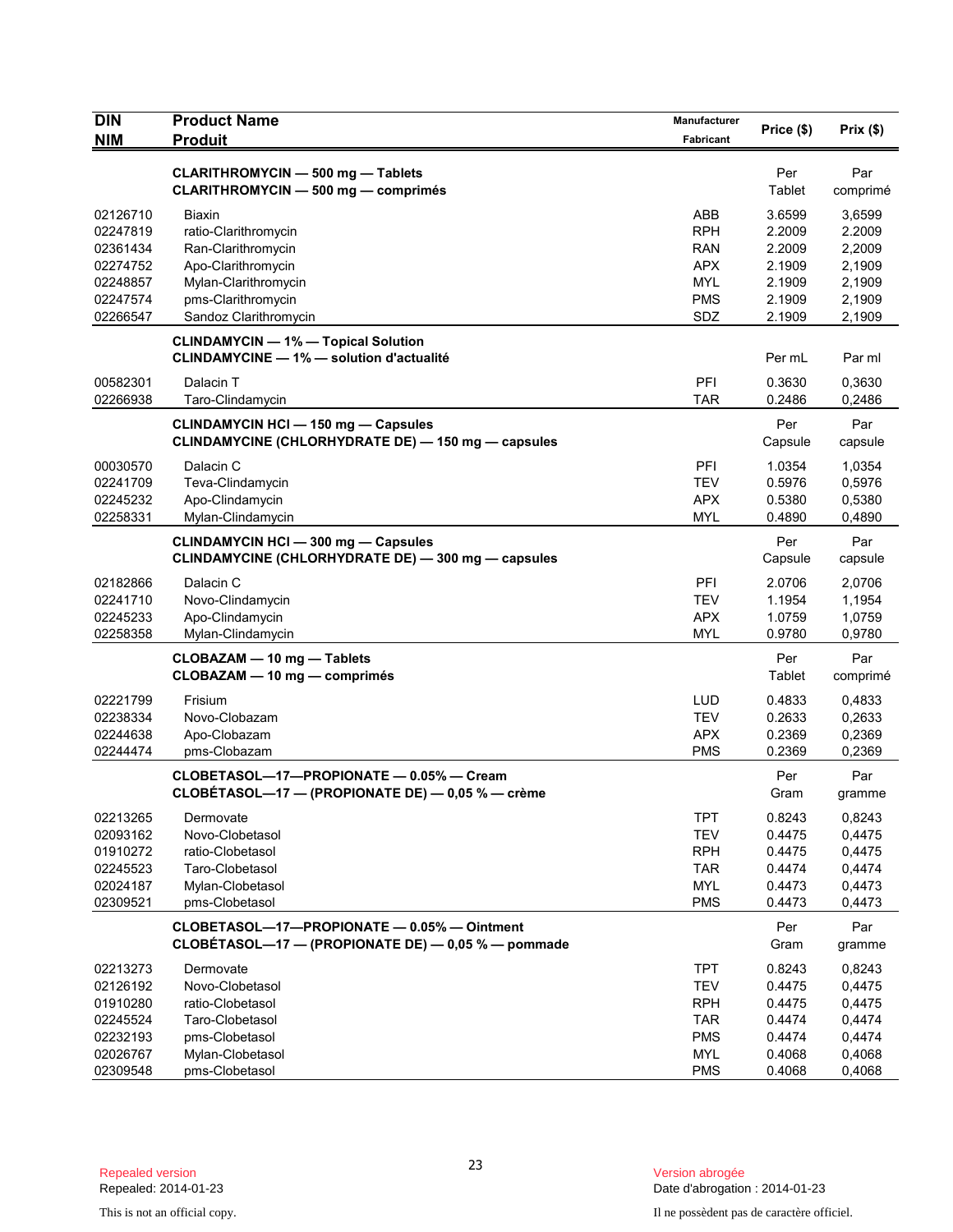| <b>DIN</b><br><b>NIM</b> | <b>Product Name</b><br><b>Produit</b>                                                                  | Manufacturer<br>Fabricant | Price (\$)       | Prix(\$)         |
|--------------------------|--------------------------------------------------------------------------------------------------------|---------------------------|------------------|------------------|
|                          | CLOBETASOL-17-PROPIONATE - 0.05% - Scalp Lotion                                                        |                           |                  |                  |
|                          | CLOBÉTASOL-17 - (PROPIONATE DE) - 0,05 % - lotion capillaire                                           |                           | Per mL           | Par ml           |
| 02213281                 | Dermovate                                                                                              | TPT                       | 0.7942           | 0,7942           |
| 02245522                 | Taro-Clobetasol                                                                                        | <b>TAR</b>                | 0.3922           | 0,3922           |
| 02216213                 | Mylan-Clobetasol                                                                                       | MYL                       | 0.3922           | 0,3922           |
| 02232195                 | pms-Clobetasol                                                                                         | <b>PMS</b><br><b>RPH</b>  | 0.3922           | 0,3922           |
| 01910299                 | ratio-Clobetasol                                                                                       |                           | 0.3922           | 0,3922           |
|                          | <b>CLOMIPHENE CITRATE - 50 mg - Tablets</b><br>CLOMIPHÈNE (CITRATE DE) — 50 mg — comprimés             |                           | Per<br>Tablet    | Par<br>comprimé  |
| 02091879                 | Clomid                                                                                                 | <b>SAA</b>                | 6.2087           | 6,2087           |
| 00893722                 | Serophene                                                                                              | <b>EMD</b>                | 5.6600           | 5,6600           |
|                          | <b>CLOMIPRAMINE HCI-10 mg-Tablets</b>                                                                  |                           | Per              | Par              |
|                          | <b>CLOMIPRAMINE (CHLORHYDRATE DE) - 10 mg - comprimés</b>                                              |                           | Tablet           | comprimé         |
| 00330566                 | Anafranil                                                                                              | <b>SEP</b>                | 0.2840           | 0,2840           |
| 02040786                 | Apo-Clomipramine                                                                                       | <b>APX</b>                | 0.1789           | 0,1789           |
| 02244816                 | CO Clomipramine                                                                                        | <b>COB</b>                | 0.1789           | 0,1789           |
|                          | <b>CLOMIPRAMINE HCI - 25 mg - Tablets</b><br><b>CLOMIPRAMINE (CHLORHYDRATE DE) - 25 mg - comprimés</b> |                           | Per<br>Tablet    | Par<br>comprimé  |
| 00324019                 | Anafranil                                                                                              | SEP                       | 0.3868           | 0,3868           |
| 02040778                 | Apo-Clomipramine                                                                                       | <b>APX</b>                | 0.2437           | 0,2437           |
| 02244817                 | CO Clomipramine                                                                                        | COB                       | 0.2437           | 0,2437           |
|                          | <b>CLOMIPRAMINE HCI - 50 mg - Tablets</b>                                                              |                           | Per              | Par              |
|                          | <b>CLOMIPRAMINE (CHLORHYDRATE DE) - 50 mg - comprimés</b>                                              |                           | Tablet           | comprimé         |
| 00402591                 | Anafranil                                                                                              | SEP                       | 0.7122           | 0,7122           |
| 02040751                 | Apo-Clomipramine                                                                                       | <b>APX</b>                | 0.4486           | 0,4486           |
| 02244818                 | CO Clomipramine                                                                                        | COB                       | 0.4486           | 0,4486           |
|                          | CLONAZEPAM - 0.5 mg - Tablets                                                                          |                           | Per              | Par              |
|                          | CLONAZÉPAM - 0,5 mg - comprimés                                                                        |                           | Tablet           | comprimé         |
| 00382825                 | Rivotril                                                                                               | <b>HLR</b>                | 0.2137           | 0,2137           |
| 02177889                 | Apo-Clonazepam                                                                                         | <b>APX</b>                | 0.1283           | 0,1283           |
| 02270641                 | CO Clonazepam                                                                                          | COB                       | 0.1283           | 0,1283           |
| 02224100                 | Dom-Clonazepam-R                                                                                       | <b>DOM</b>                | 0.1283           | 0,1283           |
| 02230950                 | Mylan-Clonazepam                                                                                       | MYL                       | 0.1283           | 0,1283           |
| 02239024                 | Novo-Clonazepam                                                                                        | TEV                       | 0.1283           | 0,1283           |
| 02048701                 | pms-Clonazepam                                                                                         | <b>PMS</b>                | 0.1283           | 0,1283           |
| 02207818                 | pms-Clonazepam-R<br>ratio-Clonazepam                                                                   | <b>PMS</b><br><b>RPH</b>  | 0.1283           | 0,1283           |
| 02103656<br>02233960     | Sandoz Clonazepam                                                                                      | SDZ                       | 0.1283<br>0.1283 | 0,1283<br>0,1283 |
|                          |                                                                                                        |                           |                  |                  |
|                          | CLONAZEPAM - 1 mg - Tablets<br>$CLONAZÉPAM - 1 mg - comprimés$                                         |                           | Per<br>Tablet    | Par<br>comprimé  |
| 02270668                 | CO Clonazepam                                                                                          | COB                       | 0.2046           | 0,2046           |
| 02048728                 | pms-Clonazepam                                                                                         | <b>PMS</b>                | 0.2046           | 0,2046           |
| 02233982                 | Sandoz Clonazepam                                                                                      | SDZ                       | 0.2046           | 0,2046           |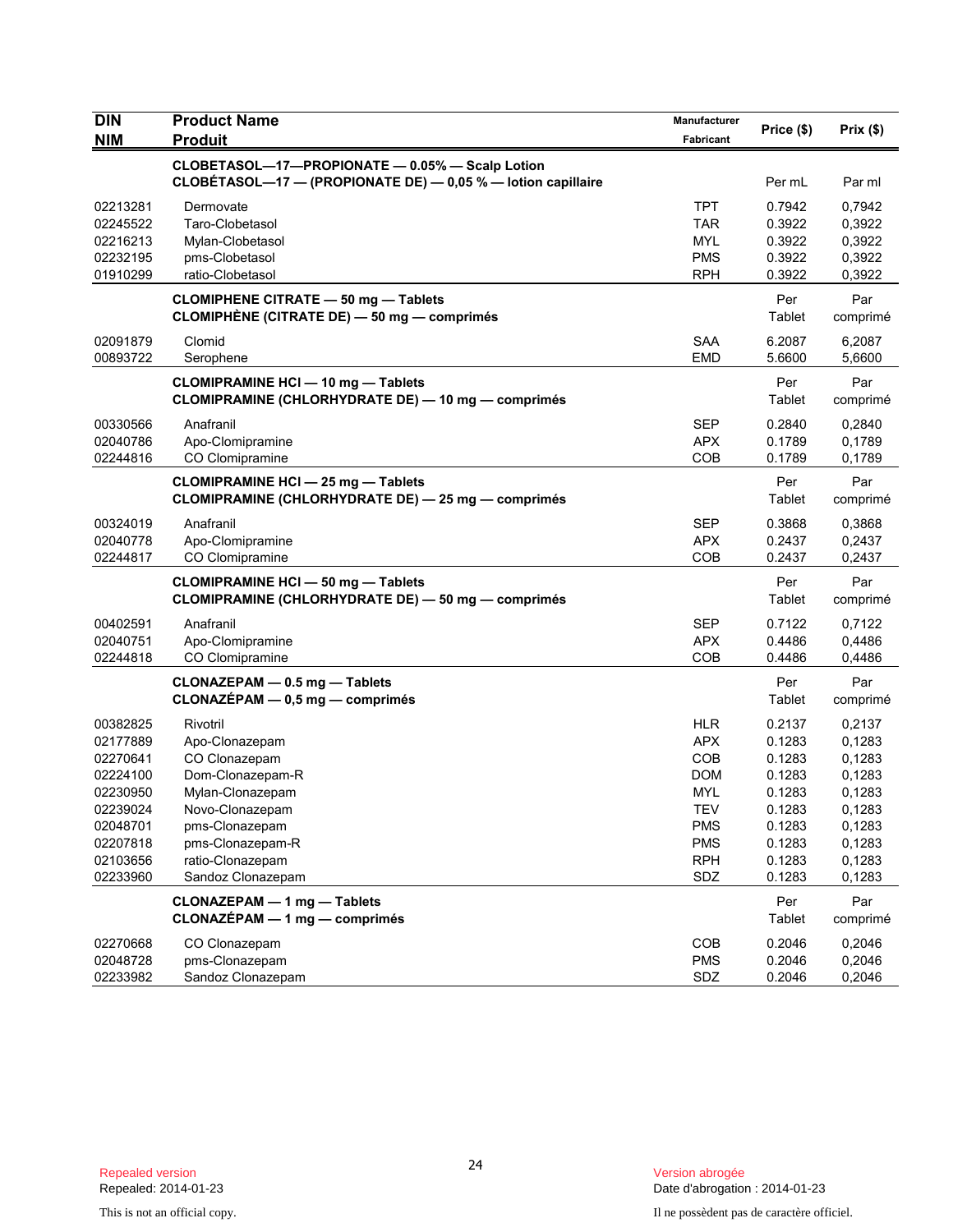| <b>DIN</b> | <b>Product Name</b>                                                             | Manufacturer     | Price (\$)    | Prix(\$)        |
|------------|---------------------------------------------------------------------------------|------------------|---------------|-----------------|
| <b>NIM</b> | <b>Produit</b>                                                                  | <b>Fabricant</b> |               |                 |
|            | CLONAZEPAM - 2 mg - Tablets<br>$CLONAZÉPAM - 2 mg - comprimés$                  |                  | Per<br>Tablet | Par<br>comprimé |
| 00382841   | Rivotril                                                                        | <b>HLR</b>       | 0.3685        | 0,3685          |
| 02177897   | Apo-Clonazepam                                                                  | <b>APX</b>       | 0.2211        | 0,2211          |
| 02270676   | CO Clonazepam                                                                   | <b>COB</b>       | 0.2211        | 0,2211          |
| 02131013   | Dom-Clonazepam                                                                  | <b>DOM</b>       | 0.2211        | 0,2211          |
| 02230951   | Mylan-Clonazepam                                                                | <b>MYL</b>       | 0.2211        | 0,2211          |
| 02239025   | Novo-Clonazepam                                                                 | <b>TEV</b>       | 0.2211        | 0,2211          |
| 02048736   | pms-Clonazepam                                                                  | <b>PMS</b>       | 0.2211        | 0,2211          |
| 02103737   | ratio-Clonazepam                                                                | <b>RPH</b>       | 0.2211        | 0,2211          |
| 02233985   | Sandoz Clonazepam                                                               | SDZ              | 0.2211        | 0,2211          |
|            | CLOPIDOGREL-75 mg-Tablets<br>CLOPIDOGREL - 75 mg - comprimés                    |                  | Per<br>Tablet | Par<br>comprimé |
| 02238682   | Plavix                                                                          | <b>SAA</b>       | 2.9578        | 2,9578          |
| 02252767   | Apo-Clopidogrel                                                                 | <b>APX</b>       | 0.9021        | 0,9021          |
| 02303027   | CO Clopidogrel                                                                  | COB              | 0.9021        | 0,9021          |
| 02293161   | Teva-Clopidogrel                                                                | <b>TEV</b>       | 0.9021        | 0,9021          |
| 02351536   | Mylan-Clopidogrel                                                               | <b>MYL</b>       | 0.6576        | 0,6576          |
| 02379813   | Ran-Clopidogrel                                                                 | <b>RAN</b>       | 0.6576        | 0,6576          |
| 02359316   | Sandoz Clopidogrel                                                              | SDZ              | 0.6576        | 0,6576          |
|            | <b>CLOTRIMAZOLE - 1% - Topical Cream</b><br>CLOTRIMAZOLE - 1 % - crème topique  |                  | Per<br>Gram   | Par<br>gramme   |
| 02150867   | Canesten                                                                        | <b>BAY</b>       | 0.3374        | 0,3374          |
| 00812382   | Clotrimaderm                                                                    | <b>TAR</b>       | 0.2054        | 0,2054          |
|            | <b>CLOTRIMAZOLE - 1% - Vaginal Cream</b><br>CLOTRIMAZOLE - 1 % - crème vaginale |                  | Per<br>Gram   | Par<br>gramme   |
| 02150891   | Canesten                                                                        | <b>BAY</b>       | 0.2192        | 0,2192          |
| 00812366   | Clotrimaderm                                                                    | <b>TAR</b>       | 0.1994        | 0,1994          |
|            | <b>CLOTRIMAZOLE - 2% - Vaginal Cream</b><br>CLOTRIMAZOLE - 2 % - crème vaginale |                  | Per<br>Gram   | Par<br>gramme   |
| 02150905   | Canesten                                                                        | <b>BAY</b>       | 0.4383        | 0,4383          |
| 00812374   | Clotrimaderm                                                                    | <b>TAR</b>       | 0.3987        | 0,3987          |
|            | CLOZAPINE - 25 mg - Tablets<br>CLOZAPINE - 25 mg - comprimés                    |                  | Per<br>Tablet | Par<br>comprimé |
| 00894737   | Clozaril                                                                        | <b>NVT</b>       | 1.0362        | 1,0362          |
| 02247243   | Mylan-Clozapine                                                                 | <b>MYL</b>       | 0.6594        | 0,6594          |
| 02248034   | Apo-Clozapine                                                                   | <b>APX</b>       | 0.6594        | 0,6594          |
|            | CLOZAPINE - 100 mg - Tablets<br>CLOZAPINE - 100 mg - comprimés                  |                  | Per<br>Tablet | Par<br>comprimé |
| 00894745   | Clozaril                                                                        | <b>NVT</b>       | 4.1558        | 4,1558          |
| 02247244   | Mylan-Clozapine                                                                 | MYL              | 2.6446        | 2,6446          |
| 02248035   | Apo-Clozapine                                                                   | <b>APX</b>       | 2.6446        | 2,6446          |
|            | CYANOCOBALAMIN - 1 mg/mL - Injection<br>CYANOCOBALAMINE - 1 mg/ml - injection   |                  | Per mL        | Par ml          |
| 01987003   | Cyanocobalamin/Cyanocobalamine                                                  | <b>CYI</b>       | 0.4950        | 0,4950          |
| 00521515   | Vitamin $B_{12}$ /Vitamine $B_{12}$                                             | SDZ              | 0.4950        | 0,4950          |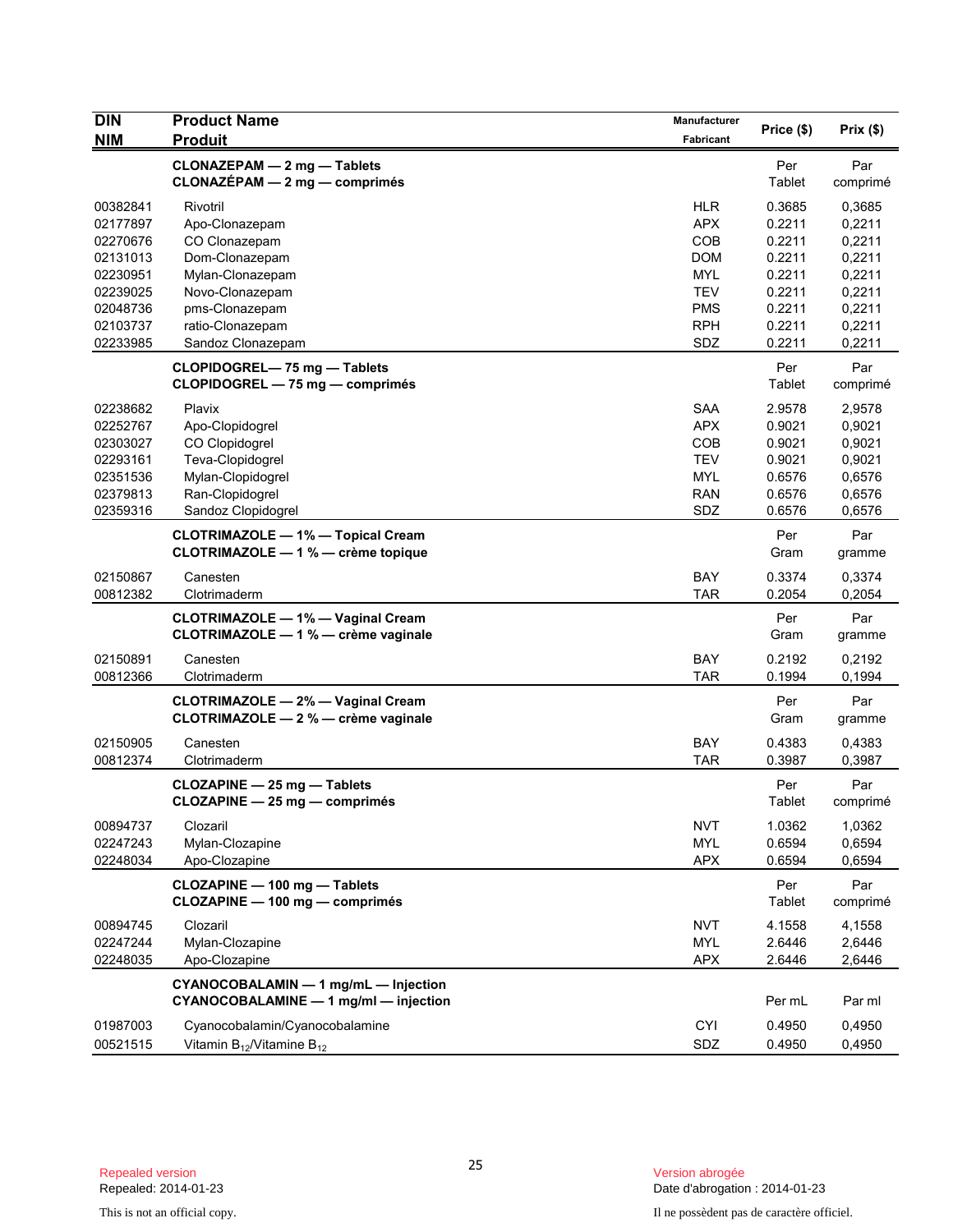| <b>DIN</b><br><b>NIM</b>                                                         | <b>Product Name</b><br><b>Produit</b>                                                                                                                          | Manufacturer<br>Fabricant                                                               | Price (\$)                                                         | Prix(\$)                                                           |
|----------------------------------------------------------------------------------|----------------------------------------------------------------------------------------------------------------------------------------------------------------|-----------------------------------------------------------------------------------------|--------------------------------------------------------------------|--------------------------------------------------------------------|
|                                                                                  | <b>CYCLOBENZAPRINE HCI - 10 mg - Tablets</b><br>CYCLOBENZAPRINE (CHLORHYDRATE DE) $-$ 10 mg $-$ comprimés                                                      |                                                                                         | Per<br>Tablet                                                      | Par<br>comprimé                                                    |
| 02177145<br>02238633<br>02080052<br>02212048<br>02236506<br>02357127<br>02231353 | Apo-Cyclobenzaprine<br>Dom-Cyclobenzaprine<br>Novo-Cycloprine<br>pms-Cyclobenzaprine<br>ratio-Cyclobenzaprine<br>Jamp-Cyclobenzaprine<br>Mylan-Cyclobenzaprine | <b>APX</b><br><b>DOM</b><br><b>TEV</b><br><b>PMS</b><br><b>RPH</b><br><b>JPC</b><br>MYL | 0.4142<br>0.4142<br>0.4142<br>0.4142<br>0.4142<br>0.3765<br>0.3765 | 0,4142<br>0,4142<br>0,4142<br>0,4142<br>0,4142<br>0,3765<br>0,3765 |
|                                                                                  | CYCLOSPORINE - 25 mg - Capsules<br>$CYCLOSPORINE - 25 mg - capsules$                                                                                           |                                                                                         | Per<br>Capsule                                                     | Par<br>capsule                                                     |
| 02150689<br>02247073                                                             | Neoral<br>Sandoz Cyclosporine                                                                                                                                  | <b>NVT</b><br>SDZ                                                                       | 1.5950<br>1.3050                                                   | 1,5950<br>1,3050                                                   |
|                                                                                  | CYCLOSPORINE - 50 mg - Capsules<br>CYCLOSPORINE - 50 mg - capsules                                                                                             |                                                                                         | Per<br>Capsule                                                     | Par<br>capsule                                                     |
| 02150662<br>02247074                                                             | Neoral<br>Sandoz Cyclosporine                                                                                                                                  | <b>NVT</b><br>SDZ                                                                       | 3.1097<br>2.5450                                                   | 3,1097<br>2,5450                                                   |
|                                                                                  | CYCLOSPORINE - 100 mg - Capsules<br>CYCLOSPORINE - 100 mg - capsules                                                                                           |                                                                                         | Per<br>Capsule                                                     | Par<br>capsule                                                     |
| 02150670<br>02242821                                                             | Neoral<br>Sandoz Cyclosporine                                                                                                                                  | <b>NVT</b><br>SDZ                                                                       | 6.2216<br>5.0900                                                   | 6,2216<br>5,0900                                                   |
|                                                                                  | CYCLOSPORINE - 100 mg/mL - Oral Solution<br>CYCLOSPORINE - 100 mg/ml - solution orale                                                                          |                                                                                         | Per mL                                                             | Par ml                                                             |
| 02150697<br>02244324                                                             | Neoral<br>Apo-Cyclosporine                                                                                                                                     | <b>NVT</b><br><b>APX</b>                                                                | 5.5304<br>3.7707                                                   | 5,5304<br>3,7707                                                   |
|                                                                                  | DEFEROXAMINE MESYLATE - 500 mg - Powder for Injection<br>DÉFÉROXAMINE (MÉSYLATE DE) — 500 mg — poudre injectable                                               |                                                                                         | Per<br>Vial                                                        | Par<br>ampoule                                                     |
| 01981242<br>02241600<br>02242055                                                 | Desferal<br>Desferrioxamine Mesilate/Désférrioxamine (Mésilate)<br>pms-Deferoxamine                                                                            | <b>NVT</b><br>HOI<br><b>PMS</b>                                                         | 15.4462<br>9.8980<br>8.9980                                        | 15,4462<br>9,8980<br>8,9980                                        |
|                                                                                  | <b>DESMOPRESSIN ACETATE - 10 mcg - Spray</b><br>DESMOPRESSINE (ACÉTATE DE) - 10 mcg - vaporisateur                                                             |                                                                                         | Per mL                                                             | Par ml                                                             |
| 00836362<br>02242465                                                             | <b>DDAVP</b><br>Desmopressin                                                                                                                                   | FEI<br>AAA                                                                              | 21.3928<br>14.8680                                                 | 21,3928<br>14,8680                                                 |
|                                                                                  | DESMOPRESSIN ACETATE - 0.1 mg - Tablet<br>DESMOPRESSINE (ACÉTATE DE) - 0.1 mg - comprimés                                                                      |                                                                                         | Per<br>Tablet                                                      | Par<br>comprimé                                                    |
| 00824305<br>02287730<br>02284030                                                 | <b>DDAVP</b><br>Novo-Desmopressin<br>Apo-Desmopressin                                                                                                          | FEI<br><b>TEV</b><br><b>APX</b>                                                         | 1.4539<br>0.9913<br>0.9913                                         | 1,4539<br>0,9913<br>0,9913                                         |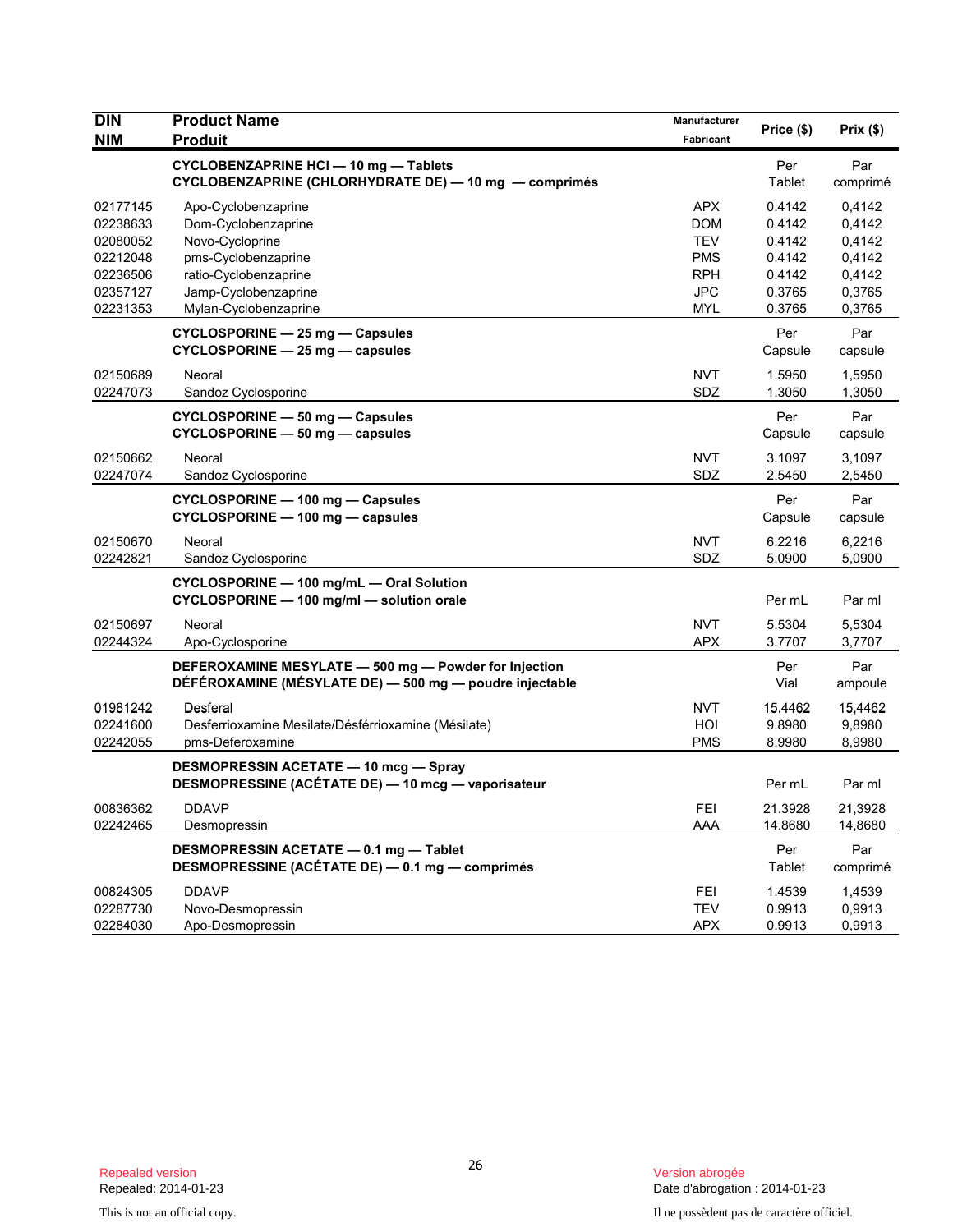| <b>DIN</b><br><b>NIM</b>                                 | <b>Product Name</b><br><b>Produit</b>                                                                                 | Manufacturer<br>Fabricant                                   | Price (\$)                                     | Prix(\$)                                       |
|----------------------------------------------------------|-----------------------------------------------------------------------------------------------------------------------|-------------------------------------------------------------|------------------------------------------------|------------------------------------------------|
|                                                          | DESMOPRESSIN ACETATE - 0.2 mg - Tablet<br>DESMOPRESSINE (ACÉTATE DE) - 0.2 mg - comprimés                             |                                                             | Per<br>Tablet                                  | Par<br>comprimé                                |
| 00824143<br>02287749<br>02284049                         | <b>DDAVP</b><br>Novo-Desmopressin<br>Apo-Desmopressin                                                                 | <b>FEI</b><br>TEV<br><b>APX</b>                             | 2.9077<br>1.9826<br>1.9826                     | 2,9077<br>1,9826<br>1,9826                     |
|                                                          | DEXAMETHASONE - 0.5 mg - Tablets<br>DEXAMÉTHASONE - 0,5 mg - comprimés                                                |                                                             | Per<br>Tablet                                  | Par<br>comprimé                                |
| 02261081<br>00295094<br>01964976<br>02240684             | Apo-Dexamethasone<br>Dexasone<br>pms-Dexamethasone<br>ratio-Dexamethasone                                             | <b>APX</b><br><b>VAL</b><br><b>PMS</b><br><b>RPH</b>        | 0.2167<br>0.2168<br>0.2167<br>0.2167           | 0,2167<br>0,2168<br>0,2167<br>0,2167           |
|                                                          | DEXAMETHASONE - 0.75 mg - Tablets<br>DEXAMÉTHASONE - 0,75 mg - comprimés                                              |                                                             | Per<br>Tablet                                  | Par<br>comprimé                                |
| 01964968<br>00285471<br>02240685                         | pms-Dexamethasone<br>Dexasone<br>ratio-Dexamethasone                                                                  | <b>PMS</b><br><b>VAL</b><br><b>RPH</b>                      | 0.5099<br>0.4950<br>0.4950                     | 0,5099<br>0,4950<br>0,4950                     |
|                                                          | DEXAMETHASONE - 4 mg - Tablets<br>DEXAMÉTHASONE - 4 mg - comprimés                                                    |                                                             | Per<br>Tablet                                  | Par<br>comprimé                                |
| 00489158<br>02250055<br>01964070<br>02240687             | Dexasone<br>Apo-Dexamethasone<br>pms-Dexamethasone<br>ratio-Dexamethasone                                             | <b>VAL</b><br><b>APX</b><br><b>PMS</b><br><b>RPH</b>        | 0.8441<br>0.8440<br>0.8440<br>0.8440           | 0,8441<br>0,8440<br>0,8440<br>0,8440           |
|                                                          | $DIAZEPAM - 5 mg - Tablets$<br>$DIAZÉPAM - 5 mg - comprimés$                                                          |                                                             | Per<br>Tablet                                  | Par<br>comprimé                                |
| 00013285<br>00013765<br>00362158<br>02247491             | Valium<br>Vivol<br>Apo-Diazepam<br>pms-Diazepam                                                                       | <b>HLR</b><br><b>AXX</b><br><b>APX</b><br><b>PMS</b>        | 0.1746<br>0.0965<br>0.0715<br>0.0715           | 0,1746<br>0,0965<br>0,0715<br>0,0715           |
|                                                          | DIAZEPAM - 10 mg - Tablets<br>DIAZÉPAM - 10 mg - comprimés                                                            |                                                             | Per<br>Tablet                                  | Par<br>comprimé                                |
| 00013293<br>00013773<br>00405337<br>02247492             | Valium<br>Vivol<br>Apo-Diazepam<br>pms-Diazepam                                                                       | <b>HLR</b><br><b>AXX</b><br><b>APX</b><br><b>PMS</b>        | 0.1590<br>0.1582<br>0.0954<br>0.0954           | 0,1590<br>0,1582<br>0,0954<br>0,0954           |
|                                                          | DICLOFENAC POTASSIUM - 50 mg - Tablets<br>DICLOFÉNAC POTASSIQUE - 50 mg - comprimés                                   |                                                             | Per<br>Tablet                                  | Par<br>comprimé                                |
| 00881635<br>02243433<br>02239753<br>02239355<br>02261774 | Voltaren Rapide<br>Apo-Diclo Rapide<br>pms-Diclofenac-K<br>Teva-Difenac-K<br>Sandoz Diclofenac Rapide                 | <b>NVT</b><br><b>APX</b><br><b>PMS</b><br><b>TEV</b><br>SDZ | 0.9839<br>0.4331<br>0.4331<br>0.4331<br>0.4331 | 0,9839<br>0,4331<br>0,4331<br>0,4331<br>0,4331 |
|                                                          | DICLOFENAC SODIUM - 25 mg - Enteric Coated Tablets<br>DICLOFÉNAC SODIQUE - 25 mg - comprimés à enrobage entérosoluble |                                                             | Per<br>Tablet                                  | Par<br>comprimé                                |
| 02231662<br>00839175<br>00808539<br>02302616<br>02261952 | Dom-Diclofenac<br>Apo-Diclo<br>Novo-Difenac<br>pms-Diclofenac<br>Sandoz Diclofenac                                    | <b>DOM</b><br><b>APX</b><br><b>TEV</b><br><b>PMS</b><br>SDZ | 0.2093<br>0.2092<br>0.2092<br>0.1902<br>0.1902 | 0,2093<br>0,2092<br>0,2092<br>0,1902<br>0,1902 |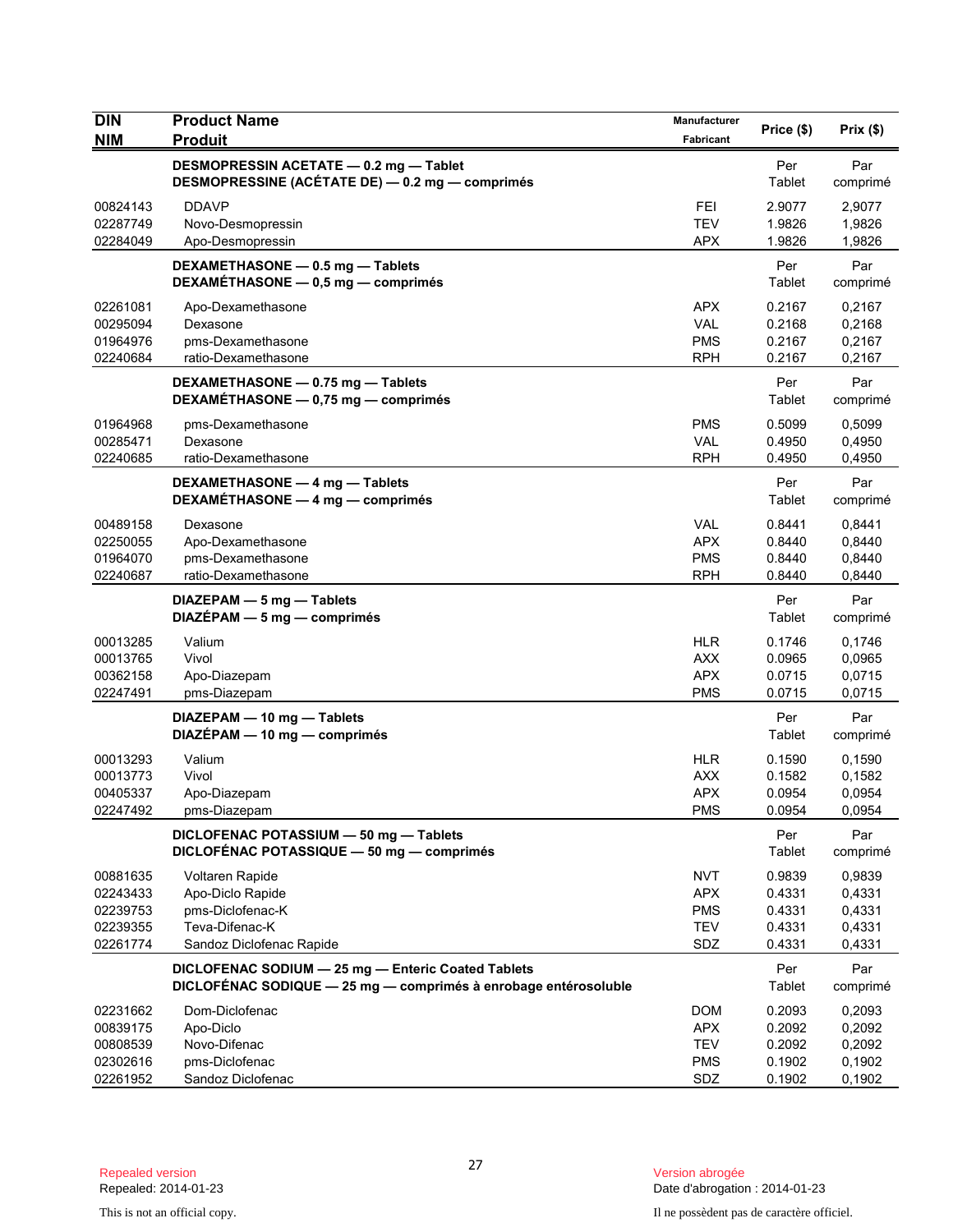| <b>DIN</b>           | <b>Product Name</b>                                              | <b>Manufacturer</b>      | Price (\$)       | Prix (\$)                |
|----------------------|------------------------------------------------------------------|--------------------------|------------------|--------------------------|
| <b>NIM</b>           | <b>Produit</b>                                                   | Fabricant                |                  |                          |
|                      | DICLOFENAC SODIUM - 50 mg - Enteric Coated Tablets               |                          | Per              | Par                      |
|                      | DICLOFÉNAC SODIQUE - 50 mg - comprimés à enrobage entérosoluble  |                          | Tablet           | comprimé                 |
|                      |                                                                  |                          |                  |                          |
| 00514012<br>02231663 | Voltaren<br>Dom-Diclofenac                                       | <b>NVT</b><br><b>DOM</b> | 1.0262<br>0.4331 | 1,0262<br>0,4331         |
| 00808547             | Novo-Difenac                                                     | <b>TEV</b>               | 0.4331           | 0,4331                   |
| 00839183             | Apo-Diclo                                                        | APX                      | 0.4330           | 0,4330                   |
| 02302624             | pms-Diclofenac                                                   | PMS                      | 0.3937           | 0,3937                   |
| 02261960             | Sandoz Diclofenac                                                | SDZ                      | 0.3937           | 0,3937                   |
|                      |                                                                  |                          |                  |                          |
|                      | DICLOFENAC SODIUM - 75 mg - Slow Release Tablets                 |                          | Per              | Par                      |
|                      | DICLOFÉNAC SODIQUE - 75 mg - comprimés à libération progressive  |                          | Tablet           | comprimé                 |
| 00782459             | <b>Voltaren SR</b>                                               | <b>NVT</b>               | 1.3400           | 1,3400                   |
| 02162814             | Apo-Diclo SR                                                     | <b>APX</b>               | 0.6280           | 0,6280                   |
| 02231664             | Dom-Diclofenac SR                                                | <b>DOM</b>               | 0.6277           | 0,6277                   |
| 02158582             | Novo-Difenac SR                                                  | <b>TEV</b>               | 0.6277           | 0,6277                   |
| 02231504             | pms-Diclofenac SR                                                | PMS                      | 0.6277           | 0,6277                   |
| 02261901             | Sandoz Diclofenac SR                                             | SDZ                      | 0.6277           | 0,6277                   |
|                      | DICLOFENAC SODIUM - 100 mg - Slow Release Tablets                |                          | Per              | Par                      |
|                      | DICLOFÉNAC SODIQUE - 100 mg - comprimés à libération progressive |                          | Tablet           | comprimé                 |
| 00590827             | <b>Voltaren SR</b>                                               | <b>NVT</b>               | 1.9100           | 1,9100                   |
| 02231665             | Dom-Diclofenac SR                                                | <b>DOM</b>               | 0.8662           | 0.8662                   |
| 02048698             | Novo-Difenac SR                                                  | <b>TEV</b>               | 0.8661           | 0,8661                   |
| 02091194             | Apo-Diclo SR                                                     | <b>APX</b>               | 0.8660           | 0,8660                   |
| 02231505             | pms-Diclofenac SR                                                | <b>PMS</b>               | 0.8660           | 0,8660                   |
| 02261944             | Sandoz Diclofenac SR                                             | SDZ                      | 0.8660           | 0,8660                   |
|                      | DICLOFENAC SODIUM - 50 mg - Suppositories                        |                          | Per              | Par                      |
|                      | DICLOFÉNAC SODIQUE - 50 mg - suppositoires                       |                          |                  | Suppository suppositoire |
|                      | Voltaren                                                         | <b>NVT</b>               |                  |                          |
| 00632724             |                                                                  |                          | 1.5411           | 1,5411                   |
| 02231506<br>02261928 | pms-Diclofenac<br>Sandoz Diclofenac                              | <b>PMS</b><br>SDZ        | 0.6861<br>0.6861 | 0,6861<br>0,6861         |
|                      |                                                                  |                          |                  |                          |
|                      | DIFLUNISAL - 250 mg - Tablets                                    |                          | Per              | Par                      |
|                      | DIFLUNISAL - 250 mg - comprimés                                  |                          | Tablet           | comprimé                 |
| 02039486             | Apo-Diflunisal                                                   | <b>APX</b>               | 0.6211           | 0,6211                   |
| 02048493             | Novo-Diflunisal                                                  | <b>TEV</b>               | 0.5647           | 0,5647                   |
|                      | DIHYDROERGOTAMINE MESYLATE - 1 mg/mL - Injection                 |                          |                  |                          |
|                      | DIHYDROERGOTAMINE (MÉSYLATE DE LA) - 1 mg/ml - injection         |                          | Per mL           | Par ml                   |
| 00027243             | Dihydroergotamine (DHE)                                          | SMI                      | 4.6420           | 4.6420                   |
| 02241163             | Dihydroergotamine Mesylate/Dihydroergotamine (mésylate)          | SDZ                      | 4.0847           | 4,0847                   |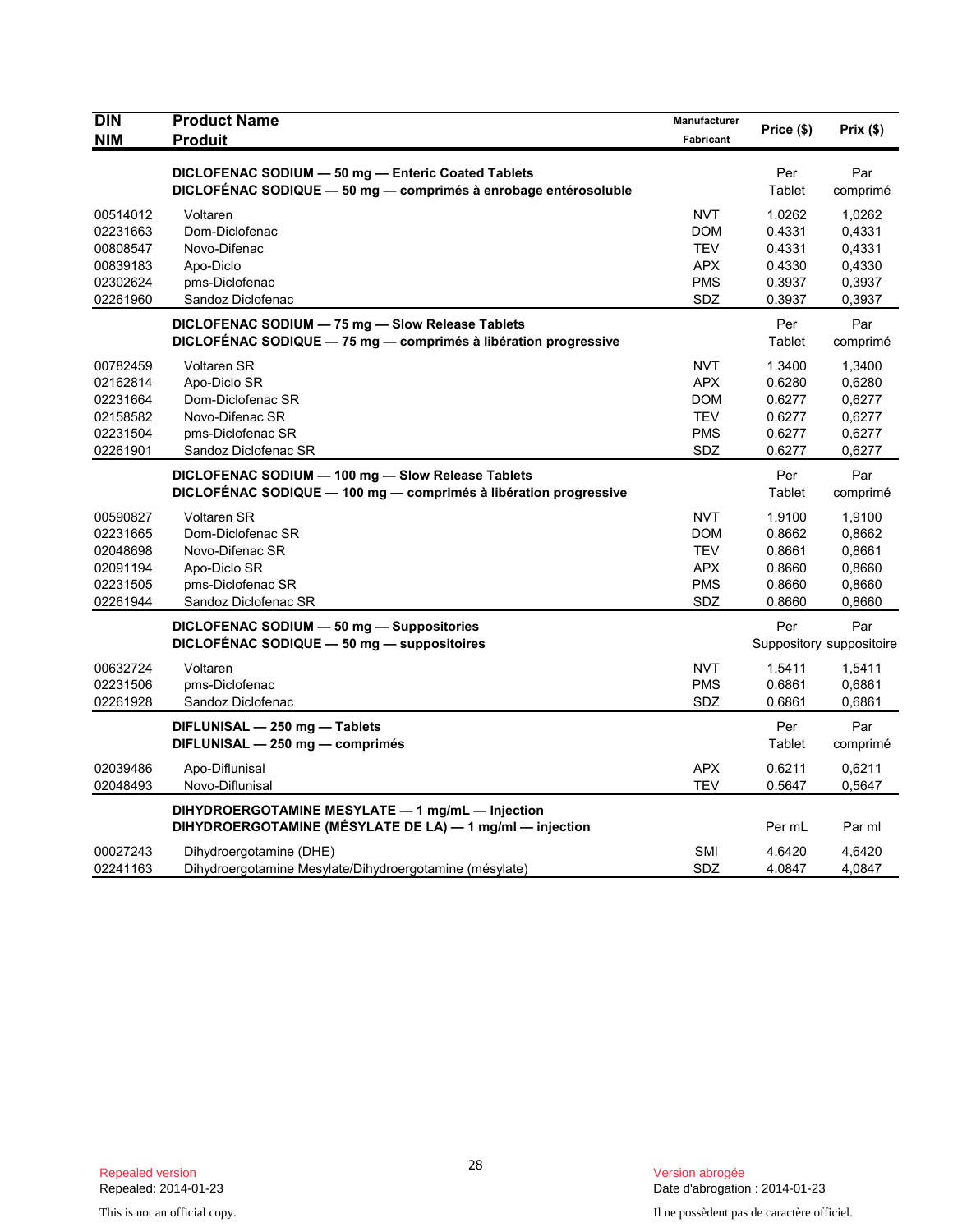| <b>DIN</b> | <b>Product Name</b>                                          | Manufacturer     | Price (\$) | Prix(\$) |
|------------|--------------------------------------------------------------|------------------|------------|----------|
| <b>NIM</b> | <b>Produit</b>                                               | <b>Fabricant</b> |            |          |
|            | DILTIAZEM HCI-120 mg-Controlled Delivery Capsules            |                  |            |          |
|            | DILTIAZEM (CHLORHYDRATE DE) - 120 mg - capsules à libération |                  | Per        | Par      |
|            | contrôlée                                                    |                  | Capsule    | capsule  |
| 02097249   | Cardizem CD                                                  | <b>BPC</b>       | 1.6263     | 1,6263   |
| 02230997   | Apo-Diltiaz CD                                               | <b>APX</b>       | 0.8823     | 0,8823   |
| 02242538   | Novo-Diltazem CD                                             | <b>TEV</b>       | 0.8823     | 0,8823   |
| 02229781   | ratio-Diltiazem CD                                           | <b>RPH</b>       | 0.8823     | 0,8823   |
| 02370611   | CO Diltiazem CD                                              | <b>COB</b>       | 0.4940     | 0,4940   |
| 02243338   | Sandoz Diltiazem CD                                          | SDZ              | 0.4940     | 0,4940   |
|            | DILTIAZEM HCI-180 mg-Controlled Delivery Capsules            |                  |            |          |
|            | DILTIAZEM (CHLORHYDRATE DE) - 180 mg - capsules à libération |                  | Per        | Par      |
|            | contrôlée                                                    |                  | Capsule    | capsule  |
| 02097257   | Cardizem CD                                                  | <b>BPC</b>       | 2.1588     | 2,1588   |
| 02230998   | Apo-Diltiaz CD                                               | <b>APX</b>       | 1.1711     | 1,1711   |
| 02242539   | Novo-Diltazem CD                                             | <b>TEV</b>       | 1.1711     | 1,1711   |
| 02229782   | ratio-Diltiazem CD                                           | RPH              | 1.1711     | 1,1711   |
| 02370638   | CO Diltiazem CD                                              | COB              | 0.6557     | 0,6557   |
| 02243339   | Sandoz Diltiazem CD                                          | SDZ              | 0.6557     | 0,6557   |
|            | DILTIAZEM HCI-240 mg-Controlled Delivery Capsules            |                  |            |          |
|            | DILTIAZEM (CHLORHYDRATE DE) - 240 mg - capsules à libération |                  | Per        | Par      |
|            | contrôlée                                                    |                  | Capsule    | capsule  |
| 02097265   | Cardizem CD                                                  | <b>BPC</b>       | 2.8635     | 2,8635   |
| 02230999   | Apo-Diltiaz CD                                               | <b>APX</b>       | 1.5533     | 1,5533   |
| 02242540   | Novo-Diltazem CD                                             | <b>TEV</b>       | 1.5533     | 1,5533   |
| 02229783   | ratio-Diltiazem CD                                           | <b>RPH</b>       | 1.5533     | 1,5533   |
| 02370646   | CO Diltiazem CD                                              | <b>COB</b>       | 0.8698     | 0,8698   |
| 02243340   | Sandoz Diltiazem CD                                          | SDZ              | 0.8698     | 0,8698   |
|            | DILTIAZEM HCI-300 mg-Controlled Delivery Capsules            |                  |            |          |
|            | DILTIAZEM (CHLORHYDRATE DE) - 300 mg - capsules à libération |                  | Per        | Par      |
|            | contrôlée                                                    |                  | Capsule    | capsule  |
| 02097273   | Cardizem CD                                                  | <b>BPC</b>       | 3.5792     | 3,5792   |
| 02229526   | Apo-Diltiaz CD                                               | <b>APX</b>       | 1.9417     | 1,9417   |
| 02242541   | Novo-Diltazem CD                                             | <b>TEV</b>       | 1.9417     | 1,9417   |
| 02229784   | ratio-Diltiazem CD                                           | <b>RPH</b>       | 1.9417     | 1,9417   |
| 02370654   | CO Diltiazem CD                                              | COB              | 1.0872     | 1.0872   |
| 02243341   | Sandoz Diltiazem CD                                          | SDZ              | 1.0872     | 1,0872   |
|            | DILTIAZEM HCI-120 mg-Extended Release Capsules               |                  |            |          |
|            | DILTIAZEM (CHLORHYDRATE DE) - 120 mg - tablettes prolongées  |                  | Per        | Par      |
|            | de relâchement                                               |                  | Tablet     | comprimé |
| 02231150   | Tiazac ER                                                    | <b>BPC</b>       | 0.9339     | 0,9339   |
| 02291037   | Apo-Diltiaz TZ                                               | <b>APX</b>       | 0.5094     | 0,5094   |
| 02271605   | Novo-Diltiazem ER                                            | TEV              | 0.5094     | 0,5094   |
| 02370441   | CO Diltiazem T                                               | COB              | 0.2987     | 0,2987   |
| 02245918   | Sandoz Diltiazem T                                           | SDZ              | 0.2987     | 0,2987   |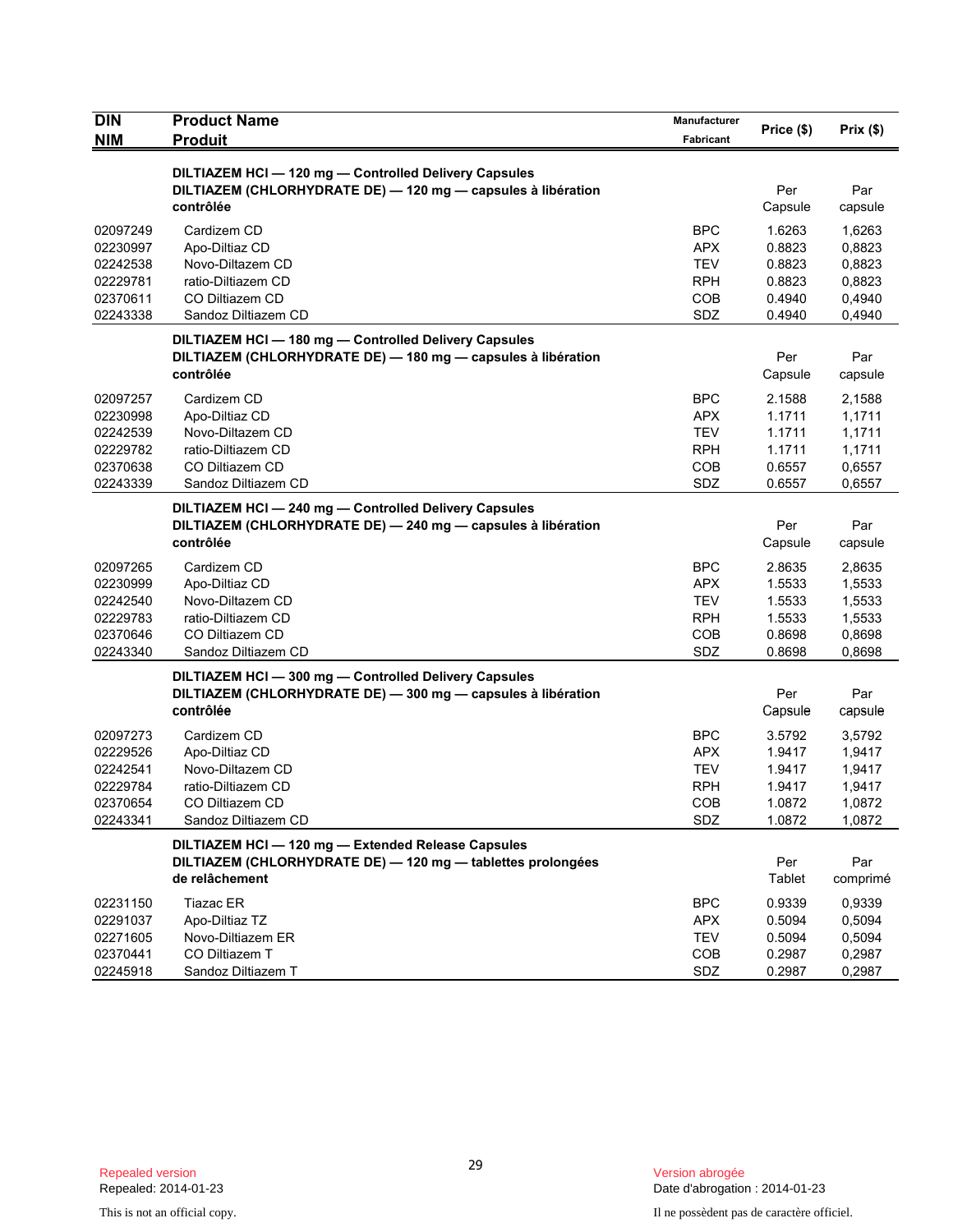| <b>DIN</b><br><b>NIM</b>                                 | <b>Product Name</b><br><b>Produit</b>                                                                                               | Manufacturer<br><b>Fabricant</b>                            | Price (\$)                                     | Prix(\$)                                       |
|----------------------------------------------------------|-------------------------------------------------------------------------------------------------------------------------------------|-------------------------------------------------------------|------------------------------------------------|------------------------------------------------|
|                                                          | DILTIAZEM HCI - 180 mg - Extended Release Capsules<br>DILTIAZEM (CHLORHYDRATE DE) - 180 mg - tablettes prolongées<br>de relâchement |                                                             | Per<br>Tablet                                  | Par<br>comprimé                                |
| 02231151<br>02291045<br>02271613<br>02370492<br>02245919 | <b>Tiazac ER</b><br>Apo-Diltiaz TZ<br>Novo-Diltiazem ER<br>CO Diltiazem T<br>Sandoz Diltiazem T                                     | <b>BPC</b><br><b>APX</b><br><b>TEV</b><br><b>COB</b><br>SDZ | 1.2712<br>0.6761<br>0.6761<br>0.4045<br>0.4045 | 1,2712<br>0,6761<br>0,6761<br>0,4045<br>0,4045 |
|                                                          | DILTIAZEM HCI-240 mg-Extended Release Capsules<br>DILTIAZEM (CHLORHYDRATE DE) - 240 mg - tablettes prolongées<br>de relâchement     |                                                             | Per<br>Tablet                                  | Par<br>comprimé                                |
| 02231152<br>02291053<br>02271621<br>02370506<br>02245920 | <b>Tiazac ER</b><br>Apo-Diltiaz TZ<br>Novo-Diltiazem ER<br>CO Diltiazem T<br>Sandoz Diltiazem T                                     | <b>BPC</b><br><b>APX</b><br><b>TEV</b><br><b>COB</b><br>SDZ | 1.6861<br>0.8968<br>0.8968<br>0.5365<br>0.5365 | 1,6861<br>0,8968<br>0,8968<br>0,5365<br>0,5365 |
|                                                          | DILTIAZEM HCI-300 mg-Extended Release Capsules<br>DILTIAZEM (CHLORHYDRATE DE) - 300 mg - tablettes prolongées<br>de relâchement     |                                                             | Per<br>Tablet                                  | Par<br>comprimé                                |
| 02231154<br>02291061<br>02271648<br>02370514<br>02245921 | <b>Tiazac ER</b><br>Apo-Diltiaz TZ<br>Novo-Diltiazem ER<br>CO Diltiazem T<br>Sandoz Diltiazem T                                     | <b>BPC</b><br><b>APX</b><br><b>TEV</b><br>COB<br>SDZ        | 2.0553<br>1.1210<br>1.1210<br>0.6607<br>0.6607 | 2,0553<br>1,1210<br>1,1210<br>0,6607<br>0,6607 |
|                                                          | DILTIAZEM HCI-360 mg-Extended Release Capsules<br>DILTIAZEM (CHLORHYDRATE DE) - 360 mg - tablettes prolongées<br>de relâchement     |                                                             | Per<br>Tablet                                  | Par<br>comprimé                                |
| 02231155<br>02291088<br>02271656<br>02370522<br>02245922 | <b>Tiazac ER</b><br>Apo-Diltiaz TZ<br>Novo-Diltiazem ER<br>CO Diltiazem T<br>Sandoz Diltiazem T                                     | <b>BPC</b><br><b>APX</b><br><b>TEV</b><br><b>COB</b><br>SDZ | 2.5424<br>1.3522<br>1.3522<br>0.8089<br>0.8089 | 2,5424<br>1,3522<br>1,3522<br>0,8089<br>0,8089 |
|                                                          | DILTIAZEM HCI - 30 mg - Tablets<br>DILTIAZEM (CHLORHYDRATE DE) - 30 mg - comprimés                                                  |                                                             | Per<br>Tablet                                  | Par<br>comprimé                                |
| 02097370<br>00771376<br>00862924                         | Cardizem<br>Apo-Diltiaz<br>Novo-Diltazem                                                                                            | <b>BPC</b><br><b>APX</b><br><b>TEV</b>                      | 0.4336<br>0.2283<br>0.2283                     | 0,4336<br>0,2283<br>0,2283                     |
|                                                          | DILTIAZEM HCI - 60 mg - Tablets<br>DILTIAZEM (CHLORHYDRATE DE) - 60 mg - comprimés                                                  |                                                             | Per<br>Tablet                                  | Par<br>comprimé                                |
| 00771384<br>00862932                                     | Apo-Diltiaz<br>Novo-Diltazem                                                                                                        | <b>APX</b><br><b>TEV</b>                                    | 0.4001<br>0.4001                               | 0,4001<br>0,4001                               |
|                                                          | DIMENHYDRINATE - 50 mg - Tablets<br>DIMENHYDRINATE - 50 mg - comprimés                                                              |                                                             | Per<br>Tablet                                  | Par<br>comprimé                                |
| 00013803<br>00021423<br>00363766                         | Gravol<br>Novo-Dimenate<br>Apo-Dimenhydrinate                                                                                       | CDC<br><b>TEV</b><br><b>APX</b>                             | 0.1412<br>0.0414<br>0.0248                     | 0,1412<br>0,0414<br>0,0248                     |
|                                                          | DIVALPROEX SODIUM - 125 mg - Enteric Coated Tablets<br>DIVALPROEX SODIQUE - 125 mg - comprimés à enrobage entérosoluble             |                                                             | Per<br>Tablet                                  | Par<br>comprimé                                |
| 00596418                                                 | Epival                                                                                                                              | ABB                                                         | 0.3404                                         | 0,3404                                         |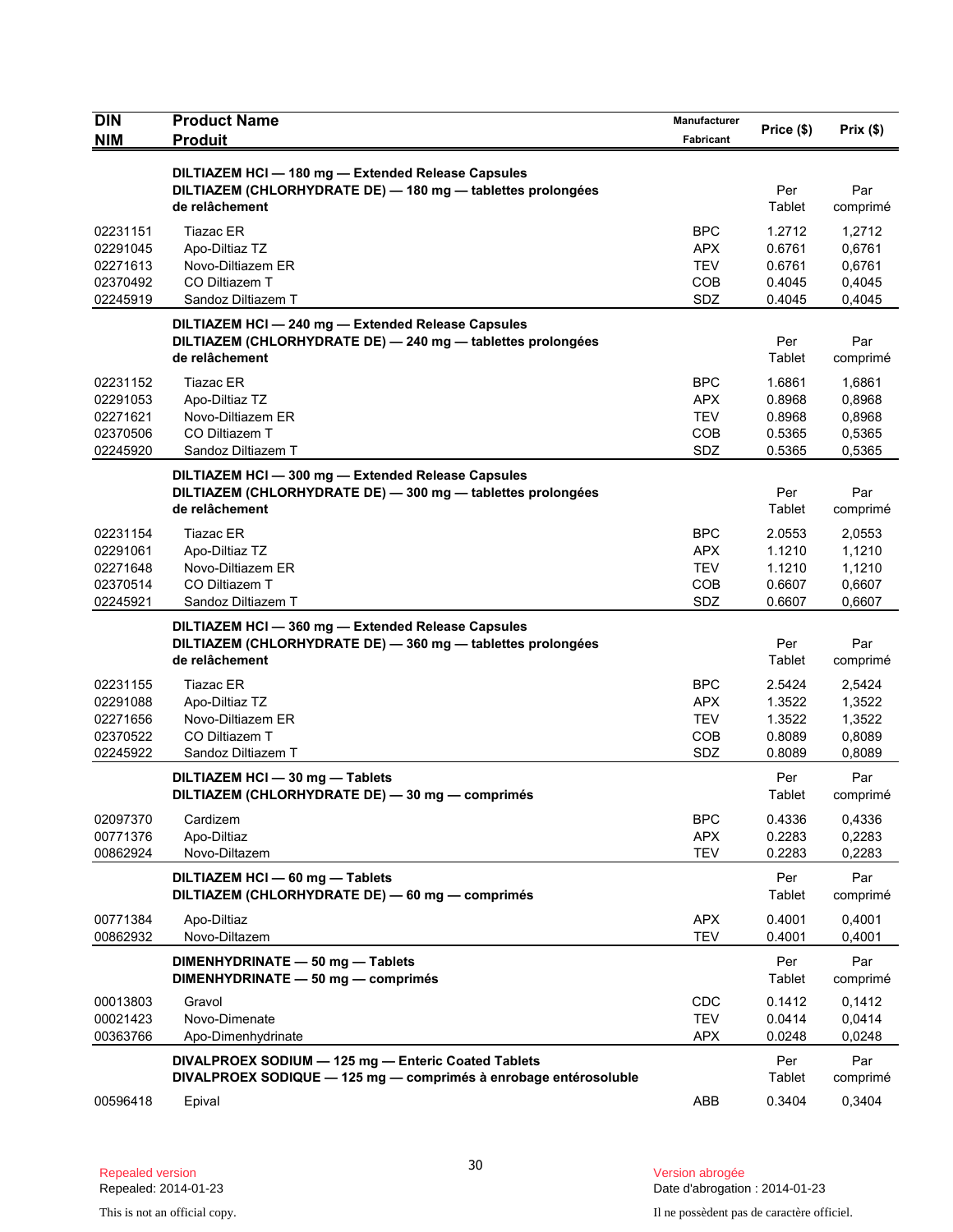| <b>DIN</b><br><b>NIM</b> | <b>Product Name</b><br><b>Produit</b>                                                                                   | Manufacturer<br>Fabricant | Price (\$)     | Prix(\$)        |
|--------------------------|-------------------------------------------------------------------------------------------------------------------------|---------------------------|----------------|-----------------|
| 02239698                 | Apo-Divalproex                                                                                                          | <b>APX</b>                | 0.1515         | 0,1515          |
| 02239701                 | Novo-Divalproex                                                                                                         | <b>TEV</b>                | 0.1377         | 0,1377          |
|                          | DIVALPROEX SODIUM - 250 mg - Enteric Coated Tablets<br>DIVALPROEX SODIQUE - 250 mg - comprimés à enrobage entérosoluble |                           | Per<br>Tablet  | Par<br>comprimé |
| 00596426                 | Epival                                                                                                                  | ABB                       | 0.6119         | 0,6119          |
| 02239699                 | Apo-Divalproex                                                                                                          | <b>APX</b>                | 0.2723         | 0,2723          |
| 02239702                 | Novo-Divalproex                                                                                                         | <b>TEV</b>                | 0.2475         | 0,2475          |
|                          | DIVALPROEX SODIUM - 500 mg - Enteric Coated Tablets<br>DIVALPROEX SODIQUE - 500 mg - comprimés à enrobage entérosoluble |                           | Per<br>Tablet  | Par<br>comprimé |
| 00596434                 | Epival                                                                                                                  | ABB                       | 1.2241         | 1,2241          |
| 02239700                 | Apo-Divalproex                                                                                                          | <b>APX</b>                | 0.5447         | 0,5447          |
| 02239703                 | Novo-Divalproex                                                                                                         | <b>TEV</b>                | 0.4952         | 0,4952          |
|                          | DOCUSATE CALCIUM - 240 mg - Capsules<br>DOCUSATE CALCIQUE - 240 mg - capsules                                           |                           | Per<br>Capsule | Par<br>capsule  |
| 00664553                 | pms-Docusate Calcium                                                                                                    | <b>PMS</b>                | 0.1416         | 0,1416          |
| 01912747                 | Docusate Calcium/Docusate calcique                                                                                      | <b>ABT</b>                | 0.1100         | 0,1100          |
| 00722855                 | Docusate Calcium/Docusate calcique                                                                                      | <b>TAR</b>                | 0.1100         | 0,1100          |
| 00809055                 | ratio-Docusate Calcium                                                                                                  | <b>RPH</b>                | 0.1100         | 0,1100          |
| 00842044                 | Novo-Docusate Calcium                                                                                                   | <b>TEV</b>                | 0.0898         | 0,0898          |
|                          | DOCUSATE SODIUM - 100 mg - Capsules<br>DOCUSATE SODIQUE - 100 mg - capsules                                             |                           | Per<br>Capsule | Par<br>capsule  |
| 02106256                 | Colace                                                                                                                  | <b>WSP</b>                | 0.1724         | 0,1724          |
| 02020084                 | Novo-Docusate Sodium                                                                                                    | <b>TEV</b>                | 0.0517         | 0,0517          |
| 00716731                 | Docusate Sodium/Docusate sodique                                                                                        | <b>TAR</b>                | 0.0440         | 0,0440          |
| 00703494                 | pms-Docusate Sodium                                                                                                     | <b>PMS</b>                | 0.0422         | 0,0422          |
| 02245079                 | Apo-Docusate Sodium                                                                                                     | <b>APX</b>                | 0.0384         | 0,0384          |
| 00514888                 | Selax                                                                                                                   | <b>ODN</b>                | 0.0383         | 0,0383          |
| 00870196                 | ratio-Docusate Sodium                                                                                                   | <b>RPH</b>                | 0.0330         | 0,0330          |
|                          | DOCUSATE SODIUM - 20 mg/5 mL - Oral Liquid<br>DOCUSATE SODIQUE - 20 mg/5 ml - liquide oral                              |                           | Per mL         | Par ml          |
| 02086018                 | Colace                                                                                                                  | <b>WSP</b>                | 0.0260         | 0,0260          |
| 00703508                 | pms-Docusate Sodium                                                                                                     | <b>PMS</b>                | 0.0198         | 0,0198          |
| 00870226                 | ratio-Docusate Sodium                                                                                                   | <b>RPH</b>                | 0.0198         | 0,0198          |
|                          | DOMPERIDONE MALEATE - 10 mg - Tablets<br>DOMPÉRIDONE (MALÉATE DE) - 10 mg - comprimés                                   |                           | Per<br>Tablet  | Par<br>comprimé |
| 02103613                 | Apo-Domperidone                                                                                                         | <b>APX</b>                | 0.1646         | 0,1646          |
| 02238315                 | Dom-Domperidone                                                                                                         | <b>DOM</b>                | 0.1646         | 0,1646          |
| 02157195                 | Teva-Domperidone                                                                                                        | <b>TEV</b>                | 0.1646         | 0,1646          |
| 02236466                 | pms-Domperidone                                                                                                         | <b>PMS</b>                | 0.1646         | 0,1646          |
| 02268078                 | Ran-Domperidone                                                                                                         | <b>RAN</b>                | 0.1646         | 0,1646          |
| 01912070                 | ratio-Domperidone                                                                                                       | <b>RPH</b>                | 0.1646         | 0,1646          |
| 02369206                 | Jamp-Domperidone                                                                                                        | <b>JPC</b>                | 0.1446         | 0,1446          |
| 02278669                 | Mylan-Domperidone                                                                                                       | <b>MYL</b>                | 0.1446         | 0,1446          |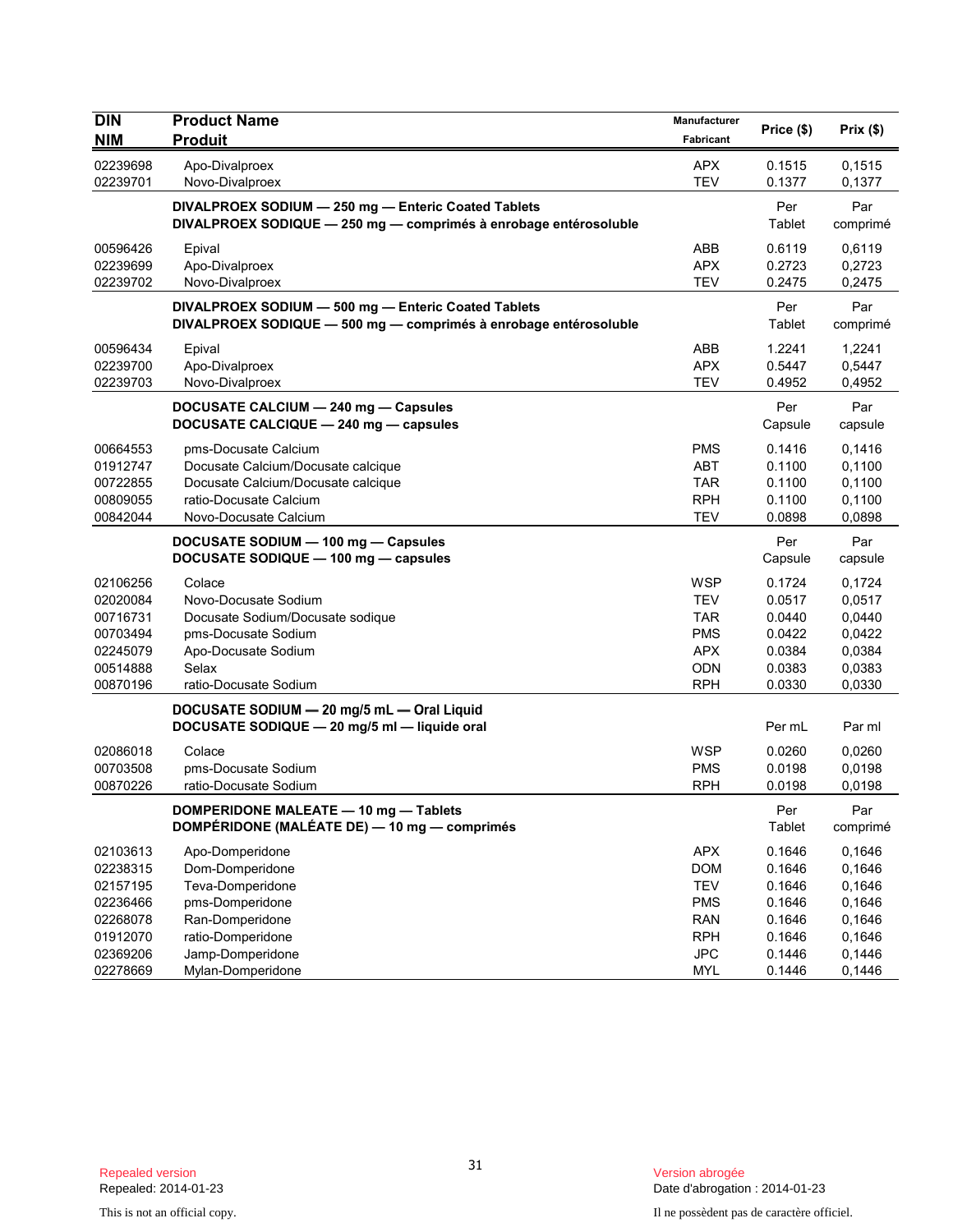| <b>DIN</b> | <b>Product Name</b>                                                                 | Manufacturer     | Price (\$)     | Prix (\$)        |
|------------|-------------------------------------------------------------------------------------|------------------|----------------|------------------|
| <b>NIM</b> | <b>Produit</b>                                                                      | <b>Fabricant</b> |                |                  |
|            |                                                                                     |                  |                |                  |
|            | DORZOLAMIDE - 2 % - Ophthalmic Solution<br>DORZOLAMIDE - 2 % - solution ophtalmique |                  | Per mL         | Par ml           |
|            |                                                                                     |                  |                |                  |
| 02216205   | Trusopt                                                                             | <b>MFX</b>       | 4.3296         | 4,3296           |
| 02316307   | Sandoz Dorzolamide                                                                  | SDZ              | 1.9889         | 1.9889           |
|            | DORZOLAMIDE/TIMOLOL MALEATE - 20 mg/5 mg/mL - Ophthalmic Solution                   |                  |                |                  |
|            | DORZOLAMIDE/TIMOLOL MALEATE - 20 mg/5 mg/mL - solution ophtalmique                  |                  | Per mL         | Par ml           |
| 02240113   | Cosopt                                                                              | <b>MFX</b>       | 6.5846         | 6,5846           |
| 02299615   | Apo-Dorzo/Timop                                                                     | <b>APX</b>       | 2.5569         | 2,5569           |
| 02404389   | <b>CO Dorzotimolol</b>                                                              | <b>COB</b>       | 1.9887         | 1,9887           |
| 02344351   | Sandoz Dorzolamide/Timolol                                                          | SDZ              | 1.9887         | 1,9887           |
| 02320525   | Teva-Dorzotimol                                                                     | <b>TEV</b>       | 1.9887         | 1,9887           |
|            | DOXAZOSIN MESYLATE - 1 mg - Tablets                                                 |                  | Per            | Par              |
|            | DOXAZOSINE (MÉSYLATE DE) — 1 mg — comprimés                                         |                  | Tablet         | comprimé         |
| 01958100   | Cardura-1                                                                           | PFI              | 0.6363         | 0,6363           |
| 02240588   | Apo-Doxazosin                                                                       | <b>APX</b>       | 0.3812         | 0,3812           |
| 02240498   | Mylan-Doxazosin                                                                     | <b>MYL</b>       | 0.3812         | 0,3812           |
| 02242728   | Novo-Doxazosin                                                                      | <b>TEV</b>       | 0.3812         | 0,3812           |
| 02244527   | pms-Doxazosin                                                                       | <b>PMS</b>       | 0.3812         | 0,3812           |
|            | DOXAZOSIN MESYLATE - 2 mg - Tablets                                                 |                  | Per            | Par              |
|            | DOXAZOSINE (MÉSYLATE DE) — 2 mg — comprimés                                         |                  | Tablet         | comprimé         |
| 01958097   | Cardura-2                                                                           | PFI              | 0.7632         | 0,7632           |
| 02240589   | Apo-Doxazosin                                                                       | <b>APX</b>       | 0.4574         | 0,4574           |
| 02240499   | Mylan-Doxazosin                                                                     | <b>MYL</b>       | 0.4574         | 0,4574           |
| 02242729   | Novo-Doxazosin                                                                      | <b>TEV</b>       | 0.4574         | 0,4574           |
| 02244528   | pms-Doxazosin                                                                       | <b>PMS</b>       | 0.4574         | 0,4574           |
|            | DOXAZOSIN MESYLATE - 4 mg - Tablets                                                 |                  | Per            | Par              |
|            | DOXAZOSINE (MÉSYLATE DE) - 4 mg - comprimés                                         |                  | Tablet         | comprimé         |
| 01958119   | Cardura-4                                                                           | PFI              | 0.9925         |                  |
| 02240590   | Apo-Doxazosin                                                                       | <b>APX</b>       | 0.5946         | 0,9925<br>0,5946 |
| 02240500   | Mylan-Doxazosin                                                                     | <b>MYL</b>       | 0.5946         | 0,5946           |
| 02242730   | Novo-Doxazosin                                                                      |                  | 0.5946         | 0,5946           |
| 02244529   | pms-Doxazosin                                                                       | <b>PMS</b>       | 0.5946         | 0,5946           |
|            |                                                                                     |                  |                |                  |
|            | DOXEPIN HCI - 10 mg - Capsules<br>DOXÉPINE (CHLORHYDRATE DE) - 10 mg - capsules     |                  | Per<br>Capsule | Par              |
|            |                                                                                     |                  |                | capsule          |
| 00024325   | Sineguan                                                                            | <b>ERF</b>       | 0.2841         | 0,2841           |
| 02049996   | Apo-Doxepin                                                                         | <b>APX</b>       | 0.1889         | 0,1889           |
|            | DOXEPIN HCI - 25 mg - Capsules                                                      |                  | Per            | Par              |
|            | DOXÉPINE (CHLORHYDRATE DE) - 25 mg - capsules                                       |                  | Capsule        | capsule          |
| 00024333   | Sinequan                                                                            | <b>ERF</b>       | 0.3486         | 0,3486           |
| 02050005   | Apo-Doxepin                                                                         | <b>APX</b>       | 0.2354         | 0,2354           |
| 01913425   | Novo-Doxepin                                                                        | <b>TEV</b>       | 0.2140         | 0,2140           |
|            | DOXEPIN HCI - 50 mg - Capsules                                                      |                  | Per            | Par              |
|            | DOXÉPINE (CHLORHYDRATE DE) - 50 mg - capsules                                       |                  | Capsule        | capsule          |
| 00024341   |                                                                                     | <b>ERF</b>       | 0.6467         |                  |
| 02050013   | Sinequan<br>Apo-Doxepin                                                             | <b>APX</b>       | 0.4368         | 0,6467<br>0,4368 |
| 01913433   | Novo-Doxepin                                                                        | <b>TEV</b>       | 0.3971         | 0,3971           |
|            |                                                                                     |                  |                |                  |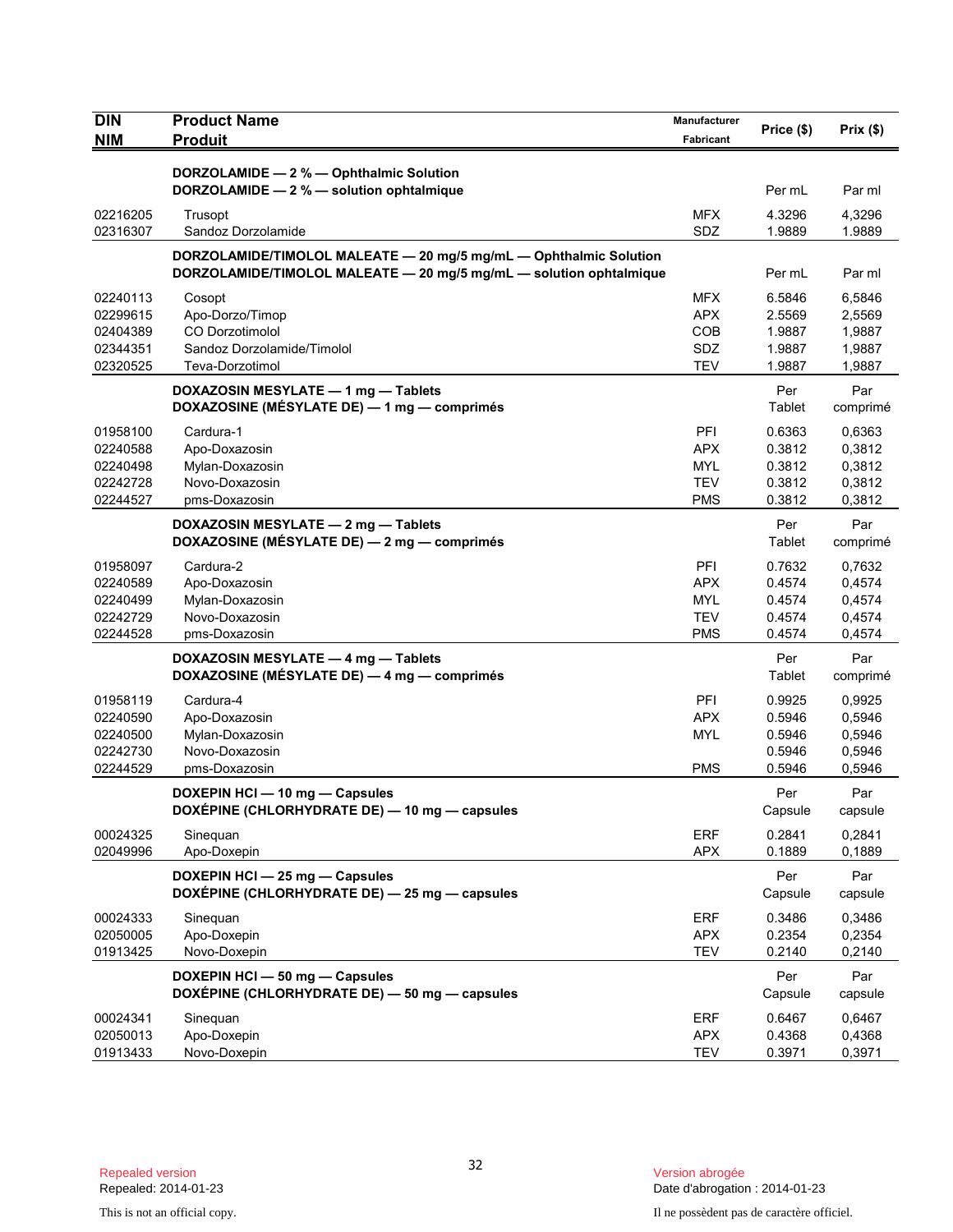| <b>DIN</b><br><b>NIM</b> | <b>Product Name</b><br><b>Produit</b>                                           | Manufacturer<br>Fabricant | Price (\$)     | Prix(\$)        |
|--------------------------|---------------------------------------------------------------------------------|---------------------------|----------------|-----------------|
|                          | DOXEPIN HCI - 75 mg - Capsules<br>DOXÉPINE (CHLORHYDRATE DE) - 75 mg - capsules |                           | Per<br>Capsule | Par<br>capsule  |
| 00400750                 | Sinequan                                                                        | <b>ERF</b>                | 0.9285         | 0,9285          |
| 02050021                 | Apo-Doxepin                                                                     | <b>APX</b>                | 0.6272         | 0,6272          |
| 01913441                 | Novo-Doxepin                                                                    | <b>TEV</b>                | 0.5702         | 0,5702          |
|                          | DOXEPIN HCI-100 mg-Capsules<br>DOXÉPINE (CHLORHYDRATE DE) — 100 mg — capsules   |                           | Per<br>Capsule | Par<br>capsule  |
| 00326925                 | Sinequan                                                                        | ERF                       | 1.2232         | 1,2232          |
| 02050048                 | Apo-Doxepin                                                                     | <b>APX</b>                | 0.8264         | 0,8264          |
| 01913468                 | Novo-Doxepin                                                                    | <b>TEV</b>                | 0.7513         | 0,7513          |
|                          | DOXEPIN HCI-150 mg-Capsules<br>DOXÉPINE (CHLORHYDRATE DE) - 150 mg - capsules   |                           | Per<br>Capsule | Par<br>capsule  |
| 00584274                 | Sinequan                                                                        | <b>ERF</b>                | 1.5557         | 1,5557          |
| 02050056                 | Apo-Doxepin                                                                     | <b>APX</b>                | 1.2397         | 1,2397          |
| 01913476                 | Novo-Doxepin                                                                    | <b>TEV</b>                | 1.2019         | 1,2019          |
|                          | DOXYCYCLINE - 100 mg - Capsules<br>DOXYCYCLINE - 100 mg - capsules              |                           | Per<br>Capsule | Par<br>capsule  |
| 00740713                 | Apo-Doxy                                                                        | <b>APX</b>                | 0.6446         | 0.6446          |
| 00725250                 | Novo-Doxylin                                                                    | <b>TEV</b>                | 0.6446         | 0,6446          |
|                          | DOXYCYCLINE - 100 mg - Tablets<br>DOXYCYCLINE - 100 mg - comprimés              |                           | Per<br>Tablet  | Par<br>comprimé |
| 00874256                 | Apo-Doxy                                                                        | <b>APX</b>                | 0.6446         | 0,6446          |
| 02158574                 | Novo-Doxylin                                                                    | <b>TEV</b>                | 0.6446         | 0,6446          |
| 02091232                 | ratio-Doxycycline                                                               | <b>RPH</b>                | 0.6446         | 0,6446          |
|                          | <b>ENALAPRIL - 2.5 mg - Tablets</b><br>$ENALAPRIL - 2.5 mg - comprimés$         |                           | Per<br>Tablet  | Par<br>comprimé |
| 00851795                 | Vasotec                                                                         | <b>MFX</b>                | 0.9308         | 0,9308          |
| 02291878                 | <b>CO</b> Enalapril                                                             | COB                       | 0.5425         | 0,5425          |
| 02300680                 | Novo-Enalapril                                                                  | <b>TEV</b>                | 0.5425         | 0,5425          |
| 02300079                 | pms-Enalapril                                                                   | <b>PMS</b>                | 0.5425         | 0.5425          |
| 02299984                 | ratio-Enalapril                                                                 | <b>RPH</b>                | 0.5425         | 0,5425          |
| 02352230                 | Ran-Enalapril                                                                   | RAN                       | 0.5425         | 0,5425          |
| 02300117                 | Taro-Enalapril                                                                  | TAR                       | 0.5425         | 0,5425          |
| 02020025                 | Apo-Enalapril                                                                   | APX                       | 0.5325         | 0,5325          |
| 02300036                 | Mylan-Enalapril                                                                 | <b>MYL</b>                | 0.5325         | 0,5325          |
| 02299933                 | Sandoz Enalapril                                                                | SDZ                       | 0.5325         | 0,5325          |
|                          | <b>ENALAPRIL - 5 mg - Tablets</b><br>$ENALAPRIL - 5 mg - comprimés$             |                           | Per<br>Tablet  | Par<br>comprimé |
| 00708879                 | Vasotec                                                                         | <b>MFX</b>                | 1.1010         | 1,1010          |
| 02291886                 | CO Enalapril                                                                    | COB                       | 0.6418         | 0,6418          |
| 02233005                 | Novo-Enalapril                                                                  | <b>TEV</b>                | 0.6418         | 0,6418          |
| 02300087                 | pms-Enalapril                                                                   | <b>PMS</b>                | 0.6418         | 0,6418          |
| 02299992                 | ratio-Enalapril                                                                 | <b>RPH</b>                | 0.6418         | 0,6418          |
| 02352249                 | Ran-Enalapril                                                                   | <b>RAN</b>                | 0.6418         | 0,6418          |
| 02300125                 | Taro-Enalapril                                                                  | <b>TAR</b>                | 0.6418         | 0,6418          |
| 02019884                 | Apo-Enalapril                                                                   | <b>APX</b>                | 0.6318         | 0,6318          |
| 02300044                 | Mylan-Enalapril                                                                 | <b>MYL</b>                | 0.6318         | 0,6318          |
| 02299941                 | Sandoz Enalapril                                                                | SDZ                       | 0.6318         | 0,6318          |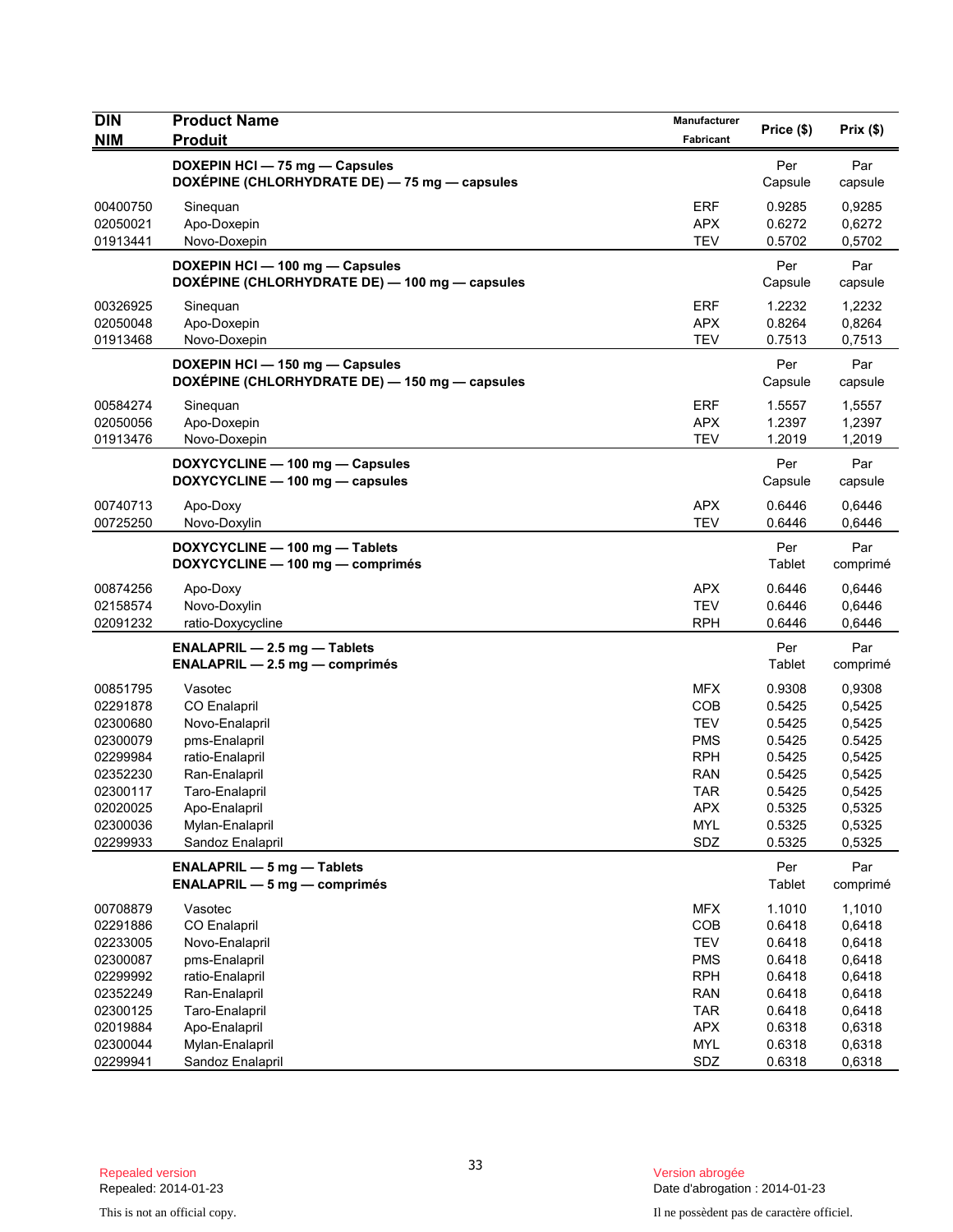| <b>DIN</b><br>NIM    | <b>Product Name</b><br><b>Produit</b>                                                                              | <b>Manufacturer</b><br>Fabricant | Price (\$)       | Prix(\$)         |
|----------------------|--------------------------------------------------------------------------------------------------------------------|----------------------------------|------------------|------------------|
|                      | <b>ENALAPRIL - 10 mg - Tablets</b><br><b>ENALAPRIL - 10 mg - comprimés</b>                                         |                                  | Per<br>Tablet    | Par<br>comprimé  |
| 00670901<br>02291894 | Vasotec<br>CO Enalapril                                                                                            | <b>MFX</b><br><b>COB</b>         | 1.3229<br>0.7712 | 1,3229<br>0,7712 |
| 02233006             | Novo-Enalapril                                                                                                     | <b>TEV</b>                       | 0.7712           | 0,7712           |
| 02300095             | pms-Enalapril                                                                                                      | <b>PMS</b>                       | 0.7712           | 0,7712           |
| 02300001             | ratio-Enalapril                                                                                                    | <b>RPH</b>                       | 0.7712           | 0,7712           |
| 02352257             | Ran-Enalapril                                                                                                      | <b>RAN</b>                       | 0.7712           | 0,7712           |
| 02300133             | Taro-Enalapril                                                                                                     | <b>TAR</b>                       | 0.7712           | 0,7712           |
| 02019892<br>02300052 | Apo-Enalapril<br>Mylan-Enalapril                                                                                   | <b>APX</b><br><b>MYL</b>         | 0.7612<br>0.7612 | 0,7612<br>0,7612 |
| 02299968             | Sandoz Enalapril                                                                                                   | SDZ                              | 0.7612           | 0,7612           |
|                      | <b>ENALAPRIL - 20 mg - Tablets</b>                                                                                 |                                  | Per              | Par              |
|                      | <b>ENALAPRIL - 20 mg - comprimés</b>                                                                               |                                  | Tablet           | comprimé         |
| 00670928             | Vasotec                                                                                                            | <b>MFX</b>                       | 1.5963           | 1,5963           |
| 02291908             | CO Enalapril                                                                                                       | <b>COB</b>                       | 0.9305           | 0,9305           |
| 02233007             | Novo-Enalapril                                                                                                     | <b>TEV</b>                       | 0.9305           | 0,9305           |
| 02300109             | pms-Enalapril                                                                                                      | <b>PMS</b><br><b>RPH</b>         | 0.9305           | 0,9305           |
| 02300028<br>02352265 | ratio-Enalapril<br>Ran-Enalapril                                                                                   | <b>RAN</b>                       | 0.9305<br>0.9305 | 0,9305<br>0,9305 |
| 02300141             | Taro-Enalapril                                                                                                     | <b>TAR</b>                       | 0.9305           | 0,9305           |
| 02019906             | Apo-Enalapril                                                                                                      | <b>APX</b>                       | 0.9205           | 0,9205           |
| 02300060             | Mylan-Enalapril                                                                                                    | <b>MYL</b>                       | 0.9205           | 0,9205           |
| 02299976             | Sandoz Enalapril                                                                                                   | SDZ                              | 0.9205           | 0,9205           |
|                      | ENALAPRIL/HYDROCHLOROTHIAZIDE - 5 mg/12.5 mg - Tablets<br>ENALAPRIL/HYDROCHLOROTHIAZIDE - 5 mg/12.5 mg - comprimés |                                  | Per<br>Tablet    | Par<br>comprimé  |
| 02242826             | Vaseretic                                                                                                          | <b>MFX</b>                       | 0.9695           | 0,9695           |
| 02352923             | Apo-Enalapril/HCTZ                                                                                                 | <b>APX</b>                       | 0.6417           | 0,6417           |
| 02300222             | Novo-Enalapril/HCTZ                                                                                                | <b>NOP</b>                       | 0.6417           | 0,6417           |
|                      | ENALAPRIL/HYDROCHLOROTHIAZIDE - 10 mg/25 mg - Tablets<br>ENALAPRIL/HYDROCHLOROTHIAZIDE - 10 mg/25 mg - comprimés   |                                  | Per<br>Tablet    | Par<br>comprimé  |
| 00657298             | Vaseretic                                                                                                          | <b>MFX</b>                       | 1.3367           | 1,3367           |
| 02300230             | Novo-Enalapril/HCTZ                                                                                                | <b>TEV</b>                       | 0.7712           | 0.7712           |
| 02352931             | Apo-Enalapril/HCTZ                                                                                                 | <b>APX</b>                       | 0.6108           | 0,6108           |
|                      | <b>ENTACAPONE - 200 mg - Tablets</b><br><b>ENTACAPONE - 200 mg - comprimés</b>                                     |                                  | Per<br>Tablet    | Par<br>comprimé  |
| 02243763             | Comtan                                                                                                             | <b>NVT</b>                       | 1.7873           | 1,7873           |
| 02375559             | Teva-Entacapone                                                                                                    | <b>TEV</b>                       | 0.5114           | 0,5114           |
| 02390337             | Mylan-Entacapone                                                                                                   | <b>MYL</b>                       | 0.4062           | 0,4062           |
| 02380005             | Sandoz Entacapone                                                                                                  | SDZ                              | 0.4062           | 0,4062           |
|                      | ESOMEPRAZOLE - 40 mg - Tablets<br>ESOMEPRAZOLE - 40 mg - comprimés                                                 |                                  | Per<br>Tablet    | Par<br>comprimé  |
| 02244522             | Nexium                                                                                                             | <b>AZC</b>                       | 2.3958           | 2,3958           |
| 02339102             | Apo-Esomeprazole                                                                                                   | <b>APX</b>                       | 1.8690           | 1,8690           |
| 02383047             | Mylan-Esomeprazole                                                                                                 | <b>MYL</b>                       | 1.8690           | 1,8690           |
|                      | ESTRADIOL-17B - 50 mcg - Transdermal Patch<br>ESTRADIOL-17B - 50 mcg - timbre transdermique                        |                                  | Per<br>Patch     | Par<br>timbre    |
| 02244000             | Estradot                                                                                                           | <b>NVT</b>                       | 3.0800           | 3,0800           |
| 02246967             | Sandoz Estradiol Derm                                                                                              | SDZ                              | 2.4130           | 2,4130           |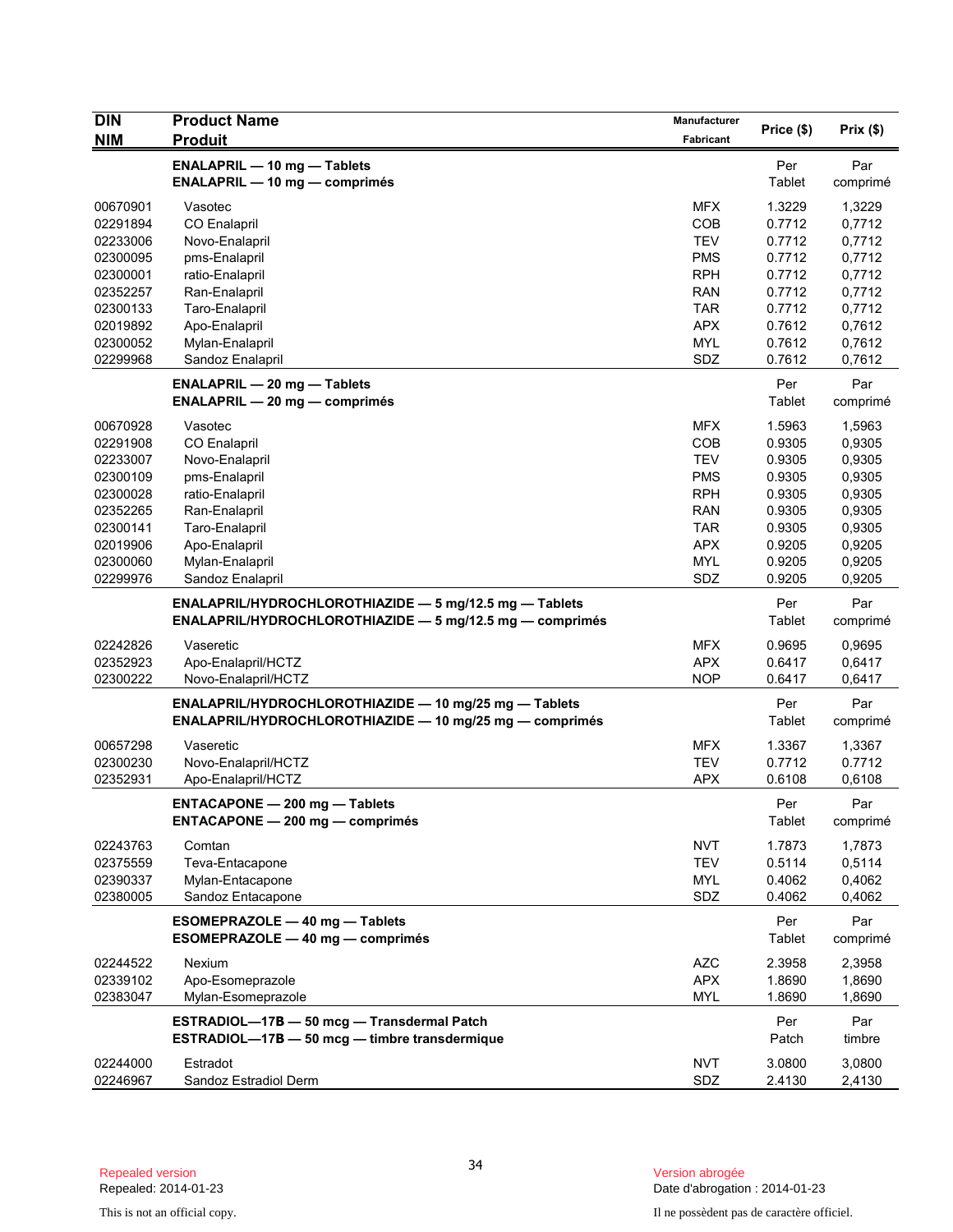| <b>DIN</b>           | <b>Product Name</b><br><b>Produit</b>                                                                                          | Manufacturer<br>Fabricant | Price (\$)       | Prix(\$)         |
|----------------------|--------------------------------------------------------------------------------------------------------------------------------|---------------------------|------------------|------------------|
| <b>NIM</b>           |                                                                                                                                |                           |                  |                  |
|                      | ESTRADIOL-17B - 75 mcg - Transdermal Patch<br>ESTRADIOL-17B - 75 mcg - timbre transdermique                                    |                           | Per<br>Patch     | Par<br>timbre    |
| 02244001             | Estradot                                                                                                                       | <b>NVT</b>                | 3.3028           | 3,3028           |
| 02246968             | Sandoz Estradiol Derm                                                                                                          | SDZ                       | 2.5875           | 2,5875           |
|                      | ESTRADIOL-17B - 100 mcg - Transdermal Patch                                                                                    |                           | Per              | Par              |
|                      | ESTRADIOL-17B - 100 mcg - timbre transdermique                                                                                 |                           | Patch            | timbre           |
| 02244002<br>02246969 | Estradot<br>Sandoz Estradiol Derm                                                                                              | <b>NVT</b><br>SDZ         | 3.5544<br>2.7375 | 3,5544<br>2,7375 |
|                      | ETHINYL ESTRADIOL/CYPROTERONE ACETATE - 0.035 mg/2 mg - Tablets                                                                |                           | Per              | Par              |
|                      | ETHINYL ESTRADIOL/ CYPROTÉRONE (ACÉTATE DE) - 0.035 mg/2 mg<br>— comprimés                                                     |                           | Tablet           | comprimé         |
| 02233542             | Diane-35                                                                                                                       | <b>BAY</b>                | 1.6988           | 1,6988           |
| 02290308             | Cyestra-35                                                                                                                     | <b>PAL</b>                | 1.2229           | 1.2229           |
| 02309556             | Novo-Cyproterone/Ethinyl Estradiol                                                                                             | <b>TEV</b>                | 1.1114           | 1,1114           |
|                      | ETHINYL ESTRADIOL/DESOGESTREL - 0.03 mg/0.15 mg - Tablet<br>ETHINYL ESTRADIOL/DESOGESTREL - 0.03 mg/0.15 mg - comprimés        |                           | Per<br>Tablet    | Par<br>comprimé  |
| 02042487             | Marvelon 21                                                                                                                    | <b>ORG</b>                | 0.8751           | 0,8751           |
| 02317192             | Apri 21                                                                                                                        | <b>TEV</b><br><b>MYL</b>  | 0.5436<br>0.5032 | 0,5436           |
| 02396491             | Freya 21                                                                                                                       |                           |                  | 0,5032           |
|                      | ETHINYL ESTRADIOL/DESOGESTREL - 0.03 mg/0.15 mg - Tablet<br>ETHINYL ESTRADIOL/DESOGESTREL - 0.03 mg/0.15 mg - comprimés        |                           | Per<br>Tablet    | Par<br>comprimé  |
| 02042479             | Marvelon 28                                                                                                                    | <b>ORG</b>                | 0.6563           | 0,6563           |
| 02317206<br>02396610 | Apri 28                                                                                                                        | <b>TEV</b><br><b>MYL</b>  | 0.4077<br>0.3774 | 0,4077<br>0,3774 |
|                      | Freya 28                                                                                                                       |                           |                  |                  |
|                      | ETHINYL ESTRADIOL/DROSPIRENONE - 3 mg/0.03 mg - Tablet<br>ETHINYL ESTRADIOL/DROSPIRENONE - 3 mg/0.03 mg - comprimés            |                           | Per<br>Tablet    | Par<br>comprimé  |
| 02261723             | Yasmin 21                                                                                                                      | <b>BAY</b>                | 0.6297           | 0,6297           |
| 02385058             | Zarah 21                                                                                                                       | COB                       | 0.4293           | 0,4293           |
|                      | ETHINYL ESTRADIOL/DROSPIRENONE - 3 mg/0.03 mg - Tablet<br>ETHINYL ESTRADIOL/DROSPIRENONE - 3 mg/0.03 mg - comprimés            |                           | Per<br>Tablet    | Par<br>comprimé  |
| 02261731             | Yasmin 28                                                                                                                      | <b>BAY</b>                | 0.4723           | 0,4723           |
| 02385066             | Zarah 28                                                                                                                       | COB                       | 0.3220           | 0,3220           |
|                      | ETHINYL ESTRADIOL/LEVONORGESTREL - 0.03 mg/0.15 mg - Tablets                                                                   |                           | Per              | Par              |
|                      | ETHINYL ESTRADIOL/LEVONORGESTREL - 0.03 mg/0.15 mg - comprimés                                                                 |                           | Tablet           | comprimé         |
| 02042320             | Min Ovral                                                                                                                      | PFI                       | 0.7732           | 0,7732           |
| 02387085<br>02295946 | Ovima 21<br>Portia 21                                                                                                          | <b>APX</b><br><b>APX</b>  | 0.5075<br>0.5075 | 0,5075<br>0,5075 |
|                      |                                                                                                                                |                           |                  |                  |
|                      | ETHINYL ESTRADIOL/LEVONORGESTREL - 0.03 mg/0.15 mg - Tablets<br>ETHINYL ESTRADIOL/LEVONORGESTREL - 0.03 mg/0.15 mg - comprimés |                           | Per<br>Tablet    | Par<br>comprimé  |
| 02042339             |                                                                                                                                |                           |                  |                  |
| 02387093             | Min Ovral<br>Ovima 28                                                                                                          | PFI<br><b>APX</b>         | 0.5697<br>0.3806 | 0,5697<br>0,3806 |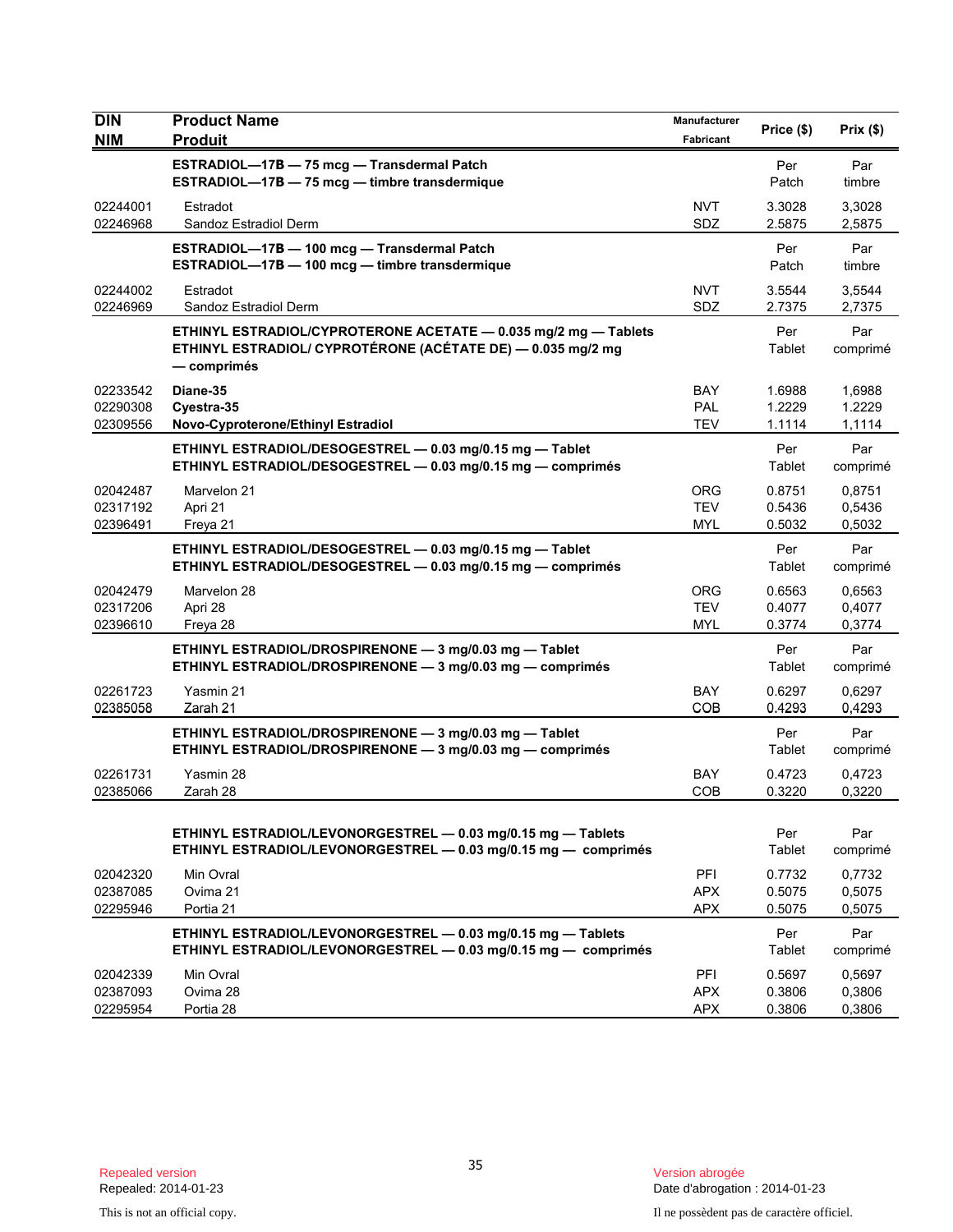| <b>DIN</b> | <b>Product Name</b>                                                                                                          | <b>Manufacturer</b>      |                  |                  |
|------------|------------------------------------------------------------------------------------------------------------------------------|--------------------------|------------------|------------------|
| <b>NIM</b> | <b>Produit</b>                                                                                                               | Fabricant                | Price (\$)       | Prix(\$)         |
|            | ETHINYL ESTRADIOL/LEVONORGESTREL - 0.02 mg/0.1 mg - Tablets<br>ETHINYL ESTRADIOL/LEVONORGESTREL - 0.02 mg/0.1 mg - comprimés |                          | Per<br>Tablet    | Par<br>comprimé  |
| 02236974   | Alesse                                                                                                                       | PFI                      | 0.7847           | 0,7847           |
| 02387875   | Alysena 21                                                                                                                   | <b>APX</b>               | 0.4636           | 0,4636           |
| 02298538   | Aviane 21                                                                                                                    | <b>TEV</b>               | 0.4636           | 0,4636           |
| 02388138   | ESME <sub>21</sub>                                                                                                           | MYL                      | 0.4636           | 0,4636           |
| 02401185   | Lutera 21                                                                                                                    | <b>COB</b>               | 0.4636           | 0,4636           |
|            | ETHINYL ESTRADIOL/LEVONORGESTREL - 0.02 mg/0.1 mg - Tablets<br>ETHINYL ESTRADIOL/LEVONORGESTREL - 0.02 mg/0.1 mg - comprimés |                          | Per<br>Tablet    | Par<br>comprimé  |
| 02236975   | Alesse                                                                                                                       | PFI                      | 0.5885           | 0,5885           |
| 02387883   | Alysena 28                                                                                                                   | <b>APX</b>               | 0.3477           | 0,3477           |
| 02298546   | Aviane 28                                                                                                                    | <b>TEV</b>               | 0.3477           | 0,3477           |
| 02388146   | ESME 28                                                                                                                      | <b>MYL</b>               | 0.3477           | 0,3477           |
| 02401207   | Lutera 28                                                                                                                    | <b>COB</b>               | 0.3477           | 0,3477           |
|            | ETIDRONATE DISODIUM/CALCIUM CARBONATE - 400 mg/500 mg -<br><b>Tablets</b>                                                    |                          |                  |                  |
|            | ÉTIDRONATE DISODIQUE/CALCIUM (CARBONATE DE) — 400 mg/500 mg —<br>comprimés                                                   |                          | Per<br>Kit       | Par<br>trousse   |
| 02176017   | Didrocal                                                                                                                     | <b>WCI</b>               | 48.9280          | 48,9280          |
| 02263866   | <b>CO Etidrocal</b>                                                                                                          | <b>COB</b>               | 29.9900          | 29,9900          |
| 02247323   | Mylan-Eti-Cal Carepac                                                                                                        | <b>MYL</b>               | 29.9900          | 29,9900          |
| 02324199   | Novo-Etidronatecal                                                                                                           | <b>TEV</b>               | 29.9900          | 29,9900          |
|            | ETIDRONATE DISODIUM - 200 mg - Tablets<br>ÉTIDRONATE DISODIQUE - 200 mg - comprimés                                          |                          | Per<br>Tablet    | Par<br>comprimé  |
| 02248686   | <b>CO Etidronate</b>                                                                                                         | <b>COB</b>               | 1.0093           | 1,0093           |
| 02245330   | Mylan-Etidronate                                                                                                             | <b>MYL</b>               | 0.9082           | 0,9082           |
|            | <b>EXEMESTANE - 25 mg - Tablets</b><br><b>EXEMESTANE - 25 mg - comprimés</b>                                                 |                          | Per<br>Tablet    | Par<br>comprimé  |
| 02242705   | Aromasin                                                                                                                     | PFI                      | 5.8069           | 5,8069           |
| 02390183   | <b>CO</b> Exemestane                                                                                                         | COB                      | 3.9008           | 3,9008           |
|            | FAMCICLOVIR - 125 mg - Tablets<br><b>FAMCICLOVIR - 125 mg - comprimés</b>                                                    |                          | Per<br>Tablet    | Par<br>comprimé  |
| 02229110   | Famvir                                                                                                                       | <b>NVT</b>               | 3.1647           | 3,1647           |
| 02292025   | Apo-Famciclovir                                                                                                              | APX                      | 2.0240           | 2,0240           |
| 02305682   | <b>CO Famciclovir</b>                                                                                                        | COB                      | 2.0240           | 2,0240           |
| 02278081   | pms-Famciclovir                                                                                                              | <b>PMS</b>               | 2.0240           | 2,0240           |
| 02278634   | Sandoz Famciclovir                                                                                                           | SDZ                      | 2.0240           | 2,0240           |
|            | FAMCICLOVIR - 250 mg - Tablets<br>FAMCICLOVIR - 250 mg - comprimés                                                           |                          | Per<br>Tablet    | Par<br>comprimé  |
| 02229129   | Famvir                                                                                                                       |                          |                  |                  |
| 02292041   | Apo-Famciclovir                                                                                                              | <b>NVT</b><br><b>APX</b> | 4.2926<br>2.7200 | 4,2926<br>2,7200 |
| 02305690   | CO Famciclovir                                                                                                               | COB                      | 2.7200           | 2,7200           |
| 02278103   | pms-Famciclovir                                                                                                              | <b>PMS</b>               | 2.7200           | 2,7200           |
| 02278642   | Sandoz Famciclovir                                                                                                           | SDZ                      | 2.7200           | 2,7200           |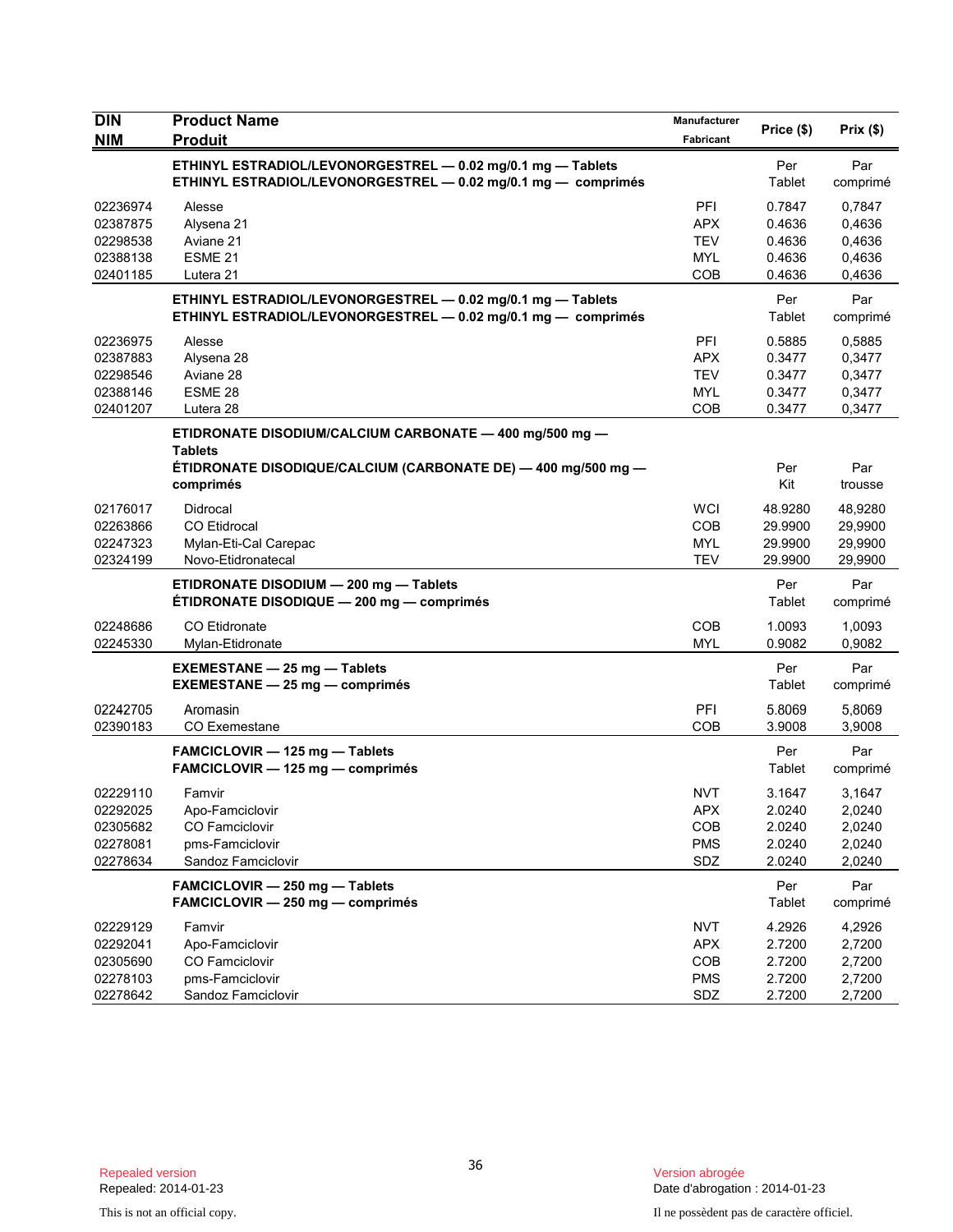| <b>DIN</b><br><b>NIM</b>                                             | <b>Product Name</b><br><b>Produit</b>                                                                                                                                   | Manufacturer<br>Fabricant                                          | Price (\$)                                               | Prix(\$)                                                 |
|----------------------------------------------------------------------|-------------------------------------------------------------------------------------------------------------------------------------------------------------------------|--------------------------------------------------------------------|----------------------------------------------------------|----------------------------------------------------------|
|                                                                      | FAMCICLOVIR - 500 mg - Tablets<br>FAMCICLOVIR - 500 mg - comprimés                                                                                                      |                                                                    | Per<br>Tablet                                            | Par<br>comprimé                                          |
| 02177102<br>02292068<br>02305704<br>02278111<br>02278650             | Famvir<br>Apo-Famciclovir<br><b>CO Famciclovir</b><br>pms-Famciclovir<br>Sandoz Famciclovir                                                                             | <b>NVT</b><br><b>APX</b><br><b>COB</b><br><b>PMS</b><br>SDZ        | 7.6629<br>4.2280<br>4.2280<br>4.2280<br>4.2280           | 7,6629<br>4,2280<br>4,2280<br>4,2280<br>4,2280           |
|                                                                      | <b>FAMOTIDINE - 20 mg - Tablets</b><br>FAMOTIDINE - 20 mg - comprimés                                                                                                   |                                                                    | Per<br>Tablet                                            | Par<br>comprimé                                          |
| 00710121<br>01953842<br>02196018<br>02022133                         | Pepcid<br>Apo-Famotidine<br>Mylan-Famotidine<br>Novo-Famotidine                                                                                                         | <b>MFX</b><br><b>APX</b><br><b>MYL</b><br><b>TEV</b>               | 1.2450<br>0.6486<br>0.6486<br>0.6486                     | 1,2450<br>0,6486<br>0,6486<br>0,6486                     |
|                                                                      | <b>FAMOTIDINE - 40 mg - Tablets</b><br><b>FAMOTIDINE - 40 mg - comprimés</b>                                                                                            |                                                                    | Per<br>Tablet                                            | Par<br>comprimé                                          |
| 00710113<br>01953834<br>02196026<br>02022141                         | Pepcid<br>Apo-Famotidine<br>Mylan-Famotidine<br>Novo-Famotidine                                                                                                         | <b>MFX</b><br><b>APX</b><br>MYL<br><b>TEV</b>                      | 2.3001<br>1.1673<br>1.1673<br>1.1673                     | 2,3001<br>1,1673<br>1,1673<br>1,1673                     |
|                                                                      | FELODIPINE - 2.5 mg - Extended Release Tablets<br>FÉLODIPINE - 2,5 mg - comprimés à libération prolongée                                                                |                                                                    | Per<br>Tablet                                            | Par<br>comprimé                                          |
| 02057778<br>02221985                                                 | Plendil<br>Renedil                                                                                                                                                      | <b>AZC</b><br><b>SAA</b>                                           | 0.5754<br>0.3487                                         | 0,5754<br>0,3487                                         |
|                                                                      | FELODIPINE - 5 mg - Extended Release Tablets<br>FÉLODIPINE - 5 mg - comprimés à libération prolongée                                                                    |                                                                    | Per<br>Tablet                                            | Par<br>comprimé                                          |
| 00851779<br>02221993<br>02280264                                     | Plendil<br>Renedil<br>Sandoz Felodipine                                                                                                                                 | <b>AZC</b><br><b>SAA</b><br>SDZ                                    | 0.7689<br>0.5097<br>0.5097                               | 0,7689<br>0,5097<br>0,5097                               |
|                                                                      | FELODIPINE - 10 mg - Extended Release Tablets<br>FÉLODIPINE - 10 mg - comprimés à libération prolongée                                                                  |                                                                    | Per<br>Tablet                                            | Par<br>comprimé                                          |
| 00851787<br>02280272                                                 | Plendil<br>Sandoz Felodipine                                                                                                                                            | <b>AZC</b><br>SDZ                                                  | 1.1536<br>0.7647                                         | 1,1536<br>0,7647                                         |
|                                                                      | FENOFIBRATE - 67 mg - Capsules<br>FÉNOFIBRATE - 67 mg - capsules                                                                                                        |                                                                    | Per<br>Capsule                                           | Par<br>capsule                                           |
| 02243180<br>02243551                                                 | Apo-Feno-Micro<br>Novo-Fenofibrate Micronized/Novo-Fenofibrate (micronisé)                                                                                              | <b>APX</b><br><b>TEV</b>                                           | 0.4759<br>0.4758                                         | 0,4759<br>0,4758                                         |
|                                                                      | FENOFIBRATE - 200 mg - Capsules<br>FÉNOFIBRATE - 200 mg - capsules                                                                                                      |                                                                    | Per<br>Capsule                                           | Par<br>capsule                                           |
| 02239864<br>02146959<br>02240210<br>02243552<br>02273551<br>02250039 | Apo-Feno-Micro<br>Lipidil-Micro<br>Mylan-Fenofibrate Micro<br>Novo-Fenofibrate Micronized/Novo-Fenofibrate (micronisé)<br>pms-Fenofibrate Micro<br>ratio-Fenofibrate MC | <b>APX</b><br><b>FFR</b><br>MYL<br>TEV<br><b>PMS</b><br><b>RPH</b> | 1.1979<br>1.1979<br>1.1979<br>1.1979<br>1.1979<br>1.1979 | 1,1979<br>1,1979<br>1,1979<br>1,1979<br>1,1979<br>1,1979 |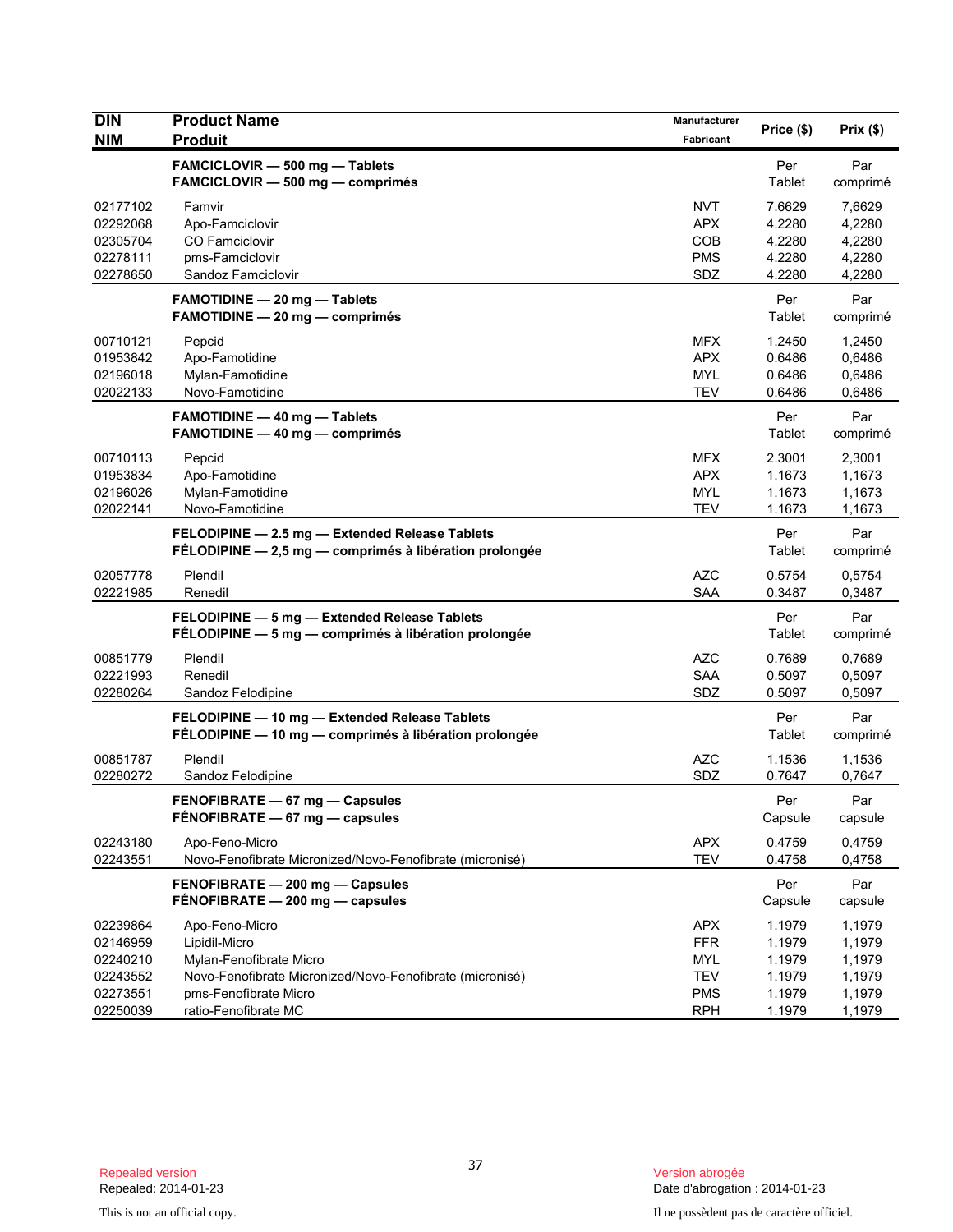| <b>DIN</b>                                                                       | <b>Product Name</b>                                                                                                                      | Manufacturer                                                              | Price (\$)                                                          | Prix (\$)                                                           |
|----------------------------------------------------------------------------------|------------------------------------------------------------------------------------------------------------------------------------------|---------------------------------------------------------------------------|---------------------------------------------------------------------|---------------------------------------------------------------------|
| <b>NIM</b>                                                                       | <b>Produit</b>                                                                                                                           | Fabricant                                                                 |                                                                     |                                                                     |
|                                                                                  | FENOFIBRATE - 100 mg - Tablets<br>FENOFIBRATE - 100 mg - comprimés                                                                       |                                                                           | Per<br>Tablet                                                       | Par<br>comprimé                                                     |
| 02241601<br>02246859<br>02289083<br>02288044                                     | Lipidil Supra<br>Apo-Feno Super<br>Novo-Fenofibrate-S<br>Sandoz Fenofibrate S                                                            | <b>FFR</b><br><b>APX</b><br><b>TEV</b><br>SDZ                             | 1.2243<br>0.8663<br>0.7877<br>0.7877                                | 1,2243<br>0,8663<br>0,7877<br>0,7877                                |
|                                                                                  | FENOFIBRATE - 160 mg - Tablets<br>FENOFIBRATE - 160 mg - comprimés                                                                       |                                                                           | Per<br>Tablet                                                       | Par<br>comprimé                                                     |
| 02241602<br>02246860<br>02250004<br>02289091<br>02288052                         | Lipidil Supra<br>Apo-Feno Super<br>Fenomax<br>Novo-Fenofibrate-S<br>Sandoz Fenofibrate S                                                 | <b>FFR</b><br><b>APX</b><br><b>ORX</b><br><b>TEV</b><br>SDZ               | 1.4106<br>0.9317<br>0.9317<br>0.8470<br>0.8470                      | 1,4106<br>0,9317<br>0,9317<br>0,8470<br>0,8470                      |
|                                                                                  | FENOFIBRATE - 48 mg - Tablets<br>FENOFIBRATE - 48 mg - comprimés                                                                         |                                                                           | Per<br>Tablet                                                       | Par<br>comprimé                                                     |
| 02269074<br>02390698                                                             | Lipidil EZ<br>Sandoz Fenofibrate E                                                                                                       | <b>FFR</b><br>SDZ                                                         | 0.4690<br>0.3560                                                    | 0,4690<br>0,3560                                                    |
|                                                                                  | FENOFIBRATE - 145 mg - Tablets<br>FENOFIBRATE - 145 mg - comprimés                                                                       |                                                                           | Per<br>Tablet                                                       | Par<br>comprimé                                                     |
| 02269082<br>02390701                                                             | Lipidil EZ<br>Sandoz Fenofibrate E                                                                                                       | <b>FFR</b><br>SDZ                                                         | 1.2005<br>0.9113                                                    | 1,2005<br>0,9113                                                    |
|                                                                                  | FENTANYL - 12 mcg - Transdermal Patch<br>FENTANYL - 12 mcg - timbre transdermique                                                        |                                                                           | Per<br>Patch                                                        | Par<br>timbre                                                       |
| 02330105<br>02327112<br>02386844<br>02396696<br>02311925                         | Ran-Fentanyl Matrix<br>Sandoz Fentanyl<br>CO Fentanyl<br>Mylan-Fentanyl Matrix<br>ratio-Fentanyl                                         | <b>RAN</b><br>SDZ<br>COB<br><b>MYL</b><br><b>RPH</b>                      | 3.1980<br>3.1980<br>2.2310<br>2.2300<br>2.2300                      | 3,1980<br>3,1980<br>2,2310<br>2,2300<br>2,2300                      |
|                                                                                  | FENTANYL - 25 mcg - Transdermal Patch<br>FENTANYL - 25 mcg - timbre transdermique                                                        |                                                                           | Per<br>Patch                                                        | Par<br>timbre                                                       |
| 02275813<br>02330113<br>02327120<br>02386852<br>02314630<br>02396718<br>02282941 | Duragesic MAT<br>Ran-Fentanyl Matrix<br>Sandoz Fentanyl<br>CO Fentanyl<br>Apo-Fentanyl Matrix<br>Mylan-Fentanyl Matrix<br>ratio-Fentanyl | <b>JAN</b><br><b>RAN</b><br>SDZ<br>COB<br><b>APX</b><br>MYL<br><b>RPH</b> | 13.4420<br>5.9500<br>5.9500<br>3.6582<br>3.6580<br>3.6580<br>3.6580 | 13,4420<br>5,9500<br>5,9500<br>3,6582<br>3,6580<br>3,6580<br>3,6580 |
|                                                                                  | FENTANYL - 50 mcg - Transdermal Patch<br>FENTANYL - 50 mcg - timbre transdermique                                                        |                                                                           | Per<br>Patch                                                        | Par<br>timbre                                                       |
| 02275821<br>02330121<br>02327147<br>02314649<br>02282968                         | Duragesic MAT<br>Ran-Fentanyl Matrix<br>Sandoz Fentanyl<br>Apo-Fentanyl Matrix<br>ratio-Fentanyl                                         | JAN<br><b>RAN</b><br>SDZ<br><b>APX</b><br><b>RPH</b>                      | 25.3000<br>11.2000<br>11.2000<br>6.8840<br>6.8840                   | 25,3000<br>11,2000<br>11,2000<br>6,8840<br>6,8840                   |
| 02386879<br>02396726                                                             | CO Fentanyl<br>Mylan-Fentanyl Matrix                                                                                                     | COB<br><b>MYL</b>                                                         | 6.8838<br>6.8838                                                    | 6,8838<br>6,8838                                                    |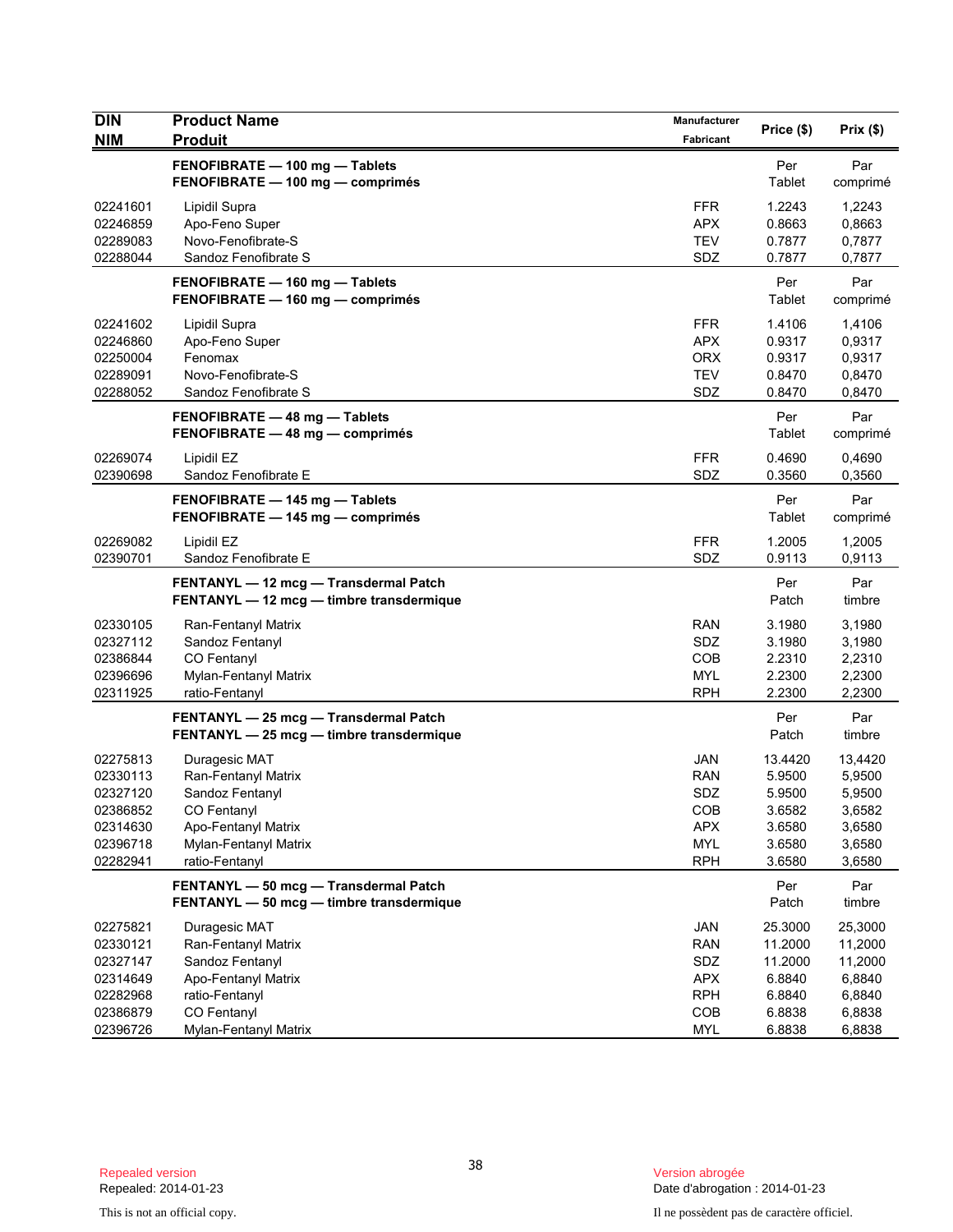| <b>DIN</b>                                                                                                           | <b>Product Name</b>                                                                                                                                                                              | Manufacturer                                                                                                        | Price (\$)                                                                                       | Prix(\$)                                                                                         |
|----------------------------------------------------------------------------------------------------------------------|--------------------------------------------------------------------------------------------------------------------------------------------------------------------------------------------------|---------------------------------------------------------------------------------------------------------------------|--------------------------------------------------------------------------------------------------|--------------------------------------------------------------------------------------------------|
| <b>NIM</b>                                                                                                           | <b>Produit</b>                                                                                                                                                                                   | Fabricant                                                                                                           |                                                                                                  |                                                                                                  |
|                                                                                                                      | FENTANYL - 75 mcg - Transdermal Patch<br>FENTANYL - 75 mcg - timbre transdermique                                                                                                                |                                                                                                                     | Per<br>Patch                                                                                     | Par<br>timbre                                                                                    |
| 02275848<br>02330148<br>02327155<br>02314657<br>02282976<br>02386887<br>02396734                                     | Duragesic MAT<br>Ran-Fentanyl Matrix<br>Sandoz Fentanyl<br>Apo-Fentanyl Matrix<br>ratio-Fentanyl<br>CO Fentanyl<br>Mylan-Fentanyl Matrix                                                         | JAN<br><b>RAN</b><br>SDZ<br><b>APX</b><br><b>RPH</b><br>COB<br><b>MYL</b>                                           | 35.5850<br>15.7500<br>15.7500<br>9.6820<br>9.6820<br>9.6817<br>9.6817                            | 35,5850<br>15,7500<br>15,7500<br>9,6820<br>9,6820<br>9,6817<br>9,6817                            |
|                                                                                                                      | FENTANYL - 100 mcg - Transdermal Patch<br>FENTANYL - 100 mcg - timbre transdermique                                                                                                              |                                                                                                                     | Per<br>Patch                                                                                     | Par<br>timbre                                                                                    |
| 02275856<br>02330156<br>02327163<br>02314665<br>02282984<br>02386895<br>02396742                                     | Duragesic MAT<br>Ran-Fentanyl Matrix<br>Sandoz Fentanyl<br>Apo-Fentanyl Matrix<br>ratio-Fentanyl<br>CO Fentanyl<br>Mylan-Fentanyl Matrix                                                         | JAN<br><b>RAN</b><br>SDZ<br><b>APX</b><br><b>RPH</b><br>COB<br><b>MYL</b>                                           | 44.2860<br>19.6000<br>19.6000<br>12.0520<br>12.0520<br>12.0512<br>12.0512                        | 44,2860<br>19,6000<br>19,6000<br>12,0520<br>12,0520<br>12,0512<br>12,0512                        |
|                                                                                                                      | FERROUS GLUCONATE - 300 mg - Tablets<br>FER (GLUCONATE DE) - 300 mg - comprimés                                                                                                                  |                                                                                                                     | Per<br>Tablet                                                                                    | Par<br>comprimé                                                                                  |
| 00545031<br>00031097<br>00021458                                                                                     | Apo-Ferrous Gluconate<br>Jamp-Ferrous Gluconate<br>Novo-Ferrogluc                                                                                                                                | <b>APX</b><br><b>JPC</b><br><b>TEV</b>                                                                              | 0.0404<br>0.0367<br>0.0254                                                                       | 0,0404<br>0,0367<br>0,0254                                                                       |
|                                                                                                                      | FINASTERIDE - 5 mg - Tablets<br>FINASTERIDE - 5 mg - comprimés                                                                                                                                   |                                                                                                                     | Per<br>Tablet                                                                                    | Par<br>comprimé                                                                                  |
| 02010909<br>02365383<br>02354462<br>02310112<br>02348500<br>02357224<br>02389878<br>02356058<br>02371820<br>02322579 | Proscar<br>Apo-Finasteride<br><b>CO Finasteride</b><br>pms-Finasteride<br>Novo-Finasteride<br>Jamp-Finasteride<br>Mint-Finasteride<br>Mylan-Finasteride<br>Ran-Finasteride<br>Sandoz Finasteride | <b>MSD</b><br><b>APX</b><br>COB<br><b>PMS</b><br><b>TEV</b><br><b>JPC</b><br><b>MPH</b><br>MYL<br><b>RAN</b><br>SDZ | 2.1417<br>0.7412<br>0.7412<br>0.6486<br>0.5677<br>0.5675<br>0.4633<br>0.4633<br>0.4633<br>0.4633 | 2,1417<br>0,7412<br>0,7412<br>0,6486<br>0,5677<br>0,5675<br>0,4633<br>0,4633<br>0,4633<br>0,4633 |
|                                                                                                                      | FLUCONAZOLE - 50 mg - Tablets<br>FLUCONAZOLE - 50 mg - comprimés                                                                                                                                 |                                                                                                                     | Per<br>Tablet                                                                                    | Par<br>comprimé                                                                                  |
| 02237370<br>02236978<br>02249294<br>02281260<br>02245292<br>02245643                                                 | Apo-Fluconazole<br>Novo-Fluconazole<br>Taro-Fluconazole<br>CO Fluconazole<br>Mylan-Fluconazole<br>pms-Fluconazole                                                                                | <b>APX</b><br><b>TEV</b><br><b>TAR</b><br>COB<br><b>MYL</b><br><b>PMS</b>                                           | 3.4393<br>3.4393<br>3.4393<br>3.1266<br>3.1266<br>3.1266                                         | 3,4393<br>3,4393<br>3,4393<br>3,1266<br>3,1266<br>3,1266                                         |
|                                                                                                                      | FLUCONAZOLE - 100 mg - Tablets<br>FLUCONAZOLE - 100 mg - comprimés                                                                                                                               |                                                                                                                     | Per<br>Tablet                                                                                    | Par<br>comprimé                                                                                  |
| 02237371<br>02249308<br>02236979<br>02281279<br>02245293                                                             | Apo-Fluconazole<br>Taro-Fluconazole<br>Novo-Fluconazole<br>CO Fluconazole<br>Mylan-Fluconazole                                                                                                   | <b>APX</b><br><b>TAR</b><br><b>TEV</b><br><b>COB</b><br><b>MYL</b>                                                  | 6.1012<br>6.1012<br>6.1011<br>5.5466<br>5.5466                                                   | 6,1012<br>6,1012<br>6,1011<br>5,5466<br>5,5466                                                   |
| 02245644                                                                                                             | pms-Fluconazole                                                                                                                                                                                  | <b>PMS</b>                                                                                                          | 5.5466                                                                                           | 5,5466                                                                                           |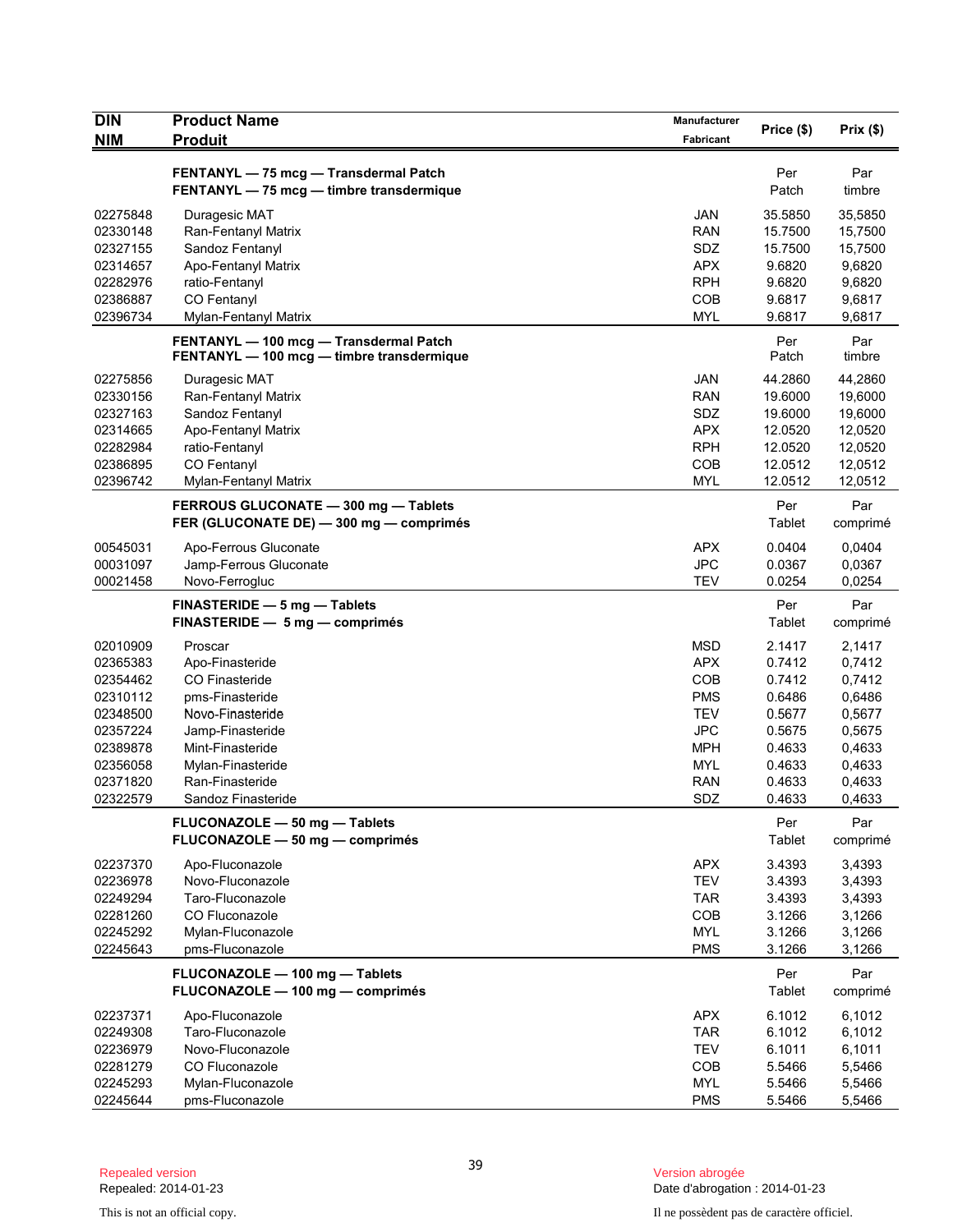| <b>DIN</b><br><b>NIM</b> | <b>Product Name</b><br><b>Produit</b>                                                              | Manufacturer<br><b>Fabricant</b> | Price (\$)       | Prix(\$)         |
|--------------------------|----------------------------------------------------------------------------------------------------|----------------------------------|------------------|------------------|
|                          | FLUCONAZOLE - 150 mg - Capsules                                                                    |                                  | Per              | Par              |
|                          | FLUCONAZOLE - 150 mg - Capsules                                                                    |                                  | Capsule          | capsule          |
| 02241895                 | Apo-Fluconazole                                                                                    | <b>APX</b>                       | 9.1900           | 9,1900           |
| 02282348                 | pms-Fluconazole                                                                                    | <b>PMS</b>                       | 9.1900           | 9,1900           |
|                          | FLUOCINONIDE - 0.05% - Gel<br>FLUOCINONIDE $-$ 0,05 % $-$ gel                                      |                                  | Per<br>Gram      | Par<br>gramme    |
| 02161974<br>02236997     | Lidex<br>Lyderm                                                                                    | <b>VPI</b><br><b>TPT</b>         | 0.5638<br>0.3762 | 0,5638<br>0,3762 |
|                          | FLUOCINONIDE - 0.05% - Ointment<br>FLUOCINONIDE - 0,05 % - pommade                                 |                                  | Per<br>Gram      | Par<br>gramme    |
| 02161966<br>02236996     | Lidex<br>Lyderm                                                                                    | <b>VPI</b><br><b>TPT</b>         | 0.5565<br>0.3707 | 0,5565<br>0,3707 |
|                          | FLUOCINONIDE - 0.05% - Topical Cream<br>FLUOCINONIDE - 0,05 % - crème topique                      |                                  | Per<br>Gram      | Par<br>gramme    |
| 02161923<br>00716863     | Lidex<br>Lyderm                                                                                    | <b>VPI</b><br><b>TPT</b>         | 0.5078<br>0.5075 | 0,5078<br>0,5075 |
|                          | FLUOROMETHOLONE - 0.1% - Ophthalmic Suspension<br>FLUOROMÉTHOLONE - 0,1 % - suspension ophtalmique |                                  | Per mL           | Par ml           |
| 00247855                 | FML 0.1%/FML 0,1 %                                                                                 | <b>ALL</b>                       | 3.4628           | 3,4628           |
| 02238568                 | pms-Fluorometholone                                                                                | <b>PMS</b>                       | 1.9665           | 1,9665           |
| 00432814                 | Sandoz Fluorometholone                                                                             | SDZ                              | 1.7880           | 1,7880           |
|                          | FLUOXETINE - 10 mg - Capsules<br>FLUOXÉTINE - 10 mg - capsules                                     |                                  | Per<br>Capsule   | Par<br>capsule   |
| 02018985                 | Prozac                                                                                             | LIL                              | 2.0217           | 2,0217           |
| 02177617                 | Dom-Fluoxetine                                                                                     | <b>DOM</b>                       | 1.2951           | 1,2951           |
| 02242177                 | CO Fluoxetine                                                                                      | <b>RED</b>                       | 1.2951           | 1,2951           |
| 02216353                 | Apo-Fluoxetine                                                                                     | <b>APX</b>                       | 1.2950           | 1,2950           |
| 02216582                 | Teva-Fluoxetine                                                                                    | <b>TEV</b>                       | 1.2950           | 1,2950           |
| 02241371                 | ratio-Fluoxetine                                                                                   | <b>RPH</b>                       | 1.2950           | 1,2950           |
| 02237813                 | Mylan-Fluoxetine                                                                                   | MYL                              | 0.8650           | 0,8650           |
| 02177579                 | pms-Fluoxetine                                                                                     | <b>PMS</b>                       | 0.8650           | 0,8650           |
| 02401894                 | Jamp-Fluoxetine                                                                                    | <b>JPC</b>                       | 0.4595           | 0,4595           |
| 02380560                 | Mint-Fluoxetine                                                                                    | <b>MPH</b>                       | 0.4595           | 0,4595           |
| 02405695<br>02243486     | Ran-Fluoxetine<br>Sandoz Fluoxetine                                                                | <b>RAN</b><br>SDZ                | 0.4595<br>0.4595 | 0,4595<br>0,4595 |
|                          | FLUOXETINE - 20 mg - Capsules                                                                      |                                  | Per              | Par              |
|                          | FLUOXÉTINE - 20 mg - capsules                                                                      |                                  | Capsule          | capsule          |
| 00636622                 | Prozac                                                                                             | $\ensuremath{\mathsf{LIL}}$      | 2.0233           | 2,0233           |
| 02242178                 | CO Fluoxetine                                                                                      | RED                              | 1.1124           | 1,1124           |
| 02216361                 | Apo-Fluoxetine                                                                                     | <b>APX</b>                       | 1.1123           | 1,1123           |
| 02177587                 | pms-Fluoxetine                                                                                     | <b>PMS</b>                       | 0.6438           | 0,6438           |
| 02386402                 | Jamp-Fluoxetine                                                                                    | <b>JPC</b>                       | 0.6116           | 0,6116           |
| 02237814                 | Mylan-Fluoxetine                                                                                   | <b>MYL</b>                       | 0.6116           | 0,6116           |
| 02241374                 | ratio-Fluoxetine                                                                                   | <b>RPH</b>                       | 0.6116           | 0,6116           |
| 02216590                 | Teva-Fluoxetine                                                                                    | <b>TEV</b>                       | 0.6116           | 0,6116           |
| 02380579                 | Mint-Fluoxetine                                                                                    | <b>MPH</b>                       | 0.4598           | 0,4598           |
| 02405709                 | Ran-Fluoxetine                                                                                     | <b>RAN</b>                       | 0.4598           | 0,4598           |
| 02243487                 | Sandoz Fluoxetine                                                                                  | SDZ                              | 0.4598           | 0,4598           |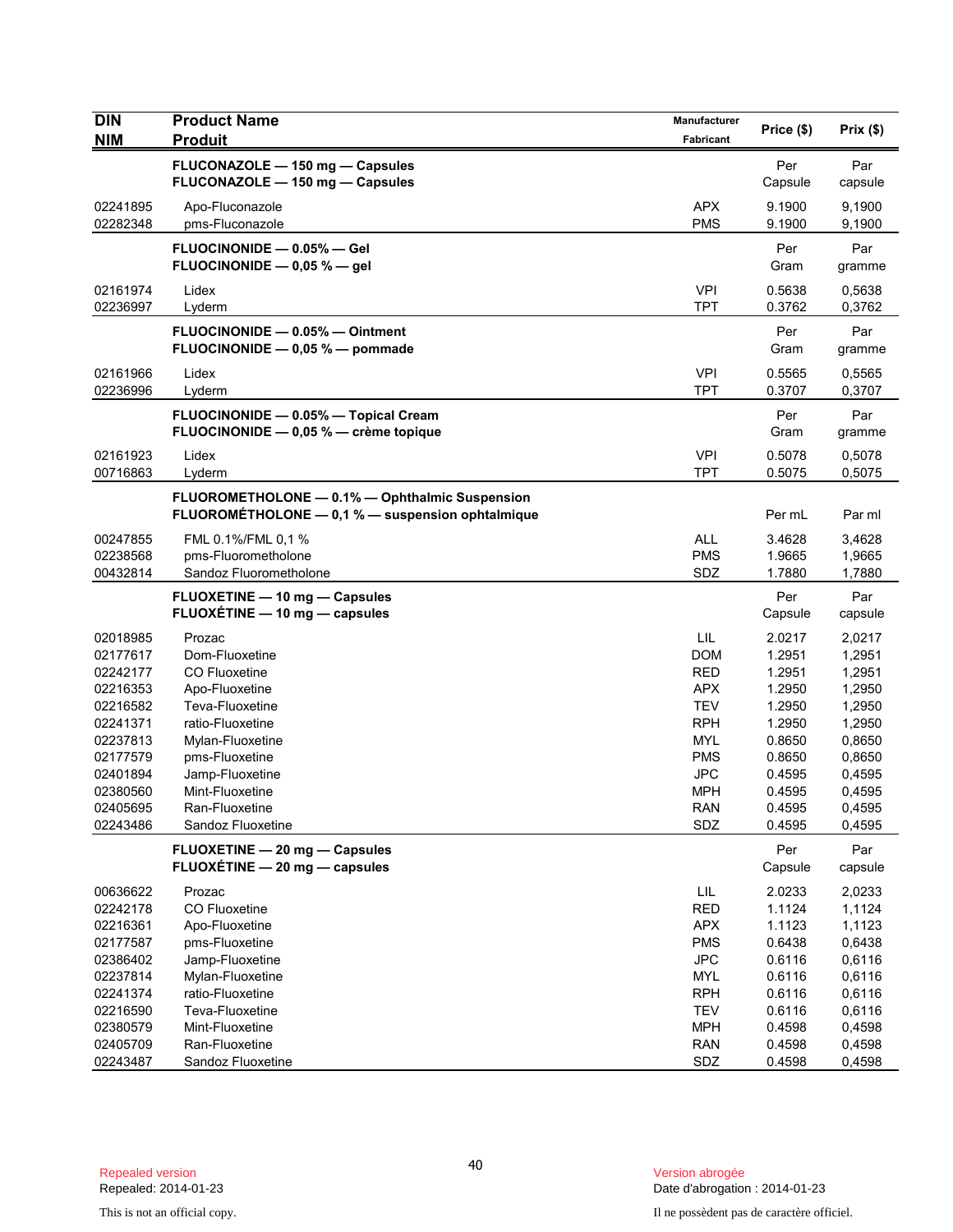| <b>DIN</b><br><b>NIM</b>                                             | <b>Product Name</b><br><b>Produit</b>                                                                     | Manufacturer<br>Fabricant                                          | Price (\$)                                               | Prix(\$)                                                 |
|----------------------------------------------------------------------|-----------------------------------------------------------------------------------------------------------|--------------------------------------------------------------------|----------------------------------------------------------|----------------------------------------------------------|
|                                                                      | FLURBIPROFEN - 50 mg - Tablets<br>FLURBIPROFÈNE - 50 mg - comprimés                                       |                                                                    | Per<br>Tablet                                            | Par<br>comprimé                                          |
| 00647942<br>01912046<br>02100509                                     | Ansaid<br>Apo-Flurbiprofen<br>Novo-Flurprofen                                                             | PFI<br><b>APX</b><br><b>TEV</b>                                    | 0.5653<br>0.2820<br>0.2820                               | 0,5653<br>0,2820<br>0,2820                               |
|                                                                      | FLURBIPROFEN - 100 mg - Tablets<br>FLURBIPROFÈNE - 100 mg - comprimés                                     |                                                                    | Per<br>Tablet                                            | Par<br>comprimé                                          |
| 00600792<br>00675199<br>01912038<br>02100517                         | Ansaid<br>ratio-Flurbiprofen<br>Apo-Flurbiprofen<br>Novo-Flurprofen                                       | PFI<br><b>RPH</b><br><b>APX</b><br><b>TEV</b>                      | 0.7401<br>0.5170<br>0.3859<br>0.3859                     | 0,7401<br>0,5170<br>0,3859<br>0,3859                     |
|                                                                      | FLUTAMIDE - 250 mg - Tablets<br>FLUTAMIDE - 250 mg - comprimés                                            |                                                                    | Per<br>Tablet                                            | Par<br>comprimé                                          |
| 00637726<br>02238560<br>02230089<br>02230104                         | Euflex<br>Apo-Flutamide<br>Novo-Flutamide<br>pms-Flutamide                                                | <b>SCH</b><br><b>APX</b><br><b>TEV</b><br><b>PMS</b>               | 1.6097<br>1.4883<br>1.4883<br>1.4883                     | 1,6097<br>1,4883<br>1,4883<br>1,4883                     |
|                                                                      | FLUTICASONE - 120 dose - 50 mcg - Nasal Spray<br>FLUTICASONE - 120 dose - 50 mcg - vaporisateur nasal     |                                                                    | Per<br>dose                                              | Par<br>dose                                              |
| 02213672<br>02294745                                                 | Flonase<br>Apo-Fluticasone                                                                                | <b>GSK</b><br><b>APX</b>                                           | 0.2807<br>0.1831                                         | 0,2807<br>0,1831                                         |
|                                                                      | FLUVASTATIN - 20 mg - Capsules<br>FLUVASTATIN - 20 mg - capsules                                          |                                                                    | Per<br>Capsule                                           | Par<br>capsule                                           |
| 02061562<br>02299224<br>02400235                                     | Lescol<br>Teva-Fluvastatin<br>Sandoz Fluvastatin                                                          | <b>NVT</b><br><b>TEV</b><br>SDZ                                    | 0.9691<br>0.7048<br>0.4561                               | 0,9691<br>0,7048<br>0,4561                               |
|                                                                      | FLUVASTATIN - 40 mg - Capsules<br>FLUVASTATIN - 40 mg - capsules                                          |                                                                    | Per<br>Capsule                                           | Par<br>capsule                                           |
| 02061570<br>02299232<br>02400243                                     | Lescol<br>Teva-Fluvastatin<br>Sandoz Fluvastatin                                                          | <b>NVT</b><br><b>TEV</b><br>SDZ                                    | 1.3607<br>0.9896<br>0.6386                               | 1,3607<br>0,9896<br>0,6386                               |
|                                                                      | FLUVOXAMINE MALEATE - 50 mg - Tablets<br>FLUVOXAMINE (MALÉATE DE) - 50 mg - comprimés                     |                                                                    | Per<br>Tablet                                            | Par<br>comprimé                                          |
| 01919342<br>02231329<br>02218453<br>02255529<br>02239953<br>02247054 | Luvox<br>Apo-Fluvoxamine<br>ratio-Fluvoxamine<br>CO Fluvoxamine<br>Novo-Fluvoxamine<br>Sandoz Fluvoxamine | <b>SPH</b><br><b>APX</b><br><b>RPH</b><br>COB<br><b>TEV</b><br>SDZ | 0.9820<br>0.5447<br>0.5447<br>0.5447<br>0.5447<br>0.5447 | 0,9820<br>0,5447<br>0,5447<br>0,5447<br>0,5447<br>0,5447 |
|                                                                      | FLUVOXAMINE MALEATE - 100 mg - Tablets<br>FLUVOXAMINE (MALÉATE DE) - 100 mg - comprimés                   |                                                                    | Per<br>Tablet                                            | Par<br>comprimé                                          |
| 01919369<br>02231330<br>02218461<br>02255537<br>02239954<br>02247055 | Luvox<br>Apo-Fluvoxamine<br>ratio-Fluvoxamine<br>CO Fluvoxamine<br>Novo-Fluvoxamine<br>Sandoz Fluvoxamine | <b>SPH</b><br><b>APX</b><br><b>RPH</b><br>COB<br><b>TEV</b><br>SDZ | 1.7648<br>0.9792<br>0.9792<br>0.9792<br>0.9792<br>0.9792 | 1,7648<br>0,9792<br>0,9792<br>0,9792<br>0,9792<br>0,9792 |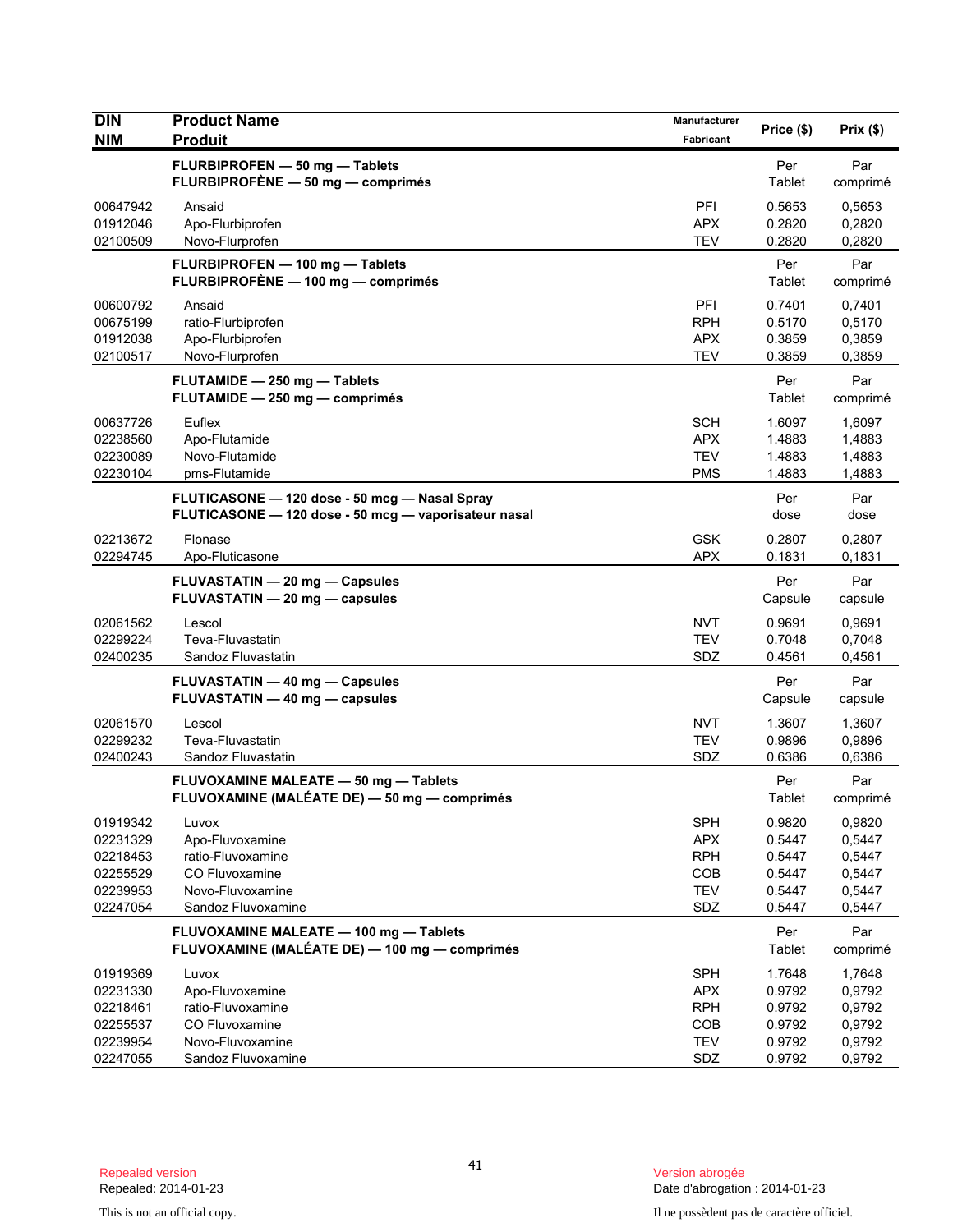| <b>DIN</b><br><b>NIM</b>                                             | <b>Product Name</b><br><b>Produit</b>                                                                                                                                                                                                  | Manufacturer<br>Fabricant                                                 | Price (\$)                                               | Prix(\$)                                                 |
|----------------------------------------------------------------------|----------------------------------------------------------------------------------------------------------------------------------------------------------------------------------------------------------------------------------------|---------------------------------------------------------------------------|----------------------------------------------------------|----------------------------------------------------------|
|                                                                      | FOSINOPRIL SODIUM - 10 mg - Tablets<br>FOSINOPRIL SODIQUE - 10 mg - comprimés                                                                                                                                                          |                                                                           | Per<br>Tablet                                            | Par<br>comprimé                                          |
| 01907107<br>02247802<br>02294524<br>02266008<br>02331004<br>02262401 | Monopril<br>Teva-Fosinopril<br>Ran-Fosinopril<br>Apo-Fosinopril<br>Jamp-Fosinopril<br>Mylan-Fosinopril                                                                                                                                 | SQU<br><b>TEV</b><br>RAN<br><b>APX</b><br><b>JPC</b><br><b>MYL</b>        | 1.0525<br>0.6083<br>0.4977<br>0.4878<br>0.4390<br>0.4390 | 1,0525<br>0,6083<br>0,4977<br>0,4878<br>0,4390<br>0,4390 |
|                                                                      | FOSINOPRIL SODIUM - 20 mg - Tablets<br>FOSINOPRIL SODIQUE - 20 mg - comprimés                                                                                                                                                          |                                                                           | Per<br>Tablet                                            | Par<br>comprimé                                          |
| 01907115<br>02247803<br>02294532<br>02266016<br>02331012<br>02262428 | Monopril<br>Teva-Fosinopril<br>Ran-Fosinopril<br>Apo-Fosinopril<br>Jamp-Fosinopril<br>Mylan-Fosinopril                                                                                                                                 | SQU<br><b>TEV</b><br><b>RAN</b><br><b>APX</b><br><b>JPC</b><br><b>MYL</b> | 1.2665<br>0.7315<br>0.5985<br>0.5866<br>0.5279<br>0.5279 | 1,2665<br>0,7315<br>0,5985<br>0,5866<br>0,5279<br>0,5279 |
|                                                                      | <b>FRAMYCETIN SULFATE/ESCULIN/HYDROCORTISONE/DIBUCAINE HCI</b><br>$-$ 10 mg/10 mg/5 mg/5 mg $-$ Ointment<br>FRAMYCÉTINE (SULFATE DE)/ESCULINE/HYDROCORTISONE/<br>DIBUCAÏNE (CHLORHYDRATE DE) — 10 mg/10 mg/5 mg/5 mg/ — pommade        |                                                                           | Per<br>Gram                                              | Par<br>gramme                                            |
| 02223252<br>02247322<br>02242527                                     | Proctosedyl<br>Proctol<br>Sandoz Proctomyxin HC                                                                                                                                                                                        | AXC<br><b>ODN</b><br>SDZ                                                  | 0.9482<br>0.5960<br>0.5960                               | 0,9482<br>0,5960<br>0,5960                               |
|                                                                      | <b>FRAMYCETIN SULFATE/ESCULIN/HYDROCORTISONE/DIBUCAINE HCI</b><br>- 10 mg/10 mg/5 mg/5 mg - Suppositories<br>FRAMYCÉTINE (SULFATE DE)/ESCULINE/HYDROCORTISONE/<br>DIBUCAÏNE (CHLORHYDRATE DE) - 10 mg/10 mg/5 mg/5 mg/ - suppositoires |                                                                           | Per                                                      | Par<br>Suppository suppositoire                          |
| 02223260<br>02247882<br>02242528                                     | Proctosedyl<br>Proctol<br>Sandoz Proctomyxin HC                                                                                                                                                                                        | <b>AXC</b><br>ODN<br>SDZ                                                  | 1.1853<br>0.7925<br>0.7925                               | 1,1853<br>0,7925<br>0,7925                               |
|                                                                      | FUROSEMIDE - 20 mg - Tablets<br>$FUROSÉMIDE - 20 mg - comprimés$                                                                                                                                                                       |                                                                           | Per<br>Tablet                                            | Par<br>comprimé                                          |
| 02224690<br>00337730<br>02247493<br>00396788                         | Lasix<br>Novosemide<br>pms-Furosemide<br>Apo-Furosemide                                                                                                                                                                                | <b>SAA</b><br><b>TEV</b><br>PMS<br><b>APX</b>                             | 0.0935<br>0.0490<br>0.0446<br>0.0445                     | 0.0935<br>0,0490<br>0,0446<br>0,0445                     |
|                                                                      | FUROSEMIDE - 40 mg - Tablets<br>$FUROSÉMIDE - 40 mg - comprimés$                                                                                                                                                                       |                                                                           | Per<br>Tablet                                            | Par<br>comprimé                                          |
| 02224704<br>00362166<br>00337749                                     | Lasix<br>Apo-Furosemide<br>Novosemide                                                                                                                                                                                                  | <b>SAA</b><br><b>APX</b><br><b>TEV</b>                                    | 0.1438<br>0.0746<br>0.0746                               | 0,1438<br>0,0746<br>0,0746                               |
|                                                                      | FUROSEMIDE - 80 mg - Tablets<br>FUROSÉMIDE - 80 mg - comprimés                                                                                                                                                                         |                                                                           | Per<br>Tablet                                            | Par<br>comprimé                                          |
| 00707570<br>00765953                                                 | Apo-Furosemide<br>Novosemide                                                                                                                                                                                                           | <b>APX</b><br><b>TEV</b>                                                  | 0.1342<br>0.1342                                         | 0,1342<br>0,1342                                         |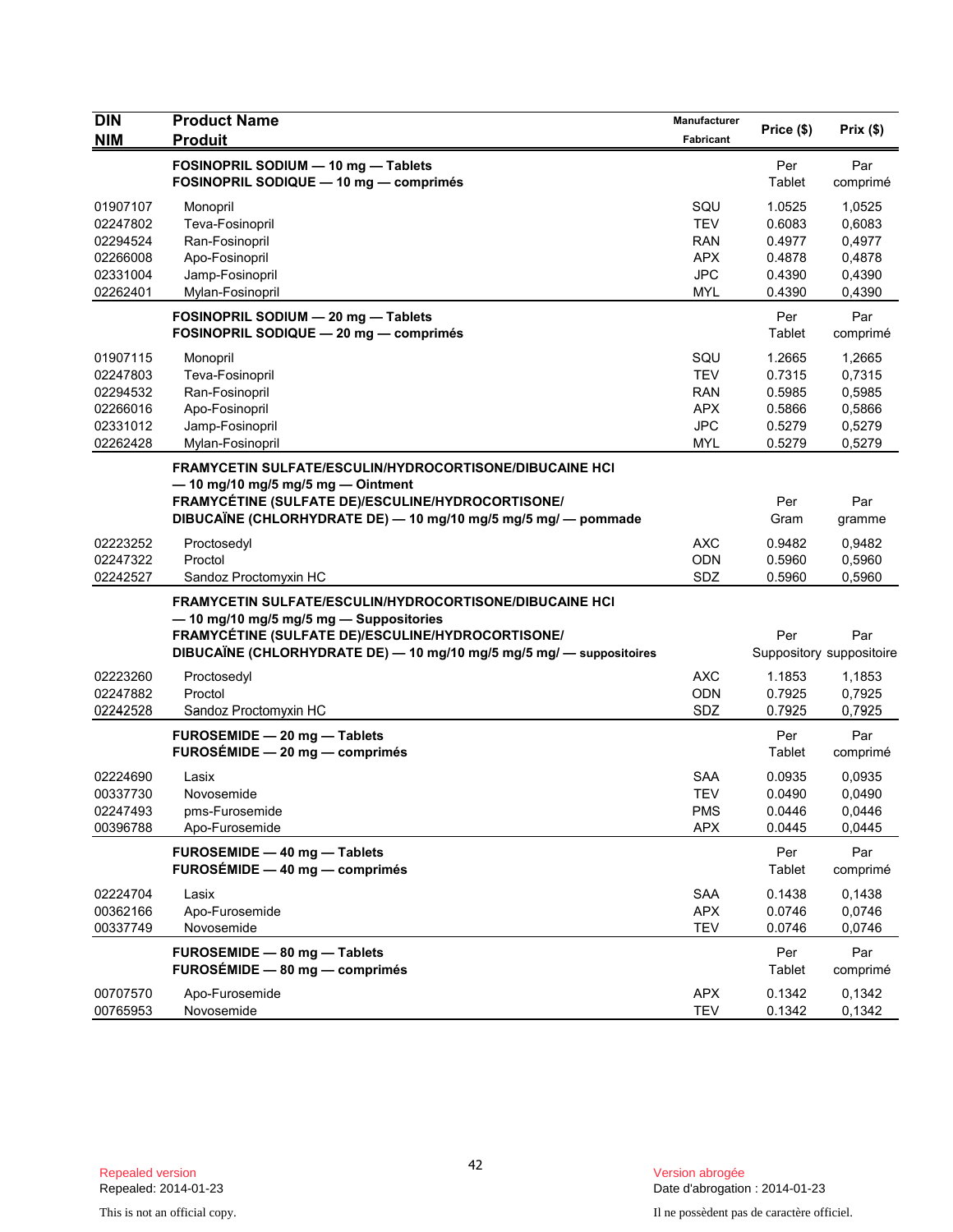| <b>DIN</b> | <b>Product Name</b>                                               | Manufacturer     | Price (\$)     | Prix(\$)         |
|------------|-------------------------------------------------------------------|------------------|----------------|------------------|
| <b>NIM</b> | <b>Produit</b>                                                    | <b>Fabricant</b> |                |                  |
|            | GABAPENTIN - 100 mg - Capsules                                    |                  | Per            | Par              |
|            | GABAPENTINE - 100 mg - capsules                                   |                  | Capsule        | capsule          |
| 02084260   | Neurontin                                                         | PFI              | 0.4672         | 0,4672           |
| 02244304   | Apo-Gabapentin                                                    | <b>APX</b>       | 0.2772         | 0,2772           |
| 02256142   | CO Gabapentin                                                     | <b>COB</b>       | 0.2772         | 0,2772           |
| 02260883   | ratio-Gabapentin                                                  | <b>RPH</b>       | 0.2772         | 0,2772           |
| 02244513   | Teva-Gabapentin                                                   | <b>TEV</b>       | 0.2520         | 0,2520           |
| 02319055   | Ran-Gabapentin                                                    | <b>RAN</b>       | 0.2520         | 0,2520           |
| 02285819   | GD-Gabapentin                                                     | <b>GEM</b>       | 0.2140         | 0,2140           |
| 02243446   | pms-Gabapentin                                                    | <b>PMS</b>       | 0.2140         | 0,2140           |
| 02361469   | Jamp-Gabapentin                                                   | <b>JPC</b>       | 0.1926         | 0,1926           |
| 02248259   | Mylan-Gabapentin                                                  | <b>MYL</b>       | 0.1926         | 0,1926           |
|            | GABAPENTIN - 300 mg - Capsules                                    |                  | Per            | Par              |
|            | GABAPENTINE - 300 mg - capsules                                   |                  | Capsule        | capsule          |
| 02084279   | Neurontin                                                         | PFI              | 1.1366         |                  |
| 02244305   | Apo-Gabapentin                                                    | <b>APX</b>       | 0.6743         | 1,1366<br>0,6743 |
| 02256150   | CO Gabapentin                                                     | COB              | 0.6743         | 0,6743           |
| 02260891   | ratio-Gabapentin                                                  | <b>RPH</b>       | 0.6743         | 0,6743           |
| 02244514   | Teva-Gabapentin                                                   | <b>TEV</b>       | 0.6130         | 0,6130           |
| 02319063   | Ran-Gabapentin                                                    | <b>RAN</b>       | 0.6130         | 0,6130           |
| 02285827   | GD-Gabapentin                                                     | <b>GEM</b>       | 0.5208         | 0,5208           |
| 02243447   | pms-Gabapentin                                                    | <b>PMS</b>       | 0.5208         | 0,5208           |
| 02361485   | Jamp-Gabapentin                                                   | <b>JPC</b>       | 0.4687         | 0,4687           |
| 02248260   | Mylan-Gabapentin                                                  | <b>MYL</b>       | 0.4687         | 0,4687           |
|            |                                                                   |                  |                |                  |
|            | GABAPENTIN - 400 mg - Capsules<br>GABAPENTINE - 400 mg - capsules |                  | Per<br>Capsule | Par<br>capsule   |
|            |                                                                   |                  |                |                  |
| 02084287   | Neurontin                                                         | PFI              | 1.3545         | 1,3545           |
| 02244306   | Apo-Gabapentin                                                    | <b>APX</b>       | 0.8036         | 0,8036           |
| 02256169   | CO Gabapentin                                                     | COB              | 0.8036         | 0,8036           |
| 02260905   | ratio-Gabapentin                                                  | <b>RPH</b>       | 0.8036         | 0,8036           |
| 02244515   | Teva-Gabapentin                                                   | <b>TEV</b>       | 0.7305         | 0,7305           |
| 02319071   | Ran-Gabapentin                                                    | <b>RAN</b>       | 0.7305         | 0,7305           |
| 02285835   | GD-Gabapentin                                                     | <b>GEM</b>       | 0.6206         | 0,6206           |
| 02243448   | pms-Gabapentin                                                    | <b>PMS</b>       | 0.6206         | 0,6206           |
| 02361493   | Jamp-Gabapentin                                                   | <b>JPC</b>       | 0.5585         | 0,5585           |
| 02248261   | Mylan-Gabapentin                                                  | MYL              | 0.5585         | 0,5585           |
|            | GABAPENTIN - 600 mg - Tablets                                     |                  | Per            | Par              |
|            | GABAPENTINE - 600 mg - comprimés                                  |                  | <b>Tablet</b>  | comprimé         |
| 02239717   | Neurontin                                                         | PFI              | 1.9898         | 1,9898           |
| 02255898   | pms-Gabapentin                                                    | <b>PMS</b>       | 1.4350         | 1,4350           |
| 02293358   | Apo-Gabapentin                                                    | <b>APX</b>       | 1.3045         | 1,3045           |
| 02248457   | Teva-Gabapentin                                                   | <b>TEV</b>       | 1.3045         | 1,3045           |
| 02285843   | GD-Gabapentin                                                     | <b>GEM</b>       | 0.9309         | 0,9309           |
| 02397471   | Mylan-Gabapentin                                                  | <b>MYL</b>       | 0.6350         | 0,6350           |
| 02402289   | Jamp-Gabapentin                                                   | <b>JPC</b>       | 0.4522         | 0,4522           |
|            | <b>GALANTAMINE - 8 mg - Capsules</b>                              |                  | Per            | Par              |
|            | GALANTAMINE - 8 mg - capsules                                     |                  | Capsule        | capsule          |
| 02266717   | Reminyl ER                                                        | JAN              | 5.6540         | 5,6540           |
| 02339439   | Mylan-Galantamine ER                                              | <b>MYL</b>       | 1.7451         | 1,7451           |
| 02316943   | PAT-Galantamine ER                                                | <b>PAT</b>       | 1.7451         | 1,7451           |
| 02377950   | Teva-Galantamine                                                  | <b>TEV</b>       | 1.7451         | 1.7451           |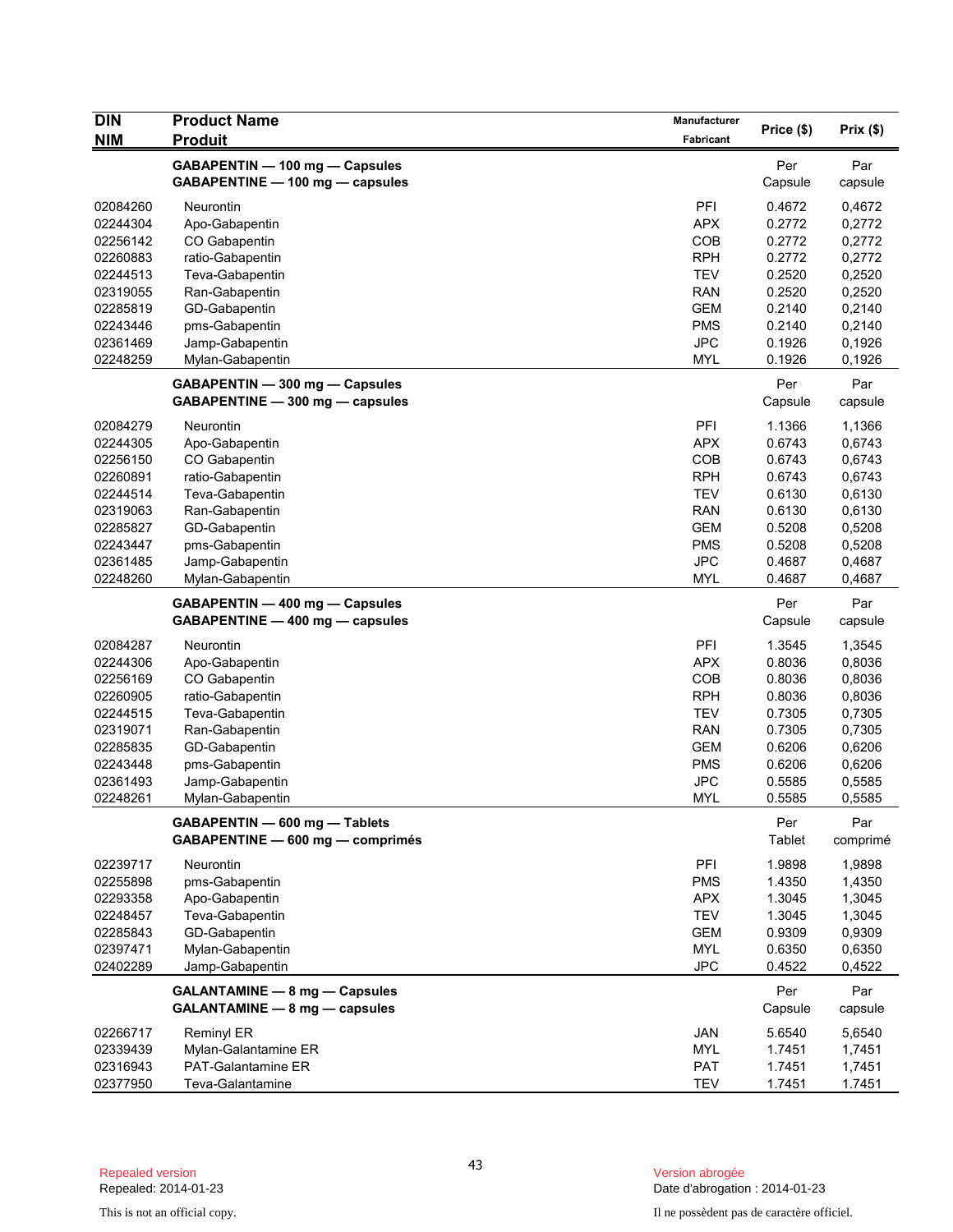| <b>DIN</b><br><b>NIM</b>                                 | <b>Product Name</b><br><b>Produit</b>                                                          | <b>Manufacturer</b><br>Fabricant                                   | Price (\$)                                     | Prix(\$)                                       |
|----------------------------------------------------------|------------------------------------------------------------------------------------------------|--------------------------------------------------------------------|------------------------------------------------|------------------------------------------------|
|                                                          | GALANTAMINE - 16 mg - Capsules<br>GALANTAMINE - 16 mg - capsules                               |                                                                    | Per<br>Capsule                                 | Par<br>capsule                                 |
| 02266725<br>02339447<br>02316951<br>02377969             | <b>Reminyl ER</b><br>Mylan-Galantamine ER<br><b>PAT-Galantamine ER</b><br>Teva-Galantamine     | <b>JAN</b><br><b>MYL</b><br><b>PAT</b><br><b>TEV</b>               | 5.6540<br>1.7451<br>1.7451<br>1.7451           | 5,6540<br>1,7451<br>1,7451<br>1.7451           |
|                                                          | GALANTAMINE - 24 mg - Capsules<br>GALANTAMINE - 24 mg - capsules                               |                                                                    | Per<br>Capsule                                 | Par<br>capsule                                 |
| 02266733<br>02339455<br>02316978<br>02377977             | Reminyl ER<br>Mylan-Galantamine ER<br>PAT-Galantamine ER<br>Teva-Galantamine                   | <b>JAN</b><br><b>MYL</b><br><b>PAT</b><br><b>TEV</b>               | 5.6540<br>1.7451<br>1.7451<br>1.7451           | 5,6540<br>1,7451<br>1,7451<br>1.7451           |
|                                                          | GEMFIBROZIL - 300 mg - Capsules<br>GEMFIBROZIL - 300 mg - capsules                             |                                                                    | Per<br>Capsule                                 | Par<br>capsule                                 |
| 02239951<br>01979574<br>02185407<br>02241704             | pms-Gemfibrozil<br>Apo-Gemfibrozil<br>Mylan-Gemfibrozil<br>Novo-Gemfibrozil                    | <b>PMS</b><br><b>APX</b><br><b>MYL</b><br><b>TEV</b>               | 0.3261<br>0.3260<br>0.3260<br>0.3260           | 0,3261<br>0,3260<br>0,3260<br>0,3260           |
|                                                          | GEMFIBROZIL - 600 mg - Tablets<br>GEMFIBROZIL - 600 mg - comprimés                             |                                                                    | Per<br>Tablet                                  | Par<br>comprimé                                |
| 01979582<br>02230580<br>02230476<br>02142074<br>02230183 | Apo-Gemfibrozil<br>Dom-Gemfibrozil<br>Mylan-Gemfibrozil<br>Novo-Gemfibrozil<br>pms-Gemfibrozil | <b>APX</b><br><b>DOM</b><br><b>MYL</b><br><b>TEV</b><br><b>PMS</b> | 0.8272<br>0.8272<br>0.8272<br>0.8272<br>0.8272 | 0,8272<br>0,8272<br>0,8272<br>0,8272<br>0,8272 |
|                                                          | GLICLAZIDE - 80 mg - Tablets<br>GLICLAZIDE - 80 mg - comprimés                                 |                                                                    | Per<br><b>Tablet</b>                           | Par<br>comprimé                                |
| 00765996<br>02155850<br>02245247<br>02238103<br>02229519 | Diamicron<br>ratio-Gliclazide<br>Apo-Gliclazide<br>Novo-Gliclazide<br>Mylan-Gliclazide         | <b>SEV</b><br><b>RPH</b><br><b>APX</b><br><b>TEV</b><br><b>MYL</b> | 0.4098<br>0.3073<br>0.3070<br>0.3069<br>0.2790 | 0,4098<br>0.3073<br>0,3070<br>0,3069<br>0,2790 |
|                                                          | <b>GLIMEPIRIDE - 1 mg - Tablets</b><br>GLIMEPIRIDE - 1 mg - comprimés                          |                                                                    | Per<br>Tablet                                  | Par<br>comprimé                                |
| 02245272<br>02273101<br>02295377<br>02273756<br>02269589 | Amaryl<br>ratio-Glimepiride<br>Apo-Glimepiride<br>Novo-Glimepiride<br>Sandoz Glimerpiride      | <b>AVE</b><br><b>RPH</b><br><b>APX</b><br><b>TEV</b><br>SDZ        | 0.9843<br>0.5390<br>0.4900<br>0.4851<br>0.4851 | 0,9843<br>0,5390<br>0,4900<br>0,4851<br>0,4851 |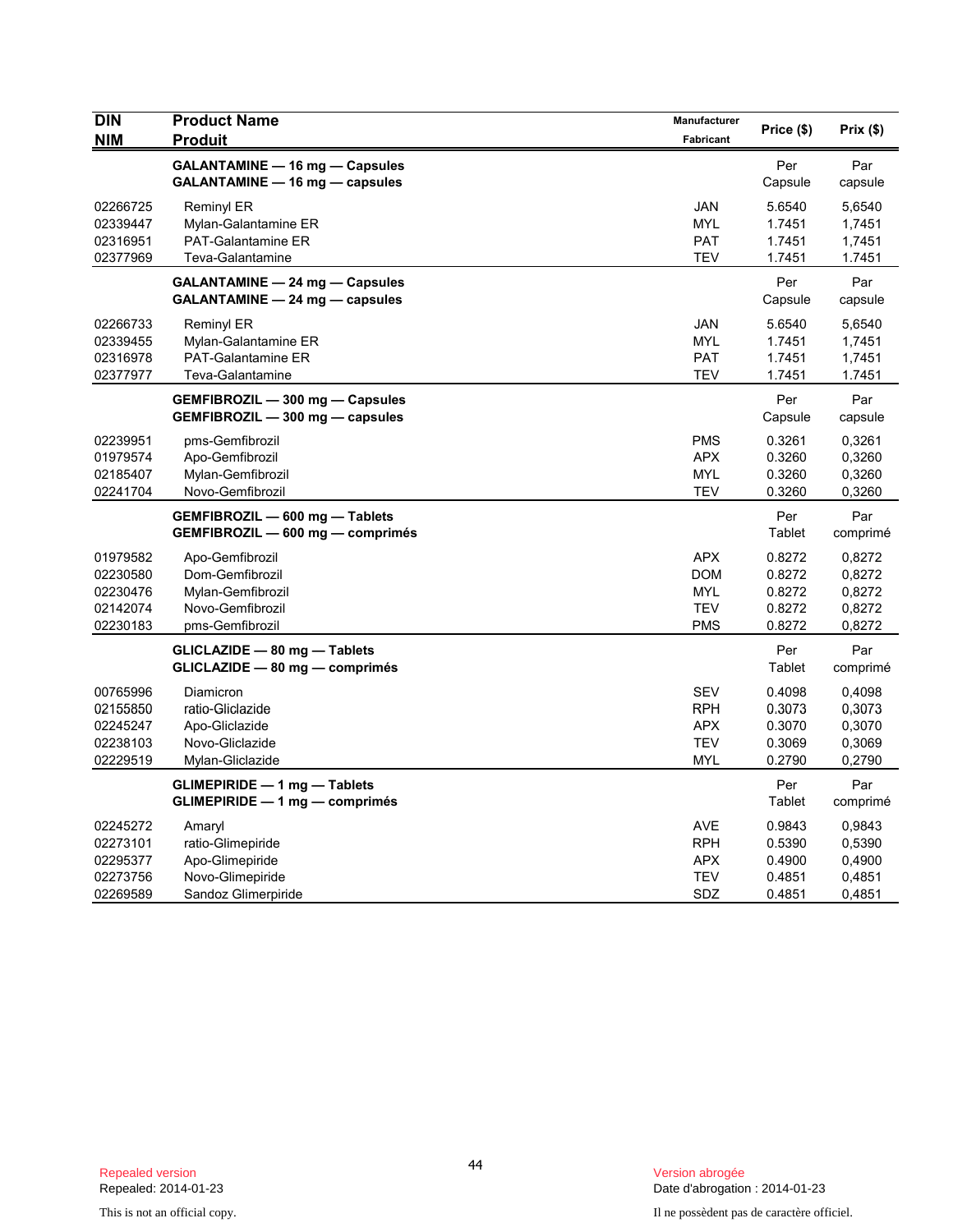| <b>DIN</b><br><b>NIM</b> | <b>Product Name</b><br><b>Produit</b>                                            | Manufacturer<br>Fabricant | Price (\$)       | Prix(\$)         |
|--------------------------|----------------------------------------------------------------------------------|---------------------------|------------------|------------------|
|                          |                                                                                  |                           |                  |                  |
|                          | $GLIMEPIRIDE - 2 mg - Tables$                                                    |                           | Per              | Par              |
|                          | <b>GLIMEPIRIDE - 2 mg - comprimés</b>                                            |                           | Tablet           | comprimé         |
| 02245273                 | Amaryl                                                                           | <b>AVE</b>                | 1.0712           | 1,0712           |
| 02273128                 | ratio-Glimepiride                                                                | <b>RPH</b>                | 0.5390           | 0,5390           |
| 02295385                 | Apo-Glimepiride                                                                  | <b>APX</b>                | 0.4900           | 0,4900           |
| 02273764                 | Novo-Glimepiride                                                                 | <b>TEV</b>                | 0.4851           | 0,4851           |
| 02269597                 | Sandoz Glimerpiride                                                              | SDZ                       | 0.4851           | 0,4851           |
|                          | <b>GLIMEPIRIDE - 4 mg - Tablets</b>                                              |                           | Per              | Par              |
|                          | $GLIMEPIRIDE - 4 mg - comprimés$                                                 |                           | Tablet           | comprimé         |
| 02245274                 | Amaryl                                                                           | <b>AVE</b>                | 1.1467           | 1,1467           |
| 02273136                 | ratio-Glimepiride                                                                | <b>RPH</b>                | 0.5390           | 0,5390           |
| 02295393                 | Apo-Glimepiride                                                                  | <b>APX</b>                | 0.4900           | 0,4900           |
| 02273772                 | Novo-Glimepiride                                                                 | <b>TEV</b>                | 0.4851           | 0,4851           |
| 02269619                 | Sandoz Glimerpiride                                                              | SDZ                       | 0.4851           | 0,4851           |
|                          | GLYBURIDE - 2.5 mg - Tablets                                                     |                           | Per              | Par              |
|                          | GLYBURIDE - 2,5 mg - comprimés                                                   |                           | Tablet           | comprimé         |
| 02224550                 | Diabeta                                                                          | SAA                       | 0.1493           | 0,1493           |
| 01913654                 | Apo-Glyburide                                                                    | <b>APX</b>                | 0.0432           | 0,0432           |
| 00808733                 | Mylan-Glybe                                                                      | <b>MYL</b>                | 0.0432           | 0,0432           |
| 01913670                 | Teva-Glyburide                                                                   | <b>TEV</b>                | 0.0432           | 0,0432           |
| 01900927                 | ratio-Glyburide                                                                  | <b>RPH</b>                | 0.0432           | 0,0432           |
| 02248008                 | Sandoz Glyburide                                                                 | SDZ                       | 0.0432           | 0,0432           |
|                          | <b>GLYBURIDE - 5 mg - Tablets</b>                                                |                           | Per              | Par              |
|                          | GLYBURIDE - 5 mg - comprimés                                                     |                           | Tablet           | comprimé         |
| 02224569                 | Diabeta                                                                          | <b>SAA</b>                | 0.2670           | 0,2670           |
| 00720941                 | Euglucon                                                                         | <b>PMS</b>                | 0.0752           | 0,0752           |
| 02236734                 | pms-Glyburide                                                                    | <b>PMS</b>                | 0.0752           | 0,0752           |
| 01913662                 | Apo-Glyburide                                                                    | <b>APX</b>                | 0.0751           | 0,0751           |
| 00808741                 | Mylan-Glybe                                                                      | <b>MYL</b>                | 0.0751           | 0,0751           |
| 01913689<br>01900935     | Teva-Glyburide                                                                   | <b>TEV</b><br><b>RPH</b>  | 0.0751<br>0.0751 | 0,0751           |
| 02248009                 | ratio-Glyburide<br>Sandoz Glyburide                                              | SDZ                       | 0.0751           | 0,0751<br>0,0751 |
|                          |                                                                                  |                           |                  |                  |
|                          | HYDROCHLOROTHIAZIDE - 25 mg - Tablets<br>HYDROCHLOROTHIAZIDE - 25 mg - comprimés |                           | Per<br>Tablet    | Par              |
|                          |                                                                                  |                           |                  | comprimé         |
| 00326844                 | Apo-Hydro                                                                        | <b>APX</b>                | 0.0523           | 0,0523           |
| 02247386                 | pms-Hydrochlorothiazide                                                          | <b>PMS</b>                | 0.0523           | 0,0523           |
| 00021474                 | Teva-Hydrochlorothiazide                                                         | <b>TEV</b>                | 0.0474           | 0,0474           |
|                          | HYDROCHLOROTHIAZIDE - 50 mg - Tablets                                            |                           | Per              | Par              |
|                          | HYDROCHLOROTHIAZIDE - 50 mg - comprimés                                          |                           | Tablet           | comprimé         |
| 02247387                 | pms-Hydrochlorothiazide                                                          | <b>PMS</b>                | 0.0726           | 0,0726           |
| 00312800                 | Apo-Hydro                                                                        | <b>APX</b>                | 0.0650           | 0,0650           |
| 00021482                 | Teva-Hydrochlorothiazide                                                         | <b>TEV</b>                | 0.0649           | 0,0649           |
|                          | HYDROCORTISONE - 100 mg/60 mL - Enema                                            |                           | Per              | Par              |
|                          | HYDROCORTISONE - 100 mg/60 ml - lavement                                         |                           | Package          | paquet           |
| 02112736                 | Cortenema                                                                        | <b>AXC</b>                | 7.1830           | 7,1830           |
| 00230316                 | Hycort                                                                           | <b>ICN</b>                | 5.6572           | 5,6572           |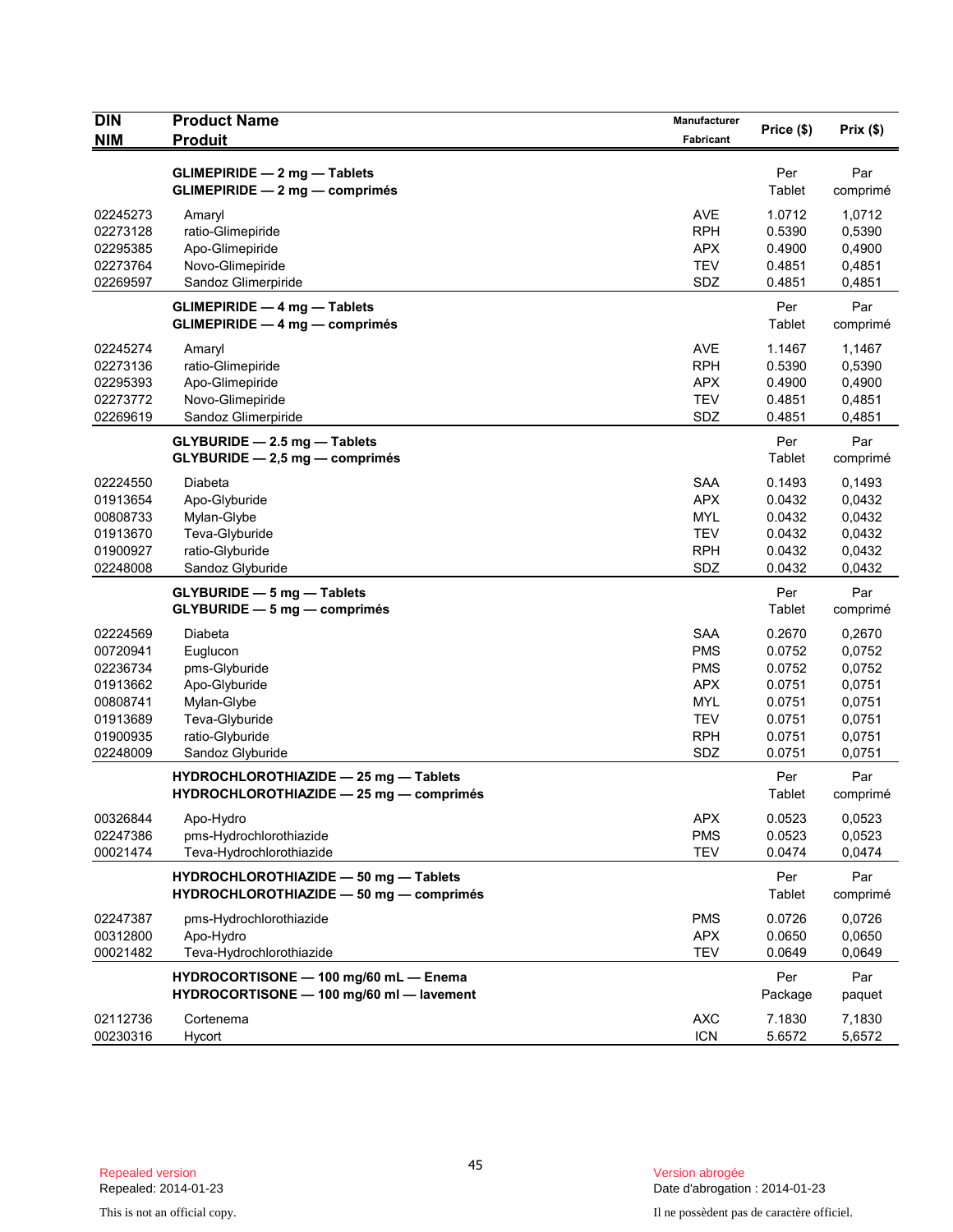| <b>NIM</b><br><b>Produit</b><br>Fabricant<br>HYDROMORPHONE HCI - 2 mg/mL - Injection<br>HYDROMORPHONE (CHLORHYDRATE D') - 2 mg/ml - injection<br>Per mL<br>Par ml<br>00627100<br><b>PFR</b><br>1.5510<br>1,5510<br><b>Dilaudid</b><br>02145901<br>SDZ<br>1.3640<br>1,3640<br>Hydromorphone<br>HYDROMORPHONE HCI - 10 mg/mL - Injection<br>HYDROMORPHONE (CHLORHYDRATE D') - 10 mg/ml - injection<br>Per mL<br>Par ml<br>Dilaudid HP<br><b>PFR</b><br>3.7400<br>3,7400<br>00622133<br>SDZ<br>3.3253<br>02145928<br>Hydromorphone HP 10<br>3,3253<br>HYDROMORPHONE HCI - 1 mg/mL - Oral Liquid<br>HYDROMORPHONE (CHLORHYDRATE D') - 1 mg/ml - liquide oral<br>Per mL<br>Par ml<br>00786535<br><b>PFR</b><br>0.0871<br>0,0871<br>Dilaudid<br>01916386<br><b>PMS</b><br>pms-Hydromorphone<br>0.0753<br>0,0753<br>HYDROMORPHONE HCI - 1 mg - Tablets<br>Per<br>Par<br>HYDROMORPHONE (CHLORHYDRATE D') - 1 mg - comprimés<br>Tablet<br>comprimé<br><b>PFR</b><br>0.1055<br>0,1055<br>00705438<br><b>Dilaudid</b><br>00885444<br>pms-Hydromorphone<br><b>PMS</b><br>0.1055<br>0,1055<br><b>APX</b><br>02364115<br>Apo-Hydromorphone<br>0.0959<br>0,0959<br>02319403<br><b>TEV</b><br>Teva-Hydromorphone<br>0.0959<br>0,0959<br>HYDROMORPHONE HCI - 2 mg - Tablets<br>Per<br>Par<br>HYDROMORPHONE (CHLORHYDRATE D') - 2 mg - comprimés<br>Tablet<br>comprimé<br>00125083<br><b>PFR</b><br>0.1559<br><b>Dilaudid</b><br>0,1559<br><b>APX</b><br>0.1417<br>0,1417<br>02364123<br>Apo-Hydromorphone<br>pms-Hydromorphone<br><b>PMS</b><br>0.1417<br>00885436<br>0,1417<br><b>TEV</b><br>02319411<br>Teva-Hydromorphone<br>0.1417<br>0,1417<br><b>HYDROMORPHONE HCI - 4 mg - Tablets</b><br>Per<br>Par<br>HYDROMORPHONE (CHLORHYDRATE D') — 4 mg — comprimés<br>Tablet<br>comprimé<br>00125121<br><b>Dilaudid</b><br><b>PFR</b><br>0.2464<br>0,2464<br>Apo-Hydromorphone<br><b>APX</b><br>0.2240<br>0,2240<br>02364131<br>00885401<br>pms-Hydromorphone<br><b>PMS</b><br>0.2240<br>0,2240<br>Teva-Hydromorphone<br><b>TEV</b><br>02319438<br>0.2240<br>0,2240<br>HYDROMORPHONE HCI - 8 mg - Tablets<br>Per<br>Par<br>HYDROMORPHONE (CHLORHYDRATE D') - 8 mg - comprimés<br>Tablet<br>comprimé<br>Dilaudid<br>PFR<br>0.3881<br>0,3881<br>00786543<br>0.3528<br>02364158<br>Apo-Hydromorphone<br><b>APX</b><br>0,3528<br>00885428<br>pms-Hydromorphone<br><b>PMS</b><br>0.3528<br>0,3528<br>02319446<br>Teva-Hydromorphone<br><b>TEV</b><br>0.3528<br>0,3528<br>HYDROXYCHLOROQUINE SULFATE - 200 mg - Tablets<br>Per<br>Par<br>HYDROXYCHLOROQUINE (SULFATE D') - 200 mg - comprimés<br>Tablet<br>comprimé<br>02017709<br><b>SAA</b><br>0.6871<br>0,6871<br>Plaquenil<br>02246691<br>Apo-Hydroxyquine<br><b>APX</b><br>0.3301<br>0,3301<br>02252600<br>Mylan-Hydroxychloroquine<br><b>MYL</b><br>0.3301<br>0,3301<br>Par<br>HYDROXYUREA - 500 mg - Capsules<br>Per<br>HYDROXYURÉE - 500 mg - capsules<br>Capsule<br>capsule | <b>DIN</b> | <b>Product Name</b> | Manufacturer | Price (\$) | Prix(\$) |
|--------------------------------------------------------------------------------------------------------------------------------------------------------------------------------------------------------------------------------------------------------------------------------------------------------------------------------------------------------------------------------------------------------------------------------------------------------------------------------------------------------------------------------------------------------------------------------------------------------------------------------------------------------------------------------------------------------------------------------------------------------------------------------------------------------------------------------------------------------------------------------------------------------------------------------------------------------------------------------------------------------------------------------------------------------------------------------------------------------------------------------------------------------------------------------------------------------------------------------------------------------------------------------------------------------------------------------------------------------------------------------------------------------------------------------------------------------------------------------------------------------------------------------------------------------------------------------------------------------------------------------------------------------------------------------------------------------------------------------------------------------------------------------------------------------------------------------------------------------------------------------------------------------------------------------------------------------------------------------------------------------------------------------------------------------------------------------------------------------------------------------------------------------------------------------------------------------------------------------------------------------------------------------------------------------------------------------------------------------------------------------------------------------------------------------------------------------------------------------------------------------------------------------------------------------------------------------------------------------------------------------------------------------------------------------------------------------------------------------------------------------------------------------------------------------------------------------------------------------------------------------------------------------------|------------|---------------------|--------------|------------|----------|
|                                                                                                                                                                                                                                                                                                                                                                                                                                                                                                                                                                                                                                                                                                                                                                                                                                                                                                                                                                                                                                                                                                                                                                                                                                                                                                                                                                                                                                                                                                                                                                                                                                                                                                                                                                                                                                                                                                                                                                                                                                                                                                                                                                                                                                                                                                                                                                                                                                                                                                                                                                                                                                                                                                                                                                                                                                                                                                              |            |                     |              |            |          |
|                                                                                                                                                                                                                                                                                                                                                                                                                                                                                                                                                                                                                                                                                                                                                                                                                                                                                                                                                                                                                                                                                                                                                                                                                                                                                                                                                                                                                                                                                                                                                                                                                                                                                                                                                                                                                                                                                                                                                                                                                                                                                                                                                                                                                                                                                                                                                                                                                                                                                                                                                                                                                                                                                                                                                                                                                                                                                                              |            |                     |              |            |          |
|                                                                                                                                                                                                                                                                                                                                                                                                                                                                                                                                                                                                                                                                                                                                                                                                                                                                                                                                                                                                                                                                                                                                                                                                                                                                                                                                                                                                                                                                                                                                                                                                                                                                                                                                                                                                                                                                                                                                                                                                                                                                                                                                                                                                                                                                                                                                                                                                                                                                                                                                                                                                                                                                                                                                                                                                                                                                                                              |            |                     |              |            |          |
|                                                                                                                                                                                                                                                                                                                                                                                                                                                                                                                                                                                                                                                                                                                                                                                                                                                                                                                                                                                                                                                                                                                                                                                                                                                                                                                                                                                                                                                                                                                                                                                                                                                                                                                                                                                                                                                                                                                                                                                                                                                                                                                                                                                                                                                                                                                                                                                                                                                                                                                                                                                                                                                                                                                                                                                                                                                                                                              |            |                     |              |            |          |
|                                                                                                                                                                                                                                                                                                                                                                                                                                                                                                                                                                                                                                                                                                                                                                                                                                                                                                                                                                                                                                                                                                                                                                                                                                                                                                                                                                                                                                                                                                                                                                                                                                                                                                                                                                                                                                                                                                                                                                                                                                                                                                                                                                                                                                                                                                                                                                                                                                                                                                                                                                                                                                                                                                                                                                                                                                                                                                              |            |                     |              |            |          |
|                                                                                                                                                                                                                                                                                                                                                                                                                                                                                                                                                                                                                                                                                                                                                                                                                                                                                                                                                                                                                                                                                                                                                                                                                                                                                                                                                                                                                                                                                                                                                                                                                                                                                                                                                                                                                                                                                                                                                                                                                                                                                                                                                                                                                                                                                                                                                                                                                                                                                                                                                                                                                                                                                                                                                                                                                                                                                                              |            |                     |              |            |          |
|                                                                                                                                                                                                                                                                                                                                                                                                                                                                                                                                                                                                                                                                                                                                                                                                                                                                                                                                                                                                                                                                                                                                                                                                                                                                                                                                                                                                                                                                                                                                                                                                                                                                                                                                                                                                                                                                                                                                                                                                                                                                                                                                                                                                                                                                                                                                                                                                                                                                                                                                                                                                                                                                                                                                                                                                                                                                                                              |            |                     |              |            |          |
|                                                                                                                                                                                                                                                                                                                                                                                                                                                                                                                                                                                                                                                                                                                                                                                                                                                                                                                                                                                                                                                                                                                                                                                                                                                                                                                                                                                                                                                                                                                                                                                                                                                                                                                                                                                                                                                                                                                                                                                                                                                                                                                                                                                                                                                                                                                                                                                                                                                                                                                                                                                                                                                                                                                                                                                                                                                                                                              |            |                     |              |            |          |
|                                                                                                                                                                                                                                                                                                                                                                                                                                                                                                                                                                                                                                                                                                                                                                                                                                                                                                                                                                                                                                                                                                                                                                                                                                                                                                                                                                                                                                                                                                                                                                                                                                                                                                                                                                                                                                                                                                                                                                                                                                                                                                                                                                                                                                                                                                                                                                                                                                                                                                                                                                                                                                                                                                                                                                                                                                                                                                              |            |                     |              |            |          |
|                                                                                                                                                                                                                                                                                                                                                                                                                                                                                                                                                                                                                                                                                                                                                                                                                                                                                                                                                                                                                                                                                                                                                                                                                                                                                                                                                                                                                                                                                                                                                                                                                                                                                                                                                                                                                                                                                                                                                                                                                                                                                                                                                                                                                                                                                                                                                                                                                                                                                                                                                                                                                                                                                                                                                                                                                                                                                                              |            |                     |              |            |          |
|                                                                                                                                                                                                                                                                                                                                                                                                                                                                                                                                                                                                                                                                                                                                                                                                                                                                                                                                                                                                                                                                                                                                                                                                                                                                                                                                                                                                                                                                                                                                                                                                                                                                                                                                                                                                                                                                                                                                                                                                                                                                                                                                                                                                                                                                                                                                                                                                                                                                                                                                                                                                                                                                                                                                                                                                                                                                                                              |            |                     |              |            |          |
|                                                                                                                                                                                                                                                                                                                                                                                                                                                                                                                                                                                                                                                                                                                                                                                                                                                                                                                                                                                                                                                                                                                                                                                                                                                                                                                                                                                                                                                                                                                                                                                                                                                                                                                                                                                                                                                                                                                                                                                                                                                                                                                                                                                                                                                                                                                                                                                                                                                                                                                                                                                                                                                                                                                                                                                                                                                                                                              |            |                     |              |            |          |
|                                                                                                                                                                                                                                                                                                                                                                                                                                                                                                                                                                                                                                                                                                                                                                                                                                                                                                                                                                                                                                                                                                                                                                                                                                                                                                                                                                                                                                                                                                                                                                                                                                                                                                                                                                                                                                                                                                                                                                                                                                                                                                                                                                                                                                                                                                                                                                                                                                                                                                                                                                                                                                                                                                                                                                                                                                                                                                              |            |                     |              |            |          |
|                                                                                                                                                                                                                                                                                                                                                                                                                                                                                                                                                                                                                                                                                                                                                                                                                                                                                                                                                                                                                                                                                                                                                                                                                                                                                                                                                                                                                                                                                                                                                                                                                                                                                                                                                                                                                                                                                                                                                                                                                                                                                                                                                                                                                                                                                                                                                                                                                                                                                                                                                                                                                                                                                                                                                                                                                                                                                                              |            |                     |              |            |          |
|                                                                                                                                                                                                                                                                                                                                                                                                                                                                                                                                                                                                                                                                                                                                                                                                                                                                                                                                                                                                                                                                                                                                                                                                                                                                                                                                                                                                                                                                                                                                                                                                                                                                                                                                                                                                                                                                                                                                                                                                                                                                                                                                                                                                                                                                                                                                                                                                                                                                                                                                                                                                                                                                                                                                                                                                                                                                                                              |            |                     |              |            |          |
|                                                                                                                                                                                                                                                                                                                                                                                                                                                                                                                                                                                                                                                                                                                                                                                                                                                                                                                                                                                                                                                                                                                                                                                                                                                                                                                                                                                                                                                                                                                                                                                                                                                                                                                                                                                                                                                                                                                                                                                                                                                                                                                                                                                                                                                                                                                                                                                                                                                                                                                                                                                                                                                                                                                                                                                                                                                                                                              |            |                     |              |            |          |
|                                                                                                                                                                                                                                                                                                                                                                                                                                                                                                                                                                                                                                                                                                                                                                                                                                                                                                                                                                                                                                                                                                                                                                                                                                                                                                                                                                                                                                                                                                                                                                                                                                                                                                                                                                                                                                                                                                                                                                                                                                                                                                                                                                                                                                                                                                                                                                                                                                                                                                                                                                                                                                                                                                                                                                                                                                                                                                              |            |                     |              |            |          |
|                                                                                                                                                                                                                                                                                                                                                                                                                                                                                                                                                                                                                                                                                                                                                                                                                                                                                                                                                                                                                                                                                                                                                                                                                                                                                                                                                                                                                                                                                                                                                                                                                                                                                                                                                                                                                                                                                                                                                                                                                                                                                                                                                                                                                                                                                                                                                                                                                                                                                                                                                                                                                                                                                                                                                                                                                                                                                                              |            |                     |              |            |          |
|                                                                                                                                                                                                                                                                                                                                                                                                                                                                                                                                                                                                                                                                                                                                                                                                                                                                                                                                                                                                                                                                                                                                                                                                                                                                                                                                                                                                                                                                                                                                                                                                                                                                                                                                                                                                                                                                                                                                                                                                                                                                                                                                                                                                                                                                                                                                                                                                                                                                                                                                                                                                                                                                                                                                                                                                                                                                                                              |            |                     |              |            |          |
|                                                                                                                                                                                                                                                                                                                                                                                                                                                                                                                                                                                                                                                                                                                                                                                                                                                                                                                                                                                                                                                                                                                                                                                                                                                                                                                                                                                                                                                                                                                                                                                                                                                                                                                                                                                                                                                                                                                                                                                                                                                                                                                                                                                                                                                                                                                                                                                                                                                                                                                                                                                                                                                                                                                                                                                                                                                                                                              |            |                     |              |            |          |
|                                                                                                                                                                                                                                                                                                                                                                                                                                                                                                                                                                                                                                                                                                                                                                                                                                                                                                                                                                                                                                                                                                                                                                                                                                                                                                                                                                                                                                                                                                                                                                                                                                                                                                                                                                                                                                                                                                                                                                                                                                                                                                                                                                                                                                                                                                                                                                                                                                                                                                                                                                                                                                                                                                                                                                                                                                                                                                              |            |                     |              |            |          |
|                                                                                                                                                                                                                                                                                                                                                                                                                                                                                                                                                                                                                                                                                                                                                                                                                                                                                                                                                                                                                                                                                                                                                                                                                                                                                                                                                                                                                                                                                                                                                                                                                                                                                                                                                                                                                                                                                                                                                                                                                                                                                                                                                                                                                                                                                                                                                                                                                                                                                                                                                                                                                                                                                                                                                                                                                                                                                                              |            |                     |              |            |          |
|                                                                                                                                                                                                                                                                                                                                                                                                                                                                                                                                                                                                                                                                                                                                                                                                                                                                                                                                                                                                                                                                                                                                                                                                                                                                                                                                                                                                                                                                                                                                                                                                                                                                                                                                                                                                                                                                                                                                                                                                                                                                                                                                                                                                                                                                                                                                                                                                                                                                                                                                                                                                                                                                                                                                                                                                                                                                                                              |            |                     |              |            |          |
|                                                                                                                                                                                                                                                                                                                                                                                                                                                                                                                                                                                                                                                                                                                                                                                                                                                                                                                                                                                                                                                                                                                                                                                                                                                                                                                                                                                                                                                                                                                                                                                                                                                                                                                                                                                                                                                                                                                                                                                                                                                                                                                                                                                                                                                                                                                                                                                                                                                                                                                                                                                                                                                                                                                                                                                                                                                                                                              |            |                     |              |            |          |
|                                                                                                                                                                                                                                                                                                                                                                                                                                                                                                                                                                                                                                                                                                                                                                                                                                                                                                                                                                                                                                                                                                                                                                                                                                                                                                                                                                                                                                                                                                                                                                                                                                                                                                                                                                                                                                                                                                                                                                                                                                                                                                                                                                                                                                                                                                                                                                                                                                                                                                                                                                                                                                                                                                                                                                                                                                                                                                              |            |                     |              |            |          |
|                                                                                                                                                                                                                                                                                                                                                                                                                                                                                                                                                                                                                                                                                                                                                                                                                                                                                                                                                                                                                                                                                                                                                                                                                                                                                                                                                                                                                                                                                                                                                                                                                                                                                                                                                                                                                                                                                                                                                                                                                                                                                                                                                                                                                                                                                                                                                                                                                                                                                                                                                                                                                                                                                                                                                                                                                                                                                                              |            |                     |              |            |          |
|                                                                                                                                                                                                                                                                                                                                                                                                                                                                                                                                                                                                                                                                                                                                                                                                                                                                                                                                                                                                                                                                                                                                                                                                                                                                                                                                                                                                                                                                                                                                                                                                                                                                                                                                                                                                                                                                                                                                                                                                                                                                                                                                                                                                                                                                                                                                                                                                                                                                                                                                                                                                                                                                                                                                                                                                                                                                                                              |            |                     |              |            |          |
|                                                                                                                                                                                                                                                                                                                                                                                                                                                                                                                                                                                                                                                                                                                                                                                                                                                                                                                                                                                                                                                                                                                                                                                                                                                                                                                                                                                                                                                                                                                                                                                                                                                                                                                                                                                                                                                                                                                                                                                                                                                                                                                                                                                                                                                                                                                                                                                                                                                                                                                                                                                                                                                                                                                                                                                                                                                                                                              |            |                     |              |            |          |
|                                                                                                                                                                                                                                                                                                                                                                                                                                                                                                                                                                                                                                                                                                                                                                                                                                                                                                                                                                                                                                                                                                                                                                                                                                                                                                                                                                                                                                                                                                                                                                                                                                                                                                                                                                                                                                                                                                                                                                                                                                                                                                                                                                                                                                                                                                                                                                                                                                                                                                                                                                                                                                                                                                                                                                                                                                                                                                              |            |                     |              |            |          |
|                                                                                                                                                                                                                                                                                                                                                                                                                                                                                                                                                                                                                                                                                                                                                                                                                                                                                                                                                                                                                                                                                                                                                                                                                                                                                                                                                                                                                                                                                                                                                                                                                                                                                                                                                                                                                                                                                                                                                                                                                                                                                                                                                                                                                                                                                                                                                                                                                                                                                                                                                                                                                                                                                                                                                                                                                                                                                                              |            |                     |              |            |          |
|                                                                                                                                                                                                                                                                                                                                                                                                                                                                                                                                                                                                                                                                                                                                                                                                                                                                                                                                                                                                                                                                                                                                                                                                                                                                                                                                                                                                                                                                                                                                                                                                                                                                                                                                                                                                                                                                                                                                                                                                                                                                                                                                                                                                                                                                                                                                                                                                                                                                                                                                                                                                                                                                                                                                                                                                                                                                                                              |            |                     |              |            |          |
|                                                                                                                                                                                                                                                                                                                                                                                                                                                                                                                                                                                                                                                                                                                                                                                                                                                                                                                                                                                                                                                                                                                                                                                                                                                                                                                                                                                                                                                                                                                                                                                                                                                                                                                                                                                                                                                                                                                                                                                                                                                                                                                                                                                                                                                                                                                                                                                                                                                                                                                                                                                                                                                                                                                                                                                                                                                                                                              |            |                     |              |            |          |
|                                                                                                                                                                                                                                                                                                                                                                                                                                                                                                                                                                                                                                                                                                                                                                                                                                                                                                                                                                                                                                                                                                                                                                                                                                                                                                                                                                                                                                                                                                                                                                                                                                                                                                                                                                                                                                                                                                                                                                                                                                                                                                                                                                                                                                                                                                                                                                                                                                                                                                                                                                                                                                                                                                                                                                                                                                                                                                              |            |                     |              |            |          |
|                                                                                                                                                                                                                                                                                                                                                                                                                                                                                                                                                                                                                                                                                                                                                                                                                                                                                                                                                                                                                                                                                                                                                                                                                                                                                                                                                                                                                                                                                                                                                                                                                                                                                                                                                                                                                                                                                                                                                                                                                                                                                                                                                                                                                                                                                                                                                                                                                                                                                                                                                                                                                                                                                                                                                                                                                                                                                                              |            |                     |              |            |          |
|                                                                                                                                                                                                                                                                                                                                                                                                                                                                                                                                                                                                                                                                                                                                                                                                                                                                                                                                                                                                                                                                                                                                                                                                                                                                                                                                                                                                                                                                                                                                                                                                                                                                                                                                                                                                                                                                                                                                                                                                                                                                                                                                                                                                                                                                                                                                                                                                                                                                                                                                                                                                                                                                                                                                                                                                                                                                                                              |            |                     |              |            |          |
|                                                                                                                                                                                                                                                                                                                                                                                                                                                                                                                                                                                                                                                                                                                                                                                                                                                                                                                                                                                                                                                                                                                                                                                                                                                                                                                                                                                                                                                                                                                                                                                                                                                                                                                                                                                                                                                                                                                                                                                                                                                                                                                                                                                                                                                                                                                                                                                                                                                                                                                                                                                                                                                                                                                                                                                                                                                                                                              |            |                     |              |            |          |
|                                                                                                                                                                                                                                                                                                                                                                                                                                                                                                                                                                                                                                                                                                                                                                                                                                                                                                                                                                                                                                                                                                                                                                                                                                                                                                                                                                                                                                                                                                                                                                                                                                                                                                                                                                                                                                                                                                                                                                                                                                                                                                                                                                                                                                                                                                                                                                                                                                                                                                                                                                                                                                                                                                                                                                                                                                                                                                              |            |                     |              |            |          |
|                                                                                                                                                                                                                                                                                                                                                                                                                                                                                                                                                                                                                                                                                                                                                                                                                                                                                                                                                                                                                                                                                                                                                                                                                                                                                                                                                                                                                                                                                                                                                                                                                                                                                                                                                                                                                                                                                                                                                                                                                                                                                                                                                                                                                                                                                                                                                                                                                                                                                                                                                                                                                                                                                                                                                                                                                                                                                                              |            |                     |              |            |          |
|                                                                                                                                                                                                                                                                                                                                                                                                                                                                                                                                                                                                                                                                                                                                                                                                                                                                                                                                                                                                                                                                                                                                                                                                                                                                                                                                                                                                                                                                                                                                                                                                                                                                                                                                                                                                                                                                                                                                                                                                                                                                                                                                                                                                                                                                                                                                                                                                                                                                                                                                                                                                                                                                                                                                                                                                                                                                                                              |            |                     |              |            |          |
|                                                                                                                                                                                                                                                                                                                                                                                                                                                                                                                                                                                                                                                                                                                                                                                                                                                                                                                                                                                                                                                                                                                                                                                                                                                                                                                                                                                                                                                                                                                                                                                                                                                                                                                                                                                                                                                                                                                                                                                                                                                                                                                                                                                                                                                                                                                                                                                                                                                                                                                                                                                                                                                                                                                                                                                                                                                                                                              |            |                     |              |            |          |
|                                                                                                                                                                                                                                                                                                                                                                                                                                                                                                                                                                                                                                                                                                                                                                                                                                                                                                                                                                                                                                                                                                                                                                                                                                                                                                                                                                                                                                                                                                                                                                                                                                                                                                                                                                                                                                                                                                                                                                                                                                                                                                                                                                                                                                                                                                                                                                                                                                                                                                                                                                                                                                                                                                                                                                                                                                                                                                              |            |                     |              |            |          |
|                                                                                                                                                                                                                                                                                                                                                                                                                                                                                                                                                                                                                                                                                                                                                                                                                                                                                                                                                                                                                                                                                                                                                                                                                                                                                                                                                                                                                                                                                                                                                                                                                                                                                                                                                                                                                                                                                                                                                                                                                                                                                                                                                                                                                                                                                                                                                                                                                                                                                                                                                                                                                                                                                                                                                                                                                                                                                                              |            |                     |              |            |          |
|                                                                                                                                                                                                                                                                                                                                                                                                                                                                                                                                                                                                                                                                                                                                                                                                                                                                                                                                                                                                                                                                                                                                                                                                                                                                                                                                                                                                                                                                                                                                                                                                                                                                                                                                                                                                                                                                                                                                                                                                                                                                                                                                                                                                                                                                                                                                                                                                                                                                                                                                                                                                                                                                                                                                                                                                                                                                                                              |            |                     |              |            |          |
|                                                                                                                                                                                                                                                                                                                                                                                                                                                                                                                                                                                                                                                                                                                                                                                                                                                                                                                                                                                                                                                                                                                                                                                                                                                                                                                                                                                                                                                                                                                                                                                                                                                                                                                                                                                                                                                                                                                                                                                                                                                                                                                                                                                                                                                                                                                                                                                                                                                                                                                                                                                                                                                                                                                                                                                                                                                                                                              |            |                     |              |            |          |
|                                                                                                                                                                                                                                                                                                                                                                                                                                                                                                                                                                                                                                                                                                                                                                                                                                                                                                                                                                                                                                                                                                                                                                                                                                                                                                                                                                                                                                                                                                                                                                                                                                                                                                                                                                                                                                                                                                                                                                                                                                                                                                                                                                                                                                                                                                                                                                                                                                                                                                                                                                                                                                                                                                                                                                                                                                                                                                              | 00465283   | Hydrea              | SQU          | 1.1224     | 1,1224   |
| 02242920<br><b>MYL</b><br>1.1223<br>1,1223<br>Mylan-Hydroxyurea                                                                                                                                                                                                                                                                                                                                                                                                                                                                                                                                                                                                                                                                                                                                                                                                                                                                                                                                                                                                                                                                                                                                                                                                                                                                                                                                                                                                                                                                                                                                                                                                                                                                                                                                                                                                                                                                                                                                                                                                                                                                                                                                                                                                                                                                                                                                                                                                                                                                                                                                                                                                                                                                                                                                                                                                                                              |            |                     |              |            |          |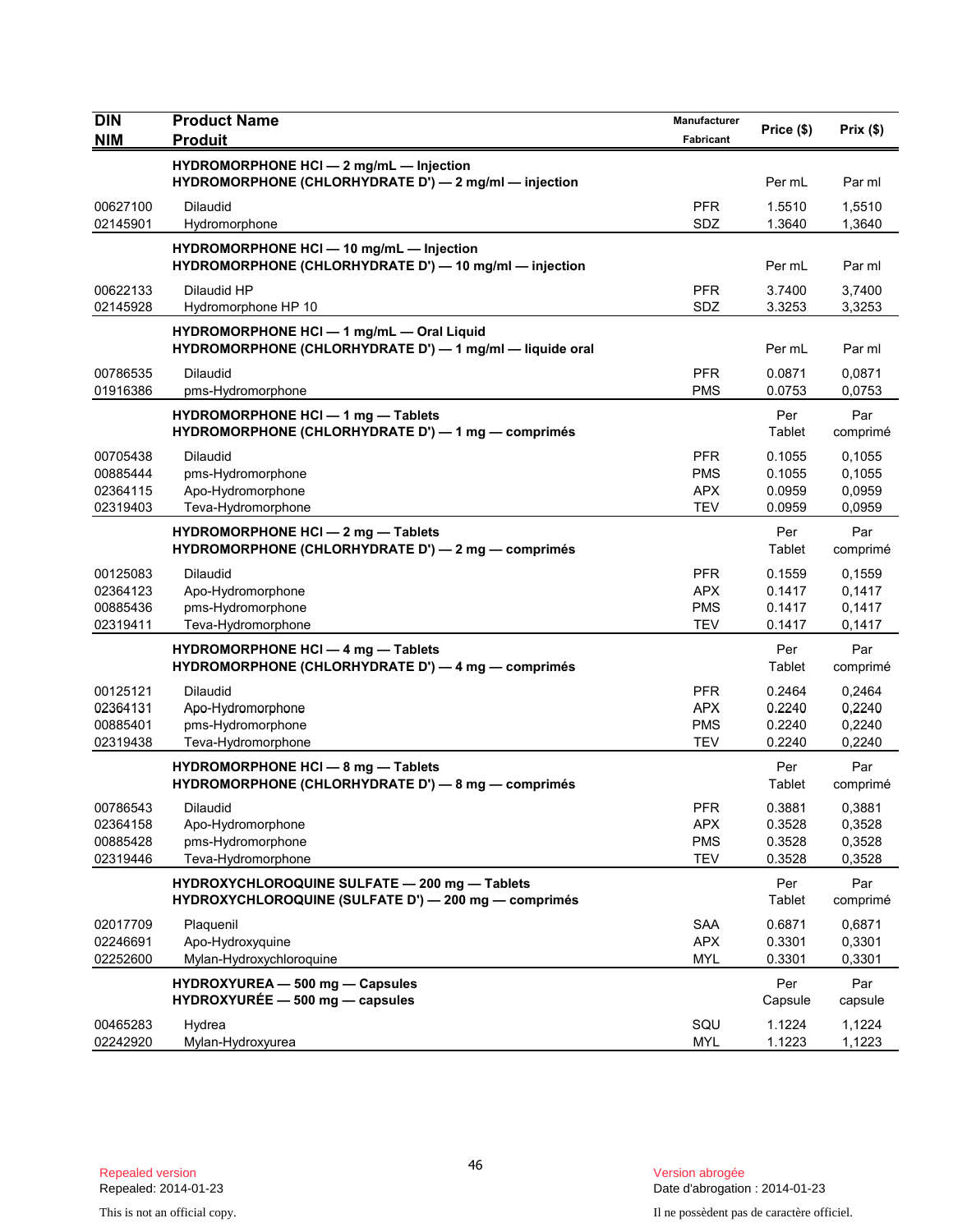| <b>DIN</b><br><b>NIM</b> | <b>Product Name</b><br><b>Produit</b>                                                                | Manufacturer             | Price (\$)          | Prix(\$)                        |
|--------------------------|------------------------------------------------------------------------------------------------------|--------------------------|---------------------|---------------------------------|
|                          |                                                                                                      | Fabricant                |                     |                                 |
|                          | <b>HYDROXYZINE HCI - 10 mg - Capsules</b><br>HYDROXYZINE (CHLORHYDRATE D') - 10 mg - capsules        |                          | Per<br>Capsule      | Par<br>capsule                  |
| 00646059<br>00738824     | Apo-Hydroxyzine<br>Novo-Hydroxyzin                                                                   | <b>APX</b><br><b>TEV</b> | 0.1228<br>0.1116    | 0,1228<br>0,1116                |
|                          | <b>HYDROXYZINE HCI - 25 mg - Capsules</b><br>HYDROXYZINE (CHLORHYDRATE D') - 25 mg - capsules        |                          | Per<br>Capsule      | Par<br>capsule                  |
| 00646024<br>00738832     | Apo-Hydroxyzine<br>Novo-Hydroxyzin                                                                   | <b>APX</b><br><b>TEV</b> | 0.1568<br>0.1425    | 0,1568<br>0,1425                |
|                          | <b>HYDROXYZINE HCI - 50 mg - Capsules</b><br>HYDROXYZINE (CHLORHYDRATE D') - 50 mg - capsules        |                          | Per<br>Capsule      | Par<br>capsule                  |
| 00646016<br>00738840     | Apo-Hydroxyzine<br>Novo-Hydroxyzin                                                                   | <b>APX</b><br><b>TEV</b> | 0.2275<br>0.2068    | 0,2275<br>0,2068                |
|                          | HYDROXYZINE HCI - 10 mg/5 mL - Oral Syrup<br>HYDROXYZINE (CHLORHYDRATE D') - 10 mg/5 ml - sirop oral |                          | Per mL              | Par ml                          |
| 00024694<br>00741817     | Atarax<br>pms-Hydroxyzine                                                                            | PFI<br><b>PMS</b>        | 0.0565<br>0.0494    | 0,0565<br>0,0494                |
|                          | IMATINIB - 100 mg - Tablets<br>$IMATINIB - 100 mg - comprimés$                                       |                          | Per<br>Tablet       | Par<br>comprimé                 |
| 02253275<br>02355337     | Gleevec<br>Apo-Imatinib                                                                              | <b>NVT</b><br><b>APX</b> | 30.6678<br>9.5460   | 30,6678<br>9,5460               |
|                          | IMATINIB - 400 mg - Tablets<br>$IMATINIB - 400 mg - comprimés$                                       |                          | Per<br>Tablet       | Par<br>comprimé                 |
| 02253283<br>02355345     | Gleevec<br>Apo-Imatinib                                                                              | <b>NVT</b><br><b>APX</b> | 122.6710<br>38.1800 | 122,6710<br>38,1800             |
|                          | INDAPAMIDE - 1.25 mg - Tablets<br>INDAPAMIDE $-$ 1,25 mg $-$ comprimes                               |                          | Per<br>Tablet       | Par<br>comprimé                 |
| 02179709                 | Lozide                                                                                               | <b>SEV</b>               | 0.3278              | 0,3278                          |
| 02245246                 | Apo-Indapamide                                                                                       | <b>APX</b>               | 0.2065              | 0,2065                          |
| 02239913                 | Dom-Indapamide                                                                                       | <b>DOM</b>               | 0.2065              | 0,2065                          |
| 02240067                 | Mylan-Inapamide                                                                                      | MYL                      | 0.2065              | 0,2065                          |
| 02239619<br>02227339     | pms-Indapamide<br>ratio-Indapamide                                                                   | <b>PMS</b><br><b>RPH</b> | 0.2065<br>0.2065    | 0,2065<br>0,2065                |
| 02373904                 | Jamp-Indapamide                                                                                      | <b>JPC</b>               | 0.0745              | 0,0745                          |
|                          | INDAPAMIDE $-2.5$ mg $-$ Tablets                                                                     |                          | Per                 | Par                             |
|                          | $INDAPAMIDE - 2.5 mg - comprimés$                                                                    |                          | Tablet              | comprimé                        |
| 00564966                 | Lozide                                                                                               | <b>SER</b>               | 0.5361              | 0,5361                          |
| 02223678                 | Apo-Indapamide                                                                                       | <b>APX</b>               | 0.3276              | 0,3276                          |
| 02239917                 | Dom-Indapamide                                                                                       | <b>DOM</b>               | 0.3275              | 0,3275                          |
| 02153483                 | Mylan-Indapamide                                                                                     | <b>MYL</b>               | 0.3275              | 0,3275                          |
| 02231184                 | Novo-Indapamide                                                                                      | <b>TEV</b>               | 0.3275              | 0,3275                          |
| 02239620<br>02049341     | pms-Indapamide<br>ratio-Indapamide                                                                   | <b>PMS</b><br><b>RPH</b> | 0.3275<br>0.3275    | 0,3275<br>0,3275                |
| 02373912                 | Jamp-Indapamide                                                                                      | <b>JPC</b>               | 0.1218              | 0,1218                          |
|                          |                                                                                                      |                          |                     |                                 |
|                          | INDOMETHACIN - 100 mg - Suppositories<br>INDOMÉTHACINE - 100 mg - suppositoires                      |                          | Per                 | Par<br>Suppository suppositoire |
| 01934139                 | ratio-Indomethacin                                                                                   | <b>RPH</b>               | 0.9812              | 0,9812                          |
| 02231800                 | Sandoz Indomethacin                                                                                  | SDZ                      | 0.9812              | 0,9812                          |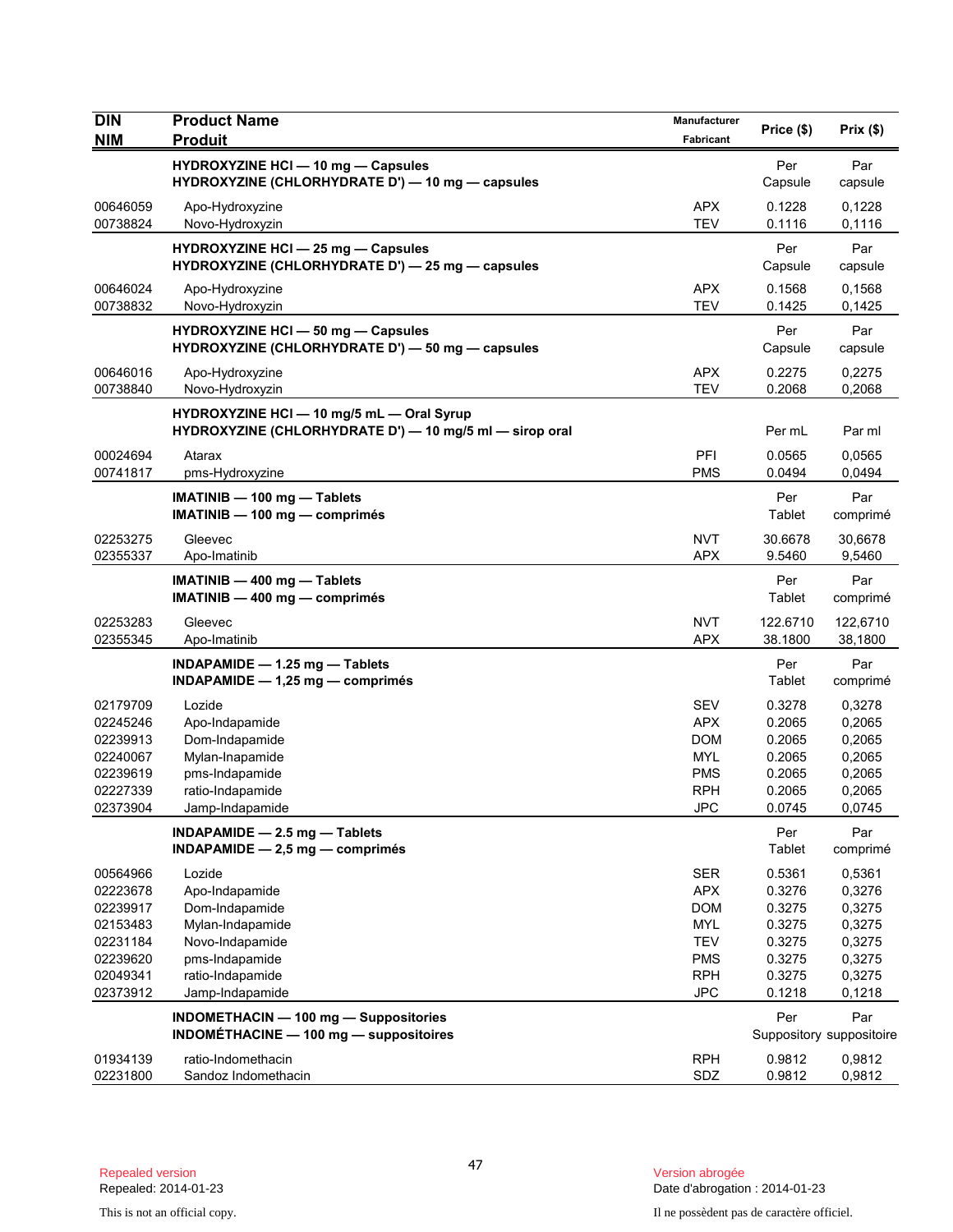| <b>DIN</b>           | <b>Product Name</b>                                                                                                         | Manufacturer             | Price (\$)       | Prix(\$)         |
|----------------------|-----------------------------------------------------------------------------------------------------------------------------|--------------------------|------------------|------------------|
| <b>NIM</b>           | <b>Produit</b>                                                                                                              | Fabricant                |                  |                  |
|                      | IPRATROPIUM BROMIDE - 250 mcg/mL - Inhalation Solution                                                                      |                          |                  |                  |
|                      | <b>IPRATROPIUM (BROMURE D') — 250 mcg/ml — solution pour inhalation</b>                                                     |                          | Per mL           | Par ml           |
| 02210479             | Novo-Ipramide                                                                                                               | <b>TEV</b>               | 0.7235           | 0,7235           |
| 02126222             | Apo-Ipravent                                                                                                                | <b>APX</b>               | 0.6083           | 0,6083           |
| 02239131             | Mylan-Ipratropium                                                                                                           | <b>MYL</b>               | 0.6083           | 0,6083           |
| 02231136             | pms-Ipratropium                                                                                                             | <b>PMS</b>               | 0.6083           | 0,6083           |
| 02097141             | ratio-Ipratropium                                                                                                           | <b>RPH</b>               | 0.6083           | 0,6083           |
|                      | <b>IPRATROPIUM BROMIDE - 125 mcg/mL - Unit Dose Vial</b><br><b>IPRATROPIUM (BROMURE D') — 125 mcg/ml — ampoule monodose</b> |                          | Per mL           | Par ml           |
|                      |                                                                                                                             |                          |                  |                  |
| 02231135<br>02097176 | pms-Ipratropium                                                                                                             | <b>PMS</b><br><b>RPH</b> | 0.4158<br>0.4158 | 0,4158<br>0,4158 |
|                      | ratio-Ipratropium UDV                                                                                                       |                          |                  |                  |
|                      | <b>IPRATROPIUM BROMIDE - 250 mcg/mL - Unit Dose Vial</b>                                                                    |                          |                  |                  |
|                      | IPRATROPIUM (BROMURE D') - 250 mcg/ml - ampoule monodose                                                                    |                          | Per mL           | Par ml           |
| 02231494             | Apo-Ipravent                                                                                                                | <b>APX</b>               | 0.8305           | 0,8305           |
| 02216221             | Teva-Ipratropium Sterinebs                                                                                                  | <b>TEV</b>               | 0.8305           | 0,8305           |
| 02231244             | pms-Ipratropium (1 mL)/pms-Ipratropium (1 ml)                                                                               | <b>PMS</b>               | 0.8305           | 0,8305           |
| 02231245             | pms-Ipratropium (2 mL)/pms-Ipratropium (2 ml)                                                                               | <b>PMS</b>               | 0.8305           | 0,8305           |
| 02097168             | ratio-Ipratropium UDV                                                                                                       | <b>RPH</b>               | 0.8305           | 0,8305           |
|                      | IPRATROPIUM BROMIDE - 0.03% - Nasal Spray                                                                                   |                          |                  |                  |
|                      | IPRATROPIUM (BROMURE D') - 0,03 % - vaporisateur nasal                                                                      |                          | Per mL           | Par ml           |
| 02163705             | Atrovent                                                                                                                    | <b>BOE</b>               | 1.0923           | 1,0923           |
| 02239627             | pms-Ipratropium                                                                                                             | <b>PMS</b>               | 0.6624           | 0,6624           |
| 02240072             | ratio-Ipratropium                                                                                                           | <b>RPH</b>               | 0.6477           | 0,6477           |
| 02246083             | Apo-Ipravent                                                                                                                | <b>APX</b>               | 0.6433           | 0,6433           |
|                      | <b>IPRATROPIUM BROMIDE - 0.06% - Nasal Spray</b>                                                                            |                          |                  |                  |
|                      | IPRATROPIUM (BROMURE D') - 0,06 % - vaporisateur nasal                                                                      |                          | Per mL           | Par ml           |
| 02163713             | Atrovent                                                                                                                    | <b>BOE</b>               | 2.0416           | 2,0416           |
| 02246084             | Apo-Ipravent                                                                                                                | <b>APX</b>               | 1.4900           | 1,4900           |
|                      | IPRATROPIUM BROMIDE/SALBUTAMOL - 0.2 mg/1 mg/mL - Unit Dose Vial                                                            |                          |                  |                  |
|                      | IPRATROPIUM BROMIDE/SALBUTAMOL - 0,2 mg/1 mg/ml - ampoule monodose                                                          |                          | Per mL           | Par ml           |
| 02231675             | Combivent UDV                                                                                                               | <b>BOE</b>               | 0.6459           | 0,6459           |
| 02243789             | ratio-Ipra Sal UDV                                                                                                          | <b>RPH</b>               | 0.4069           | 0,4069           |
| 02272695             | <b>Teva-Combo Sterinebs</b>                                                                                                 | <b>TEV</b>               | 0.3700           | 0,3700           |
|                      | IRBESARTAN - 75 mg - Tablets<br>IRBESARTAN - 75 mg - comprimés                                                              |                          | Per<br>Tablet    | Par<br>comprimé  |
| 02237923             | Avapro                                                                                                                      | <b>SAA</b>               | 1.3939           | 1,3939           |
| 02328070             | Co Irbesartan                                                                                                               | COB                      | 0.4839           | 0,4839           |
| 02316390             | ratio-Irbesartan                                                                                                            | <b>RPH</b>               | 0.4839           | 0,4839           |
| 02315971             | Teva-Irbesartan                                                                                                             | <b>TEV</b>               | 0.4839           | 0,4839           |
| 02386968             | Apo-Irbesartan                                                                                                              | <b>APX</b>               | 0.4234           | 0,4234           |
| 02317060             | pms-Irbesartan                                                                                                              | <b>PMS</b>               | 0.4234           | 0,4234           |
| 02347296             | Mylan-Irbesartan                                                                                                            | MYL                      | 0.3073           | 0,3073           |
| 02328461             | Sandoz Irbesartan                                                                                                           | SDZ                      | 0.3073           | 0,3073           |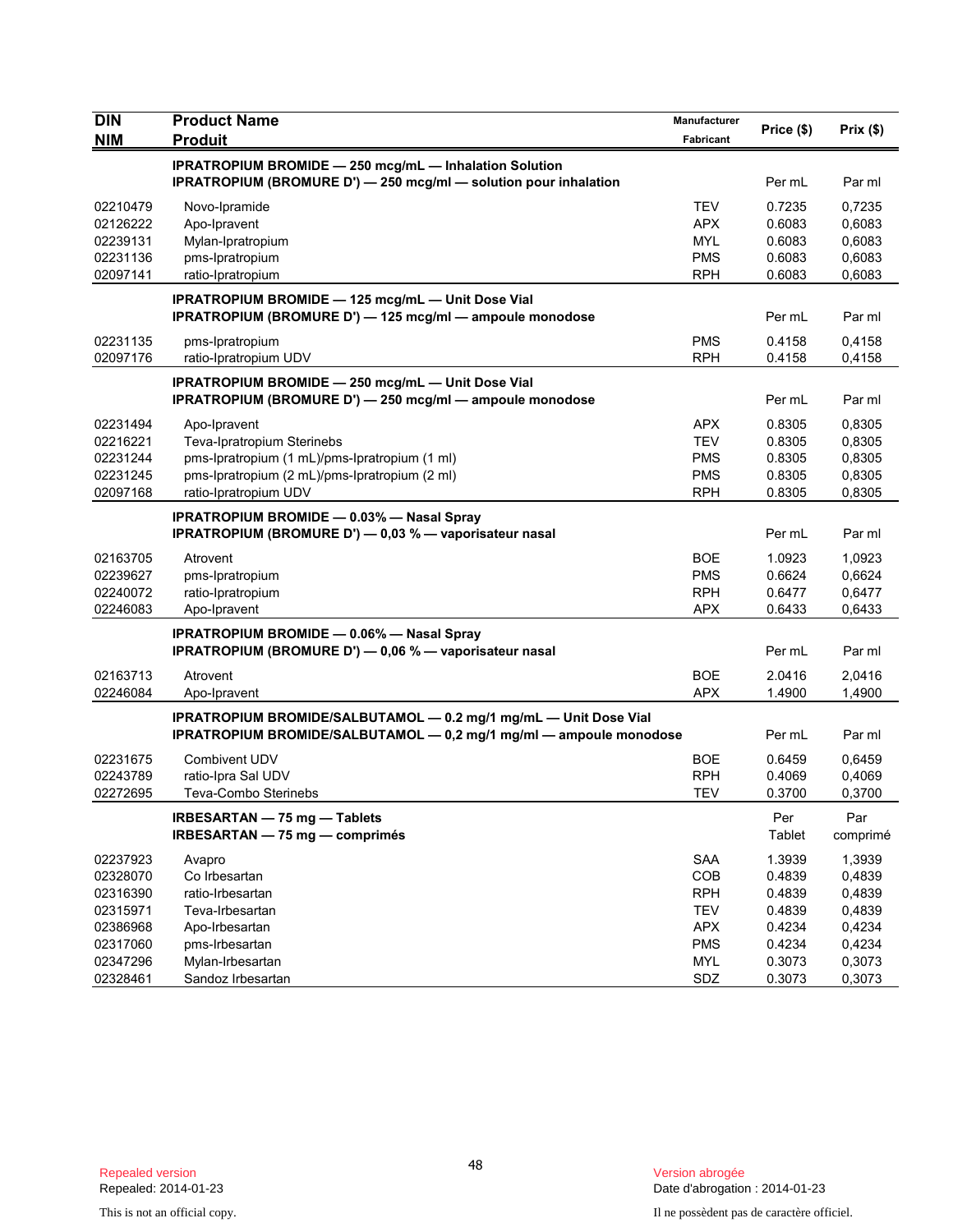| <b>DIN</b> | <b>Product Name</b>                                         | Manufacturer | Price (\$)    | Prix(\$) |
|------------|-------------------------------------------------------------|--------------|---------------|----------|
| <b>NIM</b> | <b>Produit</b>                                              | Fabricant    |               |          |
|            | IRBESARTAN - 150 mg - Tablets                               |              | Per           | Par      |
|            | IRBESARTAN - 150 mg - comprimés                             |              | <b>Tablet</b> | comprimé |
| 02237924   | Avapro                                                      | <b>SAA</b>   | 1.3939        | 1,3939   |
| 02328089   | CO Irbesartan                                               | COB          | 0.4839        | 0,4839   |
| 02316404   | ratio-Irbesartan                                            | <b>RPH</b>   | 0.4839        | 0,4839   |
| 02315998   | Teva-Irbesartan                                             | <b>TEV</b>   | 0.4839        | 0,4839   |
| 02386976   | Apo-Irbesartan                                              | <b>APX</b>   | 0.4234        | 0,4234   |
| 02317079   | pms-Irbesartan                                              | <b>PMS</b>   | 0.4234        | 0,4234   |
| 02347318   | Mylan-Irbesartan                                            | <b>MYL</b>   | 0.3073        | 0,3073   |
| 02328488   | Sandoz Irbesartan                                           | SDZ          | 0.3073        | 0,3073   |
|            | IRBESARTAN - 300 mg - Tablets                               |              | Per           | Par      |
|            | IRBESARTAN - 300 mg - comprimés                             |              | Tablet        | comprimé |
| 02237925   | Avapro                                                      | <b>SAA</b>   | 1.3939        | 1,3939   |
| 02328100   | CO Irbesartan                                               | COB          | 0.4839        | 0,4839   |
| 02316412   | ratio-Irbesartan                                            | <b>RPH</b>   | 0.4839        | 0,4839   |
| 02316005   | Teva-Irbesartan                                             | <b>TEV</b>   | 0.4839        | 0,4839   |
| 02386984   | Apo-Irbesartan                                              | <b>APX</b>   | 0.4234        | 0,4234   |
| 02317087   | pms-Irbesartan                                              | <b>PMS</b>   | 0.4234        | 0,4234   |
| 02347326   | Mylan-Irbesartan                                            | <b>MYL</b>   | 0.3073        | 0,3073   |
| 02328496   | Sandoz Irbesartan                                           | SDZ          | 0.3073        | 0,3073   |
|            | IRBESARTAN/HYDROCHLOROTHIAZIDE - 150 mg/12.5 mg - Tablets   |              | Per           | Par      |
|            | IRBESARTAN/HYDROCHLOROTHIAZIDE - 150 mg/12.5 mg - comprimés |              | Tablet        | comprimé |
| 02241818   | Avalide                                                     | <b>SAA</b>   | 1.3939        | 1,3939   |
| 02357399   | CO Irbesartan/HCT                                           | <b>COB</b>   | 0.4839        | 0,4839   |
| 02363208   | Ran-Irbesartan/HCTZ                                         | <b>RAN</b>   | 0.4839        | 0,4839   |
| 02330512   | ratio-Irbesartan/HCTZ                                       | <b>RPH</b>   | 0.4839        | 0,4839   |
| 02316013   | Teva-Irbesartan/HCTZ                                        | <b>TEV</b>   | 0.4839        | 0,4839   |
| 02387646   | Apo-Irbesartan/HCTZ                                         | <b>APX</b>   | 0.4234        | 0,4234   |
| 02328518   | pms-Irbesartan-HCTZ                                         | <b>PMS</b>   | 0.4234        | 0,4234   |
| 02392992   | Mint-Irbesartan/HCTZ                                        | <b>MPH</b>   | 0.3073        | 0,3073   |
| 02337428   | Sandoz Irbesartan HCTZ                                      | SDZ          | 0.3073        | 0,3073   |
|            | IRBESARTAN/HYDROCHLOROTHIAZIDE - 300 mg/12.5 mg - Tablets   |              | Per           | Par      |
|            | IRBESARTAN/HYDROCHLOROTHIAZIDE - 300 mg/12.5 mg - comprimés |              | Tablet        | comprimé |
| 02241819   | Avalide                                                     | <b>SAA</b>   | 1.3939        | 1,3939   |
| 02357402   | CO Irbesartan/HCT                                           | <b>COB</b>   | 0.4839        | 0,4839   |
| 02363216   | Ran-Irbesartan/HCTZ                                         | <b>RAN</b>   | 0.4839        | 0,4839   |
| 02330520   | ratio-Irbesartan/HCTZ                                       | <b>RPH</b>   | 0.4839        | 0,4839   |
| 02316021   | Teva-Irbesartan/HCTZ                                        | <b>TEV</b>   | 0.4839        | 0,4839   |
| 02387654   | Apo-Irbesartan/HCTZ                                         | <b>APX</b>   | 0.4234        | 0,4234   |
| 02328526   | pms-Irbesartan-HCTZ                                         | <b>PMS</b>   | 0.4234        | 0,4234   |
| 02393018   | Mint-Irbesartan/HCTZ                                        | <b>MPH</b>   | 0.3073        | 0,3073   |
| 02337436   | Sandoz Irbesartan HCTZ                                      | SDZ          | 0.3073        | 0,3073   |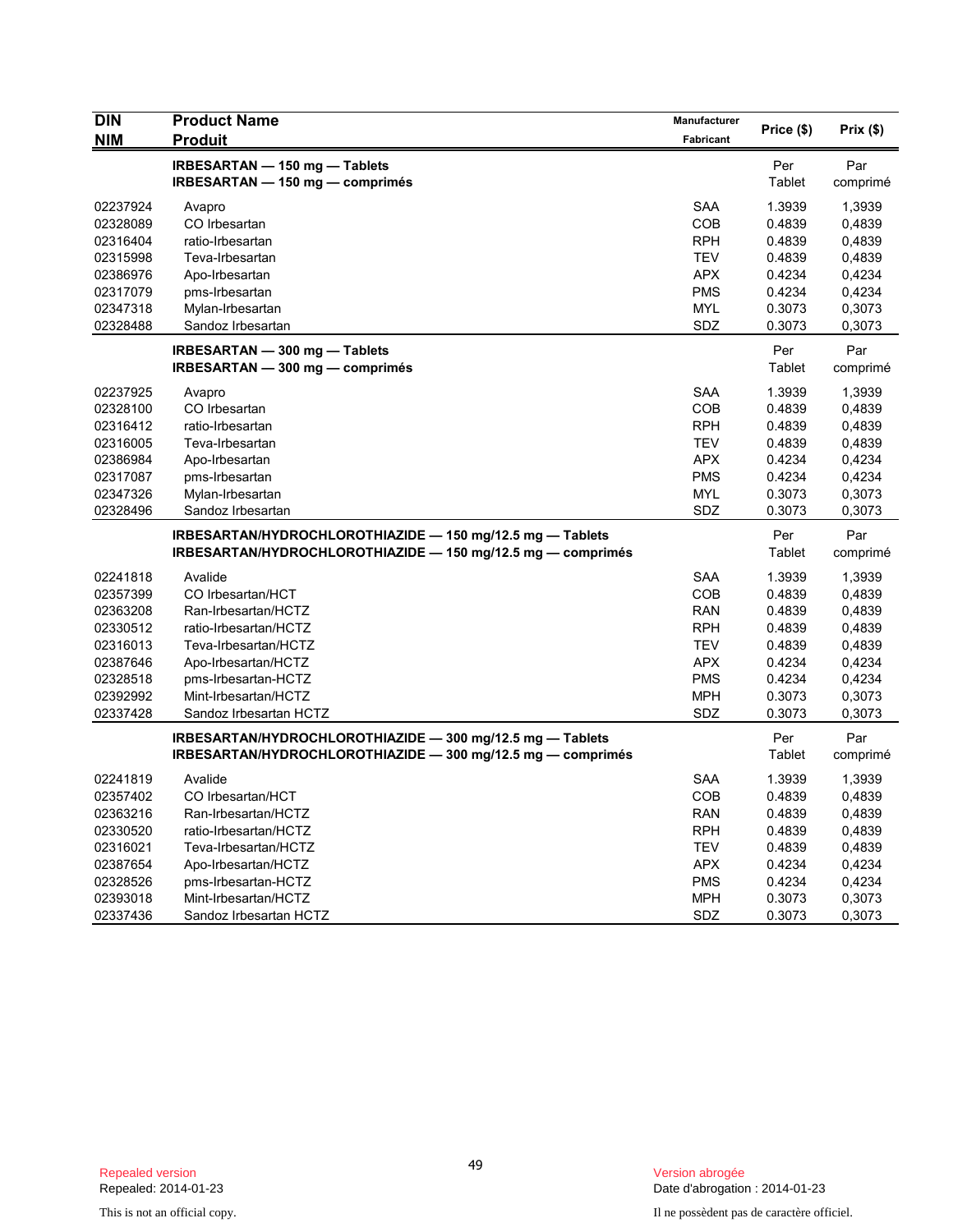| <b>DIN</b>           | <b>Product Name</b>                                                                                                          | <b>Manufacturer</b>      | Price (\$)       | Prix(\$)         |
|----------------------|------------------------------------------------------------------------------------------------------------------------------|--------------------------|------------------|------------------|
| <b>NIM</b>           | <b>Produit</b>                                                                                                               | Fabricant                |                  |                  |
|                      | IRBESARTAN/HYDROCHLOROTHIAZIDE - 300 mg/25 mg - Tablets<br>IRBESARTAN/HYDROCHLOROTHIAZIDE - 300 mg/25 mg - comprimés         |                          | Per<br>Tablet    | Par<br>comprimé  |
| 02280213             | Avalide                                                                                                                      | SQU                      | 1.3506           | 1,3506           |
| 02357410             | CO Irbesartan/HCT                                                                                                            | <b>COB</b>               | 0.4806           | 0.4806           |
| 02363224             | Ran-Irbesartan/HCTZ                                                                                                          | <b>RAN</b>               | 0.4806           | 0.4806           |
| 02330539             | ratio-Irbesartan/HCTZ                                                                                                        | RPH.                     | 0.4806           | 0.4806           |
| 02316048<br>02387662 | Teva-Irbesartan/HCTZ                                                                                                         | <b>TEV</b><br><b>APX</b> | 0.4806<br>0.4205 | 0.4806           |
| 02328534             | Apo-Irbesartan/HCTZ<br>pms-Irbesartan-HCTZ                                                                                   | <b>PMS</b>               | 0.4205           | 0,4205<br>0,4205 |
| 02393026             | Mint-Irbesartan/HCTZ                                                                                                         | <b>MPH</b>               | 0.3052           | 0,3052           |
| 02337444             | Sandoz Irbesartan HCTZ                                                                                                       | SDZ                      | 0.3052           | 0,3052           |
|                      | ISOSORBIDE-5-MONOHYDRATE - 60 mg - Tablets<br>ISOSORBIDE-5-MONOHYDRATE - 60 mg - comprimés                                   |                          | Per<br>Tablet    | Par<br>comprimé  |
| 02126559             | Imdur                                                                                                                        | <b>AZC</b>               | 0.7627           | 0,7627           |
| 02272830             | Apo-ISMN                                                                                                                     | <b>APX</b>               | 0.5445           | 0,5445           |
| 02301288             | pms-ISMN                                                                                                                     | <b>PMS</b>               | 0.4950           | 0,4950           |
|                      | <b>ISOTRENTOIN - 10 mg - Capsules</b><br><b>ISOTRENTOIN - 10 mg - capsules</b>                                               |                          | Per<br>Capsule   | Par<br>capsule   |
| 00582344<br>02257955 | Accutane<br>Clarus                                                                                                           | HLR<br><b>MYL</b>        | 1.0245<br>1.0245 | 1,0245<br>1,0245 |
|                      | <b>ISOTRENTOIN - 40 mg - Capsules</b><br>ISOTRENTOIN - 40 mg - capsules                                                      |                          | Per<br>Capsule   | Par<br>capsule   |
| 00582352<br>02257963 | Accutane<br>Clarus                                                                                                           | <b>HLR</b><br><b>MYL</b> | 2.0904<br>2.0904 | 2,0904<br>2,0904 |
|                      | KETOCONAZOLE - 200 mg - Tablets<br>KÉTOCONAZOLE - 200 mg - comprimés                                                         |                          | Per<br>Tablet    | Par<br>comprimé  |
| 02237235<br>02231061 | Apo-Ketoconazole<br>Novo-Ketoconazole                                                                                        | <b>APX</b><br><b>TEV</b> | 1.3019<br>1.3019 | 1,3019<br>1,3019 |
|                      | KETOROLAC TROMETHAMINE - 0.5% - Ophthalmic Solution<br><b>KÉTOROLAC (TROMÉTHAMINE DE)</b> $-$ 0,5 % $-$ solution ophtalmique |                          | Per mL           | Par ml           |
| 01968300             | Acular                                                                                                                       | <b>ALL</b>               | 3.8060           | 3,8060           |
| 02245821             | Apo-Ketorolac                                                                                                                | <b>APX</b>               | 2.5960           | 2,5960           |
|                      | KETOROLAC TROMETHAMINE - 10 mg - Tablets<br>KÉTOROLAC (TROMÉTHAMINE DE) — 10 mg — comprimés                                  |                          | Per<br>Tablet    | Par<br>comprimé  |
| 02162660             | Toradol                                                                                                                      | <b>HLR</b>               | 0.7615           | 0,7615           |
| 02229080             | Apo-Ketorolac                                                                                                                | <b>APX</b>               | 0.5192           | 0,5192           |
|                      | LACTULOSE - 667 mg/mL - Oral Liquid<br>LACTULOSE - 667 mg/ml - liquide oral                                                  |                          | Per mL           | Par ml           |
| 02242814             | Apo-Lactulose                                                                                                                | <b>APX</b>               | 0.0160           | 0,0160           |
| 00703486             | pms-Lactulose                                                                                                                | <b>PMS</b>               | 0.0160           | 0,0160           |
| 00854409             | ratio-Lactulose                                                                                                              | <b>RPH</b>               | 0.0160           | 0,0160           |
| 02247383             | Euro-LAC                                                                                                                     | <b>EPI</b>               | 0.0145           | 0,0145           |
| 02295881             | Jamp-Lactulose                                                                                                               | <b>JPC</b>               | 0.0145           | 0,0145           |
|                      | LAMIVUDINE - 100 mg - Tablets<br>LAMIVUDINE - 100 mg - comprimés                                                             |                          | Per<br>Tablet    | Par<br>comprimé  |
| 02239193             | Heptovir                                                                                                                     | <b>GSK</b>               | 5.1798           | 5,1798           |
| 02393239             | Apo-Lamivudine HBV                                                                                                           | APX                      | 3.5316           | 3,5316           |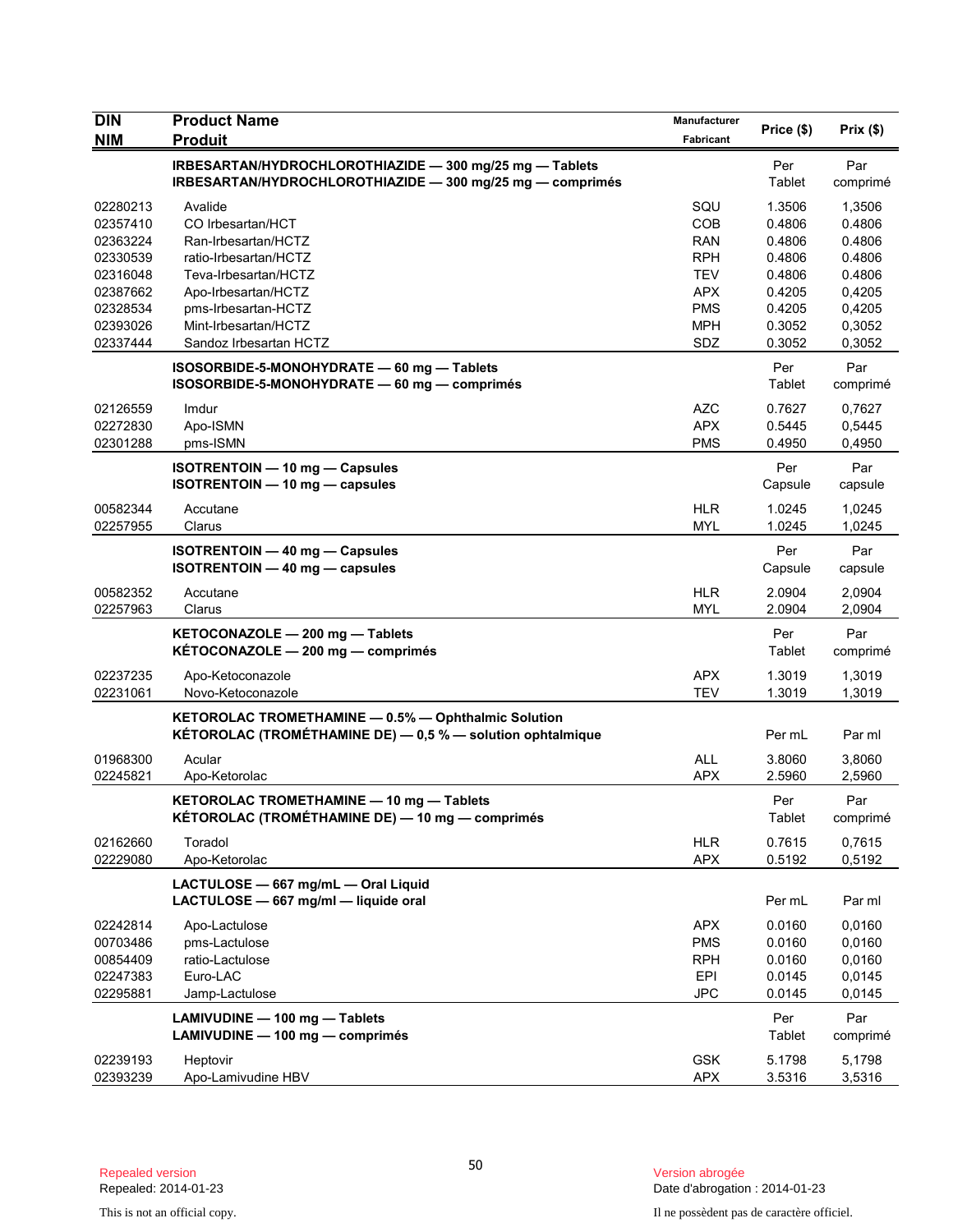| <b>DIN</b>                                                           | <b>Product Name</b>                                                                                                   | <b>Manufacturer</b>                                                              | Price (\$)                                               | Prix(\$)                                                 |
|----------------------------------------------------------------------|-----------------------------------------------------------------------------------------------------------------------|----------------------------------------------------------------------------------|----------------------------------------------------------|----------------------------------------------------------|
| <b>NIM</b>                                                           | <b>Produit</b>                                                                                                        | Fabricant                                                                        |                                                          |                                                          |
|                                                                      | LAMIVUDINE - 150 mg - Tablets<br>LAMIVUDINE - 150 mg - comprimés                                                      |                                                                                  | Per<br>Tablet                                            | Par<br>comprimé                                          |
| 02192683<br>02369052                                                 | 3TC<br>Apo-Lamivudine                                                                                                 | VII<br><b>APX</b>                                                                | 5.3195<br>3.6269                                         | 5,3195<br>3,6269                                         |
|                                                                      | LAMIVUDINE - 300 mg - Tablets<br>LAMIVUDINE - 300 mg - comprimés                                                      |                                                                                  | Per<br>Tablet                                            | Par<br>comprimé                                          |
| 02247825<br>02369060                                                 | 3TC<br>Apo-Lamivudine                                                                                                 | VII<br><b>APX</b>                                                                | 10.6389<br>7.2538                                        | 10,6389<br>7,2538                                        |
|                                                                      | LAMIVUDINE/ZIDOVUDINE - 150 mg/300 mg - Tablets<br>LAMIVUDINE/ZIDOVUDINE - 150 mg/300 mg - comprimés                  |                                                                                  | Per<br>Tablet                                            | Par<br>comprimé                                          |
| 02239213<br>02375540<br>02387247                                     | Combivir<br>Apo-Lamivudine/Zidovudine<br>Apo-Lamivudine/Zidovudine                                                    | VII<br><b>APX</b><br><b>TEV</b>                                                  | 11.4854<br>7.8309<br>7.8309                              | 11,4854<br>7,8309<br>7,8309                              |
|                                                                      | LAMOTRIGINE - 25 mg - Tablets<br>LAMOTRIGINE - 25 mg - comprimés                                                      |                                                                                  | Per<br>Tablet                                            | Par<br>comprimé                                          |
| 02142082<br>02245208<br>02265494<br>02248232<br>02246897<br>02243352 | Lamictal<br>Apo-Lamotrigine<br>Mylan-Lamotrigine<br>Teva-Lamotrigine<br>pms-Lamotrigine<br>ratio-Lamotrigine          | <b>GSK</b><br><b>APX</b><br>MYL<br>TEV<br><b>PMS</b><br><b>RPH</b>               | 0.4266<br>0.2297<br>0.2297<br>0.2297<br>0.2297<br>0.2297 | 0,4266<br>0,2297<br>0,2297<br>0,2297<br>0,2297<br>0,2297 |
|                                                                      | LAMOTRIGINE - 100 mg - Tablets<br>LAMOTRIGINE - 100 mg - comprimés                                                    |                                                                                  | Per<br>Tablet                                            | Par<br>comprimé                                          |
| 02142104<br>02245209<br>02265508<br>02248233<br>02246898<br>02243353 | Lamictal<br>Apo-Lamotrigine<br>Mylan-Lamotrigine<br>Teva-Lamotrigine<br>pms-Lamotrigine<br>ratio-Lamotrigine          | <b>GSK</b><br><b>APX</b><br><b>MYL</b><br><b>TEV</b><br><b>PMS</b><br><b>RPH</b> | 1.7032<br>0.9189<br>0.9189<br>0.9189<br>0.9189<br>0.9189 | 1,7032<br>0,9189<br>0,9189<br>0,9189<br>0,9189<br>0,9189 |
|                                                                      | LAMOTRIGINE - 150 mg - Tablets<br>LAMOTRIGINE - 150 mg - comprimés                                                    |                                                                                  | Per<br>Tablet                                            | Par<br>comprimé                                          |
| 02142112<br>02248234<br>02245210<br>02265516<br>02246899<br>02246963 | Lamictal<br>Teva-Lamotrigine<br>Apo-Lamotrigine<br>Mylan-Lamotrigine<br>pms-Lamotrigine<br>ratio-Lamotrigine          | <b>GSK</b><br><b>TEV</b><br><b>APX</b><br><b>MYL</b><br><b>PMS</b><br><b>RPH</b> | 2.5100<br>1.3784<br>1.3783<br>1.3783<br>1.3783<br>1.3783 | 2,5100<br>1,3784<br>1,3783<br>1,3783<br>1,3783<br>1,3783 |
|                                                                      | LANSOPRAZOLE-15 mg - Capsules<br>LANSOPRAZOLE - 15 mg - capsules                                                      |                                                                                  | Per<br>Capsule                                           | Par<br>capsule                                           |
| 02165503<br>02293811<br>02353830<br>02280515<br>02402610<br>02385643 | Prevacid<br>Apo-Lansoprazole<br>Mylan-Lansoprazole<br>Novo-Lansoprazole DR<br>Ran-Lansoprazole<br>Sandoz Lansoprazole | <b>TAK</b><br><b>APX</b><br><b>MYL</b><br><b>TEV</b><br><b>RAN</b><br>SDZ        | 2.2000<br>0.8640<br>0.7000<br>0.7000<br>0.7000<br>0.7000 | 2,2000<br>0,8640<br>0,7000<br>0,7000<br>0,7000<br>0,7000 |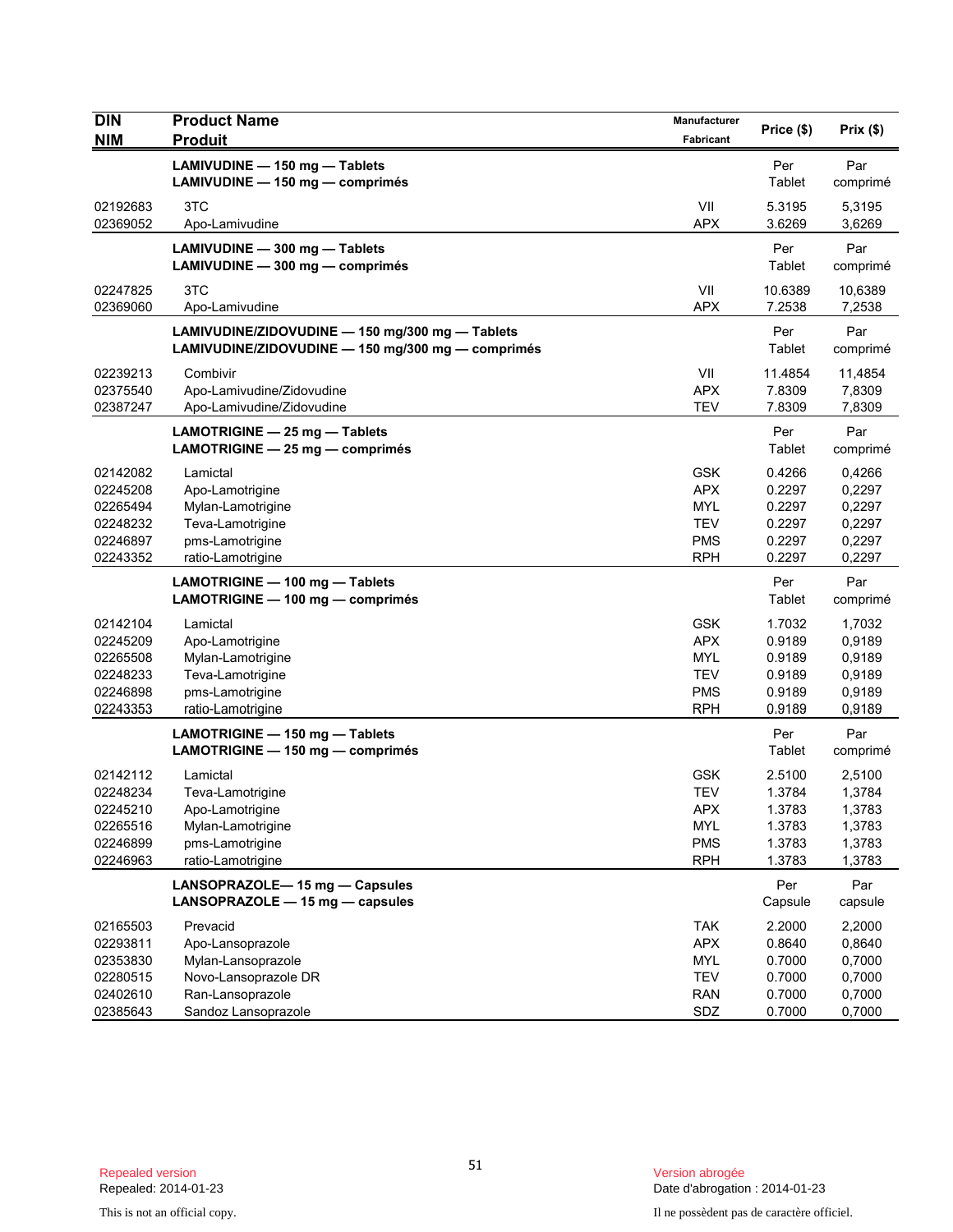| <b>DIN</b>           | <b>Product Name</b>                                                 | <b>Manufacturer</b>      |                  |                  |
|----------------------|---------------------------------------------------------------------|--------------------------|------------------|------------------|
| <b>NIM</b>           | <b>Produit</b>                                                      | Fabricant                | Price (\$)       | Prix (\$)        |
|                      | LANSOPRAZOLE-30 mg - Capsules                                       |                          | Per              | Par              |
|                      | LANSOPRAZOLE $-30$ mg $-$ capsules                                  |                          | Capsule          | capsule          |
|                      |                                                                     |                          |                  |                  |
| 02165511<br>02293838 | Prevacid                                                            | <b>TAK</b><br><b>APX</b> | 2.2000<br>0.8640 | 2,2000           |
| 02353849             | Apo-Lansoprazole<br>Mylan-Lansoprazole                              | <b>MYL</b>               | 0.7000           | 0,8640<br>0,7000 |
| 02280523             | Novo-Lansoprazole DR                                                | <b>TEV</b>               | 0.7000           | 0,7000           |
| 02402629             | Ran-Lansoprazole                                                    | <b>RAN</b>               | 0.7000           | 0,7000           |
| 02385651             | Sandoz Lansoprazole                                                 | SDZ                      | 0.7000           | 0,7000           |
|                      |                                                                     |                          |                  |                  |
|                      | LATANOPROST - 0.005% - Ophthalmic Solution                          |                          |                  |                  |
|                      | LATANOPROST $-$ 0.005 % $-$ solution ophtalmique                    |                          | Per mL           | Par ml           |
| 02231493             | Xalatan                                                             | PFI                      | 12.2936          | 12,2936          |
| 02296527             | Apo-Latanoprost                                                     | <b>APX</b>               | 3.7856           | 3,7856           |
| 02254786             | CO Latanoprost                                                      | COB                      | 3.6335           | 3,6335           |
| 02373041             | GD-Latanoprost                                                      | <b>GEM</b>               | 3.6335           | 3,6335           |
| 02367335             | Sandoz Latanoprost                                                  | SDZ                      | 3.6335           | 3,6335           |
|                      | LATANOPROST/TIMOLOL MALEATE - 50 mcg/5 mg/mL - Ophthalmic Solution  |                          |                  |                  |
|                      | LATANOPROST/TIMOLOL MALEATE - 50 mcg/5 mg/mL - solution ophtalmique |                          | Per mL           | Par ml           |
| 02246619             | Xalacom                                                             | PFI                      | 13.9128          | 13,9128          |
| 02394685             | Sandoz Latanoprost/Timolol                                          | SDZ                      | 4.4280           | 4,4280           |
|                      |                                                                     |                          |                  |                  |
|                      | LEFLUNOMIDE - 10 mg - Tablets                                       |                          | Per              | Par              |
|                      | LEFLUNOMIDE - 10 mg - comprimés                                     |                          | Tablet           | comprimé         |
| 02241888             | Arava                                                               | <b>SAA</b>               | 12.1745          | 12,1745          |
| 02256495             | Apo-Leflunomide                                                     | <b>APX</b>               | 6.6458           | 6,6458           |
| 02319225             | Mylan-Leflunomide                                                   | <b>MYL</b>               | 6.0417           | 6,0417           |
| 02261251             | Novo-Leflunomide                                                    | <b>TEV</b>               | 6.0417           | 6,0417           |
| 02288265             | pms-Leflunomide                                                     | <b>PMS</b>               | 6.0417           | 6,0417           |
| 02283964             | Sandoz Leflunomide                                                  | SDZ                      | 6.0417           | 6,0417           |
|                      | LEFLUNOMIDE - 20 mg - Tablets                                       |                          | Per              | Par              |
|                      | LEFLUNOMIDE - 20 mg - comprimés                                     |                          | Tablet           | comprimé         |
| 02241889             | Arava                                                               | <b>SAA</b>               | 12.1745          | 12,1745          |
| 02256509             | Apo-Leflunomide                                                     | <b>APX</b>               | 6.6458           | 6,6458           |
| 02319233             | Mylan-Leflunomide                                                   | <b>MYL</b>               | 6.0417           | 6,0417           |
| 02261278             | Novo-Leflunomide                                                    | <b>TEV</b>               | 6.0417           | 6,0417           |
| 02288273             | pms-Leflunomide                                                     | <b>PMS</b>               | 6.0417           | 6,0417           |
| 02283972             | Sandoz Leflunomide                                                  | SDZ                      | 6.0417           | 6,0417           |
|                      | LETROZOLE $-$ 2.5 mg $-$ Tablets                                    |                          | Per              | Par              |
|                      | LETROZOLE - 2.5 mg - comprimés                                      |                          | Tablet           | comprimé         |
|                      |                                                                     |                          |                  |                  |
| 02231384             | Femara                                                              | <b>NVT</b>               | 6.6822           | 6,6822           |
| 02338459             | Letrozole                                                           | <b>ACH</b>               | 2.7560           | 2,7560           |
| 02348969             | Letrozole                                                           | COB                      | 2.7560           | 2,7560           |
| 02322315             | Med-Letrozole                                                       | <b>GMP</b>               | 2.7560           | 2,7560           |
| 02358514             | Apo-Letrozole                                                       | <b>APX</b>               | 2.0662           | 2,0662           |
| 02309114             | pms-Letrozole                                                       | <b>PMS</b>               | 2.0662           | 2,0662           |
| 02344815             | Sandoz Letrozole<br>Letrozole                                       | SDZ                      | 2.0662           | 2,0662           |
| 02347997             | Jamp-Letrozole                                                      | <b>TEV</b>               | 2.0044           | 2,0044           |
| 02373009<br>02372169 | MYL-Letrozole                                                       | <b>JPC</b><br>MYL        | 2.0042<br>2.0042 | 2,0042<br>2,0042 |
| 02372282             | Ran-Letrozole                                                       | <b>RAN</b>               | 2.0042           | 2,0042           |
| 02343657             | Teva-Letrozole                                                      | <b>TEV</b>               | 2.0042           | 2,0042           |
|                      |                                                                     |                          |                  |                  |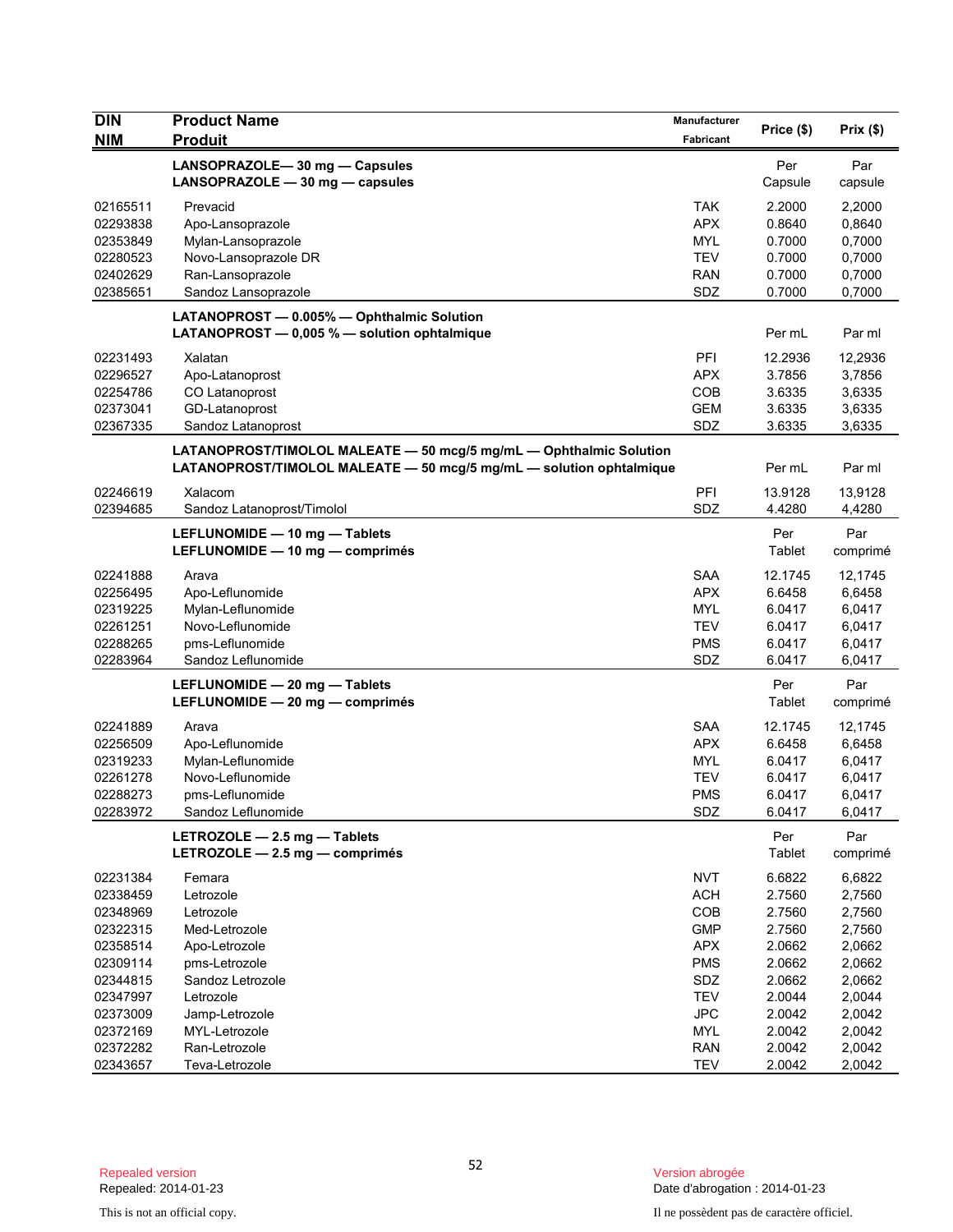| <b>DIN</b><br><b>NIM</b> | <b>Product Name</b><br><b>Produit</b>                                                                        | Manufacturer<br>Fabricant | Price (\$)    | Prix(\$)        |
|--------------------------|--------------------------------------------------------------------------------------------------------------|---------------------------|---------------|-----------------|
|                          |                                                                                                              |                           |               |                 |
|                          | LEVETIRACETAM - 250 mg - Tablets<br>LEVETIRACETAM - 250 mg - comprimés                                       |                           | Per<br>Tablet | Par<br>comprimé |
| 02247027                 | Keppra                                                                                                       | <b>UCB</b>                | 1.8766        | 1,8766          |
| 02285924                 | Apo-Levetiracetam                                                                                            | <b>APX</b>                | 1.2293        | 1,2293          |
| 02274183                 | CO Levetiracetam                                                                                             | COB                       | 1.2293        | 1,2293          |
| 02296101                 | pms-Levetiracetam                                                                                            | <b>PMS</b>                | 1.1175        | 1,1175          |
| 02396106                 | Ran-Levetiracetam                                                                                            | <b>RAN</b>                | 1.1175        | 1,1175          |
| 02403005                 | Jamp-Levetiracetam                                                                                           | <b>JPC</b>                | 0.8000        | 0,8000          |
|                          | LEVETIRACETAM - 500 mg - Tablets<br>LEVETIRACETAM - 500 mg - comprimés                                       |                           | Per<br>Tablet | Par<br>comprimé |
| 02247028                 | Keppra                                                                                                       | <b>UCB</b>                | 2.2858        | 2,2858          |
| 02285932                 | Apo-Levetiracetam                                                                                            | <b>APX</b>                | 1.5015        | 1,5015          |
| 02274191                 | CO Levetiracetam                                                                                             | COB                       | 1.5015        | 1,5015          |
| 02296128                 | pms-Levetiracetam                                                                                            | <b>PMS</b>                | 1.3650        | 1,3650          |
| 02396114                 | Ran-Levetiracetam                                                                                            | <b>RAN</b>                | 1.3650        | 1,3650          |
| 02403021                 | Jamp-Levetiracetam                                                                                           | <b>JPC</b>                | 0.9750        | 0,9750          |
|                          | LEVETIRACETAM - 750 mg - Tablets<br>LEVETIRACETAM - 750 mg - comprimés                                       |                           | Per<br>Tablet | Par<br>comprimé |
| 02247029                 | Keppra                                                                                                       | <b>UCB</b>                | 3.1658        | 3,1658          |
| 02285940                 | Apo-Levetiracetam                                                                                            | <b>APX</b>                | 2.1368        | 2,1368          |
| 02274205                 | CO Levetiracetam                                                                                             | COB                       | 2.1368        | 2,1368          |
| 02296136                 | pms-Levetiracetam                                                                                            | <b>PMS</b>                | 1.9425        | 1,9425          |
| 02396122                 | Ran-Levetiracetam                                                                                            | <b>RAN</b>                | 1.9425        | 1,9425          |
| 02403048                 | Jamp-Levetiracetam                                                                                           | <b>JPC</b>                | 1.3500        | 1,3500          |
|                          | LEVOBUNOLOL HCI - 0.5% - Ophthalmic Solution<br>LÉVOBUNOLOL (CHLORHYDRATE DE) - 0,5 % - solution ophtalmique |                           | Per mL        | Par ml          |
| 00637661                 | Betagan                                                                                                      | <b>ALL</b>                | 3.6190        | 3,6190          |
| 02237991                 | pms-Levobunolol                                                                                              | <b>PMS</b>                | 1.7116        | 1,7116          |
| 02031167                 | ratio-Levobunolol                                                                                            | <b>RPH</b>                | 1.7116        | 1,7116          |
| 02241716                 | Sandoz Levobunolol                                                                                           | SDZ                       | 1.7116        | 1,7116          |
|                          | LEVODOPA/CARBIDOPA - 100 mg/10 mg - Tablets<br>LÉVODOPA/CARBIDOPA — 100 mg/10 mg — comprimés                 |                           | Per<br>Tablet | Par<br>comprimé |
| 00355658                 | Sinemet                                                                                                      | <b>MFX</b>                | 0.5513        | 0,5513          |
| 02244494                 | Novo-Levocarbidopa                                                                                           | TEV                       | 0.2783        | 0,2783          |
| 02195933                 | Apo-Levocarb                                                                                                 | <b>APX</b>                | 0.2602        | 0,2602          |
|                          | LEVODOPA/CARBIDOPA - 100 mg/25 mg - Tablets<br>LÉVODOPA/CARBIDOPA - 100 mg/25 mg - comprimés                 |                           | Per<br>Tablet | Par<br>comprimé |
| 00513997                 | Sinemet                                                                                                      | <b>MFX</b>                | 0.8231        | 0,8231          |
| 02244495                 | Novo-Levocarbidopa                                                                                           | TEV                       | 0.4164        | 0,4164          |
| 02195941                 | Apo-Levocarb                                                                                                 | <b>APX</b>                | 0.3885        | 0,3885          |
|                          | LEVODOPA/CARBIDOPA - 250 mg/25 mg - Tablets<br>LÉVODOPA/CARBIDOPA — 250 mg/25 mg — comprimés                 |                           | Per<br>Tablet | Par<br>comprimé |
| 00328219                 | Sinemet                                                                                                      | <b>MFX</b>                | 0.9189        | 0,9189          |
| 02126184                 | ratio-Levodopa/Carbidopa                                                                                     | <b>RPH</b>                | 0.5500        | 0,5500          |
| 02244496                 | Novo-Levocarbidopa                                                                                           | <b>TEV</b>                | 0.4648        | 0,4648          |
| 02195968                 | Apo-Levocarb                                                                                                 | <b>APX</b>                | 0.4337        | 0,4337          |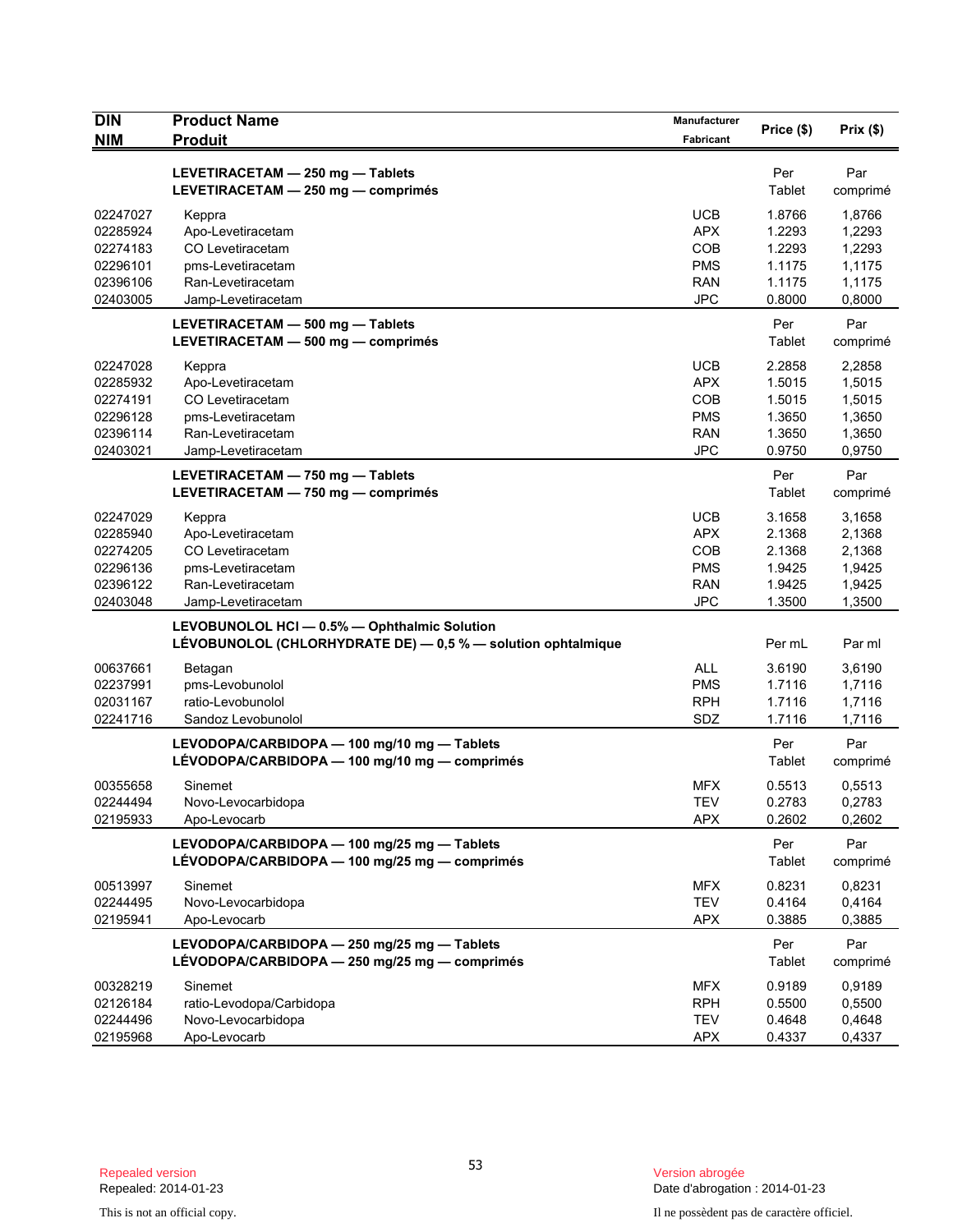| <b>DIN</b>           | <b>Product Name</b>                           | Manufacturer             | Price (\$)       | Prix(\$)         |
|----------------------|-----------------------------------------------|--------------------------|------------------|------------------|
| <b>NIM</b>           | <b>Produit</b>                                | Fabricant                |                  |                  |
|                      | LEVODOPA/CARBIDOPA - 200 mg/50 mg - Tablets   |                          | Per              | Par              |
|                      | LÉVODOPA/CARBIDOPA - 200 mg/50 mg - comprimés |                          | Tablet           | comprimé         |
| 00870935             | Sinemet CR                                    | <b>MFX</b>               | 1.5653           | 1,5653           |
| 02245211             | Levocarb CR                                   | AAA                      | 1.1000           | 1,1000           |
|                      | LEVOFLOXACIN - 250 mg - Tablets               |                          | Per              | Par              |
|                      | LEVOFLOXACIN - 250 mg - comprimés             |                          | Tablet           | comprimé         |
| 02236841             | Levaguin                                      | <b>JAN</b>               | 6.6139           | 6,6139           |
| 02284707             | Apo-Levofloxacin                              | <b>APX</b>               | 3.1080           | 3,1080           |
| 02315424             | CO Levofloxacin                               | COB                      | 3.1080           | 3,1080           |
| 02313979             | Mylan-Levofloxacin                            | <b>MYL</b>               | 3.1080           | 3,1080           |
| 02248262             | Novo-Levofloxacin                             | <b>TEV</b>               | 3.1080           | 3,1080           |
| 02284677             | pms-Levofloxacin                              | <b>PMS</b>               | 3.1080           | 3,1080           |
| 02298635             | Sandoz Levofloxacin                           | SDZ                      | 3.1080           | 3,1080           |
|                      | LEVOFLOXACIN - 500 mg - Tablets               |                          | Per              | Par              |
|                      | LEVOFLOXACIN - 500 mg - comprimés             |                          | Tablet           | comprimé         |
| 02236842             | Levaguin                                      | <b>JAN</b>               | 7.5372           | 7,5372           |
| 02284715             | Apo-Levofloxacin                              | <b>APX</b>               | 3.5070           | 3,5070           |
| 02315432             | CO Levofloxacin                               | COB                      | 3.5070           | 3,5070           |
| 02313987             | Mylan-Levofloxacin                            | <b>MYL</b>               | 3.5070           | 3,5070           |
| 02248263             | Novo-Levofloxacin                             | <b>TEV</b>               | 3.5070           | 3,5070           |
| 02284685             | pms-Levofloxacin                              | <b>PMS</b>               | 3.5070           | 3,5070           |
| 02298643             | Sandoz Levofloxacin                           | SDZ                      | 3.5070           | 3,5070           |
|                      | LISINOPRIL - 5 mg - Tablets                   |                          | Per              | Par              |
|                      | LISINOPRIL - 5 mg - comprimés                 |                          | Tablet           | comprimé         |
| 00839388             | Prinivil                                      | <b>MFX</b>               | 0.7002           | 0,7002           |
| 02049333             | Zestril                                       | <b>AZC</b>               | 0.6226           | 0,6226           |
| 02217481             | Apo-Lisinopril                                | <b>APX</b>               | 0.5927           | 0,5927           |
| 02271443             | CO Lisinopril                                 | COB                      | 0.5388           | 0,5388           |
| 02285061             | Teva-Lisinopril (Type P)                      | <b>TEV</b>               | 0.5388           | 0,5388           |
| 02285118             | Novo-Lisinopril (Type Z)                      | <b>TEV</b>               | 0.5388           | 0,5388           |
| 02292203<br>02294230 | pms-Lisinopril                                | <b>PMS</b><br><b>RAN</b> | 0.5388<br>0.5388 | 0,5388           |
| 02256797             | Ran-Lisinopril<br>ratio-Lisinopril P          | <b>RPH</b>               | 0.5388           | 0,5388<br>0,5388 |
| 02299879             | ratio-Lisinopril Z                            | <b>RPH</b>               | 0.5388           | 0,5388           |
| 02361531             | Jamp-Lisinopril                               | <b>JPC</b>               | 0.4849           | 0,4849           |
| 02274833             | Mylan-Lisinopril                              | MYL                      | 0.4849           | 0,4849           |
| 02289199             | Sandoz Lisinopril                             | SDZ                      | 0.4849           | 0,4849           |
|                      | LISINOPRIL - 10 mg - Tablets                  |                          | Per              | Par              |
|                      | LISINOPRIL - 10 mg - comprimés                |                          | Tablet           | comprimé         |
| 00839396             | Prinivil                                      | <b>MFX</b>               | 0.8412           | 0,8412           |
| 02049376             | Zestril                                       | <b>AZC</b>               | 0.7480           | 0,7480           |
| 02217503             | Apo-Lisinopril                                | <b>APX</b>               | 0.7121           | 0,7121           |
| 02271451             | CO Lisinopril                                 | COB                      | 0.6474           | 0,6474           |
| 02285088             | Teva-Lisinopril (Type P)                      | <b>TEV</b>               | 0.6474           | 0,6474           |
| 02285126             | Novo-Lisinopril (Type Z)                      | <b>TEV</b>               | 0.6474           | 0,6474           |
| 02292211             | pms-Lisinopril                                | <b>PMS</b>               | 0.6474           | 0.6474           |
| 02294249             | Ran-Lisinopril                                | <b>RAN</b>               | 0.6474           | 0,6474           |
| 02256800             | ratio-Lisinopril P                            | <b>RPH</b>               | 0.6474           | 0.6474           |
| 02299887             | ratio-Lisinopril Z                            | <b>RPH</b>               | 0.6474           | 0.6474           |
| 02361558             | Jamp-Lisinopril                               | <b>JPC</b>               | 0.5827           | 0,5827           |
| 02274841             | Mylan-Lisinopril                              | MYL                      | 0.5827           | 0,5827           |
| 02289202             | Sandoz Lisinopril                             | SDZ                      | 0.5827           | 0,5827           |

Repealed version 34 September 2014-01-23 September 2014-01-23

Version abrogée<br>Date d'abrogation : 2014-01-23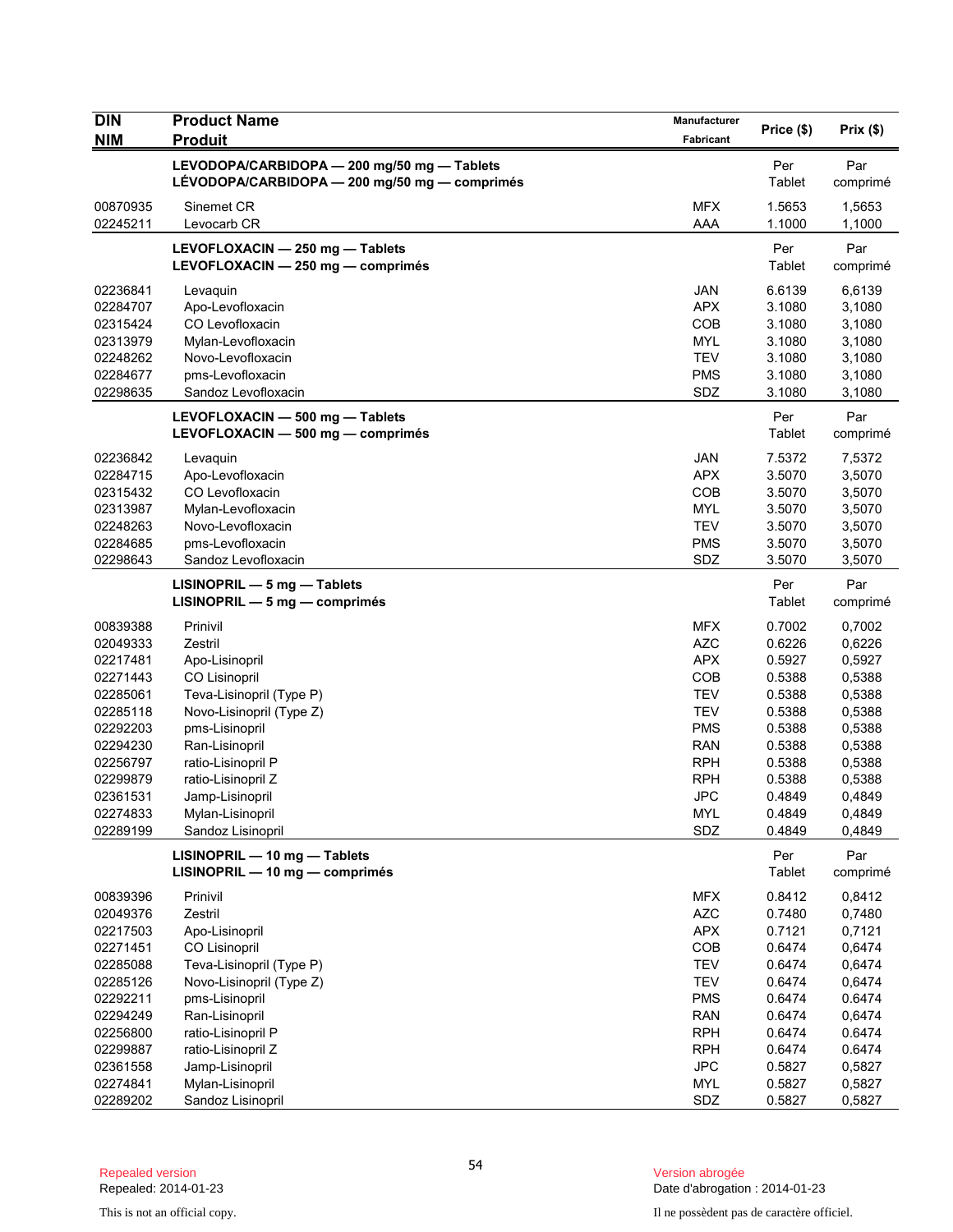| <b>DIN</b>           | <b>Product Name</b>                                                                 | <b>Manufacturer</b>      | Price (\$)       | Prix(\$)         |
|----------------------|-------------------------------------------------------------------------------------|--------------------------|------------------|------------------|
| <b>NIM</b>           | <b>Produit</b>                                                                      | Fabricant                |                  |                  |
|                      | LISINOPRIL - 20 mg - Tablets                                                        |                          | Per              | Par              |
|                      | LISINOPRIL - 20 mg - comprimés                                                      |                          | Tablet           | comprimé         |
| 00839418             | Prinivil                                                                            | <b>MFX</b>               | 1.0114           | 1,0114           |
| 02049384             | Zestril                                                                             | <b>AZC</b>               | 0.8985           | 0,8985           |
| 02217511             | Apo-Lisinopril                                                                      | <b>APX</b>               | 0.8557           | 0,8557           |
| 02271478             | CO Lisinopril                                                                       | COB                      | 0.7779           | 0,7779           |
| 02285096             | Teva-Lisinopril (Type P)                                                            | <b>TEV</b>               | 0.7779           | 0,7779           |
| 02285134             | Novo-Lisinopril (Type Z)                                                            | <b>TEV</b>               | 0.7779           | 0,7779           |
| 02292238             | pms-Lisinopril                                                                      | <b>PMS</b>               | 0.7779           | 0,7779           |
| 02294257             | Ran-Lisinopril                                                                      | <b>RAN</b>               | 0.7779           | 0,7779           |
| 02256819             | ratio-Lisinopril P                                                                  | <b>RPH</b>               | 0.7779           | 0,7779           |
| 02299895             | ratio-Lisinopril Z                                                                  | <b>RPH</b>               | 0.7779           | 0,7779           |
| 02361566             | Jamp-Lisinopril                                                                     | <b>JPC</b>               | 0.7001           | 0,7001           |
| 02274868             | Mylan-Lisinopril                                                                    | <b>MYL</b>               | 0.7001           | 0,7001           |
| 02289229             | Sandoz Lisinopril                                                                   | SDZ                      | 0.7001           | 0,7001           |
|                      | LISINOPRIL/HYDROCHLOROTHIAZIDE - 10 mg/12.5 mg - Tablets                            |                          | Per              | Par              |
|                      | LISINOPRIL/HYDROCHLOROTHIAZIDE - 10 mg/12,5 mg - comprimés                          |                          | Tablet           | comprimé         |
| 02103729             | Zestoretic                                                                          | <b>AZC</b>               | 0.9629           | 0,9629           |
| 02108194             | Prinzide                                                                            | <b>MFX</b>               | 0.8171           | 0,8171           |
| 02261979             | Apo-Lisinopril/HCTZ                                                                 | <b>APX</b>               | 0.5835           | 0,5835           |
| 02297736             | Mylan-Lisinopril HCTZ                                                               | <b>MYL</b>               | 0.5835           | 0,5835           |
| 02301768             | Novo-Lisinopril/HCTZ (Type Z)                                                       | <b>TEV</b>               | 0.5835           | 0,5835           |
| 02302136             | Novo-Lisinopril/HCTZ (Type P)                                                       | <b>TEV</b>               | 0.5835           | 0,5835           |
| 02302365             | Sandoz Lisinopril HCT                                                               | SDZ                      | 0.5835           | 0.5835           |
|                      | LISINOPRIL/HYDROCHLOROTHIAZIDE - 20 mg/12.5 mg - Tablets                            |                          | Per              | Par              |
|                      | LISINOPRIL/HYDROCHLOROTHIAZIDE - 20 mg/12,5 mg - comprimés                          |                          | Tablet           | comprimé         |
|                      |                                                                                     |                          |                  |                  |
| 02045737             | Zestoretic                                                                          | <b>AZC</b>               | 1.1569           | 1,1569           |
| 00884413<br>02261987 | Prinzide                                                                            | <b>MFX</b><br><b>APX</b> | 1.0416           | 1,0416           |
| 02297744             | Apo-Lisinopril/HCTZ                                                                 | <b>MYL</b>               | 0.7011<br>0.7011 | 0,7011           |
| 02301776             | Mylan-Lisinopril HCTZ<br>Teva-Lisinopril/HCTZ (Type Z)                              | <b>TEV</b>               | 0.7011           | 0,7011<br>0,7011 |
| 02302144             | Novo-Lisinopril/HCTZ (Type P)                                                       | <b>TEV</b>               | 0.7011           | 0,7011           |
| 02302373             | Sandoz Lisinopril HCT                                                               | SDZ                      | 0.7011           | 0,7011           |
|                      |                                                                                     |                          |                  |                  |
|                      | LISINOPRIL/HYDROCHLOROTHIAZIDE - 20 mg/25 mg - Tablets                              |                          | Per              | Par              |
|                      | LISINOPRIL/HYDROCHLOROTHIAZIDE - 20 mg/25 mg - comprimés                            |                          | Tablet           | comprimé         |
| 02045729             | Zestoretic                                                                          | <b>AZC</b>               | 1.1569           | 1,1569           |
| 02261995             | Apo-Lisinopril/HCTZ                                                                 | <b>APX</b>               | 0.7011           | 0,7011           |
| 02297752             | Mylan-Lisinopril HCTZ                                                               | MYL                      | 0.7011           | 0,7011           |
| 02301784             | Novo-Lisinopril/HCTZ (Type Z)                                                       | TEV                      | 0.7011           | 0,7011           |
| 02302152             | Novo-Lisinopril/HCTZ (Type P)                                                       | TEV                      | 0.7011           | 0,7011           |
| 02302381             | Sandoz Lisnopril HCT                                                                | SDZ                      | 0.7011           | 0,7011           |
|                      | LITHIUM CARBONATE - 150 mg - Capsules                                               |                          | Per              | Par              |
|                      | LITHIUM (CARBONATE DE) - 150 mg - capsules                                          |                          | Capsule          | capsule          |
| 00461733             | Carbolith                                                                           | VAL                      | 0.1276           | 0,1276           |
| 02242837             | Apo-Lithium Carbonate                                                               | <b>APX</b>               | 0.0585           | 0,0585           |
| 02216132             | pms-Lithium Carbonate                                                               | <b>PMS</b>               | 0.0585           | 0,0585           |
|                      |                                                                                     |                          |                  |                  |
|                      | LITHIUM CARBONATE - 150 mg - Capsules<br>LITHIUM (CARBONATE DE) - 150 mg - capsules |                          | Per              | Par              |
|                      |                                                                                     |                          | Capsule          | capsule          |
| 02013231             | Lithane                                                                             | ERF                      | 0.1041           | 0,1041           |
| 02242837             | Apo-Lithium Carbonate                                                               | <b>APX</b>               | 0.0585           | 0,0585           |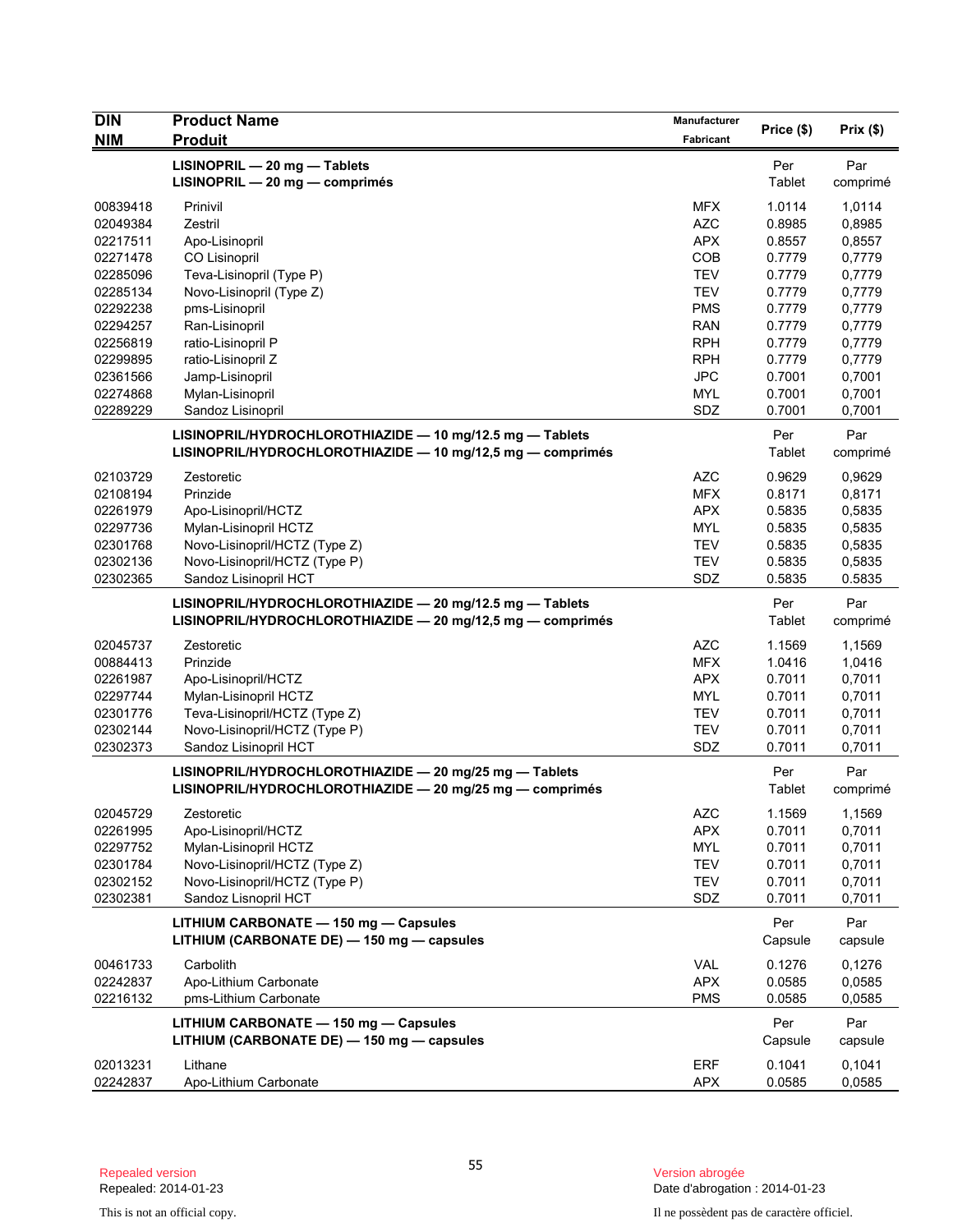| <b>DIN</b><br><b>NIM</b> | <b>Product Name</b><br><b>Produit</b>                                               | Manufacturer<br>Fabricant | Price (\$)           | Prix (\$)        |
|--------------------------|-------------------------------------------------------------------------------------|---------------------------|----------------------|------------------|
|                          |                                                                                     |                           |                      |                  |
|                          | LITHIUM CARBONATE - 300 mg - Capsules<br>LITHIUM (CARBONATE DE) - 300 mg - capsules |                           | Per<br>Capsule       | Par<br>capsule   |
| 00236683                 | Carbolith                                                                           | <b>VAL</b>                | 0.0992               | 0,0992           |
| 02242838<br>02216140     | Apo-Lithium Carbonate<br>pms-Lithium Carbonate                                      | <b>APX</b><br><b>PMS</b>  | 0.0614<br>0.0614     | 0,0614<br>0,0614 |
|                          | LITHIUM CARBONATE - 300 mg - Capsules<br>LITHIUM (CARBONATE DE) - 300 mg - capsules |                           | Per<br>Capsule       | Par<br>capsule   |
| 00406775                 | Lithane                                                                             | <b>ERF</b>                | 0.1118               | 0,1118           |
| 02242838                 | Apo-Lithium Carbonate                                                               | <b>APX</b>                | 0.0614               | 0,0614           |
|                          | LITHIUM CARBONATE - 600 mg - Capsules<br>LITHIUM (CARBONATE DE) - 600 mg - capsules |                           | Per<br>Capsule       | Par<br>capsule   |
| 02011239                 | Carbolith                                                                           | VAL                       | 0.1901               | 0,1901           |
| 02216159                 | pms-Lithium Carbonate                                                               | <b>PMS</b>                | 0.1683               | 0,1683           |
|                          | LOPERAMIDE - 2 mg - Tablets<br>LOPÉRAMIDE $-2$ mg $-$ comprimés                     |                           | Per<br>Tablet        | Par<br>comprimé  |
| 02183862                 | Imodium                                                                             | MCL                       | 0.5184               | 0,5184           |
| 02212005                 | Apo-Loperamide                                                                      | <b>APX</b>                | 0.2713               | 0,2713           |
| 02132591<br>02256452     | Novo-Loperamide<br>Jamp-Loperamide                                                  | <b>TEV</b><br>JPC         | 0.2713<br>0.2600     | 0,2713<br>0,2600 |
| 02228351                 | pms-Loperamide                                                                      | <b>PMS</b>                | 0.2600               | 0,2600           |
| 02257564                 | Sandoz Loperamide                                                                   | SDZ                       | 0.2600               | 0,2600           |
|                          | LORATADINE - 10 mg - Tablets                                                        |                           | Per                  | Par              |
|                          | LORATADINE - 10 mg - comprimés                                                      |                           | Tablet               | comprimé         |
| 00782696                 | Claritin                                                                            | <b>SCH</b>                | 0.9192               | 0,9192           |
| 02243880                 | Apo-Loratadine                                                                      | <b>APX</b>                | 0.6895               | 0,6895           |
|                          | LORAZEPAM - 0.5 mg - Oral Tablets                                                   |                           | Per                  | Par              |
|                          | LORAZÉPAM - 0,5 mg - comprimés oraux                                                |                           | Tablet               | comprimé         |
| 02041413                 | Ativan                                                                              | PFI                       | 0.0401               | 0,0401           |
| 00655740                 | Apo-Lorazepam                                                                       | <b>APX</b>                | 0.0395               | 0,0395           |
| 00711101                 | Novo-Lorazem                                                                        | <b>TEV</b>                | 0.0359               | 0,0359           |
| 00728187                 | pms-Lorazepam                                                                       | <b>PMS</b>                | 0.0359               | 0,0359           |
|                          | LORAZEPAM - 1 mg - Oral Tablets<br>LORAZÉPAM - 1 mg - comprimés oraux               |                           | Per<br><b>Tablet</b> | Par<br>comprime  |
| 02041421                 | Ativan                                                                              | PFI                       | 0.0499               | 0,0499           |
| 00655759                 | Apo-Lorazepam                                                                       | <b>APX</b>                | 0.0492               | 0,0492           |
| 00637742                 | Novo-Lorazem                                                                        | <b>TEV</b>                | 0.0447               | 0,0447           |
| 00728195                 | pms-Lorazepam                                                                       | <b>PMS</b>                | 0.0447               | 0,0447           |
|                          | LORAZEPAM - 2 mg - Oral Tablets<br>LORAZÉPAM - 2 mg - comprimés oraux               |                           | Per<br>Tablet        | Par<br>comprimé  |
| 02041448                 | Ativan                                                                              | PFI                       | 0.7800               | 0,7800           |
| 00655767                 | Apo-Lorazepam                                                                       | <b>APX</b>                | 0.0769               | 0,0769           |
| 00637750                 | Novo-Lorazem                                                                        | <b>TEV</b>                | 0.0699               | 0,0699           |
| 00728209                 | pms-Lorazepam                                                                       | <b>PMS</b>                | 0.0699               | 0,0699           |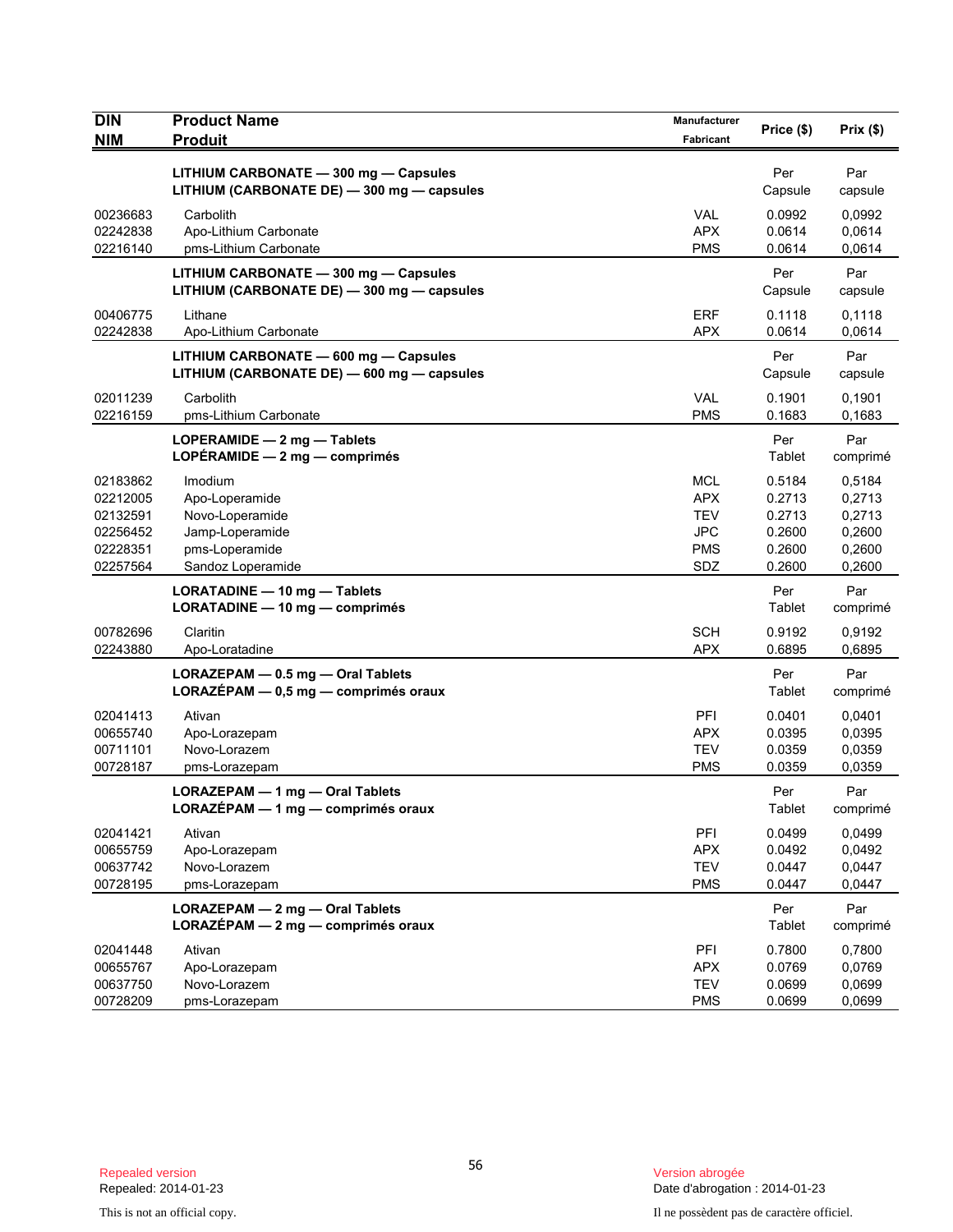| <b>DIN</b>           | <b>Product Name</b>                                    | Manufacturer             | Price (\$)       | Prix(\$)         |
|----------------------|--------------------------------------------------------|--------------------------|------------------|------------------|
| <b>NIM</b>           | <b>Produit</b>                                         | Fabricant                |                  |                  |
|                      | LOSARTAN - 25 mg - Tablets                             |                          | Per              | Par              |
|                      | LOSARTAN - 25 mg - comprimés                           |                          | Tablet           | comprimé         |
| 02182815             | Cozaar                                                 | <b>MFX</b>               | 1.4267           | 1,4267           |
| 02379058             | Apo-Losartan                                           | <b>APX</b>               | 0.4375           | 0,4375           |
| 02354829             | CO Losartan                                            | COB                      | 0.4375           | 0,4375           |
| 02309750             | pms-Losartan                                           | <b>PMS</b>               | 0.4375           | 0,4375           |
| 02380838             | Teva-Losartan                                          | <b>TEV</b>               | 0.4375           | 0,4375           |
| 02398834<br>02368277 | Jamp-Losartan<br>Mylan-Losartan                        | <b>JPC</b><br><b>MYL</b> | 0.3148<br>0.3148 | 0,3148<br>0,3148 |
| 02404451             | Ran-Losartan                                           | <b>RAN</b>               | 0.3148           | 0,3148           |
| 02313332             | Sandoz Losartan                                        | SDZ                      | 0.3148           | 0,3148           |
|                      | LOSARTAN - 50 mg - Tablets                             |                          | Per              | Par              |
|                      | LOSARTAN - 50 mg - comprimés                           |                          | Tablet           | comprimé         |
|                      |                                                        |                          |                  |                  |
| 02182874             | Cozaar                                                 | <b>MFX</b>               | 1.4267           | 1,4267           |
| 02353504             | Apo-Losartan                                           | <b>APX</b>               | 0.4375           | 0,4375           |
| 02354837             | CO Losartan                                            | COB<br><b>PMS</b>        | 0.4375<br>0.4375 | 0,4375           |
| 02309769<br>02357968 | pms-Losartan<br>Teva-Losartan                          | <b>TEV</b>               | 0.4375           | 0,4375<br>0,4375 |
| 02398842             | Jamp-Losartan                                          | <b>JPC</b>               | 0.3148           | 0,3148           |
| 02368285             | Mylan-Losartan                                         | <b>MYL</b>               | 0.3148           | 0,3148           |
| 02404478             | Ran-Losartan                                           | <b>RAN</b>               | 0.3148           | 0,3148           |
| 02313340             | Sandoz Losartan                                        | SDZ                      | 0.3148           | 0,3148           |
|                      | LOSARTAN - 100 mg - Tablets                            |                          | Per              | Par              |
|                      | LOSARTAN - 100 mg - comprimés                          |                          | Tablet           | comprimé         |
| 02182882             | Cozaar                                                 | <b>MFX</b>               | 1.4267           | 1,4267           |
| 02353512             | Apo-Losartan                                           | <b>APX</b>               | 0.4375           | 0,4375           |
| 02354845             | CO Losartan                                            | COB                      | 0.4375           | 0,4375           |
| 02309777             | pms-Losartan                                           | <b>PMS</b>               | 0.4375           | 0,4375           |
| 02357976             | Teva-Losartan                                          | <b>TEV</b>               | 0.4375           | 0,4375           |
| 02398850             | Jamp-Losartan                                          | <b>JPC</b>               | 0.3148           | 0,3148           |
| 02368293             | Mylan-Losartan                                         | <b>MYL</b>               | 0.3148           | 0,3148           |
| 02404486             | Ran-Losartan                                           | <b>RAN</b>               | 0.3148           | 0,3148           |
| 02313359             | Sandoz Losartan                                        | SDZ                      | 0.3148           | 0,3148           |
|                      | LOSARTAN/HYDROCHLOROTHIAZIDE - 50/12.5 mg - Tablets    |                          | Per              | Par              |
|                      | LOSARTAN/HYDROCHLOROTHIAZIDE - 50/12.5 mg - comprimés  |                          | Tablet           | comprimé         |
| 02230047             | Hyzaar                                                 | <b>MFX</b>               | 1.4267           | 1,4267           |
| 02371235             | Apo-Losartan HCTZ                                      | <b>APX</b>               | 0.4375           | 0,4375           |
| 02388251             | CO Losartan/HCT                                        | COB                      | 0.4375           | 0,4375           |
| 02358263             | Teva-Losartan HCTZ                                     | <b>TEV</b>               | 0.4375           | 0,4375           |
| 02389657             | Mint-Losartan/HCTZ                                     | MPH                      | 0.3148           | 0,3148           |
| 02378078             | Mylan-Losartan HCTZ                                    | <b>MYL</b>               | 0.3148           | 0,3148           |
| 02313375             | Sandoz Losartan HCTZ                                   | SDZ                      | 0.3148           | 0,3148           |
|                      | LOSARTAN/HYDROCHLOROTHIAZIDE - 100/12.5 mg - Tablets   |                          | Per              | Par              |
|                      | LOSARTAN/HYDROCHLOROTHIAZIDE - 100/12.5 mg - comprimés |                          | Tablet           | comprimé         |
| 02297841             | Hyzaar                                                 | MFX                      | 1.3967           | 1,3967           |
| 02377144             | Teva-Losartan HCTZ                                     | <b>TEV</b>               | 0.4248           | 0,4248           |
| 02371243             | Apo-Losartan HCTZ                                      | <b>APX</b>               | 0.4247           | 0,4247           |
| 02388278             | CO Losartan/HCT                                        | COB                      | 0.4247           | 0,4247           |
| 02389665             | Mint-Losartan/HCTZ                                     | <b>MPH</b>               | 0.3082           | 0,3082           |
| 02378086             | Mylan-Losartan HCTZ                                    | <b>MYL</b>               | 0.3082           | 0,3082           |
| 02362449             | Sandoz Losartan HCTZ                                   | SDZ                      | 0.3082           | 0,3082           |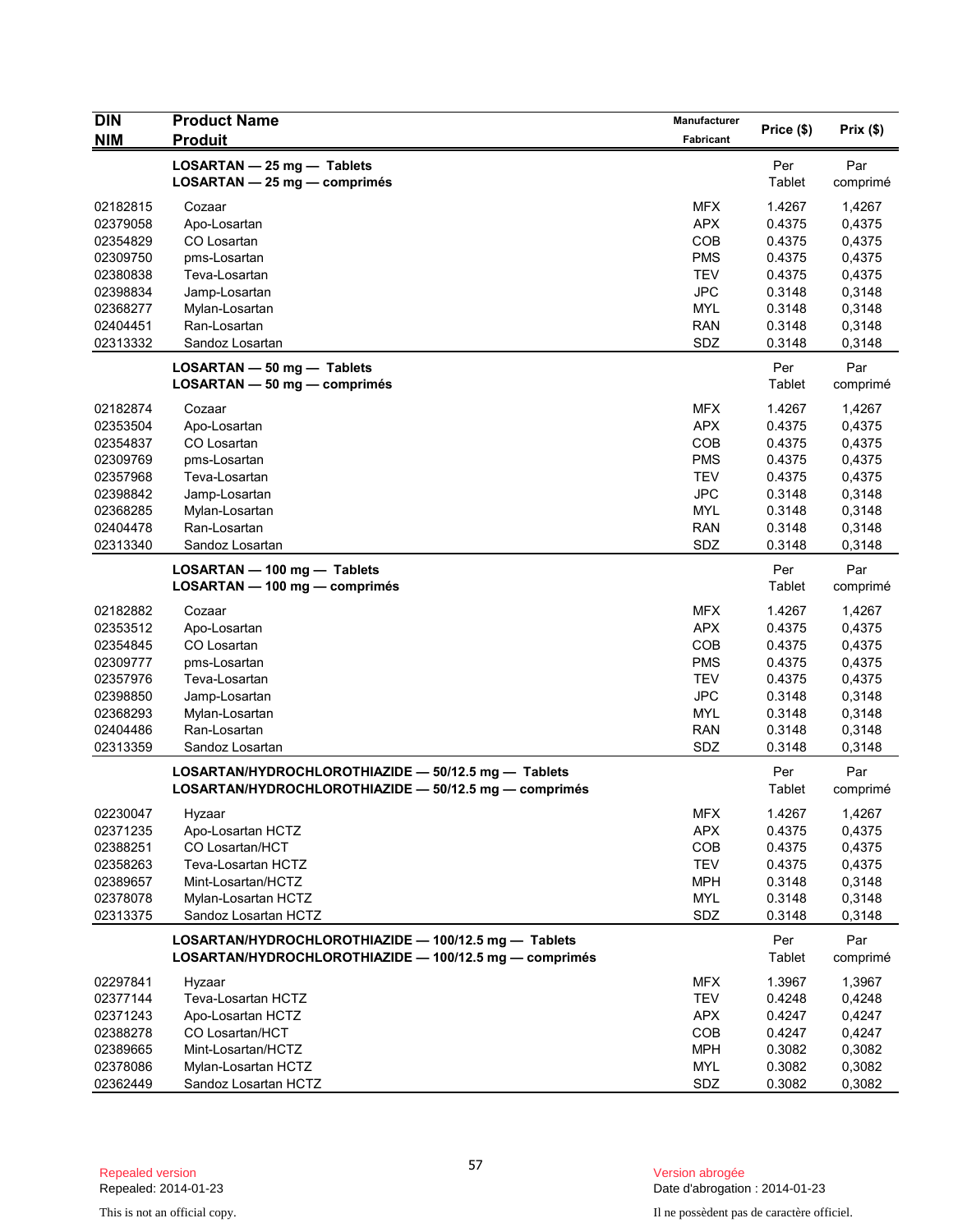| <b>DIN</b> | <b>Product Name</b>                                                                                        | Manufacturer |               |                 |
|------------|------------------------------------------------------------------------------------------------------------|--------------|---------------|-----------------|
| <b>NIM</b> | <b>Produit</b>                                                                                             | Fabricant    | Price (\$)    | Prix(\$)        |
|            | LOSARTAN/HYDROCHLOROTHIAZIDE - 100/25 mg - Tablets<br>LOSARTAN/HYDROCHLOROTHIAZIDE - 100/25 mg - comprimés |              | Per<br>Tablet | Par<br>comprimé |
| 02241007   | Hyzaar DS                                                                                                  | <b>MFX</b>   | 1.4267        | 1,4267          |
| 02371251   | Apo-Losartan HCTZ                                                                                          | <b>APX</b>   | 0.4375        | 0,4375          |
| 02388286   | CO Losartan/HCT                                                                                            | COB          | 0.4375        | 0,4375          |
| 02377152   | Teva-Losartan HCTZ                                                                                         | <b>TEV</b>   | 0.4375        | 0,4375          |
| 02389673   | Mint-Losartan/HCTZ                                                                                         | MPH          | 0.3148        | 0,3148          |
| 02378094   | Mylan-Losartan HCTZ                                                                                        | <b>MYL</b>   | 0.3148        | 0,3148          |
| 02313383   | Sandoz Losartan HCTZ                                                                                       | SDZ          | 0.3148        | 0,3148          |
|            | LOVASTATIN - 20 mg - Tablets<br>LOVASTATINE - 20 mg - comprimés                                            |              | Per<br>Tablet | Par<br>comprimé |
| 00795860   | Mevacor                                                                                                    | <b>MFX</b>   | 2.3862        | 2,3862          |
| 02267969   | Ran-Lovastatin                                                                                             | <b>RAN</b>   | 1.3197        | 1,3197          |
| 02220172   | Apo-Lovastatin                                                                                             | <b>APX</b>   | 1.1998        | 1,1998          |
| 02248572   | CO Lovastatin                                                                                              | COB          | 1.1998        | 1,1998          |
| 02243127   | Mylan-Lovastatin                                                                                           | <b>MYL</b>   | 1.1998        | 1,1998          |
| 02245822   | ratio-Lovastatin                                                                                           | <b>RPH</b>   | 1.1998        | 1,1998          |
| 02246542   | Novo-Lovastatin                                                                                            | <b>TEV</b>   | 1.1997        | 1,1997          |
| 02246013   | pms-Lovastatin                                                                                             | <b>PMS</b>   | 1.1997        | 1,1997          |
| 02247056   | Sandoz Lovastatin                                                                                          | SDZ          | 1.1997        | 1,1997          |
|            | LOVASTATIN - 40 mg - Tablets                                                                               |              | Per           | Par             |
|            | LOVASTATINE - 40 mg - comprimés                                                                            |              | Tablet        | comprimé        |
| 00795852   | Mevacor                                                                                                    | <b>MFX</b>   | 4.3586        | 4,3586          |
| 02267977   | Ran-Lovastatin                                                                                             | <b>RAN</b>   | 2.4342        | 2,4342          |
| 02220180   | Apo-Lovastatin                                                                                             | <b>APX</b>   | 2.2129        | 2,2129          |
| 02248573   | CO Lovastatin                                                                                              | <b>COB</b>   | 2.2129        | 2,2129          |
| 02243129   | Mylan-Lovastatin                                                                                           | <b>MYL</b>   | 2.2129        | 2,2129          |
| 02246543   | Novo-Lovastatin                                                                                            | <b>TEV</b>   | 2.2129        | 2,2129          |
| 02246014   | pms-Lovastatin                                                                                             | <b>PMS</b>   | 2.2129        | 2,2129          |
| 02245823   | ratio-Lovastatin                                                                                           | <b>RPH</b>   | 2.2129        | 2,2129          |
| 02247057   | Sandoz Lovastatin                                                                                          | SDZ          | 2.2129        | 2,2129          |
|            | MEDROXYPROGESTERONE ACETATE - 2.5 mg - Tablets<br>MÉDROXYPROGESTÉRONE (ACÉTATE DE) - 2,5 mg - comprimés    |              | Per<br>Tablet | Par<br>comprimé |
| 00708917   | Provera                                                                                                    | PFI          | 0.1826        | 0,1826          |
| 02244726   | Apo-Medroxy                                                                                                | <b>APX</b>   | 0.0873        | 0,0873          |
| 02221284   | Novo-Medrone                                                                                               | TE           | 0.0873        | 0,0873          |
|            | MEDROXYPROGESTERONE ACETATE - 5 mg - Tablets<br>MÉDROXYPROGESTÉRONE (ACÉTATE DE) — 5 mg — comprimés        |              | Per<br>Tablet | Par<br>comprimé |
| 00030937   | Provera                                                                                                    | PFI          | 0.3608        | 0,3608          |
| 02221292   | Novo-Medrone                                                                                               | <b>TEV</b>   | 0.1726        | 0,1726          |
| 02244727   | Apo-Medroxy                                                                                                | <b>APX</b>   | 0.1725        | 0,1725          |
|            | MEDROXYPROGESTERONE ACETATE - 10 mg - Tablets<br>MÉDROXYPROGESTÉRONE (ACÉTATE DE) — 10 mg — comprimés      |              | Per<br>Tablet | Par<br>comprimé |
| 00729973   | Provera                                                                                                    | PFI          | 0.7215        | 0,7215          |
| 02277298   | Apo-Medroxy                                                                                                | <b>APX</b>   | 0.3486        | 0,3486          |
| 02221306   | Novo-Medrone                                                                                               | <b>TEV</b>   | 0.3486        | 0,3486          |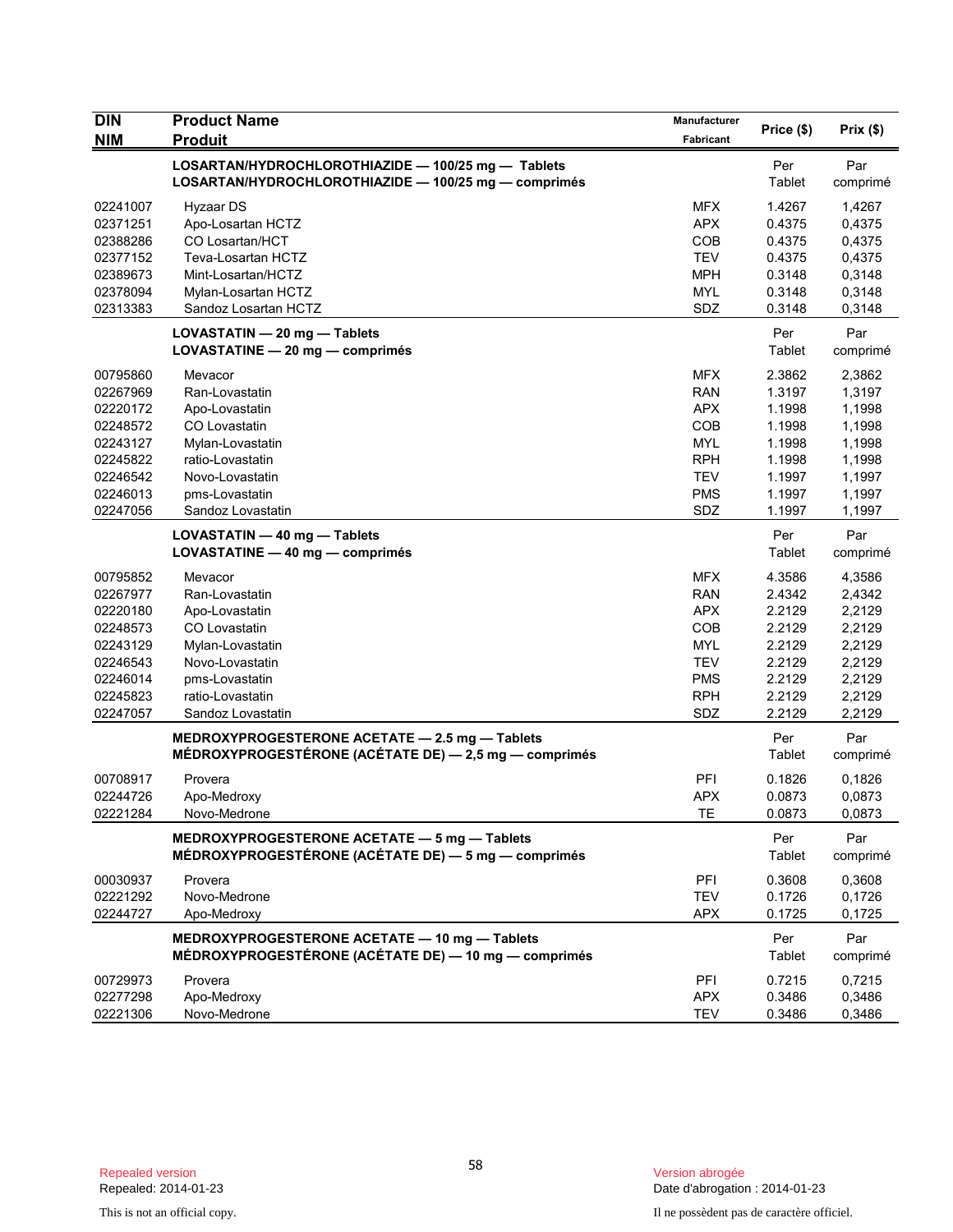| <b>DIN</b>           | <b>Product Name</b>                               | Manufacturer             | Price (\$)       | Prix(\$)         |
|----------------------|---------------------------------------------------|--------------------------|------------------|------------------|
| <b>NIM</b>           | <b>Produit</b>                                    | Fabricant                |                  |                  |
|                      | $MELOXICAM - 7.5 mg - Tables$                     |                          | Per              | Par              |
|                      | $MÉLOXICAM - 7,5 mg - comprimés$                  |                          | Tablet           | comprimé         |
| 02242785             | Mobicox                                           | <b>BOE</b>               | 0.8812           | 0,8812           |
| 02248973             | Apo-Meloxicam                                     | <b>APX</b>               | 0.5405           | 0,5405           |
| 02250012             | CO Meloxicam                                      | COB                      | 0.5405           | 0,5405           |
| 02255987             | Mylan-Meloxicam                                   | <b>MYL</b>               | 0.5405           | 0,5405           |
| 02258315             | Novo-Meloxicam                                    | <b>TEV</b>               | 0.5405           | 0,5405           |
| 02248267             | pms-Meloxicam                                     | <b>PMS</b>               | 0.5405           | 0,5405           |
| 02247889             | ratio-Meloxicam                                   | <b>RPH</b>               | 0.5405           | 0,5405           |
|                      | $MELOXICAM - 15 mg - Tables$                      |                          | Per              | Par              |
|                      | MÉLOXICAM - 15 mg - comprimés                     |                          | Tablet           | comprimé         |
| 02242786             | Mobicox                                           | <b>BOE</b>               | 1.0167           | 1,0167           |
| 02248974             | Apo-Meloxicam                                     | <b>APX</b>               | 0.6237           | 0,6237           |
| 02250020             | CO Meloxicam                                      | COB                      | 0.6237           | 0,6237           |
| 02255995             | Mylan-Meloxicam                                   | <b>MYL</b>               | 0.6237           | 0,6237           |
| 02258323             | Teva-Meloxicam                                    | <b>TEV</b>               | 0.6237           | 0,6237           |
| 02248268             | pms-Meloxicam                                     | <b>PMS</b>               | 0.6237           | 0,6237           |
| 02248031             | ratio-Meloxicam                                   | <b>RPH</b>               | 0.6237           | 0,6237           |
|                      | MESALAZINE - 400 mg - Tablets                     |                          | Per              | Par              |
|                      | $MESALAZINE - 400 mg - comprimés$                 |                          | Tablet           | comprimé         |
| 01997580             | Asacol                                            | <b>WCI</b>               | 1.1622           | 1,1622           |
| 02171929             | Novo-5-ASA                                        | <b>TEV</b>               | 0.4624           | 0,4624           |
|                      | METFORMIN HCI-500 mg-Tablets                      |                          | Per              | Par              |
|                      | METFORMINE (CHLORHYDRATE DE) - 500 mg - comprimés |                          | Tablet           | comprimé         |
| 02099233             | Glucophage                                        | <b>SAA</b>               | 0.2735           | 0,2735           |
| 02167786             | Apo-Metformin                                     | <b>APX</b>               | 0.1338           | 0,1338           |
| 02257726             | CO Metformin                                      | <b>COB</b>               | 0.1338           | 0,1338           |
| 02229516             | Glycon                                            | <b>VAL</b>               | 0.1338           | 0,1338           |
| 02242794             | Zym-Metformin                                     | MEL                      | 0.1338           | 0,1338           |
| 02045710             | Novo-Metformin                                    | <b>TEV</b>               | 0.1338           | 0,1338           |
| 02223562             | pms-Metformin                                     | <b>PMS</b>               | 0.1338           | 0,1338           |
| 02269031             | Ran-Metformin                                     | <b>RAN</b>               | 0.1338           | 0,1338           |
| 02242974             | ratio-Metformin                                   | <b>RPH</b>               | 0.1338           | 0,1338           |
| 02380722             | Jamp-Metformin Blackberry                         | <b>JPC</b>               | 0.0936           | 0,0936           |
| 02380196             | Jamp-Metformin                                    | <b>JPC</b>               | 0.0936           | 0,0936           |
| 02388766             | Mint-Metformin                                    | <b>MPH</b>               | 0.0936           | 0,0936           |
| 02148765<br>02246820 | Mylan-Metformin<br>Sandoz Metformin FC            | <b>MYL</b><br>SDZ        | 0.0936<br>0.0936 | 0,0936<br>0,0936 |
|                      |                                                   |                          |                  |                  |
|                      | METFORMIN HCI-850 mg-Tablets                      |                          | Per              | Par              |
|                      | METFORMINE (CHLORHYDRATE DE) - 850 mg - comprimés |                          | Tablet           | comprimé         |
| 02162849             | Glucophage                                        | <b>SAA</b>               | 0.3951           | 0,3951           |
| 02229785             | Apo-Metformin                                     | <b>APX</b>               | 0.2299           | 0,2299           |
| 02257734             | CO Metformin                                      | COB                      | 0.2299           | 0,2299           |
| 02230475             | Teva-Metformin                                    | <b>TEV</b>               | 0.2299           | 0,2299           |
| 02242589             | pms-Metformin                                     | <b>PMS</b>               | 0.2299           | 0,2299           |
| 02269058             | Ran-Metformin                                     | <b>RAN</b>               | 0.2299           | 0,2299           |
| 02242931             | ratio-Metformin                                   | <b>RPH</b>               | 0.2299           | 0,2299           |
| 02380730             | Jamp-Metformin Blackberry                         | <b>JPC</b>               | 0.1186           | 0,1186           |
| 02380218             | Jamp-Metformin                                    | <b>JPC</b>               | 0.1186           | 0,1186           |
| 02388774<br>02229656 | Mint-Metformin                                    | <b>MPH</b><br><b>MYL</b> | 0.1186<br>0.1186 | 0,1186           |
| 02246821             | Mylan-Metformin<br>Sandoz Metformin FC            | SDZ                      | 0.1186           | 0,1186<br>0,1186 |
|                      |                                                   |                          |                  |                  |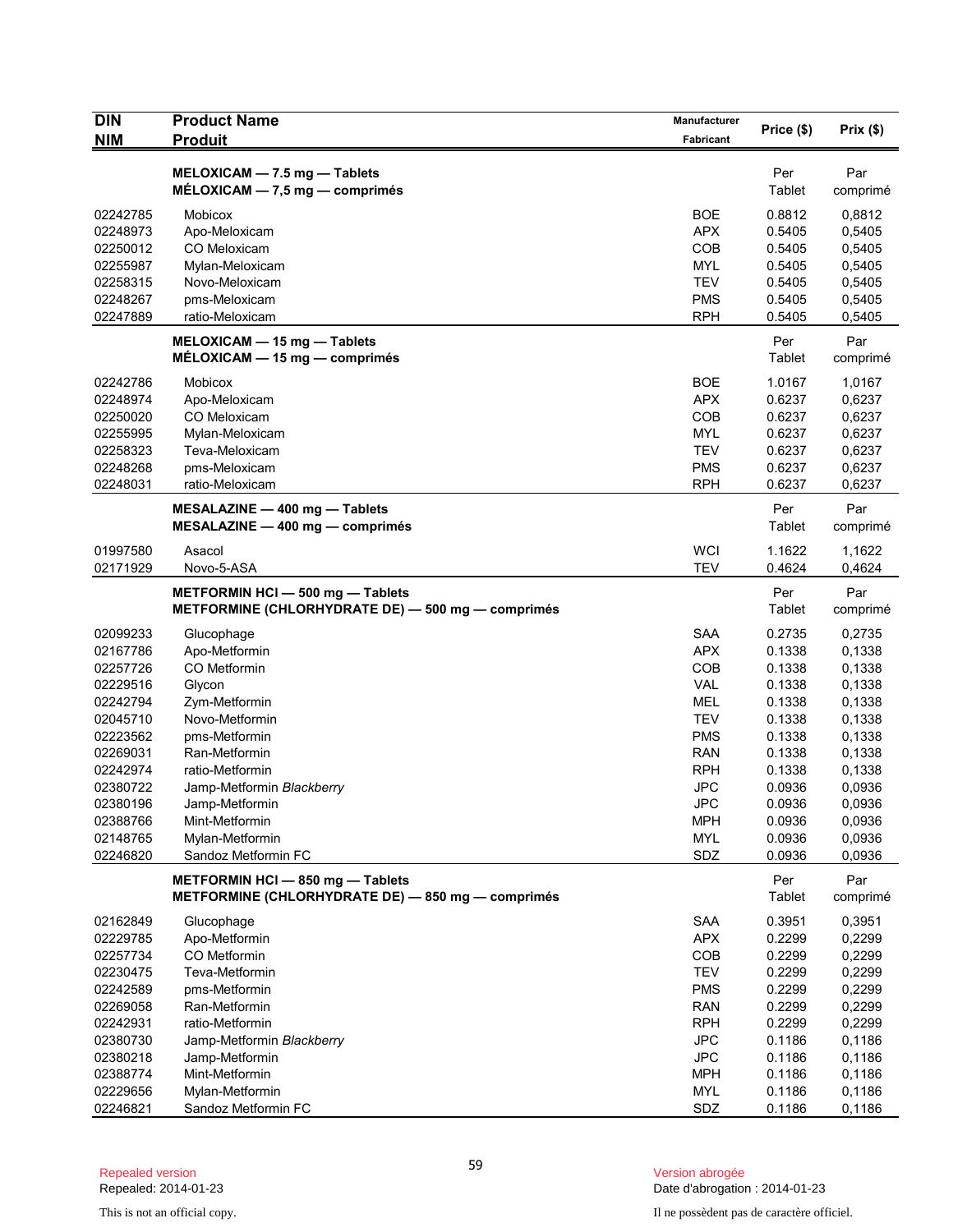| <b>DIN</b><br><b>NIM</b>         | <b>Product Name</b><br><b>Produit</b>                                              | Manufacturer<br><b>Fabricant</b>       | Price (\$)                 | $Prix($ \$)                |
|----------------------------------|------------------------------------------------------------------------------------|----------------------------------------|----------------------------|----------------------------|
|                                  |                                                                                    |                                        |                            |                            |
|                                  | METHOTREXATE $-$ 25 mg/mL $-$ Injection<br>METHOTREXATE $-$ 25 mg/mL $-$ Injection |                                        | Per mL                     | Par ml                     |
| 02182777<br>02398427             | Methotrexate (with preservative)<br>Methotrexate (with preservative)               | HOI<br>SDZ                             | 10.1860<br>6.2500          | 10,1860<br>6,2500          |
|                                  | METHOTREXATE - 2.5 mg - Tablets<br>MÉTHOTREXATE $-2,5$ mg $-$ comprimés            |                                        | Per<br>Tablet              | Par<br>comprimé            |
| 02182963<br>02170698<br>02244798 | Apo-Methotrexate<br>Methotrexate/Méthotrexate<br>ratio-Methotrexate                | HOI<br>PFI<br><b>RPH</b>               | 0.6958<br>0.6958<br>0.6958 | 0.6958<br>0,6958<br>0,6958 |
|                                  | METHYLPHENIDATE - 5 mg - Tablets<br>MÉTHYLPHÉNIDATE $-5$ mg $-$ comprimés          |                                        | Per<br>Tablet              | Par<br>comprimé            |
| 02273950<br>02234749             | Apo-Methylphenidate<br>pms-Methylphenidate                                         | <b>APX</b><br><b>PMS</b>               | 0.1042<br>0.1042           | 0,1042<br>0,1042           |
|                                  | METHYLPHENIDATE - 10 mg - Tablets<br>MÉTHYLPHÉNIDATE - 10 mg - comprimés           |                                        | Per<br>Tablet              | Par<br>comprimé            |
| 00005606<br>02249324<br>00584991 | Ritalin<br>Apo-Methylphenidate<br>pms-Methylphenidate                              | <b>NVT</b><br><b>APX</b><br><b>PMS</b> | 0.4196<br>0.1749<br>0.1749 | 0,4196<br>0,1749<br>0,1749 |
|                                  | METHYLPHENIDATE - 20 mg - Tablets<br>$METHYLPHENIDATE - 20 mg - comprimés$         |                                        | Per<br>Tablet              | Par<br>comprimé            |
| 00005614<br>02249332<br>00585009 | Ritalin<br>Apo-Methylphenidate<br>pms-Methylphenidate                              | <b>NVT</b><br><b>APX</b><br><b>PMS</b> | 0.7329<br>0.3890<br>0.3890 | 0,7329<br>0,3890<br>0,3890 |
|                                  | METHYLPHENIDATE - 18 mg - Tablets<br>$METHYLPHENIDATE - 18$ mg $-$ comprimés       |                                        | Per<br>Tablet              | Par<br>comprimé            |
| 02247732<br>02315068             | Concerta<br>Novo-Methylphenidate ER-C                                              | JAN<br><b>TEV</b>                      | 2.3084<br>1.4276           | 2,3084<br>1,4276           |
|                                  | METHYLPHENIDATE - 27 mg - Tablets<br>$MÉTHYLPHÉNIDATE - 27 mg - comprimés$         |                                        | Per<br>Tablet              | Par<br>comprimé            |
| 02250241<br>02315076             | Concerta<br>Novo-Methylphenidate ER-C                                              | <b>JAN</b><br>TEV                      | 2.6640<br>1.6475           | 2,6640<br>1,6475           |
|                                  | METHYLPHENIDATE - 36 mg - Tablets<br>METHYLPHENIDATE $-$ 36 mg $-$ comprimés       |                                        | Per<br>Tablet              | Par<br>comprimé            |
| 02247733<br>02315084             | Concerta<br>Novo-Methylphenidate ER-C                                              | JAN<br><b>TEV</b>                      | 3.0197<br>1.8674           | 3,0197<br>1,8674           |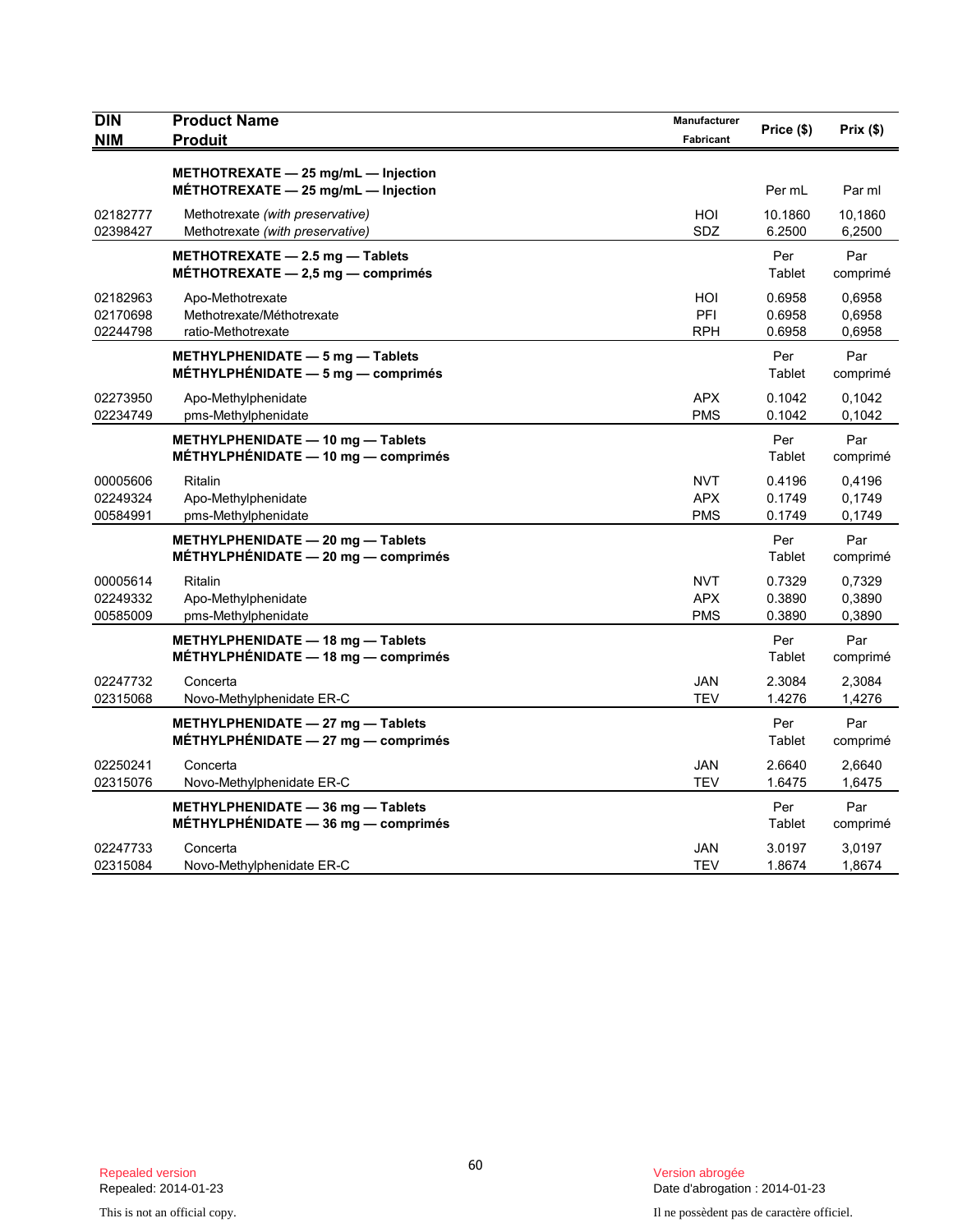| <b>DIN</b>           | <b>Product Name</b>                                                                   | Manufacturer             | Price (\$)       | Prix(\$)         |
|----------------------|---------------------------------------------------------------------------------------|--------------------------|------------------|------------------|
| <b>NIM</b>           | <b>Produit</b>                                                                        | Fabricant                |                  |                  |
|                      | METHYLPHENIDATE - 54 mg - Tablets                                                     |                          | Per              | Par              |
|                      | MÉTHYLPHÉNIDATE $-$ 54 mg $-$ comprimés                                               |                          | Tablet           | comprimé         |
| 02247734             | Concerta                                                                              | <b>JAN</b>               | 3.7307           | 3,7307           |
| 02315092             | Novo-Methylphenidate ER-C                                                             | <b>TEV</b>               | 2.3072           | 2,3072           |
|                      | METHYLPHENIDATE - 20 mg - Sustained Release Tablets                                   |                          | Per              | Par              |
|                      | $METHYLPHÉNIDATE - 20 mg - comprimés à libération progressive$                        |                          | Tablet           | comprimé         |
| 00632775             | <b>Ritalin SR</b>                                                                     | <b>NVT</b>               | 0.7361           | 0,7361           |
| 02266687<br>02320312 | Apo-Methylphenidate SR<br>Sandoz Methylphenidate SR                                   | <b>APX</b><br>SDZ        | 0.4229<br>0.4229 | 0,4229<br>0,4229 |
|                      |                                                                                       |                          |                  |                  |
|                      | METOPROLOL TARTRATE - 25 mg - Tablets<br>MÉTOPROLOL (TARTRATE DE) - 25 mg - comprimés |                          | Per<br>Tablet    | Par<br>comprimé  |
| 02246010             |                                                                                       | <b>APX</b>               | 0.0707           | 0,0707           |
| 02261898             | Apo-Metoprolol<br>Novo-Metoprol                                                       | <b>TEV</b>               | 0.0707           | 0,0707           |
| 02248855             | pms-Metoprolol-L                                                                      | <b>PMS</b>               | 0.0707           | 0,0707           |
| 02356813             | Jamp-Metoprolol-L                                                                     | <b>JPC</b>               | 0.0643           | 0,0643           |
|                      | METOPROLOL TARTRATE - 50 mg - Tablets                                                 |                          | Per              | Par              |
|                      | MÉTOPROLOL (TARTRATE DE) - 50 mg - comprimés                                          |                          | Tablet           | comprimé         |
| 00397423             | Lopresor                                                                              | <b>NVT</b>               | 0.3298           | 0,3298           |
| 00618632             | Apo-Metoprolol                                                                        | <b>APX</b>               | 0.1348           | 0,1348           |
| 00749354             | Apo-Metoprolol (Type L)                                                               | <b>APX</b>               | 0.1348           | 0,1348           |
| 02172550             | Dom-Metoprolol-B                                                                      | <b>DOM</b>               | 0.1348           | 0,1348           |
| 02231121             | Dom-Metoprolol-L                                                                      | <b>DOM</b>               | 0.1348           | 0,1348           |
| 00648035             | Teva-Metoprol                                                                         | <b>TEV</b>               | 0.1348           | 0,1348           |
| 00842648             | Teva-Metoprol (uncoated)/Novo-Metoprol (non enrobé)                                   | <b>TEV</b>               | 0.1348           | 0,1348           |
| 02145413             | pms-Metoprolol-B                                                                      | <b>PMS</b>               | 0.1348           | 0,1348           |
| 02174545             | Mylan-Metoprolol (Type L)                                                             | <b>MYL</b>               | 0.1225           | 0,1225           |
| 02230803             | pms-Metoprolol-L                                                                      | <b>PMS</b>               | 0.1225           | 0,1225           |
| 02247875             | Sandoz Metoprolol                                                                     | SDZ                      | 0.1225           | 0,1225           |
| 02356821             | Jamp-Metroprolol-L                                                                    | <b>JPC</b>               | 0.0639           | 0,0639           |
| 02354187             | Sandoz Metoprolol (Type L)                                                            | SDZ                      | 0.0639           | 0,0639           |
|                      | METOPROLOL TARTRATE - 100 mg - Tablets                                                |                          | Per              | Par              |
|                      | MÉTOPROLOL (TARTRATE DE) — 100 mg — comprimés                                         |                          | Tablet           | comprimé         |
| 00397431             | Lopresor                                                                              | <b>NVT</b>               | 0.6765           | 0,6765           |
| 02172569             | Dom-Metoprolol-B                                                                      | <b>DOM</b>               | 0.2446           | 0,2446           |
| 02231122             | Dom-Metoprolol-L                                                                      | <b>DOM</b>               | 0.2446           | 0,2446           |
| 02145421             | pms-Metoprolol-B                                                                      | <b>PMS</b>               | 0.2446           | 0,2446           |
| 00618640             | Apo-Metoprolol                                                                        | <b>APX</b>               | 0.2445<br>0.2445 | 0,2445           |
| 00751170<br>00648043 | Apo-Metoprolol (Type L)<br>Teva-Metoprol                                              | <b>APX</b><br><b>TEV</b> | 0.2445           | 0,2445<br>0,2445 |
| 00842656             | Novo-Metoprol (uncoated)/Novo-Metoprol (non enrobé)                                   | <b>TEV</b>               | 0.2445           | 0,2445           |
| 02174553             | Mylan-Metoprolol (Type L)                                                             | <b>MYL</b>               | 0.2223           | 0,2223           |
| 02230804             | pms-Metoprolol-L                                                                      | <b>PMS</b>               | 0.2223           | 0,2223           |
| 02247876             | Sandoz Metoprolol                                                                     | SDZ                      | 0.2223           | 0,2223           |
| 02356848             | Jamp-Metroprolol-L                                                                    | <b>JPC</b>               | 0.1394           | 0,1394           |
| 02354195             | Sandoz Metoprolol (Type L)                                                            | SDZ                      | 0.1394           | 0,1394           |
|                      | METOPROLOL TARTRATE - 100 mg - Tablets                                                |                          | Per              | Par              |
|                      | MÉTOPROLOL (TARTRATE DE) — 100 mg — comprimés                                         |                          | Tablet           | comprimé         |
| 00658855             | Lopressor SR                                                                          | <b>NVT</b>               | 0.3694           | 0,3694           |
| 02285169             | Apo-Metoprolol SR                                                                     | <b>APX</b>               | 0.2021           | 0,2021           |
| 02303396             | Sandoz Metoprolol SR                                                                  | SDZ                      | 0.2021           | 0,2021           |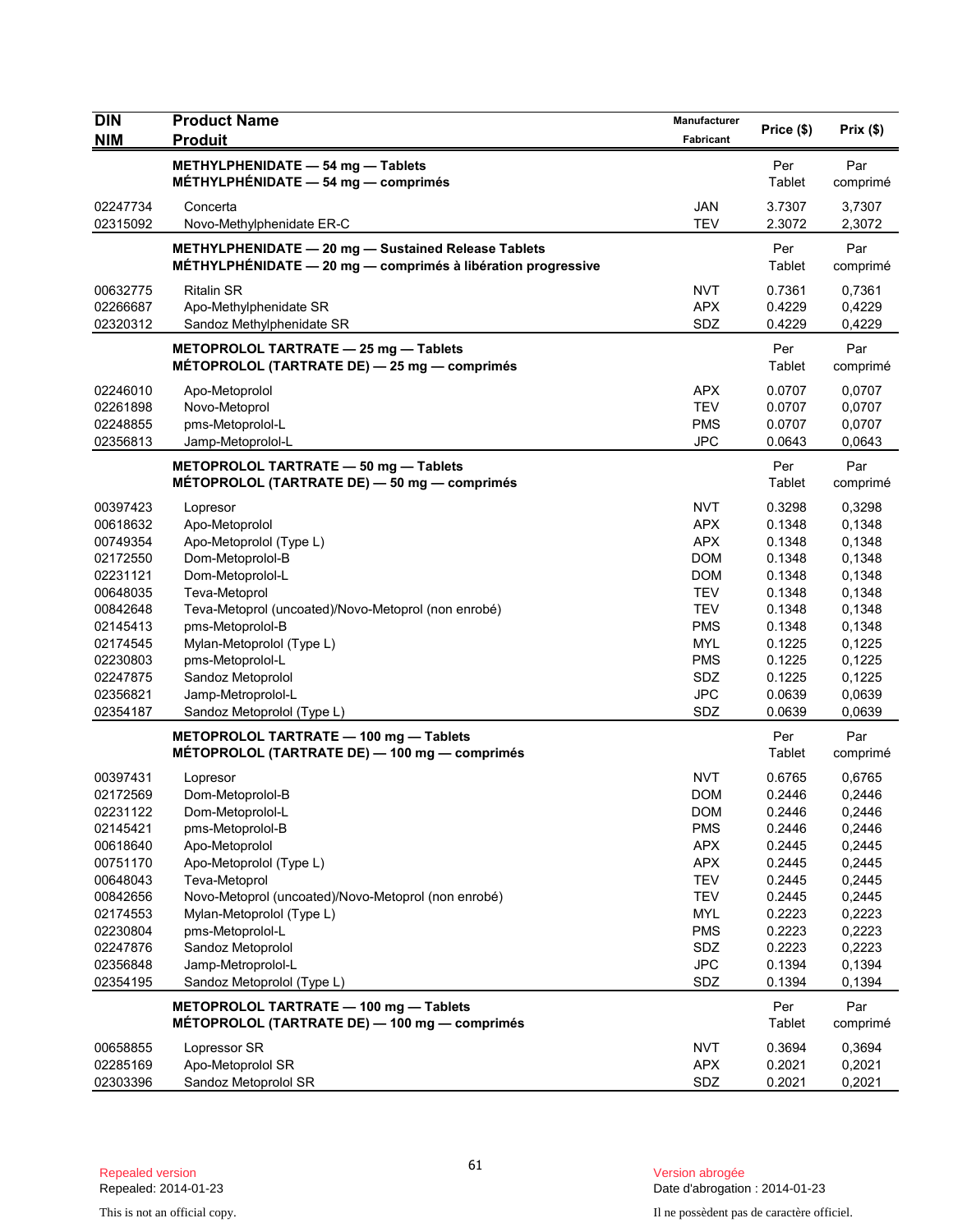| <b>DIN</b><br><b>NIM</b>                                                                     | <b>Product Name</b><br><b>Produit</b>                                                                                                               | Manufacturer<br>Fabricant                                                                      | Price (\$)                                                                   | Prix(\$)                                                                     |
|----------------------------------------------------------------------------------------------|-----------------------------------------------------------------------------------------------------------------------------------------------------|------------------------------------------------------------------------------------------------|------------------------------------------------------------------------------|------------------------------------------------------------------------------|
|                                                                                              | METOPROLOL TARTRATE - 200 mg - Tablets<br>MÉTOPROLOL (TARTRATE DE) - 200 mg - comprimés                                                             |                                                                                                | Per<br>Tablet                                                                | Par<br>comprimé                                                              |
| 00534560<br>02285177<br>02303418                                                             | Lopressor SR<br>Apo-Metoprolol SR<br>Sandoz Metoprolol SR                                                                                           | <b>NVT</b><br><b>APX</b><br>SDZ                                                                | 0.6704<br>0.3668<br>0.3668                                                   | 0,6704<br>0,3668<br>0,3668                                                   |
|                                                                                              | MINOCYCLINE HCI - 50 mg - Capsules<br>MINOCYCLINE (CHLORHYDRATE DE) - 50 mg - capsules                                                              |                                                                                                | Per<br>Capsule                                                               | Par<br>capsule                                                               |
| 01914138<br>02084090<br>02108143<br>02239238<br>02230735<br>02294419<br>02237313             | ratio-Minocycline<br>Apo-Minocycline<br>Novo-Minocycline<br>pms-Minocycline<br>Mylan-Minocycline<br>pms-Minocycline<br>Sandoz Minocycline           | <b>RPH</b><br><b>APX</b><br><b>TEV</b><br><b>PMS</b><br><b>MYL</b><br><b>PMS</b><br>SDZ        | 0.5889<br>0.5885<br>0.5885<br>0.5885<br>0.5350<br>0.5350<br>0.5350           | 0,5889<br>0,5885<br>0,5885<br>0,5885<br>0,5350<br>0,5350<br>0,5350           |
|                                                                                              | MINOCYCLINE HCI - 100 mg - Capsules<br>MINOCYCLINE (CHLORHYDRATE DE) - 100 mg - capsules                                                            |                                                                                                | Per<br>Capsule                                                               | Par<br>capsule                                                               |
| 02239239<br>02084104<br>02108151<br>01914146<br>02230736<br>02294427<br>02237314             | pms-Minocycline<br>Apo-Minocycline<br>Novo-Minocycline<br>ratio-Minocycline<br>Mylan-Minocycline<br>pms-Minocycline<br>Sandoz Minocycline           | <b>PMS</b><br><b>APX</b><br><b>TEV</b><br><b>RPH</b><br><b>MYL</b><br><b>PMS</b><br>SDZ        | 1.1366<br>1.1365<br>1.1365<br>1.1365<br>1.0332<br>1.0332<br>1.0332           | 1,1366<br>1,1365<br>1,1365<br>1,1365<br>1,0332<br>1,0332<br>1,0332           |
|                                                                                              | MIRTAZAPINE - 15 mg - Tablets<br>MIRTAZAPINE $-$ 15 mg $-$ comprimés                                                                                |                                                                                                | Per<br>Tablet                                                                | Par<br>comprimé                                                              |
| 02273942<br>02286610<br>02250594                                                             | pms-Mirtazapine<br>Apo-Mirtazapine<br>Sandoz Mirtazapine                                                                                            | <b>PMS</b><br><b>APX</b><br>SDZ                                                                | 0.4125<br>0.4125<br>0.4125                                                   | 0,4125<br>0.4125<br>0,4125                                                   |
|                                                                                              | MIRTAZAPINE - 30 mg - Tablets<br>MIRTAZAPINE $-30$ mg $-$ comprimés                                                                                 |                                                                                                | Per<br>Tablet                                                                | Par<br>comprimé                                                              |
| 02243910<br>02259354<br>02286629<br>02274361<br>02256118<br>02248762<br>02270927<br>02250608 | Remeron<br>Novo-Mirtazapine<br>Apo-Mirtazapine<br>CO Mirtazapine<br>Mylan-Mirtazapine<br>pms-Mirtazapine<br>ratio-Mirtazapine<br>Sandoz Mirtazapine | <b>SRP</b><br><b>TEV</b><br><b>APX</b><br>COB<br><b>MYL</b><br><b>PMS</b><br><b>RPH</b><br>SDZ | 1.5791<br>0.8593<br>0.8580<br>0.8580<br>0.8580<br>0.8580<br>0.8580<br>0.8580 | 1,5791<br>0,8593<br>0,8580<br>0,8580<br>0,8580<br>0,8580<br>0,8580<br>0,8580 |
|                                                                                              | MIRTAZAPINE - 15 mg - Orally Disintegrating Tablets<br>MIRTAZAPINE - 15 mg - comprimés à dissolution orale                                          |                                                                                                | Per<br>Tablet                                                                | Par<br>comprimé                                                              |
| 02248542<br>02279894<br>02299801<br>02352826                                                 | Remeron RD<br>Novo-Mirtazapine OD<br>Auro-Mirtazapine OD<br>GD-Mirtazapine OD                                                                       | <b>SRP</b><br><b>TEV</b><br><b>AUP</b><br><b>GEM</b>                                           | 0.4598<br>0.3003<br>0.2106<br>0.2085                                         | 0,4598<br>0,3003<br>0,2106<br>0,2085                                         |
|                                                                                              | MIRTAZAPINE - 30 mg - Orally Disintegrating Tablets<br>MIRTAZAPINE - 30 mg - comprimés à dissolution orale                                          |                                                                                                | Per<br>Tablet                                                                | Par<br>comprimé                                                              |
| 02248543<br>02279908<br>02299828<br>02352834                                                 | <b>Remeron RD</b><br>Novo-Mirtazapine OD<br>Auro-Mirtazapine OD<br>GD-Mirtazapine OD                                                                | SRP<br><b>TEV</b><br><b>AUP</b><br>GEM                                                         | 0.9193<br>0.6006<br>0.5897<br>0.4171                                         | 0,9193<br>0,6006<br>0,5897<br>0,4171                                         |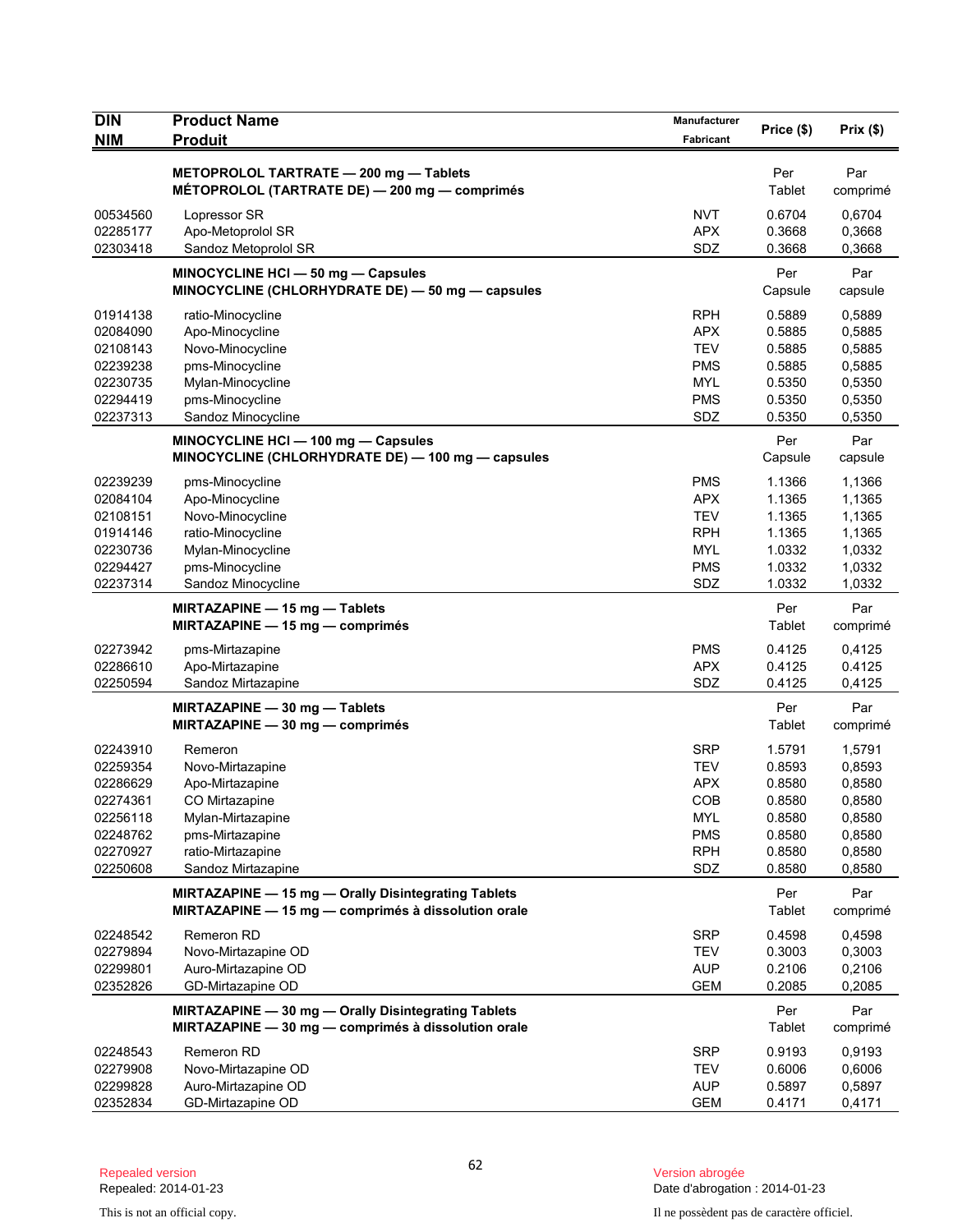| <b>DIN</b><br><b>NIM</b>                     | <b>Product Name</b><br><b>Produit</b>                                                                                             | Manufacturer<br>Fabricant                            | Price (\$)                           | Prix(\$)                             |
|----------------------------------------------|-----------------------------------------------------------------------------------------------------------------------------------|------------------------------------------------------|--------------------------------------|--------------------------------------|
|                                              | MIRTAZAPINE - 45 mg - Orally Disintegrating Tablets<br>MIRTAZAPINE - 45 mg - comprimés à dissolution orale                        |                                                      | Per<br>Tablet                        | Par<br>comprimé                      |
| 02248544<br>02279916<br>02299836<br>02352842 | <b>Remeron RD</b><br>Novo-Mirtazapine OD<br>Auro-Mirtazapine OD<br>GD-Mirtazapine OD                                              | <b>SRP</b><br><b>TEV</b><br>AUP<br><b>GEM</b>        | 1.3791<br>0.9009<br>0.6318<br>0.6256 | 1,3791<br>0,9009<br>0,6318<br>0,6256 |
|                                              | MOCLOBEMIDE - 150 mg - Tablets<br>$MOCLOBEMIDE - 150 mg - comprimés$                                                              |                                                      | Per<br>Tablet                        | Par<br>comprimé                      |
| 00899356<br>02218410<br>02232150<br>02239747 | Manerix<br>ratio-Moclobemide<br>Apo-Moclobemide<br>Novo-Moclobemide                                                               | <b>MEA</b><br><b>RPH</b><br><b>APX</b><br><b>TEV</b> | 0.6533<br>0.4785<br>0.4019<br>0.4019 | 0,6533<br>0,4785<br>0,4019<br>0,4019 |
|                                              | MOCLOBEMIDE - 300 mg - Tablets<br>$MOCLOBÉMIDE - 300 mg - comprimés$                                                              |                                                      | Per<br>Tablet                        | Par<br>comprimé                      |
| 02166747<br>02240456<br>02239748             | Manerix<br>Apo-Moclobemide<br>Novo-Moclobemide                                                                                    | MEA<br><b>APX</b><br><b>TEV</b>                      | 1.2830<br>0.7894<br>0.7894           | 1,2830<br>0.7894<br>0,7894           |
|                                              | MODAFINIL - 100 mg - Tablets<br>MODAFINIL - 100 mg - comprimés                                                                    |                                                      | Per<br>Tablet                        | Par<br>comprimé                      |
| 02239665<br>02285398                         | Alertec<br>Modafinil                                                                                                              | <b>SHI</b><br>AAA                                    | 1.4781<br>0.9758                     | 1,4781<br>0,9758                     |
|                                              | <b>MOMETASONE FUROATE - 0.1% - Topical Cream</b><br><b>MOMÉTASONE (FUROATE DE)</b> $-$ 0,1 % $-$ crème topique                    |                                                      | Per<br>gram                          | Par<br>gramme                        |
| 00851744<br>02367157                         | Elocom<br>Taro-Mometasone                                                                                                         | SCH<br><b>TAR</b>                                    | 0.7488<br>0.5263                     | 0,7488<br>0,5263                     |
|                                              | <b>MOMETASONE FUROATE - 0.1% - Topical Lotion</b><br>MOMÉTASONE (FUROATE DE) - 0,1 % - lotion topique                             |                                                      | Per mL                               | Par mL                               |
| 00871095<br>02266385                         | Elocom<br>Taro-Mometasone                                                                                                         | <b>SCH</b><br><b>TAR</b>                             | 0.5321<br>0.3124                     | 0,5321<br>0,3124                     |
|                                              | MOMETASONE FUROATE - 0.1% - Topical Ointment<br>MOMÉTASONE (FUROATE DE) - 0,1 % - pommade topique                                 |                                                      | Per<br>gram                          | Par<br>gramme                        |
| 00851736<br>02248130                         | Elocom<br>ratio-Mometasone                                                                                                        | SCH<br><b>RPH</b>                                    | 0.7432<br>0.6013                     | 0,7432<br>0,6013                     |
|                                              | MOMETASONE - 140 dose - 50 mcg - Aqueous Nasal Spray<br>MOMETASONE - 140 dose - 50 mcg - vaporisateur nasal pour solution aqueuse |                                                      | Per<br>Dose                          | Par<br>dose                          |
| 02238465<br>02403587                         | Nasonex<br>Apo-Mometasone                                                                                                         | <b>MFX</b><br><b>APX</b>                             | 0.2332<br>0.1549                     | 0,2332<br>0,1549                     |
|                                              | MONTELUKAST - 4 mg - Granules<br>MONTELUKAST $-4$ mg $-$ grains                                                                   |                                                      | Per<br>Sachet                        | Par<br>sachet                        |
| 02247997<br>02358611                         | Singulair<br>Sandoz Montelukast                                                                                                   | <b>MFX</b><br>SDZ                                    | 1.6852<br>0.5834                     | 1,6852<br>0,5834                     |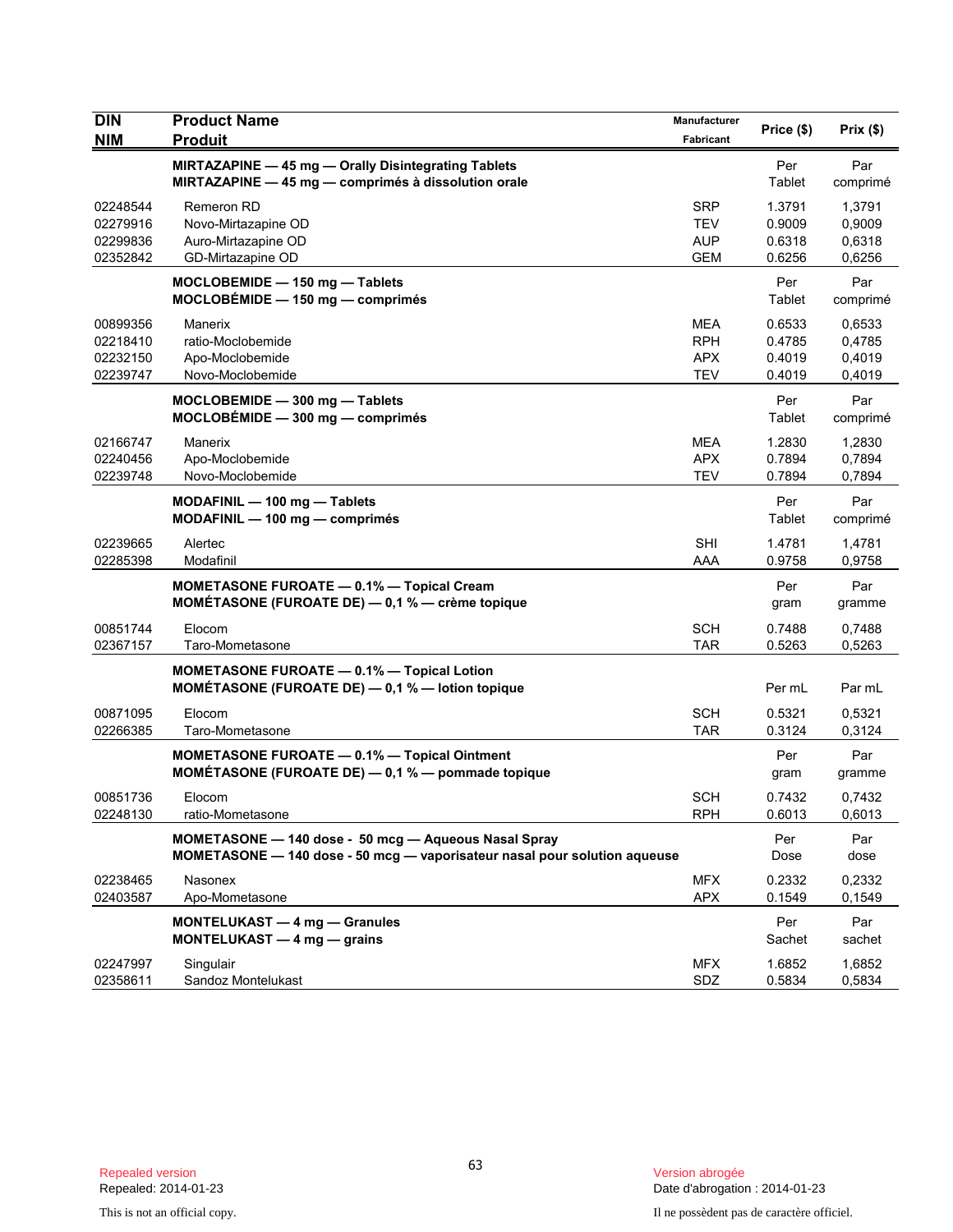| <b>DIN</b>           | <b>Product Name</b>                                                      | Manufacturer             | Price (\$)       | Prix(\$)         |
|----------------------|--------------------------------------------------------------------------|--------------------------|------------------|------------------|
| <b>NIM</b>           | <b>Produit</b>                                                           | Fabricant                |                  |                  |
|                      | MONTELUKAST - 4 mg - Tablets                                             |                          | Per              | Par              |
|                      | MONTELUKAST - 4 mg - comprimés                                           |                          | Tablet           | comprimé         |
| 02243602             | Singulair                                                                | <b>MFX</b>               | 1.6852           | 1,6852           |
| 02377608             | Apo-Montelukast                                                          | <b>APX</b>               | 0.5044           | 0,5044           |
| 02380749             | Mylan-Montelukast                                                        | <b>MYL</b>               | 0.5044           | 0,5044           |
| 02330385             | Sandoz Montelukast                                                       | SDZ                      | 0.5044           | 0,5044           |
| 02402793<br>02355507 | Ran-Montelukast<br>Teva-Montelukast                                      | <b>RAN</b><br><b>TEV</b> | 0.5044<br>0.5044 | 0,5044<br>0,5044 |
|                      |                                                                          |                          |                  |                  |
|                      | MONTELUKAST - 5 mg - Tablets                                             |                          | Per              | Par              |
|                      | MONTELUKAST - 5 mg - comprimés                                           |                          | Tablet           | comprimé         |
| 02238216             | Singulair                                                                | <b>MFX</b>               | 1.8664           | 1,8664           |
| 02377616             | Apo-Montelukast                                                          | <b>APX</b>               | 0.5565           | 0,5565           |
| 02380757             | Mylan-Montelukast                                                        | <b>MYL</b>               | 0.5565           | 0,5565           |
| 02330393             | Sandoz Montelukast                                                       | SDZ                      | 0.5565           | 0,5565           |
| 02402807             | Ran-Montelukast                                                          | <b>RAN</b><br><b>TEV</b> | 0.5565<br>0.5565 | 0,5565           |
| 02355515             | Teva-Montelukast                                                         |                          |                  | 0,5565           |
|                      | MONTELUKAST - 10 mg - Tablets                                            |                          | Per              | Par              |
|                      | MONTELUKAST - 10 mg - comprimés                                          |                          | Tablet           | comprimé         |
| 02238217             | Singulair                                                                | <b>MFX</b>               | 2.7312           | 2.7312           |
| 02374609             | Apo-Montelukast                                                          | <b>APX</b>               | 0.8195           | 0,8195           |
| 02391422             | Jamp-Montelukast                                                         | <b>JPC</b>               | 0.8195           | 0,8195           |
| 02368226             | Mylan-Montelukast                                                        | <b>MYL</b>               | 0.8195           | 0,8195           |
| 02328593             | Sandoz Montelukast                                                       | SDZ                      | 0.8195           | 0,8195           |
| 02389517<br>02355523 | Ran-Montelukast<br>Teva-Montelukast                                      | <b>RAN</b><br><b>TEV</b> | 0.8195<br>0.8195 | 0,8195<br>0,8195 |
|                      |                                                                          |                          |                  |                  |
|                      | MORPHINE $-1$ mg/mL $-$ Oral Liquid<br>MORPHINE - 1 mg/ml - liquide oral |                          | Per mL           | Par ml           |
|                      |                                                                          |                          |                  |                  |
| 00607762             | ratio-Morphine                                                           | <b>RPH</b>               | 0.0220           | 0,0220           |
| 00591467             | Statex                                                                   | PAL                      | 0.0220           | 0,0220           |
|                      | MORPHINE - 5 mg/mL - Oral Liquid                                         |                          |                  |                  |
|                      | MORPHINE - 5 mg/ml - liquide oral                                        |                          | Per mL           | Par ml           |
| 00607770             | ratio-Morphine                                                           | <b>RPH</b>               | 0.0885           | 0,0885           |
| 00591475             | Statex                                                                   | PAL                      | 0.0884           | 0,0884           |
|                      | MORPHINE - 20 mg/mL - Oral Liquid                                        |                          |                  |                  |
|                      | MORPHINE - 20 mg/ml - liquide oral                                       |                          | Per mL           | Par ml           |
| 00690791             | ratio-Morphine                                                           | <b>RPH</b>               | 0.5478           | 0,5478           |
| 00621935             | <b>Statex</b>                                                            | <b>PMS</b>               | 0.5478           | 0,5478           |
|                      | <b>MORPHINE SULFATE - 5 mg - Tablets</b>                                 |                          | Per              | Par              |
|                      | MORPHINE (SULFATE DE) - 5 mg - comprimés                                 |                          | Tablet           | comprimé         |
| 02014203             | <b>MS IR</b>                                                             | <b>PFR</b>               | 0.1364           | 0,1364           |
| 00594652             | <b>Statex</b>                                                            | <b>PMS</b>               | 0.1210           | 0,1210           |
| 02009773             | M.O.S. Sulfate 5                                                         | VAL                      | 0.1210           | 0,1210           |
|                      | <b>MORPHINE SULFATE - 10 mg - Tablets</b>                                |                          | Per              | Par              |
|                      | MORPHINE (SULFATE DE) - 10 mg - comprimés                                |                          | Tablet           | comprimé         |
| 02014211             | <b>MS IR</b>                                                             | <b>PFR</b>               | 0.2123           | 0,2123           |
| 00594644             | Statex                                                                   | PAL                      | 0.1870           | 0,1870           |
| 02009765             | M.O.S. Sulfate 10                                                        | <b>VAL</b>               | 0.1870           | 0,1870           |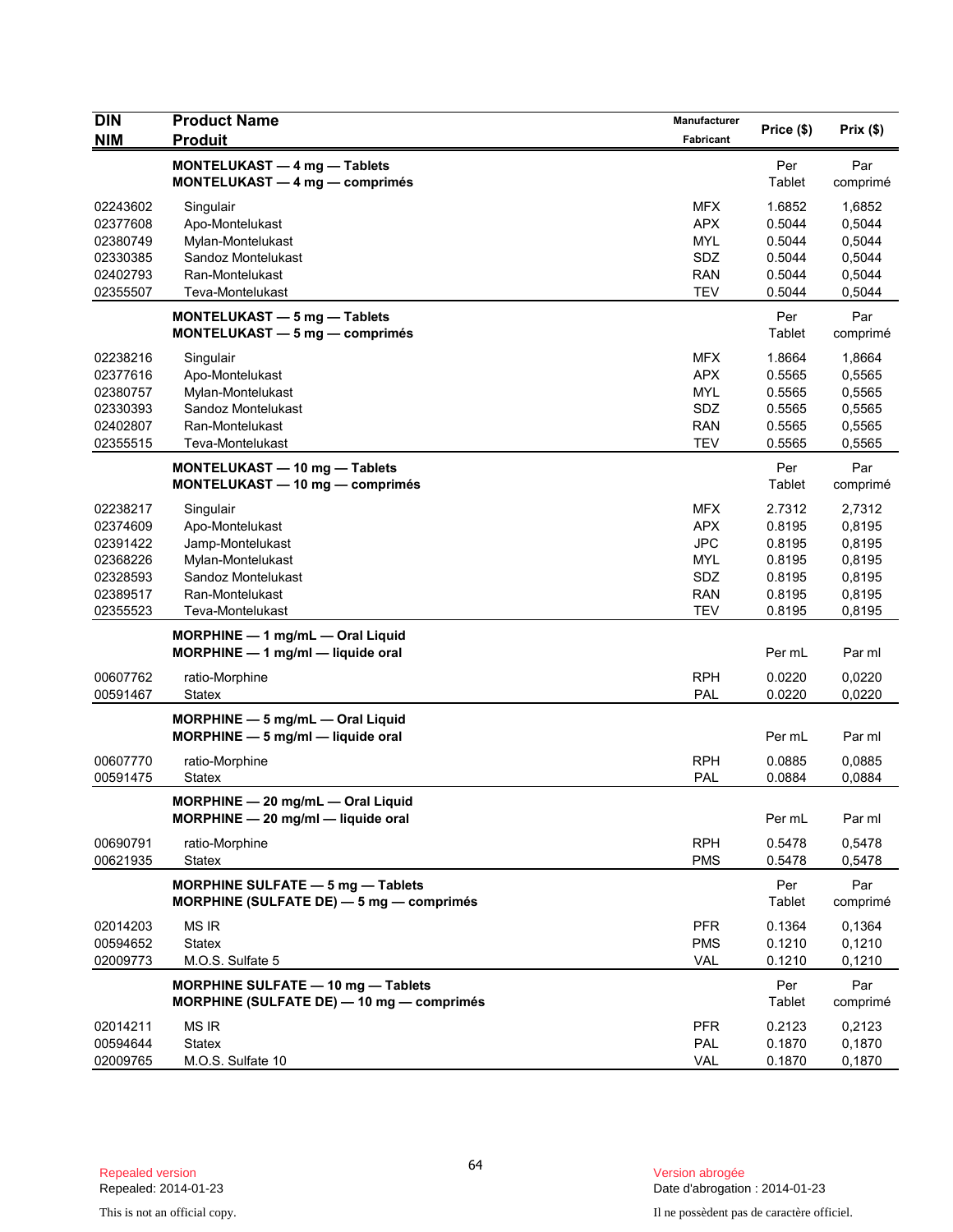| <b>DIN</b>                                                           | <b>Product Name</b>                                                                                                               | Manufacturer                                                              | Price (\$)                                               | Prix(\$)                                                 |
|----------------------------------------------------------------------|-----------------------------------------------------------------------------------------------------------------------------------|---------------------------------------------------------------------------|----------------------------------------------------------|----------------------------------------------------------|
| <b>NIM</b>                                                           | <b>Produit</b>                                                                                                                    | Fabricant                                                                 |                                                          |                                                          |
|                                                                      | MORPHINE SULFATE - 25 mg - Tablets<br>MORPHINE (SULFATE DE) - 25 mg - comprimés                                                   |                                                                           | Per<br>Tablet                                            | Par<br>comprimé                                          |
| 00594636<br>02009749                                                 | Statex<br>M.O.S. Sulfate 25                                                                                                       | PAL<br><b>VAL</b>                                                         | 0.2475<br>0.2475                                         | 0,2475<br>0,2475                                         |
|                                                                      | MORPHINE SULFATE - 50 mg - Tablets<br>MORPHINE (SULFATE DE) - 50 mg - comprimés                                                   |                                                                           | Per<br>Tablet                                            | Par<br>comprimé                                          |
| 00675962<br>02009706                                                 | Statex<br>M.O.S. Sulfate 50                                                                                                       | PAL<br><b>VAL</b>                                                         | 0.3795<br>0.3795                                         | 0,3795<br>0,3795                                         |
|                                                                      | MORPHINE SULFATE - 15 mg - Sustained Release Tablets<br>MORPHINE (SULFATE DE) - 15 mg - comprimés à libération progressive        |                                                                           | Per<br>Tablet                                            | Par<br>comprimé                                          |
| 02015439<br>02302764<br>02244790                                     | <b>MS Contin SRT</b><br>Novo-Morphine SR<br>Sandoz Morphine SR                                                                    | <b>PFR</b><br><b>TEV</b><br>SDZ                                           | 0.7590<br>0.3751<br>0.3751                               | 0,7590<br>0,3751<br>0,3751                               |
|                                                                      | <b>MORPHINE SULFATE - 30 mg - Sustained Release Tablets</b><br>MORPHINE (SULFATE DE) - 30 mg - comprimés à libération progressive |                                                                           | Per<br>Tablet                                            | Par<br>comprimé                                          |
| 02014297<br>02302772<br>02244791                                     | <b>MS Contin SRT</b><br>Novo-Morphine SR<br>Sandoz Morphine SR                                                                    | <b>PFR</b><br><b>TEV</b><br>SDZ                                           | 1.1484<br>0.5664<br>0.5664                               | 1,1484<br>0,5664<br>0,5664                               |
|                                                                      | MORPHINE SULFATE - 60 mg - Sustained Release Tablets<br>MORPHINE (SULFATE DE) - 60 mg - comprimés à libération progressive        |                                                                           | Per<br>Tablet                                            | Par<br>comprimé                                          |
| 02014300<br>02302780<br>02244792                                     | <b>MS Contin SRT</b><br>Novo-Morphine SR<br>Sandoz Morphine SR                                                                    | <b>PFR</b><br>TEV<br>SDZ                                                  | 2.0240<br>0.9984<br>0.9984                               | 2,0240<br>0,9984<br>0,9984                               |
|                                                                      | MORPHINE SULFATE - 100 mg - Sustained Release Tablets<br>MORPHINE (SULFATE DE) $-$ 100 mg $-$ comprimés à libération progressive  |                                                                           | Per<br>Tablet                                            | Par<br>comprimé                                          |
| 02014319<br>02302799                                                 | <b>MS Contin</b><br>Novo-Morphine SR                                                                                              | <b>PFR</b><br><b>TEV</b>                                                  | 3.0855<br>2.4600                                         | 3,0855<br>2,4600                                         |
|                                                                      | MORPHINE SULFATE - 200 mg - Sustained Release Tablets<br>MORPHINE (SULFATE DE) - 200 mg - comprimés à libération progressive      |                                                                           | Per<br>Tablet                                            | Par<br>comprimé                                          |
| 02014327<br>02302802                                                 | <b>MS Contin</b><br>Novo-Morphine SR                                                                                              | <b>PFR</b><br><b>TEV</b>                                                  | 5.7376<br>4.5738                                         | 5,7376<br>4,5738                                         |
|                                                                      | MYCOPHENOLATE - 250 mg - Capsules<br>$MYCOPHENOLATE - 250 mg - capsules$                                                          |                                                                           | Per<br>Capsule                                           | Par<br>capsule                                           |
| 02192748<br>02352559<br>02320630<br>02386399<br>02371154<br>02364883 | Cellcept<br>Apo-Mycophenolate<br>Sandoz Mycophenolate<br>Jamp-Mycophenolate<br>Mylan-Mycophenolate<br>Teva-Mycophenolate          | <b>HLR</b><br><b>APX</b><br>SDZ<br><b>JPC</b><br><b>MYL</b><br><b>TEV</b> | 2.3816<br>0.7217<br>0.7217<br>0.6856<br>0.6856<br>0.6856 | 2,3816<br>0,7217<br>0,7217<br>0,6856<br>0,6856<br>0,6856 |
|                                                                      | MYCOPHENOLATE - 500 mg - Capsules<br>MYCOPHENOLATE - 500 mg - capsules                                                            |                                                                           | Per<br>Capsule                                           | Par<br>capsule                                           |
| 02237484<br>02352567<br>02379996<br>02313855<br>02380382<br>02370549 | Cellcept<br>Apo-Mycophenolate<br>CO Mycophenolate<br>Sandoz Mycophenolate<br>Jamp-Mycophenolate<br>Mylan-Mycophenolate            | <b>HLR</b><br><b>APX</b><br>COB<br>SDZ<br><b>JPC</b><br><b>MYL</b>        | 4.5364<br>1.4434<br>1.4434<br>1.4434<br>1.3712<br>1.3712 | 4,5364<br>1,4434<br>1,4434<br>1,4434<br>1,3712<br>1,3712 |
| 02348675                                                             | Teva-Mycophenolate                                                                                                                | <b>TEV</b>                                                                | 1.3712                                                   | 1,3712                                                   |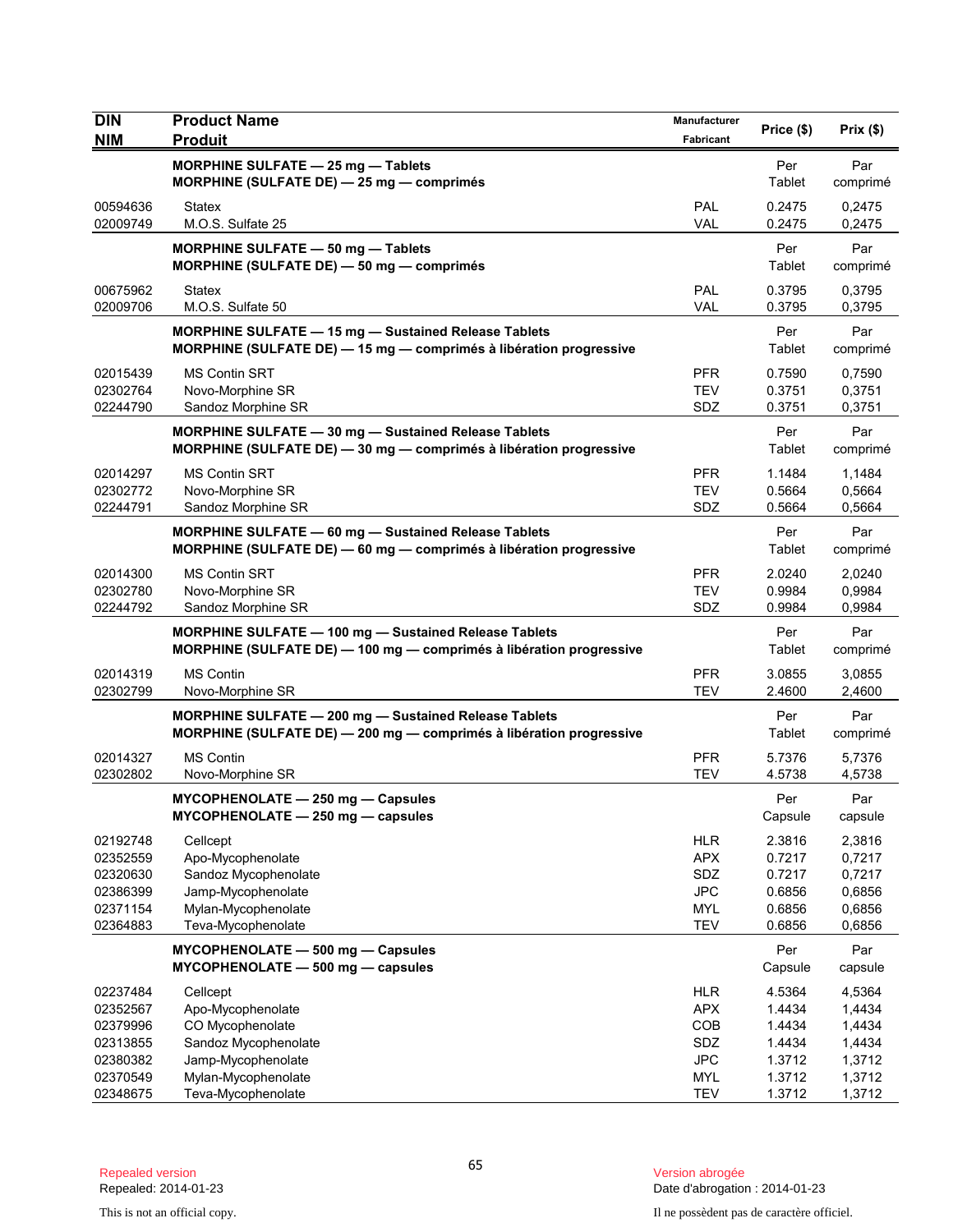| <b>DIN</b>           | <b>Product Name</b>                                                                                  | Manufacturer             | Price (\$)       | Prix(\$)         |
|----------------------|------------------------------------------------------------------------------------------------------|--------------------------|------------------|------------------|
| <b>NIM</b>           | <b>Produit</b>                                                                                       | Fabricant                |                  |                  |
|                      | NABILONE - 0.5 mg - Capsules                                                                         |                          | Per              | Par              |
|                      | $NABILITY - 0.5$ mg $-$ capsules                                                                     |                          | Capsule          | capsule          |
| 02256193             | Cesamet                                                                                              | <b>VAL</b>               | 3.5152           | 3,5152           |
| 02393581             | CO Nabilone                                                                                          | <b>COB</b>               | 1.0858           | 1,0858           |
| 02380900             | pms-Nabilone                                                                                         | <b>PMS</b>               | 1.0858           | 1,0858           |
| 02358085             | Ran-Nabilone                                                                                         | RAN                      | 1.0858           | 1,0858           |
| 02384884             | Teva-Nabilone                                                                                        | <b>TEV</b>               | 1.0858           | 1,0858           |
|                      | NABILONE - 1 mg - Capsules                                                                           |                          | Per              | Par              |
|                      | NABILONE - 1 mg - capsules                                                                           |                          | Capsule          | capsule          |
| 00548375             | Cesamet                                                                                              | <b>VAL</b>               | 7.0301           | 7,0301           |
| 02393603             | CO Nabilone                                                                                          | COB                      | 2.1718           | 2,1718           |
| 02380919             | pms-Nabilone                                                                                         | <b>PMS</b>               | 2.1718           | 2,1718           |
| 02358093             | Ran-Nabilone                                                                                         | <b>RAN</b>               | 2.1718           | 2,1718           |
| 02384892             | Teva-Nabilone                                                                                        | <b>TEV</b>               | 2.1718           | 2,1718           |
|                      | NABUMETONE - 500 mg - Tablets                                                                        |                          | Per              | Par              |
|                      | NABUMÉTONE - 500 mg - comprimés                                                                      |                          | Tablet           | comprimé         |
| 02238639             | Apo-Nabumetone                                                                                       | <b>APX</b>               | 0.5528           | 0,5528           |
| 02244563             | Mylan-Nabumetone                                                                                     | <b>MYL</b>               | 0.5528           | 0,5528           |
| 02240867             | Novo-Nabumetone                                                                                      | <b>TEV</b>               | 0.5528           | 0,5528           |
|                      | NAPHAZOLINE HCI - 0.1% - Ophthalmic Solution                                                         |                          |                  |                  |
|                      | NAPHAZOLINE (CHLORHYDRATE DE) - 0,1 % - solution ophtalmique                                         |                          | Per mL           | Par ml           |
| 00001147             | Albalon                                                                                              | <b>ALL</b>               | 0.6336           | 0,6336           |
| 00390283             | Naphcon Forte                                                                                        | <b>ALC</b>               | 0.4232           | 0,4232           |
|                      | NAPROXEN - 250 mg - Enteric Coated Tablets                                                           |                          | Per              | Par              |
|                      | NAPROXEN - 250 mg - comprimés à enrobage entérosoluble                                               |                          | Tablet           | comprimé         |
| 02162792             | Naprosyn E                                                                                           | <b>HLR</b>               | 0.4592           | 0,4592           |
| 02246699             | Apo-Naproxen EC                                                                                      | <b>APX</b>               | 0.3119           | 0,3119           |
| 02243312             | Novo-Naprox EC                                                                                       | <b>TEV</b>               | 0.3119           | 0,3119           |
|                      | NAPROXEN - 375 mg - Enteric Coated Tablets                                                           |                          | Per              | Par              |
|                      | NAPROXEN - 375 mg - comprimés à enrobage entérosoluble                                               |                          | Tablet           | comprimé         |
|                      |                                                                                                      |                          |                  |                  |
| 02162415             | Naprosyn E                                                                                           | <b>HLR</b>               | 0.6120           | 0,6120           |
| 02243313<br>02246700 | Teva-Naprox EC<br>Apo-Naproxen EC                                                                    | <b>TEV</b><br><b>APX</b> | 0.4055<br>0.4043 | 0,4055<br>0,4043 |
| 02243432             | Mylan-Naproxen EC                                                                                    | MYL                      | 0.3675           | 0,3675           |
| 02294702             | pms-Naproxen EC                                                                                      | <b>PMS</b>               | 0.3675           | 0,3675           |
|                      |                                                                                                      |                          | Per              | Par              |
|                      | NAPROXEN - 500 mg - Enteric Coated Tablets<br>NAPROXEN - 500 mg - comprimés à enrobage entérosoluble |                          | Tablet           | comprimé         |
|                      |                                                                                                      |                          |                  |                  |
| 02162423             | Naprosyn E                                                                                           | <b>HLR</b>               | 1.0871           | 1,0871           |
| 02246701<br>02243314 | Apo-Naproxen EC<br>Novo-Naprox EC                                                                    | <b>APX</b><br><b>TEV</b> | 0.7583<br>0.7583 | 0,7583<br>0,7583 |
| 02241024             | Mylan-Naproxen EC                                                                                    | <b>MYL</b>               | 0.6894           | 0,6894           |
| 02294710             | pms-Naproxen EC                                                                                      | <b>PMS</b>               | 0.6894           | 0,6894           |
|                      |                                                                                                      |                          |                  |                  |
|                      | NAPROXEN - 250 mg - Tablets<br>NAPROXEN - 250 mg - comprimés                                         |                          | Per<br>Tablet    | Par              |
|                      |                                                                                                      |                          |                  | comprimé         |
| 00522651             | Apo-Naproxen                                                                                         | APX                      | 0.1175           | 0,1175           |
| 00565350             | Teva-Naprox                                                                                          | <b>TEV</b>               | 0.1175           | 0,1175           |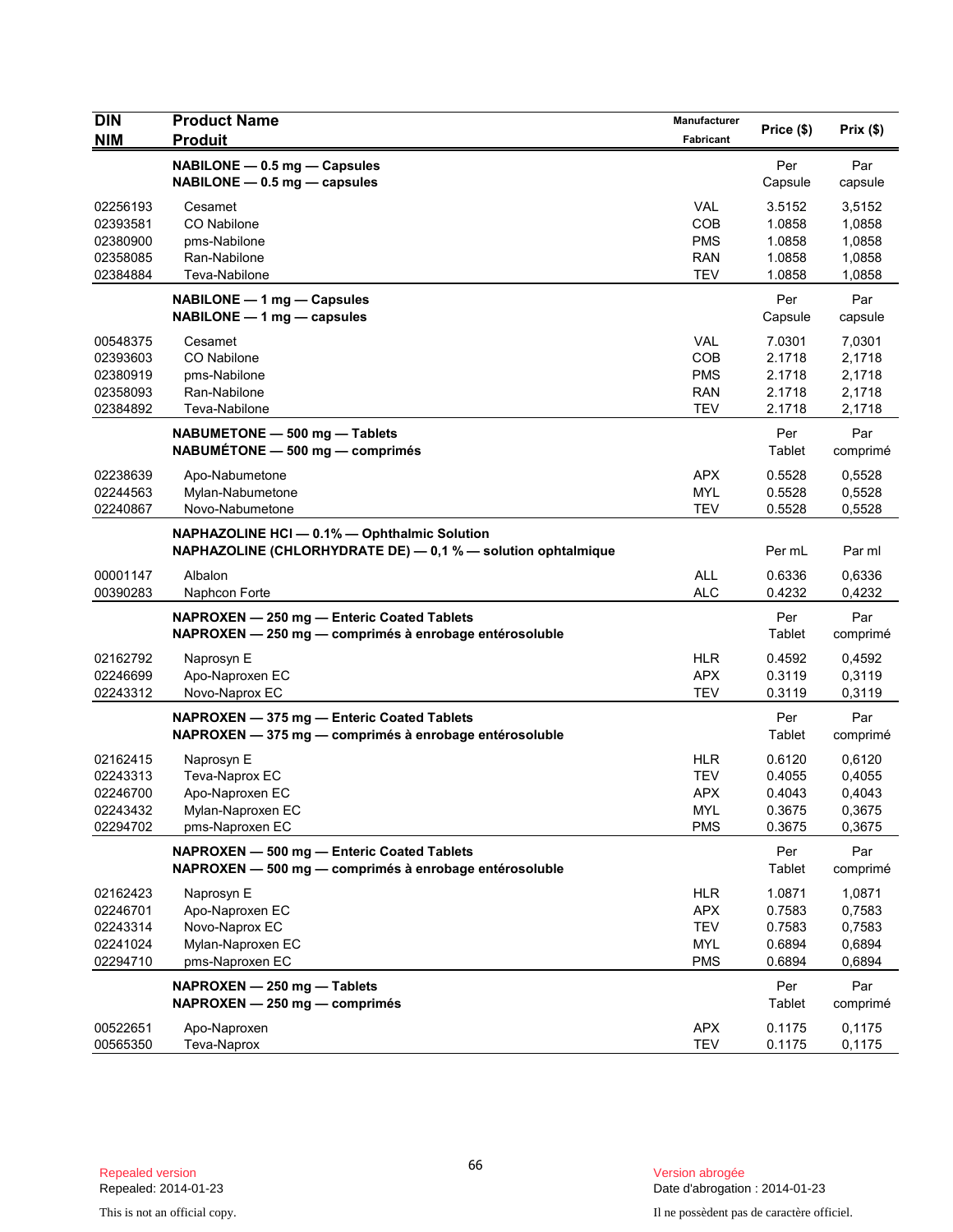| <b>DIN</b>                                   | <b>Product Name</b>                                                                                     | Manufacturer                                  | Price (\$)                            | Prix(\$)                              |
|----------------------------------------------|---------------------------------------------------------------------------------------------------------|-----------------------------------------------|---------------------------------------|---------------------------------------|
| <b>NIM</b>                                   | <b>Produit</b>                                                                                          | Fabricant                                     |                                       |                                       |
|                                              | NAPROXEN - 375 mg - Tablets<br>$NAPROXEN - 375 mg - comprimés$                                          |                                               | Per<br>Tablet                         | Par<br>comprimé                       |
| 00600806<br>00627097                         | Apo-Naproxen<br>Teva-Naprox                                                                             | <b>APX</b><br><b>TEV</b>                      | 0.1604<br>0.1604                      | 0,1604<br>0,1604                      |
|                                              | NAPROXEN - 500 mg - Tablets<br>NAPROXEN - 500 mg - comprimés                                            |                                               | Per<br>Tablet                         | Par<br>comprimé                       |
| 00592277<br>00589861                         | Apo-Naproxen<br>Teva-Naprox                                                                             | <b>APX</b><br><b>TEV</b>                      | 0.2321<br>0.2321                      | 0,2321<br>0,2321                      |
|                                              | NAPROXEN SODIUM - 275 mg - Tablets<br>NAPROXEN SODIQUE - 275 mg - comprimés                             |                                               | Per<br>Tablet                         | Par<br>comprimé                       |
| 02162725<br>00784354<br>00778389             | Anaprox<br>Apo-Napro-Na<br>Teva-Naprox Sodium                                                           | <b>HLR</b><br><b>APX</b><br><b>TEV</b>        | 0.6969<br>0.3764<br>0.3764            | 0,6969<br>0,3764<br>0,3764            |
|                                              | NAPROXEN SODIUM - 550 mg - Tablets<br>NAPROXEN SODIQUE - 550 mg - comprimés                             |                                               | Per<br>Tablet                         | Par<br>comprimé                       |
| 02162717<br>01940309<br>02026600             | Anaprox DS<br>Apo-Napro-Na DS<br>Teva-Naprox Sodium DS                                                  | <b>HLR</b><br><b>APX</b><br><b>TEV</b>        | 1.3418<br>0.7334<br>0.7334            | 1,3418<br>0,7334<br>0,7334            |
|                                              | NARATRIPTAN - 1 mg - Tablets<br>NARATRIPTAN — 1 mg — comprimés                                          |                                               | Per<br>Tablet                         | Par<br>comprimé                       |
| 02237820<br>02314290<br>02365499             | Amerge<br>Novo-Naratriptan<br>Apo-Naratriptan                                                           | <b>GSK</b><br><b>TEV</b><br><b>APX</b>        | 15.5887<br>10.4113<br>6.7151          | 15,5887<br>10,4113<br>6,7151          |
|                                              | NARATRIPTAN - 2.5 mg - Tablets<br>NARATRIPTAN - 2.5 mg - comprimés                                      |                                               | Per<br>Tablet                         | Par<br>comprimé                       |
| 02237821<br>02314304<br>02365502<br>02322323 | Amerge<br>Novo-Naratriptan<br>Apo-Naratriptan<br>Sandoz Naratriptan                                     | <b>GSK</b><br><b>TEV</b><br><b>APX</b><br>SDZ | 16.4285<br>7.0760<br>6.1436<br>6.1436 | 16,4285<br>7,0760<br>6,1436<br>6,1436 |
|                                              | NEOMYCIN/GRAMICIDIN/NYSTATIN/TRIAMCINOLONE - 2.5 mg/0.25 mg/<br>100,000 U/1 mg per g - Topical Cream    |                                               |                                       |                                       |
|                                              | NÉOMYCINE/GRAMICIDINE/NYSTATINE/TRIAMCINOLONE - 2,5 mg/<br>0,25 mg/100 000 U/1 mg par g - crème topique |                                               | Per<br>Gram                           | Par<br>gramme                         |
| 00717002<br>00550507                         | Viaderm KC<br>ratio-Triacomb                                                                            | <b>TAR</b><br><b>RPH</b>                      | 0.4327<br>0.4301                      | 0,4327<br>0,4301                      |
|                                              | NEVIRAPINE - 200 mg - Tablets<br>NEVIRAPINE - 200 mg - comprimés                                        |                                               | Per<br>Tablet                         | Par<br>comprimé                       |
| 02238748<br>02387727<br>02352893             | Viramune<br>Mylan-Nevirapine<br>Teva-Nevirapine                                                         | <b>BOE</b><br><b>MYL</b><br><b>TEV</b>        | 5.7038<br>1.7085<br>1.7085            | 5,7038<br>1.7085<br>1,7085            |
|                                              | NIFEDIPINE - 30 mg - Extended Release Tablets<br>NIFÉDIPINE - 30 mg - comprimés à libération prolongée  |                                               | Per<br>Tablet                         | Par<br>comprimé                       |
| 02155907<br>02349167                         | <b>Adalat XL</b><br>Mylan-Nifedipine Extended Release                                                   | BAY<br><b>MYL</b>                             | 0.6171<br>0.6171                      | 0,6171<br>0,6171                      |
|                                              | NIFEDIPINE - 60 mg - Extended Release Tablets<br>NIFÉDIPINE - 60 mg - comprimés à libération prolongée  |                                               | Per<br>Tablet                         | Par<br>comprimé                       |
| 02155990<br>02321149                         | <b>Adalat XL</b><br>Mylan-Nifedipine Extended Release                                                   | BAY<br><b>MYL</b>                             | 1.0312<br>1.0312                      | 1,0312<br>1,0312                      |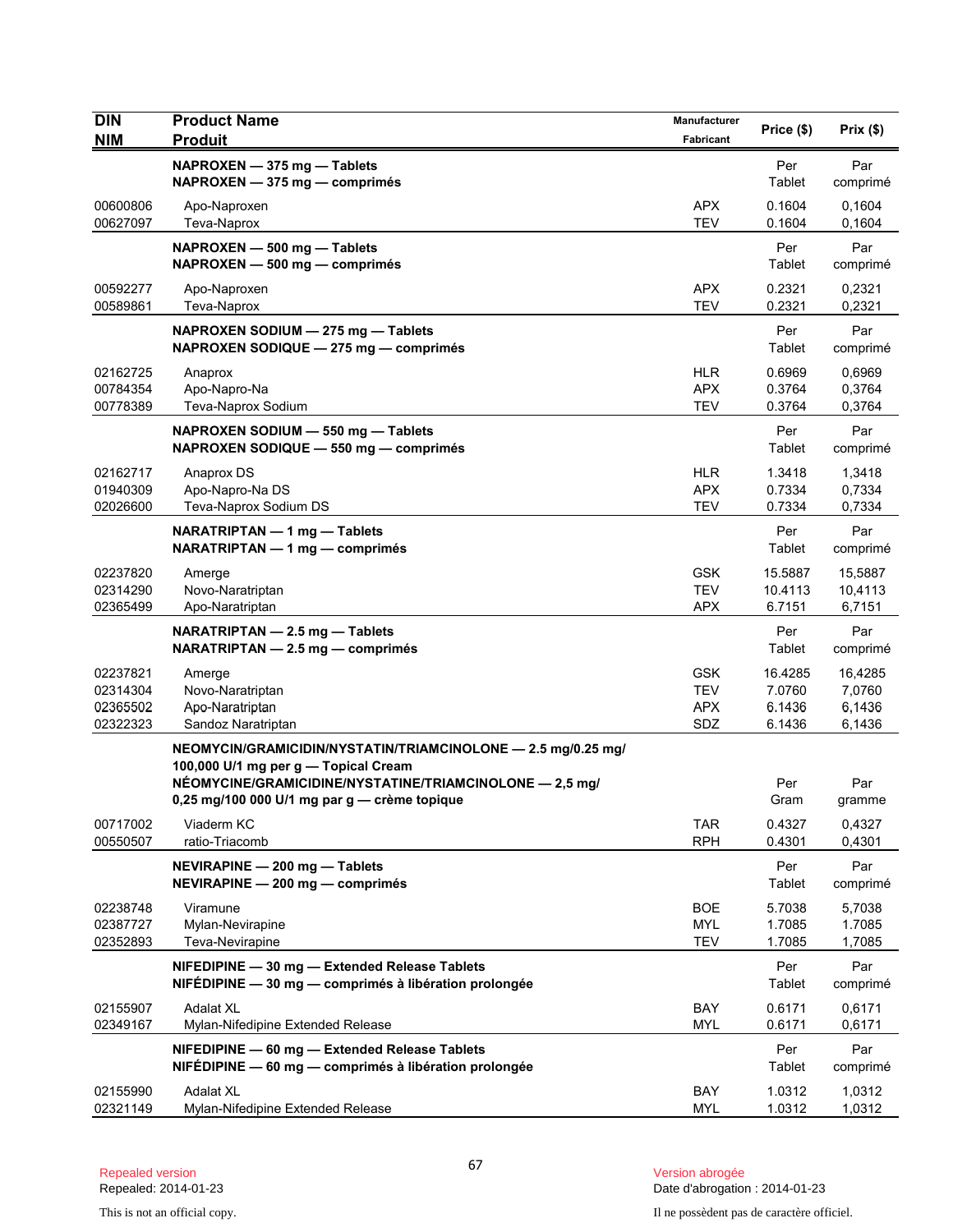| <b>DIN</b><br><b>NIM</b>                                 | <b>Product Name</b><br><b>Produit</b>                                                                                     | Manufacturer<br>Fabricant                                          | Price (\$)                                     | Prix(\$)                                       |
|----------------------------------------------------------|---------------------------------------------------------------------------------------------------------------------------|--------------------------------------------------------------------|------------------------------------------------|------------------------------------------------|
|                                                          | $NITRAZEPAM - 5 mg - Tables$<br>$NITRAZÉPAM - 5 mg - comprimés$                                                           |                                                                    | Per<br>Tablet                                  | Par<br>comprimé                                |
| 00511528<br>02245230<br>02229654<br>02234003             | Mogadon<br>Apo-Nitrazepam<br>Nitrazadon<br>Sandoz Nitrazepam                                                              | <b>ICN</b><br><b>APX</b><br><b>ICN</b><br>SDZ                      | 0.1598<br>0.0943<br>0.0748<br>0.0748           | 0,1598<br>0,0943<br>0,0748<br>0,0748           |
|                                                          | NITRAZEPAM - 10 mg - Tablets<br>NITRAZÉPAM - 10 mg - comprimés                                                            |                                                                    | Per<br>Tablet                                  | Par<br>comprimé                                |
| 00511536<br>02245231<br>02229655<br>02234007             | Mogadon<br>Apo-Nitrazepam<br>Nitrazadon<br>Sandoz Nitrazepam                                                              | <b>VAL</b><br><b>APX</b><br><b>VAL</b><br>SDZ                      | 0.2391<br>0.1410<br>0.1119<br>0.1119           | 0,2391<br>0,1410<br>0,1119<br>0,1119           |
|                                                          | NITROGLYCERIN - 200 Dose - 0.4 mg/Dose - Sublingual Spray<br>NITROGLYCÉRINE - 200 doses - 0,4 mg/dose - pompe sublinguale |                                                                    | Per<br>Dose                                    | Par<br>dose                                    |
| 02231441<br>02238998<br>02393433                         | Nitrolingual Pumpspray/Nitrolingual, pompe<br>Rho-Nitro Pumpspray/Rho-Nitro, pompe<br>Aop-Nitroglycerin Pumpspray         | <b>SAA</b><br>SDZ<br><b>APZ</b>                                    | 0.0815<br>0.0465<br>0.0423                     | 0,0815<br>0,0465<br>0,0423                     |
|                                                          | NIZATIDINE - 150 mg - Capsules<br>NIZATIDINE - 150 mg - capsules                                                          |                                                                    | Per<br>Capsule                                 | Par<br>capsule                                 |
| 00778338<br>02220156<br>02240457<br>02177714             | Axid<br>Apo-Nizatidine<br>Novo-Nizatidine<br>pms-Nizatidine                                                               | PPI<br><b>APX</b><br><b>TEV</b><br><b>PMS</b>                      | 0.9358<br>0.5816<br>0.5816<br>0.5816           | 0,9358<br>0,5816<br>0,5816<br>0,5816           |
|                                                          | NIZATIDINE - 300 mg - Capsules<br>NIZATIDINE - 300 mg - capsules                                                          |                                                                    | Per<br>Capsule                                 | Par<br>capsule                                 |
| 00778346<br>02220164<br>02240458<br>02177722             | Axid<br>Apo-Nizatidine<br>Novo-Nizatidine<br>pms-Nizatidine                                                               | PPI<br><b>APX</b><br><b>TEV</b><br><b>PMS</b>                      | 1.6727<br>1.0538<br>1.0538<br>1.0538           | 1,6727<br>1,0538<br>1,0538<br>1,0538           |
|                                                          | NORFLOXACIN - 400 mg - Tablets<br>NORFLOXACINE - 400 mg - comprimés                                                       |                                                                    | Per<br>Tablet                                  | Par<br>comprimé                                |
| 02237682<br>02229524<br>02269627<br>02246596             | Novo-Norfloxacin<br>Apo-Norflox<br>CO Norfloxacin<br>pms-Norfloxacin                                                      | <b>TEV</b><br><b>APX</b><br>COB<br><b>PMS</b>                      | 1.6783<br>1.5088<br>1.5088<br>1.5088           | 1,6783<br>1,5088<br>1,5088<br>1,5088           |
|                                                          | NORTRIPTYLINE - 10 mg - Capsules<br>NORTRIPTYLINE - 10 mg - capsules                                                      |                                                                    | Per<br>Capsule                                 | Par<br>capsule                                 |
| 00015229<br>02230361<br>02231781<br>02223511<br>02177692 | Aventyl<br>Norventyl<br>Novo-Nortriptyline<br>Apo-Nortriptyline<br>pms-Nortriptyline                                      | <b>PPI</b><br><b>VAL</b><br><b>TEV</b><br><b>APX</b><br><b>PMS</b> | 0.2389<br>0.1386<br>0.1386<br>0.1385<br>0.1385 | 0,2389<br>0,1386<br>0,1386<br>0,1385<br>0,1385 |
|                                                          | NORTRIPTYLINE - 25 mg - Capsules<br>NORTRIPTYLINE - 25 mg - capsules                                                      |                                                                    | Per<br>Capsule                                 | Par<br>capsule                                 |
| 00015237<br>02231782<br>02223538<br>02177706             | Aventyl<br>Novo-Nortriptyline<br>Apo-Nortriptyline<br>pms-Nortriptyline                                                   | <b>PPI</b><br><b>TEV</b><br><b>APX</b><br><b>PMS</b>               | 0.4804<br>0.2801<br>0.2800<br>0.2800           | 0,4804<br>0,2801<br>0,2800<br>0,2800           |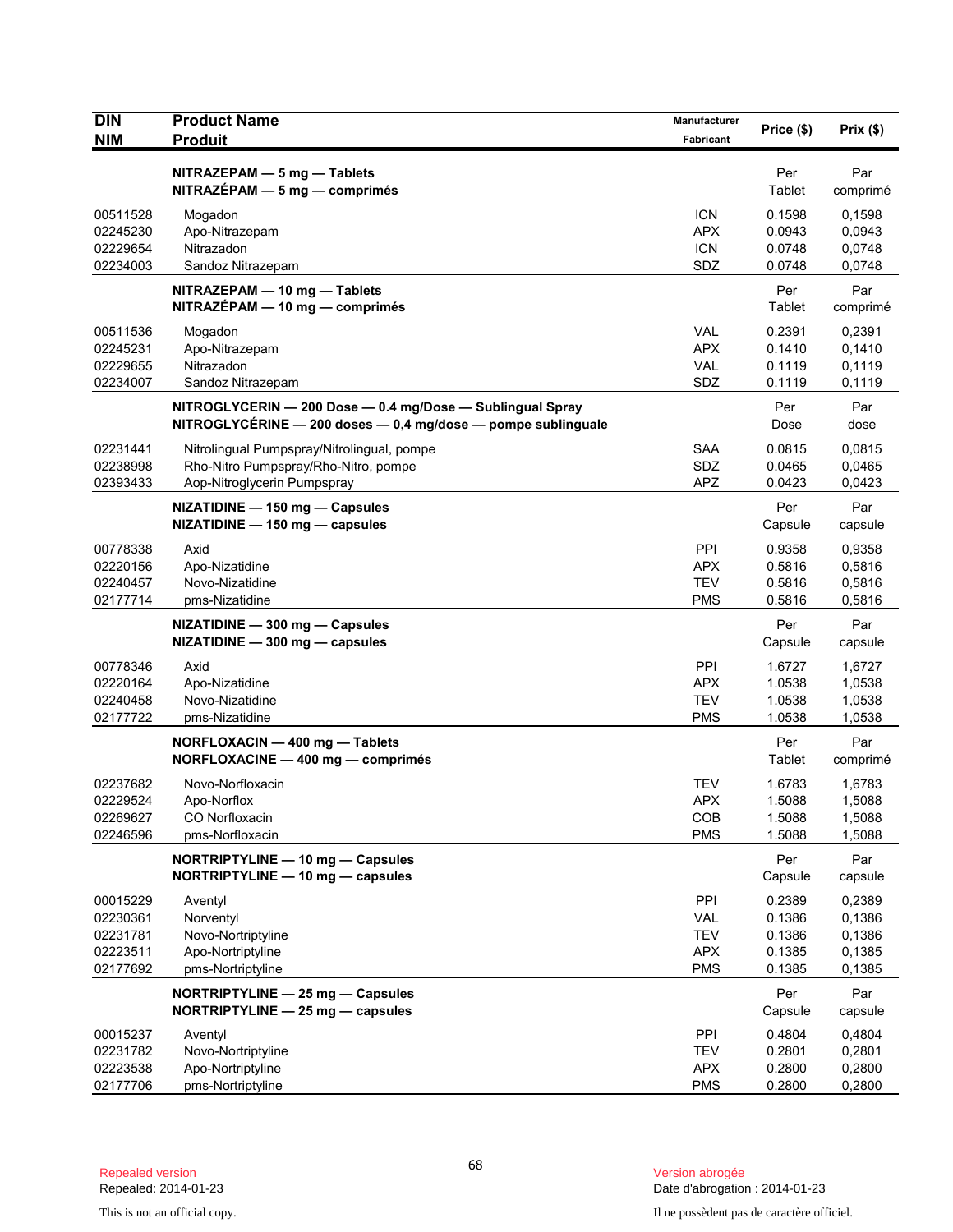| <b>DIN</b><br><b>NIM</b> | <b>Product Name</b><br><b>Produit</b>                                                                | Manufacturer<br>Fabricant   | Price (\$)    | Prix(\$)        |
|--------------------------|------------------------------------------------------------------------------------------------------|-----------------------------|---------------|-----------------|
|                          | NYSTATIN - 100,000 U/mL - Oral Liquid<br>NYSTATINE - 100 000 U/ml - liquide oral                     |                             | Per mL        | Par ml          |
| 02194201                 | ratio-Nystatin                                                                                       | <b>RPH</b>                  | 0.0742        | 0,0742          |
| 00792667                 | pms-Nystatin                                                                                         | <b>PMS</b>                  | 0.0647        | 0.0647          |
|                          | NYSTATIN - 100,000 U/g - Topical Cream<br>NYSTATINE - 100 000 U/g - crème topique                    |                             | Per<br>Gram   | Par<br>gramme   |
| 00716871                 | Nyaderm                                                                                              | <b>TAR</b>                  | 0.1577        | 0,1577          |
| 02194236                 | ratio-Nystatin                                                                                       | <b>RPH</b>                  | 0.0770        | 0,0770          |
|                          | <b>OCTREOTIDE ACETATE - 50 mcg/mL - Injection</b><br>OCTRÉOTIDE (ACÉTATE D') - 50 mcg/ml - injection |                             | Per mL        | Par ml          |
| 02248639                 | Octreotide Acetate Omega                                                                             | <b>OMA</b>                  | 6.3040        | 6,3040          |
| 00839191                 | Sandostatin                                                                                          | <b>NVT</b>                  | 5.8784        | 5,8784          |
|                          | OCTREOTIDE ACETATE - 100 mcg/mL - Injection<br>OCTRÉOTIDE (ACÉTATE D') - 100 mcg/ml - injection      |                             | Per mL        | Par ml          |
| 02248640                 | Octreotide Acetate Omega                                                                             | <b>OMA</b>                  | 11.9240       | 11,9240         |
| 00839205                 | Sandostatin                                                                                          | <b>NVT</b>                  | 11.0968       | 11,0968         |
|                          | OCTREOTIDE ACETATE - 200 mcg/mL - Injection<br>OCTRÉOTIDE (ACÉTATE D') - 200 mcg/ml - injection      |                             | Per mL        | Par ml          |
| 02248642                 | Octreotide Acetate Omega                                                                             | <b>OMA</b>                  | 22.9080       | 22,9080         |
| 02049392                 | Sandostatin                                                                                          | <b>NVT</b>                  | 21.3466       | 21,3466         |
|                          | OCTREOTIDE ACETATE - 500 mcg/mL - Injection<br>OCTRÉOTIDE (ACÉTATE D') - 500 mcg/ml - injection      |                             | Per mL        | Par ml          |
| 02248641                 | Octreotide Acetate Omega                                                                             | OMA                         | 55.9800       | 55,9800         |
| 00839213                 | Sandostatin                                                                                          | <b>NVT</b>                  | 52.1554       | 52,1554         |
|                          | OFLOXACIN - 0.3% - Ophthalmic Solution<br>OFLOXACINE - 0,3 % - solution ophtalmique                  |                             | Per mL        | Par ml          |
| 02143291                 | Ocuflox                                                                                              | <b>ALL</b>                  | 2.7104        | 2,7104          |
| 02248398                 | Apo-Ofloxacin                                                                                        | <b>APX</b>                  | 1.0913        | 1,0913          |
| 02252570                 | pms-Ofloxacin                                                                                        | <b>PMS</b>                  | 1.0913        | 1,0913          |
| 02247189                 | Sandoz Ofloxacin                                                                                     | SDZ                         | 0.8561        | 0,8561          |
|                          | OLANZAPINE - 2.5 mg - Tablets<br>OLANZAPINE - 2.5 mg - comprimés                                     |                             | Per<br>Tablet | Par<br>comprimé |
| 02229250                 | Zyprexa                                                                                              | $\ensuremath{\mathsf{LIL}}$ | 1.9491        | 1,9491          |
| 02276712                 | Teva-Olanzapine                                                                                      | <b>TEV</b>                  | 0.8986        | 0,8986          |
| 02281791                 | Apo-Olanzapine                                                                                       | <b>APX</b>                  | 0.7189        | 0,7189          |
| 02325659                 | CO Olanzapine                                                                                        | COB                         | 0.7189        | 0,7189          |
| 02303116                 | pms-Olanzapine                                                                                       | <b>PMS</b>                  | 0.6290        | 0,6290          |
| 02337878                 | Mylan-Olanzapine                                                                                     | <b>MYL</b>                  | 0.4493        | 0,4493          |
| 02403064                 | Ran-Olanzapine                                                                                       | <b>RAN</b>                  | 0.4493        | 0,4493          |
| 02310341                 | Sandoz Olanzapine                                                                                    | SDZ                         | 0.4493        | 0,4493          |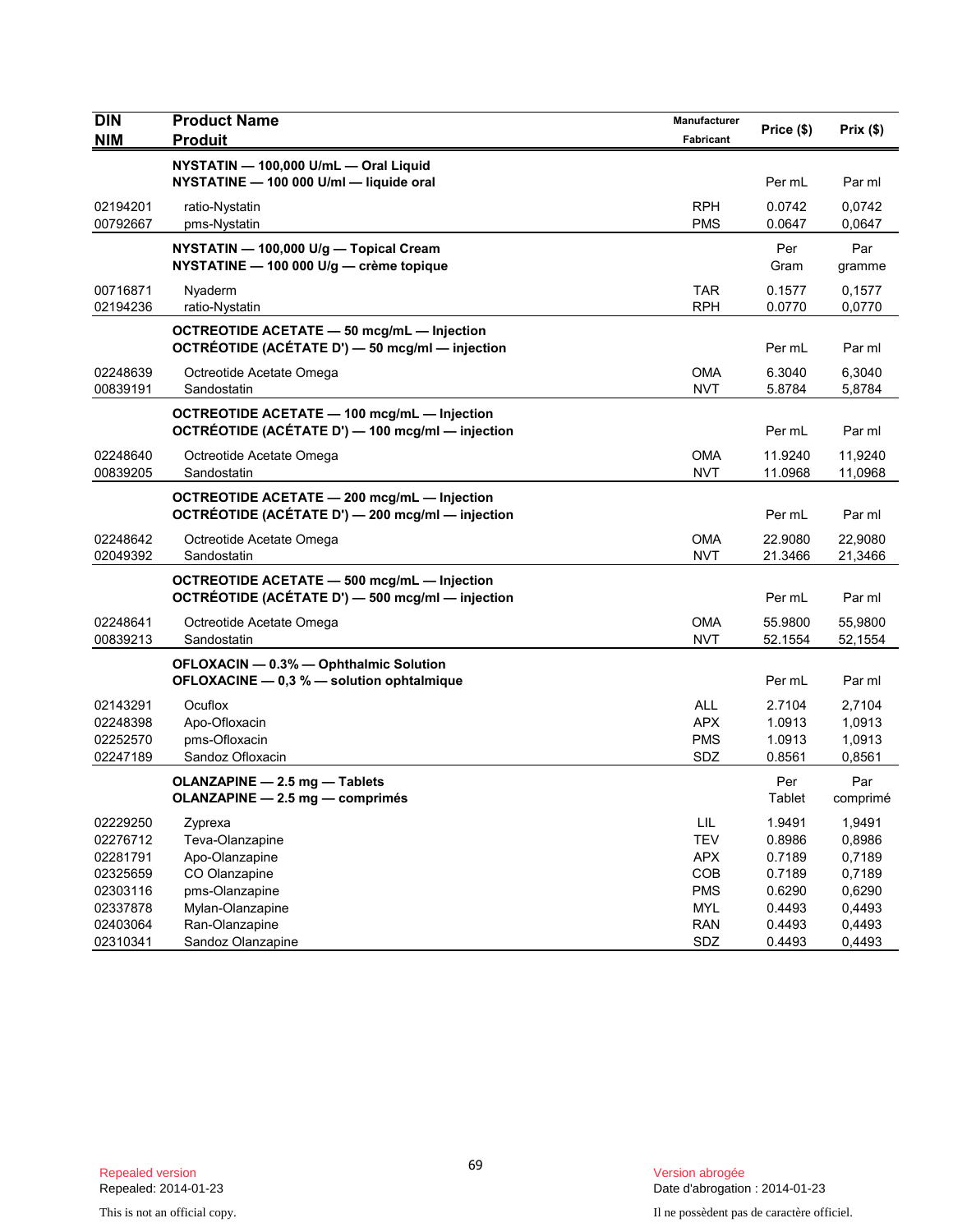| <b>DIN</b>           | <b>Product Name</b>                                                   | Manufacturer      | Price (\$)       | Prix(\$)         |
|----------------------|-----------------------------------------------------------------------|-------------------|------------------|------------------|
| <b>NIM</b>           | <b>Produit</b>                                                        | Fabricant         |                  |                  |
|                      | <b>OLANZAPINE - 5 mg - Tablets</b>                                    |                   | Per              | Par              |
|                      | OLANZAPINE - 5 mg - comprimés                                         |                   | Tablet           | comprimé         |
| 02229269             | Zyprexa                                                               | LIL               | 3.8981           | 3,8981           |
| 02276720             | Teva-Olanzapine                                                       | <b>TEV</b>        | 1.7972           | 1,7972           |
| 02281805             | Apo-Olanzapine                                                        | <b>APX</b>        | 1.4378           | 1,4378           |
| 02325667             | CO Olanzapine                                                         | <b>COB</b>        | 1.4378           | 1,4378           |
| 02303159             | pms-Olanzapine                                                        | <b>PMS</b>        | 1.2580           | 1,2580           |
| 02337886             | Mylan-Olanzapine                                                      | <b>MYL</b>        | 0.8986           | 0,8986           |
| 02403072             | Ran-Olanzapine                                                        | <b>RAN</b>        | 0.8986           | 0,8986           |
| 02310368             | Sandoz Olanzapine                                                     | SDZ               | 0.8986           | 0,8986           |
|                      | OLANZAPINE - 7.5 mg - Tablets                                         |                   | Per              | Par              |
|                      | OLANZAPINE - 7.5 mg - comprimés                                       |                   | Tablet           | comprimé         |
| 02229277             | Zyprexa                                                               | LIL               | 5.8473           | 5,8473           |
| 02276739             | Teva-Olanzapine                                                       | <b>TEV</b>        | 2.6958           | 2,6958           |
| 02281813             | Apo-Olanzapine                                                        | <b>APX</b>        | 2.1566           | 2,1566           |
| 02325675             | CO Olanzapine                                                         | <b>COB</b>        | 2.1566           | 2,1566           |
| 02303167             | pms-Olanzapine                                                        | <b>PMS</b>        | 1.8870           | 1,8870           |
| 02337894             | Mylan-Olanzapine                                                      | <b>MYL</b>        | 1.3479           | 1,3479           |
| 02403080             | Ran-Olanzapine                                                        | <b>RAN</b>        | 1.3479           | 1,3479           |
| 02310376             | Sandoz Olanzapine                                                     | SDZ               | 1.3479           | 1,3479           |
|                      | OLANZAPINE - 10 mg - Tablets                                          |                   | Per              | Par              |
|                      | OLANZAPINE - 10 mg - comprimés                                        |                   | Tablet           | comprimé         |
| 02229285             | Zyprexa                                                               | LIL               | 7.7963           | 7,7963           |
| 02276747             | Teva-Olanzapine                                                       | <b>TEV</b>        | 3.5944           | 3,5944           |
| 02281821             | Apo-Olanzapine                                                        | <b>APX</b>        | 2.8755           | 2,8755           |
| 02325683             | CO Olanzapine                                                         | <b>COB</b>        | 2.8755           | 2,8755           |
| 02303175             | pms-Olanzapine                                                        | <b>PMS</b>        | 2.5161           | 2,5161           |
| 02337908             | Mylan-Olanzapine                                                      | <b>MYL</b>        | 1.7972<br>1.7972 | 1,7972           |
| 02403099<br>02310384 | Ran-Olanzapine<br>Sandoz Olanzapine                                   | <b>RAN</b><br>SDZ | 1.7972           | 1,7972<br>1,7972 |
|                      |                                                                       |                   |                  |                  |
|                      | <b>OLANZAPINE - 15 mg - Tablets</b><br>OLANZAPINE - 15 mg - comprimés |                   | Per<br>Tablet    | Par              |
|                      |                                                                       |                   |                  | comprimé         |
| 02238850             | Zyprexa                                                               | LIL               | 11.6944          | 11,6944          |
| 02276755             | Teva-Olanzapine                                                       | <b>TEV</b>        | 5.3916           | 5,3916           |
| 02281848             | Apo-Olanzapine                                                        | APX               | 4.3132           | 4,3132           |
| 02325691<br>02303183 | CO Olanzapine<br>pms-Olanzapine                                       | COB<br><b>PMS</b> | 4.3132<br>3.7741 | 4,3132<br>3,7741 |
| 02337916             | Mylan-Olanzapine                                                      | <b>MYL</b>        | 2.6958           | 2,6958           |
| 02403102             | Ran-Olanzapine                                                        | <b>RAN</b>        | 2.6958           | 2,6958           |
| 02310392             | Sandoz Olanzapine                                                     | SDZ               | 2.6958           | 2,6958           |
|                      | <b>OLANZAPINE - 5 mg - Orally Disintigrating Tablets</b>              |                   |                  |                  |
|                      | OLANZAPINE - 5 mg - comprimés à dissolution orale                     |                   | Per<br>Tablet    | Par<br>comprimé  |
| 02243086             |                                                                       | LIL               | 3.9322           | 3,9322           |
| 02327562             | Zyprexa Zydis<br>CO Olanzapine ODT                                    | COB               | 1.5443           | 1,5443           |
| 02360616             | Apo-Olanzapine ODT                                                    | <b>APX</b>        | 1.2511           | 1,2511           |
| 02303191             | pms-Olanzapine ODT                                                    | <b>PMS</b>        | 1.2511           | 1,2511           |
| 02321343             | Novo-Olanzapine OD                                                    | <b>TEV</b>        | 1.2410           | 1,2410           |
| 02406624             | Jamp-Olanzapine ODT                                                   | <b>JPC</b>        | 0.8937           | 0,8937           |
| 02382709             | Mylan-Olanzapine ODT                                                  | <b>MYL</b>        | 0.8937           | 0,8937           |
| 02327775             | Sandoz Olanzapine ODT                                                 | SDZ               | 0.8937           | 0,8937           |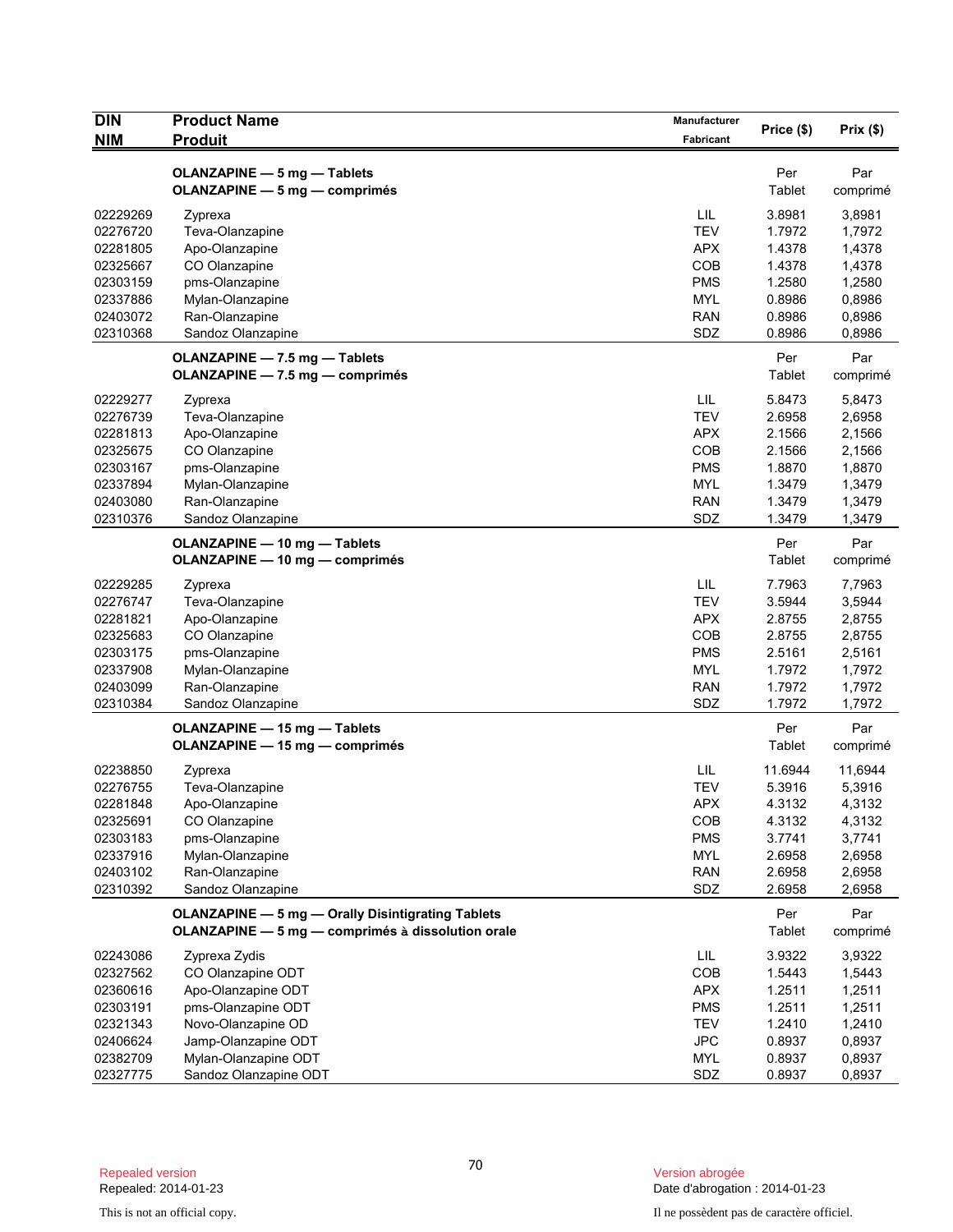| <b>DIN</b> | <b>Product Name</b>                                                                                             | <b>Manufacturer</b> |                |                 |
|------------|-----------------------------------------------------------------------------------------------------------------|---------------------|----------------|-----------------|
| <b>NIM</b> | <b>Produit</b>                                                                                                  | Fabricant           | Price (\$)     | Prix(\$)        |
|            | OLANZAPINE - 10 mg - Orally Disintigrating Tablets<br>OLANZAPINE - 10 mg - comprimés à dissolution orale        |                     | Per<br>Tablet  | Par<br>comprimé |
| 02243087   | Zyprexa Zydis                                                                                                   | LIL                 | 7.8572         | 7,8572          |
| 02327570   | CO Olanzapine ODT                                                                                               | <b>COB</b>          | 3.0858         | 3,0858          |
| 02360624   | Apo-Olanzapine ODT                                                                                              | <b>APX</b>          | 2.5000         | 2,5000          |
| 02303205   | pms-Olanzapine ODT                                                                                              | <b>PMS</b>          | 2.5000         | 2,5000          |
| 02321351   | Novo-Olanzapine OD                                                                                              | <b>NOP</b>          | 2.4900         | 2,4900          |
| 02406632   | Jamp-Olanzapine ODT                                                                                             | <b>JPC</b>          | 1.7857         | 1,7857          |
| 02382717   | Mylan-Olanzapine ODT                                                                                            | <b>MYL</b>          | 1.7857         | 1,7857          |
| 02327783   | Sandoz Olanzapine ODT                                                                                           | SDZ                 | 1.7857         | 1,7857          |
|            | <b>OLANZAPINE - 15 mg - Orally Disintigrating Tablets</b><br>OLANZAPINE - 15 mg - comprimés à dissolution orale |                     | Per<br>Tablet  | Par<br>comprimé |
| 02243088   | Zyprexa Zydis                                                                                                   | LIL                 | 11.7822        | 11,7822         |
| 02327589   | CO Olanzapine ODT                                                                                               | COB                 | 5.3553         | 5,3553          |
| 02360632   | Apo-Olanzapine ODT                                                                                              | <b>APX</b>          | 3.7489         | 3,7489          |
| 02303213   | pms-Olanzapine ODT                                                                                              | <b>PMS</b>          | 3.7489         | 3,7489          |
| 02321378   | Novo-Olanzapine OD                                                                                              | <b>NOP</b>          | 3.7390         | 3,7390          |
| 02406640   | Jamp-Olanzapine ODT                                                                                             | <b>JPC</b>          | 2.6777         | 2,6777          |
| 02382725   | Mylan-Olanzapine ODT                                                                                            | <b>MYL</b>          | 2.6777         | 2,6777          |
| 02327791   | Sandoz Olanzapine ODT                                                                                           | SDZ                 | 2.6777         | 2,6777          |
|            | OMEPRAZOLE - 20 mg - Capsules<br>OMÉPRAZOLE - 20 mg - capsules                                                  |                     | Per<br>Capsule | Par<br>capsule  |
| 02190915   | Losec - Tablets/comprimés                                                                                       | <b>AZC</b>          | 2.5454         | 2,5454          |
| 00846503   | Losec                                                                                                           | <b>AZC</b>          | 1.2100         | 1,2100          |
| 02245058   | Apo-Omeprazole                                                                                                  | <b>APX</b>          | 0.4117         | 0,4117          |
| 02329433   | Mylan-Omeprazole                                                                                                | <b>MYL</b>          | 0.4117         | 0,4117          |
| 02295415   | Novo-Omperazole - Tablets/comprimés                                                                             | <b>TEV</b>          | 0.4117         | 0,4117          |
| 02348691   | Omeprazole                                                                                                      | SAH                 | 0.4117         | 0,4117          |
| 02320851   | pms-Omperazole                                                                                                  | <b>PMS</b>          | 0.4117         | 0,4117          |
| 02310260   | pms-Omperazole DR - Tablets/comprimés                                                                           | <b>PMS</b>          | 0.4117         | 0,4117          |
| 02403617   | Ran-Omeprazole                                                                                                  | <b>RAN</b>          | 0.4117         | 0,4117          |
| 02374870   | Ran-Omeprazole - Tablets/comprimés                                                                              | <b>RAN</b>          | 0.4117         | 0,4117          |
| 02260867   | ratio-Omeprazole - Tablets/comprimés                                                                            | <b>RPH</b>          | 0.4117         | 0,4117          |
| 02296446   | Sandoz Omeprazole                                                                                               | SDZ                 | 0.4117         | 0,4117          |
|            | ONDANSETRON - 4 mg - Tablets<br>ONDANSETRON - 4 mg - comprimés                                                  |                     | Per<br>Tablet  | Par<br>comprimé |
| 02213567   | Zofran                                                                                                          | GSK                 | 14.9589        | 14,9589         |
| 02278529   | ratio-Ondansetron                                                                                               | <b>RPH</b>          | 8.2999         | 8,2999          |
| 02306212   | Ondansetron-Odan                                                                                                | ODN                 | 7.5450         | 7,5450          |
| 02313685   | Jamp-Ondansetron                                                                                                | <b>JPC</b>          | 7.3000         | 7,3000          |
| 02264056   | Novo-Ondansetron                                                                                                | <b>TEV</b>          | 7.3000         | 7,3000          |
| 02296349   | CO Ondansetron                                                                                                  | COB                 | 5.3592         | 5,3592          |
| 02305259   | Mint-Ondansetron                                                                                                | <b>MPH</b>          | 5.3592         | 5,3592          |
| 02288184   | Apo-Ondansetron                                                                                                 | <b>APX</b>          | 5.3590         | 5,3590          |
| 02258188   | pms-Ondansetron                                                                                                 | <b>PMS</b>          | 5.3590         | 5.3590          |
| 02297868   | Mylan-Ondansetron                                                                                               | <b>MYL</b>          | 5.3390         | 5,3390          |
| 02312247   | Ran-Ondansetron                                                                                                 | <b>RAN</b>          | 5.3390         | 5,3390          |
| 02274310   | Sandoz Ondansetron                                                                                              | SDZ                 | 5.3390         | 5,3390          |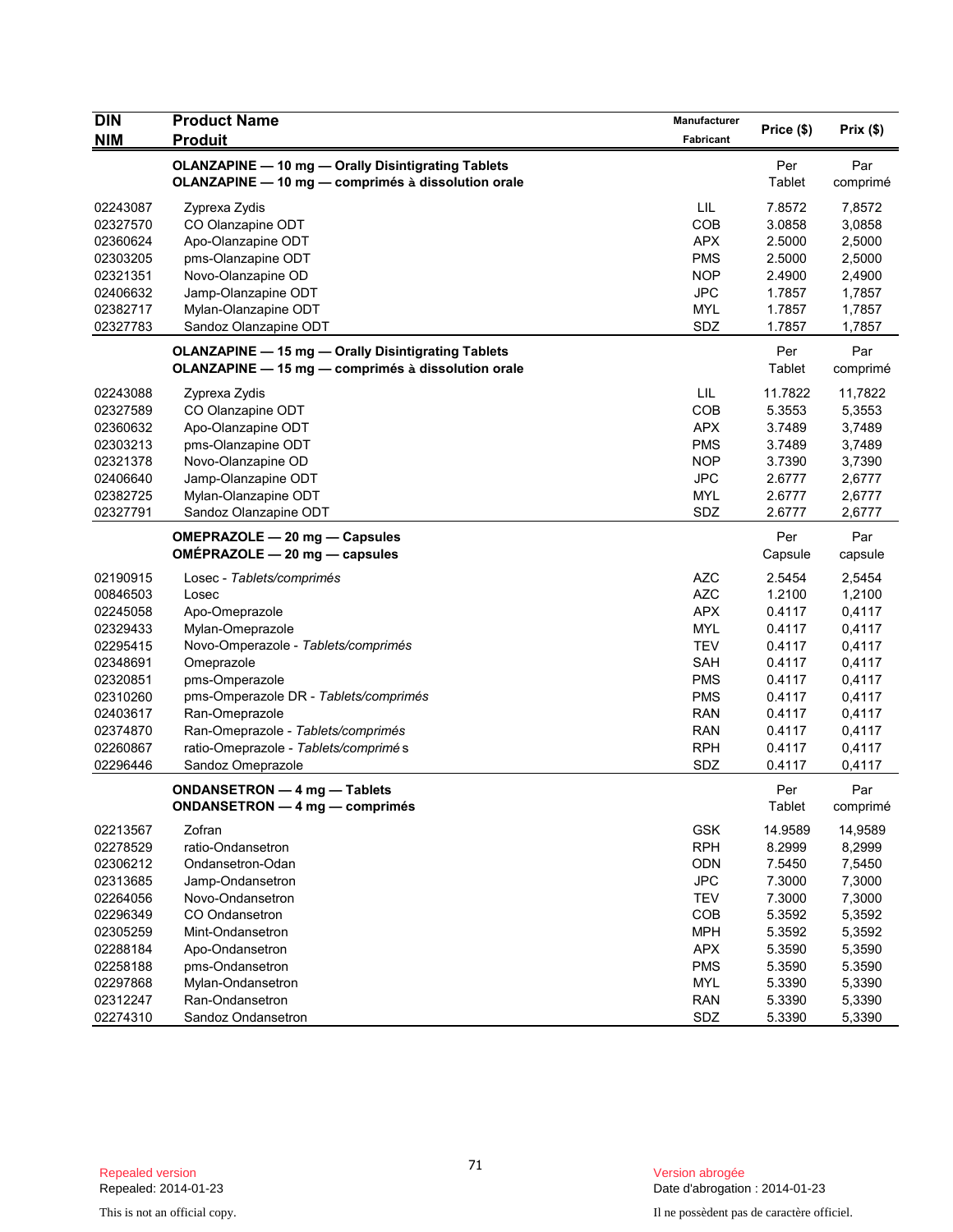| <b>DIN</b> | <b>Product Name</b>                                                    | <b>Manufacturer</b> |            |          |
|------------|------------------------------------------------------------------------|---------------------|------------|----------|
| <b>NIM</b> | <b>Produit</b>                                                         | Fabricant           | Price (\$) | Prix(\$) |
|            |                                                                        |                     |            |          |
|            | ONDANSETRON - 8 mg - Tablets                                           |                     | Per        | Par      |
|            | ONDANSETRON - 8 mg - comprimés                                         |                     | Tablet     | comprimé |
| 02213575   | Zofran                                                                 | <b>GSK</b>          | 22.8258    | 22,8258  |
| 02278537   | ratio-Ondansetron                                                      | <b>RPH</b>          | 12.6682    | 12,6682  |
| 02306220   | Ondansetron-Odan                                                       | <b>ODN</b>          | 11.5166    | 11,5166  |
| 02313693   | Jamp-Ondansetron                                                       | <b>JPC</b>          | 11.0000    | 11,0000  |
| 02264064   | Teva-Ondansetron                                                       | <b>TEV</b>          | 11.0000    | 11,0000  |
| 02288192   | Apo-Ondansetron                                                        | APX                 | 8.1780     | 8,1780   |
| 02296357   | CO Ondansetron                                                         | <b>COB</b>          | 8.1776     | 8,1776   |
| 02305267   | Mint-Ondansetron                                                       | <b>MPH</b>          | 8.1776     | 8,1776   |
| 02258196   | pms-Ondansetron                                                        | <b>PMS</b>          | 8.1776     | 8,1776   |
| 02297876   | Mylan-Ondansetron                                                      | MYL                 | 8.1576     | 8,1576   |
| 02312255   | Ran-Ondansetron                                                        | <b>RAN</b>          | 8.1576     | 8,1576   |
| 02274329   | Sandoz Ondansetron                                                     | SDZ                 | 8.1576     | 8,1576   |
|            | ONDANSETRON - 4 mg/5 mL - Oral Solution                                |                     |            |          |
|            | ONDANSETRON - 4 mg/5 mL - solution orale                               |                     | Per mL     | Par ml   |
| 02229639   | Zofran                                                                 | <b>GSK</b>          | 2.2824     | 2,2824   |
| 02291967   | Ondansetron                                                            | AAA                 | 1.5345     | 1,5345   |
|            |                                                                        |                     | Per        | Par      |
|            | OXCARBAZEPINE - 150 mg - Tablets<br>OXCARBAZEPINE - 150 mg - comprimés |                     | Tablet     | comprimé |
|            |                                                                        |                     |            |          |
| 02242067   | Trileptal                                                              | <b>NVT</b>          | 0.9106     | 0,9106   |
| 02284294   | Apo-Oxcarbazepine                                                      | <b>APX</b>          | 0.6209     | 0,6209   |
|            | OXCARBAZEPINE - 300 mg - Tablets                                       |                     | Per        | Par      |
|            | OXCARBAZEPINE - 300 mg - comprimés                                     |                     | Tablet     | comprimé |
| 02284308   | Apo-Oxcarbazepine                                                      | <b>APX</b>          | 1.2414     | 1,2414   |
| 02242068   | Trileptal                                                              | <b>NVT</b>          | 1.0013     | 1,0013   |
|            | OXCARBAZEPINE - 600 mg - Tablets                                       |                     | Per        | Par      |
|            | OXCARBAZEPINE - 600 mg - comprimés                                     |                     | Tablet     | comprimé |
|            |                                                                        |                     |            |          |
| 02284316   | Apo-Oxcarbazepine                                                      | <b>APX</b>          | 2.4826     | 2,4826   |
| 02242069   | Trileptal                                                              | <b>NVT</b>          | 2.0025     | 2,0025   |
|            | OXYBUTYNIN CHLORIDE - 5 mg - Tablets                                   |                     | Per        | Par      |
|            | OXYBUTYNINE (CHLORURE D') - 5 mg - comprimés                           |                     | Tablet     | comprimé |
| 02163543   | Apo-Oxybutynin                                                         | <b>APX</b>          | 0.2735     | 0,2735   |
| 02230800   | Mylan-Oxybutynin                                                       | <b>MYL</b>          | 0.2734     | 0,2734   |
| 02230394   | Novo-Oxybutynin                                                        | <b>TEV</b>          | 0.2734     | 0,2734   |
| 02220059   | Oxybutyn                                                               | VAL                 | 0.2734     | 0,2734   |
| 02240550   | pms-Oxybutynin                                                         | <b>PMS</b>          | 0.2734     | 0,2734   |
|            |                                                                        |                     |            |          |
|            | OXYCODONE HCI - 5 mg - Tablets                                         |                     | Per        | Par      |
|            | OXYCODONE (CHLORHYDRATE D') - 5 mg - comprimés                         |                     | Tablet     | comprimé |
| 02231934   | Oxy-IR                                                                 | <b>PFR</b>          | 0.2882     | 0,2882   |
| 02319977   | pms-Oxycodone                                                          | <b>PMS</b>          | 0.1776     | 0,1776   |
|            | OXYCODONE HCI-10 mg-Tablets                                            |                     | Per        | Par      |
|            | OXYCODONE (CHLORHYDRATE D') - 10 mg - comprimés                        |                     | Tablet     | comprimé |
|            |                                                                        |                     |            |          |
| 02240131   | Oxy-IR                                                                 | <b>PFR</b>          | 0.4246     | 0,4246   |
| 02319985   | pms-Oxycodone                                                          | <b>PMS</b>          | 0.2760     | 0,2760   |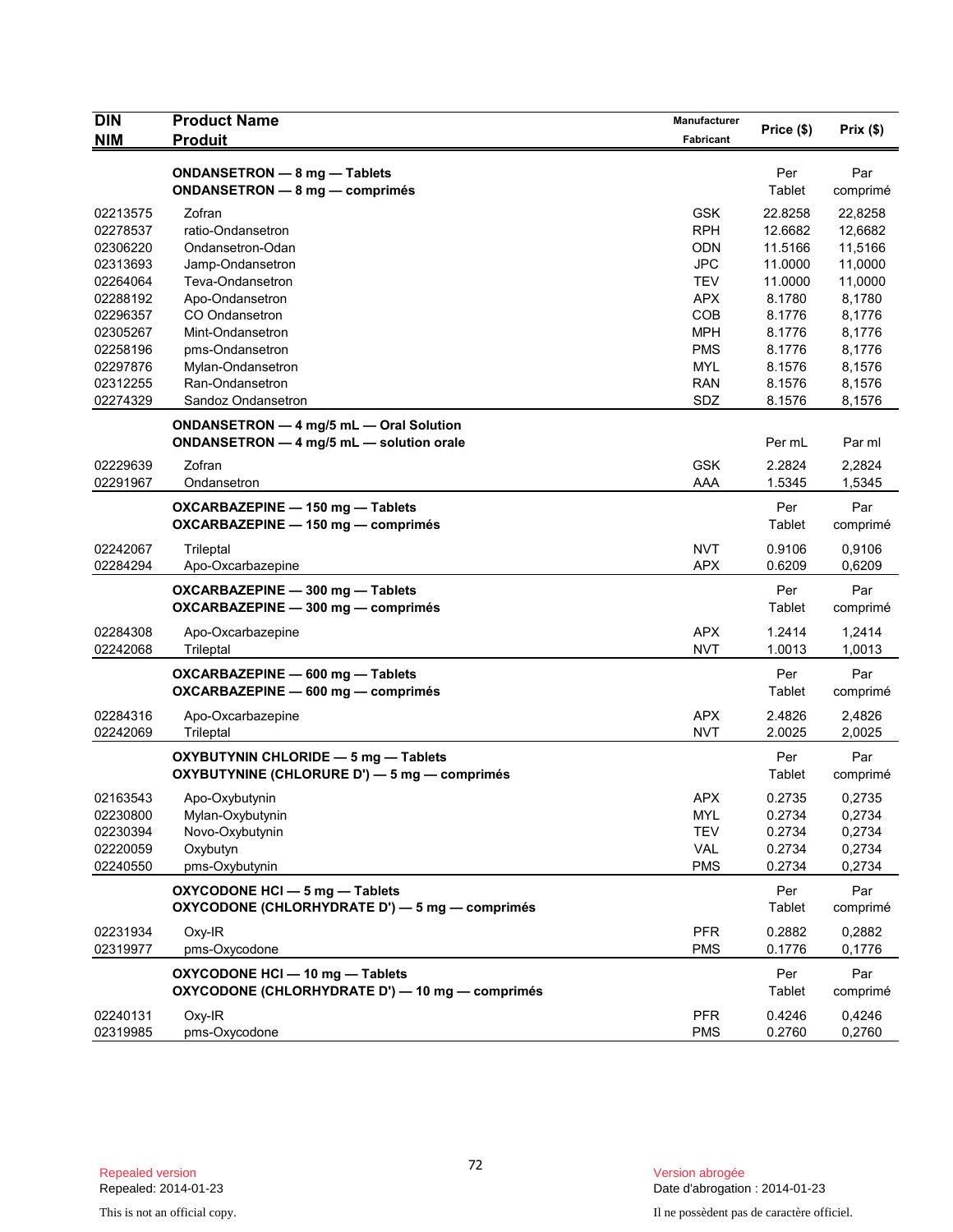| Manufacturer<br>Price (\$)                                                   | Prix(\$)                                                                               |
|------------------------------------------------------------------------------|----------------------------------------------------------------------------------------|
| Per                                                                          | Par                                                                                    |
| Tablet                                                                       | comprimé                                                                               |
| 0.7381                                                                       | 0,7381                                                                                 |
| 0.4358                                                                       | 0,4358                                                                                 |
| 0.4358                                                                       | 0,4358                                                                                 |
| Per                                                                          | Par                                                                                    |
| Tablet                                                                       | comprimé                                                                               |
| 0.9036                                                                       | 0,9036                                                                                 |
| 0.1414                                                                       | 0,1414                                                                                 |
| 0.1285                                                                       | 0,1285                                                                                 |
| 0.1285                                                                       | 0,1285                                                                                 |
| 0.1285                                                                       | 0,1285                                                                                 |
| Per mL                                                                       | Par ml                                                                                 |
| 18.3623                                                                      | 18,3623                                                                                |
| 12.1000                                                                      | 12,1000                                                                                |
| 8.8350                                                                       | 8,8350                                                                                 |
| 8.8350                                                                       | 8,8350                                                                                 |
| Per mL                                                                       | Par ml                                                                                 |
| 55.0869                                                                      | 55,0869                                                                                |
| 36.3000                                                                      | 36,3000                                                                                |
| 26.5050                                                                      | 26,5050                                                                                |
| 26.5050                                                                      | 26,5050                                                                                |
| Per                                                                          | Par                                                                                    |
| Tablet                                                                       | comprimé                                                                               |
| 1.9839                                                                       | 1,9839                                                                                 |
| 1.2750                                                                       | 1,2750                                                                                 |
| 1.2750                                                                       | 1,2750                                                                                 |
| 1.2750                                                                       | 1,2750                                                                                 |
| 1.2750                                                                       | 1,2750                                                                                 |
| 1.2750                                                                       | 1,2750                                                                                 |
| Per                                                                          | Par                                                                                    |
| Tablet                                                                       | comprimé                                                                               |
| 2.2884<br>1.3699<br>1.3699<br>1.3699<br>1.3699<br>1.3699<br>1.3699<br>1.3699 | 2,2884<br>1,3699<br>1,3699<br>1,3699<br>1,3699<br>1,3699<br>1,3699<br>1,3699<br>1,3699 |
|                                                                              | 1.3699                                                                                 |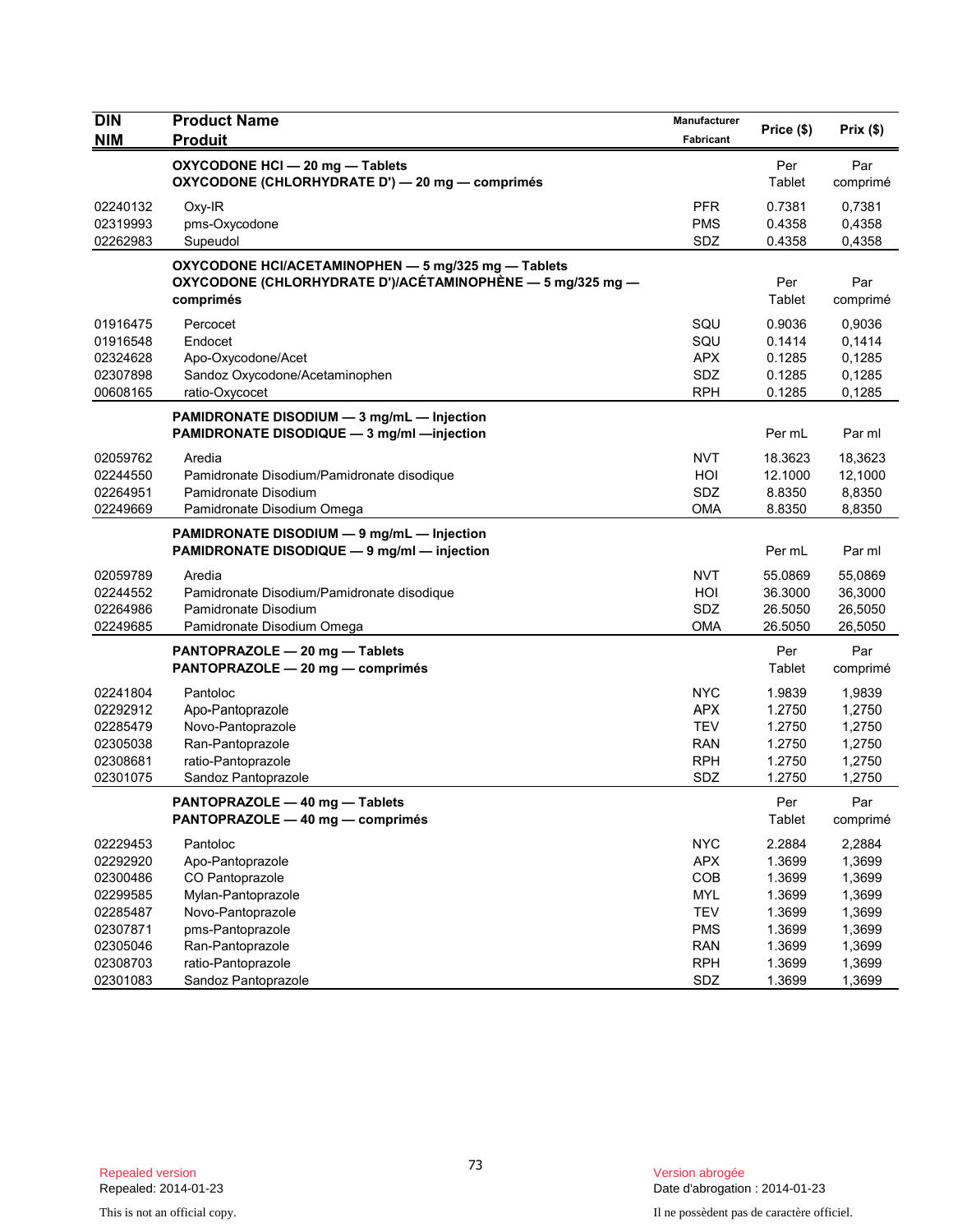| <b>DIN</b>           | <b>Product Name</b>                                                                  | Manufacturer      | Price (\$)       |                  |
|----------------------|--------------------------------------------------------------------------------------|-------------------|------------------|------------------|
| <b>NIM</b>           | <b>Produit</b>                                                                       | Fabricant         |                  | Prix(\$)         |
|                      | PAROXETINE HCI - 10 mg - Tablets<br>PAROXÉTINE (CHLORHYDRATE DE) — 10 mg — comprimés |                   | Per<br>Tablet    | Par<br>comprimé  |
| 02027887             | Paxil                                                                                | <b>GSK</b>        | 1.8612           | 1,8612           |
| 02240907             | Apo-Paroxetine                                                                       | <b>APX</b>        | 1.1475           | 1,1475           |
| 02262746             | CO Paroxetine                                                                        | <b>COB</b>        | 1.1473           | 1,1473           |
| 02248556             | Teva-Paroxetine                                                                      | <b>TEV</b>        | 1.1473           | 1,1473           |
| 02247810             | ratio-Paroxetine                                                                     | <b>RPH</b>        | 1.1473           | 1,1473           |
| 02247750             | pms-Paroxetine                                                                       | <b>PMS</b>        | 1.0430           | 1,0430           |
| 02368862             | Jamp-Paroxetine                                                                      | <b>JPC</b>        | 0.9387           | 0,9387           |
| 02248012             | Mylan-Paroxetine                                                                     | <b>MYL</b><br>SDZ | 0.9387           | 0,9387           |
| 02269422             | Sandoz Paroxetine                                                                    |                   | 0.9387           | 0,9387           |
|                      | PAROXETINE HCI - 20 mg - Tablets<br>PAROXÉTINE (CHLORHYDRATE DE) — 20 mg — comprimés |                   | Per<br>Tablet    | Par<br>comprimé  |
| 01940481             | Paxil                                                                                | <b>GSK</b>        | 1.9862           | 1,9862           |
| 02240908             | Apo-Paroxetine                                                                       | <b>APX</b>        | 1.1019           | 1,1019           |
| 02262754             | <b>CO</b> Paroxetine                                                                 | <b>COB</b>        | 1.1019           | 1,1019           |
| 02248557             | Teva-Paroxetine                                                                      | <b>TEV</b>        | 1.1019           | 1,1019           |
| 02247811             | ratio-Paroxetine                                                                     | <b>RPH</b>        | 1.1019           | 1,1019           |
| 02247751             | pms-Paroxetine                                                                       | <b>PMS</b>        | 1.0017           | 1,0017           |
| 02368870             | Jamp-Paroxetine                                                                      | <b>JPC</b>        | 0.6320           | 0,6320           |
| 02248013             | Mylan-Paroxetine                                                                     | <b>MYL</b>        | 0.6320           | 0,6320           |
| 02269430             | Sandoz Paroxetine                                                                    | SDZ               | 0.6320           | 0,6320           |
|                      | PAROXETINE HCI - 30 mg - Tablets<br>PAROXÉTINE (CHLORHYDRATE DE) - 30 mg - comprimés |                   | Per<br>Tablet    | Par<br>comprimé  |
| 01940473             | Paxil                                                                                | <b>GSK</b>        | 2.1102           | 2,1102           |
| 02240909             | Apo-Paroxetine                                                                       | <b>APX</b>        | 1.1712           | 1,1712           |
| 02262762             | CO Paroxetine                                                                        | <b>COB</b>        | 1.1712           | 1,1712           |
| 02248558             | Teva-Paroxetine                                                                      | <b>TEV</b>        | 1.1712           | 1,1712           |
| 02247812             | ratio-Paroxetine                                                                     | <b>RPH</b>        | 1.1712           | 1,1712           |
| 02247752             | pms-Paroxetine                                                                       | <b>PMS</b>        | 1.0647           | 1,0647           |
| 02368889             | Jamp-Paroxetine                                                                      | <b>JPC</b>        | 0.6714           | 0,6714           |
| 02248014             | Mylan-Paroxetine                                                                     | <b>MYL</b>        | 0.6714           | 0,6714           |
| 02269449             | Sandoz Paroxetine                                                                    | SDZ               | 0.6714           | 0,6714           |
|                      | PHENYTOIN - 25 mg/mL - Oral Liquid<br>PHENYTOIN - 25 mg/mL - liquide oral            |                   | Per mL           | Par ml           |
| 00023450<br>02250896 | Dilantin<br>Taro-Phenytoin                                                           | PFI<br><b>TAR</b> | 0.0525<br>0.0343 | 0,0525<br>0,0343 |
|                      | PINDOLOL - 5 mg - Tablets<br>PINDOLOL - 5 mg - comprimés                             |                   | Per<br>Tablet    | Par<br>comprimé  |
| 00417270             | Visken                                                                               | <b>NVT</b>        | 0.6765           | 0,6765           |
| 02231650             | Dom-Pindolol                                                                         | <b>DOM</b>        | 0.2512           | 0,2512           |
| 02231536             | pms-Pindolol                                                                         | <b>PMS</b>        | 0.2512           | 0,2512           |
| 00755877             | Apo-Pindol                                                                           | <b>APX</b>        | 0.2511           | 0,2511           |
| 00869007             | Novo-Pindol                                                                          | <b>TEV</b>        | 0.2511           | 0,2511           |
| 02261782             | Sandoz Pindolol                                                                      | SDZ               | 0.2511           | 0,2511           |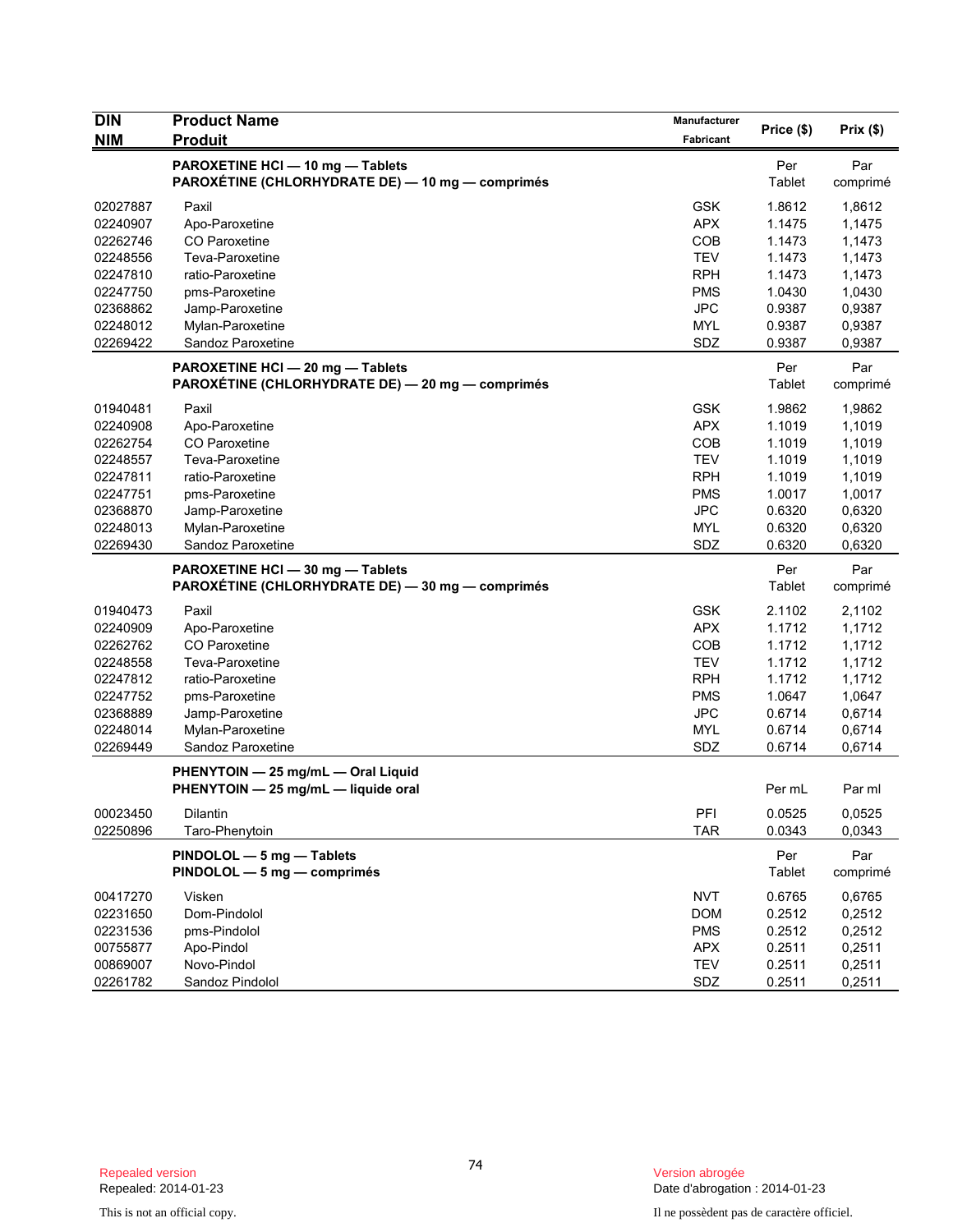| <b>DIN</b>                                                                                                                                   | <b>Product Name</b>                                                                                                                                                                                                                          | Manufacturer                                                                                                                                           | Price (\$)                                                                                                           | Prix(\$)                                                                                                             |
|----------------------------------------------------------------------------------------------------------------------------------------------|----------------------------------------------------------------------------------------------------------------------------------------------------------------------------------------------------------------------------------------------|--------------------------------------------------------------------------------------------------------------------------------------------------------|----------------------------------------------------------------------------------------------------------------------|----------------------------------------------------------------------------------------------------------------------|
| <b>NIM</b>                                                                                                                                   | <b>Produit</b>                                                                                                                                                                                                                               | Fabricant                                                                                                                                              |                                                                                                                      |                                                                                                                      |
|                                                                                                                                              | PINDOLOL - 10 mg - Tablets<br>PINDOLOL - 10 mg - comprimés                                                                                                                                                                                   |                                                                                                                                                        | Per<br>Tablet                                                                                                        | Par<br>comprimé                                                                                                      |
| 00443174<br>00755885<br>02238046<br>00869015<br>02231537<br>02261790                                                                         | Visken<br>Apo-Pindol<br>Dom-Pindolol<br>Novo-Pindol<br>pms-Pindolol<br>Sandoz Pindolol                                                                                                                                                       | <b>NVT</b><br><b>APX</b><br><b>DOM</b><br><b>TEV</b><br><b>PMS</b><br>SDZ                                                                              | 1.1552<br>0.4362<br>0.4362<br>0.4362<br>0.4362<br>0.4362                                                             | 1,1552<br>0,4362<br>0,4362<br>0,4362<br>0,4362<br>0,4362                                                             |
|                                                                                                                                              | PINDOLOL - 15 mg - Tablets<br>PINDOLOL - 15 mg - comprimés                                                                                                                                                                                   |                                                                                                                                                        | Per<br>Tablet                                                                                                        | Par<br>comprimé                                                                                                      |
| 00417289<br>00755893<br>00869023<br>02231539<br>02261804                                                                                     | Visken<br>Apo-Pindol<br>Novo-Pindol<br>pms-Pindolol<br>Sandoz Pindolol                                                                                                                                                                       | <b>NVT</b><br><b>APX</b><br><b>TEV</b><br><b>PMS</b><br>SDZ                                                                                            | 1.6758<br>0.6408<br>0.6408<br>0.6408<br>0.6408                                                                       | 1,6758<br>0,6408<br>0,6408<br>0,6408<br>0,6408                                                                       |
|                                                                                                                                              | PIOGLITAZONE - 15 mg - Tablets<br>PIOGLITAZONE - 15 mg - comprimés                                                                                                                                                                           |                                                                                                                                                        | Per<br>Tablet                                                                                                        | Par<br>comprimé                                                                                                      |
| 02242572<br>02302861<br>02274914<br>02301423<br>02302942<br>02303442<br>02298279<br>02303124<br>02397307<br>02375850<br>02326477<br>02297906 | Actos<br>CO Pioglitazone<br>Novo-Pioglitazone<br>ratio-Pioglitazone<br>Apo-Pioglitazone<br>Accel-Pioglitazone<br>Mylan-Pioglitazone<br>pms-Pioglitazone<br>Jamp-Pioglitazone<br>Ran-Pioglitazone<br>Mint-Pioglitazone<br>Sandoz Pioglitazone | <b>TAK</b><br>COB<br><b>TEV</b><br><b>RPH</b><br><b>APX</b><br><b>ACC</b><br><b>MYL</b><br><b>PMS</b><br><b>JPC</b><br><b>RAN</b><br><b>MPH</b><br>SDZ | 2.7577<br>1.5716<br>1.5716<br>1.5716<br>0.9295<br>0.8133<br>0.8133<br>0.8133<br>0.6274<br>0.6274<br>0.5809<br>0.5809 | 2,7577<br>1,5716<br>1,5716<br>1,5716<br>0,9295<br>0,8133<br>0,8133<br>0,8133<br>0,6274<br>0,6274<br>0,5809<br>0,5809 |
|                                                                                                                                              | PIOGLITAZONE - 30 mg - Tablets<br>PIOGLITAZONE - 30 mg - comprimés                                                                                                                                                                           |                                                                                                                                                        | Per<br>Tablet                                                                                                        | Par<br>comprimé                                                                                                      |
| 02242573<br>02302888<br>02274922<br>02301431<br>02302950<br>02303450<br>02303132<br>02365529<br>02298287                                     | Actos<br>CO Pioglitazone<br>Novo-Pioglitazone<br>ratio-Pioglitazone<br>Apo-Pioglitazone<br>Accel-Pioglitazone<br>pms-Pioglitazone<br>Jamp-Pioglitazone<br>Mylan-Pioglitazone                                                                 | <b>TAK</b><br>COB<br><b>TEV</b><br><b>RPH</b><br>APX<br><b>ACC</b><br><b>PMS</b><br><b>JPC</b><br><b>MYL</b>                                           | 3.8637<br>2.2017<br>2.2017<br>2.2017<br>1.3022<br>1.1394<br>1.1394<br>1.0824<br>1.0824                               | 3,8637<br>2,2017<br>2,2017<br>2,2017<br>1,3022<br>1,1394<br>1,1394<br>1,0824<br>1,0824                               |
| 02375869<br>02326485<br>02297914                                                                                                             | Ran-Pioglitazone<br>Mint-Pioglitazone<br>Sandoz Pioglitazone                                                                                                                                                                                 | <b>RAN</b><br><b>MPH</b><br>SDZ                                                                                                                        | 0.8790<br>0.8139<br>0.8139                                                                                           | 0,8790<br>0,8139<br>0,8139                                                                                           |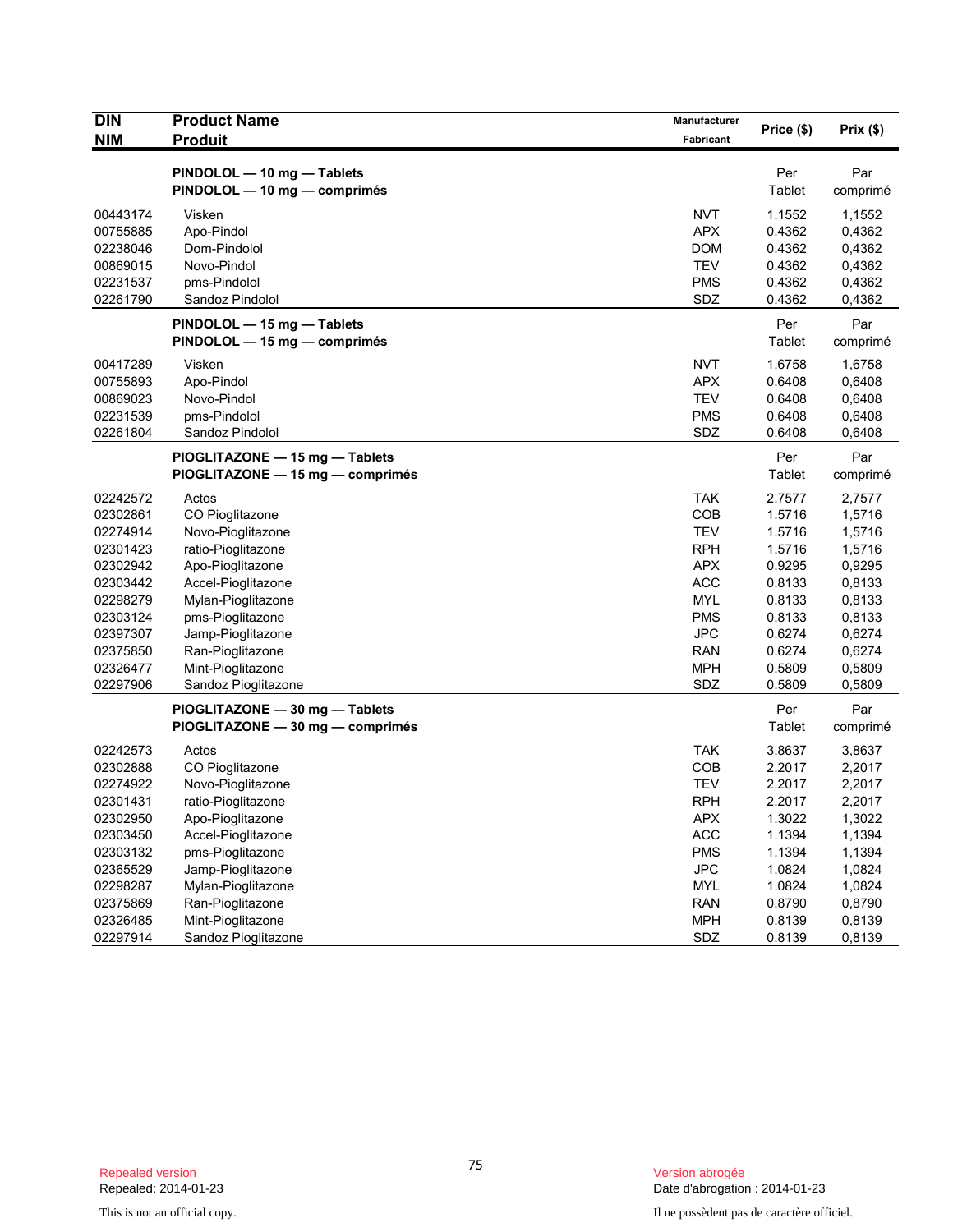| <b>DIN</b>           | <b>Product Name</b>                                                                                                                                | Manufacturer             |                  |                  |
|----------------------|----------------------------------------------------------------------------------------------------------------------------------------------------|--------------------------|------------------|------------------|
| <b>NIM</b>           | <b>Produit</b>                                                                                                                                     | Fabricant                | Price (\$)       | Prix(\$)         |
|                      | PIOGLITAZONE - 45 mg - Tablets<br>PIOGLITAZONE - 45 mg - comprimés                                                                                 |                          | Per<br>Tablet    | Par<br>comprimé  |
| 02242574<br>02302896 | Actos<br>CO Pioglitazone                                                                                                                           | <b>TAK</b><br>COB        | 5.7981<br>3.3105 | 5,7981<br>3,3105 |
| 02274930             | Novo-Pioglitazone                                                                                                                                  | <b>TEV</b>               | 3.3105           | 3,3105           |
| 02301458             | ratio-Pioglitazone                                                                                                                                 | <b>RPH</b>               | 3.3105           | 3,3105           |
| 02302977             | Apo-Pioglitazone                                                                                                                                   | <b>APX</b>               | 1.9580           | 1,9580           |
| 02303469             | Accel-Pioglitazone                                                                                                                                 | <b>ACC</b>               | 1.7132           | 1,7132           |
| 02303140             | pms-Pioglitazone                                                                                                                                   | <b>PMS</b>               | 1.7132           | 1,7132           |
| 02365537             | Jamp-Pioglitazone                                                                                                                                  | <b>JPC</b>               | 1.6275           | 1,6275           |
| 02298295             | Mylan-Pioglitazone                                                                                                                                 | <b>MYL</b>               | 1.6275           | 1,6275           |
| 02375877             | Ran-Pioglitazone                                                                                                                                   | <b>RAN</b>               | 1.3216           | 1,3216           |
| 02326493             | Mint-Pioglitazone                                                                                                                                  | <b>MPH</b>               | 1.2237           | 1,2237           |
| 02297922             | Sandoz Pioglitazone                                                                                                                                | SDZ                      | 1.2237           | 1,2237           |
|                      | PIROXICAM - 10 mg - Capsules<br>PIROXICAM - 10 mg - capsules                                                                                       |                          | Per<br>Capsule   | Par<br>capsule   |
|                      |                                                                                                                                                    |                          |                  |                  |
| 00642886<br>00695718 | Apo-Piroxicam<br>Novo-Pirocam                                                                                                                      | <b>APX</b><br><b>TEV</b> | 0.4562<br>0.4562 | 0,4562<br>0,4562 |
|                      | PIROXICAM - 20 mg - Capsules<br>PIROXICAM - 20 mg - capsules                                                                                       |                          | Per<br>Capsule   | Par<br>capsule   |
|                      |                                                                                                                                                    |                          |                  |                  |
| 00695696             | Novo-Pirocam                                                                                                                                       | <b>TEV</b>               | 0.7875           | 0,7875           |
| 00642894             | Apo-Piroxicam                                                                                                                                      | <b>APX</b>               | 0.7874           | 0,7874           |
| 02239536             | Dom-Piroxicam                                                                                                                                      | <b>DOM</b>               | 0.7874           | 0,7874           |
|                      | POLYMYXIN/NEOMYCIN/HYDROCORTISONE - 10,000 U/3.5 mg/10 mg per<br>mL - Otic Solution<br>POLYMYXINE/NÉOMYCINE/HYDROCORTISONE - 10 000 U/3,5 mg/10 mg |                          | Per mL           | Par ml           |
|                      | par ml - solution otique                                                                                                                           |                          |                  |                  |
| 01912828             | Cortisporin                                                                                                                                        | <b>GSK</b>               | 1.4387           | 1,4387           |
| 02230386             | Sandoz Cortimyxin                                                                                                                                  | SDZ                      | 1.1400           | 1,1400           |
|                      | PRAMIPEXOLE - 0.25 mg - Tablets<br>PRAMIPEXOLE - 0.25 mg - comprimés                                                                               |                          | Per<br>Tablet    | Par<br>comprimé  |
| 02237145             | Mirapex                                                                                                                                            | <b>BOE</b>               | 1.1920           | 1,1920           |
| 02269309             | Teva-Pramipexole                                                                                                                                   | <b>TEV</b>               | 0.6930           | 0,6930           |
| 02292378             | Apo-Pramipexole                                                                                                                                    | <b>APX</b>               | 0.4541           | 0,4541           |
| 02297302             | CO Pramipexole                                                                                                                                     | COB                      | 0.4541           | 0,4541           |
| 02376350             | Mylan-Pramipexole                                                                                                                                  | MYL                      | 0.3679           | 0,3679           |
| 02290111             | pms-Pramipexole                                                                                                                                    | <b>PMS</b>               | 0.3679           | 0,3679           |
| 02315262             | Sandoz Pramipexole                                                                                                                                 | SDZ                      | 0.3679           | 0,3679           |
|                      | PRAMIPEXOLE - 0.5 mg - Tablets<br>PRAMIPEXOLE - 0.5 mg - comprimés                                                                                 |                          | Per<br>Tablet    | Par<br>comprimé  |
| 02241594             | Mirapex                                                                                                                                            | <b>BOE</b>               | 2.3840           | 2,3840           |
| 02269317             | Teva-Pramipexole                                                                                                                                   | <b>TEV</b>               | 1.3860           | 1,3860           |
| 02292386             | Apo-Pramipexole                                                                                                                                    | <b>APX</b>               | 1.1355           | 1,1355           |
| 02297310             | CO Pramipexole                                                                                                                                     | COB                      | 1.1355           | 1,1355           |
| 02376369             | Mylan-Pramipexole                                                                                                                                  | MYL                      | 1.0514           | 1,0514           |
| 02290138             | pms-Pramipexole                                                                                                                                    | <b>PMS</b>               | 1.0514           | 1,0514           |
| 02315270             | Sandoz Pramipexole                                                                                                                                 | SDZ                      | 1.0514           | 1,0514           |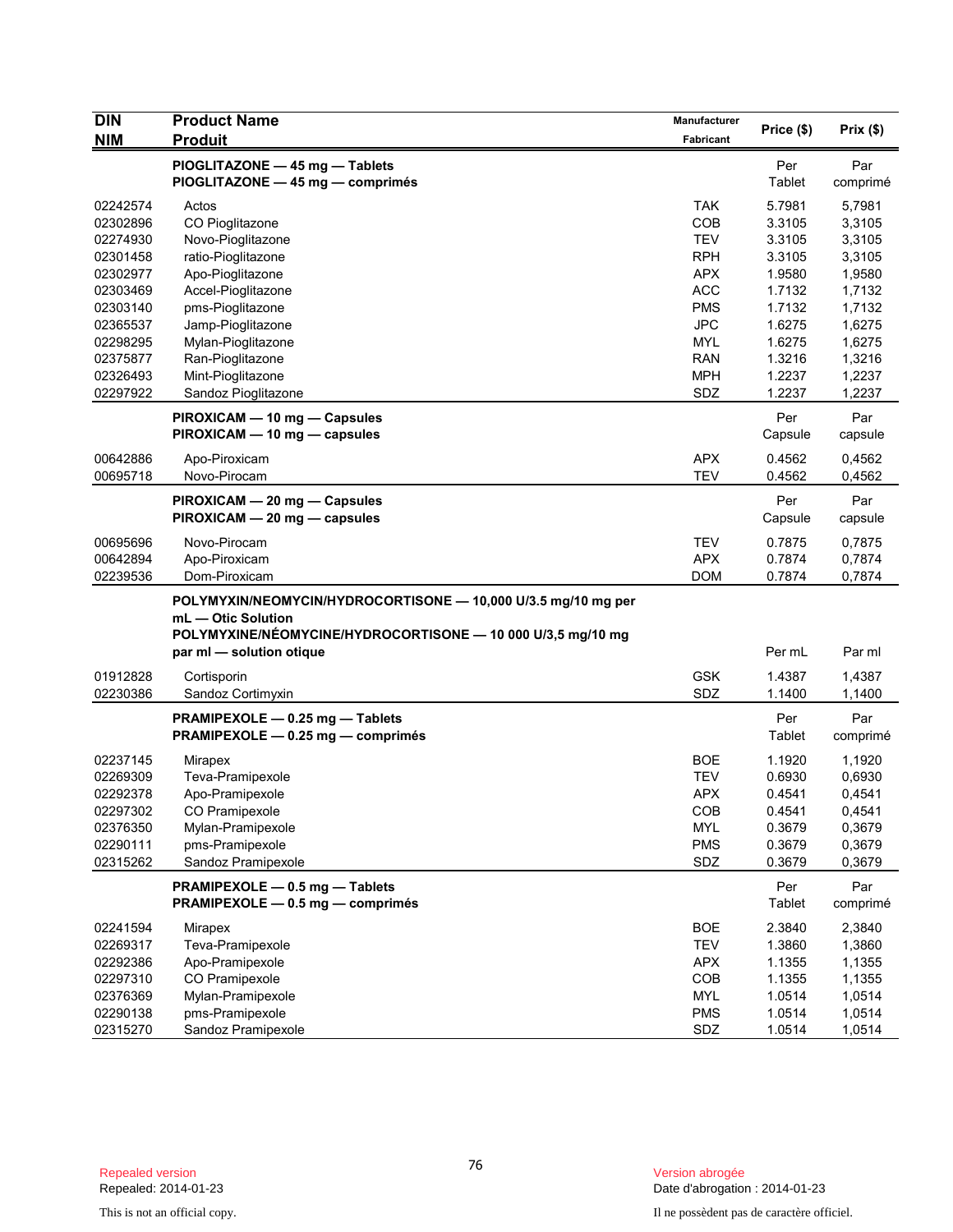| <b>DIN</b> | <b>Product Name</b>                                             | Manufacturer | Price (\$) | Prix(\$)                 |
|------------|-----------------------------------------------------------------|--------------|------------|--------------------------|
| <b>NIM</b> | <b>Produit</b>                                                  | Fabricant    |            |                          |
|            | PRAMIPEXOLE - 1 mg - Tablets                                    |              | Per        | Par                      |
|            | PRAMIPEXOLE - 1 mg - comprimés                                  |              | Tablet     | comprimé                 |
| 02237146   | Mirapex                                                         | <b>BOE</b>   | 2.3840     | 2,3840                   |
| 02269325   | Teva-Pramipexole                                                | <b>TEV</b>   | 1.3860     | 1,3860                   |
| 02292394   | Apo-Pramipexole                                                 | <b>APX</b>   | 0.9084     | 0,9084                   |
| 02297329   | CO Pramipexole                                                  | <b>COB</b>   | 0.9084     | 0,9084                   |
| 02376377   | Mylan-Pramipexole                                               | <b>MYL</b>   | 0.7360     | 0,7360                   |
| 02290146   | pms-Pramipexole                                                 | <b>PMS</b>   | 0.7360     | 0,7360                   |
| 02315289   | Sandoz Pramipexole                                              | SDZ          | 0.7360     | 0,7360                   |
|            | PRAMIPEXOLE - 1.5 mg - Tablets                                  |              | Per        | Par                      |
|            | PRAMIPEXOLE - 1.5 mg - comprimés                                |              | Tablet     | comprimé                 |
| 02237147   | Mirapex                                                         | <b>BOE</b>   | 2.3840     | 2,3840                   |
| 02269333   | Teva-Pramipexole                                                | <b>TEV</b>   | 1.3860     | 1,3860                   |
| 02292408   | Apo-Pramipexole                                                 | <b>APX</b>   | 0.9084     | 0,9084                   |
| 02297337   | CO Pramipexole                                                  | <b>COB</b>   | 0.9084     | 0,9084                   |
| 02376385   | Mylan-Pramipexole                                               | <b>MYL</b>   | 0.7360     | 0,7360                   |
| 02290154   | pms-Pramipexole                                                 | <b>PMS</b>   | 0.7360     | 0,7360                   |
| 02315297   | Sandoz Pramipexole                                              | SDZ          | 0.7360     | 0,7360                   |
|            | PRAMOXINE HCI/HYDROCORTISONE ACETATE/ZINC SULFATE -             |              |            |                          |
|            | 10 mg/5 mg/5 mg per g - Ointment                                |              |            |                          |
|            | PRAMOXINE HCI/HYDROCORTISONE (ACETATE D')/ZINC (SULFATE DE) -   |              | Per        | Par                      |
|            | 10 mg/5 mg/5 mg per g — pommade                                 |              | Gram       | gramme                   |
|            |                                                                 |              |            |                          |
| 00505781   | Anugesic HC                                                     | <b>MCL</b>   | 1.1440     | 1,1440                   |
| 02234466   | Proctodan-HC                                                    | ODN<br>SDZ   | 0.8834     | 0,8834                   |
| 02247692   | Sandoz Anuzinc HC Plus                                          |              | 0.8833     | 0,8833                   |
|            | PRAMOXINE HCI/ZINC SULFATE MONOHYDRATE/                         |              |            |                          |
|            | HYDROCORTISONE ACETATE - 20 mg/10 mg/10 mg - Suppositories      |              |            |                          |
|            | PRAMOXINE (CHLORHYDRATE DE)/ZINC (SULFATE MONOHYDRATÉ DE)/      |              | Per        | Par                      |
|            | HYDROCORTISONE (ACÉTATE D') - 20 mg/10 mg/10 mg - suppositoires |              |            | Suppository suppositoire |
| 00476242   | Anugesic HC                                                     | <b>MCL</b>   | 1.4300     | 1,4300                   |
| 02240851   | Proctodan-HC                                                    | <b>ODN</b>   | 1.1042     | 1,1042                   |
| 02242797   | Sandoz Anuzinc HC Plus                                          | SDZ          | 1.1042     | 1,1042                   |
|            | PRAVASTATIN SODIUM - 10 mg - Tablets                            |              | Per        | Par                      |
|            | <b>PRAVASTATINE SODIQUE - 10 mg - comprimés</b>                 |              | Tablet     | comprimé                 |
| 02243506   | Apo-Pravastatin                                                 | APX          | 1.0483     | 1,0483                   |
| 02248182   | <b>CO Pravastatin</b>                                           | COB          | 1.0483     | 1,0483                   |
| 02247008   | Novo-Pravastatin                                                | <b>TEV</b>   | 1.0483     | 1,0483                   |
| 00893749   | Pravachol                                                       | SQU          | 1.0483     | 1,0483                   |
| 02246930   | ratio-Pravastatin                                               | <b>RPH</b>   | 1.0483     | 1,0483                   |
| 02284421   | Ran-Pravastatin                                                 | <b>RAN</b>   | 0.9530     | 0,9530                   |
| 02247655   | pms-Pravastatin                                                 | <b>PMS</b>   | 0.5670     | 0,5670                   |
| 02330954   | Jamp-Pravastatin                                                | <b>JPC</b>   | 0.5103     | 0,5103                   |
| 02257092   | Mylan-Pravastatin                                               | <b>MYL</b>   | 0.5103     | 0,5103                   |
| 02317451   | Mint-Pravastatin                                                | <b>MPH</b>   | 0.4050     | 0,4050                   |
| 02247856   | Sandoz Pravastatin                                              | SDZ          | 0.4050     | 0,4050                   |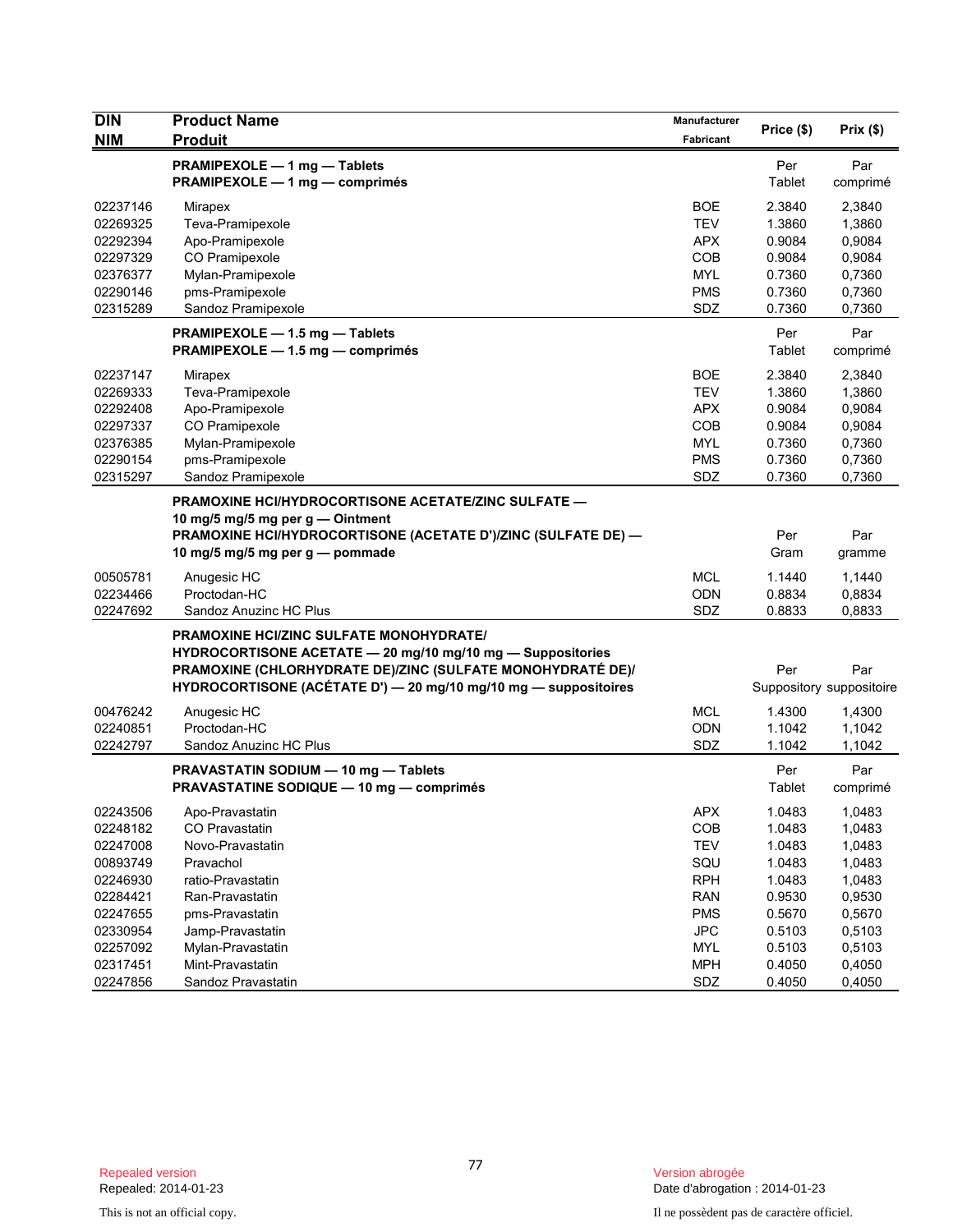| <b>DIN</b> | <b>Product Name</b>                                                                                                     | Manufacturer | Price (\$) | Prix(\$) |
|------------|-------------------------------------------------------------------------------------------------------------------------|--------------|------------|----------|
| <b>NIM</b> | <b>Produit</b>                                                                                                          | Fabricant    |            |          |
|            | PRAVASTATIN SODIUM - 20 mg - Tablets                                                                                    |              | Per        | Par      |
|            | <b>PRAVASTATINE SODIQUE - 20 mg - comprimés</b>                                                                         |              | Tablet     | comprimé |
| 02248183   | CO Pravastatin                                                                                                          | <b>COB</b>   | 1.2368     | 1,2368   |
| 00893757   | Pravachol                                                                                                               | SQU          | 1.2368     | 1,2368   |
| 02246931   | ratio-Pravastatin                                                                                                       | <b>RPH</b>   | 1.2368     | 1,2368   |
| 02243507   | Apo-Pravastatin                                                                                                         | <b>APX</b>   | 1.2367     | 1,2367   |
| 02247009   | Novo-Pravastatin                                                                                                        | <b>TEV</b>   | 1.2367     | 1,2367   |
| 02284448   | Ran-Pravastatin                                                                                                         | <b>RAN</b>   | 1.1244     | 1,1244   |
| 02247656   | pms-Pravastatin                                                                                                         | <b>PMS</b>   | 0.6689     | 0,6689   |
| 02330962   | Jamp-Pravastatin                                                                                                        | <b>JPC</b>   | 0.6020     | 0,6020   |
| 02257106   | Mylan-Pravastatin                                                                                                       | <b>MYL</b>   | 0.6020     | 0,6020   |
| 02317478   | Mint-Pravastatin                                                                                                        | <b>MPH</b>   | 0.4778     | 0,4778   |
| 02247857   | Sandoz Pravastatin                                                                                                      | SDZ          | 0.4778     | 0,4778   |
|            | PRAVASTATIN SODIUM - 40 mg - Tablets                                                                                    |              | Per        | Par      |
|            | <b>PRAVASTATINE SODIQUE — 40 mg — comprimés</b>                                                                         |              | Tablet     | comprimé |
| 02248184   | CO Pravastatin                                                                                                          | <b>COB</b>   | 1.4898     | 1,4898   |
| 02222051   | Pravachol                                                                                                               | SQU          | 1.4898     | 1,4898   |
| 02246932   | ratio-Pravastatin                                                                                                       | <b>RPH</b>   | 1.4898     | 1,4898   |
| 02243508   | Apo-Pravastatin                                                                                                         | <b>APX</b>   | 1.4897     | 1,4897   |
| 02247010   | Novo-Pravastatin                                                                                                        | <b>TEV</b>   | 1.4897     | 1,4897   |
| 02284456   | Ran-Pravastatin                                                                                                         | <b>RAN</b>   | 1.3544     | 1,3544   |
| 02247657   | pms-Pravastatin                                                                                                         | <b>PMS</b>   | 0.8057     | 0,8057   |
| 02330970   | Jamp-Pravastatin                                                                                                        | <b>JPC</b>   | 0.7251     | 0,7251   |
| 02257114   | Mylan-Pravastatin                                                                                                       | <b>MYL</b>   | 0.7251     | 0,7251   |
| 02247858   | Sandoz Pravastatin                                                                                                      | SDZ          | 0.7251     | 0,7251   |
| 02317486   | Mint-Pravastatin                                                                                                        | <b>MPH</b>   | 0.5755     | 0,5755   |
|            | <b>PREDNISOLONE ACETATE - 1% - Ophthalmic Suspension</b>                                                                |              |            |          |
|            | PREDNISOLONE (ACÉTATE DE) - 1 % - suspension ophtalmique                                                                |              | Per mL     | Par ml   |
| 00301175   | Pred-Forte                                                                                                              | <b>ALL</b>   | 5.8168     | 5,8168   |
| 00700401   | ratio-Prednisolone                                                                                                      | <b>RPH</b>   | 1.9400     | 1,9400   |
| 01916203   | Sandoz Prednisolone                                                                                                     | SDZ          | 1.9400     | 1,9400   |
|            |                                                                                                                         |              |            |          |
|            | PREDNISOLONE SODIUM PHOSPHATE - 5 mg/5 mL - Oral Solution<br>PREDNISOLONE SODIUM PHOSPHATE - 5 mg/5 ml - solution orale |              | Per mL     | Par ml   |
|            |                                                                                                                         |              |            |          |
| 02230619   | Pediapred                                                                                                               | <b>SAA</b>   | 0.1417     | 0,1417   |
| 02245532   | pms-Prednisolone                                                                                                        | <b>PMS</b>   | 0.0977     | 0,0977   |
|            | PREDNISONE - 1 mg - Tablets                                                                                             |              | Per        | Par      |
|            | PREDNISONE - 1 mg - comprimés                                                                                           |              | Tablet     | comprimé |
| 00271373   | Winpred                                                                                                                 | VAL          | 0.1139     | 0,1139   |
| 00598194   | Apo-Prednisone                                                                                                          | <b>APX</b>   | 0.1072     | 0,1072   |
|            |                                                                                                                         |              |            |          |
|            | PREDNISONE - 5 mg - Tablets                                                                                             |              | Per        | Par      |
|            | <b>PREDNISONE <math>-5</math> mg <math>-</math> comprimes</b>                                                           |              | Tablet     | comprimé |
| 00021695   | Novo-Prednisone                                                                                                         | <b>TEV</b>   | 0.0700     | 0,0700   |
| 00312770   | Apo-Prednisone                                                                                                          | <b>APX</b>   | 0.0401     | 0,0401   |
|            | PREDNISONE - 50 mg - Tablets                                                                                            |              | Per        | Par      |
|            | PREDNISONE - 50 mg - comprimés                                                                                          |              | Tablet     | comprimé |
|            |                                                                                                                         |              |            |          |
| 00232378   | Novo-Prednisone                                                                                                         | <b>TEV</b>   | 0.1900     | 0,1900   |
| 00550957   | Apo-Prednisone                                                                                                          | <b>APX</b>   | 0.1735     | 0,1735   |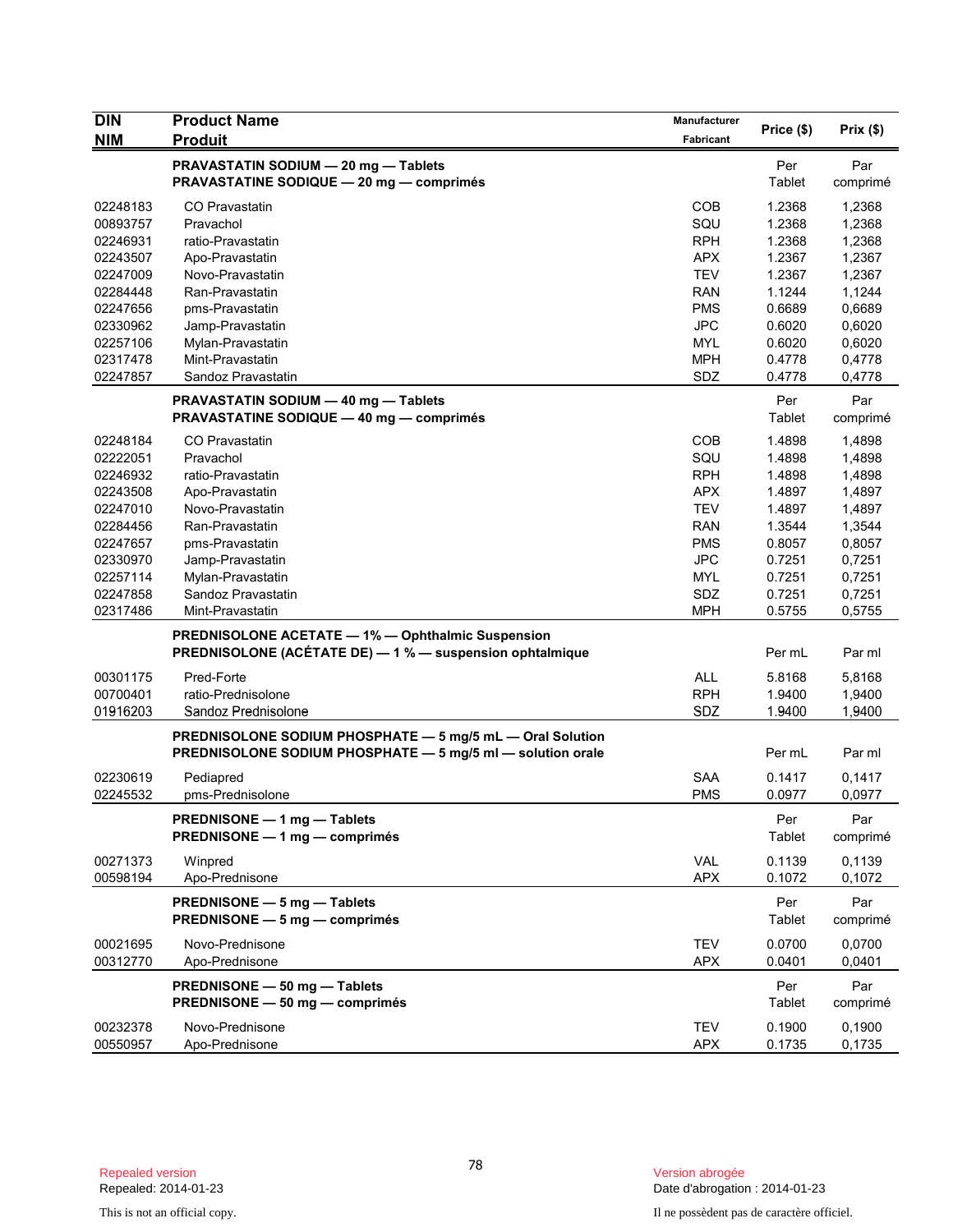| <b>DIN</b><br><b>NIM</b>                                                                                             | <b>Product Name</b><br><b>Produit</b>                                                                                                                                              | <b>Manufacturer</b><br>Fabricant                                                                                                  | Price (\$)                                                                                       | Prix(\$)                                                                                         |
|----------------------------------------------------------------------------------------------------------------------|------------------------------------------------------------------------------------------------------------------------------------------------------------------------------------|-----------------------------------------------------------------------------------------------------------------------------------|--------------------------------------------------------------------------------------------------|--------------------------------------------------------------------------------------------------|
|                                                                                                                      | PROPAFENONE HCI-150 mg-Tablets<br>PROPAFÉNONE (CHLORHYDRATE DE) - 150 mg - comprimés                                                                                               |                                                                                                                                   | Per<br>Tablet                                                                                    | Par<br>comprimé                                                                                  |
| 00603708<br>02243324<br>02245372<br>02294559                                                                         | Rythmol<br>Apo-Propafenone<br>Mylan-Propafenone<br>pms-Propafenone                                                                                                                 | ABB<br><b>APX</b><br><b>MYL</b><br><b>PMS</b>                                                                                     | 1.3669<br>0.4703<br>0.4275<br>0.4275                                                             | 1,3669<br>0,4703<br>0,4275<br>0,4275                                                             |
|                                                                                                                      | PROPAFENONE HCI-300 mg-Tablets<br>PROPAFÉNONE (CHLORHYDRATE DE) - 300 mg - comprimés                                                                                               |                                                                                                                                   | Per<br>Tablet                                                                                    | Par<br>comprimé                                                                                  |
| 00603716<br>02243325<br>02245373<br>02294575                                                                         | Rythmol<br>Apo-Propafenone<br>Mylan-Propafenone<br>pms-Propafenone                                                                                                                 | ABB<br><b>APX</b><br><b>MYL</b><br><b>PMS</b>                                                                                     | 2.4093<br>0.8291<br>0.7537<br>0.7537                                                             | 2,4093<br>0,8291<br>0,7537<br>0,7537                                                             |
|                                                                                                                      | QUETIAPINE - 25 mg - Tablets<br>QUETIAPINE - 25 mg - comprimés                                                                                                                     |                                                                                                                                   | Per<br>Tablet                                                                                    | Par<br>comprimé                                                                                  |
| 02236951<br>02313901<br>02316080<br>02307804<br>02284235<br>02311704<br>02296551<br>02330415<br>02397099<br>02313995 | Seroquel<br>Apo-Quetiapine<br>CO Quetiapine<br>Mylan-Quetiapine<br>Novo-Quetiapine<br>ratio-Quetiapine<br>pms-Quetiapine<br>Jamp-Quetiapine<br>Ran-Quetiapine<br>Sandoz Quetiapine | <b>AZC</b><br><b>APX</b><br><b>COB</b><br><b>MYL</b><br><b>TEV</b><br><b>RPH</b><br><b>PMS</b><br><b>JPC</b><br><b>RAN</b><br>SDZ | 0.5715<br>0.3458<br>0.3458<br>0.3458<br>0.3458<br>0.3458<br>0.3458<br>0.1235<br>0.1235<br>0.1235 | 0,5715<br>0,3458<br>0,3458<br>0,3458<br>0,3458<br>0,3458<br>0,3458<br>0,1235<br>0,1235<br>0,1235 |
|                                                                                                                      | QUETIAPINE - 100 mg - Tablets<br>QUETIAPINE - 100 mg - comprimés                                                                                                                   |                                                                                                                                   | Per<br><b>Tablet</b>                                                                             | Par<br>comprimé                                                                                  |
| 02236952<br>02313928<br>02316099<br>02307812<br>02284243<br>02311712<br>02296578<br>02330423<br>02397102<br>02314002 | Seroquel<br>Apo-Quetiapine<br>CO Quetiapine<br>Mylan-Quetiapine<br>Novo-Quetiapine<br>ratio-Quetiapine<br>pms-Quetiapine<br>Jamp-Quetiapine<br>Ran-Quetiapine<br>Sandoz Quetiapine | <b>AZC</b><br><b>APX</b><br>COB<br><b>MYL</b><br><b>TEV</b><br><b>RPH</b><br><b>PMS</b><br><b>JPC</b><br><b>RAN</b><br>SDZ        | 1.5246<br>0.9226<br>0.9226<br>0.9226<br>0.9226<br>0.9226<br>0.9226<br>0.3295<br>0.3295<br>0.3295 | 1,5246<br>0,9226<br>0,9226<br>0,9226<br>0,9226<br>0,9226<br>0,9226<br>0,3295<br>0,3295<br>0,3295 |
|                                                                                                                      | QUETIAPINE - 150 mg - Tablets<br>QUETIAPINE - 150 mg - comprimés                                                                                                                   |                                                                                                                                   | Per<br>Tablet                                                                                    | Par<br>comprimé                                                                                  |
| 02240862<br>02284251                                                                                                 | Seroquel<br>Novo-Quetiapine<br>QUETIAPINE - 200 mg - Tablets                                                                                                                       | <b>AZC</b><br><b>TEV</b>                                                                                                          | 2.3550<br>1.6222<br>Per                                                                          | 2,3550<br>1,6222<br>Par                                                                          |
|                                                                                                                      | QUETIAPINE - 200 mg - comprimés                                                                                                                                                    |                                                                                                                                   | Tablet                                                                                           | comprimé                                                                                         |
| 02236953<br>02313936<br>02316110<br>02307839<br>02284278<br>02311747<br>02296594                                     | Seroquel<br>Apo-Quetiapine<br>CO Quetiapine<br>Mylan-Quetiapine<br>Novo-Quetiapine<br>ratio-Quetiapine<br>pms-Quetiapine                                                           | <b>AZC</b><br><b>APX</b><br>COB<br><b>MYL</b><br><b>TEV</b><br><b>RPH</b><br><b>PMS</b>                                           | 3.0613<br>1.8527<br>1.8527<br>1.8527<br>1.8527<br>1.8527<br>1.8527                               | 3,0613<br>1,8527<br>1,8527<br>1,8527<br>1,8527<br>1,8527<br>1,8527                               |
| 02330458<br>02397110<br>02314010                                                                                     | Jamp-Quetiapine<br>Ran-Quetiapine<br>Sandoz Quetiapine                                                                                                                             | <b>JPC</b><br><b>RAN</b><br>SDZ                                                                                                   | 0.6618<br>0.6618<br>0.6618                                                                       | 0,6618<br>0,6618<br>0,6618                                                                       |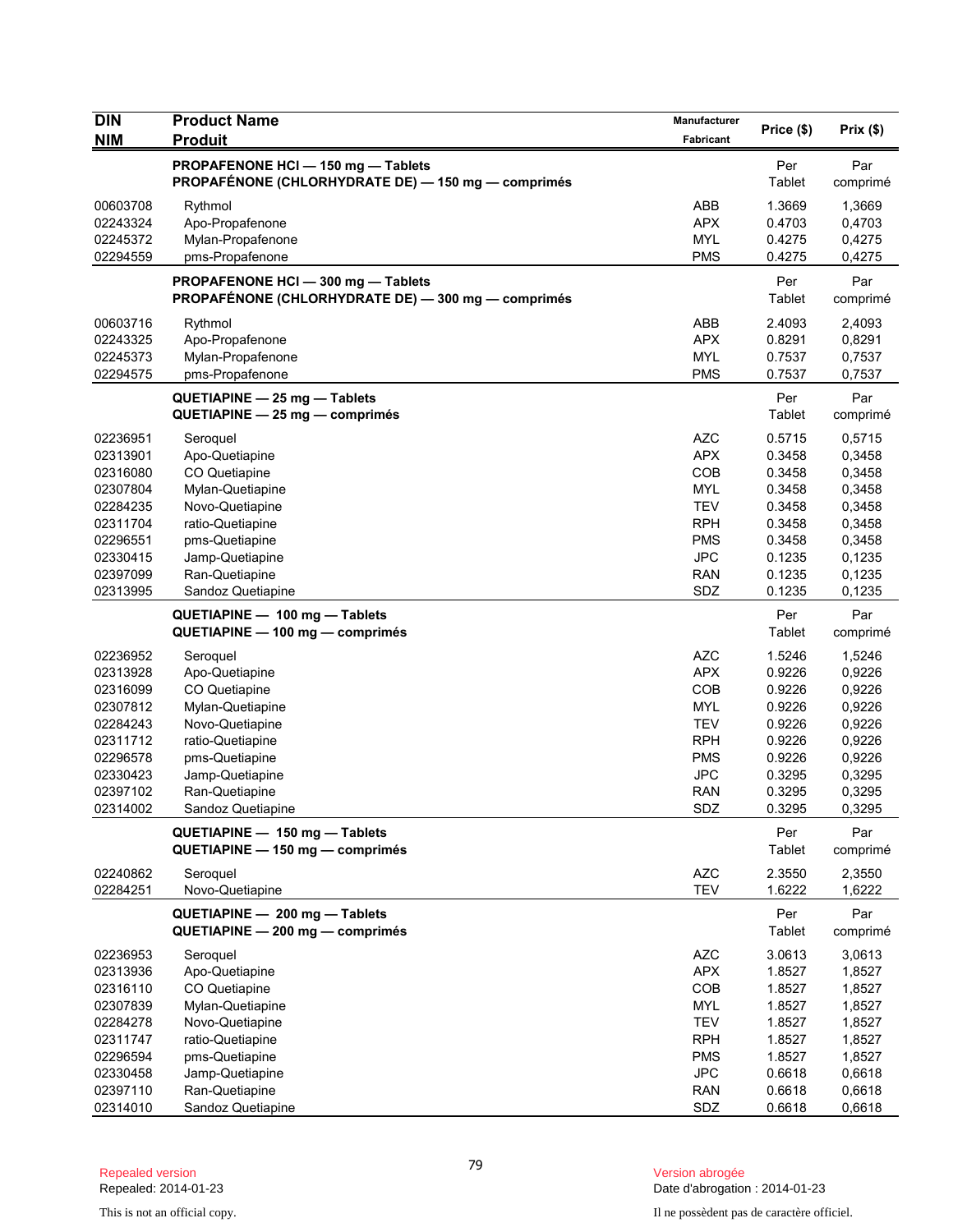| <b>DIN</b>           | <b>Product Name</b>                                    | Manufacturer      | Price (\$)       | Prix(\$)         |
|----------------------|--------------------------------------------------------|-------------------|------------------|------------------|
| <b>NIM</b>           | <b>Produit</b>                                         | Fabricant         |                  |                  |
|                      | QUETIAPINE - 300 mg - Tablets                          |                   | Per              | Par              |
|                      | QUETIAPINE - 300 mg - comprimés                        |                   | Tablet           | comprimé         |
| 02244107             | Seroquel                                               | <b>AZC</b>        | 4.4671           | 4,4671           |
| 02313944             | Apo-Quetiapine                                         | <b>APX</b>        | 2.7038           | 2,7038           |
| 02316129             | CO Quetiapine                                          | <b>COB</b>        | 2.7038           | 2,7038           |
| 02307847             | Mylan-Quetiapine                                       | MYL               | 2.7038           | 2,7038           |
| 02284286             | Novo-Quetiapine                                        | TEV               | 2.7038           | 2,7038           |
| 02311755             | ratio-Quetiapine                                       | <b>RPH</b>        | 2.7038           | 2,7038           |
| 02296608             | pms-Quetiapine                                         | <b>PMS</b>        | 2.7038           | 2,7038           |
| 02330466             | Jamp-Quetiapine                                        | <b>JPC</b>        | 0.9656           | 0,9656           |
| 02397129<br>02314029 | Ran-Quetiapine<br>Sandoz Quetiapine                    | <b>RAN</b><br>SDZ | 0.9656<br>0.9656 | 0,9656<br>0,9656 |
|                      |                                                        |                   |                  |                  |
|                      | QUETIAPINE - 50 mg - Extended Release Tablets          |                   | Per              | Par              |
|                      | QUETIAPINE - 50 mg - comprimés à libération prolongée  |                   | Tablet           | comprimé         |
| 02300184             | Seroquel XR                                            | <b>AZC</b>        | 1.0863           | 1,0863           |
| 02395444             | Teva-Quetiapine XR                                     | <b>TEV</b>        | 0.7406           | 0,7406           |
|                      | QUETIAPINE - 150 mg - Extended Release Tablets         |                   | Per              | Par              |
|                      | QUETIAPINE - 150 mg - comprimés à libération prolongée |                   | Tablet           | comprimé         |
| 02321513             | Seroquel XR                                            | <b>AZC</b>        | 2.1395           | 2,1395           |
| 02395452             | Teva-Quetiapine XR                                     | <b>TEV</b>        | 1.4588           | 1,4588           |
|                      | QUETIAPINE - 200 mg - Extended Release Tablets         |                   | Per              | Par              |
|                      | QUETIAPINE - 200 mg - comprimés à libération prolongée |                   | Tablet           | comprimé         |
| 02300192             | Seroquel XR                                            | <b>AZC</b>        | 2.8930           | 2,8930           |
| 02395460             | Teva-Quetiapine XR                                     | <b>TEV</b>        | 1.9725           | 1,9725           |
|                      | QUETIAPINE - 300 mg - Extended Release Tablets         |                   | Per              | Par              |
|                      | QUETIAPINE - 300 mg - comprimés à libération prolongée |                   | Tablet           | comprimé         |
| 02300206             | Seroquel XR                                            | <b>AZC</b>        | 4.2460           | 4,2460           |
| 02395479             | Teva-Quetiapine XR                                     | <b>TEV</b>        | 2.8950           | 2,8950           |
|                      |                                                        |                   |                  |                  |
|                      | QUETIAPINE - 400 mg - Extended Release Tablets         |                   | Per<br>Tablet    | Par              |
|                      | QUETIAPINE - 400 mg - comprimés à libération prolongée |                   |                  | comprimé         |
| 02300214             | Seroquel XR                                            | <b>AZC</b>        | 5.7677           | 5,7677           |
| 02395487             | Teva-Quetiapine XR                                     | <b>TEV</b>        | 3.9300           | 3,9300           |
|                      | QUINAPRIL - 5 mg - Tablets                             |                   | Per              | Par              |
|                      | QUINAPRIL - 5 mg - comprimés                           |                   | Tablet           | comprimé         |
| 01947664             | Accupril                                               | PFI               | 1.0021           | 1.0021           |
| 02248499             | Apo-Quinapril                                          | <b>APX</b>        | 0.6867           | 0,6867           |
|                      | QUINAPRIL - 10 mg - Tablets                            |                   | Per              | Par              |
|                      | QUINAPRIL - 10 mg - comprimés                          |                   | Tablet           | comprimé         |
| 01947672             | Accupril                                               | PFI               | 1.0021           | 1,0021           |
| 02248500             | Apo-Quinapril                                          | <b>APX</b>        | 0.6867           | 0,6867           |
|                      | QUINAPRIL - 20 mg - Tablets                            |                   | Per              | Par              |
|                      | QUINAPRIL - 20 mg - comprimés                          |                   | Tablet           | comprimé         |
| 01947680             | Accupril                                               | PFI               | 1.0021           | 1,0021           |
| 02248501             | Apo-Quinapril                                          | <b>APX</b>        | 0.6867           | 0,6867           |
|                      |                                                        |                   |                  |                  |
|                      | QUINAPRIL - 40 mg - Tablets                            |                   | Per              | Par              |
|                      | QUINAPRIL - 40 mg - comprimés                          |                   | Tablet           | comprimé         |
| 01947699             | Accupril                                               | PFI               | 1.0021           | 1,0021           |
| 02248502             | Apo-Quinapril                                          | <b>APX</b>        | 0.6867           | 0,6867           |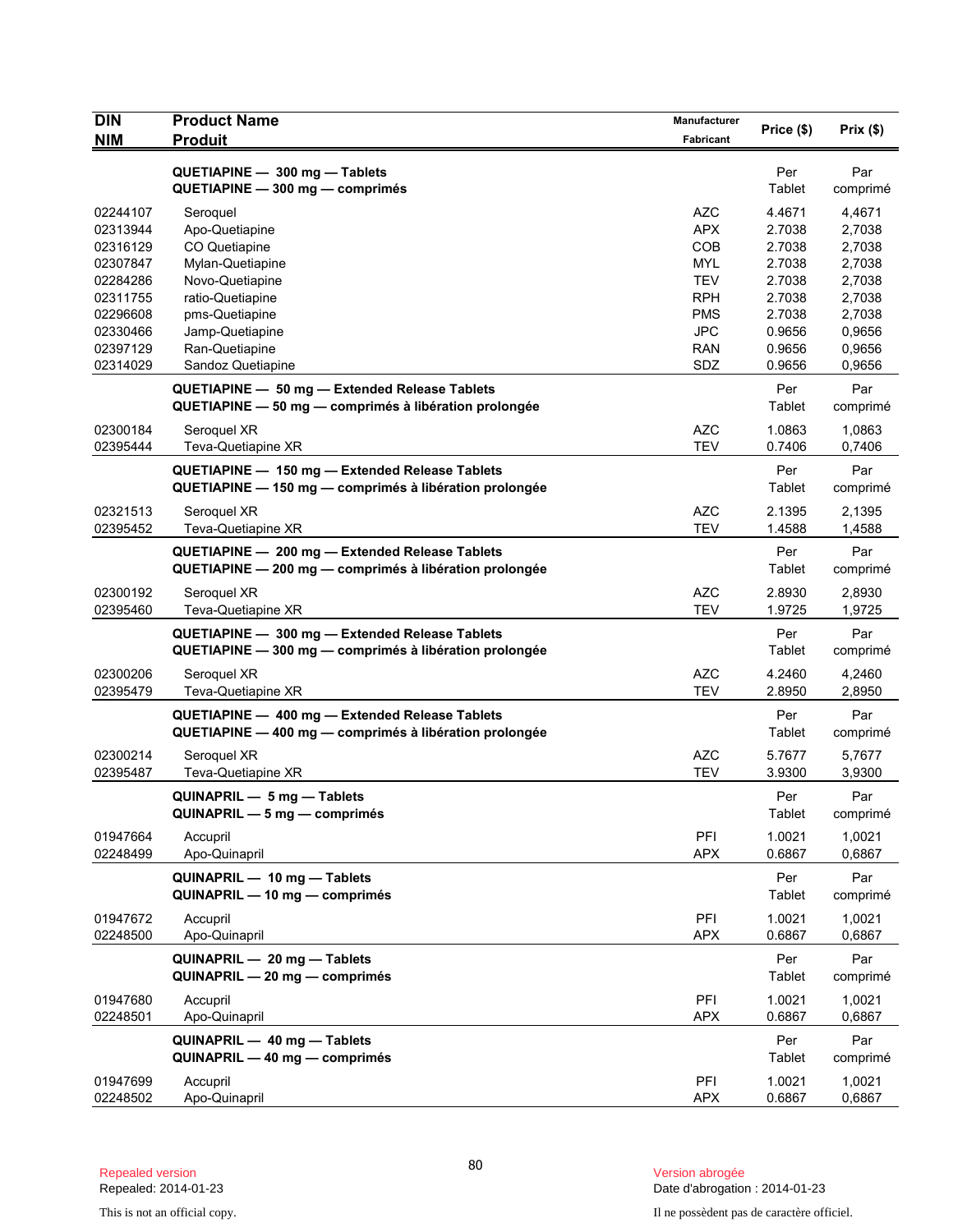| <b>Produit</b><br><b>Fabricant</b><br>QUININE SULFATE - 200 mg - Capsules<br>Par<br>Per<br>QUININE (SULFATE DE) - 200 mg - capsules<br>Capsule<br>capsule<br>00021008<br>Novo-Quinine<br><b>TEV</b><br>0.2800<br>0,2800<br>Apo-Quinine<br><b>APX</b><br>0.2629<br>0,2629<br>02254514<br>00695440<br>Quinine-Odan<br>ODN<br>0.2390<br>0,2390<br>Per<br>Par<br>QUININE SULFATE - 300 mg - Capsules<br>QUININE (SULFATE DE) - 300 mg - capsules<br>Capsule<br>capsule<br><b>TEV</b><br>0.4364<br>00021016<br>Novo-Quinine<br>0,4364<br>02254522<br>Apo-Quinine<br><b>APX</b><br>0.4125<br>0,4125<br>00695459<br><b>ODN</b><br>0.3750<br>0,3750<br>Quinine-Odan<br>RABEPRAZOLE - 10 mg - Tablets<br>Per<br>Par<br>Tablet<br>RABEPRAZOLE - 10 mg - comprimés<br>comprimé<br><b>JAN</b><br>02243796<br>Pariet<br>0.7541<br>0,7541<br>Apo-Rabeprazole<br><b>APX</b><br>0.1204<br>0,1204<br>02345579<br>02408392<br><b>MYL</b><br>0.1204<br>0,1204<br>Mylan-Rabeprazole<br><b>PAT</b><br>0.1204<br>0,1204<br>02381737<br>PAT-Rabeprazole<br>02310805<br>pms-Rabeprazole EC<br><b>PMS</b><br>0.1204<br>0,1204<br>Rabeprazole<br>SAH<br>0.1204<br>0,1204<br>02356511<br>02298074<br>Ran-Rabeprazole<br><b>RAN</b><br>0.1204<br>0,1204<br>SDZ<br>Sandoz Rabeprazole<br>0.1204<br>0,1204<br>02314177<br><b>TEV</b><br>02296632<br>Teva-Rabeprazole EC<br>0.1204<br>0,1204<br>Par<br>Per<br>RABEPRAZOLE - 20 mg - Tablets<br>Tablet<br>RABEPRAZOLE - 20 mg - comprimés<br>comprimé<br>02243797<br>Pariet<br><b>JAN</b><br>1.5083<br>1,5083<br>02345587<br><b>APX</b><br>0.2408<br>0,2408<br>Apo-Rabeprazole<br>0.2408<br>02408406<br>Mylan-Rabeprazole<br>MYL<br>0,2408<br><b>PAT</b><br>02381745<br>PAT-Rabeprazole<br>0.2408<br>0,2408<br>pms-Rabeprazole EC<br><b>PMS</b><br>0.2408<br>0,2408<br>02310813<br>Rabeprazole<br><b>SAH</b><br>0.2408<br>0,2408<br>02356538<br>02298082<br>Ran-Rabeprazole<br><b>RAN</b><br>0.2408<br>0,2408<br>02314185<br>Sandoz Rabeprazole<br>SDZ<br>0.2408<br>0,2408<br><b>TEV</b><br>02296640<br>Teva-Rabeprazole EC<br>0.2408<br>0,2408<br>Per<br>Par<br>RALOXIFENE - 60 mg - Tablets<br>RALOXIFENE - 60 mg - comprimés<br>Tablet<br>comprimé<br>02239028<br>Evista<br>LIL<br>2.0684<br>2,0684<br>02279215<br><b>APX</b><br>1.1038<br>1,1038<br>Apo-Raloxifene<br>COB<br>02358840<br>CO Raloxifene<br>0.6418<br>0,6418<br><b>TEV</b><br>02312298<br>Novo-Raloxifene<br>0.6417<br>0,6417<br>Par<br>RAMIPRIL - 1.25 mg - Capsules<br>Per<br>RAMIPRIL - 1.25 mg - capsules<br>Capsule<br>capsule<br>02221829<br>Altace<br><b>SAA</b><br>0.7895<br>0,7895<br>02251515<br><b>APX</b><br>0.1274<br>0.1274<br>Apo-Ramipril<br><b>AUP</b><br>0.1274<br>0.1274<br>02387387<br>Auro-Ramipril<br>02295482<br>CO Ramipril<br>COB<br>0.1274<br>0.1274<br><b>JPC</b><br>02331101<br>Jamp Ramipril<br>0.1274<br>0,1274<br>02301148<br>Mylan-Ramipril<br><b>MYL</b><br>0.1274<br>0.1274<br>02295369<br>pms-Ramipril<br><b>PMS</b><br>0.1274<br>0.1274<br>02287692<br><b>RPH</b><br>0.1274<br>0.1274<br>ratio-Ramipril<br>02332299<br><b>RAN</b><br>0.1274<br>0,1274<br>Ramipril<br>Ran-Ramipril<br><b>RAN</b><br>0.1274<br>0.1274<br>02310503 | <b>DIN</b> | <b>Product Name</b>               | Manufacturer | Price (\$) | Prix(\$) |
|-------------------------------------------------------------------------------------------------------------------------------------------------------------------------------------------------------------------------------------------------------------------------------------------------------------------------------------------------------------------------------------------------------------------------------------------------------------------------------------------------------------------------------------------------------------------------------------------------------------------------------------------------------------------------------------------------------------------------------------------------------------------------------------------------------------------------------------------------------------------------------------------------------------------------------------------------------------------------------------------------------------------------------------------------------------------------------------------------------------------------------------------------------------------------------------------------------------------------------------------------------------------------------------------------------------------------------------------------------------------------------------------------------------------------------------------------------------------------------------------------------------------------------------------------------------------------------------------------------------------------------------------------------------------------------------------------------------------------------------------------------------------------------------------------------------------------------------------------------------------------------------------------------------------------------------------------------------------------------------------------------------------------------------------------------------------------------------------------------------------------------------------------------------------------------------------------------------------------------------------------------------------------------------------------------------------------------------------------------------------------------------------------------------------------------------------------------------------------------------------------------------------------------------------------------------------------------------------------------------------------------------------------------------------------------------------------------------------------------------------------------------------------------------------------------------------------------------------------------------------------------------------------------------------------------------------------------------------------------------------------------------------------------------------------------------------------------------------------------------------------------------------------------|------------|-----------------------------------|--------------|------------|----------|
|                                                                                                                                                                                                                                                                                                                                                                                                                                                                                                                                                                                                                                                                                                                                                                                                                                                                                                                                                                                                                                                                                                                                                                                                                                                                                                                                                                                                                                                                                                                                                                                                                                                                                                                                                                                                                                                                                                                                                                                                                                                                                                                                                                                                                                                                                                                                                                                                                                                                                                                                                                                                                                                                                                                                                                                                                                                                                                                                                                                                                                                                                                                                                       | <b>NIM</b> |                                   |              |            |          |
|                                                                                                                                                                                                                                                                                                                                                                                                                                                                                                                                                                                                                                                                                                                                                                                                                                                                                                                                                                                                                                                                                                                                                                                                                                                                                                                                                                                                                                                                                                                                                                                                                                                                                                                                                                                                                                                                                                                                                                                                                                                                                                                                                                                                                                                                                                                                                                                                                                                                                                                                                                                                                                                                                                                                                                                                                                                                                                                                                                                                                                                                                                                                                       |            |                                   |              |            |          |
|                                                                                                                                                                                                                                                                                                                                                                                                                                                                                                                                                                                                                                                                                                                                                                                                                                                                                                                                                                                                                                                                                                                                                                                                                                                                                                                                                                                                                                                                                                                                                                                                                                                                                                                                                                                                                                                                                                                                                                                                                                                                                                                                                                                                                                                                                                                                                                                                                                                                                                                                                                                                                                                                                                                                                                                                                                                                                                                                                                                                                                                                                                                                                       |            |                                   |              |            |          |
|                                                                                                                                                                                                                                                                                                                                                                                                                                                                                                                                                                                                                                                                                                                                                                                                                                                                                                                                                                                                                                                                                                                                                                                                                                                                                                                                                                                                                                                                                                                                                                                                                                                                                                                                                                                                                                                                                                                                                                                                                                                                                                                                                                                                                                                                                                                                                                                                                                                                                                                                                                                                                                                                                                                                                                                                                                                                                                                                                                                                                                                                                                                                                       |            |                                   |              |            |          |
|                                                                                                                                                                                                                                                                                                                                                                                                                                                                                                                                                                                                                                                                                                                                                                                                                                                                                                                                                                                                                                                                                                                                                                                                                                                                                                                                                                                                                                                                                                                                                                                                                                                                                                                                                                                                                                                                                                                                                                                                                                                                                                                                                                                                                                                                                                                                                                                                                                                                                                                                                                                                                                                                                                                                                                                                                                                                                                                                                                                                                                                                                                                                                       |            |                                   |              |            |          |
|                                                                                                                                                                                                                                                                                                                                                                                                                                                                                                                                                                                                                                                                                                                                                                                                                                                                                                                                                                                                                                                                                                                                                                                                                                                                                                                                                                                                                                                                                                                                                                                                                                                                                                                                                                                                                                                                                                                                                                                                                                                                                                                                                                                                                                                                                                                                                                                                                                                                                                                                                                                                                                                                                                                                                                                                                                                                                                                                                                                                                                                                                                                                                       |            |                                   |              |            |          |
|                                                                                                                                                                                                                                                                                                                                                                                                                                                                                                                                                                                                                                                                                                                                                                                                                                                                                                                                                                                                                                                                                                                                                                                                                                                                                                                                                                                                                                                                                                                                                                                                                                                                                                                                                                                                                                                                                                                                                                                                                                                                                                                                                                                                                                                                                                                                                                                                                                                                                                                                                                                                                                                                                                                                                                                                                                                                                                                                                                                                                                                                                                                                                       |            |                                   |              |            |          |
|                                                                                                                                                                                                                                                                                                                                                                                                                                                                                                                                                                                                                                                                                                                                                                                                                                                                                                                                                                                                                                                                                                                                                                                                                                                                                                                                                                                                                                                                                                                                                                                                                                                                                                                                                                                                                                                                                                                                                                                                                                                                                                                                                                                                                                                                                                                                                                                                                                                                                                                                                                                                                                                                                                                                                                                                                                                                                                                                                                                                                                                                                                                                                       |            |                                   |              |            |          |
|                                                                                                                                                                                                                                                                                                                                                                                                                                                                                                                                                                                                                                                                                                                                                                                                                                                                                                                                                                                                                                                                                                                                                                                                                                                                                                                                                                                                                                                                                                                                                                                                                                                                                                                                                                                                                                                                                                                                                                                                                                                                                                                                                                                                                                                                                                                                                                                                                                                                                                                                                                                                                                                                                                                                                                                                                                                                                                                                                                                                                                                                                                                                                       |            |                                   |              |            |          |
|                                                                                                                                                                                                                                                                                                                                                                                                                                                                                                                                                                                                                                                                                                                                                                                                                                                                                                                                                                                                                                                                                                                                                                                                                                                                                                                                                                                                                                                                                                                                                                                                                                                                                                                                                                                                                                                                                                                                                                                                                                                                                                                                                                                                                                                                                                                                                                                                                                                                                                                                                                                                                                                                                                                                                                                                                                                                                                                                                                                                                                                                                                                                                       |            |                                   |              |            |          |
|                                                                                                                                                                                                                                                                                                                                                                                                                                                                                                                                                                                                                                                                                                                                                                                                                                                                                                                                                                                                                                                                                                                                                                                                                                                                                                                                                                                                                                                                                                                                                                                                                                                                                                                                                                                                                                                                                                                                                                                                                                                                                                                                                                                                                                                                                                                                                                                                                                                                                                                                                                                                                                                                                                                                                                                                                                                                                                                                                                                                                                                                                                                                                       |            |                                   |              |            |          |
|                                                                                                                                                                                                                                                                                                                                                                                                                                                                                                                                                                                                                                                                                                                                                                                                                                                                                                                                                                                                                                                                                                                                                                                                                                                                                                                                                                                                                                                                                                                                                                                                                                                                                                                                                                                                                                                                                                                                                                                                                                                                                                                                                                                                                                                                                                                                                                                                                                                                                                                                                                                                                                                                                                                                                                                                                                                                                                                                                                                                                                                                                                                                                       |            |                                   |              |            |          |
|                                                                                                                                                                                                                                                                                                                                                                                                                                                                                                                                                                                                                                                                                                                                                                                                                                                                                                                                                                                                                                                                                                                                                                                                                                                                                                                                                                                                                                                                                                                                                                                                                                                                                                                                                                                                                                                                                                                                                                                                                                                                                                                                                                                                                                                                                                                                                                                                                                                                                                                                                                                                                                                                                                                                                                                                                                                                                                                                                                                                                                                                                                                                                       |            |                                   |              |            |          |
|                                                                                                                                                                                                                                                                                                                                                                                                                                                                                                                                                                                                                                                                                                                                                                                                                                                                                                                                                                                                                                                                                                                                                                                                                                                                                                                                                                                                                                                                                                                                                                                                                                                                                                                                                                                                                                                                                                                                                                                                                                                                                                                                                                                                                                                                                                                                                                                                                                                                                                                                                                                                                                                                                                                                                                                                                                                                                                                                                                                                                                                                                                                                                       |            |                                   |              |            |          |
|                                                                                                                                                                                                                                                                                                                                                                                                                                                                                                                                                                                                                                                                                                                                                                                                                                                                                                                                                                                                                                                                                                                                                                                                                                                                                                                                                                                                                                                                                                                                                                                                                                                                                                                                                                                                                                                                                                                                                                                                                                                                                                                                                                                                                                                                                                                                                                                                                                                                                                                                                                                                                                                                                                                                                                                                                                                                                                                                                                                                                                                                                                                                                       |            |                                   |              |            |          |
|                                                                                                                                                                                                                                                                                                                                                                                                                                                                                                                                                                                                                                                                                                                                                                                                                                                                                                                                                                                                                                                                                                                                                                                                                                                                                                                                                                                                                                                                                                                                                                                                                                                                                                                                                                                                                                                                                                                                                                                                                                                                                                                                                                                                                                                                                                                                                                                                                                                                                                                                                                                                                                                                                                                                                                                                                                                                                                                                                                                                                                                                                                                                                       |            |                                   |              |            |          |
|                                                                                                                                                                                                                                                                                                                                                                                                                                                                                                                                                                                                                                                                                                                                                                                                                                                                                                                                                                                                                                                                                                                                                                                                                                                                                                                                                                                                                                                                                                                                                                                                                                                                                                                                                                                                                                                                                                                                                                                                                                                                                                                                                                                                                                                                                                                                                                                                                                                                                                                                                                                                                                                                                                                                                                                                                                                                                                                                                                                                                                                                                                                                                       |            |                                   |              |            |          |
|                                                                                                                                                                                                                                                                                                                                                                                                                                                                                                                                                                                                                                                                                                                                                                                                                                                                                                                                                                                                                                                                                                                                                                                                                                                                                                                                                                                                                                                                                                                                                                                                                                                                                                                                                                                                                                                                                                                                                                                                                                                                                                                                                                                                                                                                                                                                                                                                                                                                                                                                                                                                                                                                                                                                                                                                                                                                                                                                                                                                                                                                                                                                                       |            |                                   |              |            |          |
|                                                                                                                                                                                                                                                                                                                                                                                                                                                                                                                                                                                                                                                                                                                                                                                                                                                                                                                                                                                                                                                                                                                                                                                                                                                                                                                                                                                                                                                                                                                                                                                                                                                                                                                                                                                                                                                                                                                                                                                                                                                                                                                                                                                                                                                                                                                                                                                                                                                                                                                                                                                                                                                                                                                                                                                                                                                                                                                                                                                                                                                                                                                                                       |            |                                   |              |            |          |
|                                                                                                                                                                                                                                                                                                                                                                                                                                                                                                                                                                                                                                                                                                                                                                                                                                                                                                                                                                                                                                                                                                                                                                                                                                                                                                                                                                                                                                                                                                                                                                                                                                                                                                                                                                                                                                                                                                                                                                                                                                                                                                                                                                                                                                                                                                                                                                                                                                                                                                                                                                                                                                                                                                                                                                                                                                                                                                                                                                                                                                                                                                                                                       |            |                                   |              |            |          |
|                                                                                                                                                                                                                                                                                                                                                                                                                                                                                                                                                                                                                                                                                                                                                                                                                                                                                                                                                                                                                                                                                                                                                                                                                                                                                                                                                                                                                                                                                                                                                                                                                                                                                                                                                                                                                                                                                                                                                                                                                                                                                                                                                                                                                                                                                                                                                                                                                                                                                                                                                                                                                                                                                                                                                                                                                                                                                                                                                                                                                                                                                                                                                       |            |                                   |              |            |          |
|                                                                                                                                                                                                                                                                                                                                                                                                                                                                                                                                                                                                                                                                                                                                                                                                                                                                                                                                                                                                                                                                                                                                                                                                                                                                                                                                                                                                                                                                                                                                                                                                                                                                                                                                                                                                                                                                                                                                                                                                                                                                                                                                                                                                                                                                                                                                                                                                                                                                                                                                                                                                                                                                                                                                                                                                                                                                                                                                                                                                                                                                                                                                                       |            |                                   |              |            |          |
|                                                                                                                                                                                                                                                                                                                                                                                                                                                                                                                                                                                                                                                                                                                                                                                                                                                                                                                                                                                                                                                                                                                                                                                                                                                                                                                                                                                                                                                                                                                                                                                                                                                                                                                                                                                                                                                                                                                                                                                                                                                                                                                                                                                                                                                                                                                                                                                                                                                                                                                                                                                                                                                                                                                                                                                                                                                                                                                                                                                                                                                                                                                                                       |            |                                   |              |            |          |
|                                                                                                                                                                                                                                                                                                                                                                                                                                                                                                                                                                                                                                                                                                                                                                                                                                                                                                                                                                                                                                                                                                                                                                                                                                                                                                                                                                                                                                                                                                                                                                                                                                                                                                                                                                                                                                                                                                                                                                                                                                                                                                                                                                                                                                                                                                                                                                                                                                                                                                                                                                                                                                                                                                                                                                                                                                                                                                                                                                                                                                                                                                                                                       |            |                                   |              |            |          |
|                                                                                                                                                                                                                                                                                                                                                                                                                                                                                                                                                                                                                                                                                                                                                                                                                                                                                                                                                                                                                                                                                                                                                                                                                                                                                                                                                                                                                                                                                                                                                                                                                                                                                                                                                                                                                                                                                                                                                                                                                                                                                                                                                                                                                                                                                                                                                                                                                                                                                                                                                                                                                                                                                                                                                                                                                                                                                                                                                                                                                                                                                                                                                       |            |                                   |              |            |          |
|                                                                                                                                                                                                                                                                                                                                                                                                                                                                                                                                                                                                                                                                                                                                                                                                                                                                                                                                                                                                                                                                                                                                                                                                                                                                                                                                                                                                                                                                                                                                                                                                                                                                                                                                                                                                                                                                                                                                                                                                                                                                                                                                                                                                                                                                                                                                                                                                                                                                                                                                                                                                                                                                                                                                                                                                                                                                                                                                                                                                                                                                                                                                                       |            |                                   |              |            |          |
|                                                                                                                                                                                                                                                                                                                                                                                                                                                                                                                                                                                                                                                                                                                                                                                                                                                                                                                                                                                                                                                                                                                                                                                                                                                                                                                                                                                                                                                                                                                                                                                                                                                                                                                                                                                                                                                                                                                                                                                                                                                                                                                                                                                                                                                                                                                                                                                                                                                                                                                                                                                                                                                                                                                                                                                                                                                                                                                                                                                                                                                                                                                                                       |            |                                   |              |            |          |
|                                                                                                                                                                                                                                                                                                                                                                                                                                                                                                                                                                                                                                                                                                                                                                                                                                                                                                                                                                                                                                                                                                                                                                                                                                                                                                                                                                                                                                                                                                                                                                                                                                                                                                                                                                                                                                                                                                                                                                                                                                                                                                                                                                                                                                                                                                                                                                                                                                                                                                                                                                                                                                                                                                                                                                                                                                                                                                                                                                                                                                                                                                                                                       |            |                                   |              |            |          |
|                                                                                                                                                                                                                                                                                                                                                                                                                                                                                                                                                                                                                                                                                                                                                                                                                                                                                                                                                                                                                                                                                                                                                                                                                                                                                                                                                                                                                                                                                                                                                                                                                                                                                                                                                                                                                                                                                                                                                                                                                                                                                                                                                                                                                                                                                                                                                                                                                                                                                                                                                                                                                                                                                                                                                                                                                                                                                                                                                                                                                                                                                                                                                       |            |                                   |              |            |          |
|                                                                                                                                                                                                                                                                                                                                                                                                                                                                                                                                                                                                                                                                                                                                                                                                                                                                                                                                                                                                                                                                                                                                                                                                                                                                                                                                                                                                                                                                                                                                                                                                                                                                                                                                                                                                                                                                                                                                                                                                                                                                                                                                                                                                                                                                                                                                                                                                                                                                                                                                                                                                                                                                                                                                                                                                                                                                                                                                                                                                                                                                                                                                                       |            |                                   |              |            |          |
|                                                                                                                                                                                                                                                                                                                                                                                                                                                                                                                                                                                                                                                                                                                                                                                                                                                                                                                                                                                                                                                                                                                                                                                                                                                                                                                                                                                                                                                                                                                                                                                                                                                                                                                                                                                                                                                                                                                                                                                                                                                                                                                                                                                                                                                                                                                                                                                                                                                                                                                                                                                                                                                                                                                                                                                                                                                                                                                                                                                                                                                                                                                                                       |            |                                   |              |            |          |
|                                                                                                                                                                                                                                                                                                                                                                                                                                                                                                                                                                                                                                                                                                                                                                                                                                                                                                                                                                                                                                                                                                                                                                                                                                                                                                                                                                                                                                                                                                                                                                                                                                                                                                                                                                                                                                                                                                                                                                                                                                                                                                                                                                                                                                                                                                                                                                                                                                                                                                                                                                                                                                                                                                                                                                                                                                                                                                                                                                                                                                                                                                                                                       |            |                                   |              |            |          |
|                                                                                                                                                                                                                                                                                                                                                                                                                                                                                                                                                                                                                                                                                                                                                                                                                                                                                                                                                                                                                                                                                                                                                                                                                                                                                                                                                                                                                                                                                                                                                                                                                                                                                                                                                                                                                                                                                                                                                                                                                                                                                                                                                                                                                                                                                                                                                                                                                                                                                                                                                                                                                                                                                                                                                                                                                                                                                                                                                                                                                                                                                                                                                       |            |                                   |              |            |          |
|                                                                                                                                                                                                                                                                                                                                                                                                                                                                                                                                                                                                                                                                                                                                                                                                                                                                                                                                                                                                                                                                                                                                                                                                                                                                                                                                                                                                                                                                                                                                                                                                                                                                                                                                                                                                                                                                                                                                                                                                                                                                                                                                                                                                                                                                                                                                                                                                                                                                                                                                                                                                                                                                                                                                                                                                                                                                                                                                                                                                                                                                                                                                                       |            |                                   |              |            |          |
|                                                                                                                                                                                                                                                                                                                                                                                                                                                                                                                                                                                                                                                                                                                                                                                                                                                                                                                                                                                                                                                                                                                                                                                                                                                                                                                                                                                                                                                                                                                                                                                                                                                                                                                                                                                                                                                                                                                                                                                                                                                                                                                                                                                                                                                                                                                                                                                                                                                                                                                                                                                                                                                                                                                                                                                                                                                                                                                                                                                                                                                                                                                                                       |            |                                   |              |            |          |
|                                                                                                                                                                                                                                                                                                                                                                                                                                                                                                                                                                                                                                                                                                                                                                                                                                                                                                                                                                                                                                                                                                                                                                                                                                                                                                                                                                                                                                                                                                                                                                                                                                                                                                                                                                                                                                                                                                                                                                                                                                                                                                                                                                                                                                                                                                                                                                                                                                                                                                                                                                                                                                                                                                                                                                                                                                                                                                                                                                                                                                                                                                                                                       |            |                                   |              |            |          |
|                                                                                                                                                                                                                                                                                                                                                                                                                                                                                                                                                                                                                                                                                                                                                                                                                                                                                                                                                                                                                                                                                                                                                                                                                                                                                                                                                                                                                                                                                                                                                                                                                                                                                                                                                                                                                                                                                                                                                                                                                                                                                                                                                                                                                                                                                                                                                                                                                                                                                                                                                                                                                                                                                                                                                                                                                                                                                                                                                                                                                                                                                                                                                       |            |                                   |              |            |          |
|                                                                                                                                                                                                                                                                                                                                                                                                                                                                                                                                                                                                                                                                                                                                                                                                                                                                                                                                                                                                                                                                                                                                                                                                                                                                                                                                                                                                                                                                                                                                                                                                                                                                                                                                                                                                                                                                                                                                                                                                                                                                                                                                                                                                                                                                                                                                                                                                                                                                                                                                                                                                                                                                                                                                                                                                                                                                                                                                                                                                                                                                                                                                                       |            |                                   |              |            |          |
|                                                                                                                                                                                                                                                                                                                                                                                                                                                                                                                                                                                                                                                                                                                                                                                                                                                                                                                                                                                                                                                                                                                                                                                                                                                                                                                                                                                                                                                                                                                                                                                                                                                                                                                                                                                                                                                                                                                                                                                                                                                                                                                                                                                                                                                                                                                                                                                                                                                                                                                                                                                                                                                                                                                                                                                                                                                                                                                                                                                                                                                                                                                                                       |            |                                   |              |            |          |
|                                                                                                                                                                                                                                                                                                                                                                                                                                                                                                                                                                                                                                                                                                                                                                                                                                                                                                                                                                                                                                                                                                                                                                                                                                                                                                                                                                                                                                                                                                                                                                                                                                                                                                                                                                                                                                                                                                                                                                                                                                                                                                                                                                                                                                                                                                                                                                                                                                                                                                                                                                                                                                                                                                                                                                                                                                                                                                                                                                                                                                                                                                                                                       |            |                                   |              |            |          |
|                                                                                                                                                                                                                                                                                                                                                                                                                                                                                                                                                                                                                                                                                                                                                                                                                                                                                                                                                                                                                                                                                                                                                                                                                                                                                                                                                                                                                                                                                                                                                                                                                                                                                                                                                                                                                                                                                                                                                                                                                                                                                                                                                                                                                                                                                                                                                                                                                                                                                                                                                                                                                                                                                                                                                                                                                                                                                                                                                                                                                                                                                                                                                       |            |                                   |              |            |          |
|                                                                                                                                                                                                                                                                                                                                                                                                                                                                                                                                                                                                                                                                                                                                                                                                                                                                                                                                                                                                                                                                                                                                                                                                                                                                                                                                                                                                                                                                                                                                                                                                                                                                                                                                                                                                                                                                                                                                                                                                                                                                                                                                                                                                                                                                                                                                                                                                                                                                                                                                                                                                                                                                                                                                                                                                                                                                                                                                                                                                                                                                                                                                                       |            |                                   |              |            |          |
|                                                                                                                                                                                                                                                                                                                                                                                                                                                                                                                                                                                                                                                                                                                                                                                                                                                                                                                                                                                                                                                                                                                                                                                                                                                                                                                                                                                                                                                                                                                                                                                                                                                                                                                                                                                                                                                                                                                                                                                                                                                                                                                                                                                                                                                                                                                                                                                                                                                                                                                                                                                                                                                                                                                                                                                                                                                                                                                                                                                                                                                                                                                                                       |            |                                   |              |            |          |
|                                                                                                                                                                                                                                                                                                                                                                                                                                                                                                                                                                                                                                                                                                                                                                                                                                                                                                                                                                                                                                                                                                                                                                                                                                                                                                                                                                                                                                                                                                                                                                                                                                                                                                                                                                                                                                                                                                                                                                                                                                                                                                                                                                                                                                                                                                                                                                                                                                                                                                                                                                                                                                                                                                                                                                                                                                                                                                                                                                                                                                                                                                                                                       |            |                                   |              |            |          |
|                                                                                                                                                                                                                                                                                                                                                                                                                                                                                                                                                                                                                                                                                                                                                                                                                                                                                                                                                                                                                                                                                                                                                                                                                                                                                                                                                                                                                                                                                                                                                                                                                                                                                                                                                                                                                                                                                                                                                                                                                                                                                                                                                                                                                                                                                                                                                                                                                                                                                                                                                                                                                                                                                                                                                                                                                                                                                                                                                                                                                                                                                                                                                       |            |                                   |              |            |          |
|                                                                                                                                                                                                                                                                                                                                                                                                                                                                                                                                                                                                                                                                                                                                                                                                                                                                                                                                                                                                                                                                                                                                                                                                                                                                                                                                                                                                                                                                                                                                                                                                                                                                                                                                                                                                                                                                                                                                                                                                                                                                                                                                                                                                                                                                                                                                                                                                                                                                                                                                                                                                                                                                                                                                                                                                                                                                                                                                                                                                                                                                                                                                                       |            |                                   |              |            |          |
|                                                                                                                                                                                                                                                                                                                                                                                                                                                                                                                                                                                                                                                                                                                                                                                                                                                                                                                                                                                                                                                                                                                                                                                                                                                                                                                                                                                                                                                                                                                                                                                                                                                                                                                                                                                                                                                                                                                                                                                                                                                                                                                                                                                                                                                                                                                                                                                                                                                                                                                                                                                                                                                                                                                                                                                                                                                                                                                                                                                                                                                                                                                                                       |            |                                   |              |            |          |
|                                                                                                                                                                                                                                                                                                                                                                                                                                                                                                                                                                                                                                                                                                                                                                                                                                                                                                                                                                                                                                                                                                                                                                                                                                                                                                                                                                                                                                                                                                                                                                                                                                                                                                                                                                                                                                                                                                                                                                                                                                                                                                                                                                                                                                                                                                                                                                                                                                                                                                                                                                                                                                                                                                                                                                                                                                                                                                                                                                                                                                                                                                                                                       |            |                                   |              |            |          |
|                                                                                                                                                                                                                                                                                                                                                                                                                                                                                                                                                                                                                                                                                                                                                                                                                                                                                                                                                                                                                                                                                                                                                                                                                                                                                                                                                                                                                                                                                                                                                                                                                                                                                                                                                                                                                                                                                                                                                                                                                                                                                                                                                                                                                                                                                                                                                                                                                                                                                                                                                                                                                                                                                                                                                                                                                                                                                                                                                                                                                                                                                                                                                       |            |                                   |              |            |          |
|                                                                                                                                                                                                                                                                                                                                                                                                                                                                                                                                                                                                                                                                                                                                                                                                                                                                                                                                                                                                                                                                                                                                                                                                                                                                                                                                                                                                                                                                                                                                                                                                                                                                                                                                                                                                                                                                                                                                                                                                                                                                                                                                                                                                                                                                                                                                                                                                                                                                                                                                                                                                                                                                                                                                                                                                                                                                                                                                                                                                                                                                                                                                                       |            |                                   |              |            |          |
|                                                                                                                                                                                                                                                                                                                                                                                                                                                                                                                                                                                                                                                                                                                                                                                                                                                                                                                                                                                                                                                                                                                                                                                                                                                                                                                                                                                                                                                                                                                                                                                                                                                                                                                                                                                                                                                                                                                                                                                                                                                                                                                                                                                                                                                                                                                                                                                                                                                                                                                                                                                                                                                                                                                                                                                                                                                                                                                                                                                                                                                                                                                                                       | 02291398   | Sandoz Ramipril Tablets/comprimés | SDZ          | 0.1274     | 0.1274   |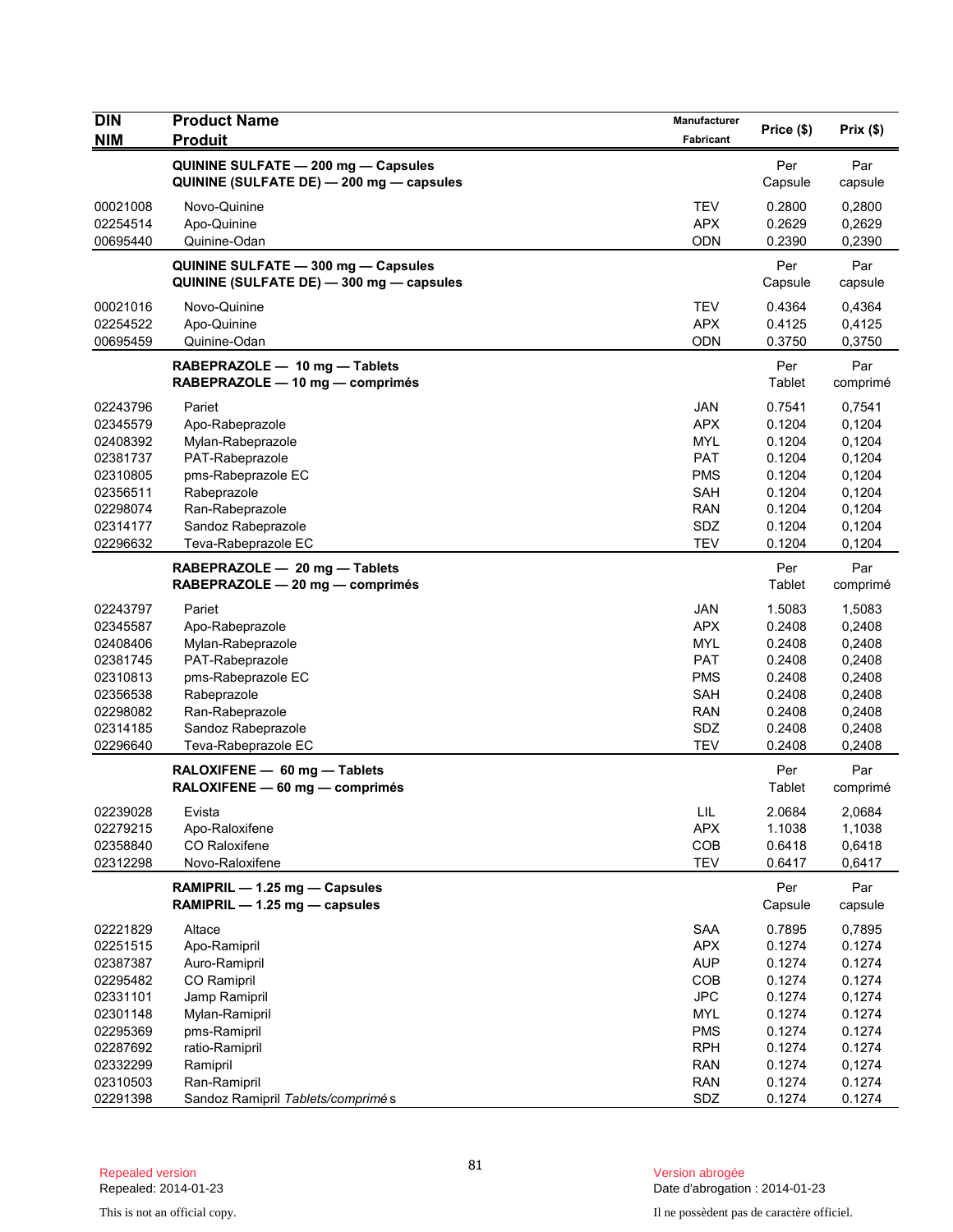| <b>DIN</b>           | <b>Product Name</b>               | <b>Manufacturer</b>      |                  |                  |
|----------------------|-----------------------------------|--------------------------|------------------|------------------|
| <b>NIM</b>           | <b>Produit</b>                    | Fabricant                | Price (\$)       | Prix(\$)         |
|                      | RAMIPRIL - 2.5 mg - Capsules      |                          | Per              | Par              |
|                      | RAMIPRIL - 2.5 mg - capsules      |                          | Capsule          | capsule          |
|                      |                                   |                          |                  |                  |
| 02221837             | Altace                            | <b>SAA</b>               | 0.9061           | 0,9061           |
| 02251531<br>02387395 | Apo-Ramipril                      | <b>APX</b><br><b>AUP</b> | 0.1470           | 0,1470           |
| 02295490             | Auro-Ramipril<br>CO Ramipril      | <b>COB</b>               | 0.1470<br>0.1470 | 0,1470<br>0,1470 |
| 02331128             | Jamp-Ramipril                     | <b>JPC</b>               | 0.1470           | 0,1470           |
| 02301156             | Mylan-Ramipril                    | <b>MYL</b>               | 0.1470           | 0,1470           |
| 02247917             | pms-Ramipril                      | <b>PMS</b>               | 0.1470           | 0,1470           |
| 02332302             | Ramipril                          | <b>RAN</b>               | 0.1470           | 0,1470           |
| 02374846             | Ramipril                          | SAH                      | 0.1470           | 0,1470           |
| 02310511             | Ran-Ramipril                      | <b>RAN</b>               | 0.1470           | 0,1470           |
| 02287706             | ratio-Ramipril                    | <b>RPH</b>               | 0.1470           | 0,1470           |
| 02291401             | Sandoz Ramipril Tablets/comprimés | SDZ                      | 0.1470           | 0,1470           |
| 02247945             | Teva-Ramipril                     | <b>TEV</b>               | 0.1470           | 0,1470           |
|                      |                                   |                          |                  |                  |
|                      | RAMIPRIL - 5 mg - Capsules        |                          | Per              | Par              |
|                      | RAMIPRIL - 5 mg - capsules        |                          | Capsule          | capsule          |
| 02221845             | Altace                            | <b>SAA</b>               | 0.9072           | 0,9072           |
| 02251574             | Apo-Ramipril                      | <b>APX</b>               | 0.1470           | 0,1470           |
| 02387409             | Auro-Ramipril                     | <b>AUP</b>               | 0.1470           | 0,1470           |
| 02295504             | CO Ramipril                       | COB                      | 0.1470           | 0,1470           |
| 02331136             | Jamp-Ramipril                     | <b>JPC</b>               | 0.1470           | 0,1470           |
| 02301164             | Mylan-Ramipril                    | <b>MYL</b>               | 0.1470           | 0,1470           |
| 02247918             | pms-Ramipril                      | <b>PMS</b>               | 0.1470           | 0,1470           |
| 02332310             | Ramipril                          | <b>RAN</b>               | 0.1470           | 0,1470           |
| 02374854             | Ramipril                          | SAH                      | 0.1470           | 0,1470           |
| 02310538             | Ran-Ramipril                      | <b>RAN</b>               | 0.1470           | 0,1470           |
| 02287714             | ratio-Ramipril                    | <b>RPH</b>               | 0.1470           | 0,1470           |
| 02291428             | Sandoz Ramipril Tablets/comprimés | SDZ                      | 0.1470           | 0,1470           |
| 02247946             | Teva-Ramipril                     | <b>TEV</b>               | 0.1470           | 0,1470           |
|                      | RAMIPRIL - 10 mg - Capsules       |                          | Per              | Par              |
|                      | RAMIPRIL - 10 mg - capsules       |                          | Capsule          | capsule          |
|                      |                                   |                          |                  |                  |
| 02221853             | Altace                            | <b>SAA</b>               | 1.1506           | 1,1506           |
| 02251582             | Apo-Ramipril                      | <b>APX</b>               | 0.1862           | 0,1862           |
| 02387417             | Auro-Ramipril                     | <b>AUP</b>               | 0.1862           | 0,1862           |
| 02295512             | CO Ramipril                       | COB                      | 0.1862           | 0,1862           |
| 02331144             | Jamp-Ramipril                     | <b>JPC</b>               | 0.1862           | 0,1862           |
| 02301172             | Mylan-Ramipril                    | <b>MYL</b>               | 0.1862           | 0,1862           |
| 02247919             | pms-Ramipril                      | <b>PMS</b>               | 0.1862           | 0,1862           |
| 02332329             | Ramipril                          | <b>RAN</b>               | 0.1862           | 0,1862           |
| 02374862             | Ramipril                          | SAH                      | 0.1862           | 0,1862           |
| 02310546             | Ran-Ramipril                      | <b>RAN</b>               | 0.1862           | 0,1862           |
| 02287722             | ratio-Ramipril                    | <b>RPH</b>               | 0.1862           | 0,1862           |
| 02291436             | Sandoz Ramipril Tablets/comprimés | SDZ                      | 0.1862           | 0,1862           |
| 02247947             | Teva-Ramipril                     | <b>TEV</b>               | 0.1862           | 0,1862           |
|                      | RAMIPRIL - 15 mg - Capsules       |                          | Per              | Par              |
|                      | RAMIPRIL - 15 mg - capsules       |                          | Capsule          | capsule          |
| 02281112             | Altace                            | SAA                      | 1.2778           | 1,2778           |
| 02325381             | Apo-Ramipril                      | <b>APX</b>               | 0.8550           | 0,8550           |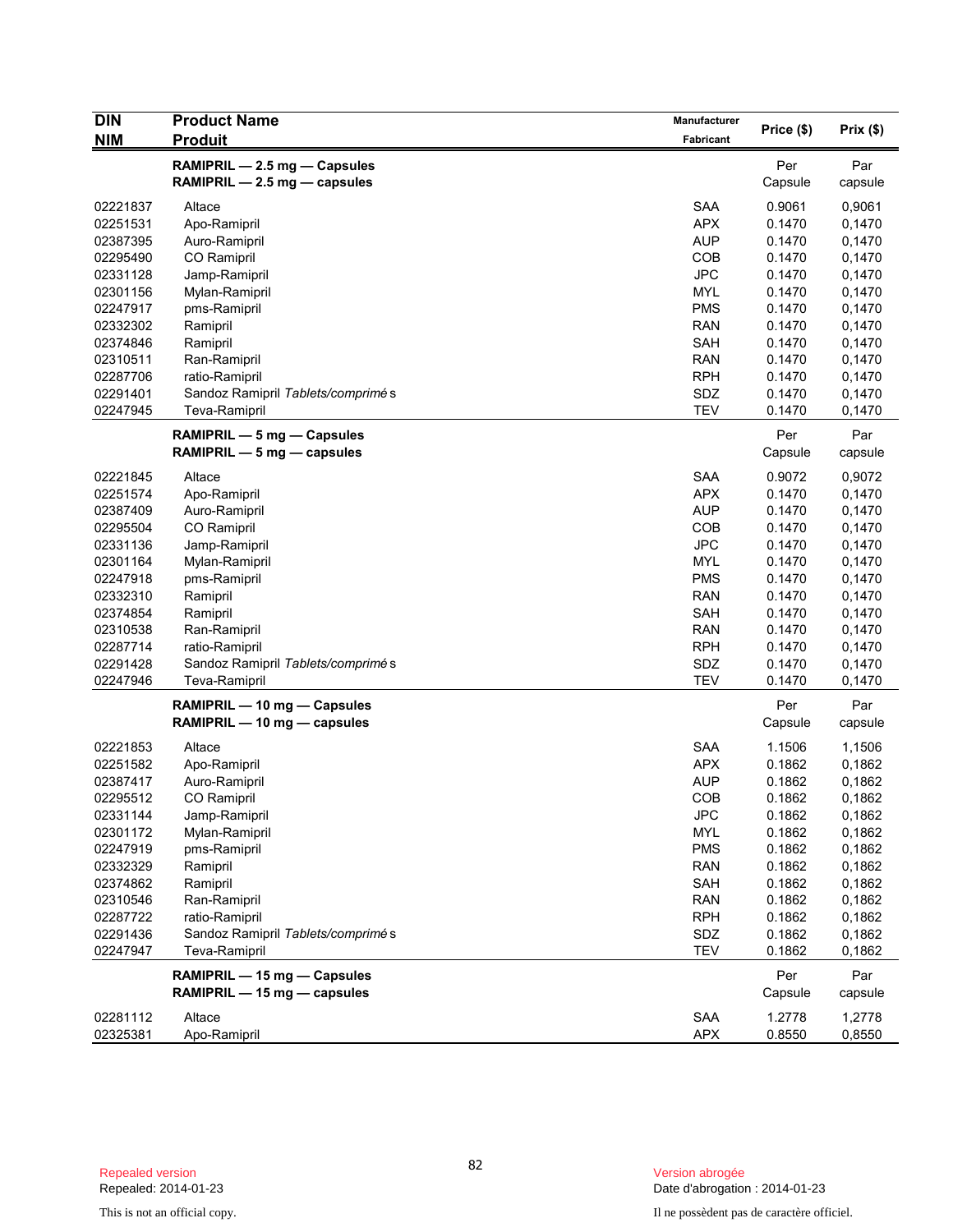| <b>DIN</b> | <b>Product Name</b>                                      | Manufacturer | Price (\$) | Prix(\$) |
|------------|----------------------------------------------------------|--------------|------------|----------|
| NIM        | <b>Produit</b>                                           | Fabricant    |            |          |
|            | RANITIDINE HCI - 15 mg/mL - Oral Solution                |              | Per        | Par      |
|            | RANITIDINE (CHLORHYDRATE DE) - 15 mg/ml - solution orale |              | mL         | ml       |
| 02280833   | Apo-Ranitidine                                           | <b>APX</b>   | 0.1480     | 0,1480   |
| 02242940   | Novo-Ranidine                                            | <b>TEV</b>   | 0.1480     | 0,1480   |
|            | RANITIDINE HCI - 150 mg - Tablets                        |              | Per        | Par      |
|            | RANITIDINE (CHLORHYDRATE DE) - 150 mg - comprimés        |              | Tablet     | comprimé |
| 02248570   | CO Ranitidine                                            | COB          | 0.4446     | 0,4446   |
| 00828564   | Novo-Ranidine                                            | <b>TEV</b>   | 0.4446     | 0,4446   |
| 00828823   | ratio-Ranitidine                                         | <b>RPH</b>   | 0.4446     | 0,4446   |
| 02336480   | Ran-Ranitidine                                           | <b>RAN</b>   | 0.1980     | 0,1980   |
| 02212331   | Zantac                                                   | <b>GSK</b>   | 0.1980     | 0,1980   |
| 00733059   | Apo-Ranitidine                                           | <b>APX</b>   | 0.1909     | 0,1909   |
| 02207761   | Mylan-Ranitidine                                         | <b>MYL</b>   | 0.1908     | 0,1908   |
| 02367378   | MYL-Ranitidine                                           | <b>MYL</b>   | 0.1800     | 0,1800   |
| 02242453   | pms-Ranitidine                                           | <b>PMS</b>   | 0.1800     | 0,1800   |
| 02243229   | Sandoz Ranitidine                                        | SDZ          | 0.1800     | 0,1800   |
|            | RANITIDINE HCI - 300 mg - Tablets                        |              | Per        | Par      |
|            | RANITIDINE (CHLORHYDRATE DE) - 300 mg - comprimés        |              | Tablet     | comprimé |
| 02248571   | <b>CO</b> Ranitidine                                     | COB          | 0.8566     | 0,8566   |
| 00828556   | Novo-Ranidine                                            | <b>TEV</b>   | 0.8566     | 0,8566   |
| 00828688   | ratio-Ranitidine                                         | <b>RPH</b>   | 0.8566     | 0,8566   |
| 02336502   | Ran-Ranitidine                                           | <b>RAN</b>   | 0.3960     | 0,3960   |
| 02212358   | Zantac                                                   | <b>GSK</b>   | 0.3960     | 0,3960   |
| 00733067   | Apo-Ranitidine                                           | <b>APX</b>   | 0.3817     | 0,3817   |
| 02207788   | Mylan-Ranitidine                                         | <b>MYL</b>   | 0.3816     | 0,3816   |
| 02367386   | MYL-Ranitidine                                           | <b>MYL</b>   | 0.3600     | 0,3600   |
| 02242454   | pms-Ranitidine                                           | <b>PMS</b>   | 0.3600     | 0,3600   |
| 02243230   | Sandoz Ranitidine                                        | SDZ          | 0.3600     | 0,3600   |
|            | REPAGLINIDE - 0.5 mg - Tablets                           |              | Per        | Par      |
|            | $REPAGLINIDE - 0.5 mg - comprimés$                       |              | Tablet     | comprimé |
| 02239924   | Gluconorm                                                | <b>NOO</b>   | 0.3490     | 0,3490   |
| 02321475   | CO Repaglinide                                           | COB          | 0.1339     | 0,1339   |
| 02355663   | Apo-Repaglinide                                          | <b>APX</b>   | 0.1042     | 0,1042   |
| 02357453   | Sandoz Repaglinide                                       | SDZ          | 0.1042     | 0,1042   |
|            | REPAGLINIDE - 1 mg - Tablets                             |              | Per        | Par      |
|            | $REPAGLINIDE - 1 mg - comprimés$                         |              | Tablet     | comprimé |
| 02239925   | Gluconorm                                                | <b>NOO</b>   | 0.3628     | 0,3628   |
| 02321483   | CO Repaglinide                                           | COB          | 0.1392     | 0,1392   |
| 02355671   | Apo-Repaglinide                                          | <b>APX</b>   | 0.1083     | 0,1083   |
| 02357461   | Sandoz Repaglinide                                       | SDZ          | 0.1083     | 0,1083   |
|            | REPAGLINIDE - 2 mg - Tablets                             |              | Per        | Par      |
|            | $REPAGLINIDE - 2 mg - comprimés$                         |              | Tablet     | comprimé |
| 02239926   | Gluconorm                                                | <b>NOO</b>   | 0.3769     | 0,3769   |
| 02321491   | CO Repaglinide                                           | COB          | 0.1540     | 0,1540   |
| 02355698   | Apo-Repaglinide                                          | <b>APX</b>   | 0.1125     | 0,1125   |
| 02357488   | Sandoz Repaglinide                                       | SDZ          | 0.1125     | 0,1125   |
|            | RIFAMPIN - 150 mg - Capsules                             |              | Per        | Par      |
|            | $RIFAMPINE - 150 mg - capsules$                          |              | Capsule    | capsule  |
| 02091887   | Rifadin                                                  | <b>SAA</b>   | 0.9235     | 0,9235   |
| 00393444   | Rofact                                                   | VAL          | 0.6642     | 0,6642   |
|            |                                                          |              |            |          |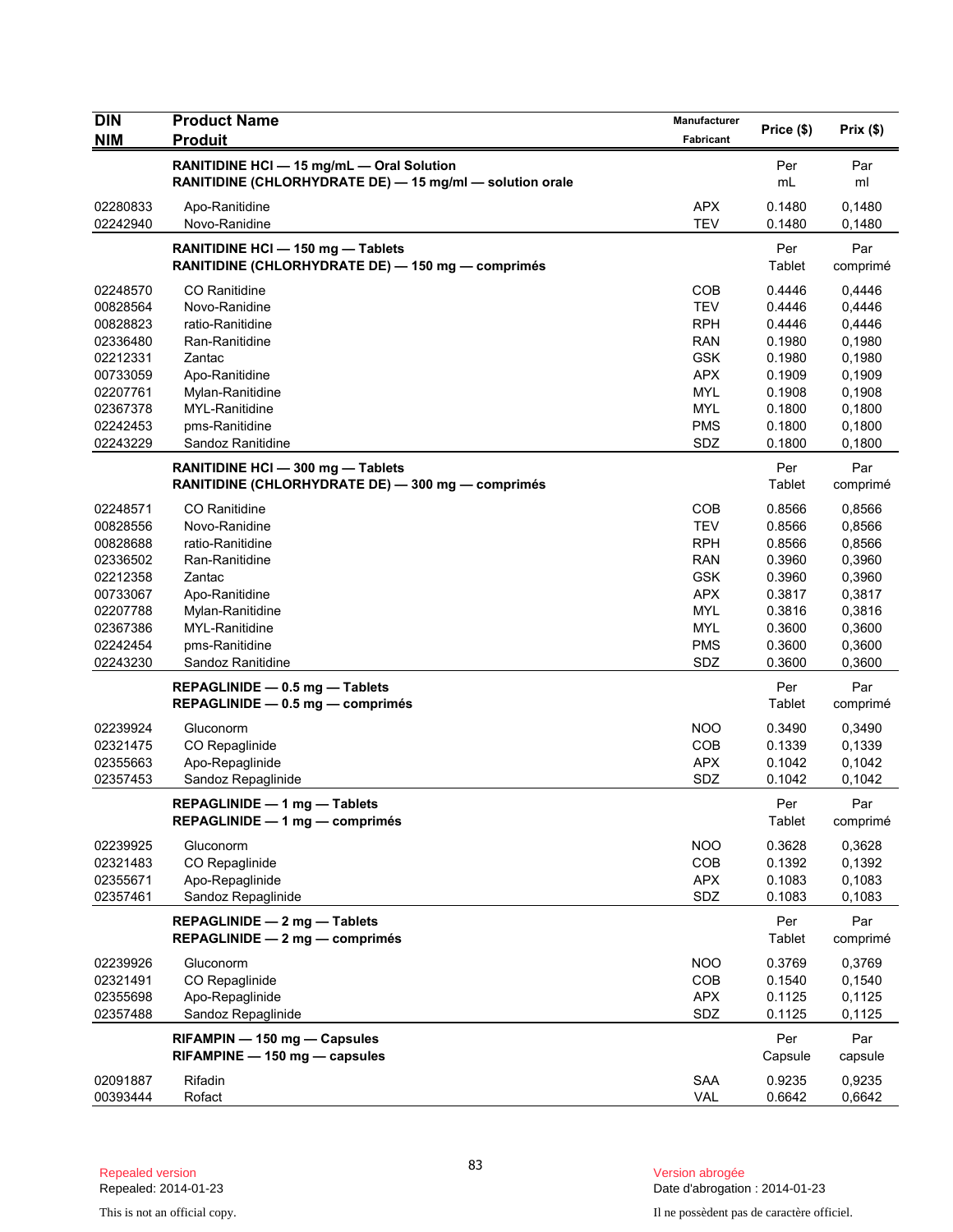| <b>DIN</b><br><b>NIM</b>                                             | <b>Product Name</b><br><b>Produit</b>                                                                         | Manufacturer<br>Fabricant                                          | Price (\$)                                                | Prix(\$)                                                  |
|----------------------------------------------------------------------|---------------------------------------------------------------------------------------------------------------|--------------------------------------------------------------------|-----------------------------------------------------------|-----------------------------------------------------------|
|                                                                      | RIFAMPIN - 300 mg - Capsules<br>$RIFAMPINE - 300 mg - capsules$                                               |                                                                    | Per<br>Capsule                                            | Par<br>capsule                                            |
| 02092808<br>00343617                                                 | Rifadin<br>Rofact                                                                                             | <b>SAA</b><br><b>VAL</b>                                           | 1.4533<br>1.0454                                          | 1,4533<br>1,0454                                          |
|                                                                      | RILUZOLE - 50 mg - Tablets<br>RILUZOLE - 50 mg - comprimés                                                    |                                                                    | Per<br>Tablet                                             | Par<br>comprimé                                           |
| 02242763<br>02352583<br>02390299                                     | Rilutek<br>Apo-Riluzole<br>Mylan-Riluzole                                                                     | <b>SAA</b><br><b>APX</b><br><b>MYL</b>                             | 10.8000<br>3.4361<br>3.4361                               | 10,8000<br>3,4361<br>3,4361                               |
|                                                                      | RISEDRONATE - 5 mg - Tablet<br>$RISEDRONATE - 5 mg - comprimés$                                               |                                                                    | Per<br>Tablet                                             | Par<br>comprimé                                           |
| 02242518<br>02298376                                                 | Actonel<br>Novo-Risedronate                                                                                   | <b>PGP</b><br><b>TEV</b>                                           | 2.0983<br>1.5483                                          | 2,0983<br>1,5483                                          |
|                                                                      | RISEDRONATE - 30 mg - Tablet<br>RISEDRONATE - 30 mg - comprimés                                               |                                                                    | Per<br>Tablet                                             | Par<br>comprimé                                           |
| 02239146<br>02298384                                                 | Actonel<br>Novo-Risedronate                                                                                   | <b>PGP</b><br><b>TEV</b>                                           | 13.8952<br>10.0300                                        | 13,8952<br>10,0300                                        |
|                                                                      | RISEDRONATE - 35 mg - Tablet<br>$RISEDRONATE - 35 mg - comprimés$                                             |                                                                    | Per<br>Tablet                                             | Par<br>comprimé                                           |
| 02246896<br>02353687<br>02298392<br>02368552<br>02357984<br>02327295 | Actonel<br>Apo-Risedronate<br>Novo-Risedronate<br>Jamp-Risedronate<br>Mylan-Risedronate<br>Sandoz Risedronate | <b>PGP</b><br><b>APX</b><br><b>TEV</b><br>JPC<br><b>MYL</b><br>SDZ | 11.4813<br>4.1975<br>4.1969<br>2.4875<br>2.4875<br>2.4288 | 11,4813<br>4,1975<br>4,1969<br>2,4875<br>2,4875<br>2,4288 |
|                                                                      | RISPERIDONE - 1 mg - Orally Disintegrating Tablets<br>RISPERIDONE - 1 mg - comprimés à dissolution orale      |                                                                    | Per<br>Tablet                                             | Par<br>comprimé                                           |
| 02247705<br>02291789                                                 | Risperdal M-Tab<br>pms-Risperidone ODT                                                                        | JAN<br><b>PMS</b>                                                  | 1.1333<br>0.7725                                          | 1,1333<br>0,7725                                          |
|                                                                      | RISPERIDONE - 2 mg - Orally Disintegrating Tablets<br>RISPERIDONE - 2 mg - comprimés à dissolution orale      |                                                                    | Per<br>Tablet                                             | Par<br>comprimé                                           |
| 02247706<br>02291797                                                 | Risperdal M-Tab<br>pms-Risperidone ODT                                                                        | JAN<br><b>PMS</b>                                                  | 2.2413<br>1.5281                                          | 2,2413<br>1,5281                                          |
|                                                                      | RISPERIDONE - 3 mg - Orally Disintegrating Tablets<br>RISPERIDONE - 3 mg - comprimés à dissolution orale      |                                                                    | Per<br>Tablet                                             | Par<br>comprimé                                           |
| 02268086<br>02370697                                                 | Risperdal M-Tab<br>pms-Risperidone ODT                                                                        | JAN<br><b>PMS</b>                                                  | 3.3605<br>2.2913                                          | 3,3605<br>2,2913                                          |
|                                                                      | RISPERIDONE - 4 mg - Orally Disintegrating Tablets<br>RISPERIDONE - 4 mg - comprimés à dissolution orale      |                                                                    | Per<br>Tablet                                             | Par<br>comprimé                                           |
| 02268094<br>02370700                                                 | Risperdal M-Tab<br>pms-Risperidone ODT                                                                        | <b>JAN</b><br><b>PMS</b>                                           | 4.4935<br>3.0638                                          | 4,4935<br>3,0638                                          |
|                                                                      | RISPERIDONE - 1 mg/mL - Oral Solution<br>RISPERIDONE - 1 mg/ml - solution orale                               |                                                                    | Per mL                                                    | Par ml                                                    |
| 02236950<br>02279266<br>02280396                                     | Risperdal<br>pms-Risperidone<br>Apo-Risperidone                                                               | JAN<br><b>PMS</b><br><b>APX</b>                                    | 1.5576<br>0.8501<br>0.8500                                | 1,5576<br>0,8501<br>0,8500                                |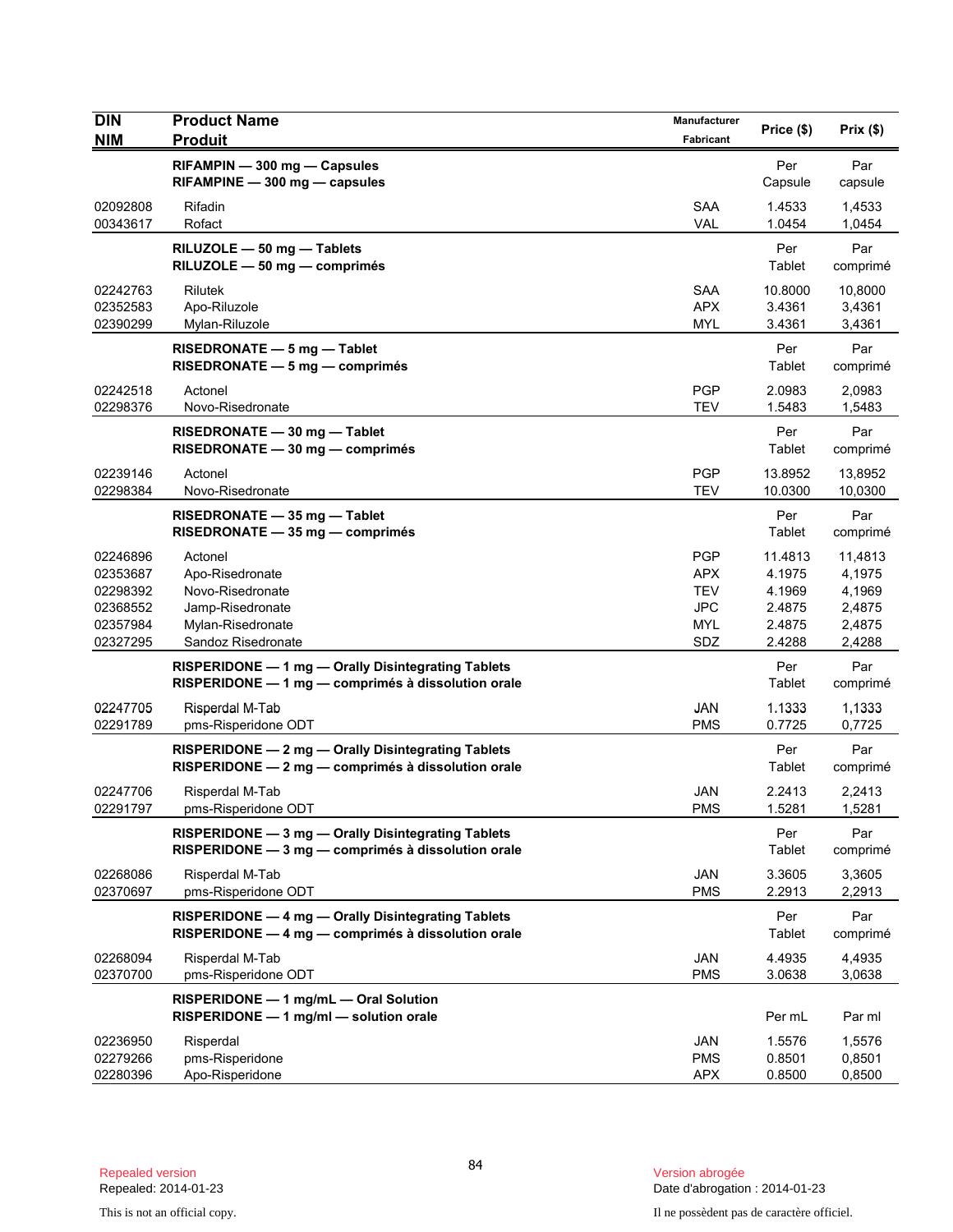| <b>DIN</b> | <b>Product Name</b>                | <b>Manufacturer</b> |            |          |
|------------|------------------------------------|---------------------|------------|----------|
| <b>NIM</b> | <b>Produit</b>                     | Fabricant           | Price (\$) | Prix(\$) |
|            | RISPERIDONE - 0.25 mg - Tablet     |                     | Per        | Par      |
|            | RISPERIDONE - 0.25 mg - comprimés  |                     | Tablet     | comprimé |
| 02240551   | Risperdal                          | <b>JAN</b>          | 0.6147     | 0,6417   |
| 02282585   | CO Risperidone                     | COB                 | 0.2877     | 0,2877   |
| 02328305   | Ran-Risperidone                    | <b>RAN</b>          | 0.2615     | 0,2615   |
| 02282119   | Apo-Risperidone                    | <b>APX</b>          | 0.2075     | 0,2075   |
| 02252007   | pms-Risperidone                    | <b>PMS</b>          | 0.1752     | 0,1752   |
| 02359529   | Jamp-Risperidone                   | <b>JPC</b>          | 0.1425     | 0,1425   |
| 02282240   | Mylan-Risperidone                  | <b>MYL</b>          | 0.1425     | 0,1425   |
| 02282690   | Novo-Risperidone                   | <b>TEV</b>          | 0.1425     | 0,1425   |
| 02359790   | Mint-Risperidon                    | <b>MPH</b>          | 0.1252     | 0,1252   |
| 02303655   | Sandoz Risperidone                 | SDZ                 | 0.1252     | 0,1252   |
|            | RISPERIDONE - 0.5 mg - Tablet      |                     | Per        | Par      |
|            | $RISPERIDONE - 0.5 mg - comprimés$ |                     | Tablet     | comprimé |
|            |                                    |                     |            |          |
| 02240552   | Risperdal                          | <b>JAN</b>          | 1.0298     | 1,0298   |
| 02282593   | CO Risperidone                     | COB                 | 0.4817     | 0,4817   |
| 02328313   | Ran-Risperidone                    | <b>RAN</b>          | 0.4379     | 0,4379   |
| 02282127   | Apo-Risperidone                    | <b>APX</b>          | 0.3475     | 0,3475   |
| 02252015   | pms-Risperidone                    | <b>PMS</b>          | 0.2935     | 0,2935   |
| 02359537   | Jamp-Risperidone                   | <b>JPC</b>          | 0.2395     | 0,2395   |
| 02282259   | Mylan-Risperidone                  | <b>MYL</b>          | 0.2395     | 0,2395   |
| 02264188   | Novo-Risperidone                   | <b>TEV</b>          | 0.2395     | 0,2395   |
| 02359804   | Mint-Risperidon                    | <b>MPH</b>          | 0.2097     | 0,2097   |
| 02303663   | Sandoz Risperidone                 | SDZ                 | 0.2097     | 0,2097   |
|            | $RISPERIDONE - 1 mg - Tablet$      |                     | Per        | Par      |
|            | RISPERIDONE - 1 mg - comprimés     |                     | Tablet     | comprimé |
| 02025280   | Risperdal                          | <b>JAN</b>          | 1.4223     | 1,4223   |
| 02282607   | CO Risperidone                     | COB                 | 0.6653     | 0,6653   |
| 02328321   | Ran-Risperidone                    | <b>RAN</b>          | 0.6048     | 0,6048   |
| 02282135   | Apo-Risperidone                    | <b>APX</b>          | 0.4800     | 0,4800   |
| 02252023   | pms-Risperidone                    | <b>PMS</b>          | 0.4055     | 0,4055   |
| 02359545   | Jamp-Risperidone                   | <b>JPC</b>          | 0.3310     | 0,3310   |
| 02282267   | Mylan-Risperidone                  | MYL                 | 0.3310     | 0,3310   |
| 02264196   | Novo-Risperidone                   | <b>TEV</b>          | 0.3310     | 0,3310   |
| 02359812   | Mint-Risperidon                    | <b>MPH</b>          | 0.2896     | 0,2896   |
| 02279800   | Sandoz Risperidone                 | SDZ                 | 0.2896     | 0,2896   |
|            | RISPERIDONE - 2 mg - Tablet        |                     | Per        | Par      |
|            | RISPERIDONE - 2 mg - comprimés     |                     | Tablet     | comprimé |
| 02025299   | Risperdal                          | JAN                 | 2.8452     | 2,8452   |
| 02282615   | CO Risperidone                     | COB                 | 1.3283     | 1,3283   |
| 02328348   | Ran-Risperidone                    | <b>RAN</b>          | 1.2075     | 1,2075   |
| 02282143   | Apo-Risperidone                    | <b>APX</b>          | 0.9583     | 0,9583   |
| 02252031   | pms-Risperidone                    | <b>PMS</b>          | 0.8095     | 0,8095   |
| 02359553   | Jamp-Risperidone                   | <b>JPC</b>          | 0.6607     | 0,6607   |
| 02282275   | Mylan-Risperidone                  | <b>MYL</b>          | 0.6607     | 0,6607   |
| 02264218   | Novo-Risperidone                   | <b>TEV</b>          | 0.6607     | 0,6607   |
| 02359820   | Mint-Risperidon                    | <b>MPH</b>          | 0.5782     | 0,5782   |
| 02279819   | Sandoz Risperidone                 | SDZ                 | 0.5782     | 0,5782   |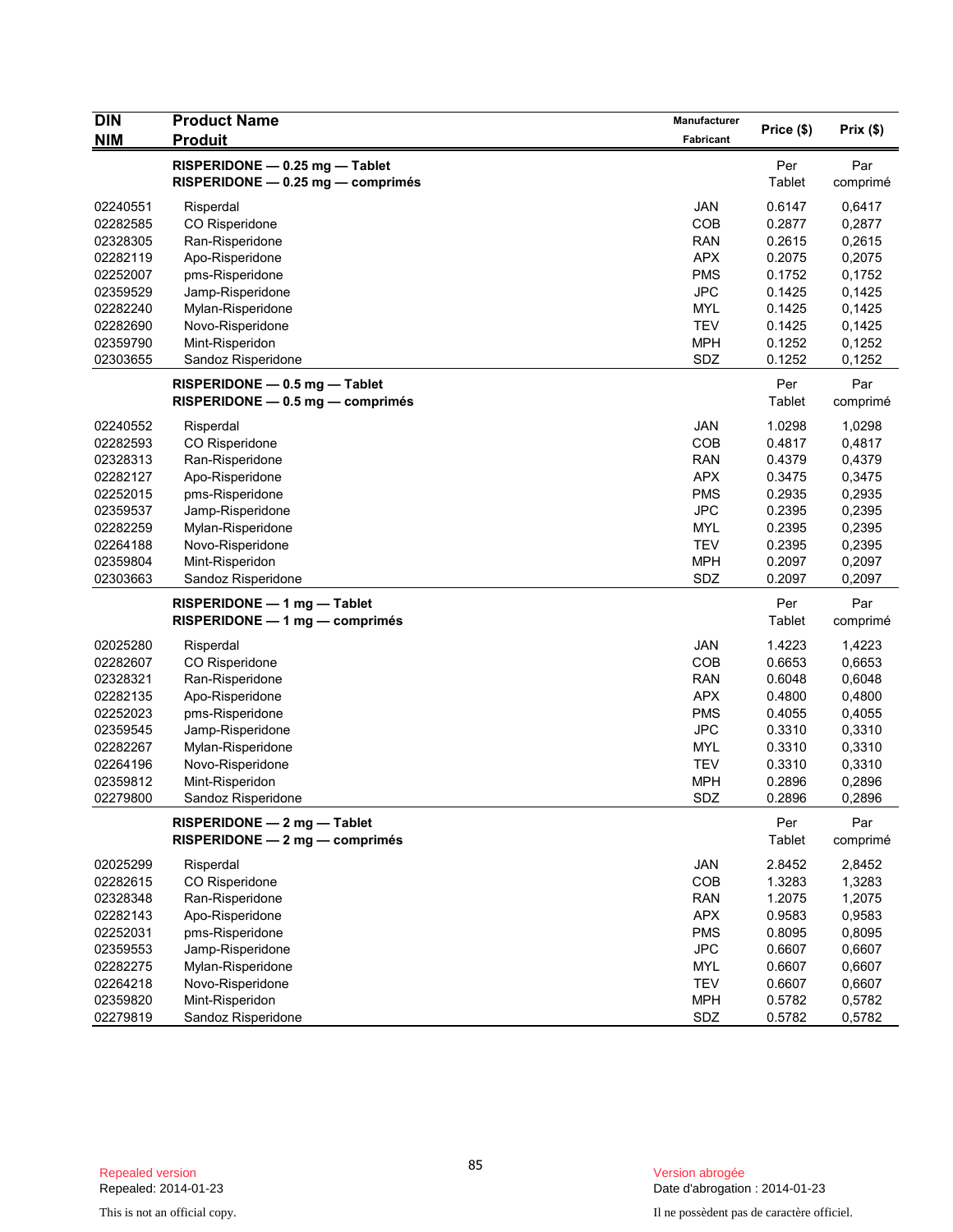| <b>DIN</b> | <b>Product Name</b>                                             | Manufacturer | Price (\$)    | Prix(\$)        |
|------------|-----------------------------------------------------------------|--------------|---------------|-----------------|
| <b>NIM</b> | <b>Produit</b>                                                  | Fabricant    |               |                 |
|            | RISPERIDONE - 3 mg - Tablet<br>$RISPERIDONE - 3 mg - comprimés$ |              | Per<br>Tablet | Par<br>comprimé |
| 02025302   | Risperdal                                                       | JAN          | 4.2603        | 4,2603          |
| 02282623   | CO Risperidone                                                  | COB          | 1.9925        | 1,9925          |
| 02328364   | Ran-Risperidone                                                 | <b>RAN</b>   | 1.8112        | 1,8112          |
| 02282151   | Apo-Risperidone                                                 | <b>APX</b>   | 1.4375        | 1,4375          |
| 02252058   | pms-Risperidone                                                 | <b>PMS</b>   | 1.2143        | 1,2143          |
| 02359561   | Jamp-Risperidone                                                | JPC          | 0.9910        | 0,9910          |
| 02282283   | Mylan-Risperidone                                               | <b>MYL</b>   | 0.9910        | 0,9910          |
| 02264226   | Novo-Risperidone                                                | <b>TEV</b>   | 0.9910        | 0,9910          |
| 02359839   | Mint-Risperidon                                                 | <b>MPH</b>   | 0.8674        | 0,8674          |
| 02279827   | Sandoz Risperidone                                              | SDZ          | 0.8674        | 0,8674          |
|            | RISPERIDONE - 4 mg - Tablet                                     |              | Per           | Par             |
|            | $RISPERIDONE - 4 mg - comprimés$                                |              | Tablet        | comprimé        |
| 02025310   | Risperdal                                                       | <b>JAN</b>   | 5.6804        | 5,6804          |
| 02282631   | CO Risperidone                                                  | <b>COB</b>   | 2.6565        | 2,6565          |
| 02328372   | Ran-Risperidone                                                 | <b>RAN</b>   | 2.4150        | 2,4150          |
| 02282178   | Apo-Risperidone                                                 | <b>APX</b>   | 1.9167        | 1,9167          |
| 02252066   | pms-Risperidone                                                 | <b>PMS</b>   | 1.6191        | 1,6191          |
| 02359588   | Jamp-Risperidone                                                | <b>JPC</b>   | 1.3215        | 1,3215          |
| 02282291   | Mylan-Risperidone                                               | <b>MYL</b>   | 1.3215        | 1,3215          |
| 02264234   | Novo-Risperidone                                                | <b>TEV</b>   | 1.3215        | 1,3215          |
| 02359847   | Mint-Risperidon                                                 | <b>MPH</b>   | 1.1565        | 1,1565          |
| 02279835   | Sandoz Risperidone                                              | SDZ          | 1.1565        | 1,1565          |
|            | $RIVASTIGMINE - 1.5 mg - Capsules$                              |              | Per           | Par             |
|            | $RIVASTIGMINE - 1.5 mg - capsules$                              |              | Capsule       | capsule         |
| 02242115   | Exelon                                                          | <b>NVT</b>   | 2.8665        | 2,8665          |
| 02336715   | Apo-Rivastigmine                                                | <b>APX</b>   | 1.3029        | 1,3029          |
| 02332809   | Mylan-Rivastigmine                                              | <b>MYL</b>   | 1.3029        | 1,3029          |
| 02305984   | Novo-Rivastigmine                                               | <b>TEV</b>   | 1.3029        | 1,3029          |
| 02306034   | pms-Rivastigmine                                                | <b>PMS</b>   | 1.3029        | 1,3029          |
| 02311283   | ratio-Rivastigmine                                              | <b>RPH</b>   | 1.3029        | 1,3029          |
| 02324563   | Sandoz Rivastigmine                                             | SDZ          | 1.3029        | 1,3029          |
|            | RIVASTIGMINE - 3 mg - Capsules                                  |              | Per           | Par             |
|            | $RIVASTIGMINE - 3 mg - capsules$                                |              | Capsule       | capsule         |
| 02242116   | Exelon                                                          | <b>NVT</b>   | 2.8665        | 2,8665          |
| 02336723   | Apo-Rivastigmine                                                | <b>APX</b>   | 1.3029        | 1,3029          |
| 02332817   | Mylan-Rivastigmine                                              | <b>MYL</b>   | 1.3029        | 1,3029          |
| 02305992   | Novo-Rivastigmine                                               | <b>TEV</b>   | 1.3029        | 1,3029          |
| 02306042   | pms-Rivastigmine                                                | <b>PMS</b>   | 1.3029        | 1,3029          |
| 02311291   | ratio-Rivastigmine                                              | <b>RPH</b>   | 1.3029        | 1,3029          |
| 02324571   | Sandoz Rivastigmine                                             | SDZ          | 1.3029        | 1,3029          |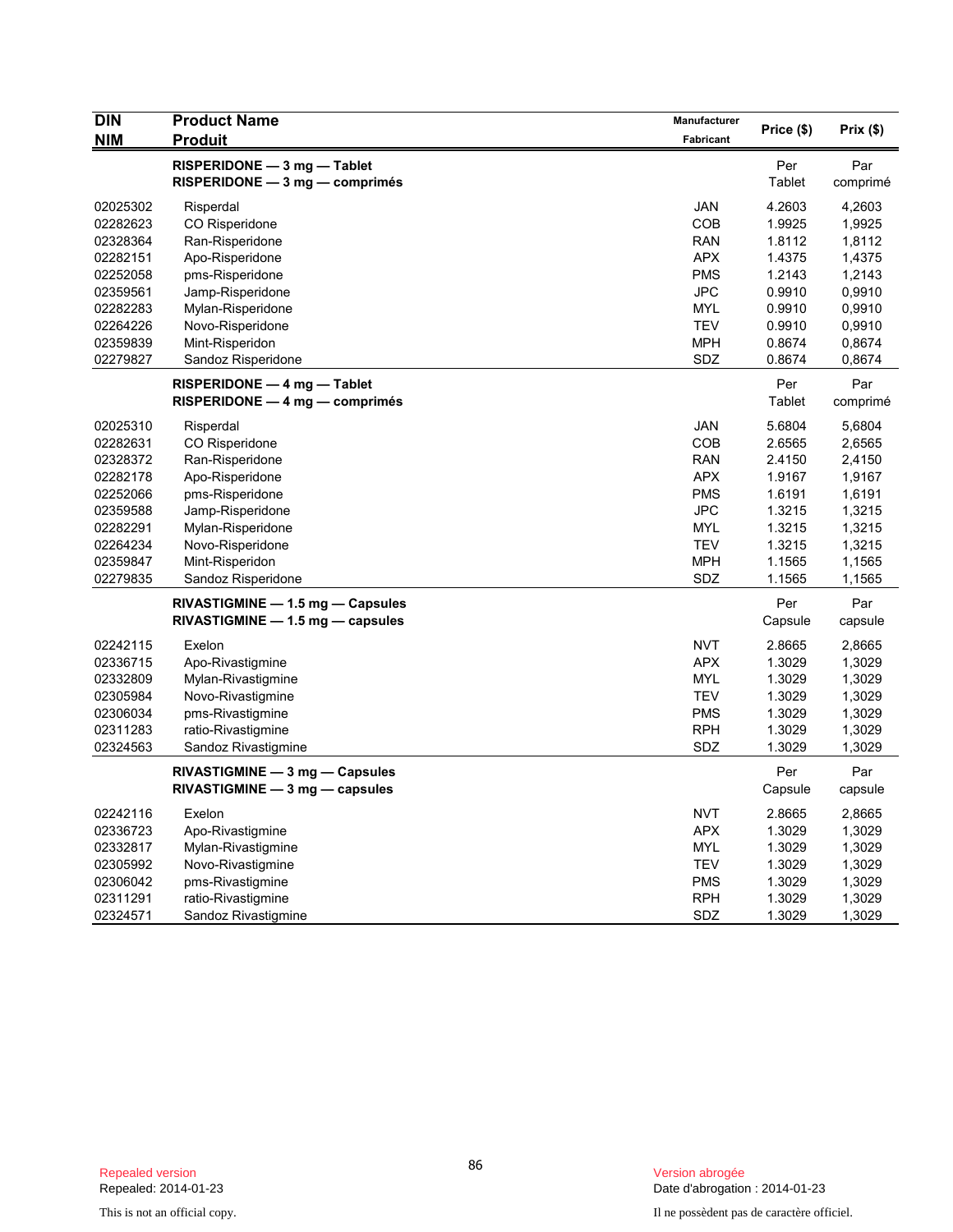| <b>DIN</b>                                                           | <b>Product Name</b>                                                                                                | Manufacturer                                                       | Price (\$)                                               | Prix(\$)                                                 |
|----------------------------------------------------------------------|--------------------------------------------------------------------------------------------------------------------|--------------------------------------------------------------------|----------------------------------------------------------|----------------------------------------------------------|
| <b>NIM</b>                                                           | <b>Produit</b>                                                                                                     | Fabricant                                                          |                                                          |                                                          |
|                                                                      | RIVASTIGMINE - 4.5 mg - Capsules<br>$RIVASTIGMINE - 4.5 mg - capsules$                                             |                                                                    | Per<br>Capsule                                           | Par<br>capsule                                           |
| 02242117<br>02336731<br>02332825<br>02306018<br>02306050             | Exelon<br>Apo-Rivastigmine<br>Mylan-Rivastigmine<br>Novo-Rivastigmine<br>pms-Rivastigmine                          | <b>NVT</b><br><b>APX</b><br>MYL<br><b>TEV</b><br>PMS               | 2.8665<br>1.3029<br>1.3029<br>1.3029<br>1.3029           | 2,8665<br>1,3029<br>1,3029<br>1,3029<br>1,3029           |
| 02311305<br>02324598                                                 | ratio-Rivastigmine<br>Sandoz Rivastigmine                                                                          | <b>RPH</b><br>SDZ                                                  | 1.3029<br>1.3029                                         | 1,3029<br>1,3029                                         |
|                                                                      | RIVASTIGMINE - 6 mg - Capsules<br>$RIVASTIGMINE - 6 mg - capsules$                                                 |                                                                    | Per<br>Capsule                                           | Par<br>capsule                                           |
| 02242118<br>02336758<br>02332833<br>02306026<br>02311313<br>02324601 | Exelon<br>Apo-Rivastigmine<br>Mylan-Rivastigmine<br>Novo-Rivastigmine<br>ratio-Rivastigmine<br>Sandoz Rivastigmine | <b>NVT</b><br><b>APX</b><br>MYL<br><b>TEV</b><br><b>RPH</b><br>SDZ | 2.8665<br>1.3029<br>1.3029<br>1.3029<br>1.3029<br>1.3029 | 2,8665<br>1,3029<br>1,3029<br>1,3029<br>1,3029<br>1,3029 |
|                                                                      | RIZATRIPTAN - 5 mg - Orally Disintegrating Tablets<br>RIZATRIPTAN - 5 mg - comprimés à dissolution orale           |                                                                    | Per<br>Tablet                                            | Par<br>comprimé                                          |
| 02240518<br>02374730<br>02379198<br>02351870<br>02393484             | <b>Maxalt RPD</b><br>CO Rizatriptan ODT<br>Mylan-Rizatriptan OD<br>Sandoz Rizatriptan ODT<br>Apo-Rizatriptan RPD   | <b>MFX</b><br>COB<br><b>MYL</b><br>SDZ<br><b>APX</b>               | 17.1435<br>5.1508<br>5.1508<br>5.1508<br>3.7050          | 17,1435<br>5,1508<br>5,1508<br>5,1508<br>3,7050          |
|                                                                      | RIZATRIPTAN - 10 mg - Orally Disintegrating Tablets<br>RIZATRIPTAN - 10 mg - comprimés à dissolution orale         |                                                                    | Per<br>Tablet                                            | Par<br>comprimé                                          |
| 02240519<br>02374749<br>02379201<br>02351889<br>02393492             | <b>Maxalt RPD</b><br>CO Rizatriptan ODT<br>Mylan-Rizatriptan OD<br>Sandoz Rizatriptan ODT<br>Apo-Rizatriptan ODT   | <b>MFX</b><br><b>COB</b><br><b>MYL</b><br>SDZ<br><b>APX</b>        | 17.1435<br>5.1508<br>5.1508<br>5.1508<br>3.7050          | 17,1435<br>5,1508<br>5,1508<br>5,1508<br>3,7050          |
|                                                                      | RIZATRIPTAN - 5 mg - Tablets<br>$RIZATRIPTAN - 5 mg - comprimés$                                                   |                                                                    | Per<br>Tablet                                            | Par<br>comprimé                                          |
| 02240520<br>02393468<br>02380455<br>02379651                         | Maxalt<br>Apo-Rizatriptan<br>Jamp-Rizatriptan<br>Mar-Rizatriptan                                                   | <b>MFX</b><br>APX<br><b>JPC</b><br><b>MAR</b>                      | 16.3020<br>5.1508<br>4.8933<br>4.8933                    | 16,3020<br>5,1508<br>4,8933<br>4,8933                    |
|                                                                      | RIZATRIPTAN - 10 mg - Tablets<br>RIZATRIPTAN - 10 mg - comprimés                                                   |                                                                    | Per<br>Tablet                                            | Par<br>comprimé                                          |
| 02240521<br>02393476<br>02381702<br>02380463<br>02379678             | Maxalt<br>Apo-Rizatriptan<br>CO Rizatriptan<br>Jamp-Rizatriptan<br>Mar-Rizatriptan                                 | <b>MFX</b><br><b>APX</b><br>COB<br><b>JPC</b><br>MAR               | 17.1435<br>5.1508<br>5.1508<br>4.8933<br>4.8933          | 17,1435<br>5,1508<br>5,1508<br>4,8933<br>4,8933          |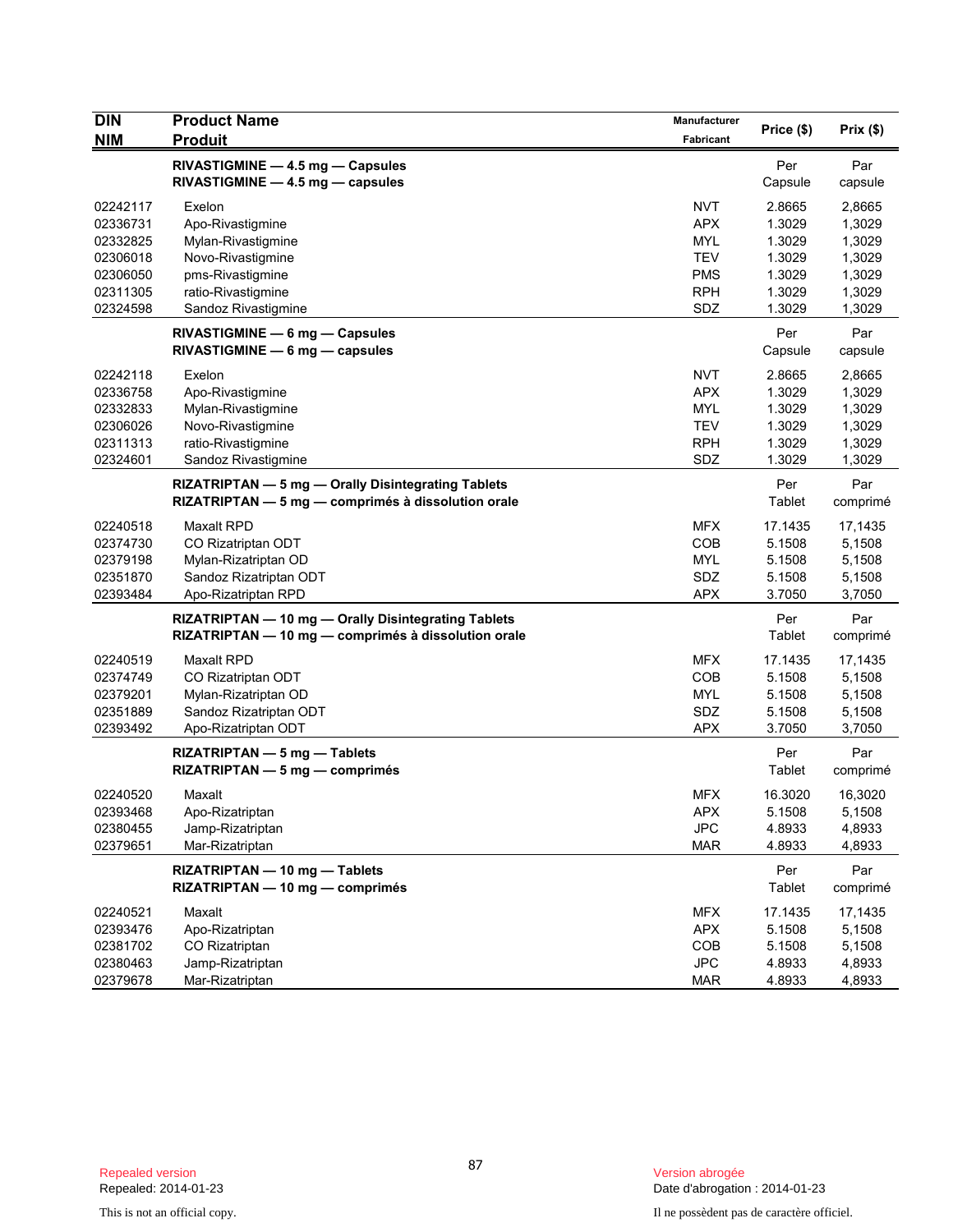| <b>DIN</b>                                                           | <b>Product Name</b>                                                                                           | Manufacturer                                                              | Price (\$)                                               | Prix(\$)                                                 |
|----------------------------------------------------------------------|---------------------------------------------------------------------------------------------------------------|---------------------------------------------------------------------------|----------------------------------------------------------|----------------------------------------------------------|
| <b>NIM</b>                                                           | <b>Produit</b>                                                                                                | Fabricant                                                                 |                                                          |                                                          |
|                                                                      | ROPINIROLE - 0.25 mg - Tablet<br>ROPINIROLE - 0.25 mg - comprimés                                             |                                                                           | Per<br>Tablet                                            | Par<br>comprimé                                          |
| 02232565<br>02316846<br>02326590<br>02314037<br>02337746<br>02352338 | Requip<br>CO Ropinirole<br>pms-Ropinirole<br>Ran-Ropinirole<br>Apo-Ropinirole<br>Jamp-Ropinirole              | <b>GSK</b><br>COB<br><b>PMS</b><br><b>RAN</b><br><b>APX</b><br><b>JPC</b> | 0.3122<br>0.1419<br>0.1419<br>0.1419<br>0.0993<br>0.0894 | 0,3122<br>0,1419<br>0,1419<br>0,1419<br>0,0993<br>0,0894 |
|                                                                      | ROPINIROLE - 1 mg - Tablet<br>ROPINIROLE $-1$ mg $-$ comprimes                                                |                                                                           | Per<br>Tablet                                            | Par<br>comprimé                                          |
| 02232567<br>02316854<br>02326612<br>02314053<br>02337762<br>02352346 | Requip<br>CO Ropinirole<br>pms-Ropinirole<br>Ran-Ropinirole<br>Apo-Ropinirole<br>Jamp-Ropinirole              | <b>GSK</b><br>COB<br><b>PMS</b><br><b>RAN</b><br><b>APX</b><br><b>JPC</b> | 1.2489<br>0.5676<br>0.5676<br>0.5676<br>0.3974<br>0.3577 | 1,2489<br>0,5676<br>0,5676<br>0,5676<br>0,3974<br>0,3577 |
|                                                                      | ROPINIROLE $-2$ mg $-$ Tablet<br>ROPINIROLE $-2$ mg $-$ comprimes                                             |                                                                           | Per<br>Tablet                                            | Par<br>comprimé                                          |
| 02232568<br>02316862<br>02326620<br>02314061<br>02337770<br>02352354 | Requip<br>CO Ropinirole<br>pms-Ropinirole<br>Ran-Ropinirole<br>Apo-Ropinirole<br>Jamp-Ropinirole              | <b>GSK</b><br>COB<br><b>PMS</b><br><b>RAN</b><br><b>APX</b><br><b>JPC</b> | 1.3738<br>0.6244<br>0.6244<br>0.6244<br>0.4371<br>0.3934 | 1,3738<br>0,6244<br>0,6244<br>0,6244<br>0,4371<br>0,3934 |
|                                                                      | ROPINIROLE - 5 mg - Tablet<br>ROPINIROLE $-5$ mg $-$ comprimes                                                |                                                                           | Per<br>Tablet                                            | Par<br>comprimé                                          |
| 02232569<br>02316870<br>02326639<br>02314088<br>02337800<br>02352362 | Requip<br>CO Ropinirole<br>pms-Ropinirole<br>Ran-Ropinirole<br>Apo-Ropinirole<br>Jamp-Ropinirole              | <b>GSK</b><br>COB<br><b>PMS</b><br><b>RAN</b><br><b>APX</b><br><b>JPC</b> | 3.7823<br>1.7192<br>1.7192<br>1.7192<br>1.2034<br>1.0831 | 3,7823<br>1,7192<br>1,7192<br>1,7192<br>1,2034<br>1,0831 |
|                                                                      | ROSUVASTATIN - 10 mg - Tablet<br>ROSUVASTATIN - 10 mg - comprimés                                             |                                                                           | Per<br>Tablet                                            | Par<br>comprimé                                          |
| 02247162<br>02337983<br>02339773<br>02391260<br>02381273<br>02382652 | Crestor<br>Apo-Rosuvastatin<br>CO Rosuvastatin<br>Jamp-Rosuvastatin<br>Mylan-Rosuvastatin<br>Ran-Rosuvastatin | <b>AZC</b><br>APX<br>COB<br><b>JPC</b><br><b>MYL</b><br><b>RAN</b>        | 1.5290<br>0.3400<br>0.3400<br>0.3400<br>0.3400<br>0.3400 | 1,5290<br>0,3400<br>0,3400<br>0,3400<br>0,3400<br>0,3400 |
| 02338734<br>02354616                                                 | Sandoz Rosuvastatin<br>Teva-Rosuvastatin                                                                      | SDZ<br><b>TEV</b>                                                         | 0.3400<br>0.3400                                         | 0,3400<br>0,3400                                         |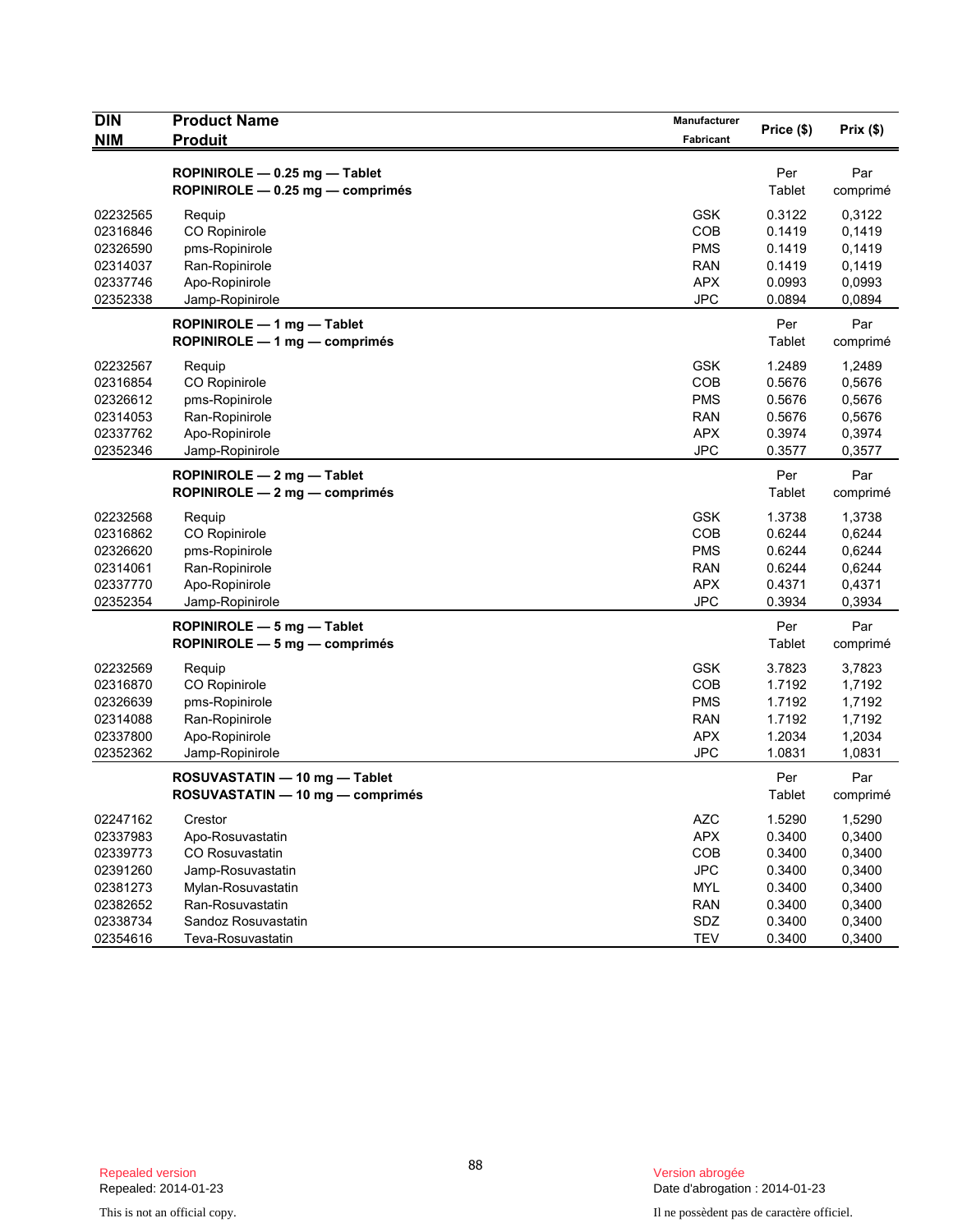| <b>DIN</b><br><b>NIM</b> | <b>Product Name</b><br><b>Produit</b>                                                                                             | <b>Manufacturer</b><br>Fabricant | Price (\$)    | Prix(\$)        |
|--------------------------|-----------------------------------------------------------------------------------------------------------------------------------|----------------------------------|---------------|-----------------|
|                          | ROSUVASTATIN - 20 mg - Tablet<br>ROSUVASTATIN - 20 mg - comprimés                                                                 |                                  | Per<br>Tablet | Par<br>comprimé |
| 02247163                 | Crestor                                                                                                                           | <b>AZC</b>                       | 1.9030        | 1,9030          |
| 02337991                 | Apo-Rosuvastatin                                                                                                                  | <b>APX</b>                       | 0.4250        | 0,4250          |
| 02339781                 | <b>CO Rosuvastatin</b>                                                                                                            | COB                              | 0.4250        | 0,4250          |
| 02391279                 | Jamp-Rosuvastatin                                                                                                                 | <b>JPC</b>                       | 0.4250        | 0,4250          |
| 02381281                 | Mylan-Rosuvastatin                                                                                                                | <b>MYL</b>                       | 0.4250        | 0,4250          |
| 02382660                 | Ran-Rosuvastatin                                                                                                                  | RAN                              | 0.4250        | 0,4250          |
| 02338742                 | Sandoz Rosuvastatin                                                                                                               | SDZ                              | 0.4250        | 0,4250          |
| 02354624                 | Teva-Rosuvastatin                                                                                                                 | <b>TEV</b>                       | 0.4250        | 0,4250          |
|                          | ROSUVASTATIN - 40 mg - Tablet                                                                                                     |                                  | Per           | Par             |
|                          | ROSUVASTATIN - 40 mg - comprimés                                                                                                  |                                  | Tablet        | comprimé        |
| 02247164                 | Crestor                                                                                                                           | <b>AZC</b>                       | 2.2330        | 2.2330          |
| 02338009                 | Apo-Rosuvastatin                                                                                                                  | <b>APX</b>                       | 0.4975        | 0,4975          |
| 02339803                 | <b>CO Rosuvastatin</b>                                                                                                            | COB                              | 0.4975        | 0,4975          |
| 02391287                 | Jamp-Rosuvastatin                                                                                                                 | <b>JPC</b>                       | 0.4975        | 0,4975          |
| 02381303                 | Mylan-Rosuvastatin                                                                                                                | <b>MYL</b>                       | 0.4975        | 0,4975          |
| 02382679                 | Ran-Rosuvastatin                                                                                                                  | <b>RAN</b>                       | 0.4975        | 0,4975          |
| 02338750                 | Sandoz Rosuvastatin                                                                                                               | SDZ                              | 0.4975        | 0,4975          |
| 02354632                 | Teva-Rosuvastatin                                                                                                                 | <b>TEV</b>                       | 0.4975        | 0,4975          |
|                          | SALBUTAMOL - 5 mg/mL - Respirator Solution<br>SALBUTAMOL - 5 mg/ml - solution pour respirateur                                    |                                  | Per mL        | Par ml          |
| 02213486                 | Ventolin                                                                                                                          | <b>GSK</b>                       | 1.1198        | 1,1198          |
| 02069571                 | pms-Salbutamol                                                                                                                    | <b>PMS</b>                       | 0.6490        | 0,6490          |
| 00860808                 | ratio-Salbutamol                                                                                                                  | <b>RPH</b>                       | 0.6490        | 0,6490          |
| 02154412                 | Sandoz Salbutamol                                                                                                                 | SDZ                              | 0.6490        | 0,6490          |
|                          | SALBUTAMOL SULFATE - 200 Dose - 100 mcg/Dose                                                                                      |                                  |               |                 |
|                          | — Metered Dose Inhaler                                                                                                            |                                  |               |                 |
|                          | SALBUTAMOL (SULFATE DE) - 200 doses - 100 mcg/dose -                                                                              |                                  | Per           | Par             |
|                          | aérosol doseur                                                                                                                    |                                  | Dose          | dose            |
| 02245669                 | Apo-Salvent CFC Free/Apo-Salvent sans CFC                                                                                         | <b>APX</b>                       | 0.0325        | 0,0325          |
|                          | ratio-Salbutamol                                                                                                                  | <b>RPH</b>                       |               |                 |
| 02244914                 |                                                                                                                                   |                                  | 0.0325        | 0,0325          |
| 02241497                 | <b>Ventolin HFA</b>                                                                                                               | <b>GSK</b>                       | 0.0330        | 0,0330          |
| 02326450                 | Teva-Salbutamol HFA                                                                                                               | <b>TEV</b>                       | 0.0300        | 0,0300          |
| 02232570                 | Airomir                                                                                                                           | VAL                              | 0.0275        | 0,0275          |
|                          | SALBUTAMOL SULFATE - 1.25 mg/2.5 mL - Unit Dose Solution Nebules                                                                  |                                  |               |                 |
|                          | SALBUTAMOL (SULFATE DE) - 1,25 mg/2,5 ml - préparation monodose<br>de solution pour nébuliseur                                    |                                  | Per mL        | Par ml          |
| 02239365                 | ratio-Salbutamol                                                                                                                  | <b>RPH</b>                       | 0.1641        | 0,1641          |
| 02243828                 | Apo-Salvent                                                                                                                       | <b>APX</b>                       | 0.1640        | 0,1640          |
| 02208245                 | pms-Salbutamol                                                                                                                    | <b>PMS</b>                       | 0.1640        | 0,1640          |
|                          |                                                                                                                                   |                                  |               |                 |
|                          | SALBUTAMOL SULFATE - 2.5 mg/2.5 mL - Unit Dose Solution Nebules<br>SALBUTAMOL (SULFATE DE) - 2,5 mg/2,5 ml - préparation monodose |                                  |               |                 |
|                          | de solution pour nébuliseur                                                                                                       |                                  | Per mL        | Par ml          |
| 02213419                 | Ventolin PF                                                                                                                       | <b>GSK</b>                       | 0.4616        | 0,4616          |
| 02231488                 | Apo-Salvent                                                                                                                       | <b>APX</b>                       | 0.2680        | 0,2680          |
| 01926934                 | <b>Teva-Salbutamol Sterinebs</b>                                                                                                  | <b>TEV</b>                       | 0.2678        | 0,2678          |
| 02208229                 | pms-Salbutamol                                                                                                                    | <b>PMS</b>                       | 0.2678        | 0,2678          |
| 01986864                 | ratio-Salbutamol                                                                                                                  | <b>RPH</b>                       | 0.2678        | 0,2678          |
|                          |                                                                                                                                   |                                  |               |                 |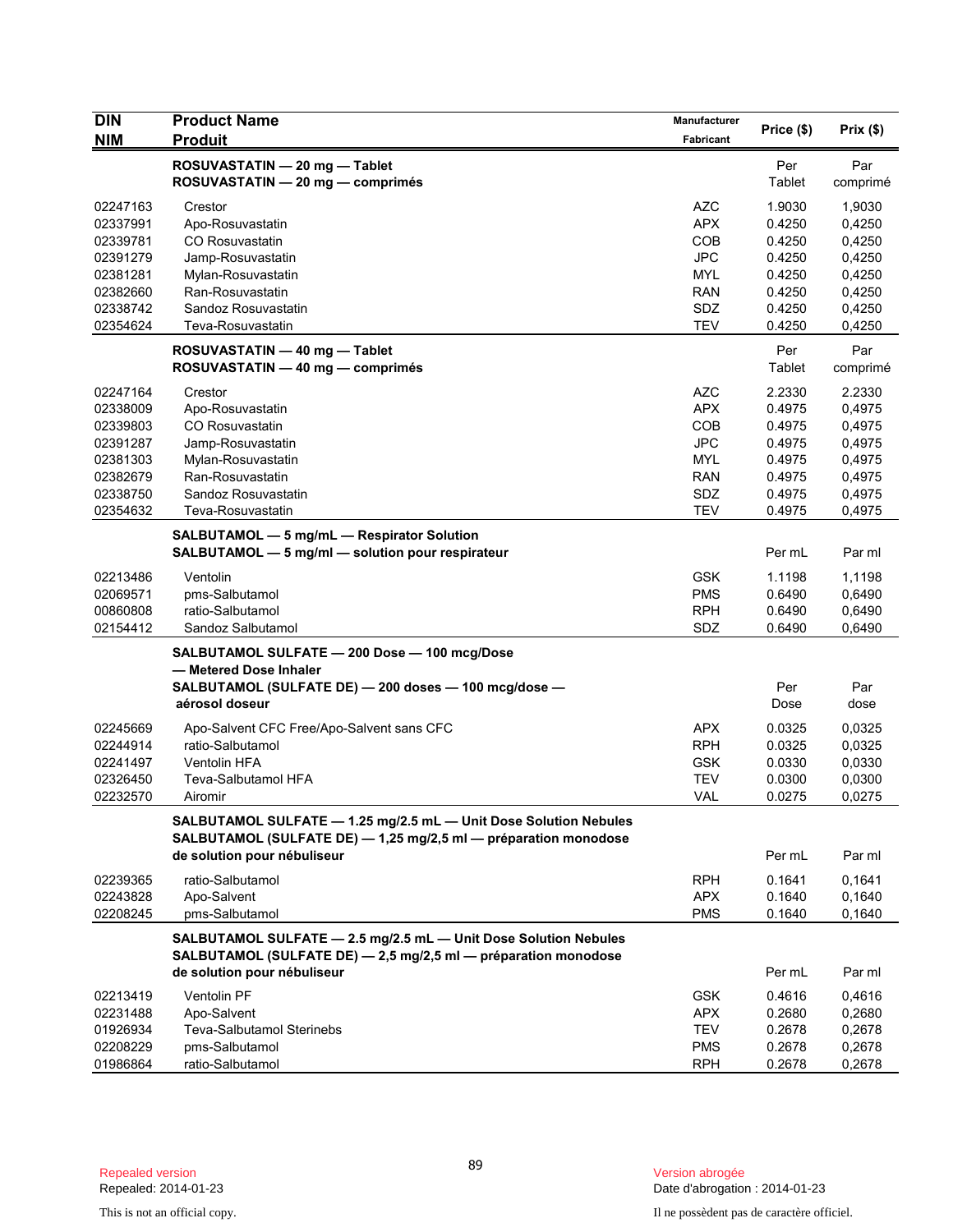| <b>DIN</b>           | <b>Product Name</b>                                                                                                           | Manufacturer             | Price (\$)       | Prix (\$)        |
|----------------------|-------------------------------------------------------------------------------------------------------------------------------|--------------------------|------------------|------------------|
| <b>NIM</b>           | <b>Produit</b>                                                                                                                | Fabricant                |                  |                  |
|                      | SALBUTAMOL SULFATE - 5 mg/2.5 mL - Unit Dose Solution Nebules<br>SALBUTAMOL (SULFATE DE) - 5 mg/2,5 ml - préparation monodose |                          |                  |                  |
|                      | de solution pour nébuliseur                                                                                                   |                          | Per mL           | Par ml           |
| 02213427             | Ventolin                                                                                                                      | <b>GSK</b>               | 0.8767           | 0,8767           |
| 02231678             | Apo-Salvent                                                                                                                   | <b>APX</b>               | 0.5084           | 0,5084           |
| 02173360             | <b>Teva-Salbutamol Sterinebs</b>                                                                                              | TEV                      | 0.5084           | 0,5084           |
| 02208237             | pms-Salbutamol                                                                                                                | <b>PMS</b>               | 0.5084           | 0,5084           |
| 02239366             | ratio-Salbutamol                                                                                                              | <b>RPH</b>               | 0.5084           | 0,5084           |
|                      | SELEGILINE HCI - 5 mg - Tablets<br>SÉLÉGILINE (CHLORHYDRATE DE) — 5 mg — comprimés                                            |                          | Per<br>Tablet    | Par<br>comprimé  |
|                      |                                                                                                                               |                          |                  |                  |
| 02230641             | Apo-Selegiline                                                                                                                | <b>APX</b>               | 1.3915           | 1,3915           |
| 02231036<br>02068087 | Mylan-Selegiline<br>Novo-Selegiline                                                                                           | <b>MYL</b><br><b>TEV</b> | 1.3915<br>1.3915 | 1,3915<br>1,3915 |
|                      |                                                                                                                               |                          |                  |                  |
|                      | SENNOSIDES A AND B - 8.6 mg - Tablets<br>SENNOSIDES A ET B - 8,6 mg - comprimés                                               |                          | Per<br>Tablet    | Par<br>comprimé  |
| 00026158             | Senokot                                                                                                                       | <b>PFR</b>               | 0.1760           | 0.1760           |
| 02068109             | Sennatab                                                                                                                      | <b>PMS</b>               | 0.0644           | 0,0644           |
|                      | <b>SERTRALINE HCI - 25 mg - Capsules</b>                                                                                      |                          | Per              | Par              |
|                      | SERTRALINE (CHLORHYDRATE DE) - 25 mg - capsules                                                                               |                          | Capsule          | capsule          |
| 02132702             | Zoloft                                                                                                                        | PFI                      | 0.9265           | 0.9265           |
| 02238280             | Apo-Sertraline                                                                                                                | <b>APX</b>               | 0.5544           | 0,5544           |
| 02240485             | Novo-Sertraline                                                                                                               | TEV                      | 0.5544           | 0,5544           |
| 02245787             | ratio-Sertraline                                                                                                              | <b>RPH</b>               | 0.5542           | 0,5542           |
| 02287390             | CO Sertraline                                                                                                                 | COB                      | 0.5040           | 0,5040           |
| 02273683             | GD-Sertraline                                                                                                                 | <b>GEM</b>               | 0.4245           | 0,4245           |
| 02244838             | pms-Sertraline                                                                                                                | <b>PMS</b>               | 0.4245           | 0,4245           |
| 02357143             | Jamp-Sertraline                                                                                                               | <b>JPC</b>               | 0.2806           | 0,2806           |
| 02242519             | Mylan-Sertraline                                                                                                              | <b>MYL</b>               | 0.2806           | 0,2806           |
| 02374552<br>02245159 | Ran-Sertraline<br>Sandoz Sertraline                                                                                           | <b>RAN</b><br>SDZ        | 0.2164<br>0.2164 | 0,2164<br>0,2164 |
|                      |                                                                                                                               |                          | Per              | Par              |
|                      | <b>SERTRALINE HCI - 50 mg - Capsules</b><br>SERTRALINE (CHLORHYDRATE DE) - 50 mg - capsules                                   |                          | Capsule          | capsule          |
| 01962817             | Zoloft                                                                                                                        | PFI                      | 1.8529           | 1,8529           |
| 02238281             | Apo-Sertraline                                                                                                                | <b>APX</b>               | 1.1088           | 1,1088           |
| 02240484             | Novo-Sertraline                                                                                                               | TEV                      | 1.1088           | 1,1088           |
| 02245788             | ratio-Sertraline                                                                                                              | <b>RPH</b>               | 1.1086           | 1,1086           |
| 02287404             | CO Sertraline                                                                                                                 | COB                      | 1.0080           | 1,0080           |
| 02273691             | GD-Sertraline                                                                                                                 | <b>GEM</b>               | 0.8490           | 0,8490           |
| 02244839             | pms-Sertraline                                                                                                                | <b>PMS</b>               | 0.8490           | 0,8490           |
| 02357151             | Jamp-Sertraline                                                                                                               | <b>JPC</b>               | 0.5611           | 0,5611           |
| 02242520             | Mylan-Sertraline                                                                                                              | <b>MYL</b>               | 0.5611           | 0,5611           |
| 02374560             | Ran-Sertraline                                                                                                                | <b>RAN</b>               | 0.4329           | 0,4329           |
| 02245160             | Sandoz Sertraline                                                                                                             | SDZ                      | 0.4329           | 0,4329           |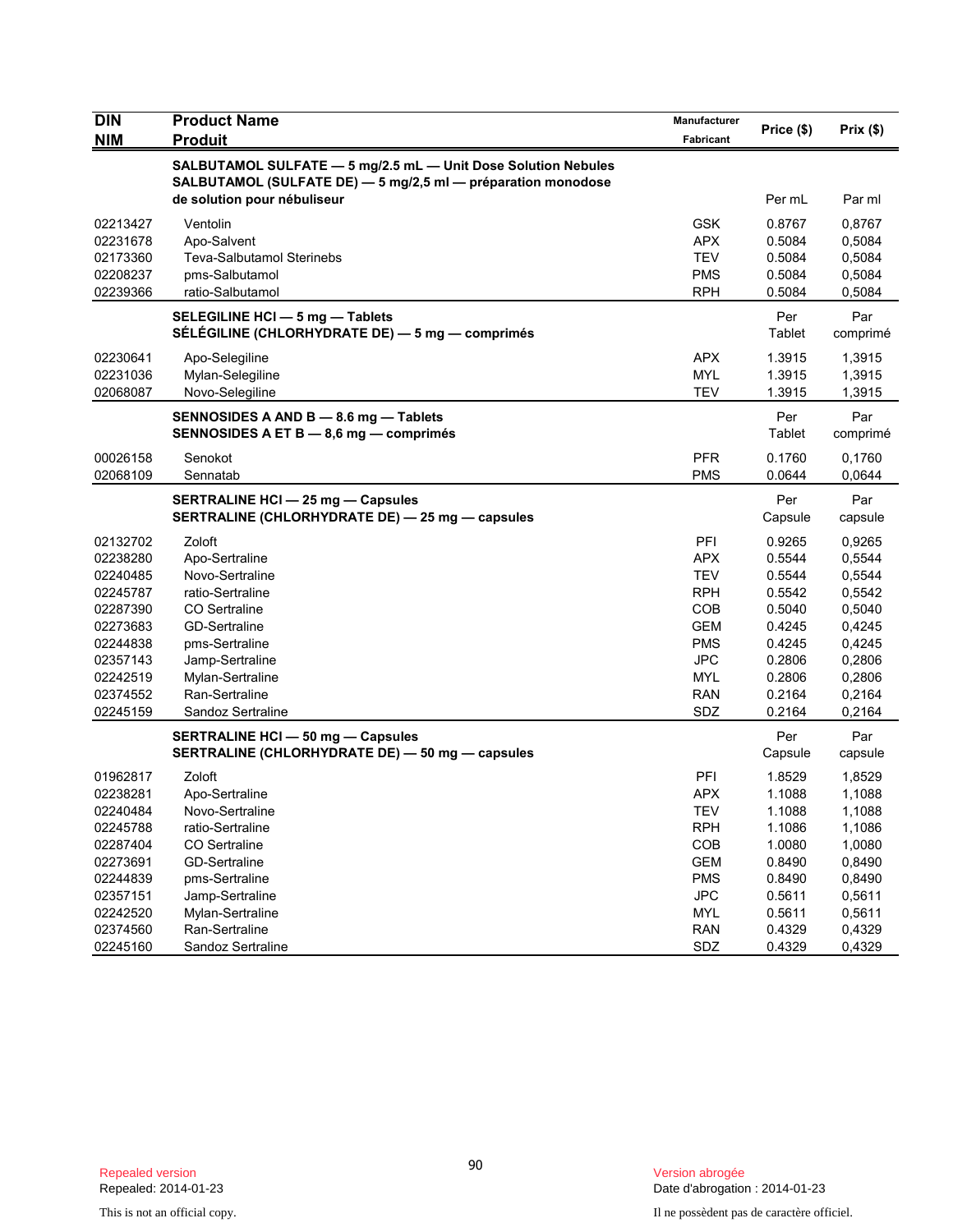| <b>DIN</b> | <b>Product Name</b>                                                                           | Manufacturer     | Price (\$)     | Prix $(\$)$ |
|------------|-----------------------------------------------------------------------------------------------|------------------|----------------|-------------|
| <b>NIM</b> | <b>Produit</b>                                                                                | <b>Fabricant</b> |                |             |
|            |                                                                                               |                  |                |             |
|            | <b>SERTRALINE HCI - 100 mg - Capsules</b><br>SERTRALINE (CHLORHYDRATE DE) - 100 mg - capsules |                  | Per<br>Capsule | Par         |
|            |                                                                                               |                  |                | capsule     |
| 01962779   | Zoloft                                                                                        | PFI              | 1.9707         | 1,9707      |
| 02238282   | Apo-Sertraline                                                                                | <b>APX</b>       | 1.2128         | 1,2128      |
| 02240481   | Teva-Sertraline                                                                               | <b>TEV</b>       | 1.2128         | 1,2128      |
| 02245789   | ratio-Sertraline                                                                              | <b>RPH</b>       | 1.2126         | 1,2126      |
| 02287412   | <b>CO</b> Sertraline                                                                          | COB              | 1.1025         | 1,1025      |
| 02273705   | <b>GD-Sertraline</b>                                                                          | <b>GEM</b>       | 0.8895         | 0,8895      |
| 02244840   | pms-Sertraline                                                                                | <b>PMS</b>       | 0.8895         | 0,8895      |
| 02357178   | Jamp-Sertraline                                                                               | <b>JPC</b>       | 0.5880         | 0,5880      |
| 02242521   | Mylan-Sertraline                                                                              | <b>MYL</b>       | 0.5880         | 0,5880      |
| 02374579   | Ran-Sertraline                                                                                | <b>RAN</b>       | 0.4536         | 0,4536      |
| 02245161   | Sandoz Sertraline                                                                             | SDZ              | 0.4536         | 0,4536      |
|            | SIMVASTATIN - 5 mg - Tablets                                                                  |                  | Per            | Par         |
|            | SIMVASTATINE - 5 mg - comprimés                                                               |                  | Tablet         | comprimé    |
| 00884324   | Zocor                                                                                         | <b>MFX</b>       | 1.2474         | 1,2474      |
| 02247011   | Apo-Simvastatin                                                                               | <b>APX</b>       | 0.6237         | 0,6237      |
| 02248103   | <b>CO Simvastatin</b>                                                                         | COB              | 0.6237         | 0,6237      |
| 02329131   | Ran-Simvastatin                                                                               | <b>RAN</b>       | 0.5670         | 0,5670      |
| 02378884   | Simvastatin-Odan                                                                              | <b>ODN</b>       | 0.3479         | 0,3479      |
| 02269252   | pms-Simvastatin                                                                               | <b>PMS</b>       | 0.3479         | 0,3479      |
| 02250144   | Teva-Simvastatin                                                                              | <b>TEV</b>       | 0.3307         | 0,3307      |
| 02375591   | Jamp-Simvastatin                                                                              | <b>JPC</b>       | 0.3305         | 0,3305      |
| 02246582   | Mylan-Simvastatin                                                                             | <b>MYL</b>       | 0.3305         | 0,3305      |
| 02372932   | Mint-Simvastatin                                                                              | MPH              | 0.2556         | 0,2556      |
|            | SIMVASTATIN - 10 mg - Tablets                                                                 |                  | Per            | Par         |
|            | SIMVASTATINE - 10 mg - comprimés                                                              |                  | Tablet         | comprimé    |
| 00884332   | Zocor                                                                                         | <b>MFX</b>       | 2.4536         | 2,4536      |
| 02247012   | Apo-Simvastatin                                                                               | <b>APX</b>       | 1.2335         | 1,2335      |
| 02248104   | CO Simvastatin                                                                                | COB              | 1.2335         | 1,2335      |
| 02247068   | ratio-Simvastatin                                                                             | <b>RPH</b>       | 1.2335         | 1,2335      |
| 02265885   | Taro-Simvastatin                                                                              | <b>TAR</b>       | 1.2335         | 1,2335      |
| 02329158   | Ran-Simvastatin                                                                               | <b>RAN</b>       | 1.1214         | 1,1214      |
| 02269260   | pms-Simvastatin                                                                               | <b>PMS</b>       | 0.6981         | 0,6981      |
| 02378892   | Simvastatin-Odan                                                                              | <b>ODN</b>       | 0.6981         | 0,6981      |
| 02375605   | Jamp-Simvastatin                                                                              | <b>JPC</b>       | 0.6631         | 0,6631      |
| 02246583   | Mylan-Simvastatin                                                                             | <b>MYL</b>       | 0.6630         | 0,6630      |
| 02250152   | Teva-Simvastatin                                                                              | <b>TEV</b>       | 0.6630         | 0,6630      |
| 02372940   | Mint-Simvastatin                                                                              | MPH              | 0.5058         | 0,5058      |
| 02247828   | Sandoz Simvastatin                                                                            | SDZ              | 0.5058         | 0,5058      |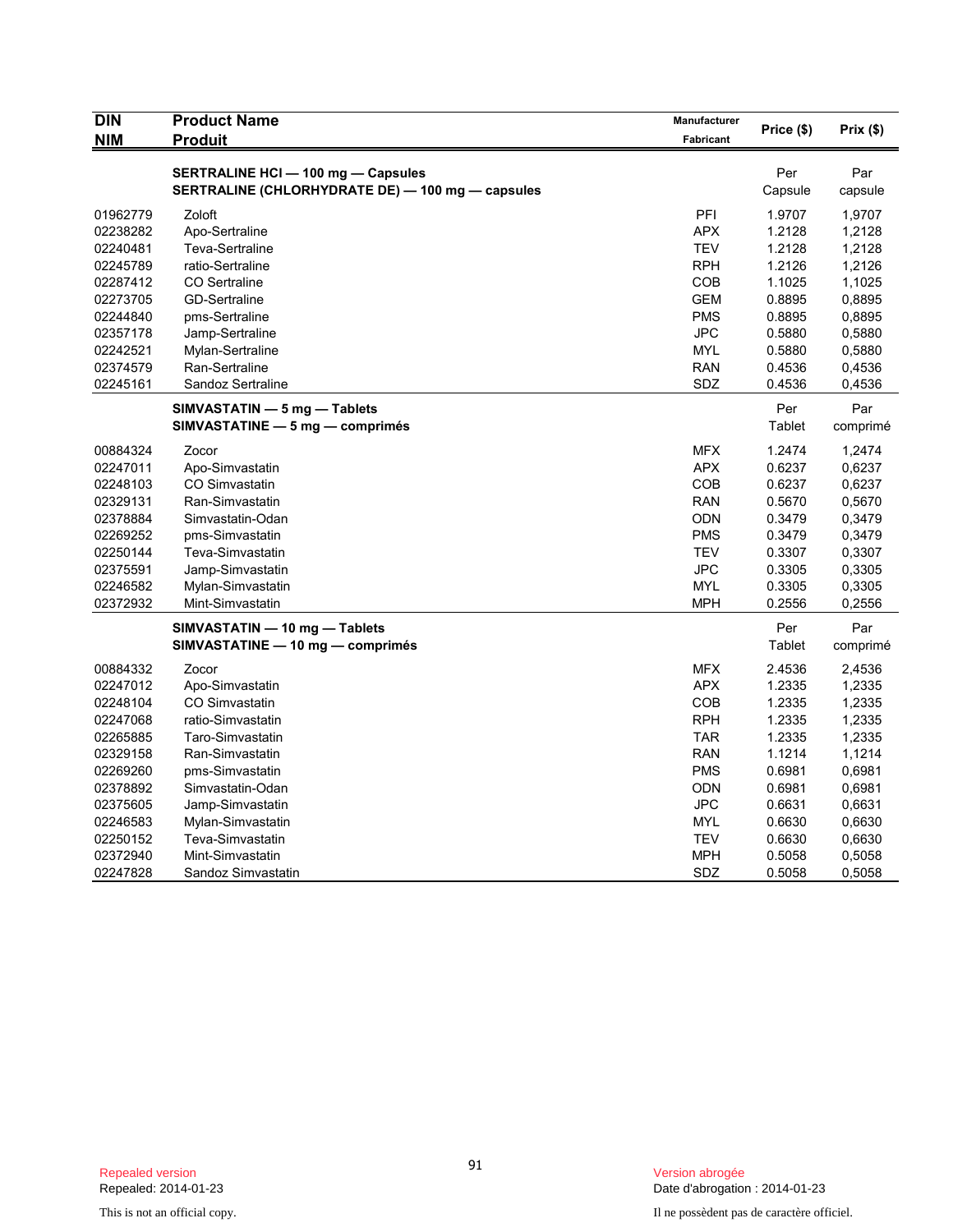| <b>DIN</b> | <b>Product Name</b>                               | Manufacturer |            |          |
|------------|---------------------------------------------------|--------------|------------|----------|
| <b>NIM</b> | <b>Produit</b>                                    | Fabricant    | Price (\$) | Prix(\$) |
|            | SIMVASTATIN - 20 mg - Tablets                     |              | Per        | Par      |
|            | SIMVASTATINE - 20 mg - comprimés                  |              | Tablet     | comprimé |
| 00884340   | Zocor                                             | <b>MFX</b>   | 3.0324     | 3,0324   |
| 02247013   | Apo-Simvastatin                                   | <b>APX</b>   | 1.5246     | 1,5246   |
| 02248105   | CO Simvastatin                                    | COB          | 1.5246     | 1,5246   |
| 02247069   | ratio-Simvastatin                                 | <b>RPH</b>   | 1.5246     | 1,5246   |
| 02265893   | Taro-Simvastatin                                  | <b>TAR</b>   | 1.5246     | 1,5246   |
| 02329166   | Ran-Simvastatin                                   | <b>RAN</b>   | 1.3860     | 1,3860   |
| 02269279   | pms-Simvastatin                                   | <b>PMS</b>   | 0.8651     | 0,8651   |
| 02378906   | Simvastatin-Odan                                  | <b>ODN</b>   | 0.8651     | 0,8651   |
| 02375613   | Jamp-Simvastatin                                  | <b>JPC</b>   | 0.8218     | 0,8218   |
| 02246737   | Mylan-Simvastatin                                 | <b>MYL</b>   | 0.8217     | 0,8217   |
| 02250160   | Teva-Simvastatin                                  | <b>TEV</b>   | 0.8217     | 0,8217   |
| 02372959   | Mint-Simvastatin                                  | <b>MPH</b>   | 0.6251     | 0,6251   |
| 02247830   | Sandoz Simvastatin                                | SDZ          | 0.6251     | 0,6251   |
|            | SIMVASTATIN - 40 mg - Tablets                     |              | Per        | Par      |
|            | SIMVASTATINE - 40 mg - comprimés                  |              | Tablet     | comprimé |
| 00884359   | Zocor                                             | <b>MFX</b>   | 3.0324     | 3,0324   |
| 02247014   | Apo-Simvastatin                                   | <b>APX</b>   | 1.5246     | 1,5246   |
| 02248106   | CO Simvastatin                                    | COB          | 1.5246     | 1,5246   |
| 02247070   | ratio-Simvastatin                                 | <b>RPH</b>   | 1.5246     | 1,5246   |
| 02265907   | Taro-Simvastatin                                  | <b>TAR</b>   | 1.5246     | 1,5246   |
| 02329174   | Ran-Simvastatin                                   | <b>RAN</b>   | 1.3860     | 1,3860   |
| 02269287   | pms-Simvastatin                                   | <b>PMS</b>   | 0.8651     | 0,8651   |
| 02378914   | Simvastatin-Odan                                  | <b>ODN</b>   | 0.8651     | 0,8651   |
| 02375621   | Jamp-Simvastatin                                  | <b>JPC</b>   | 0.8218     | 0,8218   |
| 02246584   | Mylan-Simvastatin                                 | <b>MYL</b>   | 0.8217     | 0,8217   |
| 02250179   | Teva-Simvastatin                                  | <b>TEV</b>   | 0.8217     | 0,8217   |
| 02372967   | Mint-Simvastatin                                  | <b>MPH</b>   | 0.6251     | 0,6251   |
| 02247831   | Sandoz Simvastatin                                | SDZ          | 0.8651     | 0,8651   |
|            | SIMVASTATIN - 80 mg - Tablets                     |              | Per        | Par      |
|            | SIMVASTATINE - 80 mg - comprimés                  |              | Tablet     | comprimé |
| 02240332   | Zocor                                             | <b>MFX</b>   | 3.0324     | 3,0324   |
| 02247015   | Apo-Simvastatin                                   | <b>APX</b>   | 1.5246     | 1,5246   |
| 02248107   | CO Simvastatin                                    | COB          | 1.5246     | 1,5246   |
| 02247071   | ratio-Simvastatin                                 | <b>RPH</b>   | 1.5246     | 1,5246   |
| 02329182   | Ran-Simvastatin                                   | <b>RAN</b>   | 1.3860     | 1,3860   |
| 02269295   | pms-Simvastatin                                   | <b>PMS</b>   | 0.8651     | 0,8651   |
| 02378922   | Simvastatin-Odan                                  | <b>ODN</b>   | 0.8651     | 0,8651   |
| 02375648   | Jamp-Simvastatin                                  | <b>JPC</b>   | 0.8218     | 0,8218   |
| 02246585   | Mylan-Simvastatin                                 | <b>MYL</b>   | 0.8217     | 0,8217   |
| 02250187   | Teva-Simvastatin                                  | <b>TEV</b>   | 0.8217     | 0,8217   |
| 02372975   | Mint-Simvastatin                                  | <b>MPH</b>   | 0.6251     | 0,6251   |
| 02247833   | Sandoz Simvastatin                                | SDZ          | 0.6251     | 0,6251   |
|            | SODIUM CROMOGLYCATE - 2% - Ophthalmic Solution    |              |            |          |
|            | CROMOGLYCATE SODIQUE - 2 % - solution ophtalmique |              | Per mL     | Par ml   |
| 02230621   | Opticrom                                          | ALL          | 1.3500     | 1,3500   |
| 02009277   | Cromolyn                                          | <b>PMS</b>   | 1.0450     | 1,0450   |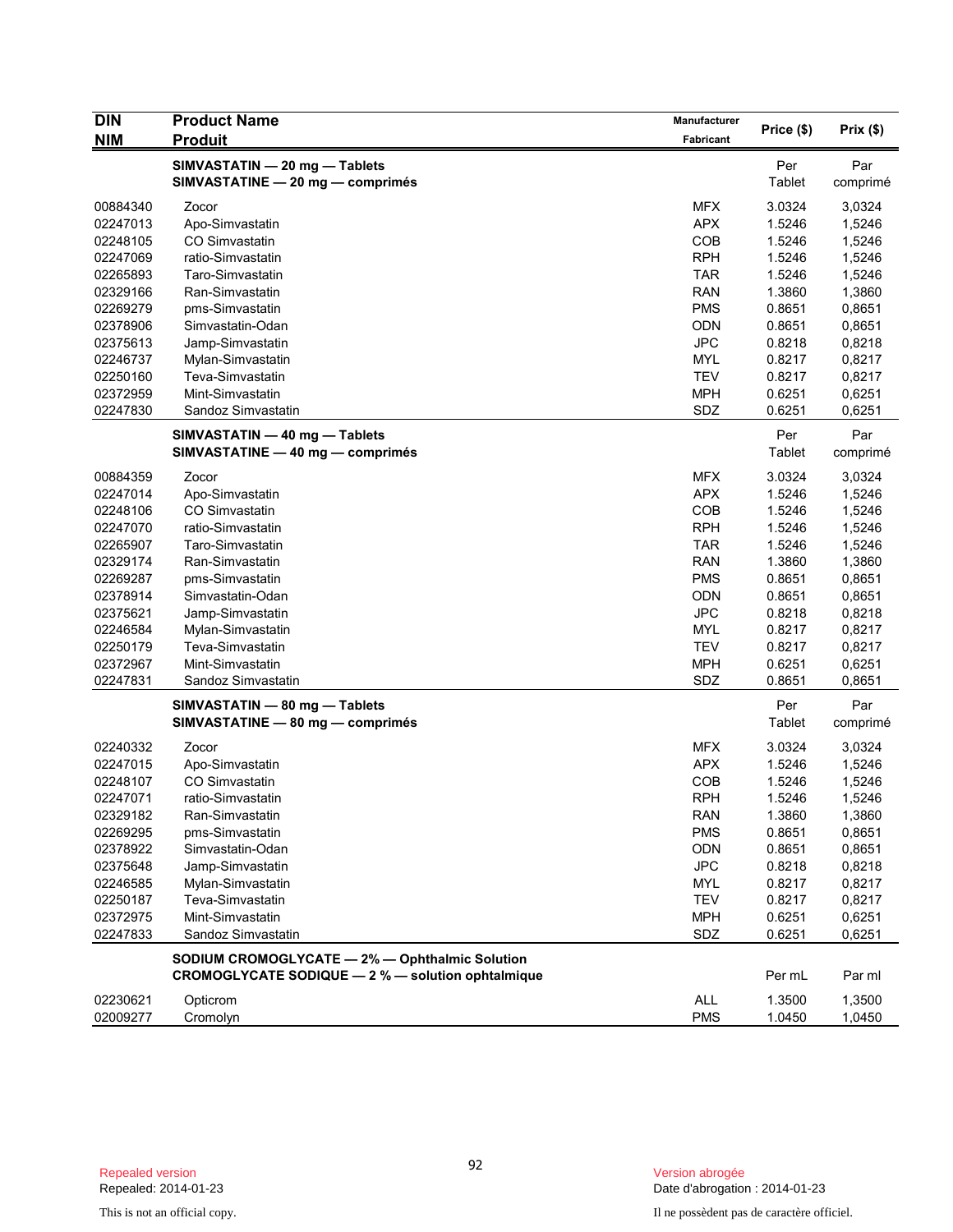| <b>Fabricant</b><br>SODIUM POLYSTYRENE SULFONATE - 1 mEq/g - Oral Powder<br>— 454 g Package<br>POLYSTYRENE SODIQUE (SULFONATE DE) - 1 mEq/g - poudre orale -<br>Per<br>Par<br>Gram<br>paquet de 454 g<br>gramme<br><b>SAA</b><br>0.1964<br>02026961<br>Kayexalate<br>0,1964<br>00755338<br><b>PMS</b><br>pms-Sodium Polystyrene Sulfonate/pms-Polystyrène, sulfonate sodique de<br>0.1866<br>0,1866<br>SOTALOL HCI - 80 mg - Tablets<br>Per<br>Per<br>SOTALOL (CHLORHYDRATE DE) - 80 mg - comprimés<br>Tablet<br>comprimé<br>CO Sotalol<br>COB<br>0.6526<br>0,6526<br>02270625<br>02238326<br><b>PMS</b><br>0.6526<br>0,6526<br>pms-Sotalol<br>ratio-Sotalol<br><b>RPH</b><br>0.6526<br>0,6526<br>02084228<br>02210428<br>Apo-Sotalol<br><b>APX</b><br>0.6525<br>0,6525<br><b>TEV</b><br>0.6525<br>0,6525<br>02231181<br>Novo-Sotalol<br>Sandoz Sotalol<br>SDZ<br>0.6525<br>02257831<br>0,6525<br>Jamp-Sotalol<br><b>JPC</b><br>0.5932<br>0,5932<br>02368617<br>02229778<br>0.5932<br>0,5932<br>Mylan-Sotalol<br><b>MYL</b><br>Per<br>Per<br>SOTALOL HCI - 160 mg - Tablets<br>Tablet<br>SOTALOL (CHLORHYDRATE DE) - 160 mg - comprimés<br>comprimé<br>CO Sotalol<br>02270633<br>COB<br>0.7142<br>0,7142<br>02238635<br>Dom-Sotalol<br><b>DOM</b><br>0.7142<br>0,7142<br>02084236<br>ratio-Sotalol<br><b>RPH</b><br>0.7141<br>0,7141<br><b>APX</b><br>0.7140<br>0,7140<br>02167794<br>Apo-Sotalol<br><b>PMS</b><br>02238327<br>pms-Sotalol<br>0.6492<br>0,6492<br>02234013<br>SDZ<br>Sandoz Sotalol<br>0.6492<br>0,6492<br><b>JPC</b><br>0.1623<br>0,1623<br>02368625<br>Jamp-Sotalol<br>02229779<br>Mylan-Sotalol<br><b>MYL</b><br>0.1623<br>0,1623<br>SDZ<br>02257858<br>Sandoz Sotalol<br>0.1623<br>0,1623<br>SPIRONOLACTONE - 25 mg - Tablets<br>Per<br>Per<br>SPIRONOLACTONE - 25 mg - comprimés<br>Tablet<br>comprimé<br>00028606<br>PFI<br>Aldactone<br>0.1438<br>0,1438<br><b>TEV</b><br>0.1212<br>00613215<br>Novo-Spiroton<br>0,1212<br>Per<br>Per<br>SPIRONOLACTONE - 100 mg - Tablets<br>SPIRONOLACTONE - 100 mg - comprimés<br>Tablet<br>comprimé<br>PFI<br>0.3388<br>00285455<br>Aldactone<br>0,3388<br>Novo-Spiroton<br>00613223<br>IEV<br>0.2822<br>0,2822<br>SPIRONOLACTONE/HYDROCHLOROTHIAZIDE - 25 mg/25 mg - Tablets<br>Per<br>Per<br>SPIRONOLACTONE/HYDROCHLOROTHIAZIDE - 25 mg/25 mg - comprimés<br>Tablet<br>comprimé<br>PFI<br>00180408<br>Aldactazide 25<br>0.1438<br>0,1438<br>00613231<br>Novo-Spirozine 25<br><b>TEV</b><br>0.1234<br>0,1234<br>SPIRONOLACTONE/HYDROCHLOROTHIAZIDE - 50 mg/50 mg - Tablets<br>Per<br>Per<br>SPIRONOLACTONE/HYDROCHLOROTHIAZIDE - 50 mg/50 mg - comprimés<br>Tablet<br>comprimé<br>PFI<br>0.3049<br>0,3049<br>00594377<br>Aldactazide 50<br><b>TEV</b><br>00657182<br>Novo-Spirozine 50<br>0.2610<br>0,2610<br>Per<br>Per<br>SUCRALFATE $-1$ g $-$ Tablets<br>SUCRALFATE - 1 g - comprimés<br>Tablet<br>comprimé<br>02100622<br>Sulcrate<br><b>AXC</b><br>0.6104<br>0,6104<br>02125250<br>Apo-Sucralfate<br><b>APX</b><br>0.3236<br>0,3236 | <b>DIN</b> | <b>Product Name</b> | Manufacturer | Price (\$) | Prix(\$) |
|-------------------------------------------------------------------------------------------------------------------------------------------------------------------------------------------------------------------------------------------------------------------------------------------------------------------------------------------------------------------------------------------------------------------------------------------------------------------------------------------------------------------------------------------------------------------------------------------------------------------------------------------------------------------------------------------------------------------------------------------------------------------------------------------------------------------------------------------------------------------------------------------------------------------------------------------------------------------------------------------------------------------------------------------------------------------------------------------------------------------------------------------------------------------------------------------------------------------------------------------------------------------------------------------------------------------------------------------------------------------------------------------------------------------------------------------------------------------------------------------------------------------------------------------------------------------------------------------------------------------------------------------------------------------------------------------------------------------------------------------------------------------------------------------------------------------------------------------------------------------------------------------------------------------------------------------------------------------------------------------------------------------------------------------------------------------------------------------------------------------------------------------------------------------------------------------------------------------------------------------------------------------------------------------------------------------------------------------------------------------------------------------------------------------------------------------------------------------------------------------------------------------------------------------------------------------------------------------------------------------------------------------------------------------------------------------------------------------------------------------------------------------------------------------------------------------------------------------------------------------------------------------------------------------------------------------------------------------------------------------------------|------------|---------------------|--------------|------------|----------|
|                                                                                                                                                                                                                                                                                                                                                                                                                                                                                                                                                                                                                                                                                                                                                                                                                                                                                                                                                                                                                                                                                                                                                                                                                                                                                                                                                                                                                                                                                                                                                                                                                                                                                                                                                                                                                                                                                                                                                                                                                                                                                                                                                                                                                                                                                                                                                                                                                                                                                                                                                                                                                                                                                                                                                                                                                                                                                                                                                                                                       | <b>NIM</b> | <b>Produit</b>      |              |            |          |
|                                                                                                                                                                                                                                                                                                                                                                                                                                                                                                                                                                                                                                                                                                                                                                                                                                                                                                                                                                                                                                                                                                                                                                                                                                                                                                                                                                                                                                                                                                                                                                                                                                                                                                                                                                                                                                                                                                                                                                                                                                                                                                                                                                                                                                                                                                                                                                                                                                                                                                                                                                                                                                                                                                                                                                                                                                                                                                                                                                                                       |            |                     |              |            |          |
|                                                                                                                                                                                                                                                                                                                                                                                                                                                                                                                                                                                                                                                                                                                                                                                                                                                                                                                                                                                                                                                                                                                                                                                                                                                                                                                                                                                                                                                                                                                                                                                                                                                                                                                                                                                                                                                                                                                                                                                                                                                                                                                                                                                                                                                                                                                                                                                                                                                                                                                                                                                                                                                                                                                                                                                                                                                                                                                                                                                                       |            |                     |              |            |          |
|                                                                                                                                                                                                                                                                                                                                                                                                                                                                                                                                                                                                                                                                                                                                                                                                                                                                                                                                                                                                                                                                                                                                                                                                                                                                                                                                                                                                                                                                                                                                                                                                                                                                                                                                                                                                                                                                                                                                                                                                                                                                                                                                                                                                                                                                                                                                                                                                                                                                                                                                                                                                                                                                                                                                                                                                                                                                                                                                                                                                       |            |                     |              |            |          |
|                                                                                                                                                                                                                                                                                                                                                                                                                                                                                                                                                                                                                                                                                                                                                                                                                                                                                                                                                                                                                                                                                                                                                                                                                                                                                                                                                                                                                                                                                                                                                                                                                                                                                                                                                                                                                                                                                                                                                                                                                                                                                                                                                                                                                                                                                                                                                                                                                                                                                                                                                                                                                                                                                                                                                                                                                                                                                                                                                                                                       |            |                     |              |            |          |
|                                                                                                                                                                                                                                                                                                                                                                                                                                                                                                                                                                                                                                                                                                                                                                                                                                                                                                                                                                                                                                                                                                                                                                                                                                                                                                                                                                                                                                                                                                                                                                                                                                                                                                                                                                                                                                                                                                                                                                                                                                                                                                                                                                                                                                                                                                                                                                                                                                                                                                                                                                                                                                                                                                                                                                                                                                                                                                                                                                                                       |            |                     |              |            |          |
|                                                                                                                                                                                                                                                                                                                                                                                                                                                                                                                                                                                                                                                                                                                                                                                                                                                                                                                                                                                                                                                                                                                                                                                                                                                                                                                                                                                                                                                                                                                                                                                                                                                                                                                                                                                                                                                                                                                                                                                                                                                                                                                                                                                                                                                                                                                                                                                                                                                                                                                                                                                                                                                                                                                                                                                                                                                                                                                                                                                                       |            |                     |              |            |          |
|                                                                                                                                                                                                                                                                                                                                                                                                                                                                                                                                                                                                                                                                                                                                                                                                                                                                                                                                                                                                                                                                                                                                                                                                                                                                                                                                                                                                                                                                                                                                                                                                                                                                                                                                                                                                                                                                                                                                                                                                                                                                                                                                                                                                                                                                                                                                                                                                                                                                                                                                                                                                                                                                                                                                                                                                                                                                                                                                                                                                       |            |                     |              |            |          |
|                                                                                                                                                                                                                                                                                                                                                                                                                                                                                                                                                                                                                                                                                                                                                                                                                                                                                                                                                                                                                                                                                                                                                                                                                                                                                                                                                                                                                                                                                                                                                                                                                                                                                                                                                                                                                                                                                                                                                                                                                                                                                                                                                                                                                                                                                                                                                                                                                                                                                                                                                                                                                                                                                                                                                                                                                                                                                                                                                                                                       |            |                     |              |            |          |
|                                                                                                                                                                                                                                                                                                                                                                                                                                                                                                                                                                                                                                                                                                                                                                                                                                                                                                                                                                                                                                                                                                                                                                                                                                                                                                                                                                                                                                                                                                                                                                                                                                                                                                                                                                                                                                                                                                                                                                                                                                                                                                                                                                                                                                                                                                                                                                                                                                                                                                                                                                                                                                                                                                                                                                                                                                                                                                                                                                                                       |            |                     |              |            |          |
|                                                                                                                                                                                                                                                                                                                                                                                                                                                                                                                                                                                                                                                                                                                                                                                                                                                                                                                                                                                                                                                                                                                                                                                                                                                                                                                                                                                                                                                                                                                                                                                                                                                                                                                                                                                                                                                                                                                                                                                                                                                                                                                                                                                                                                                                                                                                                                                                                                                                                                                                                                                                                                                                                                                                                                                                                                                                                                                                                                                                       |            |                     |              |            |          |
|                                                                                                                                                                                                                                                                                                                                                                                                                                                                                                                                                                                                                                                                                                                                                                                                                                                                                                                                                                                                                                                                                                                                                                                                                                                                                                                                                                                                                                                                                                                                                                                                                                                                                                                                                                                                                                                                                                                                                                                                                                                                                                                                                                                                                                                                                                                                                                                                                                                                                                                                                                                                                                                                                                                                                                                                                                                                                                                                                                                                       |            |                     |              |            |          |
|                                                                                                                                                                                                                                                                                                                                                                                                                                                                                                                                                                                                                                                                                                                                                                                                                                                                                                                                                                                                                                                                                                                                                                                                                                                                                                                                                                                                                                                                                                                                                                                                                                                                                                                                                                                                                                                                                                                                                                                                                                                                                                                                                                                                                                                                                                                                                                                                                                                                                                                                                                                                                                                                                                                                                                                                                                                                                                                                                                                                       |            |                     |              |            |          |
|                                                                                                                                                                                                                                                                                                                                                                                                                                                                                                                                                                                                                                                                                                                                                                                                                                                                                                                                                                                                                                                                                                                                                                                                                                                                                                                                                                                                                                                                                                                                                                                                                                                                                                                                                                                                                                                                                                                                                                                                                                                                                                                                                                                                                                                                                                                                                                                                                                                                                                                                                                                                                                                                                                                                                                                                                                                                                                                                                                                                       |            |                     |              |            |          |
|                                                                                                                                                                                                                                                                                                                                                                                                                                                                                                                                                                                                                                                                                                                                                                                                                                                                                                                                                                                                                                                                                                                                                                                                                                                                                                                                                                                                                                                                                                                                                                                                                                                                                                                                                                                                                                                                                                                                                                                                                                                                                                                                                                                                                                                                                                                                                                                                                                                                                                                                                                                                                                                                                                                                                                                                                                                                                                                                                                                                       |            |                     |              |            |          |
|                                                                                                                                                                                                                                                                                                                                                                                                                                                                                                                                                                                                                                                                                                                                                                                                                                                                                                                                                                                                                                                                                                                                                                                                                                                                                                                                                                                                                                                                                                                                                                                                                                                                                                                                                                                                                                                                                                                                                                                                                                                                                                                                                                                                                                                                                                                                                                                                                                                                                                                                                                                                                                                                                                                                                                                                                                                                                                                                                                                                       |            |                     |              |            |          |
|                                                                                                                                                                                                                                                                                                                                                                                                                                                                                                                                                                                                                                                                                                                                                                                                                                                                                                                                                                                                                                                                                                                                                                                                                                                                                                                                                                                                                                                                                                                                                                                                                                                                                                                                                                                                                                                                                                                                                                                                                                                                                                                                                                                                                                                                                                                                                                                                                                                                                                                                                                                                                                                                                                                                                                                                                                                                                                                                                                                                       |            |                     |              |            |          |
|                                                                                                                                                                                                                                                                                                                                                                                                                                                                                                                                                                                                                                                                                                                                                                                                                                                                                                                                                                                                                                                                                                                                                                                                                                                                                                                                                                                                                                                                                                                                                                                                                                                                                                                                                                                                                                                                                                                                                                                                                                                                                                                                                                                                                                                                                                                                                                                                                                                                                                                                                                                                                                                                                                                                                                                                                                                                                                                                                                                                       |            |                     |              |            |          |
|                                                                                                                                                                                                                                                                                                                                                                                                                                                                                                                                                                                                                                                                                                                                                                                                                                                                                                                                                                                                                                                                                                                                                                                                                                                                                                                                                                                                                                                                                                                                                                                                                                                                                                                                                                                                                                                                                                                                                                                                                                                                                                                                                                                                                                                                                                                                                                                                                                                                                                                                                                                                                                                                                                                                                                                                                                                                                                                                                                                                       |            |                     |              |            |          |
|                                                                                                                                                                                                                                                                                                                                                                                                                                                                                                                                                                                                                                                                                                                                                                                                                                                                                                                                                                                                                                                                                                                                                                                                                                                                                                                                                                                                                                                                                                                                                                                                                                                                                                                                                                                                                                                                                                                                                                                                                                                                                                                                                                                                                                                                                                                                                                                                                                                                                                                                                                                                                                                                                                                                                                                                                                                                                                                                                                                                       |            |                     |              |            |          |
|                                                                                                                                                                                                                                                                                                                                                                                                                                                                                                                                                                                                                                                                                                                                                                                                                                                                                                                                                                                                                                                                                                                                                                                                                                                                                                                                                                                                                                                                                                                                                                                                                                                                                                                                                                                                                                                                                                                                                                                                                                                                                                                                                                                                                                                                                                                                                                                                                                                                                                                                                                                                                                                                                                                                                                                                                                                                                                                                                                                                       |            |                     |              |            |          |
|                                                                                                                                                                                                                                                                                                                                                                                                                                                                                                                                                                                                                                                                                                                                                                                                                                                                                                                                                                                                                                                                                                                                                                                                                                                                                                                                                                                                                                                                                                                                                                                                                                                                                                                                                                                                                                                                                                                                                                                                                                                                                                                                                                                                                                                                                                                                                                                                                                                                                                                                                                                                                                                                                                                                                                                                                                                                                                                                                                                                       |            |                     |              |            |          |
|                                                                                                                                                                                                                                                                                                                                                                                                                                                                                                                                                                                                                                                                                                                                                                                                                                                                                                                                                                                                                                                                                                                                                                                                                                                                                                                                                                                                                                                                                                                                                                                                                                                                                                                                                                                                                                                                                                                                                                                                                                                                                                                                                                                                                                                                                                                                                                                                                                                                                                                                                                                                                                                                                                                                                                                                                                                                                                                                                                                                       |            |                     |              |            |          |
|                                                                                                                                                                                                                                                                                                                                                                                                                                                                                                                                                                                                                                                                                                                                                                                                                                                                                                                                                                                                                                                                                                                                                                                                                                                                                                                                                                                                                                                                                                                                                                                                                                                                                                                                                                                                                                                                                                                                                                                                                                                                                                                                                                                                                                                                                                                                                                                                                                                                                                                                                                                                                                                                                                                                                                                                                                                                                                                                                                                                       |            |                     |              |            |          |
|                                                                                                                                                                                                                                                                                                                                                                                                                                                                                                                                                                                                                                                                                                                                                                                                                                                                                                                                                                                                                                                                                                                                                                                                                                                                                                                                                                                                                                                                                                                                                                                                                                                                                                                                                                                                                                                                                                                                                                                                                                                                                                                                                                                                                                                                                                                                                                                                                                                                                                                                                                                                                                                                                                                                                                                                                                                                                                                                                                                                       |            |                     |              |            |          |
|                                                                                                                                                                                                                                                                                                                                                                                                                                                                                                                                                                                                                                                                                                                                                                                                                                                                                                                                                                                                                                                                                                                                                                                                                                                                                                                                                                                                                                                                                                                                                                                                                                                                                                                                                                                                                                                                                                                                                                                                                                                                                                                                                                                                                                                                                                                                                                                                                                                                                                                                                                                                                                                                                                                                                                                                                                                                                                                                                                                                       |            |                     |              |            |          |
|                                                                                                                                                                                                                                                                                                                                                                                                                                                                                                                                                                                                                                                                                                                                                                                                                                                                                                                                                                                                                                                                                                                                                                                                                                                                                                                                                                                                                                                                                                                                                                                                                                                                                                                                                                                                                                                                                                                                                                                                                                                                                                                                                                                                                                                                                                                                                                                                                                                                                                                                                                                                                                                                                                                                                                                                                                                                                                                                                                                                       |            |                     |              |            |          |
|                                                                                                                                                                                                                                                                                                                                                                                                                                                                                                                                                                                                                                                                                                                                                                                                                                                                                                                                                                                                                                                                                                                                                                                                                                                                                                                                                                                                                                                                                                                                                                                                                                                                                                                                                                                                                                                                                                                                                                                                                                                                                                                                                                                                                                                                                                                                                                                                                                                                                                                                                                                                                                                                                                                                                                                                                                                                                                                                                                                                       |            |                     |              |            |          |
|                                                                                                                                                                                                                                                                                                                                                                                                                                                                                                                                                                                                                                                                                                                                                                                                                                                                                                                                                                                                                                                                                                                                                                                                                                                                                                                                                                                                                                                                                                                                                                                                                                                                                                                                                                                                                                                                                                                                                                                                                                                                                                                                                                                                                                                                                                                                                                                                                                                                                                                                                                                                                                                                                                                                                                                                                                                                                                                                                                                                       |            |                     |              |            |          |
|                                                                                                                                                                                                                                                                                                                                                                                                                                                                                                                                                                                                                                                                                                                                                                                                                                                                                                                                                                                                                                                                                                                                                                                                                                                                                                                                                                                                                                                                                                                                                                                                                                                                                                                                                                                                                                                                                                                                                                                                                                                                                                                                                                                                                                                                                                                                                                                                                                                                                                                                                                                                                                                                                                                                                                                                                                                                                                                                                                                                       |            |                     |              |            |          |
|                                                                                                                                                                                                                                                                                                                                                                                                                                                                                                                                                                                                                                                                                                                                                                                                                                                                                                                                                                                                                                                                                                                                                                                                                                                                                                                                                                                                                                                                                                                                                                                                                                                                                                                                                                                                                                                                                                                                                                                                                                                                                                                                                                                                                                                                                                                                                                                                                                                                                                                                                                                                                                                                                                                                                                                                                                                                                                                                                                                                       |            |                     |              |            |          |
|                                                                                                                                                                                                                                                                                                                                                                                                                                                                                                                                                                                                                                                                                                                                                                                                                                                                                                                                                                                                                                                                                                                                                                                                                                                                                                                                                                                                                                                                                                                                                                                                                                                                                                                                                                                                                                                                                                                                                                                                                                                                                                                                                                                                                                                                                                                                                                                                                                                                                                                                                                                                                                                                                                                                                                                                                                                                                                                                                                                                       |            |                     |              |            |          |
|                                                                                                                                                                                                                                                                                                                                                                                                                                                                                                                                                                                                                                                                                                                                                                                                                                                                                                                                                                                                                                                                                                                                                                                                                                                                                                                                                                                                                                                                                                                                                                                                                                                                                                                                                                                                                                                                                                                                                                                                                                                                                                                                                                                                                                                                                                                                                                                                                                                                                                                                                                                                                                                                                                                                                                                                                                                                                                                                                                                                       |            |                     |              |            |          |
|                                                                                                                                                                                                                                                                                                                                                                                                                                                                                                                                                                                                                                                                                                                                                                                                                                                                                                                                                                                                                                                                                                                                                                                                                                                                                                                                                                                                                                                                                                                                                                                                                                                                                                                                                                                                                                                                                                                                                                                                                                                                                                                                                                                                                                                                                                                                                                                                                                                                                                                                                                                                                                                                                                                                                                                                                                                                                                                                                                                                       |            |                     |              |            |          |
|                                                                                                                                                                                                                                                                                                                                                                                                                                                                                                                                                                                                                                                                                                                                                                                                                                                                                                                                                                                                                                                                                                                                                                                                                                                                                                                                                                                                                                                                                                                                                                                                                                                                                                                                                                                                                                                                                                                                                                                                                                                                                                                                                                                                                                                                                                                                                                                                                                                                                                                                                                                                                                                                                                                                                                                                                                                                                                                                                                                                       |            |                     |              |            |          |
|                                                                                                                                                                                                                                                                                                                                                                                                                                                                                                                                                                                                                                                                                                                                                                                                                                                                                                                                                                                                                                                                                                                                                                                                                                                                                                                                                                                                                                                                                                                                                                                                                                                                                                                                                                                                                                                                                                                                                                                                                                                                                                                                                                                                                                                                                                                                                                                                                                                                                                                                                                                                                                                                                                                                                                                                                                                                                                                                                                                                       |            |                     |              |            |          |
|                                                                                                                                                                                                                                                                                                                                                                                                                                                                                                                                                                                                                                                                                                                                                                                                                                                                                                                                                                                                                                                                                                                                                                                                                                                                                                                                                                                                                                                                                                                                                                                                                                                                                                                                                                                                                                                                                                                                                                                                                                                                                                                                                                                                                                                                                                                                                                                                                                                                                                                                                                                                                                                                                                                                                                                                                                                                                                                                                                                                       |            |                     |              |            |          |
|                                                                                                                                                                                                                                                                                                                                                                                                                                                                                                                                                                                                                                                                                                                                                                                                                                                                                                                                                                                                                                                                                                                                                                                                                                                                                                                                                                                                                                                                                                                                                                                                                                                                                                                                                                                                                                                                                                                                                                                                                                                                                                                                                                                                                                                                                                                                                                                                                                                                                                                                                                                                                                                                                                                                                                                                                                                                                                                                                                                                       |            |                     |              |            |          |
|                                                                                                                                                                                                                                                                                                                                                                                                                                                                                                                                                                                                                                                                                                                                                                                                                                                                                                                                                                                                                                                                                                                                                                                                                                                                                                                                                                                                                                                                                                                                                                                                                                                                                                                                                                                                                                                                                                                                                                                                                                                                                                                                                                                                                                                                                                                                                                                                                                                                                                                                                                                                                                                                                                                                                                                                                                                                                                                                                                                                       |            |                     |              |            |          |
|                                                                                                                                                                                                                                                                                                                                                                                                                                                                                                                                                                                                                                                                                                                                                                                                                                                                                                                                                                                                                                                                                                                                                                                                                                                                                                                                                                                                                                                                                                                                                                                                                                                                                                                                                                                                                                                                                                                                                                                                                                                                                                                                                                                                                                                                                                                                                                                                                                                                                                                                                                                                                                                                                                                                                                                                                                                                                                                                                                                                       | 02045702   | Novo-Sucralfate     | <b>TEV</b>   | 0.3236     | 0,3236   |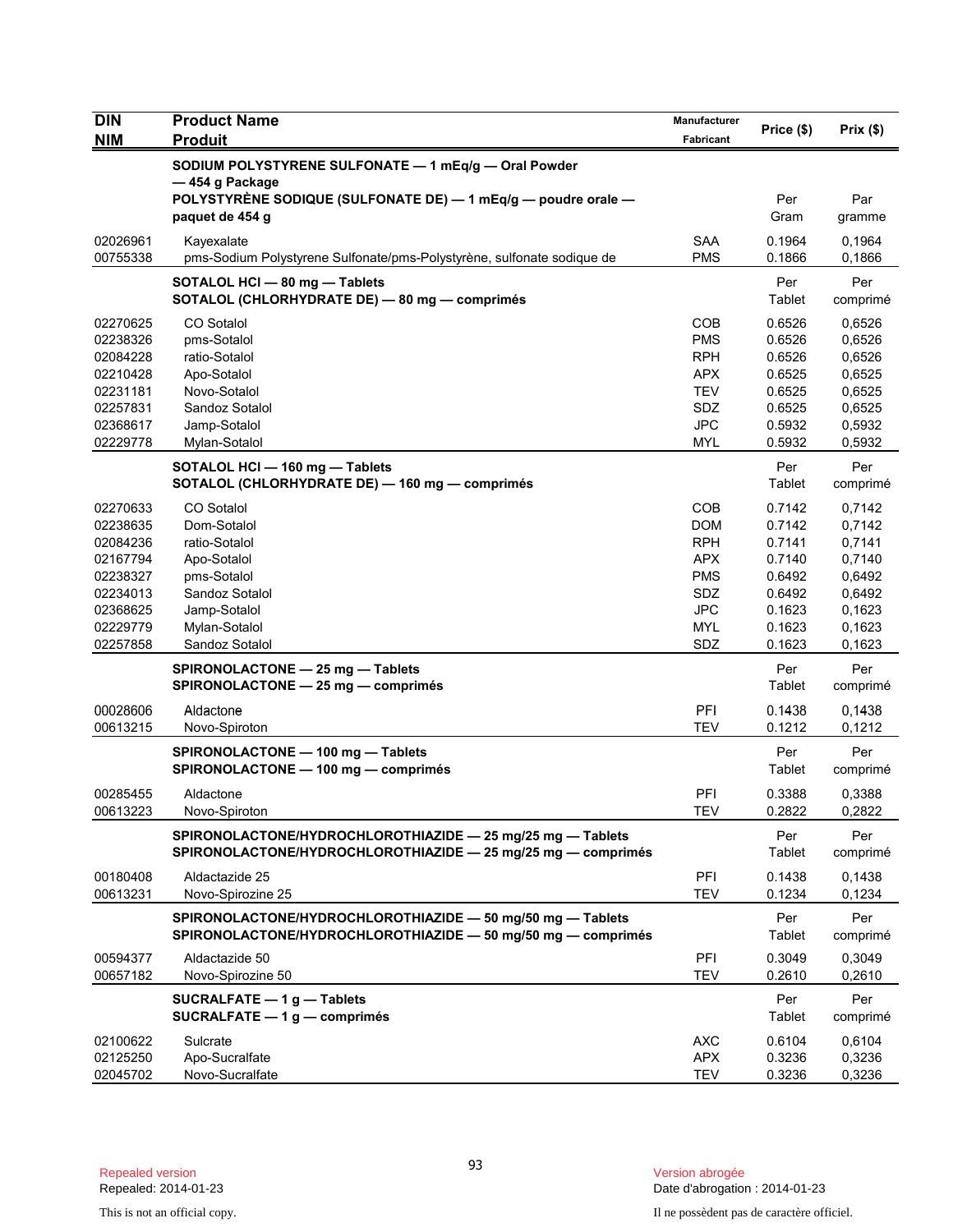| <b>DIN</b>           | <b>Product Name</b>                                                                            | Manufacturer             | Price (\$)       | Prix(\$)         |
|----------------------|------------------------------------------------------------------------------------------------|--------------------------|------------------|------------------|
| <b>NIM</b>           | <b>Produit</b>                                                                                 | Fabricant                |                  |                  |
|                      | SULFASALAZINE - 500 mg - Tablets                                                               |                          | Per              | Per              |
|                      | SULFASALAZINE - 500 mg - comprimés                                                             |                          | Tablet           | comprimé         |
| 02064480             | Salazopyrin                                                                                    | PFI                      | 0.2813           | 0,2813           |
| 00598461             | pms-Sulfasalazine                                                                              | <b>PMS</b>               | 0.2443           | 0,2443           |
|                      | SULINDAC - 200 mg - Tablets                                                                    |                          | Per              | Per              |
|                      | SULINDAC - 200 mg - comprimés                                                                  |                          | Tablet           | comprimé         |
| 00778362             | Apo-Sulin                                                                                      | <b>APX</b>               | 0.5324           | 0,5324           |
| 00745596             | Novo-Sundac                                                                                    | <b>TEV</b>               | 0.5324           | 0,5324           |
|                      | <b>SUMATRIPTAN - 50 mg - Tablets</b>                                                           |                          | Per              | Per              |
|                      | <b>SUMATRIPTAN - 50 mg - comprimés</b>                                                         |                          | Tablet           | comprimé         |
| 02212153             | Imitrex DF                                                                                     | <b>GSK</b>               | 16.6724          | 16,6724          |
| 02268388             | Apo-Sumatriptan                                                                                | <b>APX</b>               | 9.9715           | 9,9715           |
| 02257890             | CO Sumatriptan                                                                                 | COB                      | 9.9715           | 9,9715           |
| 02271583             | ratio-Sumatriptan                                                                              | <b>RPH</b>               | 9.9715           | 9,9715           |
| 02268914<br>02286823 | Mylan-Sumatriptan                                                                              | <b>MYL</b><br><b>TEV</b> | 9.0650<br>9.0650 | 9,0650           |
| 02256436             | Novo-Sumatriptan DF<br>pms-Sumatriptan                                                         | <b>PMS</b>               | 9.0650           | 9,0650<br>9,0650 |
| 02263025             | Sandoz Sumatriptan                                                                             | SDZ                      | 9.0650           | 9,0650           |
|                      | <b>SUMATRIPTAN - 100 mg - Tablets</b>                                                          |                          | Per              | Per              |
|                      | SUMATRIPTAN - 100 mg - comprimés                                                               |                          | Tablet           | comprimé         |
| 02212161             | Imitrex DF                                                                                     | <b>GSK</b>               | 18.3665          | 18,3665          |
| 02268396             | Apo-Sumatriptan                                                                                | <b>APX</b>               | 10.9854          | 10,9854          |
| 02257904             | CO Sumatriptan                                                                                 | COB                      | 10.9854          | 10,9854          |
| 02239367             | Novo-Sumatriptan                                                                               | <b>TEV</b>               | 10.9854          | 10,9854          |
| 02271591             | ratio-Sumatriptan                                                                              | <b>RPH</b>               | 10.9854          | 10,9854          |
| 02268922<br>02286831 | Mylan-Sumatriptan<br>Novo-Sumatriptan DF                                                       | <b>MYL</b><br><b>TEV</b> | 9.9867<br>9.9867 | 9,9867<br>9,9867 |
| 02256444             | pms-Sumatriptan                                                                                | <b>PMS</b>               | 9.9867           | 9,9867           |
| 02263033             | Sandoz Sumatriptan                                                                             | SDZ                      | 9.9867           | 9,9867           |
|                      | TAMOXIFEN CITRATE - 10 mg - Tablets                                                            |                          | Per              | Per              |
|                      | TAMOXIFÉNE (CITRATE DE) — 10 mg — comprimés                                                    |                          | Tablet           | comprimé         |
| 01926624             | Tamofen                                                                                        | <b>SAA</b>               | 0.2178           | 0,2178           |
| 00812404             | Apo-Tamox                                                                                      | <b>APX</b>               | 0.1925           | 0,1925           |
| 02088428             | Mylan-Tamoxifen                                                                                | <b>MYL</b>               | 0.1925           | 0,1925           |
| 00851965             | Novo-Tamoxifen                                                                                 | <b>TEV</b>               | 0.1925           | 0,1925           |
|                      | TAMOXIFEN CITRATE - 20 mg - Tablets                                                            |                          | Per              | Per              |
|                      | TAMOXIFÈNE (CITRATE DE) — 20 mg — comprimés                                                    |                          | Tablet           | comprimé         |
| 01926632             | Tamofen                                                                                        | SAA                      | 0.4367           | 0,4367           |
| 02048485             | Nolvadex-D                                                                                     | <b>AZC</b>               | 0.4052           | 0,4052           |
| 00812390             | Apo-Tamox                                                                                      | <b>APX</b>               | 0.3850           | 0,3850           |
| 02089858             | Mylan-Tamoxifen                                                                                | <b>MYL</b>               | 0.3850           | 0,3850           |
| 00851973             | Novo-Tamoxifen                                                                                 | <b>TEV</b>               | 0.3850           | 0,3850           |
|                      | TAMSULOSIN - 0.4 mg - Controlled Release Tablet<br>TAMSULOSIN - 0.4 mg - comprimé à libération |                          | Per              | Per              |
|                      |                                                                                                |                          | Tablet           | comprimé         |
| 02270102             | Flomax CR                                                                                      | <b>BOE</b>               | 0.6809           | 0,6809           |
| 02362406<br>02368242 | Apo-Tamsulosin<br>Teva-Tamsulosin CR                                                           | <b>APX</b><br><b>TEV</b> | 0.2100<br>0.2100 | 0,2100<br>0,2100 |
| 02340208             | Sandoz Tamsulosin CR                                                                           | SDZ                      | 0.2100           | 0,2100           |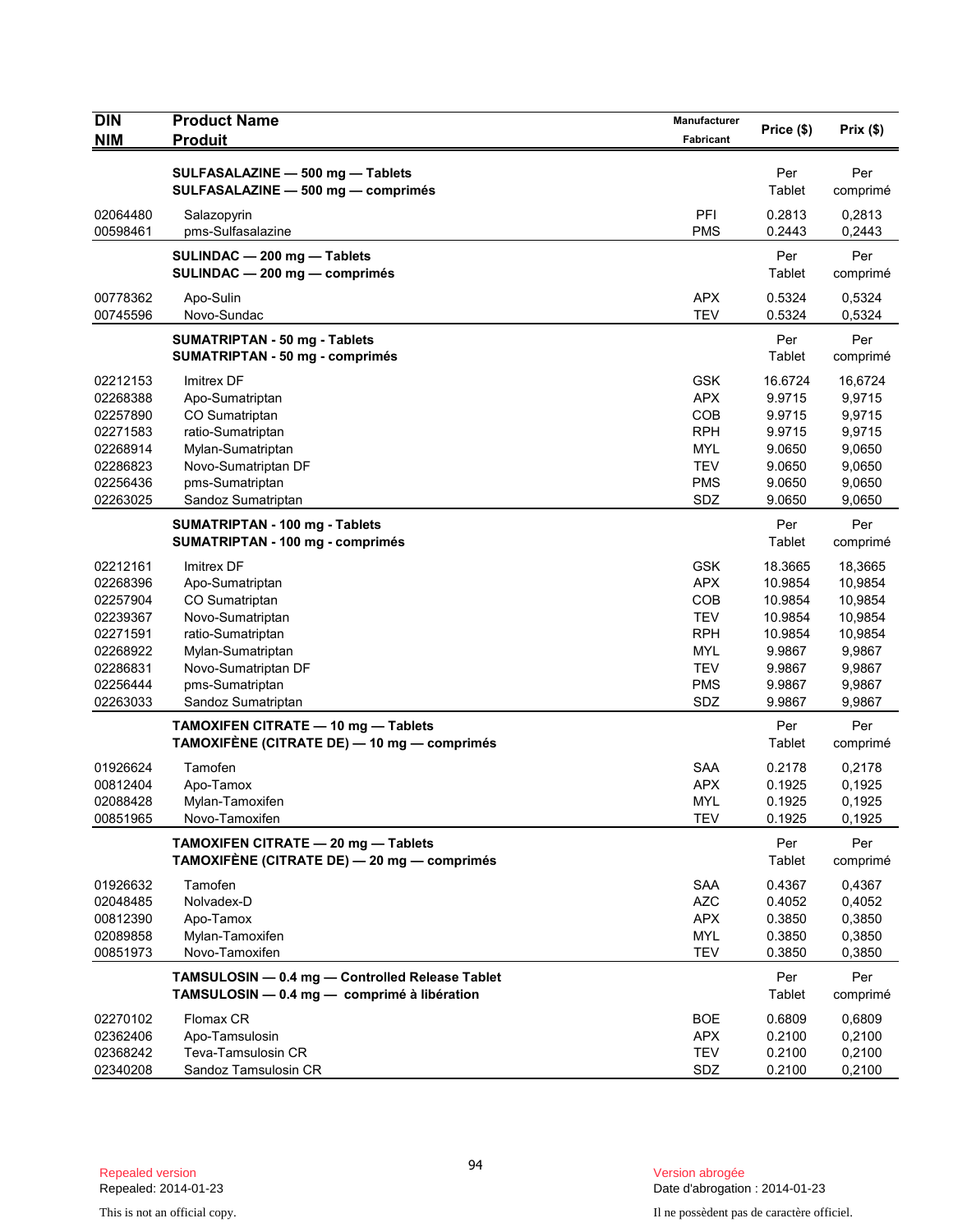| <b>DIN</b> | <b>Product Name</b>                                      | Manufacturer | Price (\$) | Prix(\$) |
|------------|----------------------------------------------------------|--------------|------------|----------|
| <b>NIM</b> | <b>Produit</b>                                           | Fabricant    |            |          |
|            | TAMSULOSIN - 0.4 mg - Sustained Release Capsules         |              | Per        | Par      |
|            | TAMSULOSIN - 0.4 mg - capsules à libération              |              | Capsule    | capsule  |
| 02298570   | Mylan-Tamsulosin                                         | <b>MYL</b>   | 0.6000     | 0,6000   |
| 02281392   | Novo-Tamsulosin                                          | <b>TEV</b>   | 0.6000     | 0,6000   |
| 02294885   | Ran-Tamsulosin                                           | RAN          | 0.6000     | 0,6000   |
| 02294265   | ratio-Tamsulosin                                         | <b>RPH</b>   | 0.6000     | 0,6000   |
| 02295121   | Sandoz Tamsulosin                                        | SDZ          | 0.6000     | 0,6000   |
|            | TELMISARTAN - 40 mg - Tablets                            |              | Per        | Per      |
|            | TELMISARTAN - 40 mg - comprimés                          |              | Tablet     | comprimé |
| 02240769   | Micardis                                                 | <b>BOE</b>   | 1.2823     | 1,2823   |
| 02393247   | CO Telmisartan                                           | COB          | 0.3954     | 0,3954   |
| 02320177   | Teva-Telmisartan                                         | <b>TEV</b>   | 0.3954     | 0,3954   |
| 02376717   | Mylan-Telmisartan                                        | <b>MYL</b>   | 0.2824     | 0,2824   |
| 02375958   | Sandoz Telmisartan                                       | SDZ          | 0.2824     | 0,2824   |
|            | TELMISARTAN - 80 mg - Tablets                            |              | Per        | Per      |
|            | TELMISARTAN - 80 mg - comprimés                          |              | Tablet     | comprimé |
| 02240770   | <b>Micardis</b>                                          | <b>BOE</b>   | 1.2823     | 1,2823   |
| 02393255   | CO Telmisartan                                           | COB          | 0.3954     | 0.3954   |
| 02320185   | Teva-Telmisartan                                         | <b>TEV</b>   | 0.3954     | 0,3954   |
| 02376725   | Mylan-Telmisartan                                        | <b>MYL</b>   | 0.2824     | 0,2824   |
| 02375966   | Sandoz Telmisartan                                       | SDZ          | 0.2824     | 0,2824   |
|            | TELMISARTAN/HYDROCHLOROTHIAZIDE - 80/12.5 mg - Tablets   |              | Per        | Per      |
|            | TELMISARTAN/HYDROCHLOROTHIAZIDE - 80/12.5 mg - comprimés |              | Tablet     | comprimé |
| 02244344   | <b>Micardis Plus</b>                                     | <b>BOE</b>   | 1.2823     | 1,2823   |
| 02393263   | CO Telmisartan/HCTZ                                      | COB          | 0.3954     | 0,3954   |
| 02330288   | Teva-Telmisartan HCTZ                                    | <b>TEV</b>   | 0.3954     | 0,3954   |
| 02373564   | Mylan-Telmisartan HCTZ                                   | <b>MYL</b>   | 0.2824     | 0,2824   |
| 02393557   | Sandoz Telmisartan HCT                                   | SDZ          | 0.2823     | 0,2823   |
|            | TELMISARTAN/HYDROCHLOROTHIAZIDE - 80/25 mg - Tablets     |              | Per        | Per      |
|            | TELMISARTAN/HYDROCHLOROTHIAZIDE - 80/25 mg - comprimés   |              | Tablet     | comprimé |
| 02318709   | Micardis Plus                                            | <b>BOE</b>   | 1.2823     | 1,2823   |
| 02393271   | CO Telmisartan/HCTZ                                      | COB          | 0.3954     | 0,3954   |
| 02379252   | Teva-Telmisartan HCTZ                                    | <b>TEV</b>   | 0.3954     | 0,3954   |
| 02373572   | Mylan-Telmisartan HCTZ                                   | MYL          | 0.2824     | 0,2824   |
| 02393565   | Sandoz Telmisartan HCT                                   | SDZ          | 0.2823     | 0,2823   |
|            | TEMAZEPAM - 15 mg - Capsules                             |              | Per        | Par      |
|            | TÉMAZÉPAM - 15 mg - capsules                             |              | Capsule    | capsule  |
| 00604453   | Restoril                                                 | <b>SEP</b>   | 0.1925     | 0,1925   |
| 02229756   | Dom-Temazepam                                            | <b>DOM</b>   | 0.1213     | 0,1213   |
| 02244814   | CO Temazepam                                             | COB          | 0.1212     | 0,1212   |
| 02230095   | Novo-Temazepam                                           | <b>TEV</b>   | 0.1212     | 0,1212   |
| 02243023   | ratio-Temazepam                                          | <b>RPH</b>   | 0.1212     | 0,1212   |
| 02225964   | Apo-Temazepam                                            | APX          | 0.1210     | 0,1210   |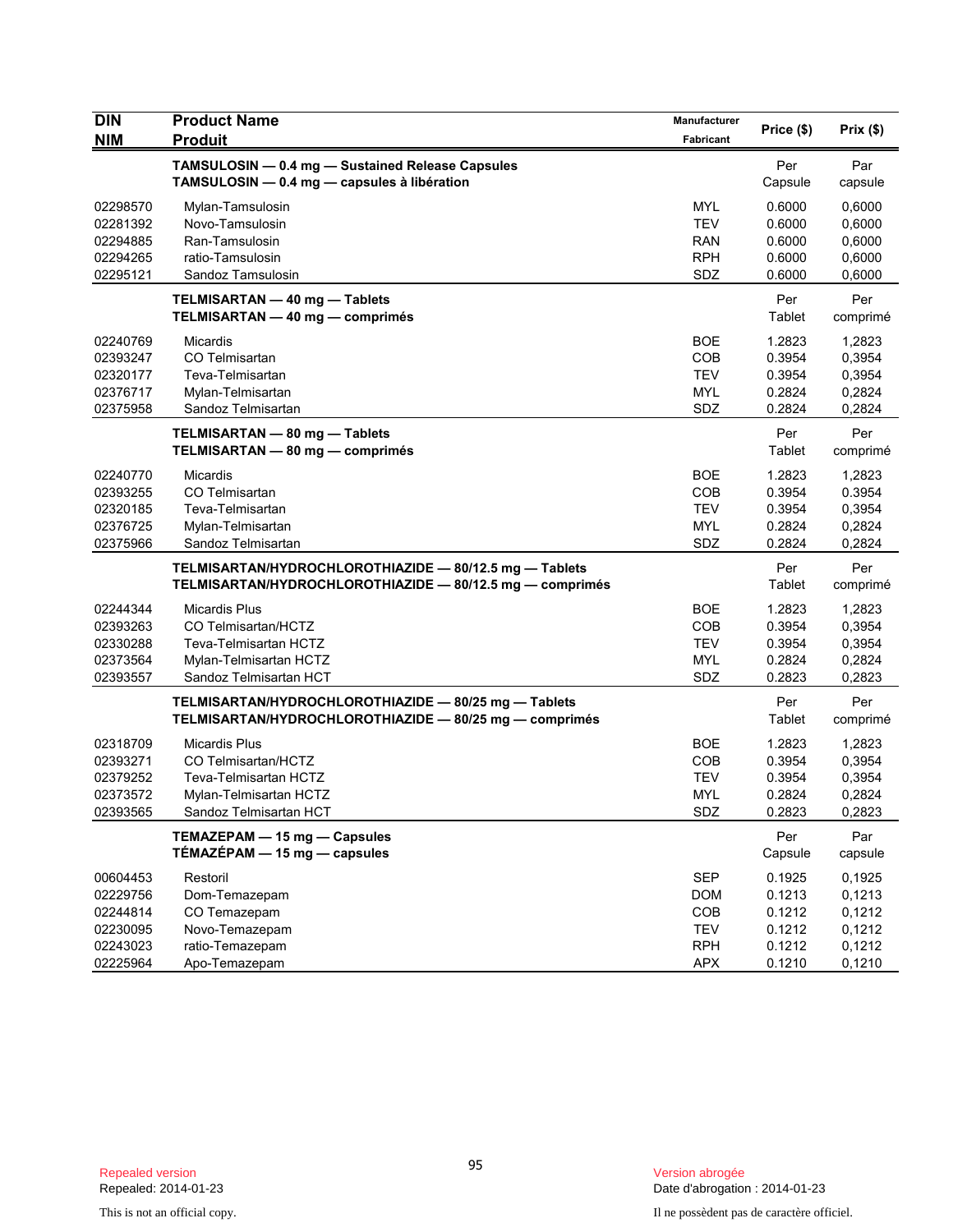| <b>DIN</b><br><b>NIM</b>                                                         | <b>Product Name</b><br><b>Produit</b>                                                                            | Manufacturer<br>Fabricant                                                               | Price (\$)                                                         | Prix(\$)                                                           |
|----------------------------------------------------------------------------------|------------------------------------------------------------------------------------------------------------------|-----------------------------------------------------------------------------------------|--------------------------------------------------------------------|--------------------------------------------------------------------|
|                                                                                  | TEMAZEPAM - 30 mg - Capsules<br>TÉMAZÉPAM - 30 mg - capsules                                                     |                                                                                         | Per<br>Capsule                                                     | Par<br>capsule                                                     |
| 00604461<br>02225972<br>02244815<br>02229758<br>02230102<br>02273047<br>02243024 | Restoril<br>Apo-Temazepam<br>CO Temazepam<br>Dom-Temazepam<br>Novo-Temazepam<br>pms-Temazepam<br>ratio-Temazepam | <b>SEP</b><br><b>APX</b><br>COB<br><b>DOM</b><br><b>TEV</b><br><b>PMS</b><br><b>RPH</b> | 0.2316<br>0.1460<br>0.1459<br>0.1459<br>0.1459<br>0.1459<br>0.1459 | 0,2316<br>0,1460<br>0,1459<br>0,1459<br>0,1459<br>0.1459<br>0,1459 |
|                                                                                  | TEMOZOLOMIDE - 20 mg - Capsules<br>TEMOZOLOMIDE - 20 mg - capsules                                               |                                                                                         | Per<br>Capsule                                                     | Par<br>capsule                                                     |
| 02241094<br>02395274                                                             | Temodal<br>CO Temozolomide                                                                                       | <b>SCH</b><br><b>COB</b>                                                                | 34.3200<br>22.7194                                                 | 34,3200<br>22,7194                                                 |
|                                                                                  | TEMOZOLOMIDE - 100 mg - Capsules<br>TEMOZOLOMIDE - 100 mg - capsules                                             |                                                                                         | Per<br>Capsule                                                     | Par<br>capsule                                                     |
| 02241095<br>02395282                                                             | Temodal<br>CO Temozolomide                                                                                       | <b>SCH</b><br>COB                                                                       | 171.6066<br>113.5966                                               | 171,6066<br>113,5966                                               |
|                                                                                  | TEMOZOLOMIDE - 140 mg - Capsules<br>TEMOZOLOMIDE - 140 mg - capsules                                             |                                                                                         | Per<br>Capsule                                                     | Par<br>capsule                                                     |
| 02312794<br>02395290                                                             | Temodal<br>CO Temozolomide                                                                                       | <b>SCH</b><br>COB                                                                       | 240.2510<br>159.0358                                               | 240,2510<br>159,0358                                               |
|                                                                                  | TEMOZOLOMIDE - 250 mg - Capsules<br>TEMOZOLOMIDE - 250 mg - capsules                                             |                                                                                         | Per<br>Capsule                                                     | Par<br>capsule                                                     |
| 02241096<br>02395312                                                             | Temodal<br>CO Temozolomide                                                                                       | <b>SCH</b><br>COB                                                                       | 429.0044<br>283.9834                                               | 429,0044<br>283,9834                                               |
|                                                                                  | TERAZOSIN HCI - 1 mg - Tablets<br>TÉRAZOSINE (CHLORHYDRATE DE) — 1 mg — comprimés                                |                                                                                         | Per<br>Tablet                                                      | Par<br>comprimé                                                    |
| 00818658<br>02234502<br>02230805<br>02243518<br>02218941<br>02396289             | Hytrin<br>Apo-Terazosin<br>Teva-Terazosin<br>pms-Terazosin<br>ratio-Terazosin<br>Mylan-Terazosin                 | ABB<br><b>APX</b><br><b>TEV</b><br><b>PMS</b><br><b>RPH</b><br><b>MYL</b>               | 0.8629<br>0.3840<br>0.3839<br>0.3839<br>0.3839<br>0.2447           | 0,8629<br>0,3840<br>0,3839<br>0,3839<br>0,3839<br>0,2447           |
|                                                                                  | TERAZOSIN HCI - 2 mg - Tablets<br>TÉRAZOSINE (CHLORHYDRATE DE) - 2 mg - comprimés                                |                                                                                         | Per<br>Tablet                                                      | Par<br>comprimé                                                    |
| 00818682<br>02234503<br>02230806<br>02243519<br>02218968<br>02396297             | <b>Hytrin</b><br>Apo-Terazosin<br>Teva-Terazosin<br>pms-Terazosin<br>ratio-Terazosin<br>Mylan-Terazosin          | ABB<br><b>APX</b><br><b>TEV</b><br><b>PMS</b><br><b>RPH</b><br><b>MYL</b>               | 1.0966<br>0.4880<br>0.4880<br>0.4880<br>0.4880<br>0.3111           | 1,0966<br>0,4880<br>0,4880<br>0,4880<br>0,4880<br>0,3111           |
|                                                                                  | TERAZOSIN HCI - 5 mg - Tablets<br>TÉRAZOSINE (CHLORHYDRATE DE) - 5 mg - comprimés                                |                                                                                         | Per<br>Tablet                                                      | Par<br>comprimé                                                    |
| 00818666<br>02234504<br>02230807<br>02243520<br>02218976                         | <b>Hytrin</b><br>Apo-Terazosin<br>Teva-Terazosin<br>pms-Terazosin<br>ratio-Terazosin                             | ABB<br><b>APX</b><br><b>TEV</b><br><b>PMS</b><br><b>RPH</b>                             | 1.4893<br>0.6628<br>0.6628<br>0.6628<br>0.6628                     | 1,4893<br>0,6628<br>0,6628<br>0,6628<br>0,6628                     |
| 02396300                                                                         | Mylan-Terazosin                                                                                                  | <b>MYL</b>                                                                              | 0.4225                                                             | 0,4225                                                             |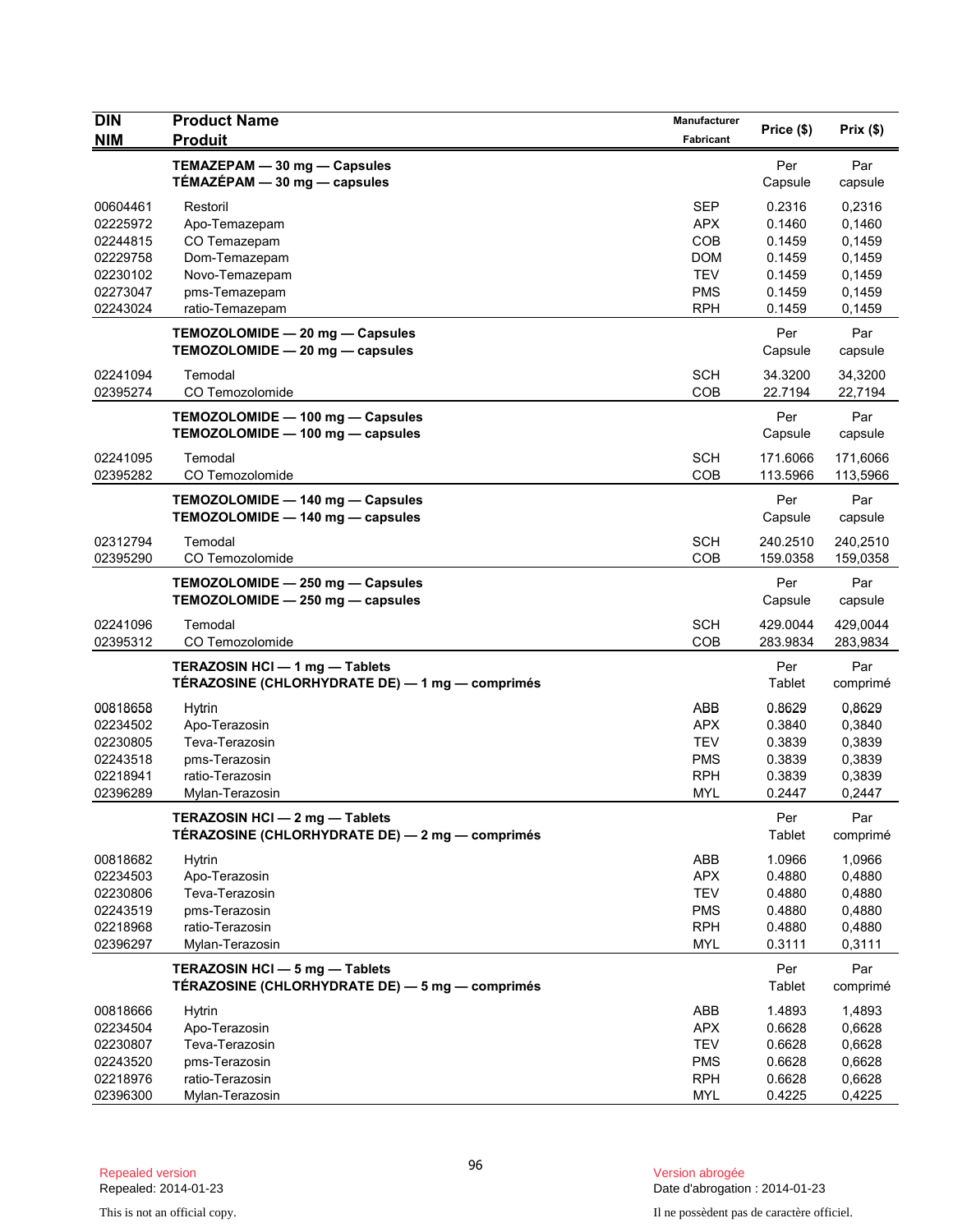| <b>DIN</b><br><b>NIM</b>                                                                                 | <b>Product Name</b><br><b>Produit</b>                                                                                                                                | Manufacturer<br>Fabricant                                                                                    | Price (\$)                                                                             | Prix(\$)                                                                               |
|----------------------------------------------------------------------------------------------------------|----------------------------------------------------------------------------------------------------------------------------------------------------------------------|--------------------------------------------------------------------------------------------------------------|----------------------------------------------------------------------------------------|----------------------------------------------------------------------------------------|
|                                                                                                          | TERAZOSIN HCI - 10 mg - Tablets<br>TÉRAZOSINE (CHLORHYDRATE DE) — 10 mg — comprimés                                                                                  |                                                                                                              | Per<br>Tablet                                                                          | Par<br>comprimé                                                                        |
| 00818674<br>02230808<br>02243521<br>02218984<br>02234505<br>02396319                                     | <b>Hytrin</b><br>Teva-Terazosin<br>pms-Terazosin<br>ratio-Terazosin<br>Apo-Terazosin<br>Mylan-Terazosin                                                              | ABB<br><b>TEV</b><br><b>PMS</b><br><b>RPH</b><br><b>APX</b><br><b>MYL</b>                                    | 2.1802<br>0.9702<br>0.9702<br>0.9702<br>0.9700<br>0.6183                               | 2,1802<br>0,9702<br>0,9702<br>0,9702<br>0,9700<br>0,6183                               |
|                                                                                                          | TERBINAFINE HCI-250 mg-Tablets<br>TERBINAFINE (CHLORHYDRATE DE) - 250 mg - comprimés                                                                                 |                                                                                                              | Per<br>Tablet                                                                          | Par<br>comprimé                                                                        |
| 02031116<br>02239893<br>02254727<br>02240346<br>02352818<br>02294273<br>02357070<br>02242503<br>02262177 | Lamisil<br>Apo-Terbinafine<br>CO Terbinafine<br>Novo-Terbinafine<br>GD-Terbinafine<br>pms-Terbinafine<br>Jamp-Terbinafine<br>Mylan-Terbinafine<br>Sandoz Terbinafine | <b>NVT</b><br><b>APX</b><br>COB<br><b>TEV</b><br><b>GEM</b><br><b>PMS</b><br><b>JPC</b><br><b>MYL</b><br>SDZ | 4.6358<br>2.7767<br>2.7767<br>2.7767<br>2.1240<br>2.1240<br>1.8545<br>1.8545<br>1.8545 | 4,6358<br>2,7767<br>2,7767<br>2,7767<br>2,1240<br>2,1240<br>1,8545<br>1,8545<br>1,8545 |
|                                                                                                          | TESTOSTERONE CYPIONATE - 100 mg/mL - Injection<br>TESTOSTÉRONE (CYPIONATE DE) - 100 mg/ml - injection                                                                |                                                                                                              | Per<br>mL                                                                              | Par<br>ml                                                                              |
| 00030783<br>02246063                                                                                     | Depo-Testosterone<br>Testosterone Cypionate/Testostérone (cypionate de)                                                                                              | PFI<br>SDZ                                                                                                   | 3.0118<br>2.3580                                                                       | 3,0118<br>2,3580                                                                       |
|                                                                                                          | TETRABENAZINE - 25 mg - Tablets<br>TETRABENAZINE - 25 mg - comprimés                                                                                                 |                                                                                                              | Per<br>Tablet                                                                          | Par<br>comprimé                                                                        |
| 02199270<br>02402424                                                                                     | Nitoman<br>pms-Tetrabenazine                                                                                                                                         | <b>VAL</b><br><b>PMS</b>                                                                                     | 7.3345<br>4.8551                                                                       | 7,3345<br>4,8551                                                                       |
|                                                                                                          | TICLOPIDINE HCI-250 mg-Tablets<br>TICLOPIDINE (CHLORHYDRATE DE) - 250 mg - comprimés                                                                                 |                                                                                                              | Per<br>Tablet                                                                          | Par<br>comprimé                                                                        |
| 02237701<br>02239744<br>02236848<br>02243587                                                             | Apo-Ticlopidine<br>Mylan-Ticlopidine<br>Novo-Ticlopidine<br>Sandoz Ticlopidine                                                                                       | <b>APX</b><br><b>MYL</b><br><b>TEV</b><br>SDZ                                                                | 0.7574<br>0.7574<br>0.7574<br>0.7574                                                   | 0,7574<br>0,7574<br>0,7574<br>0,7574                                                   |
|                                                                                                          | TIMOLOL MALEATE - 0.25% - Ophthalmic Solution<br>TIMOLOL (MALÉATE DE) - 0,25 % - solution ophtalmique                                                                |                                                                                                              | Per mL                                                                                 | Par ml                                                                                 |
| 00755826<br>02240248<br>02083353<br>02166712                                                             | Apo-Timop<br>ratio-Timolol Maleate<br>pms-Timolol<br>Sandoz Timolol                                                                                                  | <b>APX</b><br><b>RPH</b><br><b>PMS</b><br>SDZ                                                                | 1.7050<br>1.5500<br>1.5500<br>1.5500                                                   | 1,7050<br>1,5500<br>1,5500<br>1,5500                                                   |
|                                                                                                          | TIMOLOL MALEATE - 0.5% - Ophthalmic Solution<br>TIMOLOL (MALÉATE DE) $-$ 0,5 % $-$ solution ophtalmique                                                              |                                                                                                              | Per mL                                                                                 | par ml                                                                                 |
| 00451207<br>00755834<br>02083345<br>02166720                                                             | Timoptic<br>Apo-Timop<br>pms-Timolol<br>Sandoz Timolol                                                                                                               | <b>MFX</b><br><b>APX</b><br><b>PMS</b><br>SDZ                                                                | 4.4187<br>2.0460<br>2.0460<br>2.0460                                                   | 4,4187<br>2,0460<br>2,0460<br>2,0460                                                   |
|                                                                                                          | TIMOLOL MALEATE - 0.25% - Ophthalmic Solution<br>TIMOLOL (MALÉATE DE) - 0,25 % - solution ophtalmique                                                                |                                                                                                              | Per mL                                                                                 | Par ml                                                                                 |
| 02171880<br>02242275                                                                                     | Timoptic-XE<br><b>Timolol Maleate-EX</b>                                                                                                                             | <b>MFX</b><br>SDZ                                                                                            | 4.7167<br>2.8520                                                                       | 4,7167<br>2,8520                                                                       |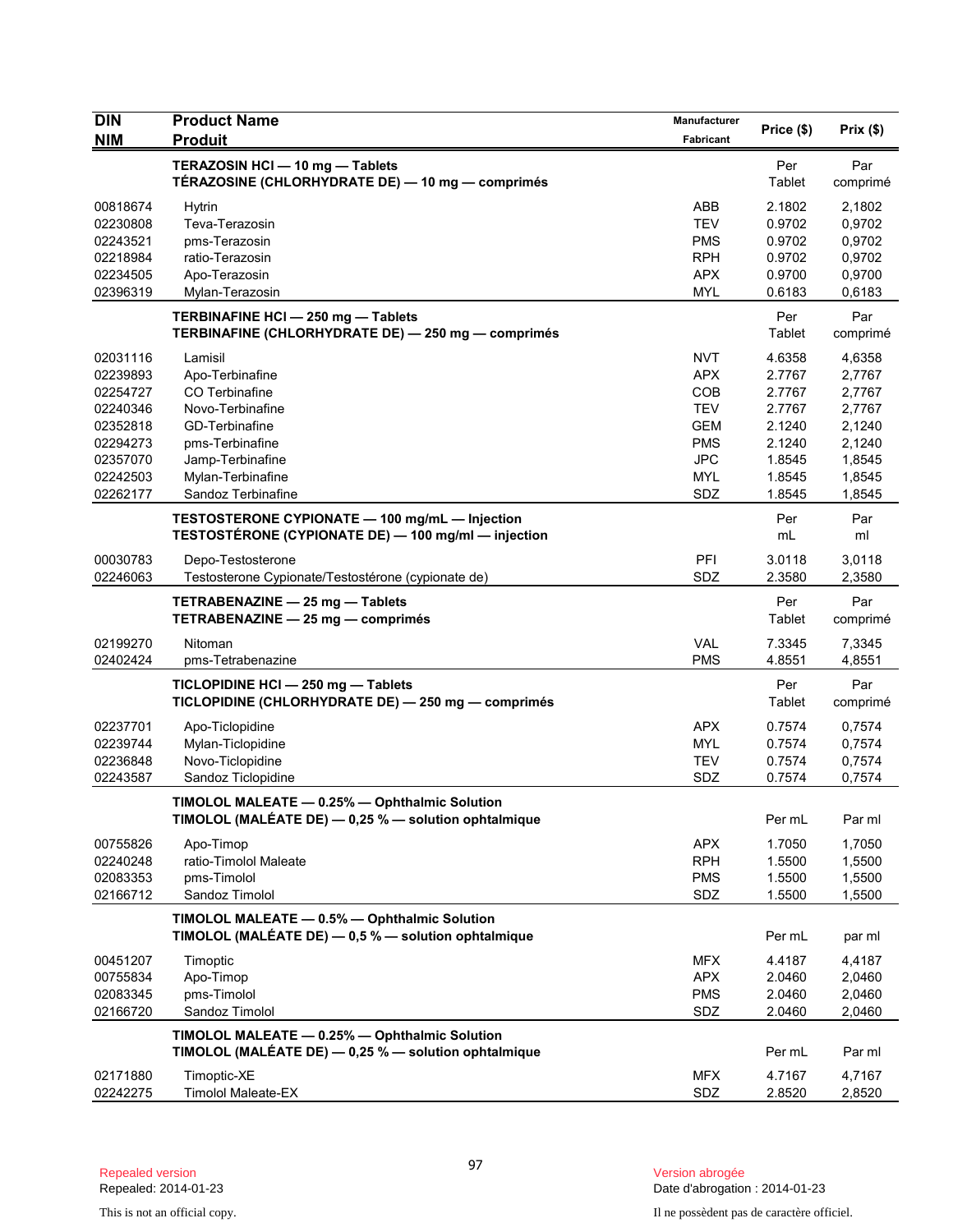| <b>DIN</b><br><b>NIM</b> | <b>Product Name</b><br><b>Produit</b>                                                 | Manufacturer<br>Fabricant | Price (\$)    | Prix(\$)        |
|--------------------------|---------------------------------------------------------------------------------------|---------------------------|---------------|-----------------|
|                          | TIMOLOL MALEATE - 5 mg - Tablets<br>TIMOLOL (MALÉATE DE) — 5 mg — comprimés           |                           | Per<br>Tablet | Par<br>comprimé |
| 00755842                 | Apo-Timol                                                                             | <b>APX</b>                | 0.1999        | 0,1999          |
| 01947796                 | Novo-Timol                                                                            | <b>TEV</b>                | 0.1817        | 0,1817          |
|                          | TIMOLOL MALEATE - 10 mg - Tablets<br>TIMOLOL (MALÉATE DE) - 10 mg - comprimés         |                           | Per<br>Tablet | Par<br>comprimé |
| 00755850                 | Apo-Timol                                                                             | <b>APX</b>                | 0.3119        | 0,3119          |
| 01947818                 | Novo-Timol                                                                            | <b>TEV</b>                | 0.2835        | 0,2835          |
|                          | TIZANIDINE HCI - 4 mg - Tablets<br>TIZANIDINE (CHLORHYDRATE DE) — 4 mg — comprimés    |                           | Per<br>Tablet | Par<br>comprimé |
| 02239170                 | Zanaflex                                                                              | PAL                       | 0.8110        | 0,8110          |
| 02259893                 | Apo-Tizanidine                                                                        | <b>APX</b>                | 0.5617        | 0,5617          |
| 02272059                 | Mylan-Tizanidine                                                                      | <b>MYL</b>                | 0.5617        | 0,5617          |
|                          | TOBRAMYCIN - 0.3% - Ophthalmic Solution<br>TOBRAMYCINE - 0,3 % - solution ophtalmique |                           | Per mL        | Par ml          |
| 00513962                 | Tobrex                                                                                | <b>ALC</b>                | 1.9492        | 1,9492          |
| 02239577                 | pms-Tobramycin                                                                        | <b>PMS</b>                | 1.2452        | 1,2452          |
| 02241755                 | Sandoz Tobramycin                                                                     | SDZ                       | 1.1528        | 1,1528          |
|                          | TOBRAMYCIN - 40 mg/mL - Injection<br>TOBRAMYCINE - 40 mg/mL - injection               |                           | Per mL        | Par ml          |
| 02241210                 | Tobramycin                                                                            | SDZ                       | 3.3700        | 3,3700          |
| 02382814                 | Tobramycin                                                                            | <b>JPC</b>                | 2.7250        | 2,7250          |
|                          | TOPIRAMATE - 25 mg - Tablets<br>TOPIRAMATE - 25 mg - comprimés                        |                           | Per<br>Tablet | Par<br>comprimé |
| 02230893                 | Topamax                                                                               | <b>JAN</b>                | 1.4066        | 1,4066          |
| 02279614                 | Apo-Topiramate                                                                        | <b>APX</b>                | 0.7277        | 0,7277          |
| 02256827                 | ratio-Topiramate                                                                      | <b>RPH</b>                | 0.7277        | 0,7277          |
| 02287765                 | CO Topiramate                                                                         | COB                       | 0.6615        | 0,6615          |
| 02315645                 | Mint-Topiramate                                                                       | <b>MPH</b>                | 0.6615        | 0,6615          |
| 02248860                 | Novo-Topiramate                                                                       | <b>TEV</b>                | 0.6615        | 0,6615          |
| 02352850                 | GD-Topiramate                                                                         | <b>GEM</b>                | 0.6444        | 0,6444          |
| 02263351                 | Mylan-Topiramate                                                                      | <b>MYL</b>                | 0.6444        | 0,6444          |
| 02262991                 | pms-Topiramate                                                                        | PMS                       | 0.6444        | 0,6444          |
| 02396076                 | Ran-Topiramate                                                                        | RAN                       | 0.6444        | 0,6444          |
| 02260050                 | Sandoz Topiramate                                                                     | SDZ                       | 0.6444        | 0,6444          |
|                          | TOPIRAMATE - 100 mg - Tablets<br>TOPIRAMATE - 100 mg - comprimés                      |                           | Per<br>Tablet | Par<br>comprimé |
| 02230894                 | Topamax                                                                               | JAN                       | 2.6659        | 2,6659          |
| 02279630                 | Apo-Topiramate                                                                        | <b>APX</b>                | 1.3791        | 1,3791          |
| 02256835                 | ratio-Topiramate                                                                      | <b>RPH</b>                | 1.3791        | 1.3791          |
| 02287773                 | CO Topiramate                                                                         | COB                       | 1.2537        | 1,2537          |
| 02315653                 | Mint-Topiramate                                                                       | <b>MPH</b>                | 1.2537        | 1,2537          |
| 02248861                 | Novo-Topiramate                                                                       | <b>TEV</b>                | 1.2537        | 1,2537          |
| 02352877                 | GD-Topiramate                                                                         | <b>GEM</b>                | 1.2215        | 1,2215          |
| 02263378                 | Mylan-Topiramate                                                                      | MYL                       | 1.2215        | 1,2215          |
| 02263009                 | pms-Topiramate                                                                        | <b>PMS</b>                | 1.2215        | 1,2215          |
| 02396084                 | Ran-Topiramate                                                                        | <b>RAN</b>                | 1.2215        | 1,2215          |
| 02260069                 | Sandoz Topiramate                                                                     | SDZ                       | 1.2215        | 1,2215          |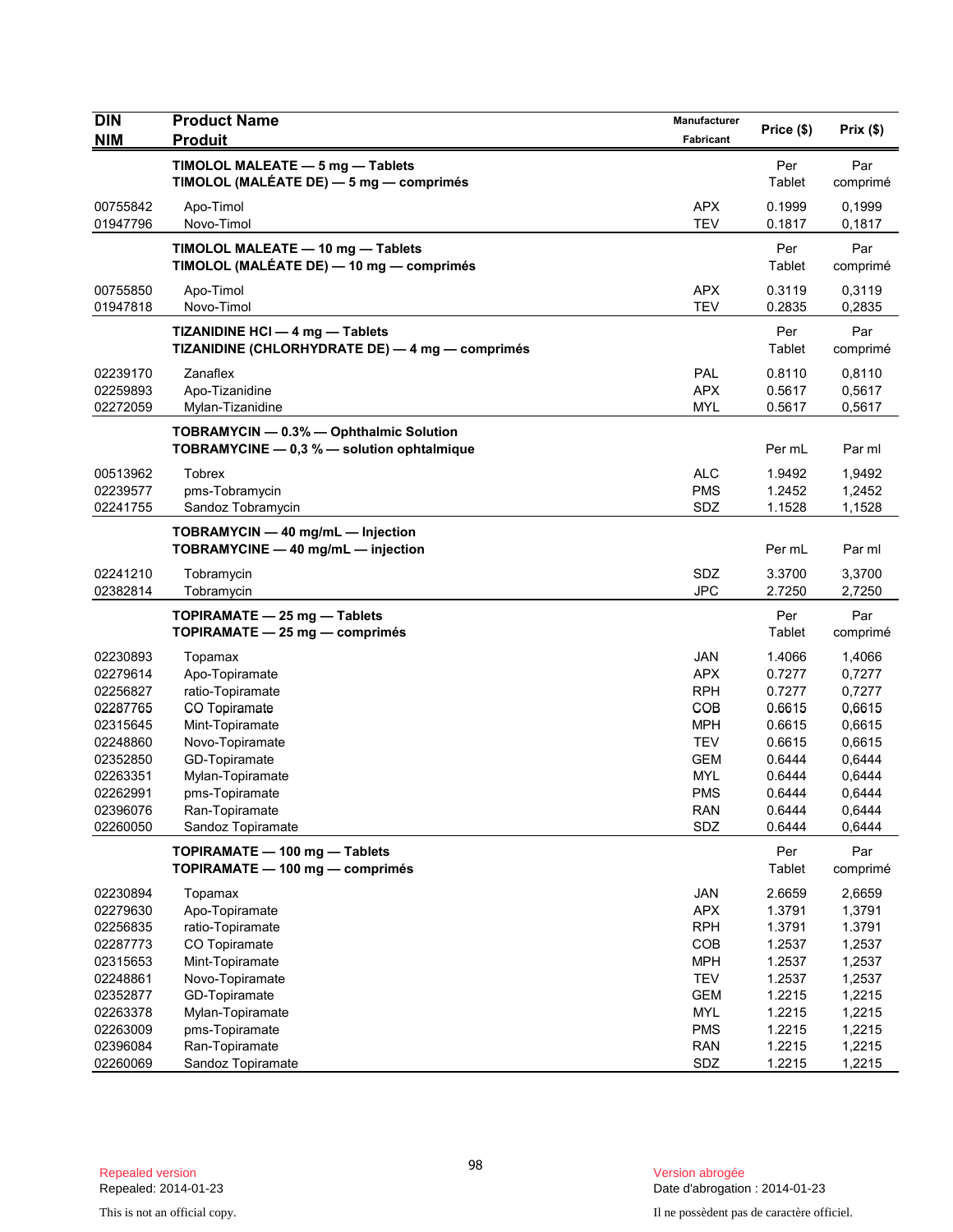| <b>DIN</b>           | <b>Product Name</b>                                                                                                  | <b>Manufacturer</b> | Price (\$)       | Prix(\$)         |
|----------------------|----------------------------------------------------------------------------------------------------------------------|---------------------|------------------|------------------|
| <b>NIM</b>           | <b>Produit</b>                                                                                                       | Fabricant           |                  |                  |
|                      | TOPIRAMATE - 200 mg - Tablets                                                                                        |                     | Per              | Par              |
|                      | TOPIRAMATE - 200 mg - comprimés                                                                                      |                     | Tablet           | comprimé         |
|                      |                                                                                                                      | <b>JAN</b>          |                  |                  |
| 02230896<br>02279649 | Topamax<br>Apo-Topiramate                                                                                            | <b>APX</b>          | 3.9809<br>2.1830 | 3,9809<br>2,1830 |
| 02256843             | ratio-Topiramate                                                                                                     | <b>RPH</b>          | 2.1830           | 2,1830           |
| 02287781             | CO Topiramate                                                                                                        | COB                 | 1.9845           | 1,9845           |
| 02315661             | Mint-Topiramate                                                                                                      | <b>MPH</b>          | 1.9845           | 1,9845           |
| 02248862             | Novo-Topiramate                                                                                                      | <b>TEV</b>          | 1.9845           | 1,9845           |
| 02352885             | GD-Topiramate                                                                                                        | <b>GEM</b>          | 1.8239           | 1,8239           |
| 02263386             | Mylan-Topiramate                                                                                                     | <b>MYL</b>          | 1.8239           | 1,8239           |
| 02263017             | pms-Topiramate                                                                                                       | <b>PMS</b>          | 1.8239           | 1,8239           |
| 02396092             | Ran-Topiramate                                                                                                       | <b>RAN</b>          | 1.8239           | 1,8239           |
| 02267837             | Sandoz Topiramate                                                                                                    | SDZ                 | 1.8239           | 1,8239           |
|                      |                                                                                                                      |                     | Per              | Par              |
|                      | TRANEXAMIC ACID - 500 mg - Tablets<br>TRANEXAMIC ACID - 500 mg - comprimés                                           |                     | Tablet           | comprimé         |
|                      |                                                                                                                      |                     |                  |                  |
| 02064405             | Cyklokapron                                                                                                          | PFI                 | 1.2076           | 1,2076           |
| 02401231             | <b>Transexamic Acid</b>                                                                                              | <b>SMI</b>          | 0.8071           | 0,8071           |
|                      | TRAZODONE HCI - 50 mg - Tablets                                                                                      |                     | Per              | Par              |
|                      | TRAZODONE (CHLORHYDRATE DE) - 50 mg - comprimés                                                                      |                     | Tablet           | comprimé         |
| 02128950             | Dom-Trazodone                                                                                                        | <b>DOM</b>          |                  |                  |
| 00579351             |                                                                                                                      | SQU                 | 0.2436<br>0.2436 | 0,2436           |
| 02231683             | Desyrel<br>Mylan-Trazodone                                                                                           | <b>MYL</b>          | 0.2436           | 0,2436<br>0,2436 |
| 02230284             | Trazorel                                                                                                             | <b>VAL</b>          | 0.2436           | 0,2436           |
| 02147637             | Apo-Trazodone                                                                                                        | <b>APX</b>          | 0.2435           | 0,2435           |
| 01937227             | pms-Trazodone                                                                                                        | <b>PMS</b>          | 0.2435           | 0,2435           |
| 02277344             | ratio-Trazodone                                                                                                      | <b>RPH</b>          | 0.2435           | 0.2435           |
| 02144263             | Teva-Trazodone                                                                                                       | <b>TEV</b>          | 0.2435           | 0,2435           |
|                      |                                                                                                                      |                     | Per              | Par              |
|                      | TRAZODONE HCI-100 mg-Tablets<br>TRAZODONE (CHLORHYDRATE DE) - 100 mg - comprimés                                     |                     | Tablet           |                  |
|                      |                                                                                                                      |                     |                  | comprimé         |
| 02147645             | Apo-Trazodone                                                                                                        | <b>APX</b>          | 0.4352           | 0,4352           |
| 02128969             | Dom-Trazodone                                                                                                        | <b>DOM</b>          | 0.4352           | 0,4352           |
| 02231684             | Mylan-Trazodone                                                                                                      | <b>MYL</b>          | 0.4352           | 0,4352           |
| 02144271             | Teva-Trazodone                                                                                                       | <b>TEV</b>          | 0.4352           | 0,4352           |
| 01937235             | pms-Trazodone                                                                                                        | PMS                 | 0.4352           | 0,4352           |
| 02277352             | ratio-Trazodone                                                                                                      | <b>RPH</b>          | 0.4352           | 0,4352           |
| 02230285             | Trazorel                                                                                                             | VAL                 | 0.4352           | 0,4352           |
|                      | TRAZODONE HCI - 150 mg - Tablets                                                                                     |                     | Per              | Par              |
|                      | TRAZODONE (CHLORHYDRATE DE) - 150 mg - comprimés                                                                     |                     | Tablet           | comprimé         |
| 02147653             | Apo-Trazodone-D                                                                                                      | <b>APX</b>          | 0.6393           | 0,6393           |
| 02144298             | Teva-Trazodone-D                                                                                                     | <b>TEV</b>          | 0.6393           | 0,6393           |
| 02277360             | ratio-Trazodone                                                                                                      | <b>RPH</b>          | 0.6393           | 0,6393           |
|                      |                                                                                                                      |                     |                  |                  |
|                      | TRIAMTERENE/HYDROCHLOROTHIAZIDE - 50 mg/25 mg - Tablets<br>TRIAMTÉRÈNE/HYDROCHLOROTHIAZIDE - 50 mg/25 mg - comprimés |                     | Per<br>Tablet    | Par<br>comprimé  |
| 00441775             | Apo-Triazide                                                                                                         | <b>APX</b>          | 0.0669           | 0,0669           |
| 00532657             | Novo-Triamzide                                                                                                       | <b>TEV</b>          | 0.0608           | 0,0608           |
|                      |                                                                                                                      |                     |                  |                  |
|                      | TRIFLURIDINE - 1% - Ophthalmic Solution<br>TRIFLURIDINE - 1 % - solution ophtalmique                                 |                     |                  |                  |
|                      |                                                                                                                      |                     | Per mL           | Par ml           |
| 00687456             | Viroptic                                                                                                             | VAL                 | 3.3426           | 3,3426           |
| 02248529             | Sandoz Trifluridine                                                                                                  | SDZ                 | 3.2667           | 3,2667           |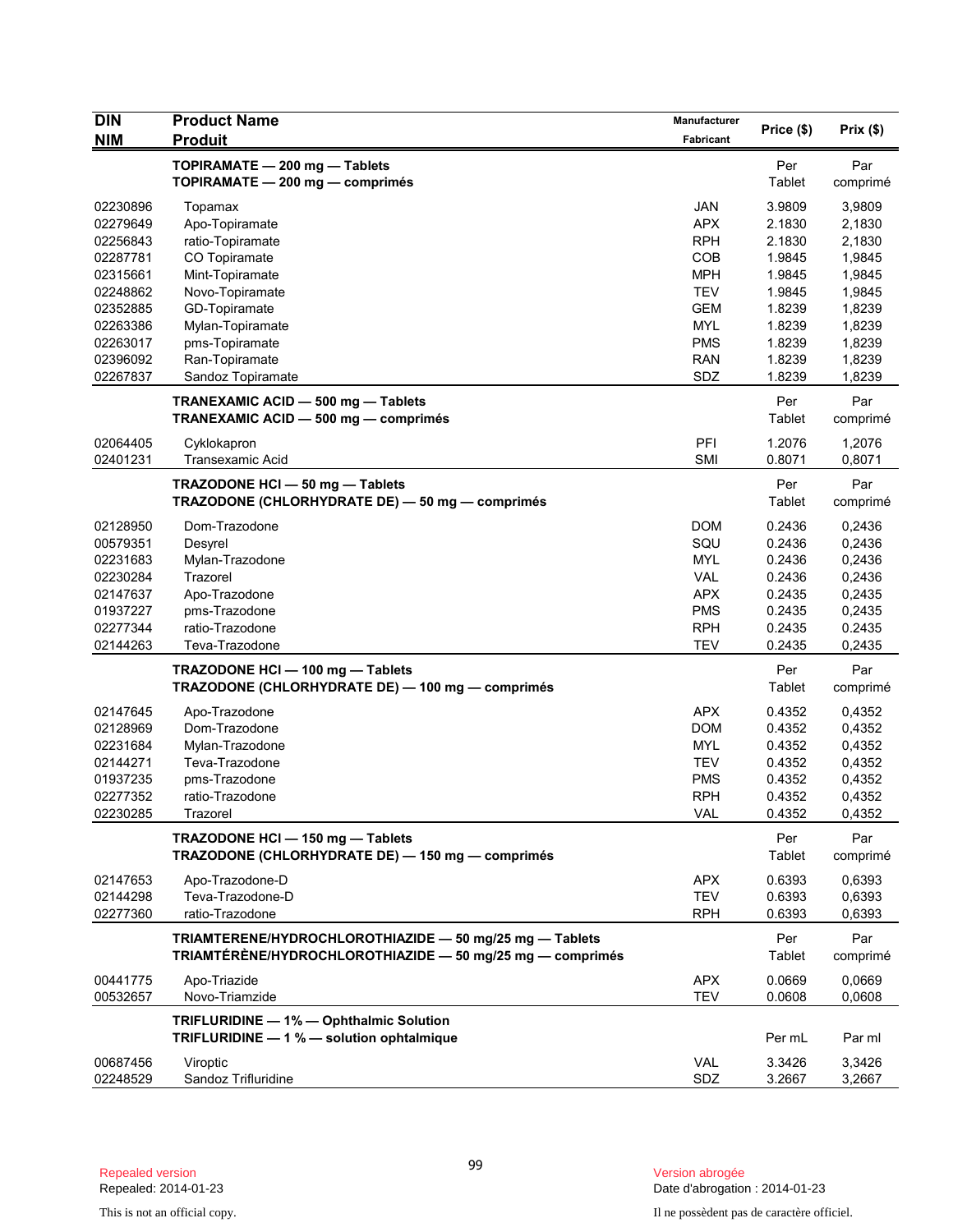| <b>DIN</b>                       | <b>Product Name</b>                                                                                                                                                                                                                                                                           | Manufacturer                           | Price (\$)                 | Prix(\$)                   |
|----------------------------------|-----------------------------------------------------------------------------------------------------------------------------------------------------------------------------------------------------------------------------------------------------------------------------------------------|----------------------------------------|----------------------------|----------------------------|
| <b>NIM</b>                       | <b>Produit</b>                                                                                                                                                                                                                                                                                | Fabricant                              |                            |                            |
|                                  | TRIMEBUTINE - 200 mg - Tablets<br>TRIMÉBUTINE - 200 mg - comprimés                                                                                                                                                                                                                            |                                        | Per<br>Tablet              | Par<br>comprimé            |
| 00803499<br>02245664             | Modulon<br>Trimebutine                                                                                                                                                                                                                                                                        | <b>AXC</b><br>AAA                      | 0.7079<br>0.5497           | 0,7079<br>0,5497           |
|                                  | TRIMETHOPRIM/SULFAMETHOXAZOLE - 160 mg/800 mg - Tablets<br>TRIMÉTHOPRIME/SULFAMÉTHOXAZOLE - 160 mg/800 mg - comprimés                                                                                                                                                                         |                                        | Per<br>Tablet              | Par<br>comprimé            |
| 00445282<br>00510645             | Apo-Sulfatrim DS<br>Novo-Trimel DS                                                                                                                                                                                                                                                            | <b>APX</b><br>TEV                      | 0.1343<br>0.1343           | 0,1343<br>0,1343           |
|                                  | TRIMETHOPRIM SULFATE/POLYMYXIN B SULFATE - 1 mg/10,000 U/mL<br>- Ophthalmic Solution<br>TRIMÉTHOPRIME (SULFATE DE)/POLYMYXINE B (SULFATE DE) —<br>1 mg/10 000 U/ml - solution ophtalmique                                                                                                     |                                        | Per mL                     | Par ml                     |
| 02011956<br>02240363<br>02239234 | Polytrim<br>pms-Polytrimethoprim<br>Sandoz Polytrimethoprim                                                                                                                                                                                                                                   | <b>ALL</b><br><b>PMS</b><br>SDZ        | 3.4474<br>2.4739<br>2.3187 | 3,4474<br>2,4739<br>2,3187 |
|                                  | TRIPROLIDINE HCI/PSEUDOEPHEDRINE HCI/CODEINE PHOSPHATE<br>- 2 mg/30 mg/10 mg per 5 mL - Syrup<br>TRIPROLIDINE (CHLORHYDRATE DE)/PSEUDOÉPHÉDRINE<br>(CHLORHYDRATE DE)/CODÉINE (PHOSPHATE DE) — 2 mg/30 mg/10 mg<br>par $5$ ml $-$ sirop                                                        |                                        | Per mL                     | Par ml                     |
| 00068594<br>02169126             | CoActifed<br>ratio-Cotridin                                                                                                                                                                                                                                                                   | <b>GSK</b><br><b>RPH</b>               | 0.1780<br>0.0574           | 0,1780<br>0,0574           |
|                                  | <b>TRIPROLIDINE HCI/PSEUDOEPHEDRINE HCI/GUAIFENESIN/CODEINE</b><br>PHOSPHATE - 2 mg/30 mg/100 mg/10 mg per 5 mL - Expectorant<br>TRIPROLIDINE (CHLORHYDRATE DE)/PSEUDOÉPHÉDRINE<br>(CHLORHYDRATE DE)/GUAIFÉNÉSINE/CODÉINE (PHOSPHATE DE) — 2 mg/<br>30 mg/100 mg/10 mg par 5 ml - expectorant |                                        | Per mL                     | Par ml                     |
| 00068756<br>02053403             | CoActifed<br>ratio-Cotridin                                                                                                                                                                                                                                                                   | <b>GSK</b><br><b>RPH</b>               | 0.1951<br>0.0640           | 0,1951<br>0,0640           |
|                                  | L-TRYPTOPHAN - 500 mg - Capsules<br>L-TRYPTOPHANE - 500 mg - capsules                                                                                                                                                                                                                         |                                        | Per<br>Capsule             | Par<br>capsule             |
| 00718149<br>02248540<br>02240334 | Tryptan<br>Apo-Tryptophan<br>ratio-Tryptophan                                                                                                                                                                                                                                                 | VAL<br><b>APX</b><br><b>RPH</b>        | 0.7971<br>0.5486<br>0.5486 | 0,7971<br>0,5486<br>0,5486 |
|                                  | L-TRYPTOPHAN - 500 mg - Tablets<br>L-TRYPTOPHANE - 500 mg - comprimés                                                                                                                                                                                                                         |                                        | Per<br>Tablet              | Par<br>comprimé            |
| 02029456<br>02248538<br>02240333 | Tryptan<br>Apo-Tryptophan<br>ratio-Tryptophan                                                                                                                                                                                                                                                 | VAL<br><b>APX</b><br><b>RPH</b>        | 0.7971<br>0.5486<br>0.5486 | 0,7971<br>0,5486<br>0,5486 |
|                                  | L-TRYPTOPHAN $-1$ g - Tablets<br>L-TRYPTOPHANE $-1$ g - comprimés                                                                                                                                                                                                                             |                                        | Per<br>Tablet              | Par<br>comprimé            |
| 00654531<br>02248539<br>02237250 | Tryptan<br>Apo-Tryptophan<br>ratio-Tryptophan                                                                                                                                                                                                                                                 | <b>VAL</b><br><b>APX</b><br><b>RPH</b> | 1.5943<br>0.9876<br>0.9876 | 1,5943<br>0,9876<br>0,9876 |
|                                  | URSODIOL - 250 mg - Tablets<br>URSODIOL - 250 mg - comprimés                                                                                                                                                                                                                                  |                                        | Per<br>Tablet              | Par<br>comprimé            |
| 02238984<br>02273497             | Urso<br>pms-Ursodiol C                                                                                                                                                                                                                                                                        | <b>AXC</b><br><b>PMS</b>               | 1.4647<br>1.0031           | 1,4647<br>1,0031           |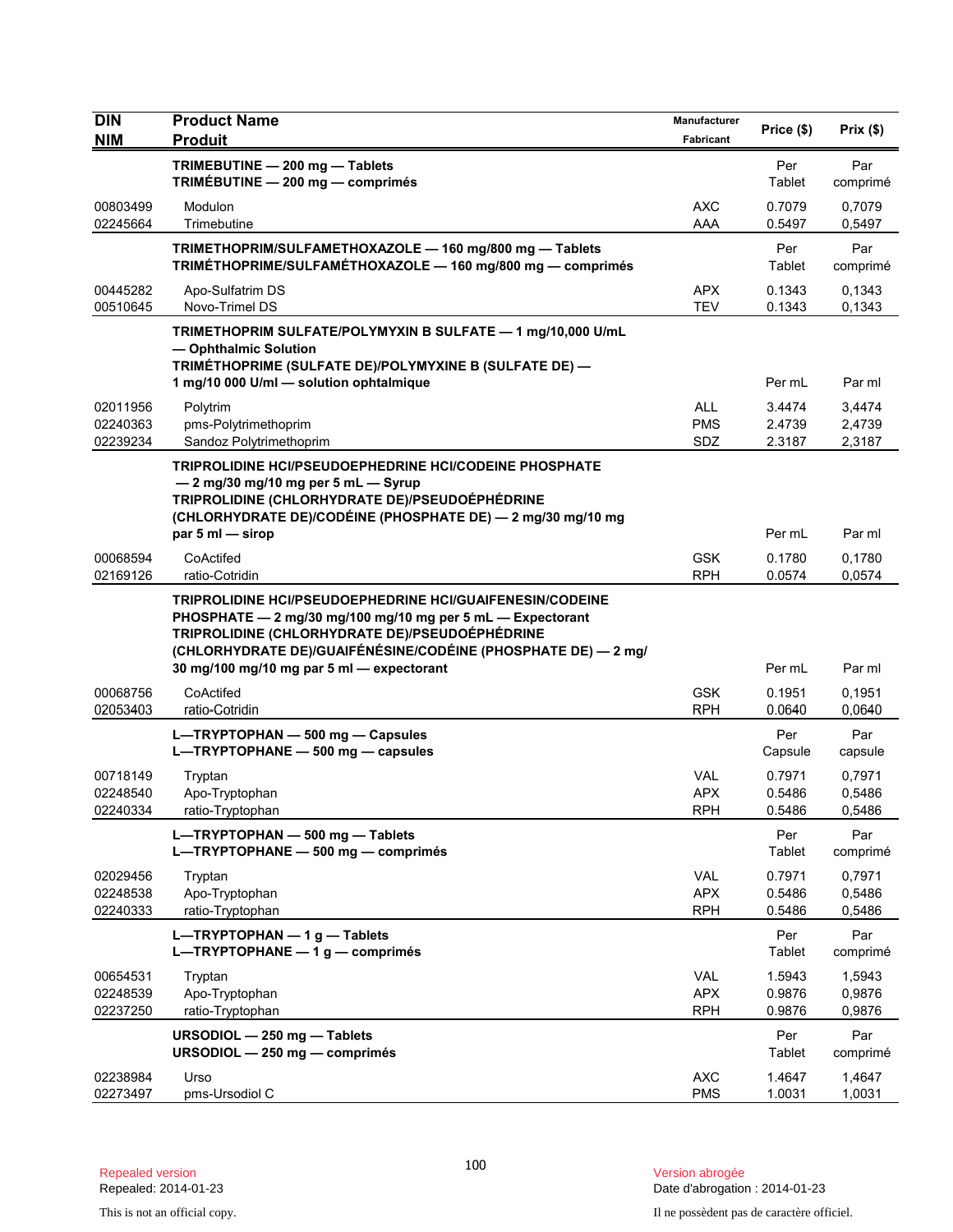| <b>DIN</b> | <b>Product Name</b>                                             | Manufacturer | Price (\$) | Prix(\$) |
|------------|-----------------------------------------------------------------|--------------|------------|----------|
| <b>NIM</b> | <b>Produit</b>                                                  | Fabricant    |            |          |
|            | URSODIOL - 500 mg - Tablets                                     |              | Per        | Par      |
|            | URSODIOL - 500 mg - comprimés                                   |              | Tablet     | comprimé |
| 02245894   | Urso                                                            | <b>AXC</b>   | 2.7782     | 2,7782   |
| 02273500   | pms-Ursodiol C                                                  | <b>PMS</b>   | 1.9028     | 1,9028   |
|            | VALACYCLOVIR - 500 mg - Tablets                                 |              | Per        | Par      |
|            | VALACYCLOVIR - 500 mg - comprimés                               |              | Tablet     | comprimé |
| 02219492   | Valtrex                                                         | <b>GSK</b>   | 3.7880     | 3,7880   |
| 02295822   | Apo-Valacyclovir                                                | <b>APX</b>   | 1.3575     | 1,3575   |
| 02331748   | CO Valacyclovir                                                 | COB          | 1.3569     | 1,3569   |
| 02298457   | pms-Valacyclovir                                                | <b>PMS</b>   | 1.1873     | 1,1873   |
| 02351579   | Mylan-Valacyclovir                                              | <b>MYL</b>   | 0.8481     | 0,8481   |
|            | VALGANCYCLOVIR - 450 mg - Tablets                               |              | Per        | Par      |
|            | VALGANCYCLOVIR - 450 mg - comprimés                             |              | Tablet     | comprimé |
| 02245777   | Valcyte                                                         | <b>HLR</b>   | 25.5336    | 25,5336  |
| 02393824   | Apo-Valgancyclovir                                              | <b>APX</b>   | 19.7305    | 19,7305  |
|            | VALPROIC ACID - 250 mg - Capsules                               |              | Per        | Par      |
|            | VALPROÏQUE (ACIDE) - 250 mg - capsules                          |              | Capsule    | capsule  |
| 00443840   | Depakene                                                        | ABB          | 0.6247     | 0,6247   |
| 02231030   | Dom-Valproic Acid                                               | <b>DOM</b>   | 0.2843     | 0,2843   |
| 02230768   | pms-Valproic Acid                                               | <b>PMS</b>   | 0.2843     | 0,2843   |
| 02238048   | Apo-Valproic                                                    | <b>APX</b>   | 0.2842     | 0,2842   |
| 02184648   | Mylan-Valproic                                                  | <b>MYL</b>   | 0.2842     | 0,2842   |
| 02100630   | Novo-Valproic                                                   | <b>TEV</b>   | 0.2842     | 0,2842   |
| 02140047   | ratio-Valproic                                                  | <b>RPH</b>   | 0.2842     | 0,2842   |
| 02239714   | Sandoz Valproic                                                 | SDZ          | 0.2842     | 0,2842   |
|            | VALPROIC ACID - 500 mg - Enteric Coated Capsules                |              | Per        | Par      |
|            | VALPROÏQUE (ACIDE) - 500 mg - capsules à enrobage entérosoluble |              | Capsule    | capsule  |
| 02229628   | pms-Valproic Acid E.C.                                          | <b>PMS</b>   | 0.5888     | 0,5888   |
| 02231031   | Dom-Valproic Acid E.C.                                          | DOM          | 0.5717     | 0,5717   |
| 02218321   | Novo-Valproic                                                   | <b>TEV</b>   | 0.5717     | 0,5717   |
| 02140055   | ratio-Valproic                                                  | <b>RPH</b>   | 0.5717     | 0,5717   |
| 02239713   | Sandoz Valproic                                                 | SDZ          | 0.5717     | 0,5717   |
|            | VALPROIC ACID - 250 mg/5 mL - Syrup                             |              |            |          |
|            | VALPROIQUE (ACIDE) — 250 mg/5 ml — sirop                        |              | Per mL     | Par ml   |
| 00443832   | Depakene                                                        | ABB          | 0.1302     | 0,1302   |
| 02238370   | Apo-Valproic                                                    | <b>APX</b>   | 0.0635     | 0,0635   |
| 02236807   | pms-Valproic Acid                                               | <b>PMS</b>   | 0.0635     | 0,0635   |
| 02140063   | ratio-Valproic                                                  | <b>RPH</b>   | 0.0635     | 0,0635   |
|            | VALSARTAN - 40 mg - Tablets                                     |              | Per        | Par      |
|            | VALSARTAN - 40 mg - comprimés                                   |              | Tablet     | comprimé |
| 02270528   | Diovan                                                          | <b>NVT</b>   | 1.2859     | 1,2859   |
| 02337487   | CO Valsartan                                                    | COB          | 0.4657     | 0,4657   |
| 02363062   | Ran-Valsartan                                                   | <b>RAN</b>   | 0.4657     | 0,4657   |
| 02371510   | Apo-Valsartan                                                   | <b>APX</b>   | 0.4075     | 0,4075   |
| 02356740   | Sandoz Valsartan                                                | SDZ          | 0.4075     | 0,4075   |
| 02356643   | Teva-Valsartan                                                  | <b>TEV</b>   | 0.3977     | 0,3977   |
| 02383527   | Mylan-Valsartan                                                 | <b>MYL</b>   | 0.3975     | 0,3975   |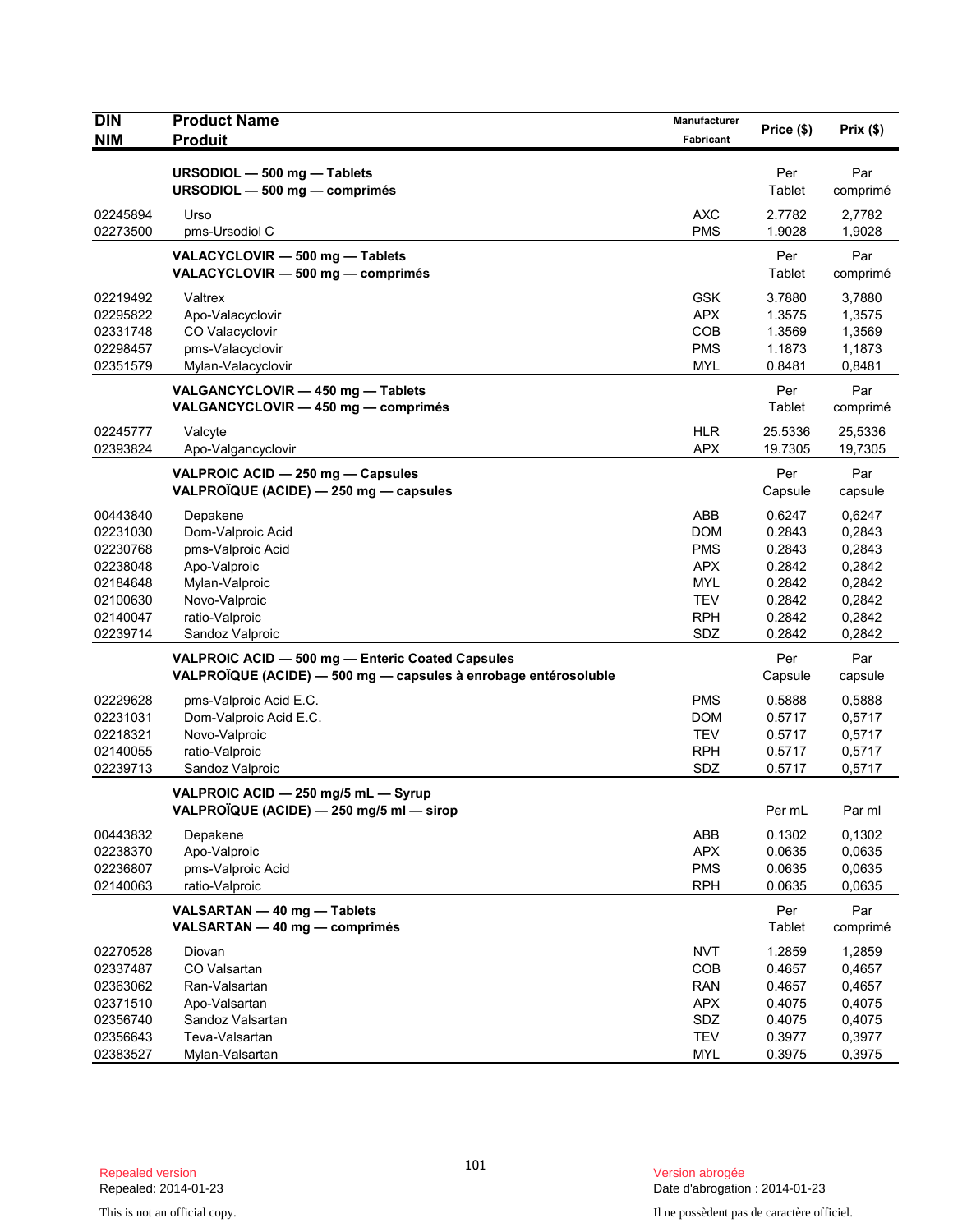| <b>DIN</b> | <b>Product Name</b>                                                                                                   | <b>Manufacturer</b> | Price (\$)           | Prix(\$)        |
|------------|-----------------------------------------------------------------------------------------------------------------------|---------------------|----------------------|-----------------|
| <b>NIM</b> | <b>Produit</b>                                                                                                        | Fabricant           |                      |                 |
|            | VALSARTAN - 80 mg - Tablets<br>VALSARTAN - 80 mg - comprimés                                                          |                     | Per<br>Tablet        | Par<br>comprimé |
| 02244781   | Diovan                                                                                                                | <b>NVT</b>          | 1.3016               | 1,3016          |
| 02337495   | CO Valsartan                                                                                                          | COB                 | 0.4733               | 0,4733          |
| 02363100   | Ran-Valsartan                                                                                                         | <b>RAN</b>          | 0.4733               | 0,4733          |
| 02371529   | Apo-Valsartan                                                                                                         | <b>APX</b>          | 0.4141               | 0,4141          |
| 02356651   | Teva-Valsartan                                                                                                        | <b>TEV</b>          | 0.4040               | 0,4040          |
| 02383535   | Mylan-Valsartan                                                                                                       | <b>MYL</b>          | 0.2999               | 0,2999          |
| 02356759   | Sandoz Valsartan                                                                                                      | SDZ                 | 0.2999               | 0,2999          |
|            | VALSARTAN - 160 mg - Tablets<br>VALSARTAN - 160 mg - comprimés                                                        |                     | Per<br>Tablet        | Par<br>comprimé |
| 02244782   | Diovan                                                                                                                | <b>NVT</b>          | 1.3018               | 1,3018          |
| 02337509   | CO Valsartan                                                                                                          | COB                 | 0.4733               | 0,4733          |
| 02363119   | Ran-Valsartan                                                                                                         | <b>RAN</b>          | 0.4733               | 0,4733          |
| 02371537   | Apo-Valsartan                                                                                                         | <b>APX</b>          | 0.4141               | 0,4141          |
| 02356678   | Teva-Valsartan                                                                                                        | <b>TEV</b>          | 0.4040               | 0,4040          |
| 02383543   | Mylan-Valsartan                                                                                                       | MYL                 | 0.2998               | 0,2998          |
| 02356767   | Sandoz Valsartan                                                                                                      | SDZ                 | 0.2998               | 0,2998          |
|            | VALSARTAN - 320 mg - Tablets<br>VALSARTAN - 320 mg - comprimés                                                        |                     | Per<br>Tablet        | Par<br>comprimé |
| 02289504   | Diovan                                                                                                                | <b>NVT</b>          | 1.2825               | 1,2825          |
| 02337517   | CO Valsartan                                                                                                          | COB                 | 0.4548               | 0,4548          |
| 02371545   | Apo-Valsartan                                                                                                         | APX                 | 0.3980               | 0,3980          |
| 02356686   | Teva-Valsartan                                                                                                        | <b>TEV</b>          | 0.3880               | 0,3880          |
| 02383551   | Mylan-Valsartan                                                                                                       | <b>MYL</b>          | 0.2914               | 0,2914          |
| 02356775   | Sandoz Valsartan                                                                                                      | SDZ                 | 0.2914               | 0,2914          |
|            | VALSARTAN/HYDROCHLOROTHIAZIDE - 80 mg/12.5 mg-Tablets<br>VALSARTAN/HYDROCHLOROTHIAZIDE - 80 mg/12.5 mg - comprimés    |                     | Per<br>Tablet        | Par<br>comprimé |
| 02241900   | Diovan HCTZ                                                                                                           | NVT                 | 1.3016               | 1,3016          |
| 02356996   | Teva-Valsartan HCTZ                                                                                                   | <b>TEV</b>          | 0.4733               | 0,4733          |
| 02382547   | Apo-Valsartan/HCTZ                                                                                                    | <b>APX</b>          | 0.4141               | 0,4141          |
| 02373734   | Mylan-Valsartan HCTZ                                                                                                  | MYL                 | 0.2985               | 0,2985          |
| 02356694   | Sandoz Valsartan HCTZ                                                                                                 | SDZ                 | 0.2985               | 0,2985          |
|            | VALSARTAN/HYDROCHLOROTHIAZIDE - 160 mg/12.5 mg- Tablets<br>VALSARTAN/HYDROCHLOROTHIAZIDE - 160 mg/12.5 mg - comprimés |                     | Per<br>Tablet        | Par<br>comprimé |
| 02241901   | Diovan HCTZ                                                                                                           | <b>NVT</b>          | 1.3016               | 1,3016          |
| 02357003   | Teva-Valsartan HCTZ                                                                                                   | <b>TEV</b>          | 0.4733               | 0,4733          |
| 02382555   | Apo-Valsartan/HCTZ                                                                                                    | <b>APX</b>          | 0.4141               | 0,4141          |
| 02373742   | Mylan-Valsartan HCTZ                                                                                                  | <b>MYL</b>          | 0.2993               | 0,2993          |
| 02356708   | Sandoz Valsartan HCTZ                                                                                                 | SDZ                 | 0.2993               | 0,2993          |
|            | VALSARTAN/HYDROCHLOROTHIAZIDE - 160 mg/25 mg-Tablets<br>VALSARTAN/HYDROCHLOROTHIAZIDE - 160 mg/25 mg - comprimés      |                     | Per<br><b>Tablet</b> | Par<br>comprimé |
| 02246955   | Diovan HCTZ                                                                                                           | <b>NVT</b>          | 1.3016               | 1,3016          |
| 02357011   | Teva-Valsartan HCTZ                                                                                                   | <b>TEV</b>          | 0.4733               | 0,4733          |
| 02382563   | Apo-Valsartan/HCTZ                                                                                                    | <b>APX</b>          | 0.4141               | 0,4141          |
| 02373750   | Mylan-Valsartan HCTZ                                                                                                  | <b>MYL</b>          | 0.3003               | 0,3003          |
| 02356716   | Sandoz Valsartan HCTZ                                                                                                 | SDZ                 | 0.3003               | 0,3003          |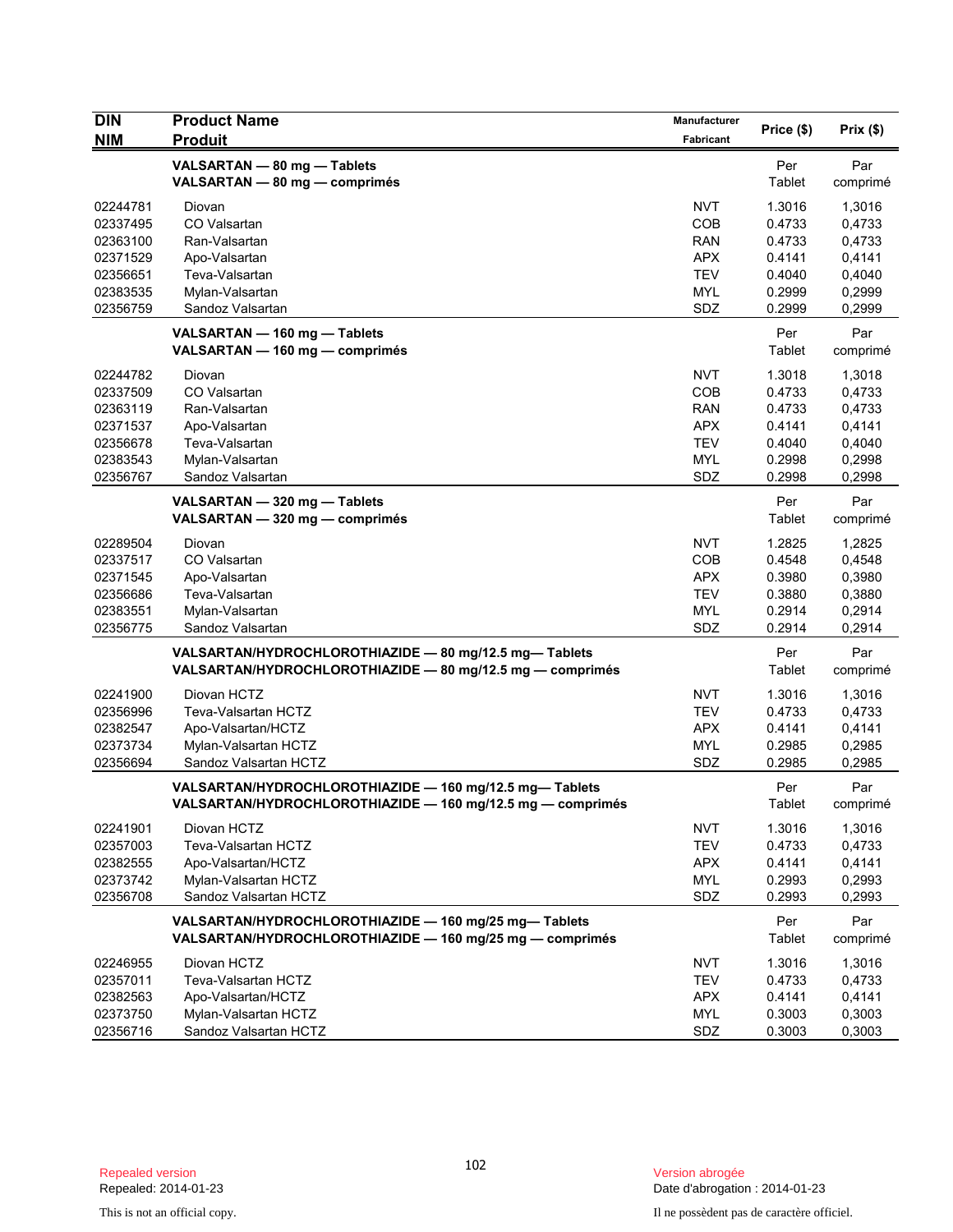| <b>DIN</b>           | <b>Product Name</b>                                                                                                    | Manufacturer      | Price (\$)         | Prix(\$)           |
|----------------------|------------------------------------------------------------------------------------------------------------------------|-------------------|--------------------|--------------------|
| <b>NIM</b>           | <b>Produit</b>                                                                                                         | Fabricant         |                    |                    |
|                      | VALSARTAN/HYDROCHLOROTHIAZIDE - 320 mg/12.5 mg - Tablets<br>VALSARTAN/HYDROCHLOROTHIAZIDE - 320 mg/12.5 mg - comprimés |                   | Per<br>Tablet      | Par<br>comprimé    |
| 02308908             | Diovan HCTZ                                                                                                            | <b>NVT</b>        | 1.2815             | 1,2815             |
| 02357038             | Teva-Valsartan HCTZ                                                                                                    | <b>TEV</b>        | 0.4658             | 0,4658             |
| 02382571             | Apo-Valsartan/HCTZ                                                                                                     | <b>APX</b>        | 0.3980             | 0,3980             |
| 02373769             | Mylan-Valsartan HCTZ                                                                                                   | <b>MYL</b>        | 0.2985             | 0,2985             |
| 02356724             | Sandoz Valsartan HCTZ                                                                                                  | SDZ               | 0.2985             | 0,2985             |
|                      | VALSARTAN/HYDROCHLOROTHIAZIDE - 320 mg/25 mg - Tablets<br>VALSARTAN/HYDROCHLOROTHIAZIDE - 320 mg/25 mg - comprimés     |                   | Per<br>Tablet      | Par<br>comprimé    |
| 02308916             | Diovan HCTZ                                                                                                            | <b>NVT</b>        | 1.2815             | 1,2815             |
| 02357046             | Teva-Valsartan HCTZ                                                                                                    | <b>TEV</b>        | 0.4658             | 0,4658             |
| 02382598             | Apo-Valsartan/HCTZ                                                                                                     | <b>APX</b>        | 0.3980             | 0,3980             |
| 02373777             | Mylan-Valsartan HCTZ                                                                                                   | <b>MYL</b>        | 0.2985             | 0,2985             |
| 02356732             | Sandoz Valsartan HCTZ                                                                                                  | SDZ               | 0.2985             | 0,2985             |
|                      | VANCOMYCIN - 125 mg - Capsules<br>VANCOMYCIN - 125 mg - capsules                                                       |                   | Per<br>Capsule     | Par<br>capsule     |
| 00800430             | Vancocin                                                                                                               | MLI               | 9.3858             | 9,3858             |
| 02377470             | Vancomycin HCL                                                                                                         | <b>PPA</b>        | 5.6300             | 5,6300             |
|                      | VANCOMYCIN - 250 mg - Capsules                                                                                         |                   | Per                | Par                |
|                      | VANCOMYCIN - 250 mg - capsules                                                                                         |                   | Capsule            | capsule            |
| 00788716<br>02377489 | Vancocin<br>Vancomycin HCL                                                                                             | MLI<br><b>PPA</b> | 18.7715<br>11.2500 | 18,7715<br>11,2500 |
|                      | VENLAFAXINE - 37.5 mg - Capsules<br>VENLAFAXINE - 37,5 mg - capsules                                                   |                   | Per<br>Capsule     | Par<br>capsule     |
| 02237279             | <b>Effexor XR</b>                                                                                                      | PFI               | 1.0325             | 1,0325             |
| 02331683             | Apo-Venlafaxine XR                                                                                                     | <b>APX</b>        | 0.1643             | 0,1643             |
| 02304317             | CO Venlafaxine XR                                                                                                      | <b>COB</b>        | 0.1643             | 0,1643             |
| 02360020             | GD-Venlafaxine XR                                                                                                      | <b>GEM</b>        | 0.1643             | 0,1643             |
| 02310279             | Mylan-Venlafaxine XR                                                                                                   | <b>MYL</b>        | 0.1643             | 0,1643             |
| 02278545             | pms-Venlafaxine XR                                                                                                     | <b>PMS</b>        | 0.1643             | 0,1643             |
| 02380072             | Ran-Venlafaxine XR                                                                                                     | <b>RAN</b>        | 0.1643             | 0,1643             |
| 02273969             | ratio-Venlafaxine XR                                                                                                   | <b>RPH</b>        | 0.1643             | 0,1643             |
| 02310317             | Sandoz Venlafaxine XR                                                                                                  | SDZ               | 0.1643             | 0,1643             |
| 02275023             | Teva-Venlafaxine XR                                                                                                    | TEV               | 0.1643             | 0,1643             |
| 02354713             | Venlafaxine XR                                                                                                         | SAH               | 0.1643             | 0,1643             |
|                      | VENLAFAXINE - 75 mg - Capsules<br>VENLAFAXINE - 75 mg - capsules                                                       |                   | Per<br>Capsule     | Par<br>capsule     |
| 02237280             | Effexor XR                                                                                                             | PFI               | 2.0643             | 2,0643             |
| 02331691             | Apo-Venlafaxine XR                                                                                                     | <b>APX</b>        | 0.3285             | 0,3285             |
| 02304325             | CO Venlafaxine XR                                                                                                      | COB               | 0.3285             | 0,3285             |
| 02360039             | <b>GD-Venlafaxine XR</b>                                                                                               | <b>GEM</b>        | 0.3285             | 0,3285             |
| 02310287             | Mylan-Venlafaxine XR                                                                                                   | <b>MYL</b>        | 0.3285             | 0,3285             |
| 02278553             | pms-Venlafaxine XR                                                                                                     | <b>PMS</b>        | 0.3285             | 0,3285             |
| 02380080             | Ran-Venalfaxine XR                                                                                                     | <b>RAN</b>        | 0.3285             | 0,3285             |
| 02273977             | ratio-Venlafaxine XR                                                                                                   | <b>RPH</b>        | 0.3285             | 0,3285             |
| 02310325             | Sandoz Venlafaxine XR                                                                                                  | SDZ               | 0.3285             | 0,3285             |
| 02275031             | Teva-Venlafaxine XR                                                                                                    | TEV               | 0.3285             | 0,3285             |
| 02354721             | Venlafaxine XR                                                                                                         | SAH               | 0.3285             | 0,3285             |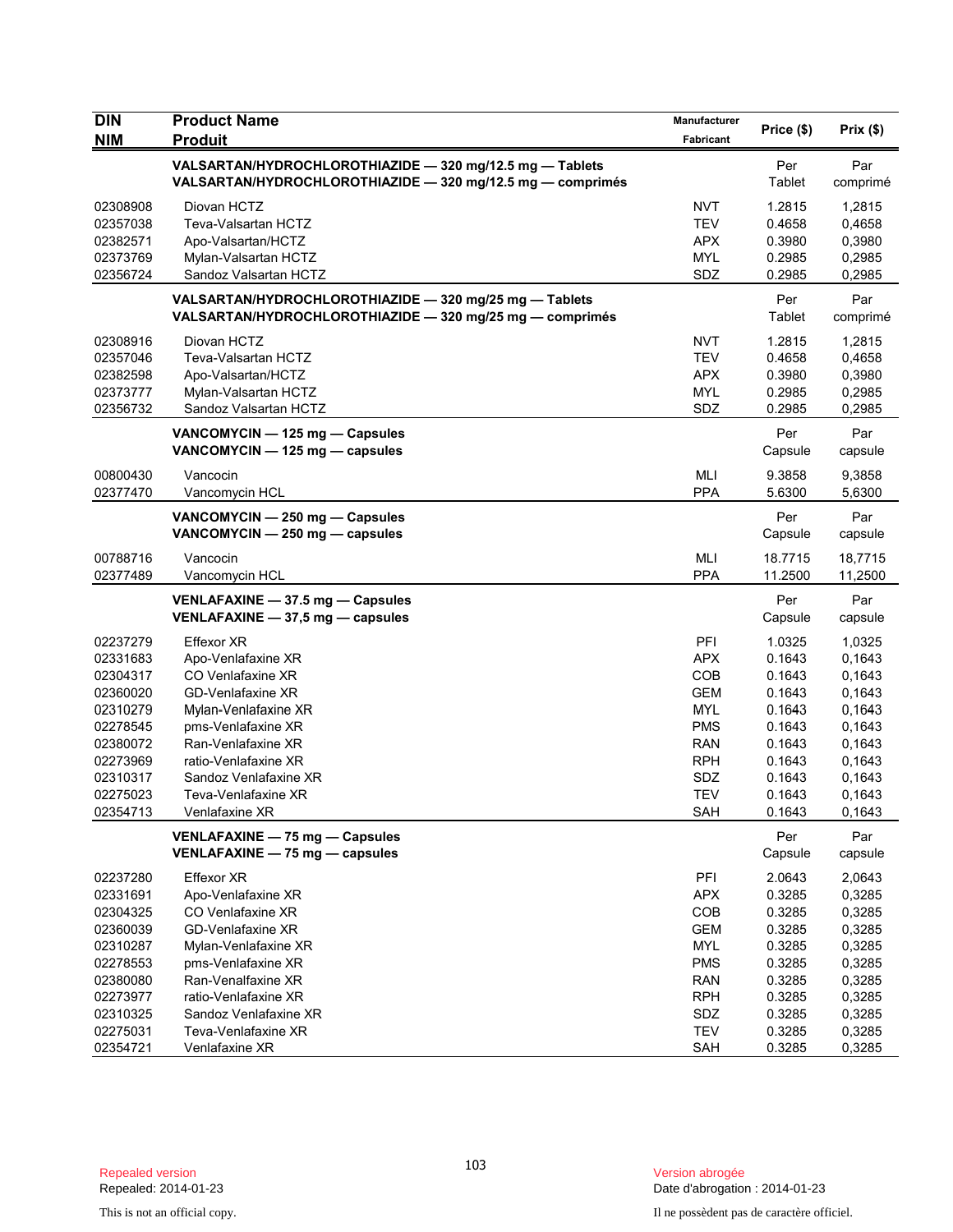| <b>DIN</b>           | <b>Product Name</b>                                           | Manufacturer      | Price (\$)       | Prix(\$)         |
|----------------------|---------------------------------------------------------------|-------------------|------------------|------------------|
| <b>NIM</b>           | <b>Produit</b>                                                | Fabricant         |                  |                  |
|                      | VENLAFAXINE - 150 mg - Capsules                               |                   | Per              | Par              |
|                      | VENLAFAXINE - 150 mg - capsules                               |                   | Capsule          | capsule          |
| 02237282             | Effexor XR                                                    | PFI               | 2.1791           | 2,1791           |
| 02331705             | Apo-Venlafaxine XR                                            | <b>APX</b>        | 0.3469           | 0,3469           |
| 02304333             | CO Venlafaxine XR                                             | <b>COB</b>        | 0.3469           | 0,3469           |
| 02360047             | <b>GD-Venlafaxine XR</b>                                      | <b>GEM</b>        | 0.3469           | 0,3469           |
| 02310295             | Mylan-Venlafaxine XR                                          | <b>MYL</b>        | 0.3469           | 0,3469           |
| 02278561             | pms-Venlafaxine XR                                            | <b>PMS</b>        | 0.3469           | 0,3469           |
| 02380099             | Ran-Venlafaxine XR                                            | <b>RAN</b>        | 0.3469           | 0,3469           |
| 02273985             | ratio-Venlafaxine XR                                          | <b>RPH</b>        | 0.3469           | 0,3469           |
| 02310333             | Sandoz Venlafaxine XR                                         | SDZ               | 0.3469           | 0,3469           |
| 02275058             | Teva-Venlafaxine XR                                           | <b>TEV</b>        | 0.3469           | 0,3469           |
| 02354748             | Venlafaxine XR                                                | <b>SAH</b>        | 0.3469           | 0,3469           |
|                      | VERAPAMIL HCI-120 mg-Sustained Release Tablets                |                   |                  |                  |
|                      | VÉRAPAMIL (CHLORHYDRATE DE) - 120 mg - comprimés à libération |                   | Per              | Par              |
|                      | progressive                                                   |                   | Tablet           | comprimé         |
|                      |                                                               |                   |                  |                  |
| 01907123             | <b>Isoptin SR</b>                                             | ABB               | 1.5844           | 1,5844           |
| 02246893             | Apo-Verap SR                                                  | <b>APX</b>        | 0.7590           | 0,7590           |
| 02210347             | Mylan-Verapamil                                               | <b>MYL</b>        | 0.7590           | 0,7590           |
|                      | VERAPAMIL HCI - 180 mg - Sustained Release Tablets            |                   |                  |                  |
|                      | VÉRAPAMIL (CHLORHYDRATE DE) — 180 mg — comprimés à libération |                   | Per              | Par              |
|                      | progressive                                                   |                   | Tablet           | comprimé         |
| 01934317             | <b>Isoptin SR</b>                                             | ABB               | 1.7891           | 1,7891           |
| 02246894             | Apo-Verap SR                                                  | <b>APX</b>        | 0.7214           | 0,7214           |
| 02210355             | Mylan-Verapamil                                               | <b>MYL</b>        | 0.7214           | 0,7214           |
|                      | VERAPAMIL HCI - 240 mg - Sustained Release Tablets            |                   |                  |                  |
|                      | VÉRAPAMIL (CHLORHYDRATE DE) - 240 mg - comprimés à libération |                   | Per              | Par              |
|                      | progressive                                                   |                   | Tablet           | comprimé         |
|                      |                                                               |                   |                  |                  |
| 00742554             | <b>Isoptin SR</b>                                             | ABB               | 2.3858           | 2,3858           |
| 02246895             | Apo-Verap SR                                                  | <b>APX</b>        | 0.9592           | 0,9592           |
| 02210363<br>02211920 | Mylan-Verapamil<br>Novo-Veramil SR                            | MYL<br><b>TEV</b> | 0.9592<br>0.9592 | 0,9592           |
| 02237791             | pms-Verapamil SR                                              | <b>PMS</b>        | 0.9592           | 0,9592<br>0,9592 |
|                      |                                                               |                   |                  |                  |
|                      | VERAPAMIL HCI - 80 mg - Tablets                               |                   | Per              | Par              |
|                      | VÉRAPAMIL (CHLORHYDRATE DE) — 80 mg — comprimés               |                   | Tablet           | comprimé         |
| 00782483             | Apo-Verap                                                     | <b>APX</b>        | 0.3009           | 0,3009           |
| 02237921             | Mylan-Verapamil                                               | <b>MYL</b>        | 0.3009           | 0,3009           |
|                      | VERAPAMIL HCI - 120 mg - Tablets                              |                   | Per              | Par              |
|                      | VÉRAPAMIL (CHLORHYDRATE DE) — 120 mg — comprimés              |                   | Tablet           | comprimé         |
|                      |                                                               |                   |                  |                  |
| 00782491             | Apo-Verap                                                     | <b>APX</b>        | 0.4675           | 0,4675           |
| 02237922             | Mylan-Verapamil                                               | <b>MYL</b>        | 0.4675           | 0,4675           |
|                      | WARFARIN SODIUM - 1 mg - Tablets                              |                   | Per              | Par              |
|                      | WARFARINE SODIQUE - 1 mg - comprimés                          |                   | Tablet           | comprimé         |
| 01918311             | Coumadin                                                      | SQU               | 0.3847           | 0,3847           |
| 02242680             | Taro-Warfarin                                                 | <b>TAR</b>        | 0.2178           | 0,2178           |
| 02242924             | Apo-Warfarin                                                  | <b>APX</b>        | 0.1960           | 0,1960           |
| 02244462             | Mylan-Warfarin                                                | <b>MYL</b>        | 0.1960           | 0,1960           |
| 02265273             | Novo-Warfarin                                                 | <b>TEV</b>        | 0.1960           | 0,1960           |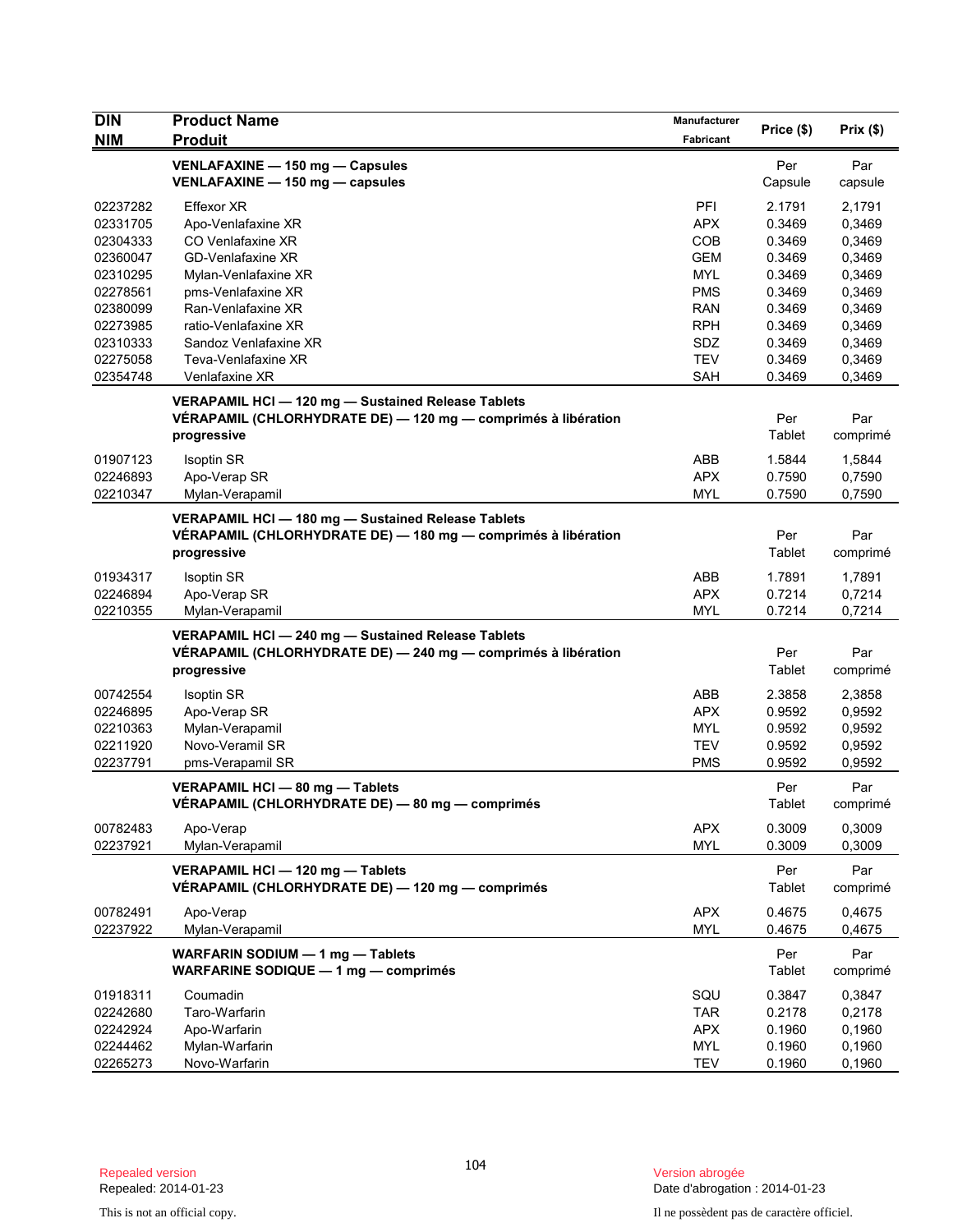| <b>DIN</b><br><b>NIM</b> | <b>Product Name</b><br><b>Produit</b>                                        | Manufacturer<br>Fabricant | Price (\$)       | Prix(\$)         |
|--------------------------|------------------------------------------------------------------------------|---------------------------|------------------|------------------|
|                          | WARFARIN SODIUM - 2 mg - Tablets<br>WARFARINE SODIQUE - 2 mg - comprimés     |                           | Per<br>Tablet    | Par<br>comprimé  |
|                          |                                                                              |                           |                  |                  |
| 01918338<br>02242681     | Coumadin<br>Taro-Warfarin                                                    | SQU<br><b>TAR</b>         | 0.4069<br>0.2304 | 0,4069<br>0,2304 |
| 02242925                 | Apo-Warfarin                                                                 | <b>APX</b>                | 0.2074           | 0,2074           |
| 02244463                 | Mylan-Warfarin                                                               | <b>MYL</b>                | 0.2074           | 0,2074           |
| 02265281                 | Novo-Warfarin                                                                | <b>TEV</b>                | 0.2074           | 0,2074           |
|                          | WARFARIN SODIUM - 2.5 mg - Tablets<br>WARFARINE SODIQUE - 2.5 mg - comprimés |                           | Per<br>Tablet    | Par<br>comprimé  |
| 01918346                 | Coumadin                                                                     | SQU                       | 0.3254           | 0,3254           |
| 02242682                 | Taro-Warfarin                                                                | <b>TAR</b>                | 0.1845           | 0,1845           |
| 02242926                 | Apo-Warfarin                                                                 | <b>APX</b>                | 0.1660           | 0,1660           |
| 02244464                 | Mylan-Warfarin                                                               | <b>MYL</b>                | 0.1660           | 0,1660           |
| 02265303                 | Novo-Warfarin                                                                | <b>TEV</b>                | 0.1660           | 0,1660           |
|                          | WARFARIN SODIUM - 3 mg - Tablets<br>WARFARINE SODIQUE $-3$ mg $-$ comprimes  |                           | Per<br>Tablet    | Par<br>comprimé  |
| 02240205                 | Coumadin                                                                     | SQU                       | 0.5044           | 0,5044           |
| 02242683                 | Taro-Warfarin                                                                | <b>TAR</b>                | 0.2827           | 0,2827           |
| 02265311                 | Novo-Warfarin                                                                | <b>TEV</b>                | 0.2571           | 0,2571           |
| 02245618                 | Apo-Warfarin                                                                 | <b>APX</b>                | 0.2570           | 0,2570           |
| 02287498                 | Mylan-Warfarin                                                               | <b>MYL</b>                | 0.2337           | 0,2337           |
|                          | WARFARIN SODIUM - 4 mg - Tablets<br>WARFARINE SODIQUE $-$ 4 mg $-$ comprimes |                           | Per<br>Tablet    | Par<br>comprimé  |
| 02007959                 | Coumadin                                                                     | SQU                       | 0.5044           | 0,5044           |
| 02242684                 | Taro-Warfarin                                                                | <b>TAR</b>                | 0.2856           | 0,2856           |
| 02242927                 | Apo-Warfarin                                                                 | <b>APX</b>                | 0.2571           | 0,2571           |
| 02244465                 | Mylan-Warfarin                                                               | <b>MYL</b>                | 0.2571           | 0,2571           |
| 02265338                 | Novo-Warfarin                                                                | <b>TEV</b>                | 0.2571           | 0,2571           |
|                          | WARFARIN SODIUM - 5 mg - Tablets                                             |                           | Per              | Par              |
|                          | WARFARINE SODIQUE $-5$ mg $-$ comprimes                                      |                           | Tablet           | comprimé         |
| 01918354                 | Coumadin                                                                     | SQU                       | 0.3260           | 0,3260           |
| 02242685                 | Taro-Warfarin                                                                | <b>TAR</b>                | 0.1848           | 0,1848           |
| 02242928                 | Apo-Warfarin                                                                 | <b>APX</b>                | 0.1663           | 0,1663           |
| 02244466                 | Mylan-Warfarin                                                               | <b>MYL</b>                | 0.1663           | 0,1663           |
| 02265346                 | Novo-Warfarin                                                                | TEV                       | 0.1663           | 0,1663           |
|                          | WARFARIN SODIUM - 10 mg - Tablets<br>WARFARINE SODIQUE - 10 mg - comprimés   |                           | Per<br>Tablet    | Par<br>comprimé  |
| 01918362                 | Coumadin                                                                     | SQU                       | 0.5852           | 0,5852           |
| 02242687                 | Taro-Warfarin                                                                | <b>TAR</b>                | 0.3316           | 0,3316           |
| 02242929                 | Apo-Warfarin                                                                 | <b>APX</b>                | 0.2984           | 0,2984           |
| 02244467                 | Mylan-Warfarin                                                               | <b>MYL</b>                | 0.2984           | 0,2984           |
|                          | ZIDOVUDINE - 100 mg - Capsules<br>ZIDOVUDINE - 100 mg - capsules             |                           | Per<br>Capsule   | Par<br>capsule   |
| 01902660                 | Retrovir                                                                     | VII                       | 2.0500           | 2,0500           |
| 01946323                 | Apo-Zidovudine                                                               | <b>APX</b>                | 1.3977           | 1,3977           |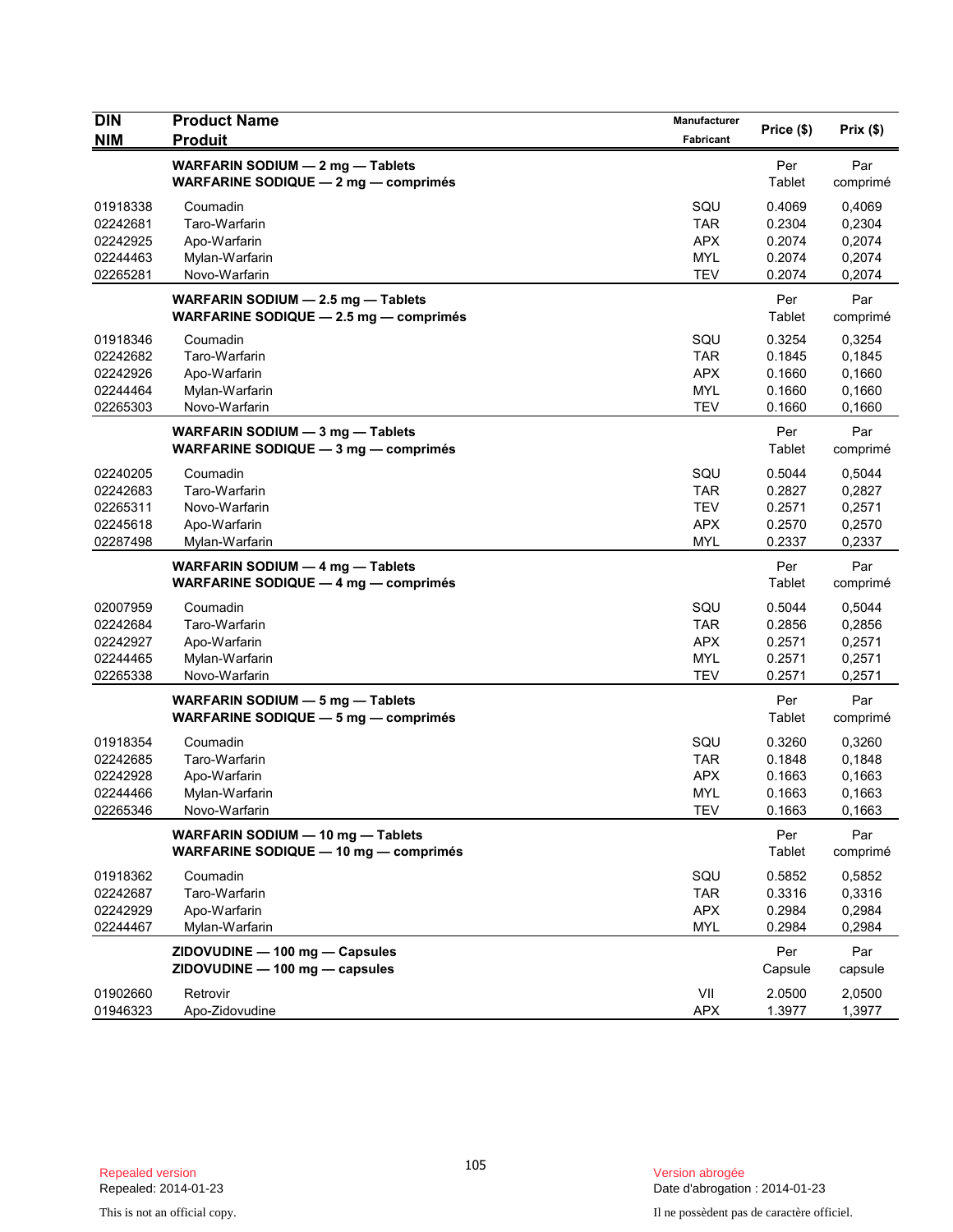| <b>DIN</b> | <b>Product Name</b>                                                                        | Manufacturer             | Price (\$)       | Prix(\$)                 |
|------------|--------------------------------------------------------------------------------------------|--------------------------|------------------|--------------------------|
| <b>NIM</b> | <b>Produit</b>                                                                             | Fabricant                |                  |                          |
|            | ZINC SULFATE MONOHYDRATE/HYDROCORTISONE ACETATE - 5 mg/5 mg<br>- Topical Ointment          |                          |                  |                          |
|            | ZINC (SULFATE MONOHYDRATÉ DE)/HYDROCORTISONE (ACÉTATE D') —<br>5 mg/5 mg - pommade topique |                          | Per<br>Gram      | Par<br>gramme            |
| 00505773   | Anusol-HC                                                                                  | <b>MCL</b>               | 0.9152           | 0,9152                   |
| 00607789   | ratio-Hemcort HC                                                                           | <b>RPH</b>               | 0.4576           | 0,4576                   |
| 02128446   | Anodan-HC                                                                                  | <b>ODN</b>               | 0.4160           | 0,4160                   |
| 02247691   | Sandoz Anuzinc HC                                                                          | SDZ                      | 0.4160           | 0,4160                   |
|            | ZINC SULFATE MONOHYDRATE/HYDROCORTISONE ACETATE — 10 mg/10 mg<br>— Suppositories           |                          |                  |                          |
|            | ZINC (SULFATE MONOHYDRATE DE)/HYDROCORTISONE (ACETATE D') —                                |                          | Per              | Par                      |
|            | 10 mg/10 mg $-$ suppositoires                                                              |                          |                  | Suppository suppositoire |
| 00476285   | Anusol-HC                                                                                  | <b>PDA</b>               | 1.1440           | 1,1440                   |
| 00607797   | ratio-Hemcort HC                                                                           | <b>RPH</b>               | 0.6683           | 0,6683                   |
| 02236399   | Andodan-HC                                                                                 | <b>ODN</b>               | 0.6683           | 0,6683                   |
| 02242798   | Sandoz Anuzinc HC                                                                          | SDZ                      | 0.6683           | 0,6683                   |
|            | ZOLMITRIPTAN - 2.5 mg - Tablets                                                            |                          | Per              | Par                      |
|            | ZOLMITRIPTAN - 2.5 mg - comprimés                                                          |                          | Tablet           | comprimé                 |
| 02238660   | Zomig                                                                                      | <b>AZC</b>               | 15.4110          | 15,4110                  |
| 02313960   | Teva-Zolmitriptan                                                                          | <b>TEV</b>               | 5.3333           | 5,3333                   |
| 02324229   | pms-Zolmitriptan                                                                           | <b>PMS</b>               | 4.6667           | 4,6667                   |
| 02369036   | Mylan-Zolmitriptan                                                                         | <b>MYL</b>               | 4.6666           | 4,6666                   |
| 02362988   | Sandoz Zolmitriptan                                                                        | SDZ                      | 4.6666           | 4,6666                   |
|            | ZOLMITRIPTAN - 2.5 mg - Orally Disintegrating Tablets                                      |                          | Per              | Par                      |
|            | ZOLMITRIPTAN - 2.5 mg - comprimés à dissolution orale                                      |                          | Tablet           | comprimé                 |
| 02243045   | Zomig OD                                                                                   | <b>AZC</b>               | 15.4110          | 15,4110                  |
| 02324768   | pms-Zolmitriptan ODT                                                                       | <b>PMS</b>               | 4.6667           | 4,6667                   |
| 02342545   | Teva-Zolmitriptan OD                                                                       | <b>TEV</b>               | 4.6067           | 4,6067                   |
| 02362996   | Sandoz Zolmitriptan ODT                                                                    | <b>SDZ</b><br><b>MYL</b> | 4.6666<br>4.6066 | 4,6666                   |
| 02387158   | Mylan-Zolmitriptan ODT                                                                     |                          |                  | 4,6066                   |
|            | $ZOPICLONE - 5 mg - Tables$<br>$ZOPICLONE - 5 mg - comprimés$                              |                          | Per<br>Tablet    | Par<br>comprimé          |
| 02216167   | Imovane                                                                                    | <b>SAA</b>               | 1.1545           | 1,1545                   |
| 02245077   | Apo-Zopiclone                                                                              | <b>APX</b>               | 0.2455           | 0,2455                   |
| 02271931   | CO Zopiclone                                                                               | <b>COB</b>               | 0.2455           | 0,2455                   |
| 02251450   | Novo-Zopiclone                                                                             | <b>TEV</b>               | 0.2454           | 0,2454                   |
| 02246534   | ratio-Zopiclone                                                                            | <b>RPH</b>               | 0.2454           | 0,2454                   |
| 02296616   | Mylan-Zopiclone                                                                            | MYL                      | 0.2231           | 0,2231                   |
| 02243426   | pms-Zopiclone                                                                              | <b>PMS</b>               | 0.2231           | 0,2231                   |
| 02267918   | Ran-Zopiclone                                                                              | <b>RAN</b>               | 0.2231           | 0,2231                   |
| 02257572   | Sandoz Zopiclone                                                                           | SDZ                      | 0.2231           | 0,2231                   |